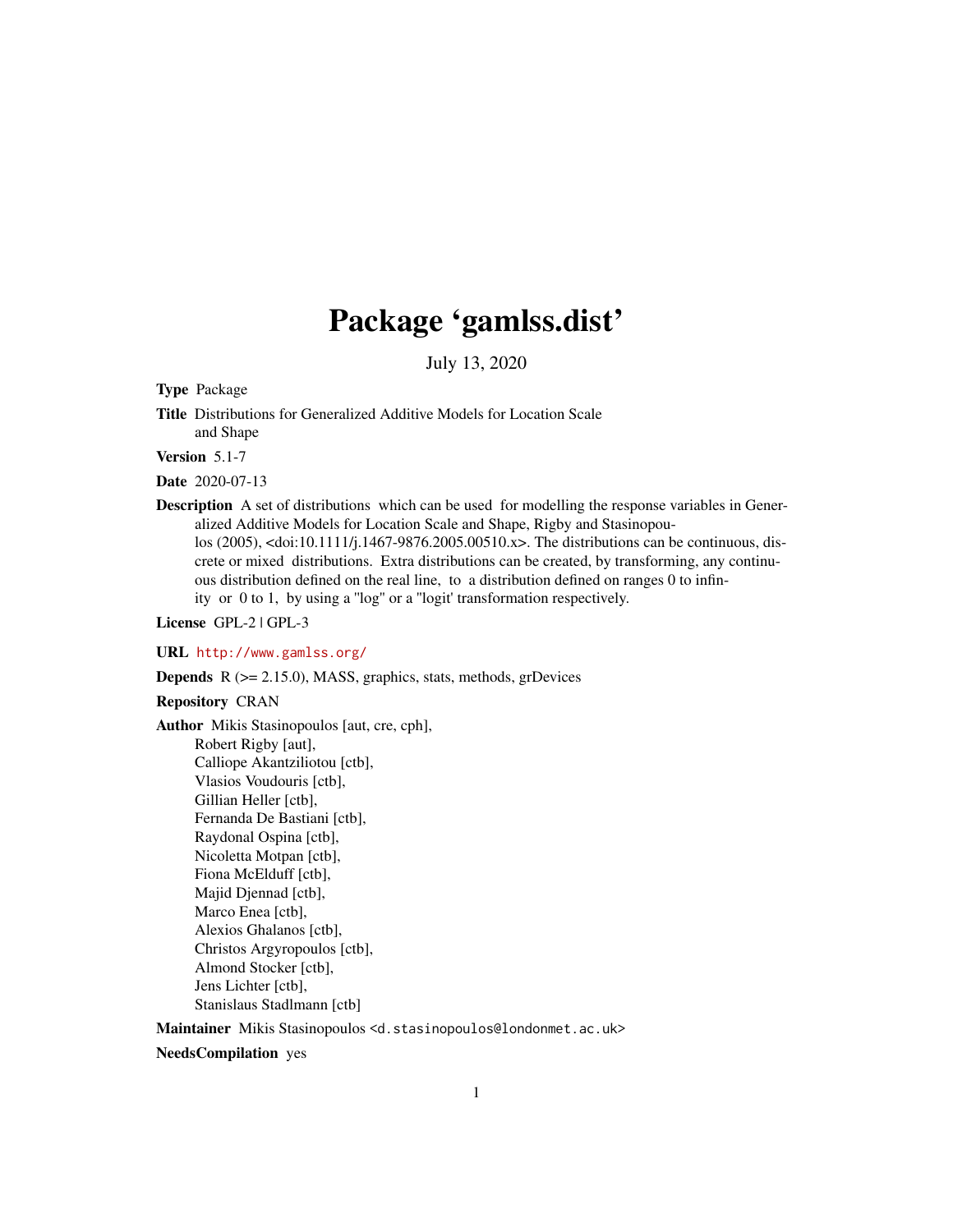Date/Publication 2020-07-13 13:50:11 UTC

# R topics documented:

|                  | $\overline{4}$ |
|------------------|----------------|
|                  | 8              |
|                  | 10             |
| <b>BCPE</b>      | 13             |
|                  | 16             |
|                  | 18             |
|                  | 20             |
| <b>BEOI</b>      | 24             |
| BEZI             | 27             |
| ВI               | 29             |
|                  | 31             |
|                  | 34             |
|                  | 35             |
| DBI.             | 39             |
|                  | 40             |
| DEL              | 42             |
|                  | 45             |
| EGB <sub>2</sub> | 47             |
|                  | 49             |
|                  | 51             |
|                  | 52             |
|                  | 54             |
|                  | 56             |
|                  | 58             |
| GB1              | 61             |
|                  | 63             |
|                  | 66             |
|                  | 68             |
|                  | 70             |
| GIG              | 72             |
|                  | 74             |
|                  | 76             |
|                  | 78             |
|                  | 79             |
| IG               | 81             |
|                  | 82             |
| JSU              | 84             |
| <b>JSUo</b>      | 87             |
|                  |                |
|                  | 89             |
|                  | 91             |
|                  | 94             |
|                  | 96             |
|                  | 97             |
|                  | 99             |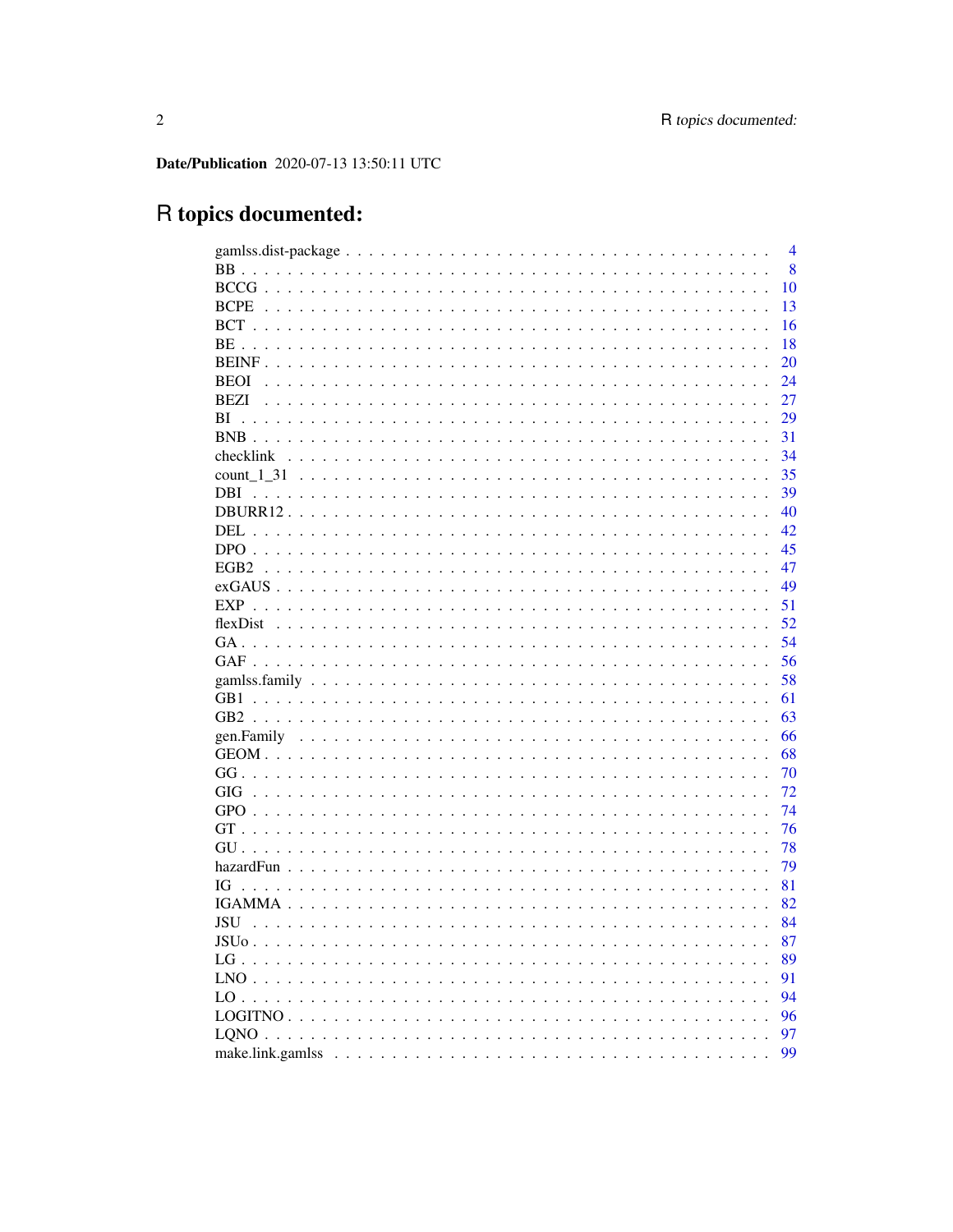| SEP <sub>1</sub> |
|------------------|
|                  |
| SI               |
|                  |
|                  |
|                  |
|                  |
|                  |
|                  |
|                  |
| <b>WEI</b>       |
|                  |
| WEI3             |
|                  |
|                  |
|                  |
|                  |
|                  |
|                  |
|                  |
| <b>ZIP</b>       |
|                  |
|                  |
|                  |

**Index**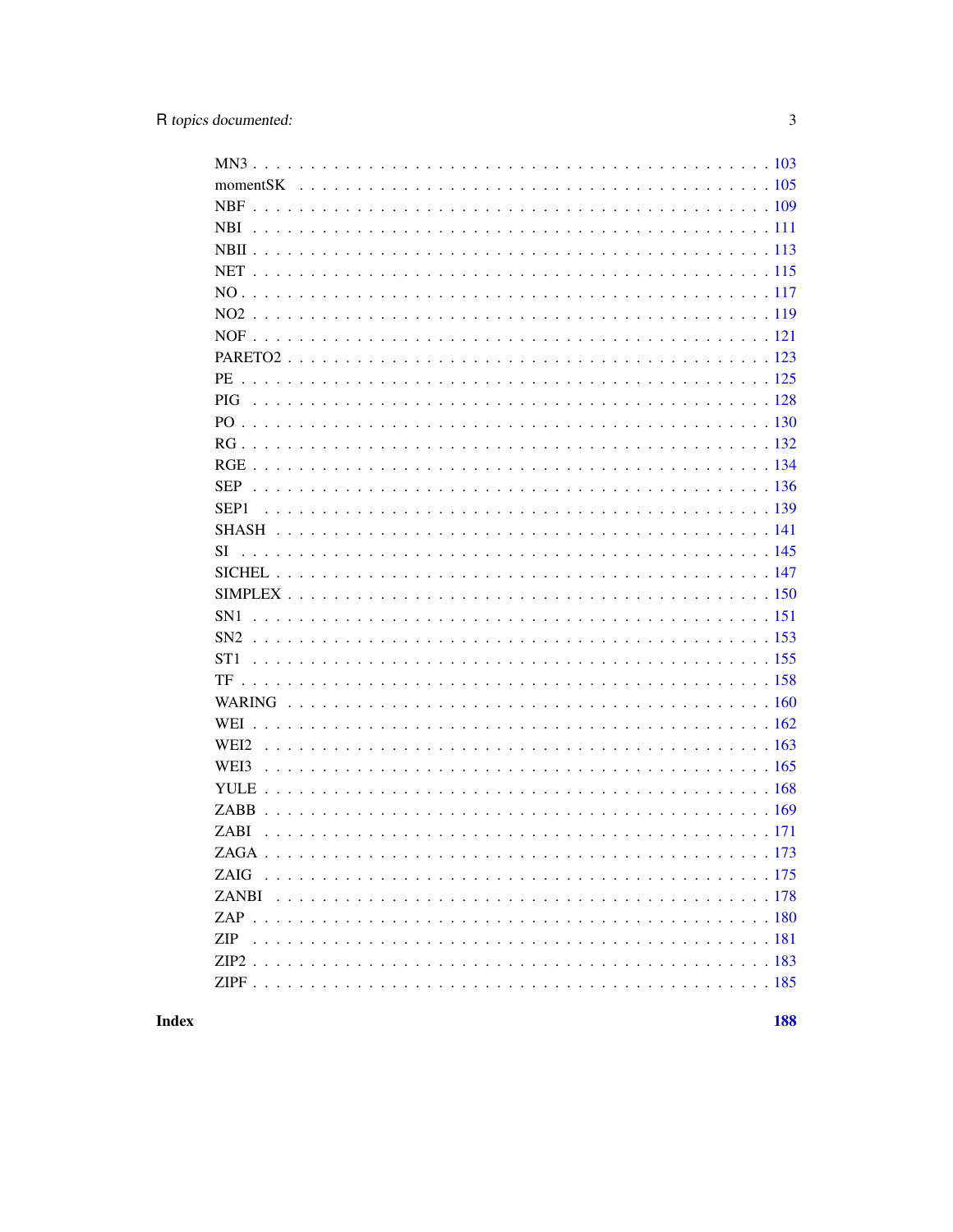<span id="page-3-0"></span>gamlss.dist-package *Distributions for Generalized Additive Models for Location Scale and Shape*

# Description

A set of distributions which can be used for modelling the response variables in Generalized Additive Models for Location Scale and Shape, Rigby and Stasinopoulos (2005), <doi:10.1111/j.1467- 9876.2005.00510.x>. The distributions can be continuous, discrete or mixed distributions. Extra distributions can be created, by transforming, any continuous distribution defined on the real line, to a distribution defined on ranges 0 to infinity or 0 to 1, by using a "log" or a "logit' transformation respectively.

# Details

The DESCRIPTION file:

| Package: gamlss.dist                                                                                                        |  |  |
|-----------------------------------------------------------------------------------------------------------------------------|--|--|
|                                                                                                                             |  |  |
| Vistributions for Generalized Additive Models for Location Scale and Shape                                                  |  |  |
| $5.1 - 7$<br>Version:                                                                                                       |  |  |
|                                                                                                                             |  |  |
| Authors@R: c(person("Mikis", "Stasinopoulos", role = c("aut", "cre", "cph"), email = "d.stasinopoulos@londonmet.ac.uk").    |  |  |
| Description: A set of distributions which can be used for modelling the response variables in Generalized Additive Models 1 |  |  |
| License: GPL-2   GPL-3                                                                                                      |  |  |
| http://www.gamlss.org/                                                                                                      |  |  |
| Depends: $R$ ( $>= 2.15.0$ ), MASS, graphics, stats, methods, grDevices                                                     |  |  |
| Repository: CRAN                                                                                                            |  |  |
| Author: Mikis Stasinopoulos [aut, cre, cph], Robert Rigby [aut], Calliope Akantziliotou [ctb], Vlasios Voudouris [ctb],     |  |  |
| Maintainer: Mikis Stasinopoulos <d.stasinopoulos@londonmet.ac.uk></d.stasinopoulos@londonmet.ac.uk>                         |  |  |

Index of help topics:

| <b>BB</b>    | Beta Binomial Distribution For Fitting a GAMLSS<br>Model                        |
|--------------|---------------------------------------------------------------------------------|
| <b>BCCG</b>  | Box-Cox Cole and Green distribution (or Box-Cox<br>normal) for fitting a GAMLSS |
| <b>BCPE</b>  | Box-Cox Power Exponential distribution for<br>fitting a GAMLSS                  |
| <b>BCT</b>   | Box-Cox t distribution for fitting a GAMLSS                                     |
| <b>BE</b>    | The beta distribution for fitting a GAMLSS                                      |
| <b>BEINF</b> | The beta inflated distribution for fitting a<br><b>GAMLSS</b>                   |
| BEOI         | The one-inflated beta distribution for fitting<br>a GAMLSS                      |
| BF7T         | The zero-inflated beta distribution for fitting                                 |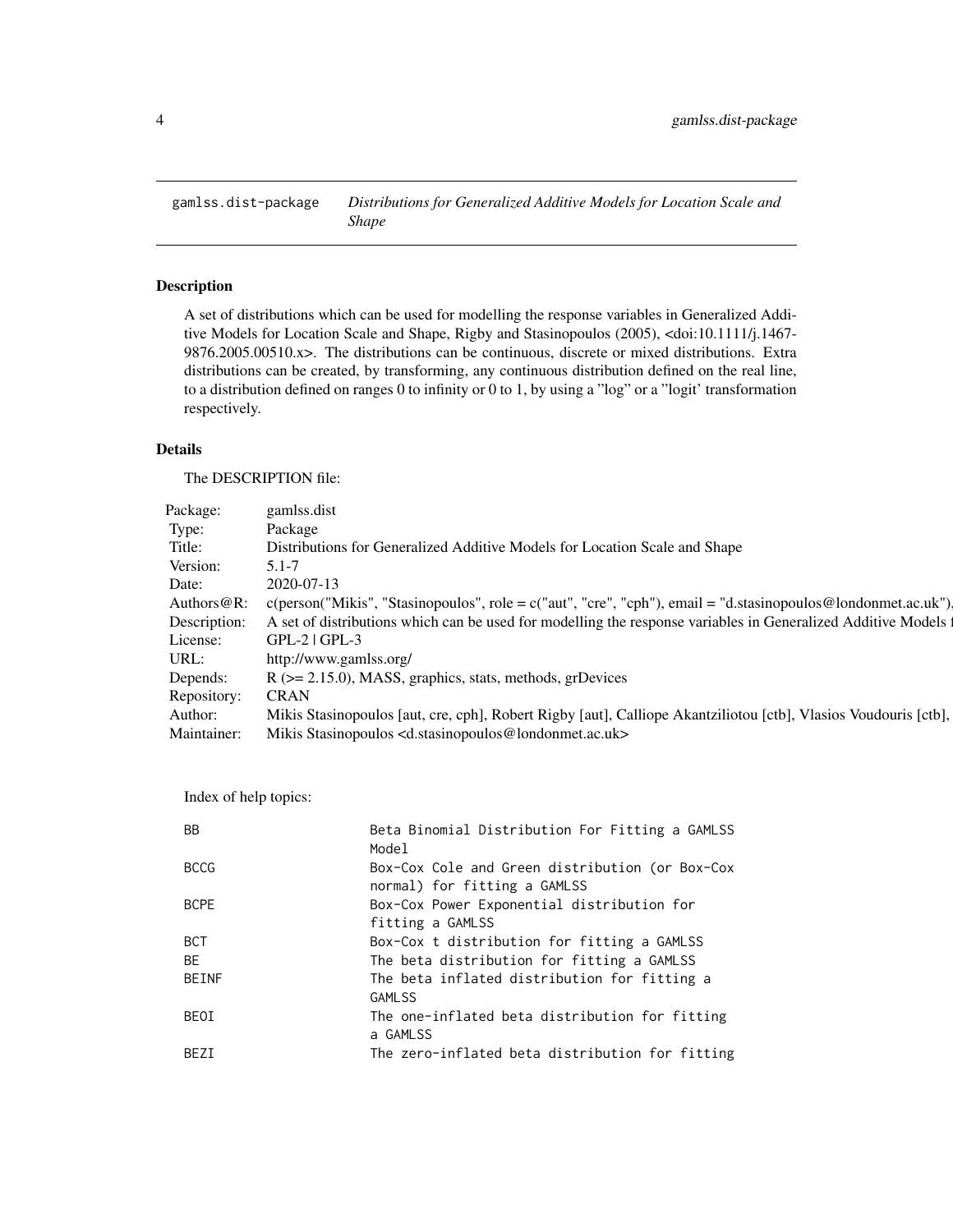|                  | a GAMLSS                                        |
|------------------|-------------------------------------------------|
| ВI               | Binomial distribution for fitting a GAMLSS      |
| <b>BNB</b>       | Beta Negative Binomial distribution for fitting |
|                  | a GAMLSS                                        |
| DBI              | The Double binomial distribution                |
| DBURR12          | The Discrete Burr type XII distribution for     |
|                  | fitting a GAMLSS model                          |
| DEL              | The Delaporte distribution for fitting a GAMLSS |
|                  | model                                           |
| DP <sub>0</sub>  | The Double Poisson distribution                 |
| EGB <sub>2</sub> | The exponential generalized Beta type 2         |
|                  | distribution for fitting a GAMLSS               |
| EXP              | Exponential distribution for fitting a GAMLSS   |
| GA               | Gamma distribution for fitting a GAMLSS         |
| <b>GAF</b>       | The Gamma distribution family                   |
| GB1              | The generalized Beta type 1 distribution for    |
|                  | fitting a GAMLSS                                |
| GB <sub>2</sub>  | The generalized Beta type 2 and generalized     |
|                  | Pareto distributions for fitting a GAMLSS       |
| GEOM             | Geometric distribution for fitting a GAMLSS     |
|                  | model                                           |
| GG               | Generalized Gamma distribution for fitting a    |
|                  | <b>GAMLSS</b>                                   |
| GIG              | Generalized Inverse Gaussian distribution for   |
|                  | fitting a GAMLSS                                |
| GPO              | The generalised Poisson distribution            |
| GT               | The generalized t distribution for fitting a    |
|                  | <b>GAMLSS</b>                                   |
| GU               | The Gumbel distribution for fitting a GAMLSS    |
| ΙG               | Inverse Gaussian distribution for fitting a     |
|                  | <b>GAMLSS</b>                                   |
| <b>IGAMMA</b>    | Inverse Gamma distribution for fitting a GAMLSS |
| <b>JSU</b>       | The Johnson's Su distribution for fitting a     |
|                  | <b>GAMLSS</b>                                   |
| <b>JSUo</b>      | The original Johnson's Su distribution for      |
|                  | fitting a GAMLSS                                |
| LG               | Logarithmic and zero adjusted logarithmic       |
|                  | distributions for fitting a GAMLSS model        |
| <b>LNO</b>       | Log Normal distribution for fitting in GAMLSS   |
| LO.              | Logistic distribution for fitting a GAMLSS      |
| LOGITNO          | Logit Normal distribution for fitting in GAMLSS |
| LQNO             | Normal distribution with a specific mean and    |
|                  | variance relationship for fitting a GAMLSS      |
|                  | model                                           |
| MN <sub>3</sub>  | Multinomial distribution in GAMLSS              |
| <b>NBF</b>       | Negative Binomial Family distribution for       |
|                  | fitting a GAMLSS                                |
| NBI              | Negative Binomial type I distribution for       |
|                  |                                                 |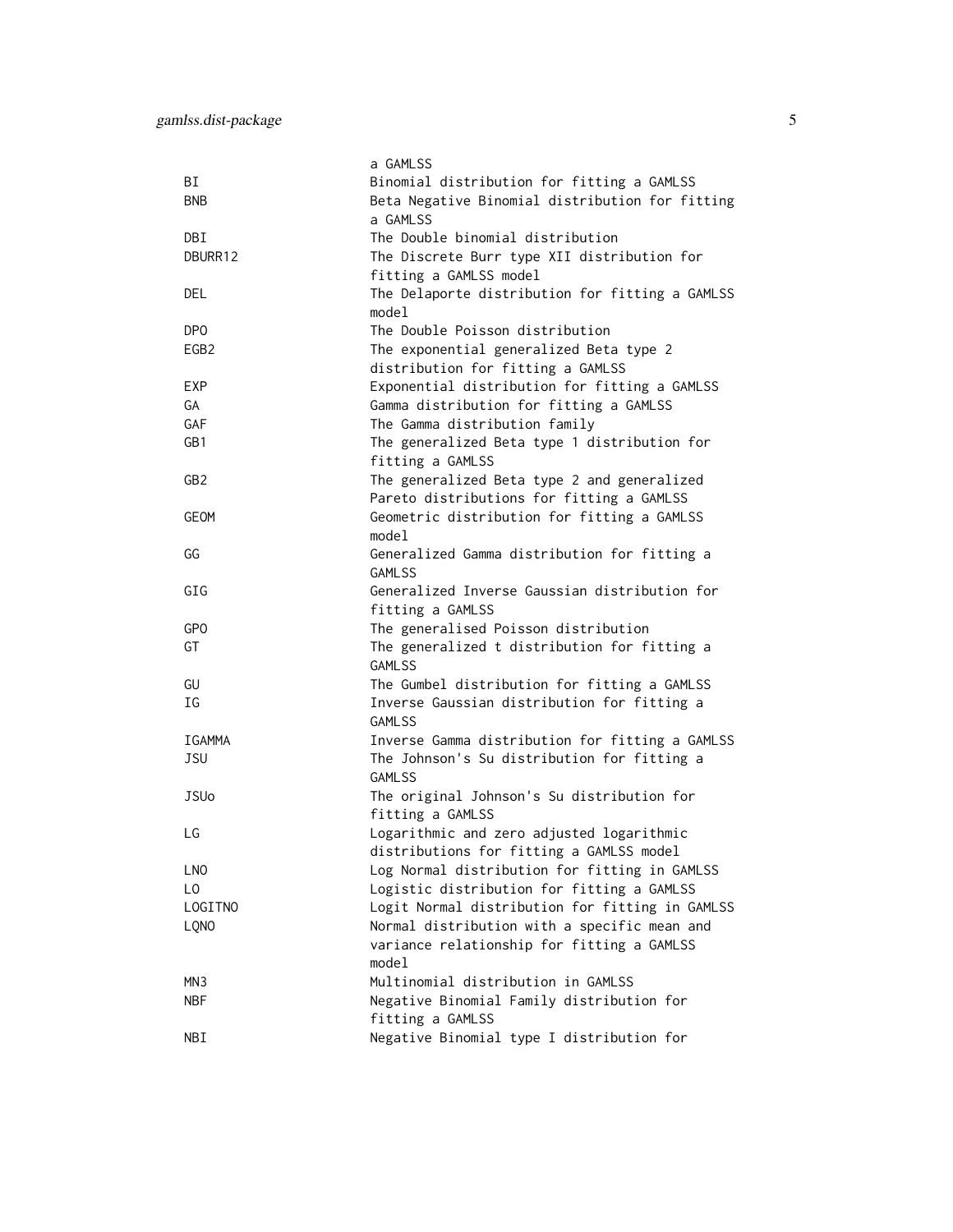|                                   | fitting a GAMLSS                                                                              |
|-----------------------------------|-----------------------------------------------------------------------------------------------|
| NBII                              | Negative Binomial type II distribution for<br>fitting a GAMLSS                                |
| NET                               | Normal Exponential t distribution (NET) for                                                   |
|                                   | fitting a GAMLSS                                                                              |
| NO.                               | Normal distribution for fitting a GAMLSS                                                      |
| <b>NO2</b>                        | Normal distribution (with variance as sigma                                                   |
|                                   | parameter) for fitting a GAMLSS                                                               |
| <b>NOF</b><br>PARETO <sub>2</sub> | Normal distribution family for fitting a GAMLSS<br>Pareto distributions for fitting in GAMLSS |
| <b>PE</b>                         | Power Exponential distribution for fitting a                                                  |
|                                   | <b>GAMLSS</b>                                                                                 |
| PIG                               | The Poisson-inverse Gaussian distribution for                                                 |
|                                   | fitting a GAMLSS model                                                                        |
| P <sub>0</sub>                    | Poisson distribution for fitting a GAMLSS model                                               |
| <b>RG</b>                         | The Reverse Gumbel distribution for fitting a<br><b>GAMLSS</b>                                |
| <b>RGE</b>                        | Reverse generalized extreme family distribution                                               |
|                                   | for fitting a GAMLSS                                                                          |
| <b>SEP</b>                        | The Skew Power exponential (SEP) distribution                                                 |
|                                   | for fitting a GAMLSS                                                                          |
| SEP1                              | The Skew Power exponential type 1-4                                                           |
|                                   | distribution for fitting a GAMLSS                                                             |
| <b>SHASH</b>                      | The Sinh-Arcsinh (SHASH) distribution for                                                     |
| SI                                | fitting a GAMLSS<br>The Sichel dustribution for fitting a GAMLSS                              |
|                                   | model                                                                                         |
| <b>SICHEL</b>                     | The Sichel distribution for fitting a GAMLSS                                                  |
|                                   | model                                                                                         |
| SIMPLEX                           | The simplex distribution for fitting a GAMLSS                                                 |
| SN <sub>1</sub>                   | Skew Normal Type 1 distribution for fitting a                                                 |
| SN <sub>2</sub>                   | <b>GAMLSS</b><br>Skew Normal Type 2 distribution for fitting a                                |
|                                   | <b>GAMLSS</b>                                                                                 |
| ST <sub>1</sub>                   | The skew t distributions, type 1 to 5                                                         |
| TF                                | t family distribution for fitting a GAMLSS                                                    |
| WARING                            | Waring distribution for fitting a GAMLSS model                                                |
| WEI                               | Weibull distribution for fitting a GAMLSS                                                     |
| WEI2                              | A specific parameterization of the Weibull<br>distribution for fitting a GAMLSS               |
| WEI3                              | A specific parameterization of the Weibull                                                    |
|                                   | distribution for fitting a GAMLSS                                                             |
| <b>YULE</b>                       | Yule distribution for fitting a GAMLSS model                                                  |
| ZABB                              | Zero inflated and zero adjusted Binomial                                                      |
|                                   | distribution for fitting in GAMLSS                                                            |
| ZABI                              | Zero inflated and zero adjusted Binomial                                                      |
|                                   | distribution for fitting in GAMLSS                                                            |
| ZAGA                              | The zero adjusted Gamma distribution for                                                      |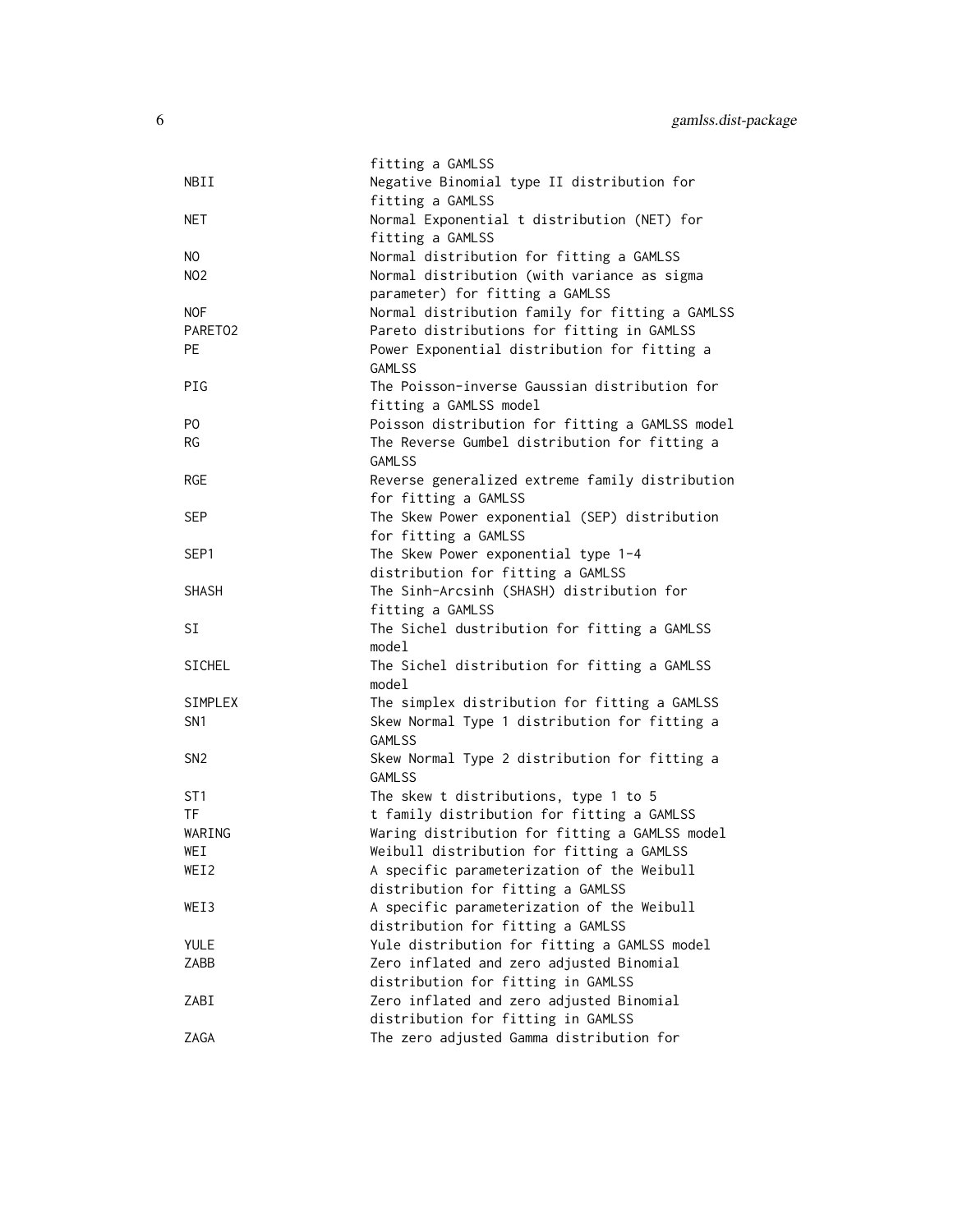|                     | fitting a GAMLSS model                          |
|---------------------|-------------------------------------------------|
| ZAIG                | The zero adjusted Inverse Gaussian distribution |
|                     | for fitting a GAMLSS model                      |
| ZANBI               | Zero inflated and zero adjusted negative        |
|                     | binomial distributions for fitting a GAMLSS     |
|                     | mode1                                           |
| ZAP                 | Zero adjusted poisson distribution for fitting  |
|                     | a GAMLSS model                                  |
| ZIP                 | Zero inflated poisson distribution for fitting  |
|                     | a GAMLSS model                                  |
| ZIP <sub>2</sub>    | Zero inflated poisson distribution for fitting  |
|                     | a GAMLSS model                                  |
| ZIPF                | The zipf and zero adjusted zipf distributions   |
|                     | for fitting a GAMLSS model                      |
| checklink           | Set the Right Link Function for Specified       |
|                     | Parameter and Distribution                      |
| $count_1_31$        | A set of functions to plot gamlss. family       |
|                     | distributions                                   |
| exGAUS              | The ex-Gaussian distribution                    |
| flexDist            | Non-parametric pdf from limited information     |
|                     | data                                            |
| gamlss.dist-package | Distributions for Generalized Additive Models   |
|                     | for Location Scale and Shape                    |
| gamlss.family       | Family Objects for fitting a GAMLSS model       |
| gen.Family          | Functions to generate log and logit             |
|                     | distributions from existing continuous          |
|                     | gamlss.family distributions                     |
| hazardFun           | Hazard functions for gamlss.family              |
|                     | distributions                                   |
| make.link.gamlss    | Create a Link for GAMLSS families               |
| momentSK            | Sample and theoretical Moment and Centile       |
|                     | Skewness and Kurtosis Functions                 |

#### Author(s)

Mikis Stasinopoulos [aut, cre, cph], Robert Rigby [aut], Calliope Akantziliotou [ctb], Vlasios Voudouris [ctb], Gillian Heller [ctb], Fernanda De Bastiani [ctb], Raydonal Ospina [ctb], Nicoletta Motpan [ctb], Fiona McElduff [ctb], Majid Djennad [ctb], Marco Enea [ctb], Alexios Ghalanos [ctb], Christos Argyropoulos [ctb], Almond Stocker [ctb], Jens Lichter [ctb], Stanislaus Stadlmann [ctb]

Maintainer: Mikis Stasinopoulos <d.stasinopoulos@londonmet.ac.uk>

#### References

Rigby, R. A. and Stasinopoulos D. M. (2005). Generalized additive models for location, scale and shape,(with discussion), *Appl. Statist.*, 54, part 3, pp 507-554.

Rigby R.A., Stasinopoulos D. M., Heller G., and De Bastiani F., (2019) *Distributions for modelling Location, Scale, and Shape: Using GAMLSS in R*, Chapman and Hall/CRC.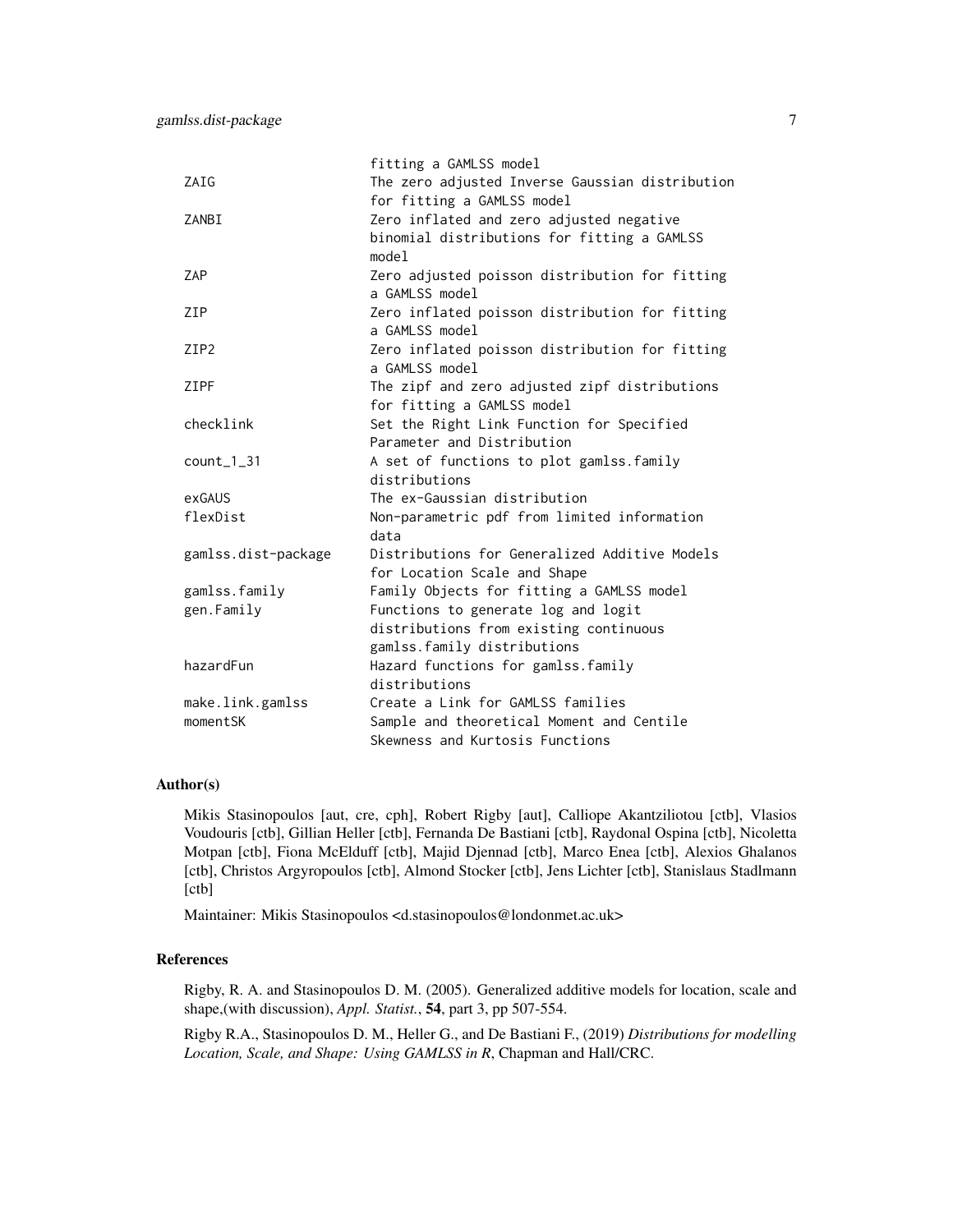<span id="page-7-0"></span>Stasinopoulos D. M. Rigby R.A. (2007) Generalized additive models for location scale and shape (GAMLSS) in R. *Journal of Statistical Software*, Vol. 23, Issue 7, Dec 2007, [http://www.jstatsof](http://www.jstatsoft.org/v23/i07)t. [org/v23/i07](http://www.jstatsoft.org/v23/i07).

Stasinopoulos D. M., Rigby R.A., Heller G., Voudouris V., and De Bastiani F., (2017) *Flexible Regression and Smoothing: Using GAMLSS in R*, Chapman and Hall/CRC.

# See Also

[gamlss.family](#page-57-1)

#### Examples

```
# pdf plot
plot(function(y) dSICHEL(y, mu=10, sigma = 0.1 , nu=1 ),
              from=0, to=30, n=30+1, type="h")
# cdf plot
PPP <- par(mfrow=c(2,1))
plot(function(y) pSICHEL(y, mu=10, sigma =0.1, nu=1 ),
             from=0, to=30, n=30+1, type="h") # cdf
cdf<-pSICHEL(0:30, mu=10, sigma=0.1, nu=1)
sfun1 \le stepfun(1:30, cdf, f = 0)
plot(sfun1, xlim=c(0,30), main="cdf(x)")
par(PPP)
```
BB *Beta Binomial Distribution For Fitting a GAMLSS Model*

# Description

This function defines the beta binomial distribution, a two parameter distribution, for a gamlss. family object to be used in a GAMLSS fitting using the function gamlss()

#### Usage

```
BB(mu.link = "logit", sigma.link = "log")
dBB(x, mu = 0.5, sigma = 1, bd = 10, log = FALSE)pBB(q, mu = 0.5, sigma = 1, bd = 10, lower.tail = TRUE,log.p = FALSEqBB(p, mu = 0.5, sigma = 1, bd = 10, lower.tail = TRUE,log.p = FALSE, fast = FALSE)rBB(n, mu = 0.5, sigma = 1, bd = 10, fast = FALSE)
```
# Arguments

| mu.link    | Defines the mu. Link, with "logit" link as the default for the mu parameter. Other |
|------------|------------------------------------------------------------------------------------|
|            | links are "probit" and "cloglog" (complementary log-log)                           |
| sigma.link | Defines the sigma. Link, with "log" link as the default for the sigma parameter.   |
|            | Other links are "inverse", "identity" and "sqrt"                                   |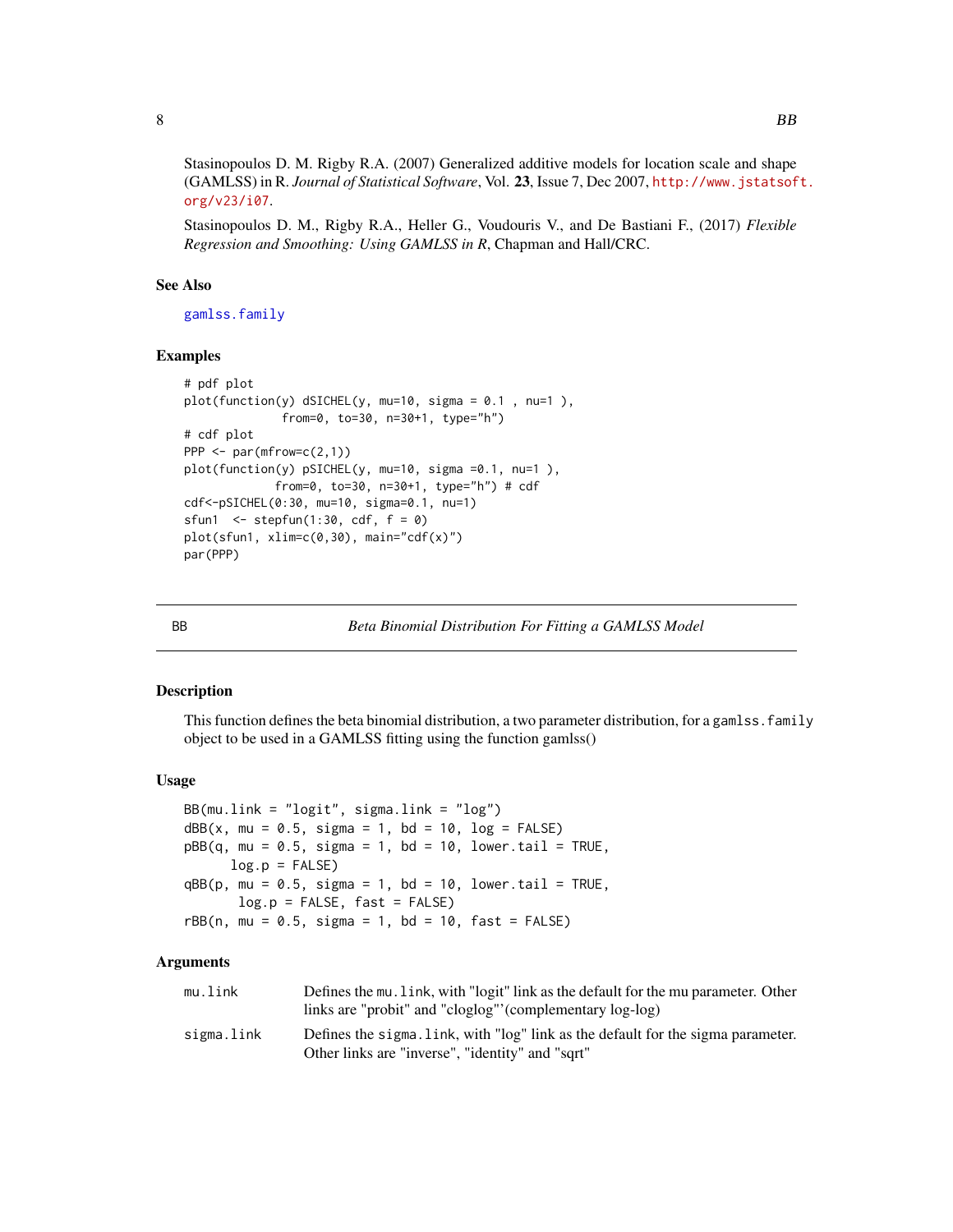| mu         | vector of positive probabilities                                                                                                                                                                                                                                                                                                                                                                              |
|------------|---------------------------------------------------------------------------------------------------------------------------------------------------------------------------------------------------------------------------------------------------------------------------------------------------------------------------------------------------------------------------------------------------------------|
| sigma      | the dispersion parameter                                                                                                                                                                                                                                                                                                                                                                                      |
| bd         | vector of binomial denominators                                                                                                                                                                                                                                                                                                                                                                               |
| p          | vector of probabilities                                                                                                                                                                                                                                                                                                                                                                                       |
| x,q        | vector of quantiles                                                                                                                                                                                                                                                                                                                                                                                           |
| n          | number of random values to return                                                                                                                                                                                                                                                                                                                                                                             |
| log, log.p | logical; if TRUE, probabilities p are given as $log(p)$                                                                                                                                                                                                                                                                                                                                                       |
| lower.tail | logical; if TRUE (default), probabilities are $P[X \le x]$ , otherwise, $P[X > x]$                                                                                                                                                                                                                                                                                                                            |
| fast       | a logical variable if fast=TRUE the dBB function is used in the calculation of<br>the inverse c.d.f function. This is faster to the default fast=FALSE, where the<br>$pBB$ { } is used, but not always consistent with the results obtained from $pBB$ (),<br>for example if $p \leq pBB(c(0,1,2,3,4,5))$ , mu=.5, sigma=1, bd=5) do not ensure<br>that qBB(p, mu=.5, sigma=1, bd=5) will be $c(0,1,2,3,4,5)$ |

# Details

Definition file for beta binomial distribution.

$$
f(y|\mu,\sigma) = \frac{\Gamma(n+1)}{\Gamma(y+1)\Gamma(n-y+1)} \frac{\Gamma(\frac{1}{\sigma})\Gamma(y+\frac{\mu}{\sigma})\Gamma[n+\frac{(1-\mu)}{\sigma}-y]}{\Gamma(n+\frac{1}{\sigma})\Gamma(\frac{\mu}{\sigma})\Gamma(\frac{1-\mu}{\sigma})}
$$

for  $y = 0, 1, 2, \ldots, n$ ,  $0 \lt \mu \lt 1$  and  $\sigma > 0$ . For  $\mu = 0.5$  and  $\sigma = 0.5$  the distribution is uniform.

#### Value

Returns a gamlss.family object which can be used to fit a Beta Binomial distribution in the gamlss() function.

# Warning

The functions pBB and qBB are calculated using a laborious procedure so they are relatively slow.

# Note

The response variable should be a matrix containing two columns, the first with the count of successes and the second with the count of failures. The parameter mu represents a probability parameter with limits  $0 < \mu < 1$ .  $n\mu$  is the mean of the distribution where n is the binomial denominator.  ${n\mu(1-\mu)[1+(n-1)\sigma/(\sigma+1)]\}^{0.5}$  is the standard deviation of the Beta Binomial distribution. Hence  $\sigma$  is a dispersion type parameter

# Author(s)

Mikis Stasinopoulos, Bob Rigby and Kalliope Akantziliotou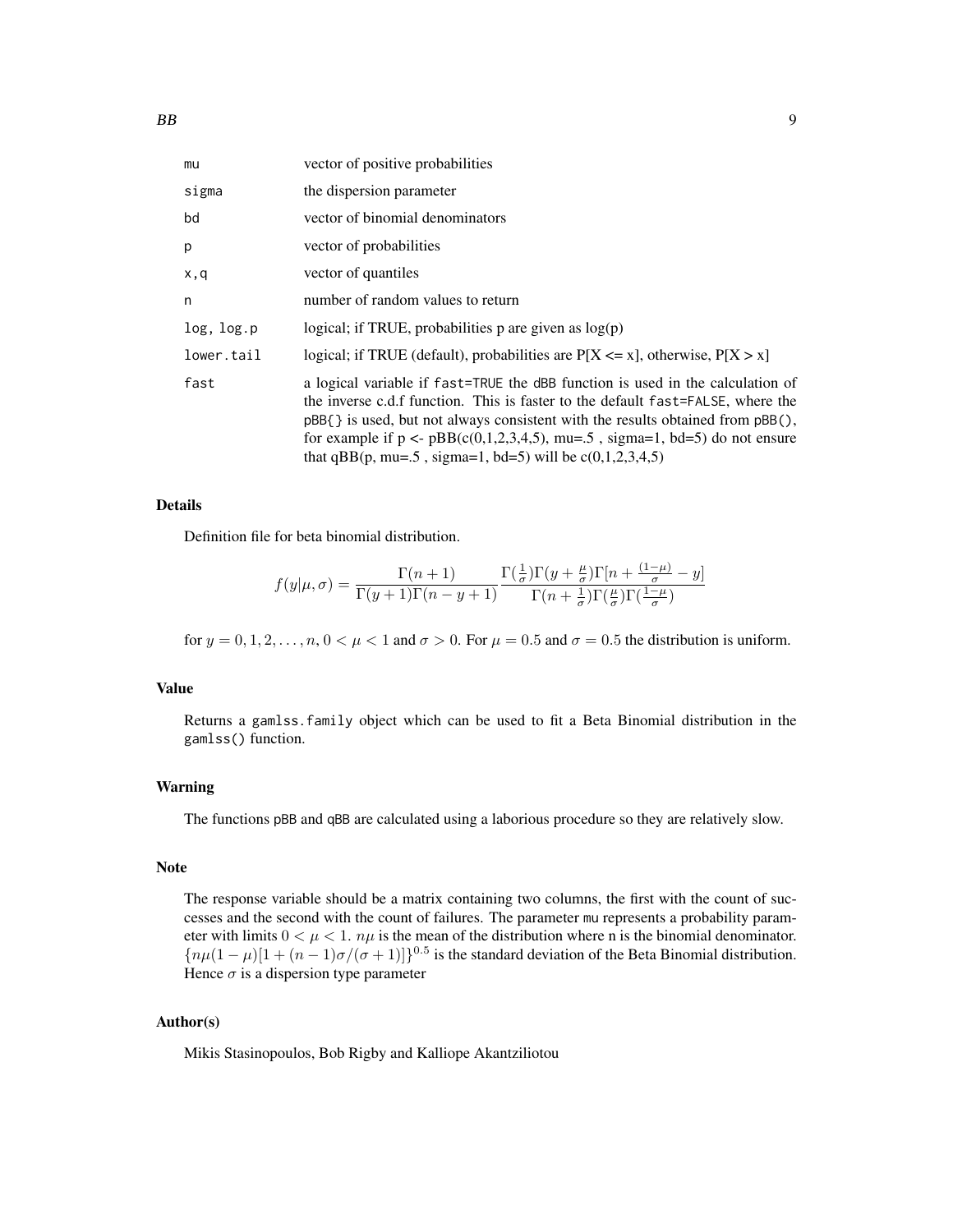# References

Rigby, R. A. and Stasinopoulos D. M. (2005). Generalized additive models for location, scale and shape,(with discussion), *Appl. Statist.*, 54, part 3, pp 507-554.

Rigby, R. A., Stasinopoulos, D. M., Heller, G. Z., and De Bastiani, F. (2019) *Distributions for modeling location, scale, and shape: Using GAMLSS in R*, Chapman and Hall/CRC. An older version can be found in <http://www.gamlss.com/>.

Stasinopoulos D. M. Rigby R.A. (2007) Generalized additive models for location scale and shape (GAMLSS) in R. *Journal of Statistical Software*, Vol. 23, Issue 7, Dec 2007, [http://www.jstatsof](http://www.jstatsoft.org/v23/i07)t. [org/v23/i07](http://www.jstatsoft.org/v23/i07).

Stasinopoulos D. M., Rigby R.A., Heller G., Voudouris V., and De Bastiani F., (2017) *Flexible Regression and Smoothing: Using GAMLSS in R*, Chapman and Hall/CRC.

# See Also

[gamlss.family](#page-57-1), [BI](#page-28-1),

# Examples

```
# BB()# gives information about the default links for the Beta Binomial distribution
#plot the pdf
plot(function(y) dB(y, mu = .5, sigma = 1, bd = 40), from=0, to=40, n=40+1, type="n")#calculate the cdf and plotting it
ppBB <- pBB(seq(from=0, to=40), mu=.2 , sigma=3, bd=40)
plot(0:40,ppBB, type="h")
#calculating quantiles and plotting them
qqBB <- qBB(ppBB, mu=.2 , sigma=3, bd=40)
plot(qqBB~ ppBB)
# when the argument fast is useful
p \leq -pBB(c(0,1,2,3,4,5)), mu=.01, sigma=1, bd=5)
qBB(p, mu=.01 , sigma=1, bd=5, fast=TRUE)
# 0 1 1 2 3 5
qBB(p, mu=.01 , sigma=1, bd=5, fast=FALSE)
# 0 1 2 3 4 5
# generate random sample
tN <- table(Ni <- rBB(1000, mu=.2, sigma=1, bd=20))
r <- barplot(tN, col='lightblue')
# fitting a model
# library(gamlss)
#data(aep)
# fits a Beta-Binomial model
#h<-gamlss(y~ward+loglos+year, sigma.formula=~year+ward, family=BB, data=aep)
```
<span id="page-9-0"></span>

<span id="page-9-1"></span>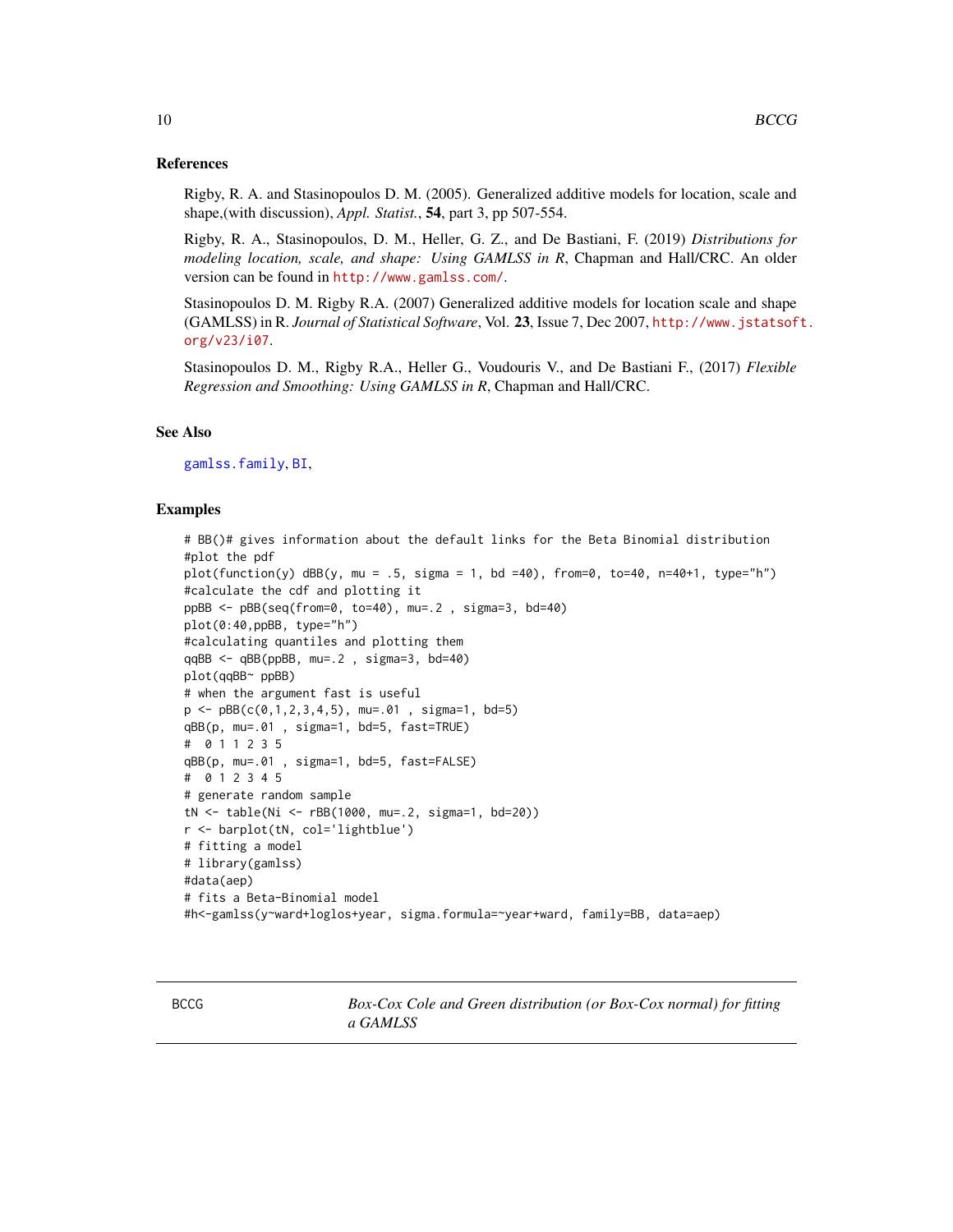# $BCCG$  11

# Description

The function BCCG defines the Box-Cox Cole and Green distribution (Box-Cox normal), a three parameter distribution, for a gamlss.family object to be used in GAMLSS fitting using the function gamlss(). The functions dBCCG, pBCCG, qBCCG and rBCCG define the density, distribution function, quantile function and random generation for the specific parameterization of the Box-Cox Cole and Green distribution. [The function BCCGuntr() is the original version of the function suitable only for the untruncated Box-Cox Cole and Green distribution See Cole and Green (1992) and Rigby and Stasinopoulos (2003a,2003b) for details. The function BCCGo is identical to BCCG but with log link for mu.

#### Usage

```
BCCG(mu.link = "identity", sigma.link = "log", nu.link = "identity")
BCCGo(mu.link = "log", sigma.link = "log", nu.link = "identity")
BCCGuntr(mu.link = "identity", sigma.link = "log", nu.link = "identity")
dBCCG(x, mu = 1, sigma = 0.1, nu = 1, log = FALSE)pBCCG(q, mu = 1, sigma = 0.1, nu = 1, lowertail = TRUE, log.p = FALSE)qBCCG(p, mu = 1, sigma = 0.1, nu = 1, lowertail = TRUE, log.p = FALSE)
rBCCG(n, mu = 1, sigma = 0.1, nu = 1)dBCCGo(x, mu = 1, sigma = 0.1, nu = 1, log = FALSE)pBCCGo(q, mu = 1, sigma = 0.1, nu = 1, lowertail = TRUE, log.p = FALSE)qBCCGo(p, mu = 1, sigma = 0.1, nu = 1, lowertail = TRUE, <math>log.p = FALSE)
rBCCGo(n, mu = 1, sigma = 0.1, nu = 1)
```
# Arguments

| mu.link    | Defines the mu link, with "identity" link as the default for the mu parameter,<br>other links are "inverse", "log" and "own"        |
|------------|-------------------------------------------------------------------------------------------------------------------------------------|
| sigma.link | Defines the sigma. Link, with "log" link as the default for the sigma parameter,<br>other links are "inverse", "identity" and "own" |
| nu.link    | Defines the nu link, with "identity" link as the default for the nu parameter,<br>other links are "inverse", "log" and "own"        |
| x,q        | vector of quantiles                                                                                                                 |
| mu         | vector of location parameter values                                                                                                 |
| sigma      | vector of scale parameter values                                                                                                    |
| nu         | vector of skewness parameter values                                                                                                 |
| log, log.p | logical; if TRUE, probabilities $p$ are given as $log(p)$ .                                                                         |
| lower.tail | logical; if TRUE (default), probabilities are $P[X \le x]$ , otherwise, $P[X > x]$                                                  |
| p          | vector of probabilities.                                                                                                            |
| n          | number of observations. If $length(n) > 1$ , the length is taken to be the number<br>required                                       |
|            |                                                                                                                                     |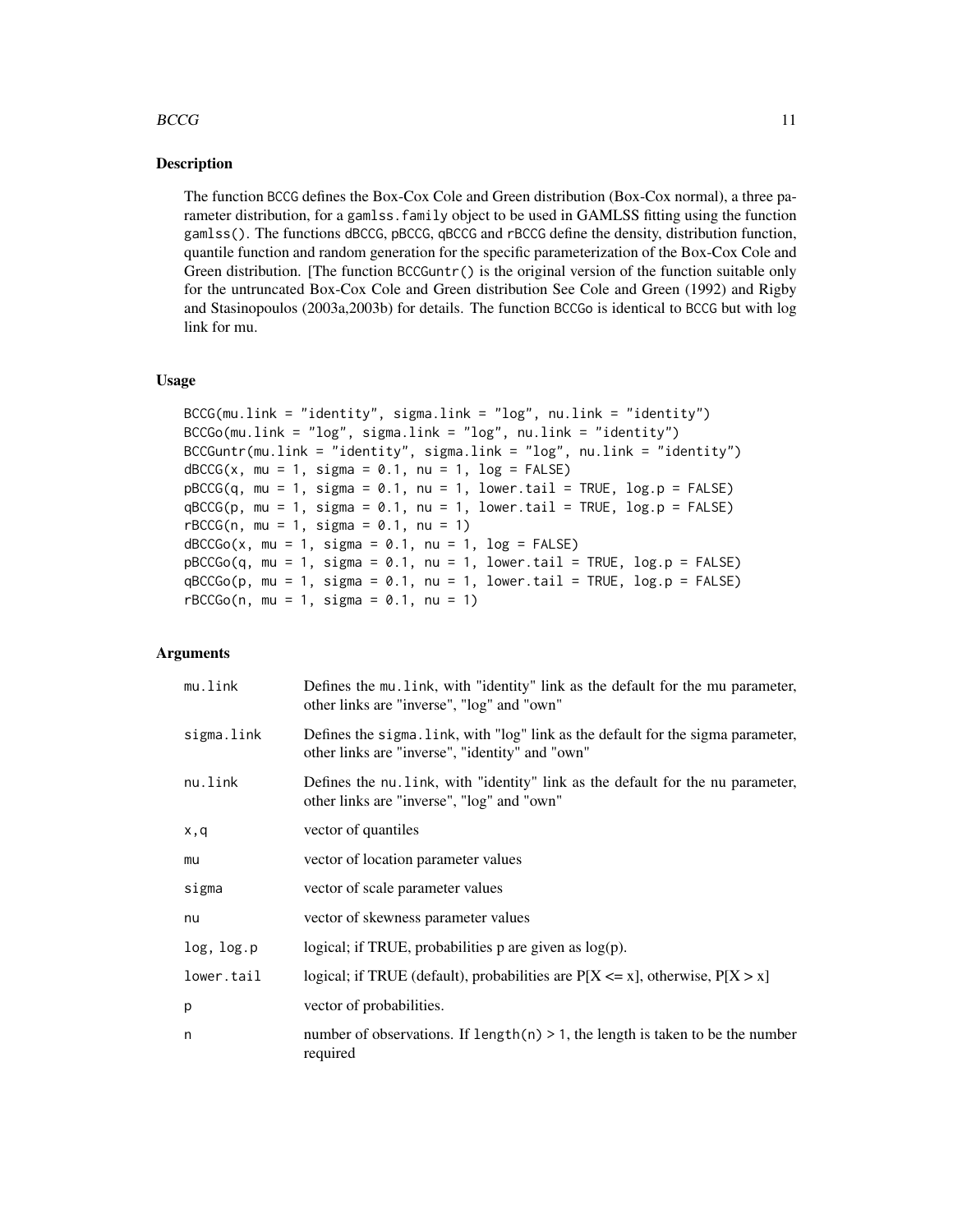#### Details

The probability distribution function of the untrucated Box-Cox Cole and Green distribution, BCCGuntr, is defined as

$$
f(y|\mu, \sigma, \nu) = \frac{1}{\sqrt{2\pi}\sigma} \frac{y^{\nu - 1}}{\mu^{\nu}} \exp(-\frac{z^2}{2})
$$

where if  $\nu \neq 0$  then  $z = [(y/\mu)^{\nu} - 1]/(\nu \sigma)$  else  $z = \log(y/\mu)/\sigma$ , for  $y > 0$ ,  $\mu > 0$ ,  $\sigma > 0$  and  $\nu = (-\infty, +\infty).$ 

The Box-Cox Cole anf Green distribution, BCCG, adjusts the above density  $f(y|\mu, \sigma, \nu)$  for the truncation resulting from the condition  $y > 0$ . See Rigby and Stasinopoulos (2003a, 2003b) for details.

# Value

BCCG() returns a gamlss.family object which can be used to fit a Cole and Green distribution in the gamlss() function. dBCCG() gives the density, pBCCG() gives the distribution function, qBCCG() gives the quantile function, and rBCCG() generates random deviates.

#### Warning

The BCCGuntr distribution may be unsuitable for some combinations of the parameters (mainly for large  $\sigma$ ) where the integrating constant is less than 0.99. A warning will be given if this is the case. The BCCG distribution is suitable for all combinations of the distributional parameters within their range [i.e.  $\mu > 0$ ,  $\sigma > 0$ ,  $\nu = (-\infty, +\infty)$ ]

#### Note

 $\mu$  is the median of the distribution  $\sigma$  is approximately the coefficient of variation (for small values of  $\sigma$ ), and  $\nu$  controls the skewness.

The BCCG distribution is suitable for all combinations of the parameters within their ranges [i.e.  $\mu > 0, \sigma > 0, \text{and}\nu = (-\infty, \infty)$ ]

### Author(s)

Mikis Stasinopoulos, Bob Rigby and Kalliope Akantziliotou

# References

Cole, T. J. and Green, P. J. (1992) Smoothing reference centile curves: the LMS method and penalized likelihood, *Statist. Med.* 11, 1305–1319

Rigby, R. A. and Stasinopoulos, D. M. (2004). Smooth centile curves for skew and kurtotic data modelled using the Box-Cox Power Exponential distribution. *Statistics in Medicine*, 23: 3053-3076.

Rigby, R. A. and Stasinopoulos D. M. (2005). Generalized additive models for location, scale and shape,(with discussion), *Appl. Statist.*, 54, part 3, pp 507-554.

Rigby, R.A. Stasinopoulos, D.M. (2006). Using the Box-Cox *t* distribution in GAMLSS to mode skewnees and and kurtosis. to appear in *Statistical Modelling*.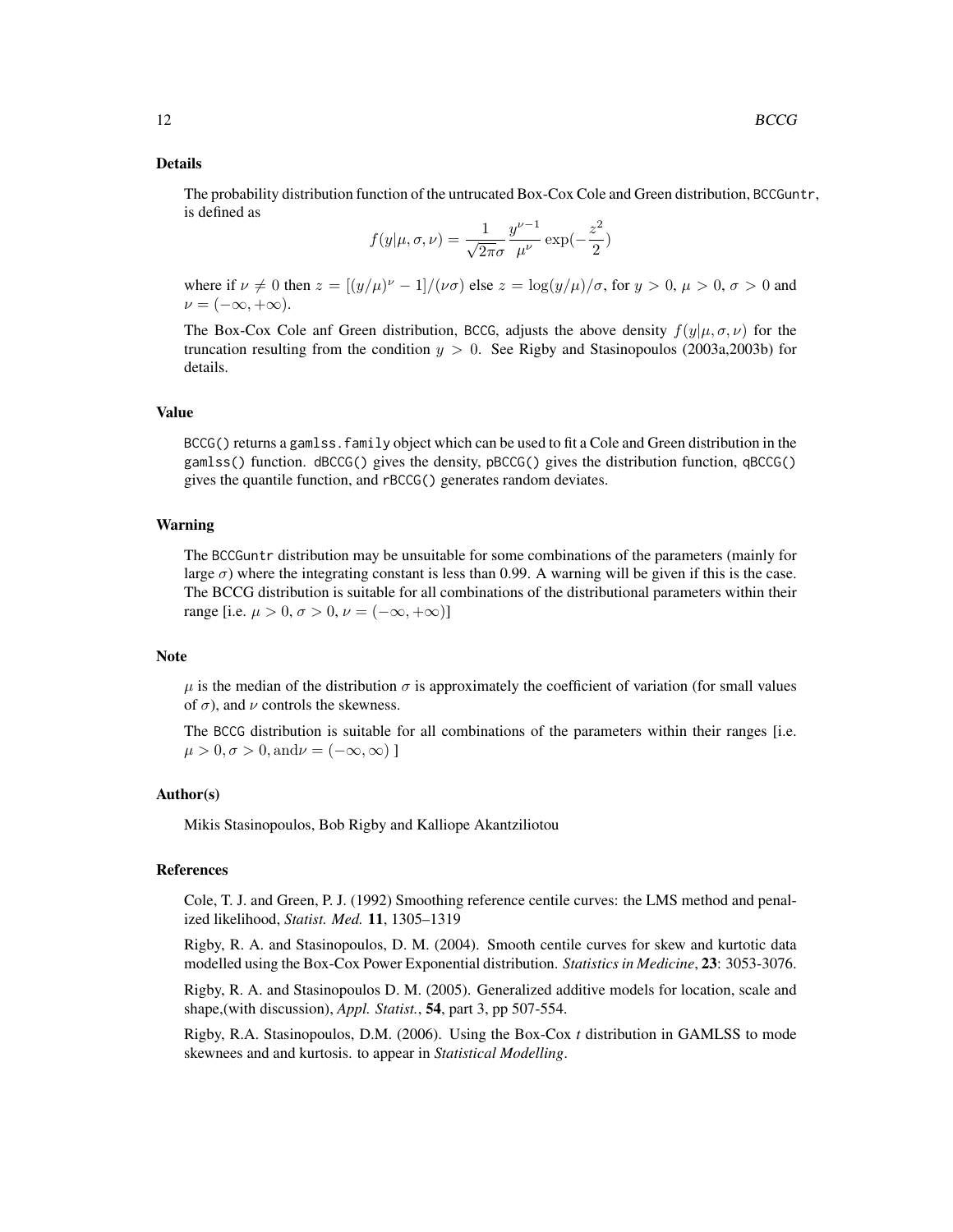<span id="page-12-0"></span>Rigby, R. A., Stasinopoulos, D. M., Heller, G. Z., and De Bastiani, F. (2019) *Distributions for modeling location, scale, and shape: Using GAMLSS in R*, Chapman and Hall/CRC. An older version can be found in <http://www.gamlss.com/>.

Stasinopoulos D. M. Rigby R.A. (2007) Generalized additive models for location scale and shape (GAMLSS) in R. *Journal of Statistical Software*, Vol. 23, Issue 7, Dec 2007, [http://www.jstatsof](http://www.jstatsoft.org/v23/i07)t. [org/v23/i07](http://www.jstatsoft.org/v23/i07).

Stasinopoulos D. M., Rigby R.A., Heller G., Voudouris V., and De Bastiani F., (2017) *Flexible Regression and Smoothing: Using GAMLSS in R*, Chapman and Hall/CRC.

#### See Also

[gamlss.family](#page-57-1), [BCPE](#page-12-1), [BCT](#page-15-1)

## Examples

```
BCCG() # gives information about the default links for the Cole and Green distribution
# library(gamlss)
#data(abdom)
#h<-gamlss(y~cs(x,df=3), sigma.formula=~cs(x,1), family=BCCG, data=abdom)
#plot(h)
plot(function(x) dBCCG(x, mu=5,sigma=.5,nu=-1), 0.0, 20,
main = "The BCCG density mu=5,sigma=.5,nu=-1")
plot(function(x) pBCCG(x, mu=5,sigma=.5,nu=-1), 0.0, 20,
main = "The BCCG cdf mu=5, sigma=.5, nu=-1")
```
<span id="page-12-1"></span>BCPE *Box-Cox Power Exponential distribution for fitting a GAMLSS*

#### **Description**

This function defines the Box-Cox Power Exponential distribution, a four parameter distribution, for a gamlss.family object to be used for a GAMLSS fitting using the function gamlss(). The functions dBCPE, pBCPE, qBCPE and rBCPE define the density, distribution function, quantile function and random generation for the Box-Cox Power Exponential distribution. The function checkBCPE can be used, typically when a BCPE model is fitted, to check whether there exit a turning point of the distribution close to zero. It give the number of values of the response below their minimum turning point and also the maximum probability of the lower tail below minimum turning point. [The function Biventer() is the original version of the function suitable only for the untruncated BCPE distribution.] See Rigby and Stasinopoulos (2003) for details. The function BCPEo is identical to BCPE but with log link for mu.

#### Usage

```
BCPE(mu.link = "identity", sigma.link = "log", nu.link = "identity",
         tau.link = "log")BCPEo(mu.link = "log", sigma.link = "log", nu.link = "identity",
         tau.link = "log")
```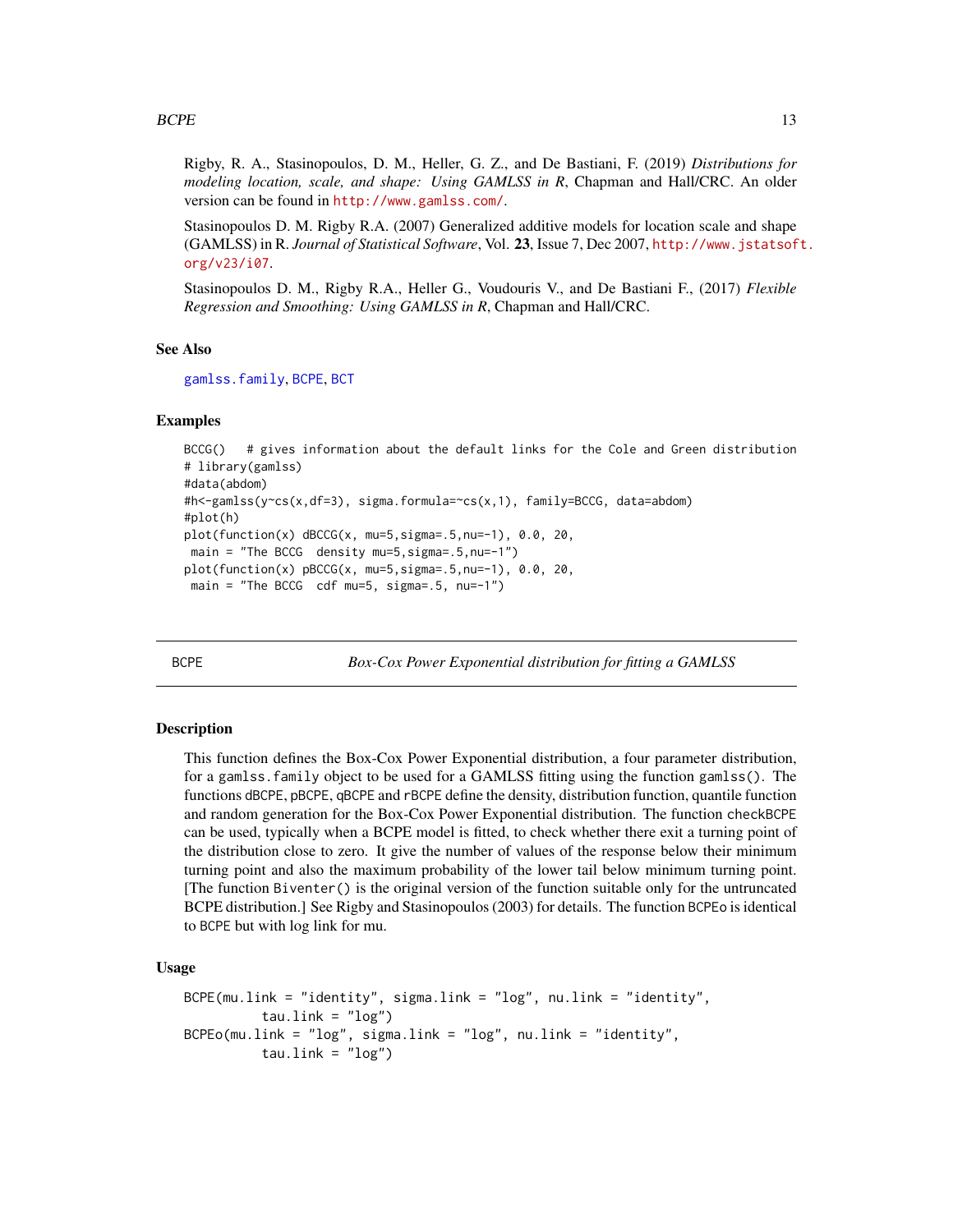```
BCPEuntr(mu.link = "identity", sigma.link = "log", nu.link = "identity",
          tau.link = "log")
dBCPE(x, mu = 5, sigma = 0.1, nu = 1, tau = 2, log = FALSE)pBCPE(q, mu = 5, sigma = 0.1, nu = 1, tau = 2, lower[2014] = TRUE, <math>log.p = FALSE)
qBCPE(p, mu = 5, sigma = 0.1, nu = 1, tau = 2, lower[amaled] = TRUE, <math>log.p = FALSE)
rBCPE(n, mu = 5, sigma = 0.1, nu = 1, tau = 2)dBCPEo(x, mu = 5, sigma = 0.1, nu = 1, tau = 2, log = FALSE)pBCPEo(q, mu = 5, sigma = 0.1, nu = 1, tau = 2, lower[2014] = TRUE,log.p = FALSEqBCPEo(p, mu = 5, sigma = 0.1, nu = 1, tau = 2, lowertail = TRUE,log.p = FALSErBCPEo(n, mu = 5, sigma = 0.1, nu = 1, tau = 2)checkBCPE(obj = NULL, mu = 10, sigma = 0.1, nu = 0.5, tau = 2,...)
```
#### Arguments

| mu.link    | Defines the mu. link, with "identity" link as the default for the mu parameter.<br>Other links are "inverse", "log" and "own"       |
|------------|-------------------------------------------------------------------------------------------------------------------------------------|
| sigma.link | Defines the sigma. link, with "log" link as the default for the sigma parameter.<br>Other links are "inverse", "identity" and "own" |
| nu.link    | Defines the nu link, with "identity" link as the default for the nu parameter.<br>Other links are "inverse", "log" and "own"        |
| tau.link   | Defines the tau. Link, with "log" link as the default for the tau parameter. Other<br>links are "logshifted", "identity" and "own"  |
| x,q        | vector of quantiles                                                                                                                 |
| mu         | vector of location parameter values                                                                                                 |
| sigma      | vector of scale parameter values                                                                                                    |
| nu         | vector of nu parameter values                                                                                                       |
| tau        | vector of tau parameter values                                                                                                      |
| log, log.p | logical; if TRUE, probabilities $p$ are given as $log(p)$ .                                                                         |
| lower.tail | logical; if TRUE (default), probabilities are $P[X \le x]$ , otherwise, $P[X > x]$                                                  |
| p          | vector of probabilities.                                                                                                            |
| n          | number of observations. If length(n) $> 1$ , the length is taken to be the number<br>required                                       |
| obj        | a gamlss BCPE family object                                                                                                         |
| $\cdots$   | for extra arguments                                                                                                                 |

# Details

The probability density function of the untrucated Box Cox Power Exponential distribution, (BCPE.untr), is defined as

$$
f(y|\mu,\sigma,\nu,\tau) = \frac{y^{\nu-1}\tau \exp[-\frac{1}{2}|\frac{z}{c}|^{\tau}]}{\mu^{\nu}\sigma c 2^{(1+1/\tau)}\Gamma(\frac{1}{\tau})}
$$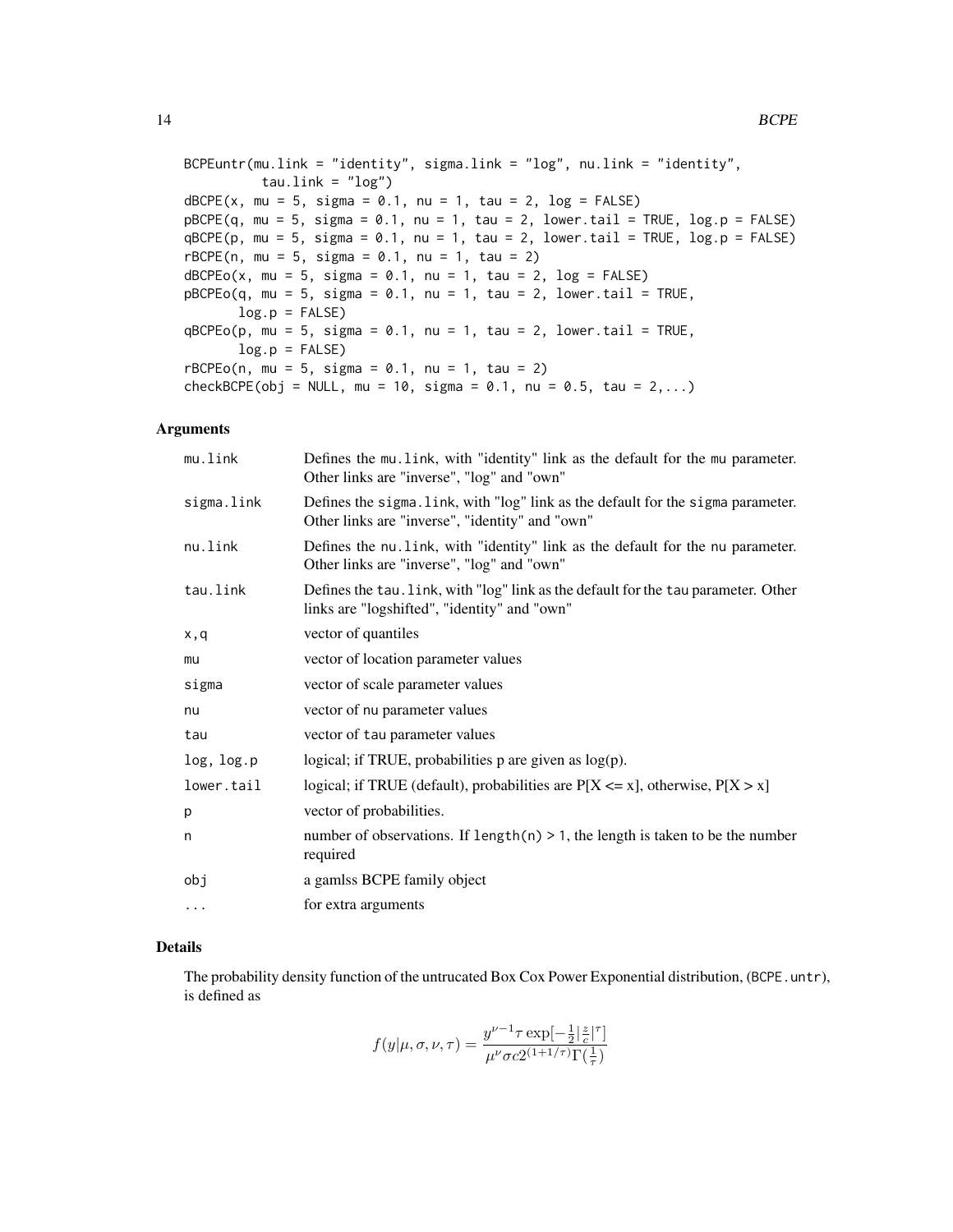#### $B C P E$  15

where  $c = [2^{(-2/\tau)} \Gamma(1/\tau) / \Gamma(3/\tau)]^{0.5}$ , where if  $\nu \neq 0$  then  $z = [(y/\mu)^{\nu} - 1] / (\nu \sigma)$  else  $z =$  $\log(u/\mu)/\sigma$ , for  $y > 0$ ,  $\mu > 0$ ,  $\sigma > 0$ ,  $\nu = (-\infty, +\infty)$  and  $\tau > 0$ .

The Box-Cox Power Exponential, BCPE, adjusts the above density  $f(y|\mu, \sigma, \nu, \tau)$  for the truncation resulting from the condition  $y > 0$ . See Rigby and Stasinopoulos (2003) for details.

# Value

BCPE() returns a gamlss.family object which can be used to fit a Box Cox Power Exponential distribution in the gamlss() function. dBCPE() gives the density, pBCPE() gives the distribution function, qBCPE() gives the quantile function, and rBCPE() generates random deviates.

#### Warning

The BCPE, untr distribution may be unsuitable for some combinations of the parameters (mainly for large  $\sigma$ ) where the integrating constant is less than 0.99. A warning will be given if this is the case.

The BCPE distribution is suitable for all combinations of the parameters within their ranges [i.e.  $\mu > 0, \sigma > 0, \nu = (-\infty, \infty)$ and $\tau > 0$ ]

# **Note**

 $\mu$ , is the median of the distribution,  $\sigma$  is approximately the coefficient of variation (for small  $\sigma$  and moderate nu>0),  $\nu$  controls the skewness and  $\tau$  the kurtosis of the distribution

#### Author(s)

Mikis Stasinopoulos, Bob Rigby and Calliope Akantziliotou

#### References

Rigby, R. A. and Stasinopoulos D. M. (2005). Generalized additive models for location, scale and shape,(with discussion), *Appl. Statist.*, 54, part 3, pp 507-554.

Rigby, R. A. and Stasinopoulos, D. M. (2004). Smooth centile curves for skew and kurtotic data modelled using the Box-Cox Power Exponential distribution. *Statistics in Medicine*, 23: 3053-3076.

Rigby, R. A., Stasinopoulos, D. M., Heller, G. Z., and De Bastiani, F. (2019) *Distributions for modeling location, scale, and shape: Using GAMLSS in R*, Chapman and Hall/CRC. An older version can be found in <http://www.gamlss.com/>.

Stasinopoulos D. M. Rigby R.A. (2007) Generalized additive models for location scale and shape (GAMLSS) in R. *Journal of Statistical Software*, Vol. 23, Issue 7, Dec 2007, [http://www.jstatsof](http://www.jstatsoft.org/v23/i07)t. [org/v23/i07](http://www.jstatsoft.org/v23/i07).

Stasinopoulos D. M., Rigby R.A., Heller G., Voudouris V., and De Bastiani F., (2017) *Flexible Regression and Smoothing: Using GAMLSS in R*, Chapman and Hall/CRC.

#### See Also

[gamlss.family](#page-57-1), [BCT](#page-15-1)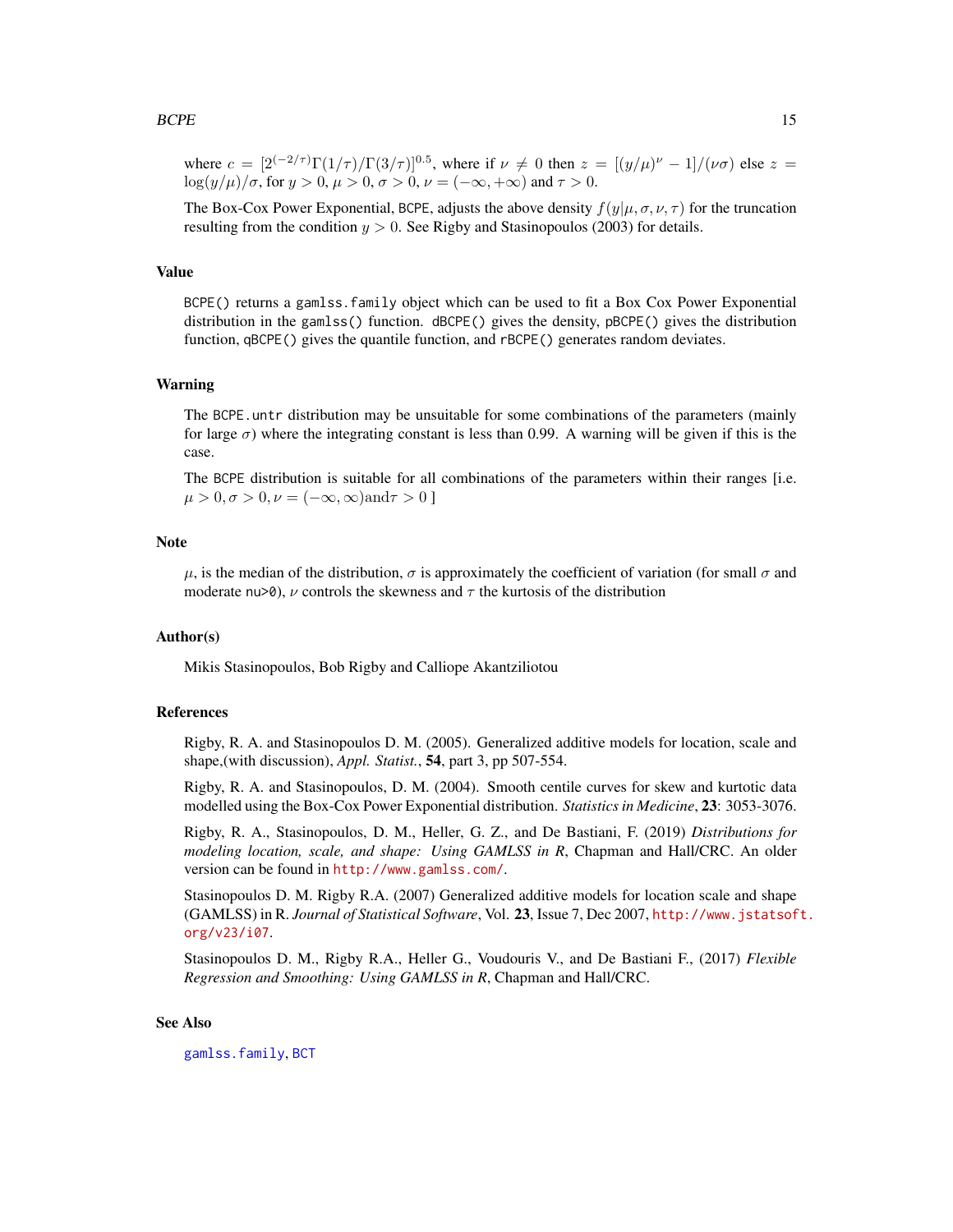# Examples

```
# BCPE() #
# library(gamlss)
# data(abdom)
#h<-gamlss(y~cs(x,df=3), sigma.formula=~cs(x,1), family=BCPE, data=abdom)
#plot(h)
plot(function(x)dBCPE(x, mu=5,sigma=.5,nu=1, tau=3), 0.0, 15,
main = "The BCPE density mu=5, sigma=.5,nu=1, tau=3")
plot(function(x) pBCPE(x, mu=5,sigma=.5,nu=1, tau=3), 0.0, 15,
main = "The BCPE cdf mu=5, sigma=.5, nu=1, tau=3")
```
<span id="page-15-1"></span>

BCT *Box-Cox t distribution for fitting a GAMLSS*

# **Description**

The function BCT() defines the Box-Cox t distribution, a four parameter distribution, for a gamlss. family object to be used in GAMLSS fitting using the function gamlss(). The functions dBCT, pBCT, qBCT and rBCT define the density, distribution function, quantile function and random generation for the Box-Cox t distribution. [The function BCTuntr() is the original version of the function suitable only for the untruncated BCT distribution]. See Rigby and Stasinopoulos (2003) for details. The function BCT is identical to BCT but with log link for mu.

# Usage

```
BCT(mu.link = "identity", sigma.link = "log", nu.link = "identity",
          tau.link = "log")BCTo(mu.link = "log", sigma.link = "log", nu.link = "identity",
          tau.link = "log")
BCTuntr(mu.link = "identity", sigma.link = "log", nu.link = "identity",
          tau.link = "log")
dBCT(x, mu = 5, sigma = 0.1, nu = 1, tau = 2, log = FALSE)pBCT(q, mu = 5, sigma = 0.1, nu = 1, tau = 2, lower[amal] = TRUE, <math>log.p = FALSE)
qBCT(p, mu = 5, sigma = 0.1, nu = 1, tau = 2, lower.tail = TRUE, log.p = FALSE)
rBCT(n, mu = 5, sigma = 0.1, nu = 1, tau = 2)dBCTo(x, mu = 5, sigma = 0.1, nu = 1, tau = 2, log = FALSE)pBCTo(q, mu = 5, sigma = 0.1, nu = 1, tau = 2, lower[2] <math>= TRUE, log.p = FALSE)qBCTo(p, mu = 5, sigma = 0.1, nu = 1, tau = 2, lower[amalesrcal] = TRUE, <math>log.p = FALSE)
rBCTo(n, mu = 5, sigma = 0.1, nu = 1, tau = 2)
```
# Arguments

| mu.link    | Defines the mu. link, with "identity" link as the default for the mu parameter.                     |
|------------|-----------------------------------------------------------------------------------------------------|
|            | Other links are "inverse", "log" and "own"                                                          |
| cicmo link | Defines the sigma $\frac{1}{2}$ ink with $\frac{1}{2}$ link as the default for the sigma perspecter |

sigma.link Defines the sigma.link, with "log" link as the default for the sigma parameter. Other links are "inverse","identity", "own"

<span id="page-15-0"></span>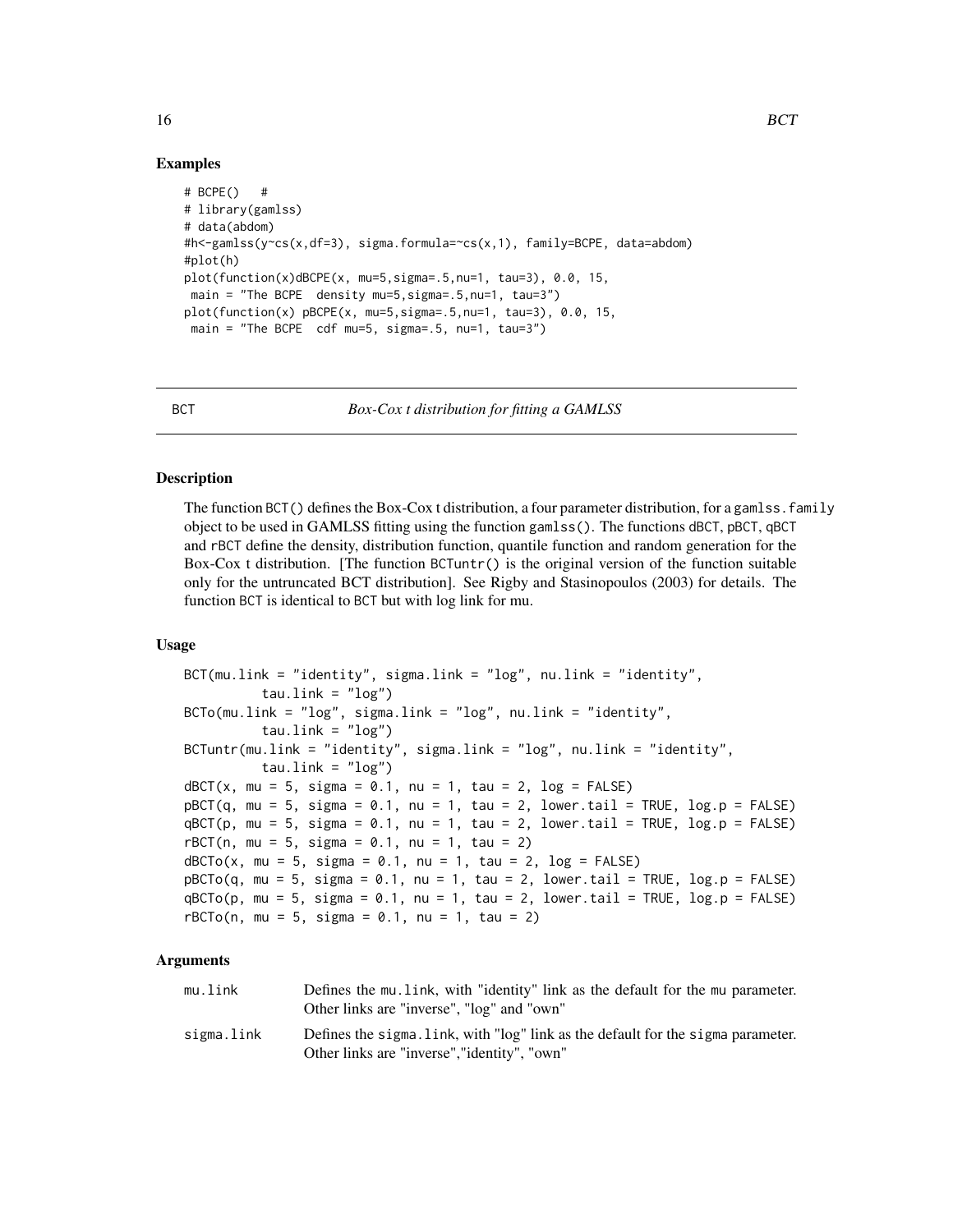| nu.link    | Defines the nu link, with "identity" link as the default for the nu parameter.<br>Other links are "inverse", "log", "own"       |
|------------|---------------------------------------------------------------------------------------------------------------------------------|
| tau.link   | Defines the tau. Link, with "log" link as the default for the tau parameter. Other<br>links are "inverse", "identity" and "own" |
| x,q        | vector of quantiles                                                                                                             |
| mu         | vector of location parameter values                                                                                             |
| sigma      | vector of scale parameter values                                                                                                |
| nu         | vector of nu parameter values                                                                                                   |
| tau        | vector of tau parameter values                                                                                                  |
| log, log.p | logical; if TRUE, probabilities $p$ are given as $log(p)$ .                                                                     |
| lower.tail | logical; if TRUE (default), probabilities are $P[X \le x]$ , otherwise, $P[X > x]$                                              |
| p          | vector of probabilities.                                                                                                        |
| n          | number of observations. If $length(n) > 1$ , the length is taken to be the number<br>required                                   |

#### Details

The probability density function of the untruncated Box-Cox t distribution, BCTuntr, is given by

$$
f(y|\mu,\sigma,\nu,\tau) = \frac{y^{\nu-1}}{\mu^{\nu}\sigma} \frac{\Gamma[(\tau+1)/2]}{\Gamma(1/2)\Gamma(\tau/2)\tau^{0.5}} [1 + (1/\tau)z^2]^{-(\tau+1)/2}
$$

where if  $\nu \neq 0$  then  $z = [(y/\mu)^{\nu} - 1]/(\nu \sigma)$  else  $z = \log(y/\mu)/\sigma$ , for  $y > 0$ ,  $\mu > 0$ ,  $\sigma > 0$ ,  $\nu = (-\infty, +\infty)$  and  $\tau > 0$ .

The Box-Cox *t* distribution, BCT, adjusts the above density  $f(y|\mu, \sigma, \nu, \tau)$  for the truncation resulting from the condition  $y > 0$ . See Rigby and Stasinopoulos (2003) for details.

# Value

BCT() returns a gamlss.family object which can be used to fit a Box Cox-t distribution in the gamlss() function. dBCT() gives the density, pBCT() gives the distribution function, qBCT() gives the quantile function, and rBCT() generates random deviates.

#### Warning

The use BCTuntr distribution may be unsuitable for some combinations of the parameters (mainly for large  $\sigma$ ) where the integrating constant is less than 0.99. A warning will be given if this is the case.

The BCT distribution is suitable for all combinations of the parameters within their ranges [i.e.  $\mu > 0, \sigma > 0, \nu = (-\infty, \infty)$ and $\tau > 0$ ]

# Note

 $\mu$  is the median of the distribution,  $\sigma(\frac{\tau}{\tau-2})^{0.5}$  is approximate the coefficient of variation (for small σ and moderate nu>0 and moderate or large  $\tau$ ),  $\nu$  controls the skewness and  $\tau$  the kurtosis of the distribution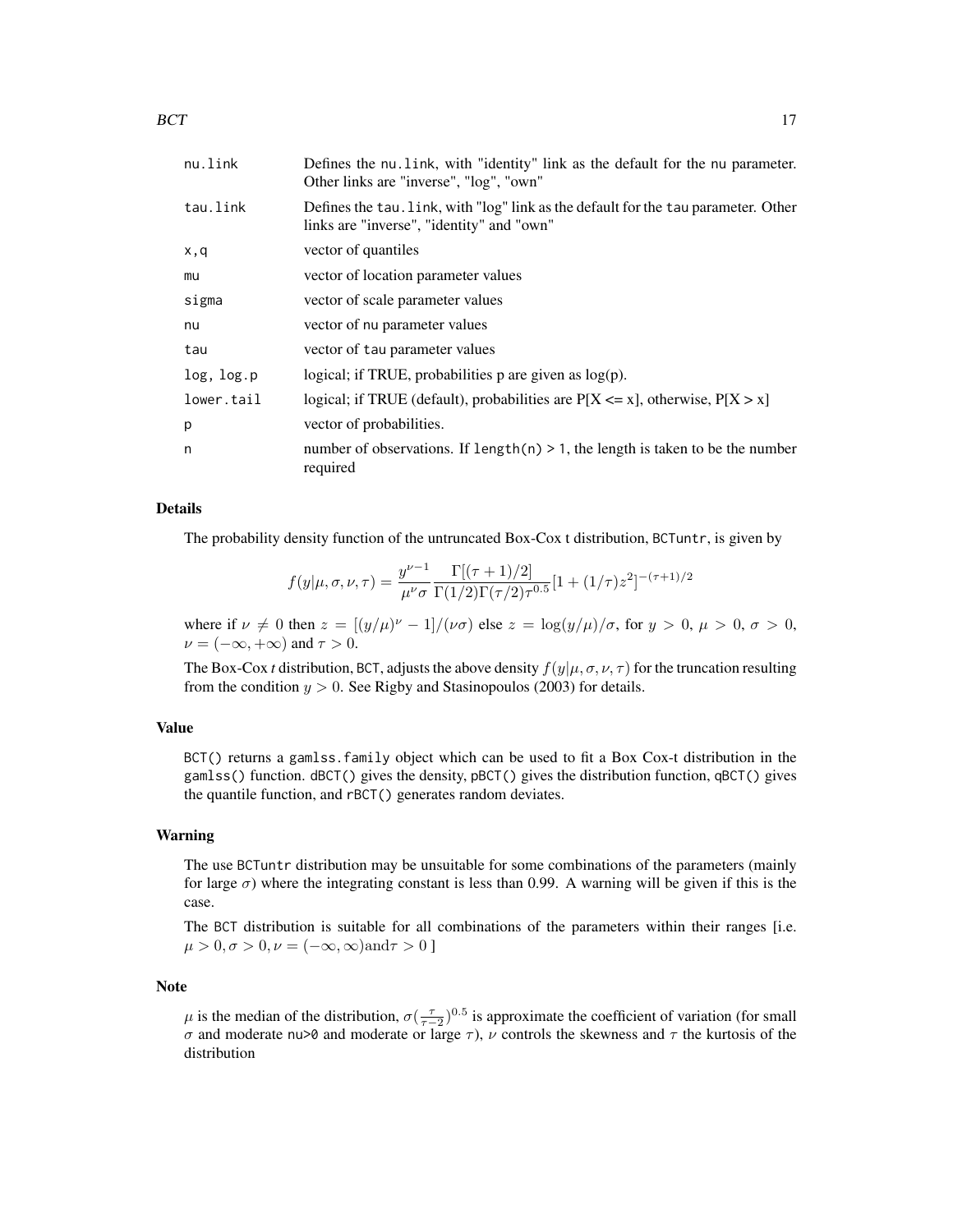#### <span id="page-17-0"></span>Author(s)

Mikis Stasinopoulos, Bob Rigby and Calliope Akantziliotou

#### References

Rigby, R. A. and Stasinopoulos D. M. (2005). Generalized additive models for location, scale and shape,(with discussion), *Appl. Statist.*, 54, part 3, pp 507-554.

Rigby, R.A. Stasinopoulos, D.M. (2006). Using the Box-Cox *t* distribution in GAMLSS to mode skewnees and and kurtosis. to appear in *Statistical Modelling*.

Rigby, R. A., Stasinopoulos, D. M., Heller, G. Z., and De Bastiani, F. (2019) *Distributions for modeling location, scale, and shape: Using GAMLSS in R*, Chapman and Hall/CRC. An older version can be found in <http://www.gamlss.com/>.

Stasinopoulos D. M. Rigby R.A. (2007) Generalized additive models for location scale and shape (GAMLSS) in R. *Journal of Statistical Software*, Vol. 23, Issue 7, Dec 2007, [http://www.jstatsof](http://www.jstatsoft.org/v23/i07)t. [org/v23/i07](http://www.jstatsoft.org/v23/i07).

Stasinopoulos D. M., Rigby R.A., Heller G., Voudouris V., and De Bastiani F., (2017) *Flexible Regression and Smoothing: Using GAMLSS in R*, Chapman and Hall/CRC.

# See Also

[gamlss.family](#page-57-1), [BCPE](#page-12-1), [BCCG](#page-9-1)

# Examples

```
BCT() # gives information about the default links for the Box Cox t distribution
# library(gamlss)
#data(abdom)
#h<-gamlss(y~cs(x,df=3), sigma.formula=~cs(x,1), family=BCT, data=abdom) #
#plot(h)
plot(function(x)dBCT(x, mu=5,sigma=.5,nu=1, tau=2), 0.0, 20,
main = "The BCT density mu=5,sigma=.5,nu=1, tau=2")
plot(function(x) pBCT(x, mu=5, sigma=.5, nu=1, tau=2), 0.0, 20,main = "The BCT cdf mu=5, sigma=0.5, nu=1, tau=2")
```
<span id="page-17-1"></span>

BE *The beta distribution for fitting a GAMLSS*

## <span id="page-17-2"></span>**Description**

The functions BE() and BEo() define the beta distribution, a two parameter distribution, for a gamlss.family object to be used in GAMLSS fitting using the function gamlss(). BE() has mean equal to the parameter mu and sigma as scale parameter, see below. BEo() is the original parameterizations of the beta distribution as in dbeta() with shape1=mu and shape2=sigma. The functions dBE and dBEo, pBE and pBEo, qBE and qBEo and finally rBE and rBE define the density, distribution function, quantile function and random generation for the BE and BEo parameterizations respectively of the beta distribution.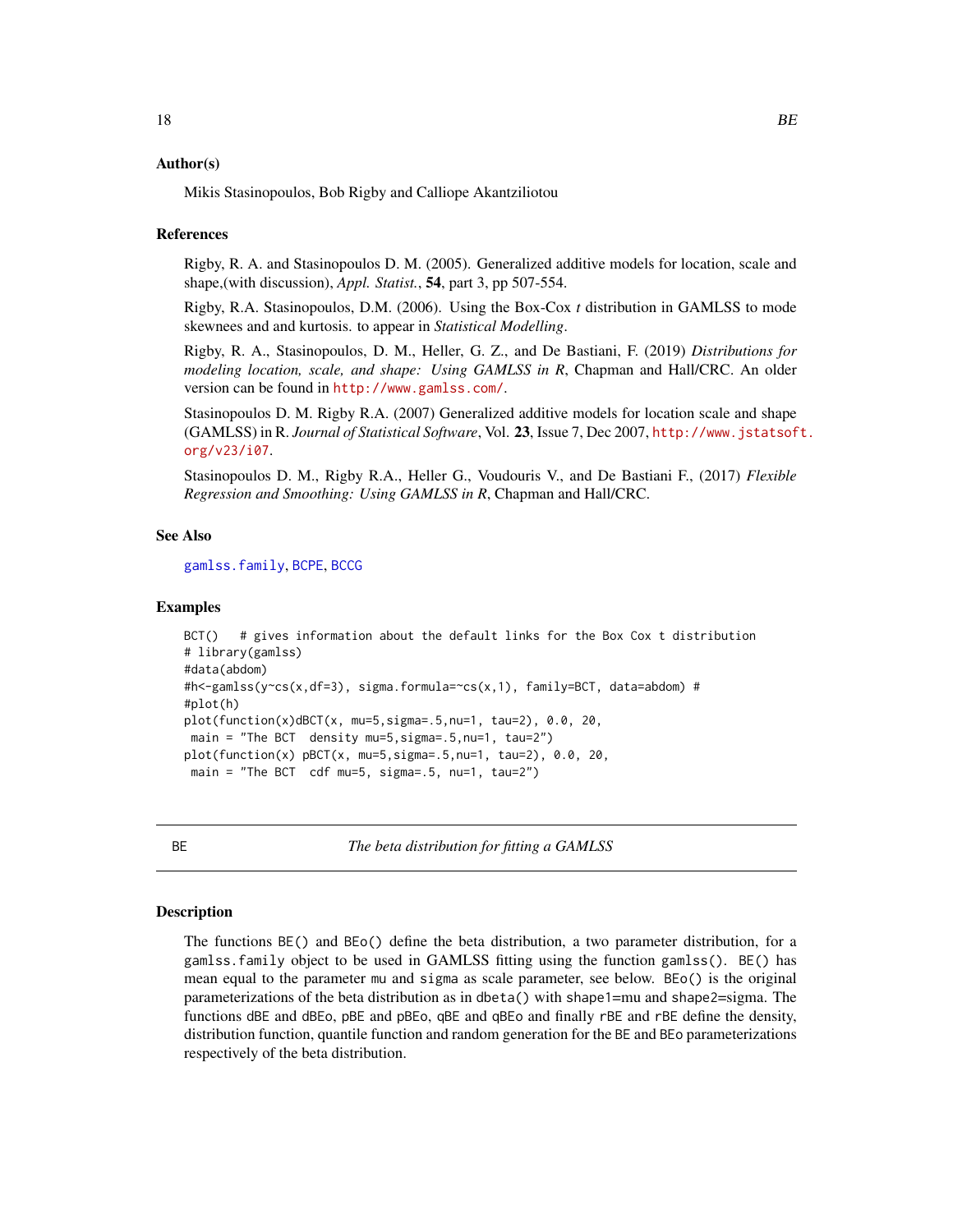# Usage

```
BE(mu.link = "logit", sigma.link = "logit")
dBE(x, mu = 0.5, sigma = 0.2, log = FALSE)pBE(q, mu = 0.5, sigma = 0.2, lower.tail = TRUE, log.p = FALSE)qBE(p, mu = 0.5, sigma = 0.2, lower.tail = TRUE, log.p = FALSE)rBE(n, mu = 0.5, sigma = 0.2)
BEo(mu.link = "log", sigma.link = "log")dBEo(x, mu = 0.5, sigma = 0.2, log = FALSE)pBEo(q, mu = 0.5, sigma = 0.2, lower.tail = TRUE, log.p = FALSE)qBEo(p, mu = 0.5, sigma = 0.2, lowertail = TRUE, log.p = FALSE)
```
# Arguments

| mu.link    | the mullink function with default logit                                                        |
|------------|------------------------------------------------------------------------------------------------|
| sigma.link | the sigma link function with default logit                                                     |
| x,q        | vector of quantiles                                                                            |
| mu         | vector of location parameter values                                                            |
| sigma      | vector of scale parameter values                                                               |
| log, log.p | logical; if TRUE, probabilities $p$ are given as $log(p)$ .                                    |
| lower.tail | logical; if TRUE (default), probabilities are $P[X \le x]$ , otherwise, $P[X > x]$             |
| p          | vector of probabilities.                                                                       |
| n          | number of observations. If length $(n) > 1$ , the length is taken to be the number<br>required |

# Details

The original beta distribution is given as

$$
f(y|\alpha, \beta) = \frac{1}{B(\alpha, \beta)} y^{\alpha - 1} (1 - y)^{\beta - 1}
$$

for  $y = (0, 1)$ ,  $\alpha > 0$  and  $\beta > 0$ . In the gamls implementation of BEo  $\alpha = \mu$  and  $\beta > \sigma$ . The reparametrization in the function BE() is  $\mu = \frac{\alpha}{\alpha + \beta}$  and  $\sigma = (\frac{1}{\alpha + \beta + 1)^{1/2}}$  for  $\mu = (0, 1)$  and  $\sigma = (0, 1)$ . The expected value of y is  $\mu$  and the variance is  $\sigma^2 \mu * (1 - \mu)$ .

# Value

BE() and BEo() return a gamlss.family object which can be used to fit a beta distribution in the gamlss() function.

# Note

Note that for BE, mu is the mean and sigma a scale parameter contributing to the variance of y

# Author(s)

Bob Rigby and Mikis Stasinopoulos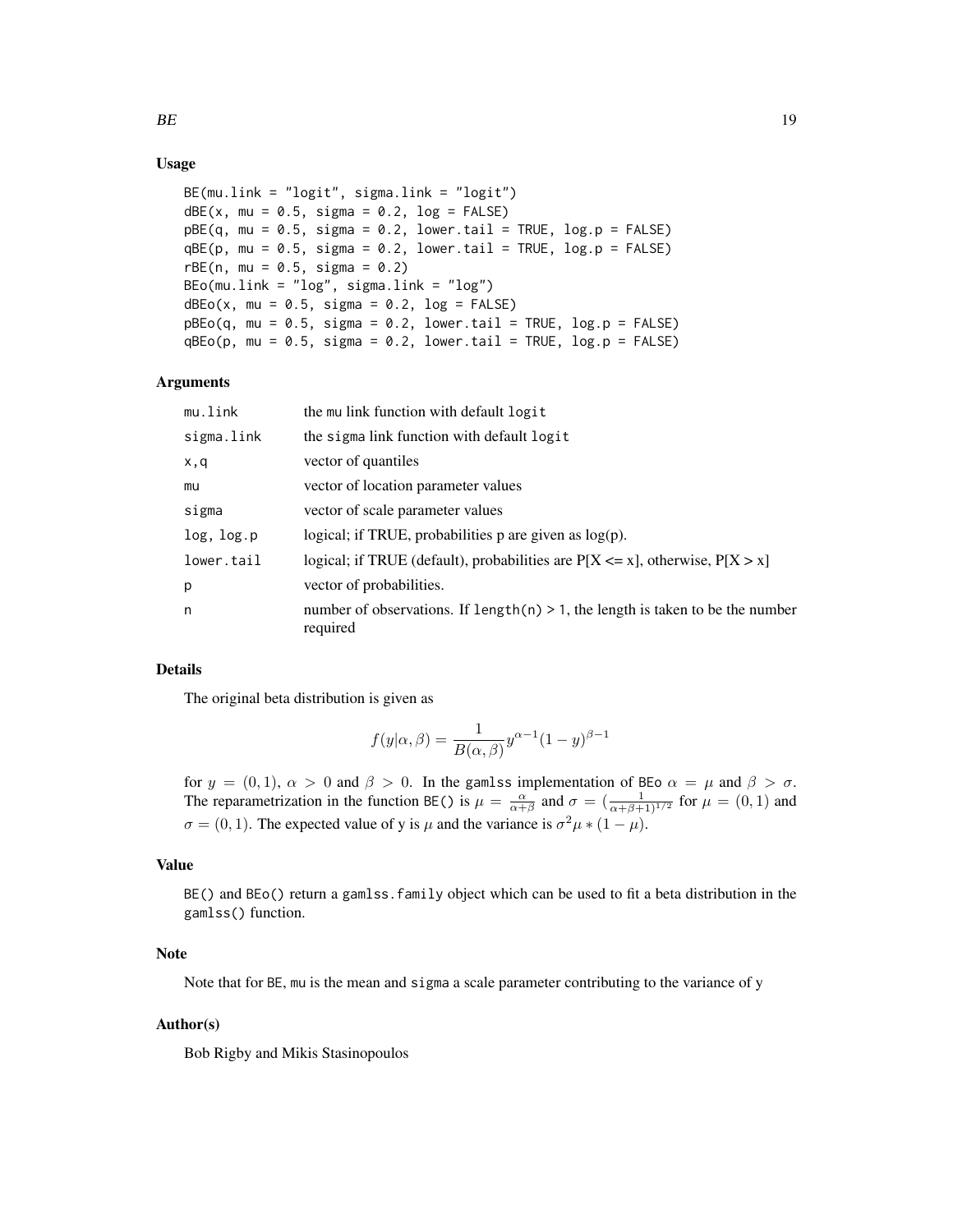#### <span id="page-19-0"></span>References

Rigby, R. A. and Stasinopoulos D. M. (2005). Generalized additive models for location, scale and shape,(with discussion), *Appl. Statist.*, 54, part 3, pp 507-554.

Rigby, R. A., Stasinopoulos, D. M., Heller, G. Z., and De Bastiani, F. (2019) Distributions for modeling location, scale, and shape: Using GAMLSS in R. An older version can be found in <http://www.gamlss.com/>.

Stasinopoulos D. M., Rigby R.A. and Akantziliotou C. (2006) Instructions on how to use the GAMLSS package in R. Accompanying documentation in the current GAMLSS help files, (see also <http://www.gamlss.com/>).

Stasinopoulos D. M. Rigby R.A. (2007) Generalized additive models for location scale and shape (GAMLSS) in R. *Journal of Statistical Software*, Vol. 23, Issue 7, Dec 2007, [http://www.jstatsof](http://www.jstatsoft.org/v23/i07)t. [org/v23/i07](http://www.jstatsoft.org/v23/i07).

Stasinopoulos D. M., Rigby R.A., Heller G., Voudouris V., and De Bastiani F., (2017) *Flexible Regression and Smoothing: Using GAMLSS in R*, Chapman and Hall/CRC.

# See Also

[gamlss.family](#page-57-1), [BE](#page-17-1), [LOGITNO](#page-95-1), [GB1](#page-60-1), [BEINF](#page-19-1)

#### Examples

```
BE()# gives information about the default links for the beta distribution
dat1<-rBE(100, mu=.3, sigma=.5)
hist(dat1)
#library(gamlss)
# mod1<-gamlss(dat1~1,family=BE) # fits a constant for mu and sigma
#fitted(mod1)[1]
#fitted(mod1,"sigma")[1]
plot(function(y) dBE(y, mu=.1 ,sigma=.5), 0.001, .999)
plot(function(y) pBE(y, mu=.1 ,sigma=.5), 0.001, 0.999)
plot(function(y) qBE(y, mu=.1 ,sigma=.5), 0.001, 0.999)
plot(function(y) qBE(y, mu=.1 ,sigma=.5, lower.tail=FALSE), 0.001, .999)
dat2<-rBEo(100, mu=1, sigma=2)
#mod2<-gamlss(dat2~1,family=BEo) # fits a constant for mu and sigma
#fitted(mod2)[1]
#fitted(mod2,"sigma")[1]
```
<span id="page-19-1"></span>BEINF *The beta inflated distribution for fitting a GAMLSS*

#### Description

The function BEINF() defines the beta inflated distribution, a four parameter distribution, for a gamlss.family object to be used in GAMLSS fitting using the function gamlss(). The beta inflated is similar to the beta but allows zeros and ones as values for the response variable. The two extra parameters model the probabilities at zero and one.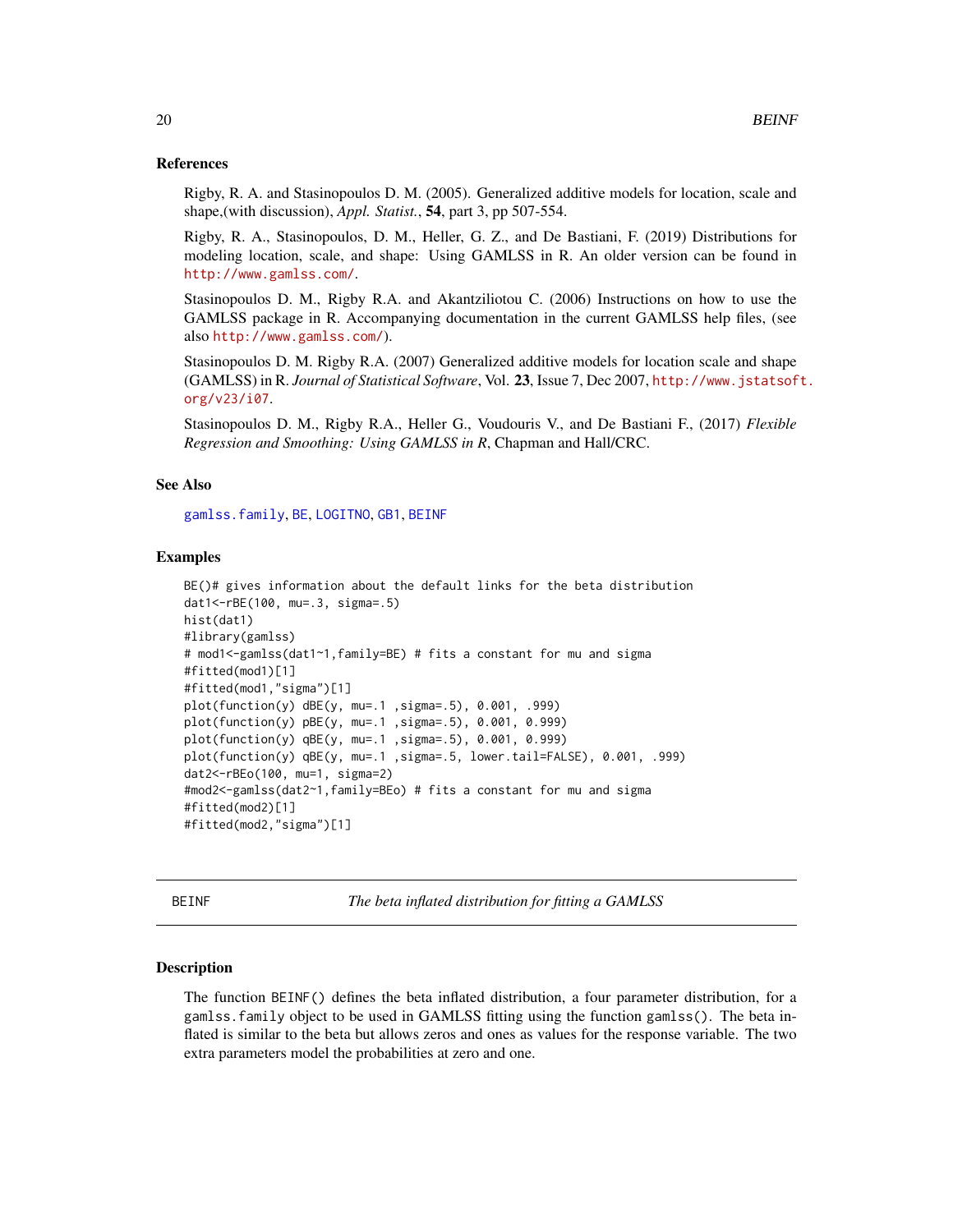# $BEINF$  21

The functions BEINF0() and BEINF1() are three parameter beta inflated distributions allowing zeros or ones only at the response respectively. BEINF0() and BEINF1() are re-parameterize versions of the distributions [BEZI](#page-26-1) and [BEOI](#page-23-1) contributed to gamlss by Raydonal Ospina (see Ospina and Ferrari (2010)).

The functions dBEINF, pBEINF, qBEINF and rBEINF define the density, distribution function, quantile function and random generation for the BEINF parametrization of the beta inflated distribution.

The functions dBEINF0, pBEINF0, qBEINF0 and rBEINF0 define the density, distribution function, quantile function and random generation for the BEINF0 parametrization of the beta inflated at zero distribution.

The functions dBEINF1, pBEINF1, qBEINF1 and rBEINF1 define the density, distribution function, quantile function and random generation for the BEINF1 parametrization of the beta inflated at one distribution.

plotBEINF, plotBEINF0 and plotBEINF1 can be used to plot the distributions. meanBEINF, meanBEINF0 and meanBEINF1 calculates the expected value of the response for a fitted model.

# Usage

```
BEINF(mu.link = "logit", sigma.link = "logit", nu.link = "log",
      tau.link = "log")
BEINF0(mu.link = "logit", sigma.link = "logit", nu.link = "log")
BEINF1(mu.link = "logit", sigma.link = "logit", nu.link = "log")
dBEINF(x, mu = 0.5, sigma = 0.1, nu = 0.1, tau = 0.1,
       log = FALSE)dBEINF@(x, mu = 0.5, sigma = 0.1, nu = 0.1, log = FALSE)dBEINF1(x, mu = 0.5, sigma = 0.1, nu = 0.1, log = FALSE)
pBEINF(q, mu = 0.5, sigma = 0.1, nu = 0.1, tau = 0.1,lower.tail = TRUE, log.p = FALSE)pBEINF@(q, mu = 0.5, sigma = 0.1, nu = 0.1,lower.tail = TRUE, log.p = FALSE)pBEINF1(q, mu = 0.5, sigma = 0.1, nu = 0.1,lower.tail = TRUE, log.p = FALSE)qBEINF(p, mu = 0.5, sigma = 0.1, nu = 0.1, tau = 0.1,
       lower.tail = TRUE, log.p = FALSE)qBEINF0(p, mu = 0.5, sigma = 0.1, nu = 0.1, tau = 0.1,
        lower.tail = TRUE, log.p = FALSE)qBEINF1(p, mu = 0.5, sigma = 0.1, nu = 0.1,
       lower.tail = TRUE, log.p = FALSE)rBEINF(n, mu = 0.5, sigma = 0.1, nu = 0.1, tau = 0.1)
rBEINF@(n, mu = 0.5, sigma = 0.1, nu = 0.1)rBEINF1(n, mu = 0.5, sigma = 0.1, nu = 0.1)plotBEINF(mu = 0.5, sigma = 0.5, nu = 0.5, tau = 0.5,from = 0.001, to = 0.999, n = 101, ...)
```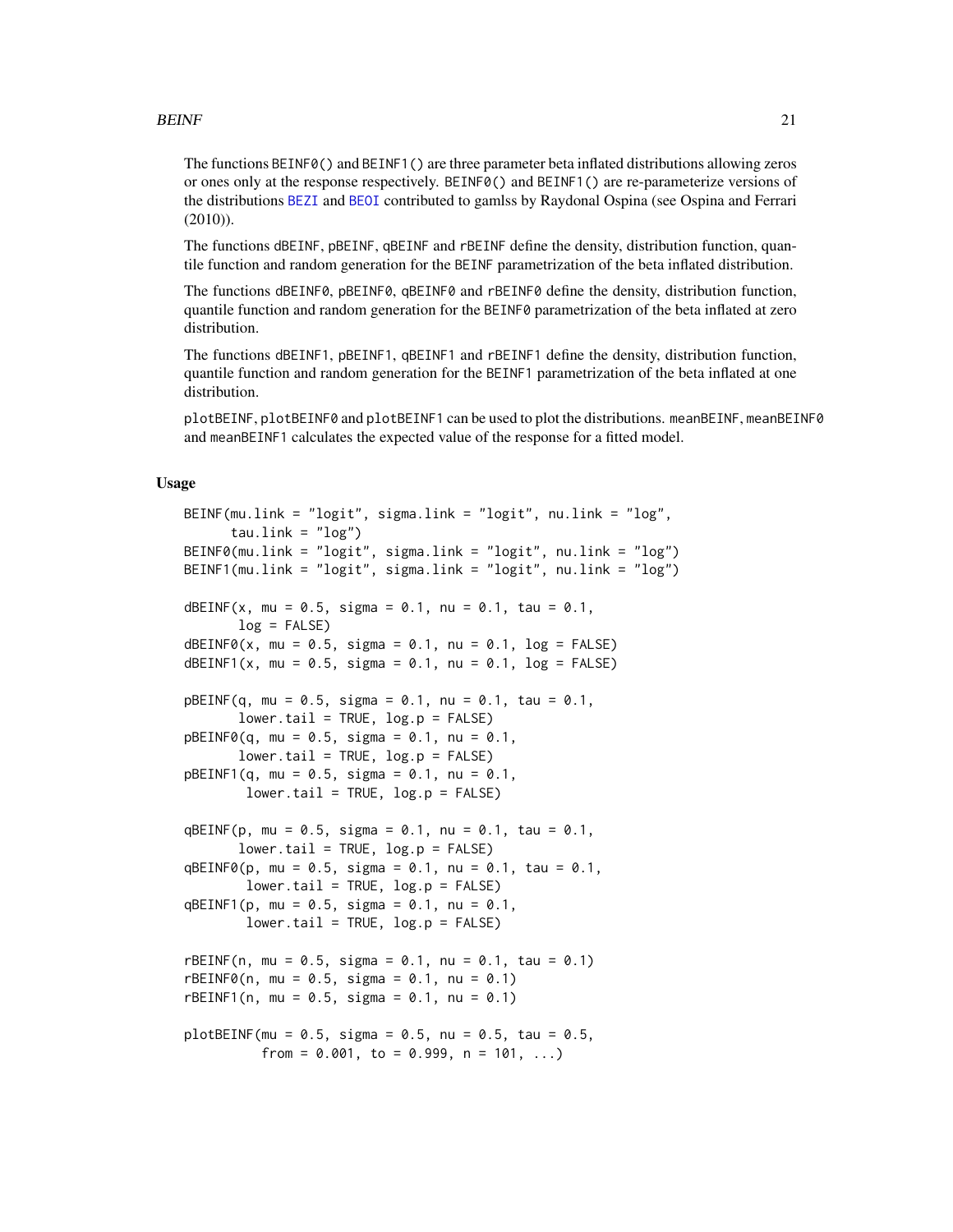```
plotBEINF@(mu = 0.5, sigma = 0.5, nu = 0.5,from = 1e-04, to = 0.9999, n = 101, ...plotBENF1(mu = 0.5, sigma = 0.5, nu = 0.5,from = 1e-04, to = 0.9999, n = 101, ...meanBEINF(obj)
meanBEINF0(obj)
meanBEINF1(obj)
```
#### Arguments

| the mu link function with default logit                                                        |
|------------------------------------------------------------------------------------------------|
| the sigma link function with default logit                                                     |
| the nu link function with default log                                                          |
| the tau link function with default log                                                         |
| vector of quantiles                                                                            |
| vector of location parameter values                                                            |
| vector of scale parameter values                                                               |
| vector of parameter values modelling the probability at zero                                   |
| vector of parameter values modelling the probability at one                                    |
| logical; if TRUE, probabilities $p$ are given as $log(p)$ .                                    |
| logical; if TRUE (default), probabilities are $P[X \le x]$ , otherwise, $P[X > x]$             |
| vector of probabilities.                                                                       |
| number of observations. If length $(n) > 1$ , the length is taken to be the number<br>required |
| where to start plotting the distribution from                                                  |
| up to where to plot the distribution                                                           |
| a fitted BEINF object                                                                          |
| other graphical parameters for plotting                                                        |
|                                                                                                |

# Details

The beta inflated distribution is given as

 $f(y) = p_0$ 

if  $(y=0)$ 

 $f(y) = p_1$ 

 $if (y=1)$ 

$$
f(y|\alpha, \beta) = \frac{1}{B(\alpha, \beta)} y^{\alpha - 1} (1 - y)^{\beta - 1}
$$

otherwise

for  $y = (0, 1)$ ,  $\alpha > 0$  and  $\beta > 0$ . The parametrization in the function BEINF() is  $\mu = \frac{\alpha}{\alpha + \beta}$  and  $\sigma = \frac{1}{\alpha + \beta + 1}$  for  $\mu = (0, 1)$  and  $\sigma = (0, 1)$  and  $\nu = \frac{p_0}{p_2}$ ,  $\tau = \frac{p_1}{p_2}$  where  $p_2 = 1 - p_0 - p_1$ .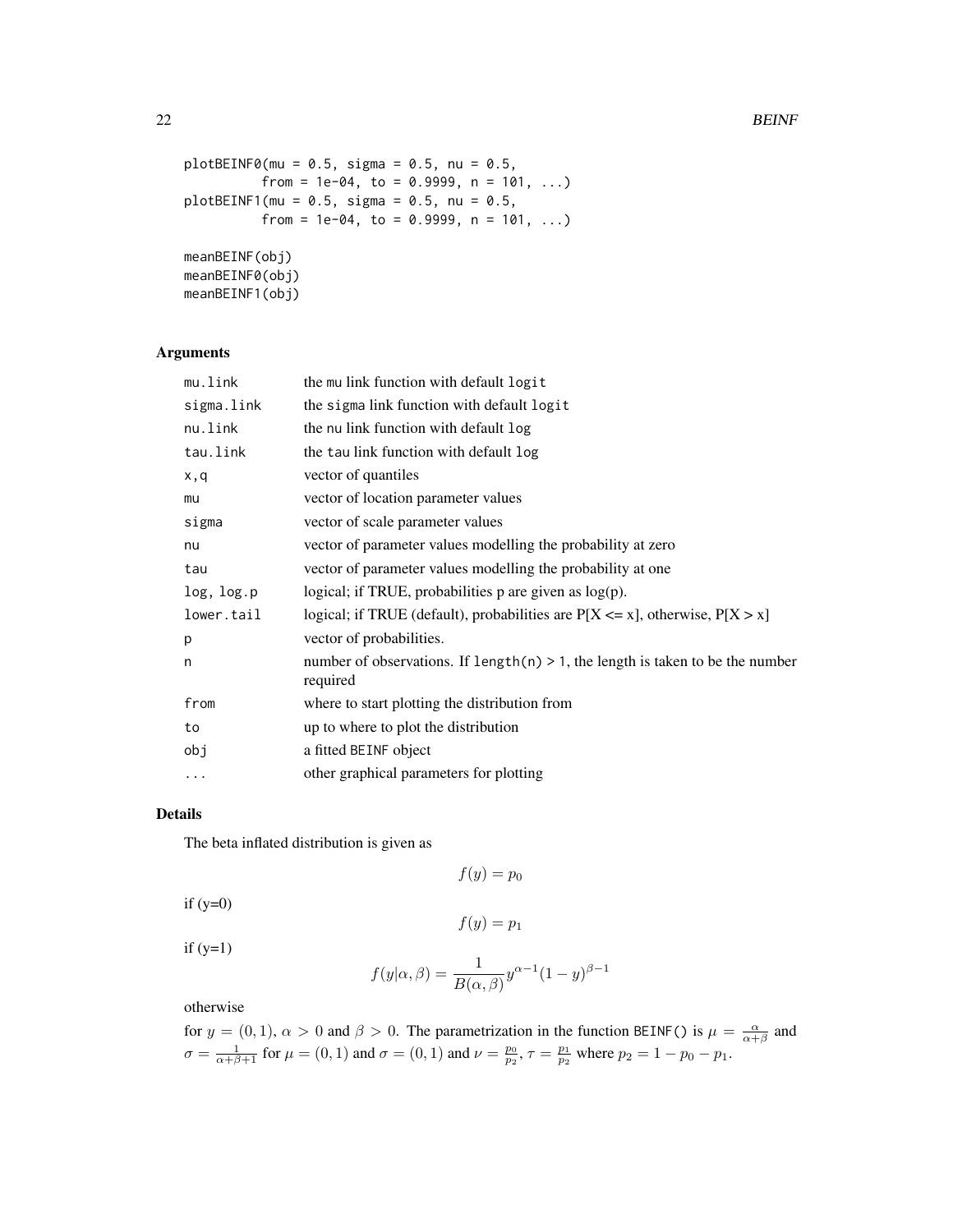# $BEINF$  23

# Value

returns a gamlss.family object which can be used to fit a beta inflated distribution in the gamlss() function. ...

# Author(s)

Bob Rigby and Mikis Stasinopoulos

# References

Ospina R. and Ferrari S. L. P. (2010) Inflated beta distributions, *Statistical Papers*, 23, 111-126.

Rigby, R. A. and Stasinopoulos D. M. (2005). Generalized additive models for location, scale and shape,(with discussion), *Appl. Statist.*, 54, part 3, pp 507-554.

Rigby, R. A., Stasinopoulos, D. M., Heller, G. Z., and De Bastiani, F. (2019) *Distributions for modeling location, scale, and shape: Using GAMLSS in R*, Chapman and Hall/CRC. An older version can be found in <http://www.gamlss.com/>.

Stasinopoulos D. M. Rigby R.A. (2007) Generalized additive models for location scale and shape (GAMLSS) in R. *Journal of Statistical Software*, Vol. 23, Issue 7, Dec 2007, [http://www.jstatsof](http://www.jstatsoft.org/v23/i07)t. [org/v23/i07](http://www.jstatsoft.org/v23/i07).

Stasinopoulos D. M., Rigby R.A., Heller G., Voudouris V., and De Bastiani F., (2017) *Flexible Regression and Smoothing: Using GAMLSS in R*, Chapman and Hall/CRC.

#### See Also

[gamlss.family](#page-57-1), [BE](#page-17-1), [BEo](#page-17-2), [BEZI](#page-26-1), [BEOI](#page-23-1)

#### Examples

```
BEINF()# gives information about the default links for the beta inflated distribution
BEINF0()
BEINF1()
# plotting the distributions
op<-par(mfrow=c(2,2))
plotBEINF( mu =.5 , sigma=.5, nu = 0.5, tau = 0.5, from = 0, to=1, n = 101)
plotBEINF0( mu =.5 , sigma=.5, nu = 0.5, from = 0, to=1, n = 101)
plotBEINF1( mu =.5 , sigma=.5, nu = 0.5, from = 0.001, to=1, n = 101)
curve(dBE(x, mu =.5, sigma=.5), 0.01, 0.999)
par(op)
# plotting the cdf
op<-par(mfrow=c(2,2))
plotBEINF( mu =.5 , sigma=.5, nu = 0.5, tau = 0.5, from = 0, to=1, n = 101, main="BEINF")
plotBEINF0(mu = .5, sigma=.5, nu = 0.5, from = 0, to=1, n = 101, main="BEINF0")
plotBEINF1( mu =.5 , sigma=.5, nu = 0.5, from = 0.001, to=1, n = 101, main="BEINF1")
curve(dBE(x, mu =.5, sigma=.5), 0.01, 0.999, main="BE")
par(op)
#---------------------------------------------
op<-par(mfrow=c(2,2))
plotBEINF( mu =.5 , sigma=.5, nu = 0.5, tau = 0.5, from = 0, to=1, n = 101, main="BEINF")
plotBEINF0( mu =.5 , sigma=.5, nu = 0.5, from = 0, to=1, n = 101, main="BEINF0")
```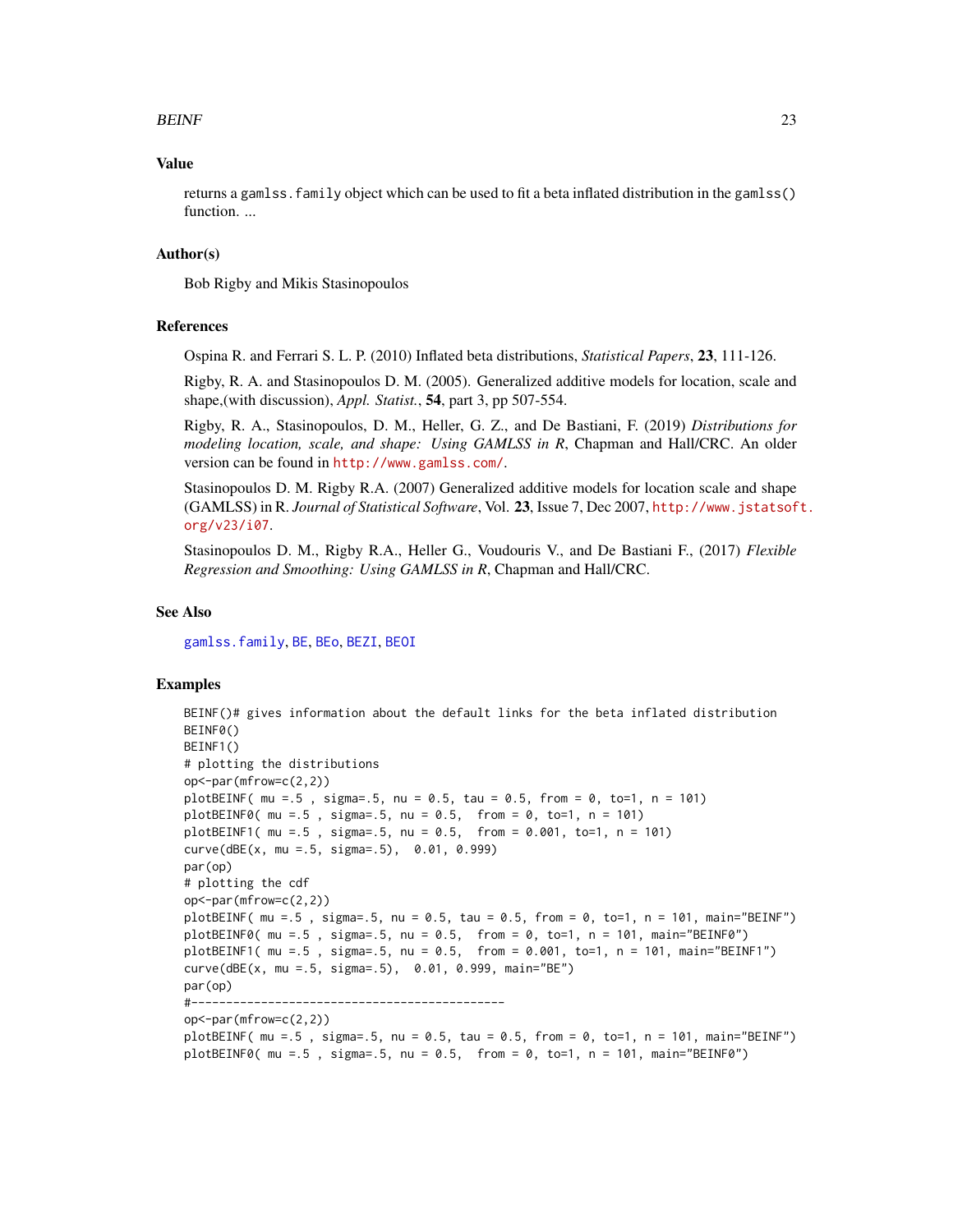```
plotBEINF1( mu =.5 , sigma=.5, nu = 0.5, from = 0.001, to=1, n = 101, main="BEINF1")
curve(dBE(x, mu =.5, sigma=.5), 0.01, 0.999, main="BE")
par(op)
#---------------------------------------------
op<-par(mfrow=c(2,2))
curve( pBEINF(x, mu=.5, sigma=.5, nu = 0.5, tau = 0.5,), 0, 1, ylim=c(0,1), main="BEINF" )curve(pBEINF0(x, mu=.5 ,sigma=.5, nu = 0.5), 0, 1, ylim=c(0,1), main="BEINF0")
curve(pBEINF1(x, mu=.5 ,sigma=.5, nu = 0.5), 0, 1, ylim=c(0,1), main="BEINF1")
curve( pBE(x, mu=.5 ,sigma=.5), .001, .99, ylim=c(0,1), main="BE")
par(op)
#---------------------------------------------
op<-par(mfrow=c(2,2))
curve(qBEINF(x, mu=.5 ,sigma=.5, nu = 0.5, tau = 0.5), .01, .99, main="BEINF" )
curve(qBEINF0(x, mu=.5 ,sigma=.5, nu = 0.5), .01, .99, main="BEINF0" )
curve(qBEINF1(x, mu=.5 ,sigma=.5, nu = 0.5), .01, .99, main="BEINF1" )
curve(qBE(x, mu=.5 ,sigma=.5), .01, .99 , main="BE")
par(op)
#---------------------------------------------
op<-par(mfrow=c(2,2))
hist(rBEINF(200, mu=.5 ,sigma=.5, nu = 0.5, tau = 0.5))
hist(rBEINF0(200, mu=.5 ,sigma=.5, nu = 0.5))
hist(rBEINF1(200, mu=.5 ,sigma=.5, nu = 0.5))
hist(rBE(200, mu=.5 ,sigma=.5))
par(op)
# fit a model to the data
# library(gamlss)
#m1<-gamlss(dat~1,family=BEINF)
#meanBEINF(m1)[1]
```
<span id="page-23-1"></span>BEOI *The one-inflated beta distribution for fitting a GAMLSS*

#### Description

The function BEOI() defines the one-inflated beta distribution, a three parameter distribution, for a gamlss.family object to be used in GAMLSS fitting using the function gamlss(). The oneinflated beta is similar to the beta distribution but allows ones as y values. This distribution is an extension of the beta distribution using a parameterization of the beta law that is indexed by mean and precision parameters (Ferrari and Cribari-Neto, 2004). The extra parameter models the probability at one. The functions dBEOI, pBEOI, qBEOI and rBEOI define the density, distribution function, quantile function and random generation for the BEOI parameterization of the one-inflated beta distribution. plotBEOI can be used to plot the distribution. meanBEOI calculates the expected value of the response for a fitted model.

#### Usage

```
BEOI(mu.link = "logit", sigma.link = "log", nu.link = "logit")
```
<span id="page-23-0"></span>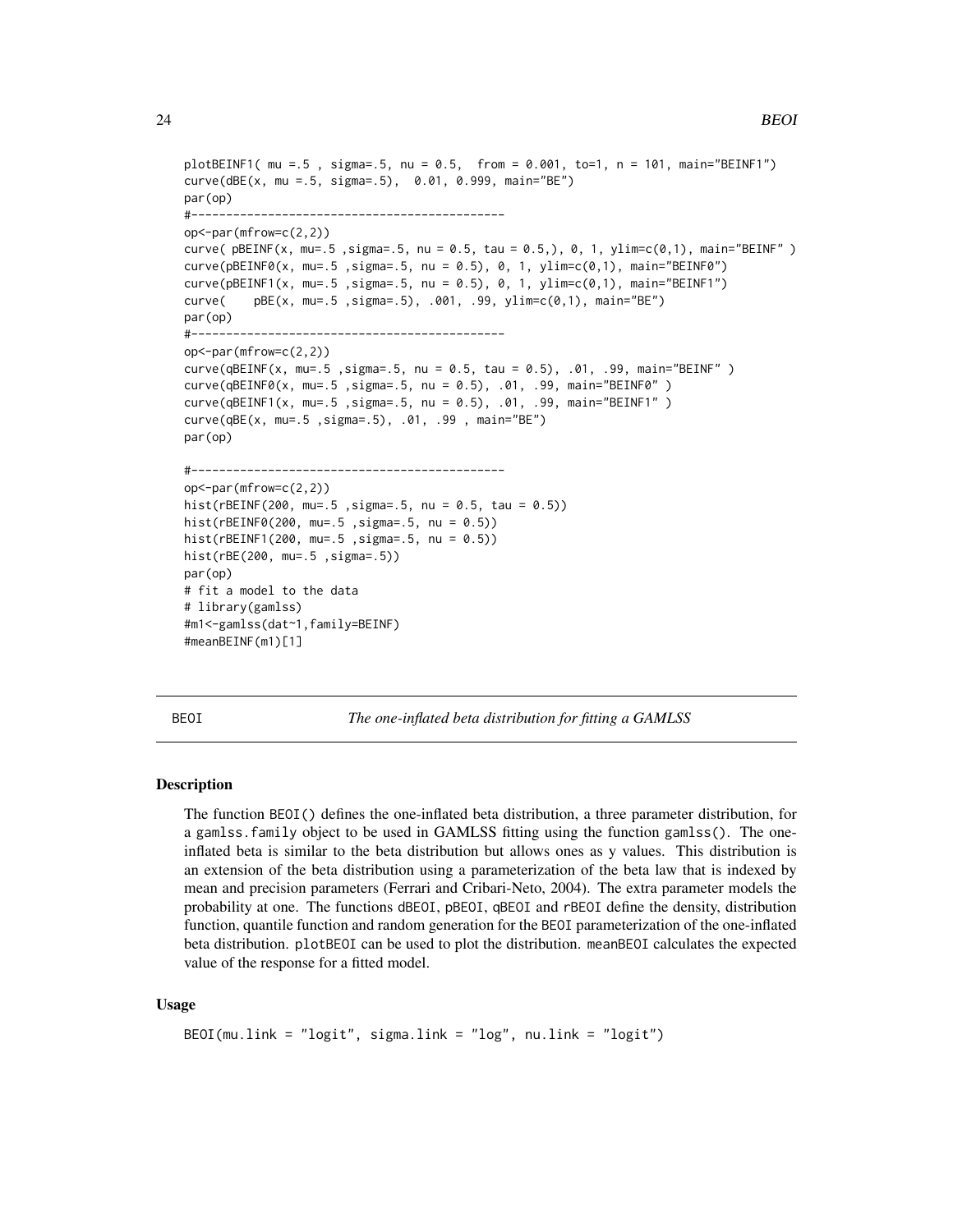#### BEOI 25

```
dBEOI(x, mu = 0.5, sigma = 1, nu = 0.1, log = FALSE)
pBEOI(q, mu = 0.5, sigma = 1, nu = 0.1, lower.tail = TRUE, log.p = FALSE)qBEOI(p, mu = 0.5, sigma = 1, nu = 0.1, lower.tail = TRUE,log.p = FALSE)
rBE0I(n, mu = 0.5, sigma = 1, nu = 0.1)plotBEOI(mu = .5, sigma = 1, nu = 0.1, from = 0.001, to = 1, n = 101,...)
```
meanBEOI(obj)

# Arguments

| mu.link    | the mullink function with default logit                                                       |
|------------|-----------------------------------------------------------------------------------------------|
| sigma.link | the sigma link function with default log                                                      |
| nu.link    | the nu link function with default logit                                                       |
| x,q        | vector of quantiles                                                                           |
| mu         | vector of location parameter values                                                           |
| sigma      | vector of precision parameter values                                                          |
| nu         | vector of parameter values modelling the probability at one                                   |
| log, log.p | logical; if TRUE, probabilities $p$ are given as $log(p)$ .                                   |
| lower.tail | logical; if TRUE (default), probabilities are $P[X \le x]$ , otherwise, $P[X > x]$            |
| p          | vector of probabilities.                                                                      |
| n          | number of observations. If length(n) $> 1$ , the length is taken to be the number<br>required |
| from       | where to start plotting the distribution from                                                 |
| to         | up to where to plot the distribution                                                          |
| obj        | a fitted BEOI object                                                                          |
| $\cdots$   | other graphical parameters for plotting                                                       |
|            |                                                                                               |

# Details

The one-inflated beta distribution is given as

$$
f(y) = \nu
$$

if  $(y = 1)$ 

$$
f(y|\mu,\sigma) = (1-\nu)\frac{\Gamma(\sigma)}{\Gamma(\mu\sigma)\Gamma((1-\mu)\sigma)}y^{\mu\sigma}(1-y)^{((1-\mu)\sigma)-1}
$$

if  $y = (0, 1)$ . The parameters satisfy  $0 < \mu < 0$ ,  $\sigma > 0$  and  $0 < \nu < 1$ . Here  $E(y) = \nu + (1 - \nu)\mu$  and  $Var(y) = (1 - \nu)\frac{\mu(1 - \mu)}{\sigma + 1} + \nu(1 - \nu)(1 - \mu)^2$ .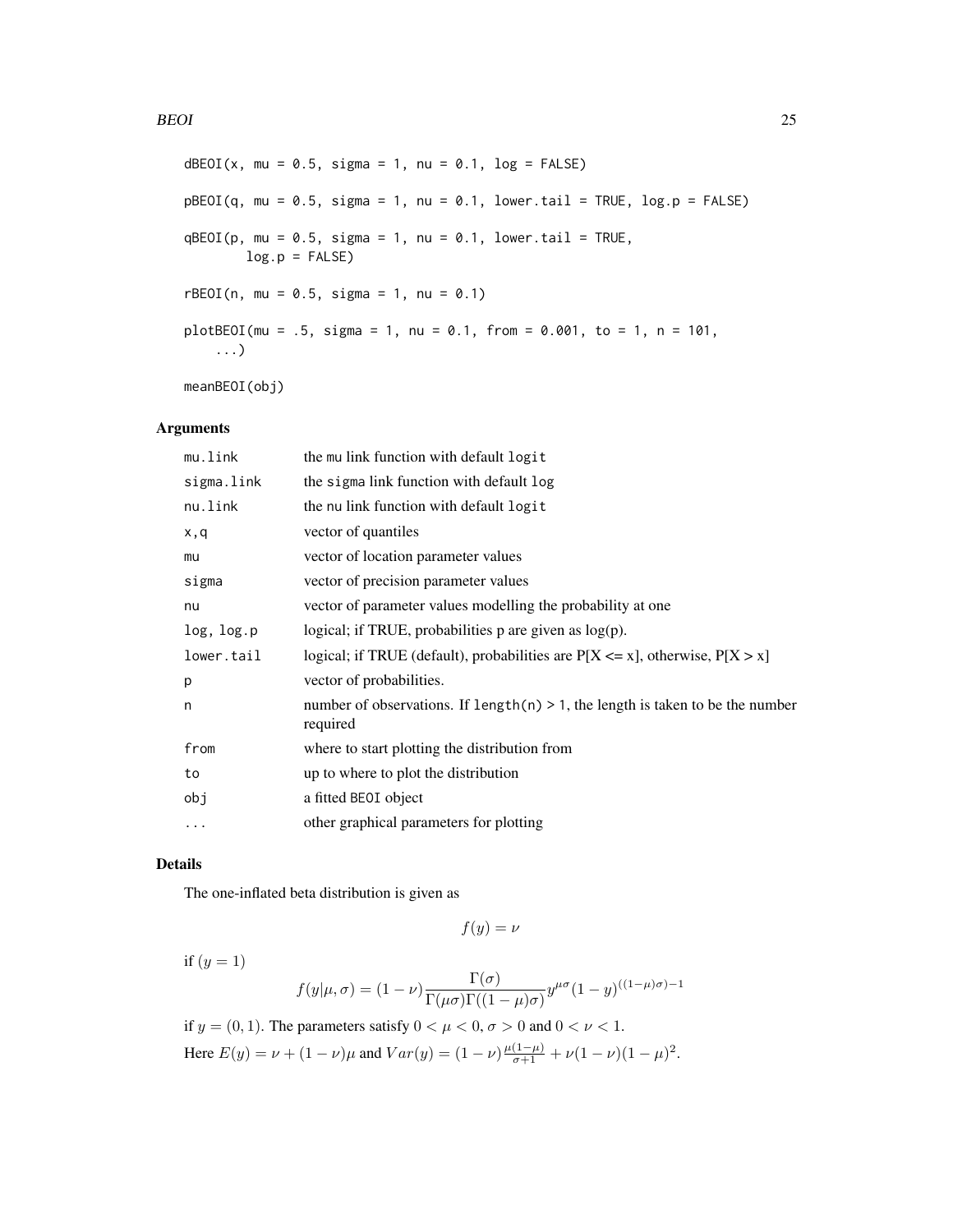#### Value

returns a gamlss.family object which can be used to fit a one-inflated beta distribution in the gamlss() function.

#### Note

This work is part of my PhD project at the University of Sao Paulo under the supervion of Professor Silvia Ferrari. My thesis is concerned with regression modelling of rates and proportions with excess of zeros and/or ones

#### Author(s)

Raydonal Ospina, Department of Statistics, University of Sao Paulo, Brazil.

<rospina@ime.usp.br>

#### References

Ferrari, S.L.P., Cribari-Neto, F. (2004). Beta regression for modelling rates and proportions. *Journal of Applied Statistics*, 31 (1), 799-815.

Ospina R. and Ferrari S. L. P. (2010) Inflated beta distributions, *Statistical Papers*, 23, 111-126.

Rigby, R. A. and Stasinopoulos D. M. (2005). Generalized additive models for location, scale and shape (with discussion). *Applied Statistics*, 54 (3), 507-554.

Rigby, R. A., Stasinopoulos, D. M., Heller, G. Z., and De Bastiani, F. (2019) *Distributions for modeling location, scale, and shape: Using GAMLSS in R*, Chapman and Hall/CRC. An older version can be found in <http://www.gamlss.com/>.

Stasinopoulos D. M. Rigby R.A. (2007) Generalized additive models for location scale and shape (GAMLSS) in R. *Journal of Statistical Software*, Vol. 23, Issue 7, Dec 2007, [http://www.jstatsof](http://www.jstatsoft.org/v23/i07)t. [org/v23/i07](http://www.jstatsoft.org/v23/i07).

Stasinopoulos D. M., Rigby R.A., Heller G., Voudouris V., and De Bastiani F., (2017) *Flexible Regression and Smoothing: Using GAMLSS in R*, Chapman and Hall/CRC.

#### See Also

[gamlss.family](#page-57-1), [BEOI](#page-23-1)

# Examples

```
BEOI()# gives information about the default links for the BEOI distribution
# plotting the distribution
plotBEOI( mu =0.5 , sigma=5, nu = 0.1, from = 0.001, to=1, n = 101)
# plotting the cdf
plot(function(y) pBEOI(y, mu=.5 ,sigma=5, nu=0.1), 0.001, 0.999)
# plotting the inverse cdf
plot(function(y) qBEOI(y, mu=.5 ,sigma=5, nu=0.1), 0.001, 0.999)
# generate random numbers
dat<-rBEOI(100, mu=.5, sigma=5, nu=0.1)
# fit a model to the data.
```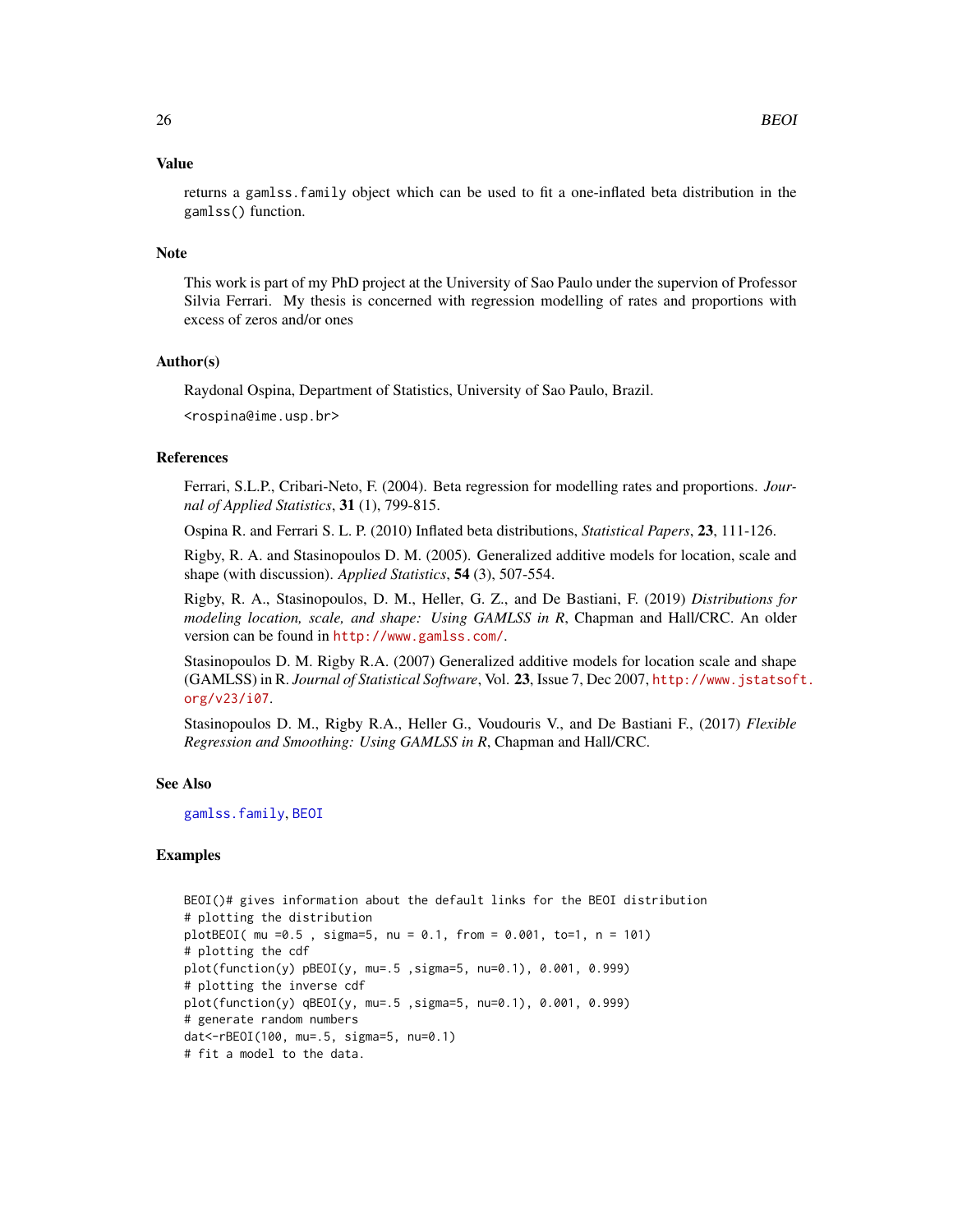```
# library(gamlss)
#mod1<-gamlss(dat~1,sigma.formula=~1, nu.formula=~1, family=BEOI)
#fitted(mod1)[1]
#summary(mod1)
#fitted(mod1,"mu")[1] #fitted mu
#fitted(mod1,"sigma")[1] #fitted sigma
#fitted(mod1,"nu")[1] #fitted nu
#meanBEOI(mod1)[1] # expected value of the response
```
<span id="page-26-1"></span>

BEZI *The zero-inflated beta distribution for fitting a GAMLSS*

# **Description**

The function BEZI() defines the zero-inflated beta distribution, a three parameter distribution, for a gamlss.family object to be used in GAMLSS fitting using the function gamlss(). The zeroinflated beta is similar to the beta distribution but allows zeros as y values. This distribution is an extension of the beta distribution using a parameterization of the beta law that is indexed by mean and precision parameters (Ferrari and Cribari-Neto, 2004). The extra parameter models the probability at zero. The functions dBEZI, pBEZI, qBEZI and rBEZI define the density, distribution function, quantile function and random generation for the BEZI parameterization of the zero-inflated beta distribution. plotBEZI can be used to plot the distribution. meanBEZI calculates the expected value of the response for a fitted model.

## Usage

BEZI(mu.link = "logit", sigma.link = "log", nu.link = "logit") dBEZI(x, mu =  $0.5$ , sigma = 1, nu =  $0.1$ , log = FALSE)  $pBEZI(q, mu = 0.5, sigma = 1, nu = 0.1, lower.tail = TRUE, log.p = FALSE)$  $qBEZI(p, mu = 0.5, sigma = 1, nu = 0.1, lower.tail = TRUE,$  $log.p = FALSE$  $rBEZI(n, mu = 0.5, sigma = 1, nu = 0.1)$ plotBEZI(mu = .5, sigma = 1, nu = 0.1, from = 0, to = 0.999, n = 101, ...) meanBEZI(obj)

# Arguments

| mu.link    | the mu link function with default logit  |
|------------|------------------------------------------|
| sigma.link | the sigma link function with default log |
| nu.link    | the nu link function with default logit  |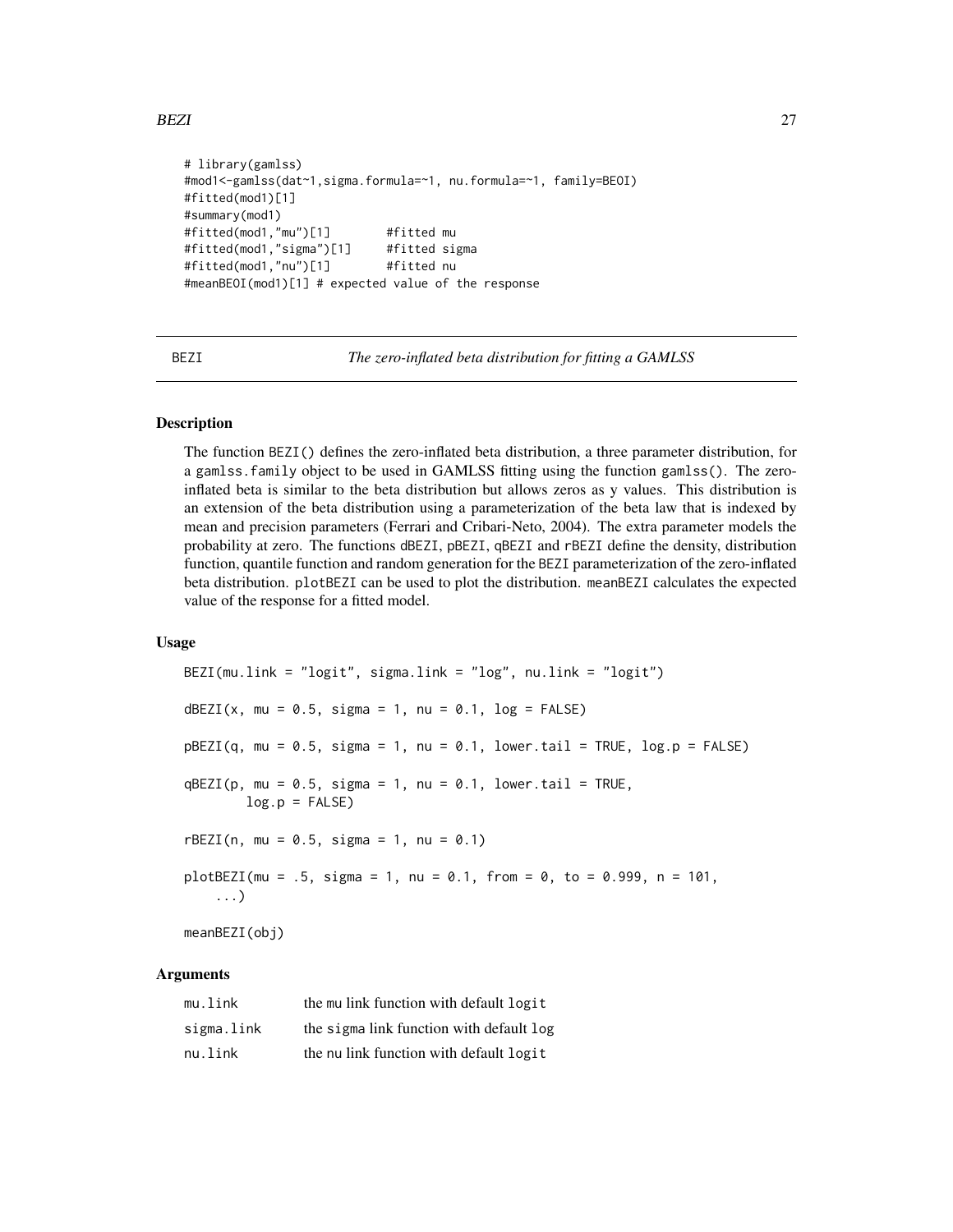| x,q        | vector of quantiles                                                                           |
|------------|-----------------------------------------------------------------------------------------------|
| mu         | vector of location parameter values                                                           |
| sigma      | vector of precision parameter values                                                          |
| nu         | vector of parameter values modelling the probability at zero                                  |
| log, log.p | logical; if TRUE, probabilities $p$ are given as $log(p)$ .                                   |
| lower.tail | logical; if TRUE (default), probabilities are $P[X \le x]$ , otherwise, $P[X > x]$            |
| p          | vector of probabilities.                                                                      |
| n          | number of observations. If $length(n) > 1$ , the length is taken to be the number<br>required |
| from       | where to start plotting the distribution from                                                 |
| to         | up to where to plot the distribution                                                          |
| obj        | a fitted BEZI object                                                                          |
| $\cdots$   | other graphical parameters for plotting                                                       |

# Details

The zero-inflated beta distribution is given as

 $f(y) = \nu$ 

if  $(y = 0)$ 

$$
f(y|\mu,\sigma) = (1-\nu)\frac{\Gamma(\sigma)}{\Gamma(\mu\sigma)\Gamma((1-\mu)\sigma)}y^{\mu\sigma}(1-y)^{((1-\mu)\sigma)-1}
$$

if  $y = (0, 1)$ . The parameters satisfy  $0 < \mu < 0$ ,  $\sigma > 0$  and  $0 < \nu < 1$ .

Here  $E(y) = (1 - \nu)\mu$  and  $Var(y) = (1 - \nu)\frac{\mu(1 - \mu)}{\sigma + 1} + \nu(1 - \nu)\mu^2$ .

# Value

returns a gamlss.family object which can be used to fit a zero-inflated beta distribution in the gamlss() function.

# Note

This work is part of my PhD project at the University of Sao Paulo under the supervion of Professor Silvia Ferrari. My thesis is concerned with regression modelling of rates and proportions with excess of zeros and/or ones

# Author(s)

Raydonal Ospina, Department of Statistics, University of Sao Paulo, Brazil.

<rospina@ime.usp.br>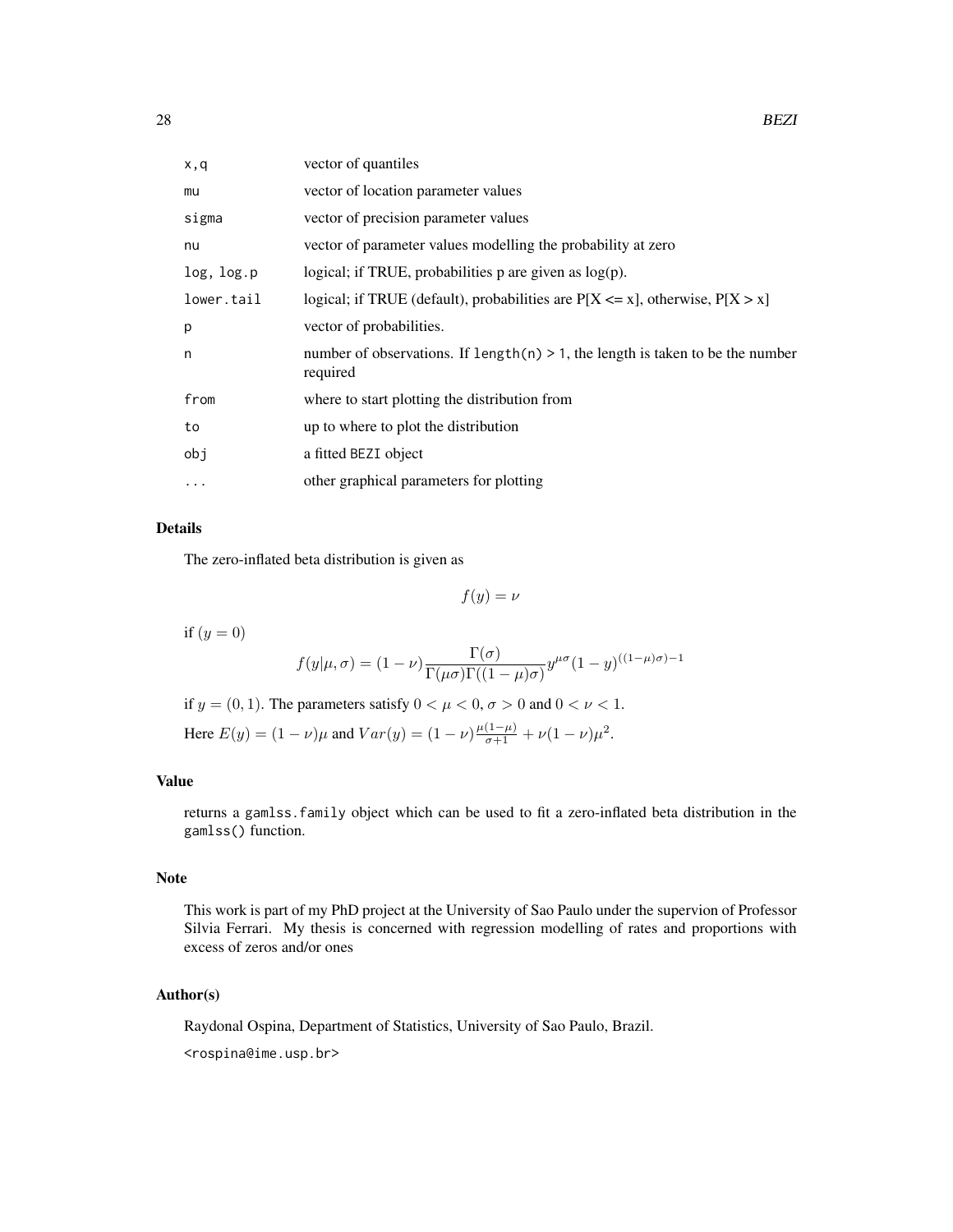#### <span id="page-28-0"></span>References

Ferrari, S.L.P., Cribari-Neto, F. (2004). Beta regression for modelling rates and proportions. *Journal of Applied Statistics*, 31 (1), 799-815.

Ospina R. and Ferrari S. L. P. (2010) Inflated beta distributions, *Statistical Papers*, 23, 111-126.

Rigby, R. A. and Stasinopoulos D. M. (2005). Generalized additive models for location, scale and shape (with discussion). *Applied Statistics*, 54 (3), 507-554.

Rigby, R. A., Stasinopoulos, D. M., Heller, G. Z., and De Bastiani, F. (2019) *Distributions for modeling location, scale, and shape: Using GAMLSS in R*, Chapman and Hall/CRC. An older version can be found in <http://www.gamlss.com/>.

Stasinopoulos D. M. Rigby R.A. (2007) Generalized additive models for location scale and shape (GAMLSS) in R. *Journal of Statistical Software*, Vol. 23, Issue 7, Dec 2007, [http://www.jstatsof](http://www.jstatsoft.org/v23/i07)t. [org/v23/i07](http://www.jstatsoft.org/v23/i07).

Stasinopoulos D. M., Rigby R.A., Heller G., Voudouris V., and De Bastiani F., (2017) *Flexible Regression and Smoothing: Using GAMLSS in R*, Chapman and Hall/CRC.

# See Also

[gamlss.family](#page-57-1), [BEZI](#page-26-1)

#### Examples

```
BEZI()# gives information about the default links for the BEZI distribution
# plotting the distribution
plotBEZI( mu =0.5 , sigma=5, nu = 0.1, from = 0, to=0.99, n = 101)
# plotting the cdf
plot(function(y) pBEZI(y, mu=.5 ,sigma=5, nu=0.1), 0, 0.999)
# plotting the inverse cdf
plot(function(y) qBEZI(y, mu=.5 ,sigma=5, nu=0.1), 0, 0.999)
# generate random numbers
dat<-rBEZI(100, mu=.5, sigma=5, nu=0.1)
# fit a model to the data. Tits a constant for mu, sigma and nu
# library(gamlss)
#mod1<-gamlss(dat~1,sigma.formula=~1, nu.formula=~1, family=BEZI)
#fitted(mod1)[1]
#summary(mod1)
#fitted(mod1,"mu")[1] #fitted mu
#fitted(mod1,"sigma")[1] #fitted sigma
#fitted(mod1,"nu")[1] #fitted nu
#meanBEZI(mod1)[1] # expected value of the response
```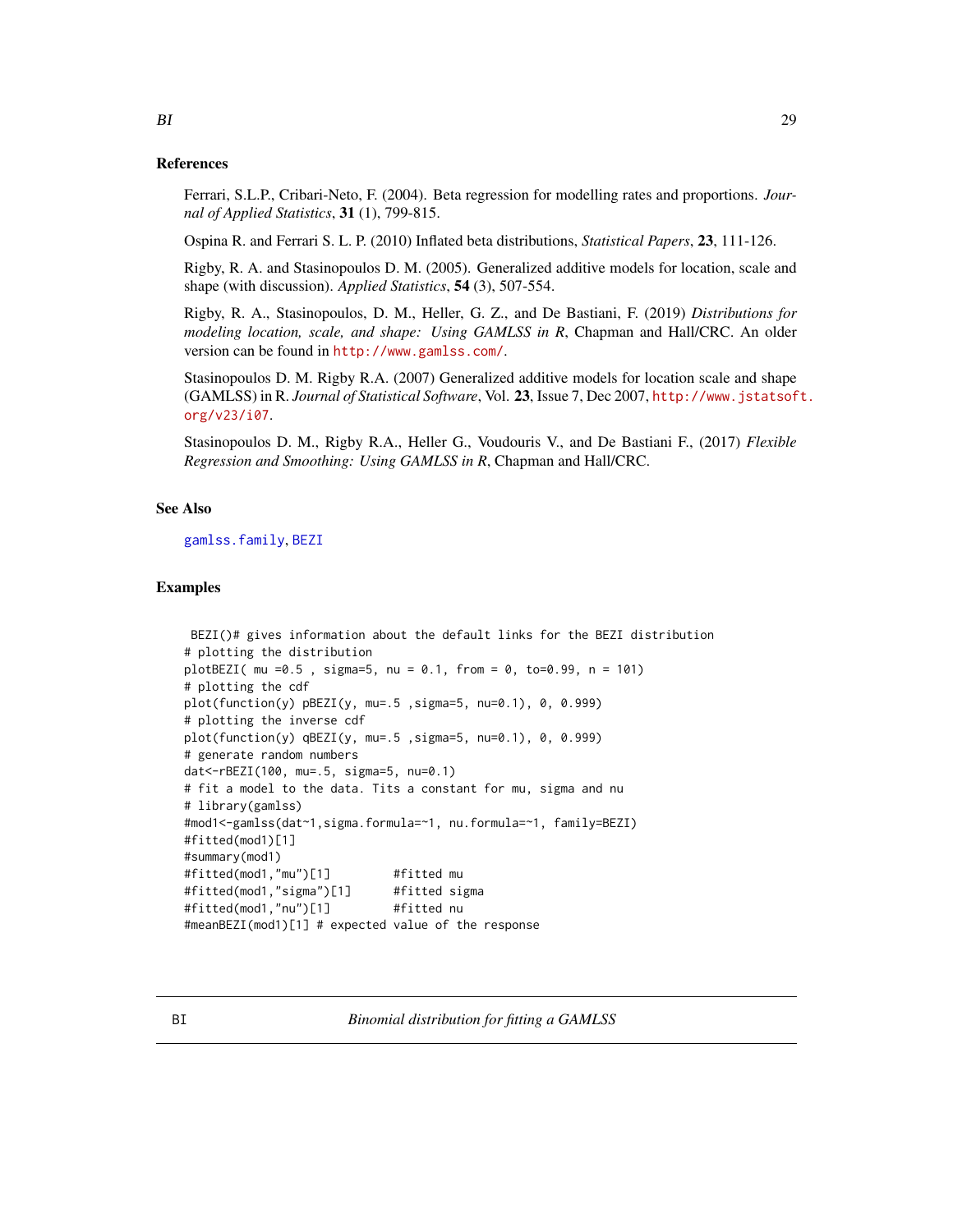#### Description

The BI() function defines the binomial distribution, a one parameter family distribution, for a gamlss.family object to be used in GAMLSS fitting using the function gamlss(). The functions dBI, pBI, qBI and rBI define the density, distribution function, quantile function and random generation for the binomial, BI(), distribution.

# Usage

```
BI(mu.link = "logit")
dBI(x, bd = 1, mu = 0.5, log = FALSE)pBI(q, bd = 1, mu = 0.5, lowertail = TRUE, <math>log.p = FALSE)
qBI(p, bd = 1, mu = 0.5, lowertail = TRUE, <math>log.p = FALSE)
rBI(n, bd = 1, mu = 0.5)
```
## Arguments

| mu.link      | Defines the mu. link, with "logit" link as the default for the mu parameter. Other<br>links are "probit" and "cloglog"' (complementary log-log) |
|--------------|-------------------------------------------------------------------------------------------------------------------------------------------------|
| $\mathsf{x}$ | vector of (non-negative integer) quantiles                                                                                                      |
| mu           | vector of positive probabilities                                                                                                                |
| bd           | vector of binomial denominators                                                                                                                 |
| p            | vector of probabilities                                                                                                                         |
| q            | vector of quantiles                                                                                                                             |
| n            | number of random values to return                                                                                                               |
| log, log.p   | logical; if TRUE, probabilities $p$ are given as $log(p)$                                                                                       |
| lower.tail   | logical; if TRUE (default), probabilities are $P[X \le x]$ , otherwise, $P[X > x]$                                                              |

# Details

Definition file for binomial distribution.

$$
f(y|\mu) = \frac{\Gamma(n+1)}{\Gamma(y+1)\Gamma(n-y+1)} \mu^{y} (1-\mu)^{(n-y)}
$$

for  $y = 0, 1, 2, ..., n$  and  $0 < \mu < 1$ .

#### Value

returns a gamlss.family object which can be used to fit a binomial distribution in the gamlss() function.

# Note

The response variable should be a matrix containing two columns, the first with the count of successes and the second with the count of failures. The parameter mu represents a probability parameter with limits  $0 < \mu < 1$ .  $n\mu$  is the mean of the distribution where n is the binomial denominator.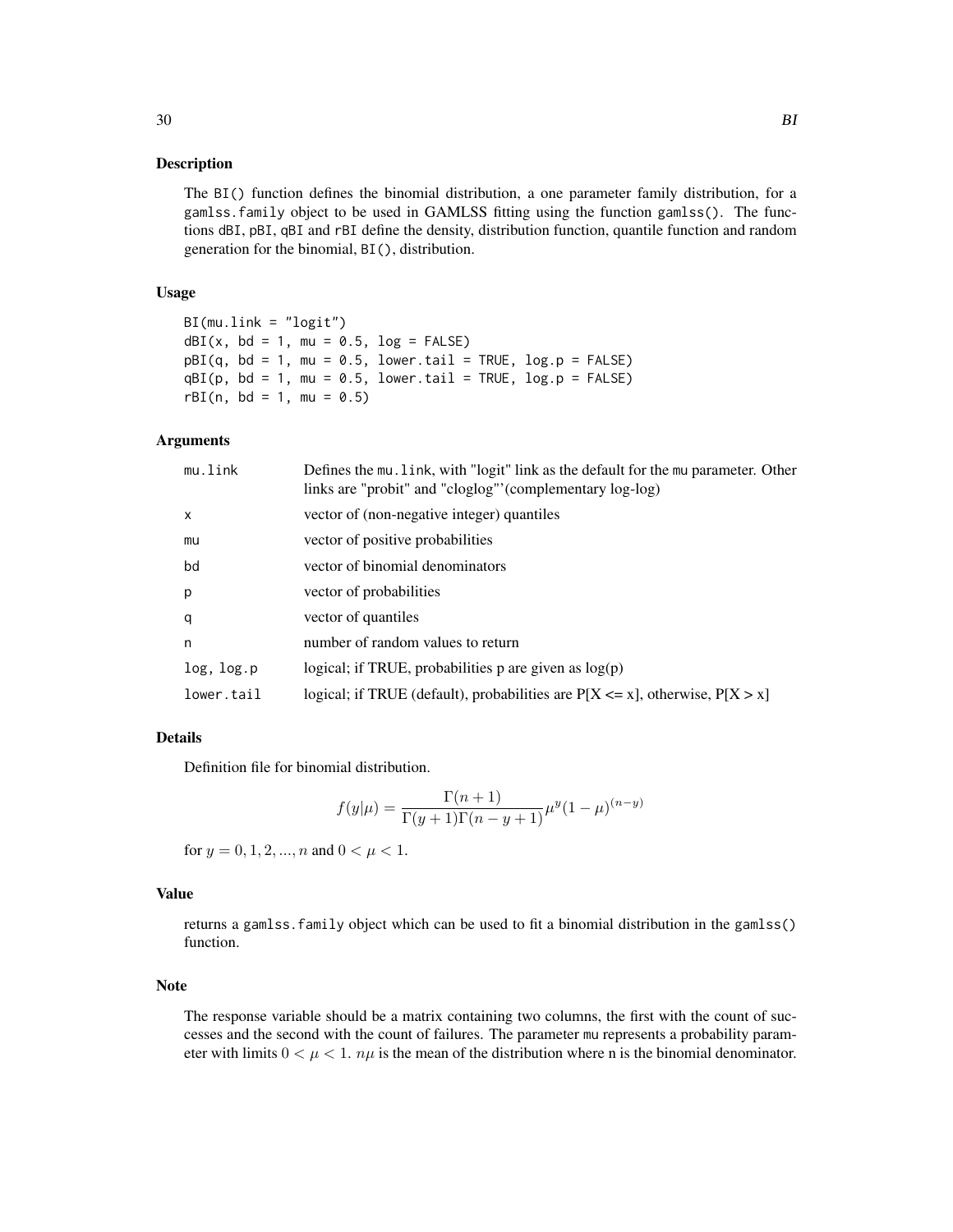#### <span id="page-30-0"></span>Author(s)

Mikis Stasinopoulos, Bob Rigby and Calliope Akantziliotou

#### References

Rigby, R. A. and Stasinopoulos D. M. (2005). Generalized additive models for location, scale and shape,(with discussion), *Appl. Statist.*, 54, part 3, pp 507-554.

Rigby, R. A., Stasinopoulos, D. M., Heller, G. Z., and De Bastiani, F. (2019) *Distributions for modeling location, scale, and shape: Using GAMLSS in R*, Chapman and Hall/CRC. An older version can be found in <http://www.gamlss.com/>.

Stasinopoulos D. M. Rigby R.A. (2007) Generalized additive models for location scale and shape (GAMLSS) in R. *Journal of Statistical Software*, Vol. 23, Issue 7, Dec 2007, [http://www.jstatsof](http://www.jstatsoft.org/v23/i07)t. [org/v23/i07](http://www.jstatsoft.org/v23/i07).

Stasinopoulos D. M., Rigby R.A., Heller G., Voudouris V., and De Bastiani F., (2017) *Flexible Regression and Smoothing: Using GAMLSS in R*, Chapman and Hall/CRC.

# See Also

[gamlss.family](#page-57-1), [ZABI](#page-170-1), [ZIBI](#page-170-2)

#### Examples

```
BI()# gives information about the default links for the Binomial distribution
# data(aep)
# library(gamlss)
# h<-gamlss(y~ward+loglos+year, family=BI, data=aep)
# plot of the binomial distribution
curve(dBI(x, mu = .5, bd=10), from=0, to=10, n=10+1, type="h")
tN <- table(Ni <- rBI(1000, mu=.2, bd=10))
r <- barplot(tN, col='lightblue')
```
BNB *Beta Negative Binomial distribution for fitting a GAMLSS*

# Description

The BNB() function defines the beta negative binomial distribution, a three parameter distribution, for a gamlss.family object to be used in GAMLSS fitting using the function gamlss().

The functions dBNB, pBNB, qBNB and rBNB define the density, distribution function, quantile function and random generation for the beta negative binomial distribution, BNB().

The functions ZABNB() and ZIBNB() are the zero adjusted (hurdle) and zero inflated versions of the beta negative binomial distribution, respectively. That is four parameter distributions.

The functions dZABNB, dZIBNB, pZABNB,pZIBNB, qZABNB qZIBNB rZABNB and rZIBNB define the probability, cumulative, quantile and random generation functions for the zero adjusted and zero inflated beta negative binomial distributions, ZABNB(), ZIBNB(), respectively.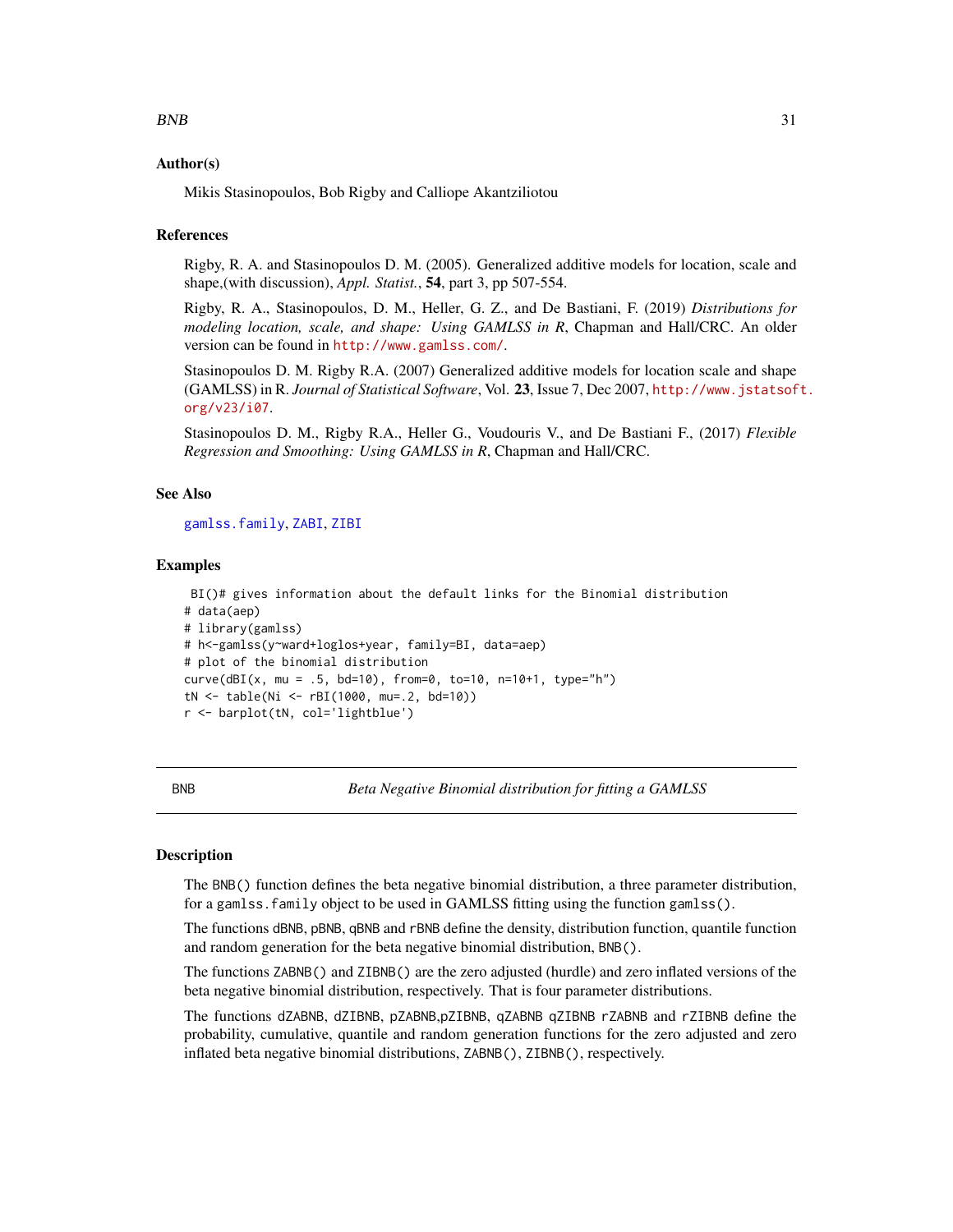# Usage

```
BNB(mu.link = "log", sigma.link = "log", nu.link = "log")dBNB(x, mu = 1, sigma = 1, nu = 1, log = FALSE)pBNB(q, mu = 1, sigma = 1, nu = 1, lower.tail = TRUE, log.p = FALSE)qBNB(p, mu = 1, sigma = 1, nu = 1, lowertail = TRUE, <math>log.p = FALSE,max.value = 10000)
rBNB(n, mu = 1, sigma = 1, nu = 1, max.value = 10000)ZABNB(mu.link = "log", sigma.link = "log", nu.link = "log",
     tau.link = "logit")
dZABNB(x, mu = 1, sigma = 1, nu = 1, tau = 0.1, log = FALSE)pZABNB(q, mu = 1, sigma = 1, nu = 1, tau = 0.1, lower.tail = TRUE,log.p = FALSEqZABNB(p, mu = 1, sigma = 1, nu = 1, tau = 0.1, lowertail = TRUE,log.p = FALSE, max.value = 10000rZABNB(n, mu = 1, sigma = 1, nu = 1, tau = 0.1, max.value = 10000)
ZIBNB(mu.link = "log", sigma.link = "log", nu.link = "log",tau.link = "logit")
dZIBNB(x, mu = 1, sigma = 1, nu = 1, tau = 0.1, log = FALSE)pZIBNB(q, mu = 1, sigma = 1, nu = 1, tau = 0.1, lower.tail = TRUE,log.p = FALSEqZIBNB(p, mu = 1, sigma = 1, nu = 1, tau = 0.1, lower.tail = TRUE,log.p = FALSE, max.value = 10000rZIBNB(n, mu = 1, sigma = 1, nu = 1, tau = 0.1, max.value = 10000)
```
### Arguments

| mu.link    | The link function for mu                                                                     |
|------------|----------------------------------------------------------------------------------------------|
| sigma.link | The link function for sigma                                                                  |
| nu.link    | The link function for nu                                                                     |
| tau.link   | The link function for tau                                                                    |
| X          | vector of (non-negative integer)                                                             |
| mu         | vector of positive means                                                                     |
| sigma      | vector of positive dispersion parameter                                                      |
| nu         | vector of a positive parameter                                                               |
| tau        | vector of probabilities                                                                      |
| log, log.p | logical; if TRUE, probabilities $p$ are given as $log(p)$                                    |
| lower.tail | logical; if TRUE (default), probabilities are $P[X \le x]$ , otherwise, $P[X > x]$           |
| p          | vector of probabilities                                                                      |
| q          | vector of quantiles                                                                          |
| n          | number of random values to return                                                            |
| max.value  | a constant, set to the default value of 10000 for how far the algorithm should<br>look for q |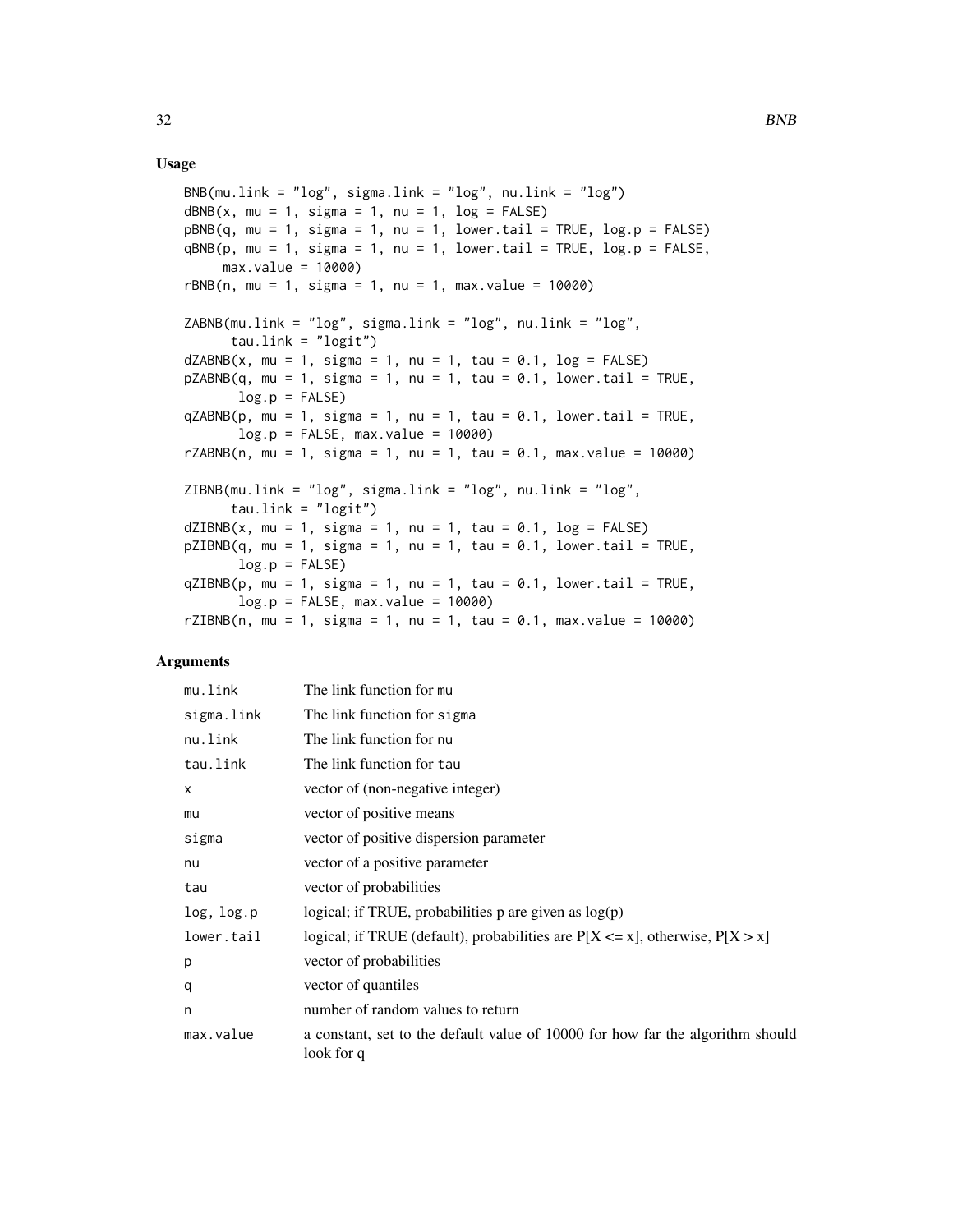# Details

The probability function of the BNB is

$$
P(Y = y | \mu, \sigma, \nu) = \frac{\Gamma(y + \nu^{-1}) \ B(y + \mu \sigma^{-1} \nu, \sigma^{-1} + \nu^{-1} + 1)}{\Gamma(y + 1) \ \Gamma(\nu^{-1}) \ B(\mu \sigma^{-1} \nu, \sigma^{-1} + 1)}
$$

for  $y = 0, 1, 2, 3, ..., \mu > 0, \sigma > 0$  and  $\nu > 0$ .

The distribution has mean  $\mu$ .

### Value

returns a gamlss.family object which can be used to fit a Poisson distribution in the gamlss() function.

# Author(s)

Bob Rigby and Mikis Stasinopoulos <d.stasinopoulos@londonmrt.ac.uk>

#### References

Rigby, R. A. and Stasinopoulos D. M. (2005). Generalized additive models for location, scale and shape,(with discussion), *Appl. Statist.*, 54, part 3, pp 507-554.

Rigby, R. A., Stasinopoulos, D. M., Heller, G. Z., and De Bastiani, F. (2019) Distributions for modeling location, scale, and shape: Using GAMLSS in R, Chapman and Hall/CRC. An older version can be found in <http://www.gamlss.com/>.

Stasinopoulos D. M., Rigby R.A. and Akantziliotou C. (2006) Instructions on how to use the GAMLSS package in R. Accompanying documentation in the current GAMLSS help files, (see also <http://www.gamlss.com/>).

Stasinopoulos D. M. Rigby R.A. (2007) Generalized additive models for location scale and shape (GAMLSS) in R. *Journal of Statistical Software*, Vol. 23, Issue 7, Dec 2007, [http://www.jstatsof](http://www.jstatsoft.org/v23/i07)t. [org/v23/i07](http://www.jstatsoft.org/v23/i07).

Stasinopoulos D. M., Rigby R.A., Heller G., Voudouris V., and De Bastiani F., (2017) *Flexible Regression and Smoothing: Using GAMLSS in R*, Chapman and Hall/CRC.

#### See Also

[NBI](#page-110-1), [NBII](#page-112-1)

# Examples

```
BNB() # gives information about the default links for the beta negative binomial
# plotting the distribution
plot(function(y) dBNB(y, mu = 10, sigma = 0.5, nu=2), from=0, to=40, n=40+1, type="n")# creating random variables and plot them
tN <- table(Ni <- rBNB(1000, mu=5, sigma=0.5, nu=2))
r <- barplot(tN, col='lightblue')
```
ZABNB()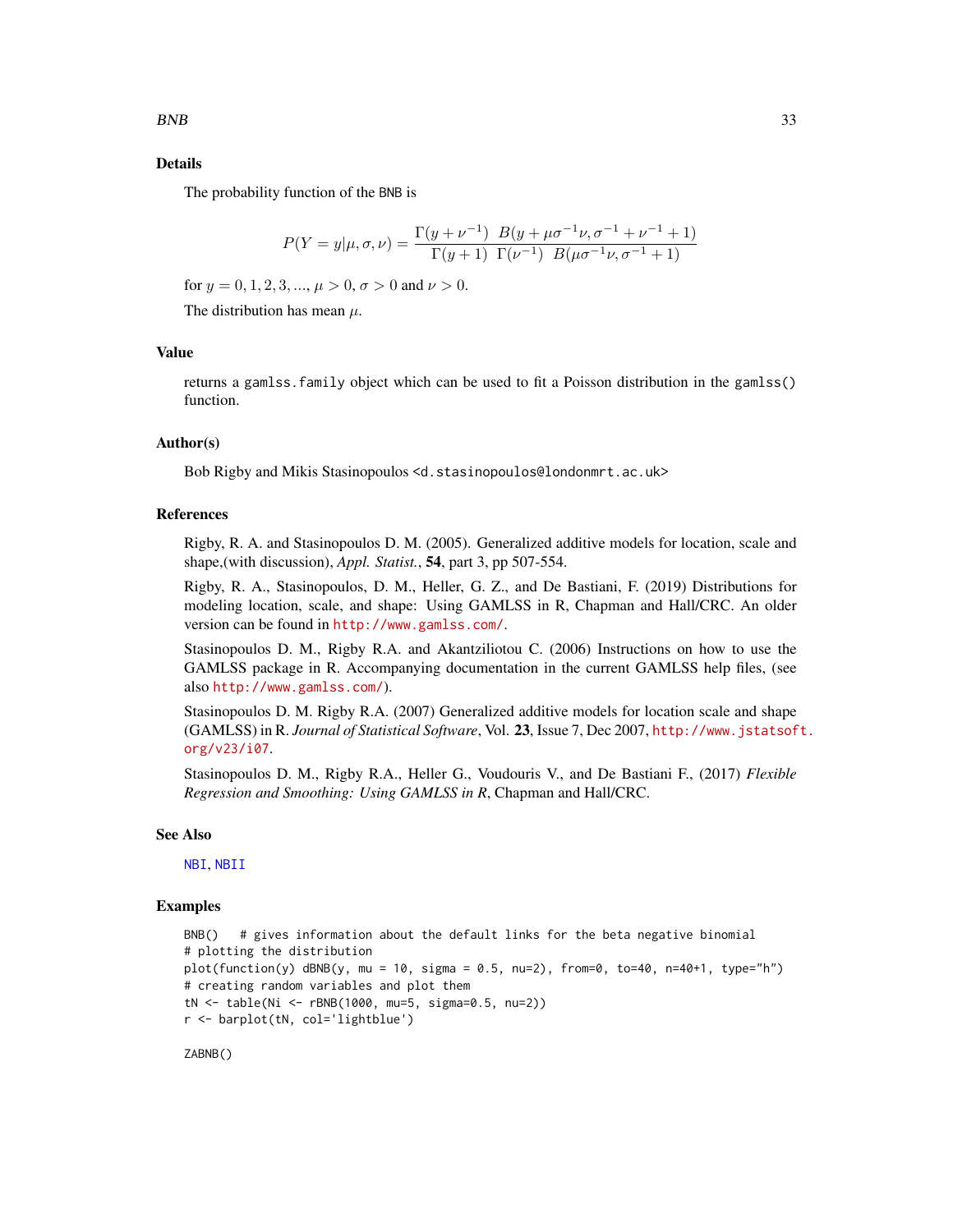```
ZIBNB()
# plotting the distribution
plot(function(y) dZABNB(y, mu = 10, sigma = 0.5, nu=2, tau=.1),from=0, to=40, n=40+1, type="h")
plot(function(y) dZIBNB(y, mu = 10, sigma = 0.5, nu=2, tau=.1),from=0, to=40, n=40+1, type="h")
## Not run:
library(gamlss)
data(species)
species <- transform(species, x=log(lake))
m6 <- gamlss(fish~ pb(x), sigma.fo=~1, data=species, family=BNB)
## End(Not run)
```
checklink *Set the Right Link Function for Specified Parameter and Distribution*

# Description

This function is used within the distribution family specification of a GAMLSS model to define the right link for each of the parameters of the distribution. This function should not be called by the user unless he/she specify a new distribution family or wishes to change existing link functions in the parameters.

#### Usage

```
checklink(which.link = NULL, which.dist = NULL, link = NULL, link.List = NULL)
```
#### Arguments

| which.link | which parameter link e.g. which. link="mu. link"                                |
|------------|---------------------------------------------------------------------------------|
| which.dist | which distribution family e.g. which.dist="Cole.Green"                          |
| link       | a repetition of which. Link e.g. link=substitute(mu. link)                      |
| link.List  | what link function are required e.g. link. List=c("inverse", "log", "identity") |

# Value

Defines the right link for each parameter

#### Author(s)

Calliope Akantziliotou

<span id="page-33-0"></span>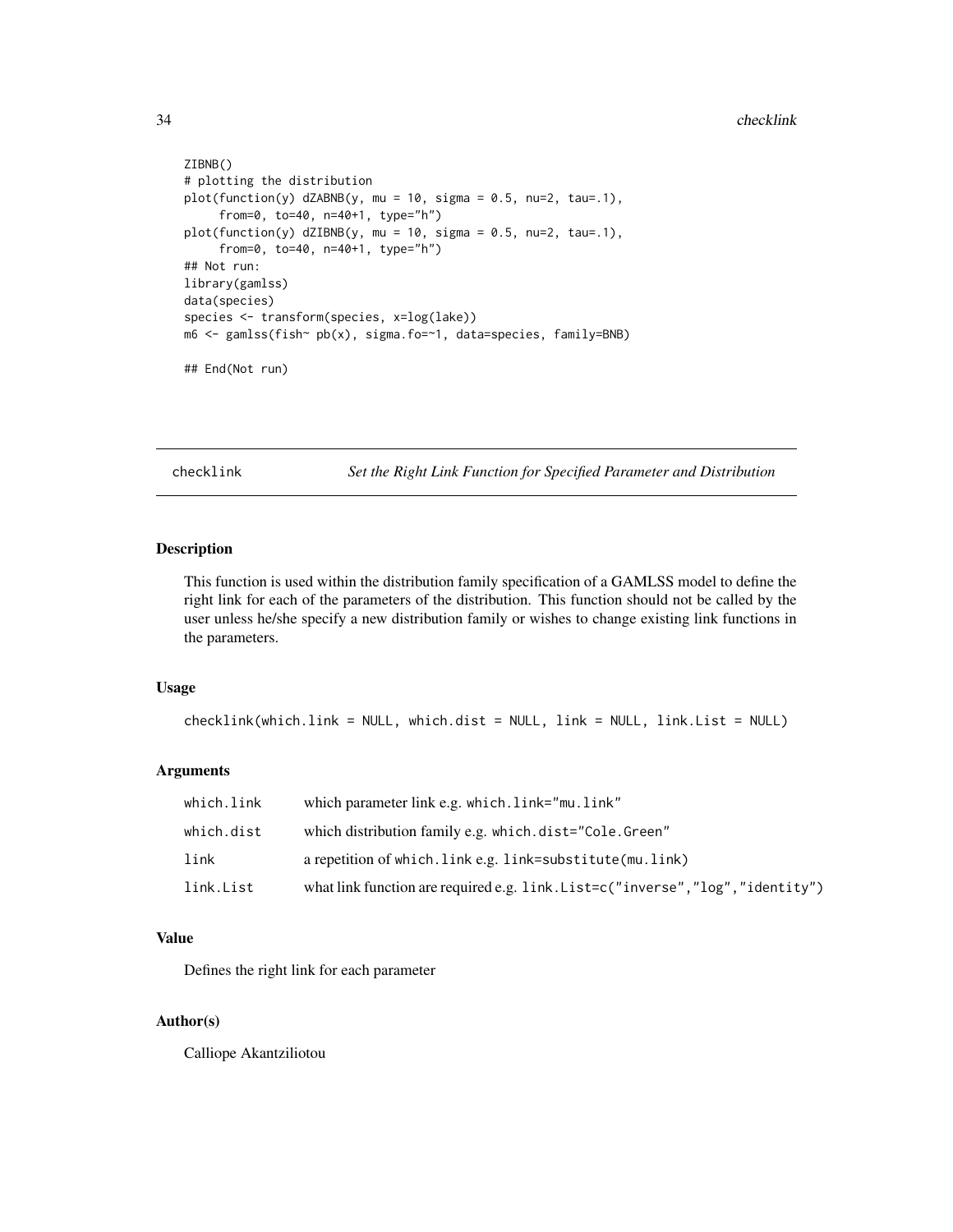#### <span id="page-34-0"></span> $count\_1\_31$  35

#### References

Rigby, R. A. and Stasinopoulos D. M. (2005). Generalized additive models for location, scale and shape,(with discussion), *Appl. Statist.*, 54, part 3, pp 507-554.

Rigby, R. A., Stasinopoulos, D. M., Heller, G. Z., and De Bastiani, F. (2019) Distributions for modeling location, scale, and shape: Using GAMLSS in R, Chapman and Hall/CRC. An older version can be found in <http://www.gamlss.com/>.

Stasinopoulos D. M. Rigby R.A. (2007) Generalized additive models for location scale and shape (GAMLSS) in R. *Journal of Statistical Software*, Vol. 23, Issue 7, Dec 2007, [http://www.jstatsof](http://www.jstatsoft.org/v23/i07)t. [org/v23/i07](http://www.jstatsoft.org/v23/i07).

Stasinopoulos D. M., Rigby R.A., Heller G., Voudouris V., and De Bastiani F., (2017) *Flexible Regression and Smoothing: Using GAMLSS in R*, Chapman and Hall/CRC.

#### See Also

[gamlss.family](#page-57-1)

count\_1\_31 *A set of functions to plot gamlss.family distributions*

#### Description

Those functions are used in the distribution book of gamlss, see Rigby et. al 2019.

#### Usage

```
binom_1_31(family = BI, mu = c(0.1, 0.5, 0.7), bd = NULL, miny = 0,
           maxy = 20, cex.axis = 1.2, cex.all = 1.5)
binom_2_33(family = BB, mu = c(0.1, 0.5, 0.8), sigma = c(0.5, 1, 2),
          bd = NULL, miny = 0, maxy = 10, cex.axis = 1.5,
          cex.all = 1.5binom_3_33(family = ZIBB, mu = c(0.1, 0.5, 0.8), sigma = c(0.5, 1, 2),
          nu = c(0.01, 0.3), bd = NULL, miny = 0, maxy = 10,
          cex.axis = 1.5, cex.all = 1.5, cols = c("darkgray", "black"),spacing = 0.3, legend.cex=1, legend.x="topright",
          legend.where=c("left","right", "center"))
contR_2_12(family = "NO", mu = c(0, -1, 1), sigma = c(1, 0.5, 2),
          cols=c(gray(.1),gray(.2),gray(.3)),
          ltype = c(1, 2, 3), max = 7,no.points = 201, y.axis.lim = 1.1,
          cex.axis = 1.5, cex.all = 1.5,
          legend.cex=1, legend.x="topleft" )
```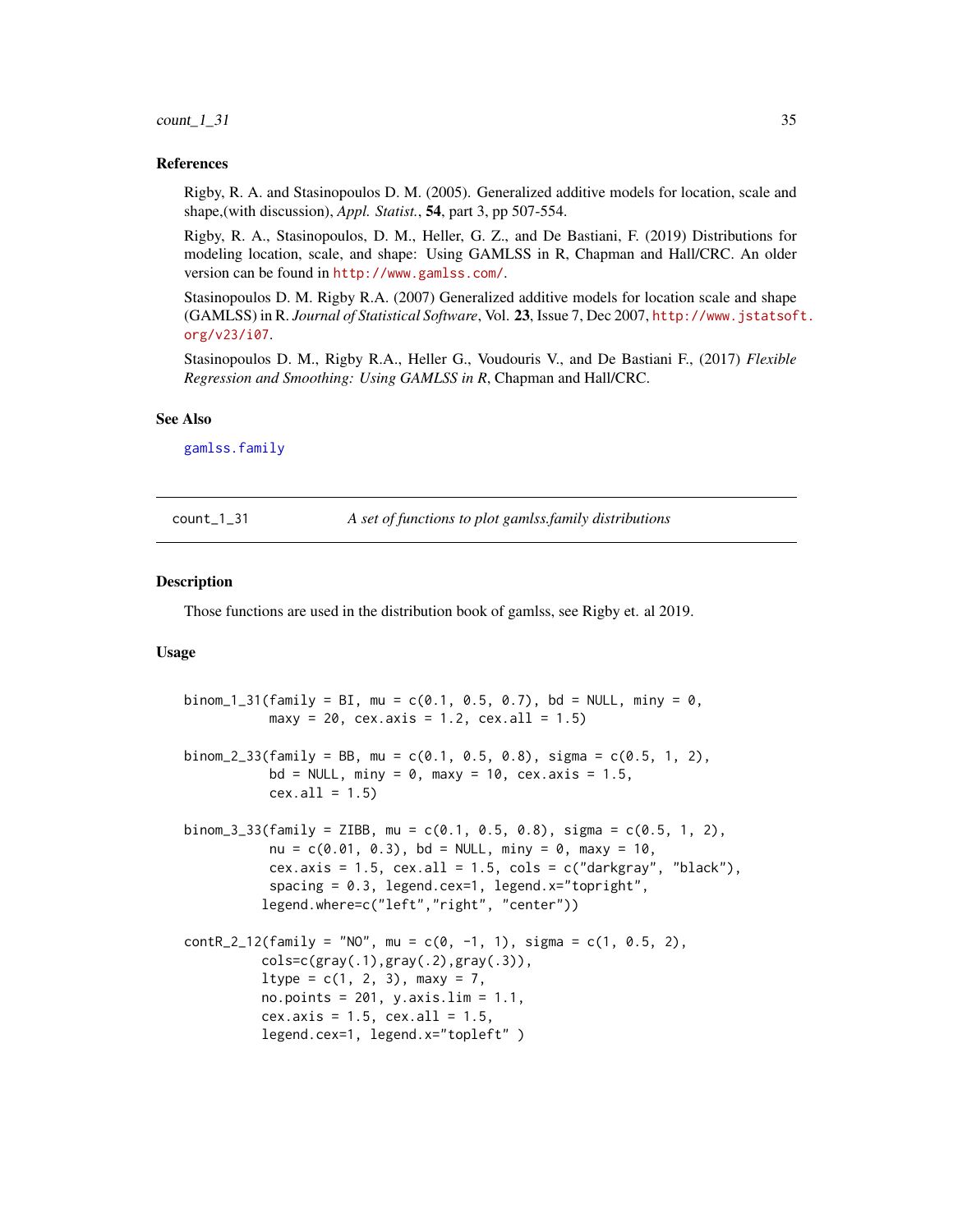```
contR_3_11(family = "PE", mu = 0, sigma = 1, nu = c(1, 2, 3),cols = c(gray(.1),gray(.2),gray(.3)), maxy = 7, no.points = 201,
          ltype = c(1, 2, 3), y.axis.lim = 1.1, cex.axis = 1.5,
          cex.all = 1.5, legend.cex=1, legend.x="topleft")
contR_4_13(family = "SEP3", mu = 0, sigma = 1, nu = c(0.5, 1, 2),tau = c(1, 2, 5), cols=c(gray(.1), gray(.2), gray(.3)), maxy = 7,
         no.points = 201, ltype = c(1, 2, 3),
         y.axis.lim = 1.1, cex.axis = 1.5, cex.all = 1.5,
         legend.cex=1, legend.x="topleft",
          legend.where=c("left","right"))
contRplus_2_11(family = GA, mu = 1, sigma = c(0.1, 0.6, 1),\text{cols=c}(\text{gray}(.1), \text{gray}(.2), \text{gray}(.3)),maxy = 4, no.points = 201,
          y.axis.lim = 1.1, ltype = c(1, 2, 3),
           cex.axis = 1.5, cex.all = 1.5,
          legend.cex=1, legend.x="topright")
contRplus_3_13(family = "BCCG", mu = 1, sigma = c(0.15, 0.2, 0.5),nu = c(-2, 0, 4),
          \text{cols=c}(\text{gray}(.1), \text{gray}(.2), \text{gray}(.3)),maxy = 4, ltype = c(1, 2, 3),
          no.points = 201, y.axis.lim = 1.1,
          cex.axis = 1.5, cex.all = 1.5,
          legend.cex=1, legend.x="topright",
          legend.where=c("left","right"))
contRplus_4_33(family = BCT, mu = 1, sigma = c(0.15, 0.2, 0.5),nu = c(-4, 0, 2), tau = c(100, 5, 1),
          cols=c(gray(.1),gray(.2),gray(.3)),maxy = 4, 1type = c(1, 2, 3),
          no.points = 201, y.axis.lim = 1.1,
          cex.axis = 1.5, cex.all = 1.5,
          legend.cex=1, legend.x="topright",
          legend.where=c("left","right"))
contR01_2_13(family = "BE", mu = c(0.2, 0.5, 0.8), sigma = c(0.2, 0.5, 0.8),\text{cols=c}(\text{gray}(.1), \text{gray}(.2), \text{gray}(.3)),ltype = c(1, 2, 3), maxy = 7, no.points = 201,
            y. axis.lim = 1.1, maxYlim = 10,
            cex.axis = 1.5, cex.all = 1.5,legend.cex=1, legend.x="topright",
            legend.where=c("left","right", "center"))
contR01_4_33(family = GB1, mu = c(0.5), sigma = c(0.2, 0.5, 0.7),
            nu = c(1, 2, 5), tau = c(0.5, 1, 2),
             cols=c(gray(.1),gray(.2),gray(.3)),
```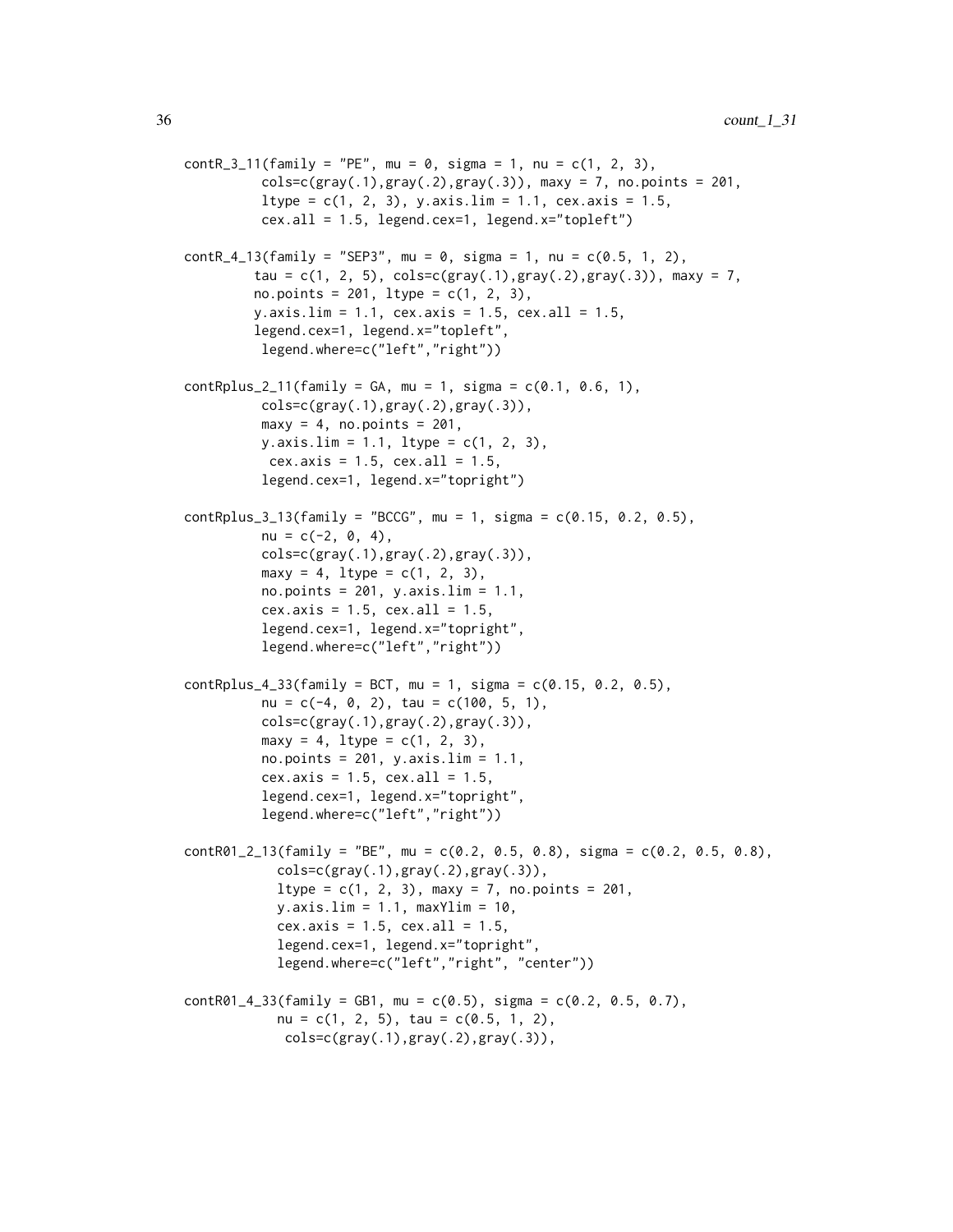$maxy = 0.999$ ,  $ltype = c(1, 2, 3)$ , no.points =  $201$ , y.axis.lim =  $1.1$ , max $Ylim = 10$ , cex. axis = 1.5, cex. all = 1.5, legend.cex=1, legend.x="topright", legend.where=c("left","right", "center"))  $count_1_31(family = PO, mu = c(1, 2, 5), min = 0, max = 10,$  $cex. axis = 1.2, cex. all = 1.5)$  $count_1_22(family = PO, mu = c(1, 2, 5, 10), min = 0,$  $maxy = 20$ , cex.axis = 1.2, cex.all = 1.5) count\_2\_32(family = NBI, mu =  $c(0.5, 1, 5)$ , sigma =  $c(0.1, 2)$ , miny = 0, maxy = 10, cex.axis = 1.5, cex.all = 1.5)  $count_2_32R(family = NBI, mu = c(1, 2), sigma = c(0.1, 1, 2),$  $miny = 0$ ,  $maxy = 10$ ,  $cex.axis = 1.5$ ,  $cex.all = 1.5$ )  $count_2_33(family = NBI, mu = c(0.1, 1, 2), sigma = c(0.5, 1, 2),$ miny = 0, maxy = 10, cex.axis = 1.5, cex.all = 1.5)  $count_3_32(family = SICHEL, mu = c(1, 5, 10), sigma = c(0.5, 1),$ nu =  $c(-0.5, 0.5)$ , miny = 0, maxy = 10, cex.axis = 1.5, cex.all =  $1.5$ , cols = c("darkgray", "black"), spacing =  $0.2$ , legend.cex=1, legend.x="topright", legend.where=c("left","right")) count\_3\_33(family = SICHEL, mu = c(1, 5, 10), sigma = c(0.5, 1, 2), nu =  $c(-0.5, 0.5, 1)$ , miny = 0, maxy = 10, cex.axis = 1.5, cex.all =  $1.5$ , cols =  $c("darkgray", "black"), spacing = 0.3,$ legend.cex=1, legend.x="topright",

legend.where=c("left","right", "center"))

#### Arguments

| family   | a gamlss family distribution                |
|----------|---------------------------------------------|
| mu       | the mu parameter values                     |
| sigma    | The sigma parameter values                  |
| nu       | the nu parameter values                     |
| tau      | the tau parameter values                    |
| bd       | the binomial denominator                    |
| miny     | minimal value for the y axis                |
| maxy     | maximal value for the y axis                |
| cex.axis | the size of the letters in the two axes     |
| cex.all  | the overall size of all plotting characters |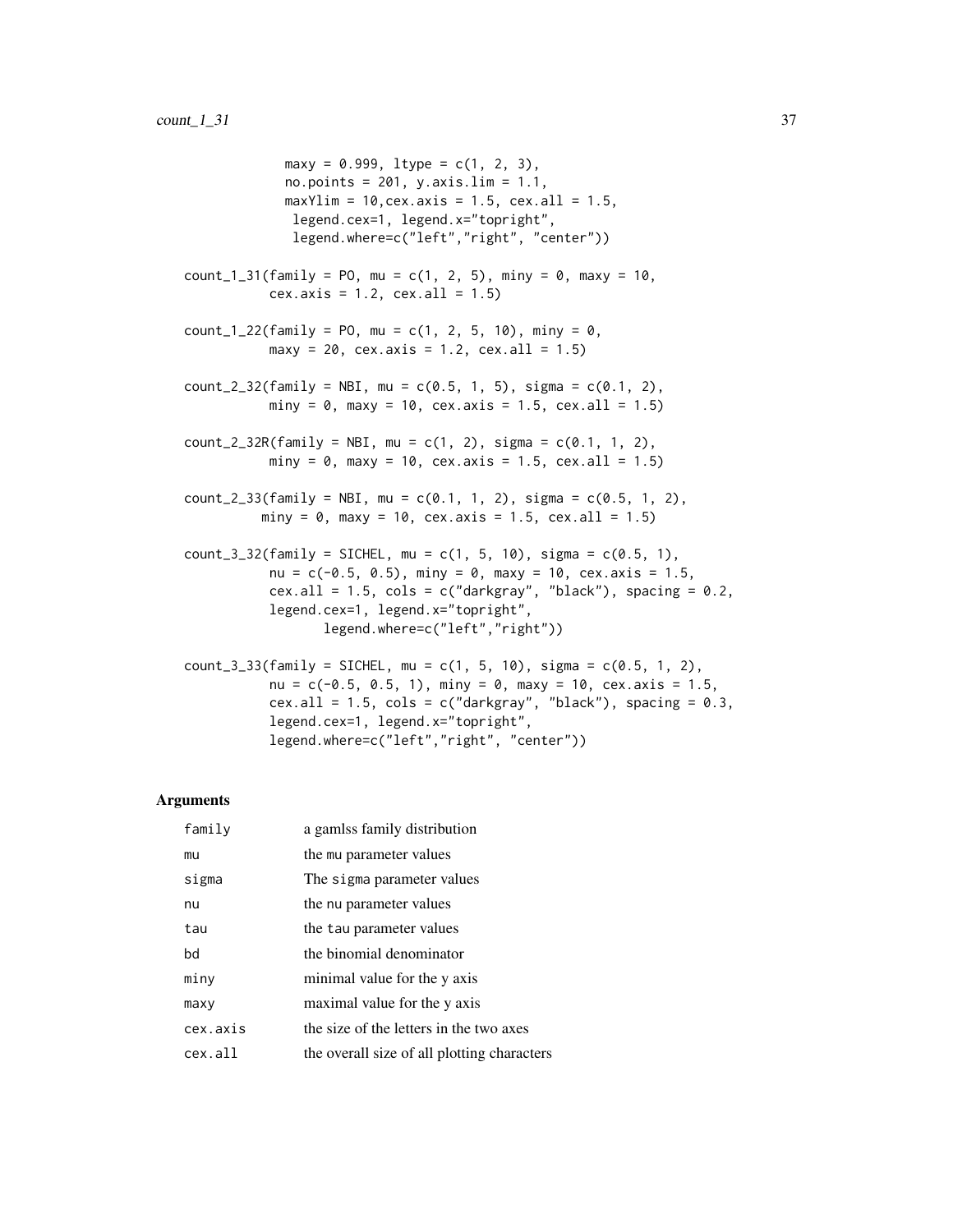| cols         | colours                                   |
|--------------|-------------------------------------------|
| spacing      | spacing between plots                     |
| ltype        | The type of lines used                    |
| no.points    | the number of points in the curve         |
| y.axis.lim   | the maximum value for the y axis          |
| maxYlim      | the maximum permissible value for Y       |
| legend.cex   | the size of the legend                    |
| legend.x     | where in the figure to put the legend     |
| legend.where | where in the whole plot to put the legend |

# Details

Th function plot different types of continuous and discrete distributions: i) contR: continuous distribution defined on minus infinity to plus infinity, ii) contRplus: continuous distribution defined from zero to plus infinity, iii) contR01: continuous distribution defined from zero to 1, iv) bimom binomial type discrete distributions, v) count count type discrete distributions.

The first number after the first underline in the name of the function indicates the number of parameters in the distribution. The two numbers after the second underline indicate how may rows and columns are in the plot.

#### Value

The result is a plot

## Note

more notes

## Author(s)

Mikis Stasinopoulos, Robert Rigby, Gillian Heller, Fernada De Bastiani

## References

Rigby, R. A. and Stasinopoulos D. M. (2005). Generalized additive models for location, scale and shape,(with discussion), *Appl. Statist.*, 54, part 3, pp 507-554.

Rigby R.A., Stasinopoulos D. M., Heller G. and De Bastiani F., (2019) *Distributions for modelling location scale and shape: Using GAMLSS in R*, Chapman and Hall/CRC (in press).

Stasinopoulos D. M. Rigby R.A. (2007) Generalized additive models for location scale and shape (GAMLSS) in R. *Journal of Statistical Software*, Vol. 23, Issue 7, Dec 2007, [http://www.jstatsof](http://www.jstatsoft.org/v23/i07)t. [org/v23/i07](http://www.jstatsoft.org/v23/i07).

Stasinopoulos D. M., Rigby R.A., Heller G., Voudouris V., and De Bastiani F., (2017) *Flexible Regression and Smoothing: Using GAMLSS in R*, Chapman and Hall/CRC.

## See Also

[gamlss.family](#page-57-0)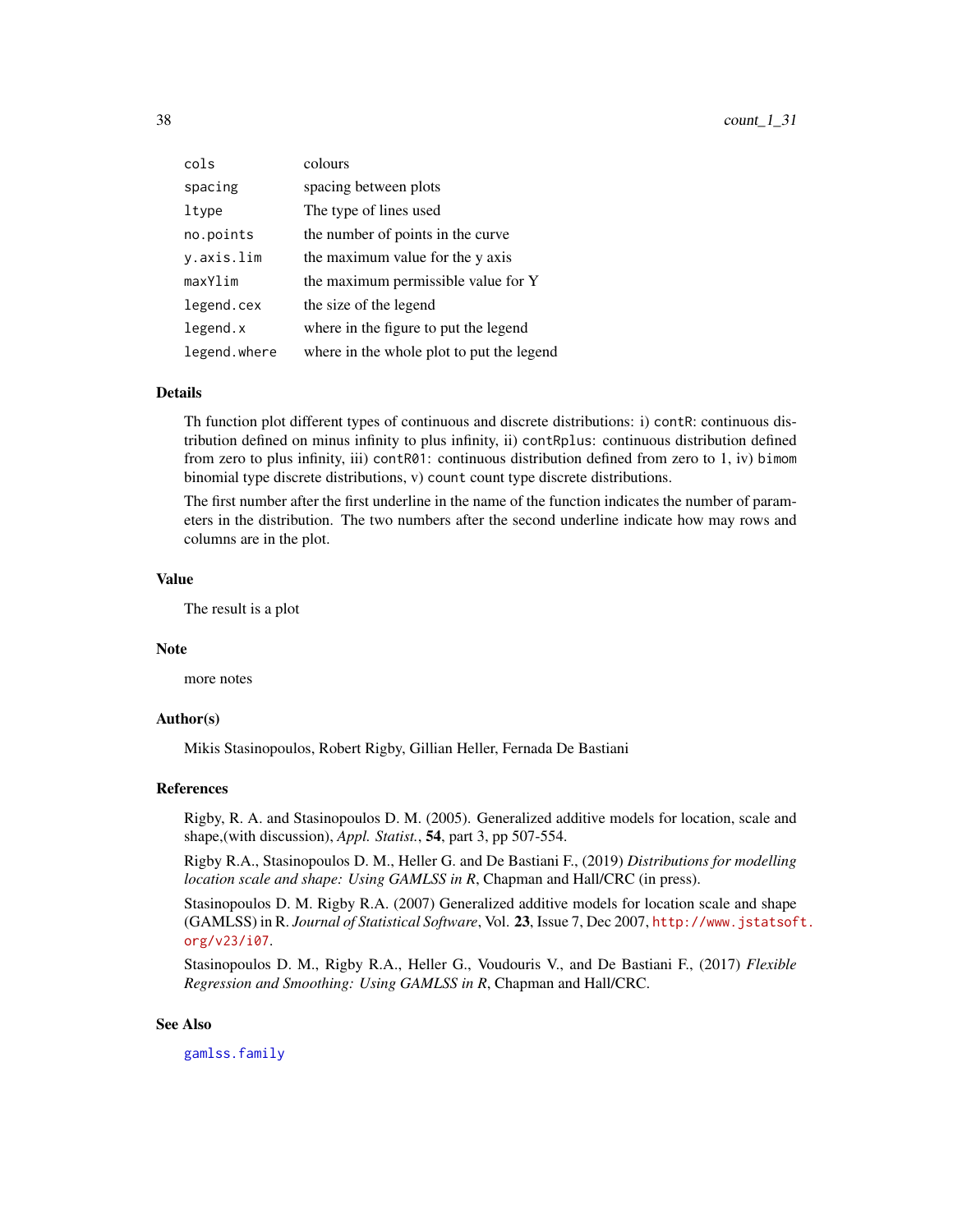## Examples

count\_1\_31()

<span id="page-38-0"></span>DBI *The Double binomial distribution*

## Description

The function DBI() defines the double binomial distribution, a two parameters distribution, for a gamlss.family object to be used in GAMLSS fitting using the function gamlss(). The functions dDBI, pDBI, qDBI and rDBI define the density, distribution function, quantile function and random generation for the double binomial, DBI(), distribution. The function GetBI\_C calculates numericaly the constant of proportionality needed for the pdf to sum up to 1.

# Usage

DBI(mu.link = "logit", sigma.link = "log")  $dDBI(x, mu = 0.5, sigma = 1, bd = 2, log = FALSE)$  $pDBI(q, mu = 0.5, sigma = 1, bd = 2, lower.tail = TRUE,$  $log.p = FALSE$  $qDBI(p, mu = 0.5, sigma = 1, bd = 2, lower.tail = TRUE,$  $log.p = FALSE$  $rDBI(n, mu = 0.5, sigma = 1, bd = 2)$ GetBI\_C(mu, sigma, bd)

## Arguments

| mu.link    | the link function for mu with default log                                          |
|------------|------------------------------------------------------------------------------------|
| sigma.link | the link function for sigma with default log                                       |
| x, q       | vector of (non-negative integer) quantiles                                         |
| bd         | vector of binomial denominator                                                     |
| p          | vector of probabilities                                                            |
| mu         | the mu parameter                                                                   |
| sigma      | the sigma parameter                                                                |
| lower.tail | logical; if TRUE (default), probabilities are $P[X \le x]$ , otherwise, $P[X > x]$ |
| log, log.p | logical; if TRUE, probabilities $p$ are given as $log(p)$                          |
| n          | how many random values to generate                                                 |

## Details

The definition for the Double Poisson distribution first introduced by Efron (1986) is:

$$
p_Y(y|n,\mu,\sigma) = frac1C(n,\mu,\sigma)\frac{\Gamma(n+1)}{\Gamma(y+1)\Gamma(n-y+1)}\frac{y^y(n-y)^{n-y}}{n^n}\frac{n^{n/\sigma}\mu^{y/\sigma}(1-\mu)^{(n-y)/\sigma}}{y^{y/\sigma}(n-y)^{(n-y)/\sigma}}
$$

for  $y = 0, 1, 2, \ldots, \infty$ ,  $\mu > 0$  and  $\sigma > 0$  where C is the constant of proportinality which is calculated numerically using the function GetBI\_C().

#### DBI 39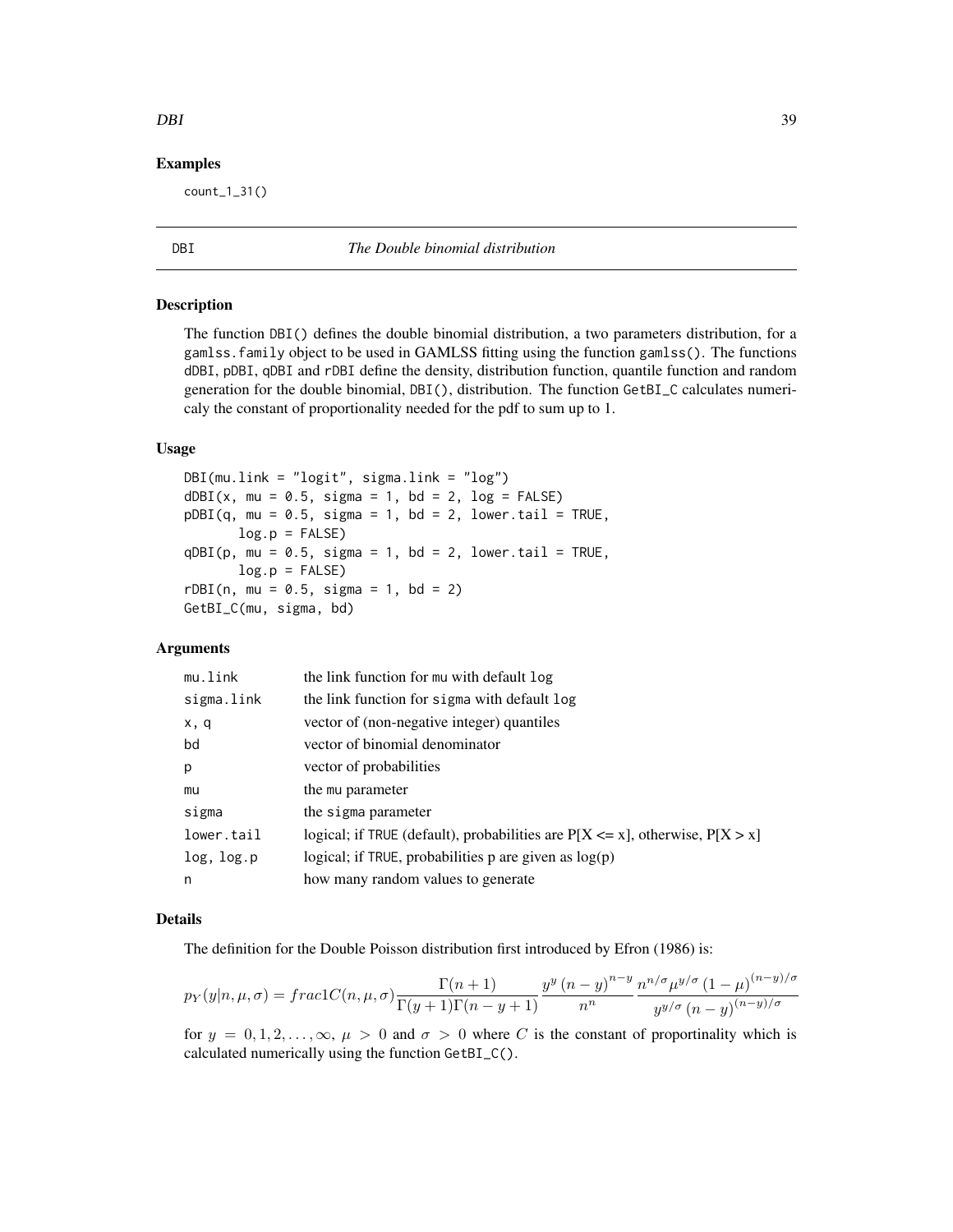#### Value

The function DBI returns a gamlss.family object which can be used to fit a double binomial distribution in the gamlss() function.

## Author(s)

Mikis Stasinopoulos, Bob Rigby, Marco Enea and Fernanda de Bastiani

## References

Efron, B., 1986. Double exponential families and their use in generalized linear Regression. Journal of the American Statistical Association 81 (395), 709-721.

Rigby, R. A. and Stasinopoulos D. M. (2005). Generalized additive models for location, scale and shape,(with discussion), *Appl. Statist.*, 54, part 3, pp 507-554.

Stasinopoulos D. M. Rigby R.A. (2007) Generalized additive models for location scale and shape (GAMLSS) in R. *Journal of Statistical Software*, Vol. 23, Issue 7, Dec 2007, [http://www.jstatsof](http://www.jstatsoft.org/v23/i07)t. [org/v23/i07](http://www.jstatsoft.org/v23/i07).

Stasinopoulos D. M., Rigby R.A., Heller G., Voudouris V., and De Bastiani F., (2017) *Flexible Regression and Smoothing: Using GAMLSS in R*, Chapman and Hall/CRC.

## See Also

[BI](#page-28-0),[BB](#page-7-0)

## Examples

```
DBI()
x < -0.20# underdispersed DBI
plot(x, dbBI(x, mu=.5, sigma=.2, bd=20), type="n", col="green", lwd=2)# binomial
lines(x+0.1, dDBI(x, mu=.5, sigma=1, bd=20), type="h", col="black", lwd=2)
# overdispersed DBI
lines(x+.2, dDBI(x, mu=.5, sigma=2, bd=20), type="h", col="red",lwd=2)
```
<span id="page-39-0"></span>DBURR12 *The Discrete Burr type XII distribution for fitting a GAMLSS model*

## Description

The DBURR12() function defines the discrete Burr type XII distribution, a three parameter discrete distribution, for a gamlss, family object to be used in GAMLSS fitting using the function gamlss(). The functions dDBURR12(), pDBURR12(), qDBURR12() and rDBURR12() define the density, distribution function, quantile function and random generation for the discrete Burr type XII DBURR12(), distribution.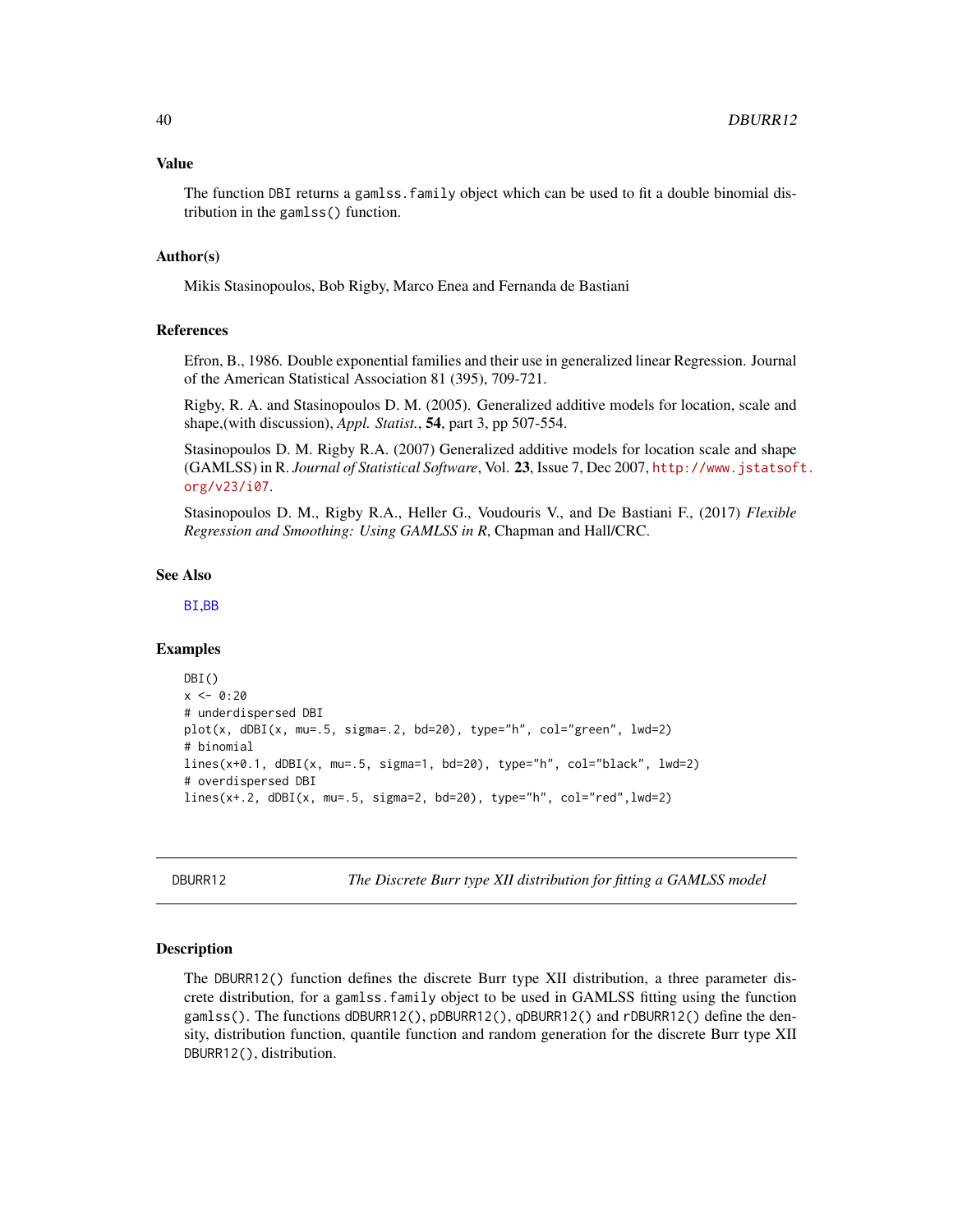## $DBURR12$  41

## Usage

```
DBURR12(mu.link = "log", sigma.link = "log", nu.link = "log")
dDBURR12(x, mu = 5, sigma = 2, nu = 2, log = FALSE)
pDBURR12(q, mu = 5, sigma = 2, nu = 2, lower.tail = TRUE,log.p = FALSEqDBURR12(p, mu = 5, sigma = 2, nu = 2, lowertail = TRUE,log.p = FALSErDBURR12(n, mu = 5, sigma = 2, nu = 2)
```
# Arguments

| mu.link      | Defines the mu. link, with "log" link as the default for the mu parameter          |
|--------------|------------------------------------------------------------------------------------|
| sigma.link   | Defines the sigma. link, with "log" link as the default for the sigma parameter    |
| nu.link      | Defines the nu. link, with "log" link as the default for the nu parameter          |
| $\mathsf{x}$ | vector of (non-negative integer) quantiles                                         |
| p            | vector of probabilities                                                            |
| q            | vector of quantiles                                                                |
| mu           | vector of positive mu                                                              |
| sigma        | vector of positive dispersion parameter sigma                                      |
| nu           | vector of nu                                                                       |
| log, log.p   | logical; if TRUE, probabilities p are given as $log(p)$                            |
| lower.tail   | logical; if TRUE (default), probabilities are $P[X \le x]$ , otherwise, $P[X > x]$ |
| n            | number of random values to return                                                  |

# Details

The probability function of the discrete Burr XII distribution is given by

 $f(y|\mu,\sigma,\nu) = (1 + (y/\mu)^{\sigma})^{\nu} - (1 + ((y+1)/\mu)^{\sigma})^{\nu}$ 

for  $y = 0, 1, 2, ..., \infty, \mu > 0$ ,  $\sigma > 0$  and  $\mu > 0$ .

Note that the above parametrization is different from Para and Jan (2016).

#### Value

The function DBURR12() Returns a gamlss.family object which can be used to fit a discrete Burr XII distribution in the gamlss() function.

# Note

The parameters of the distributioins are highly correlated so the argument of gamlss method=mixed(10,100) may have to be used.

The distribution can be under/over dispersed and also with long tails.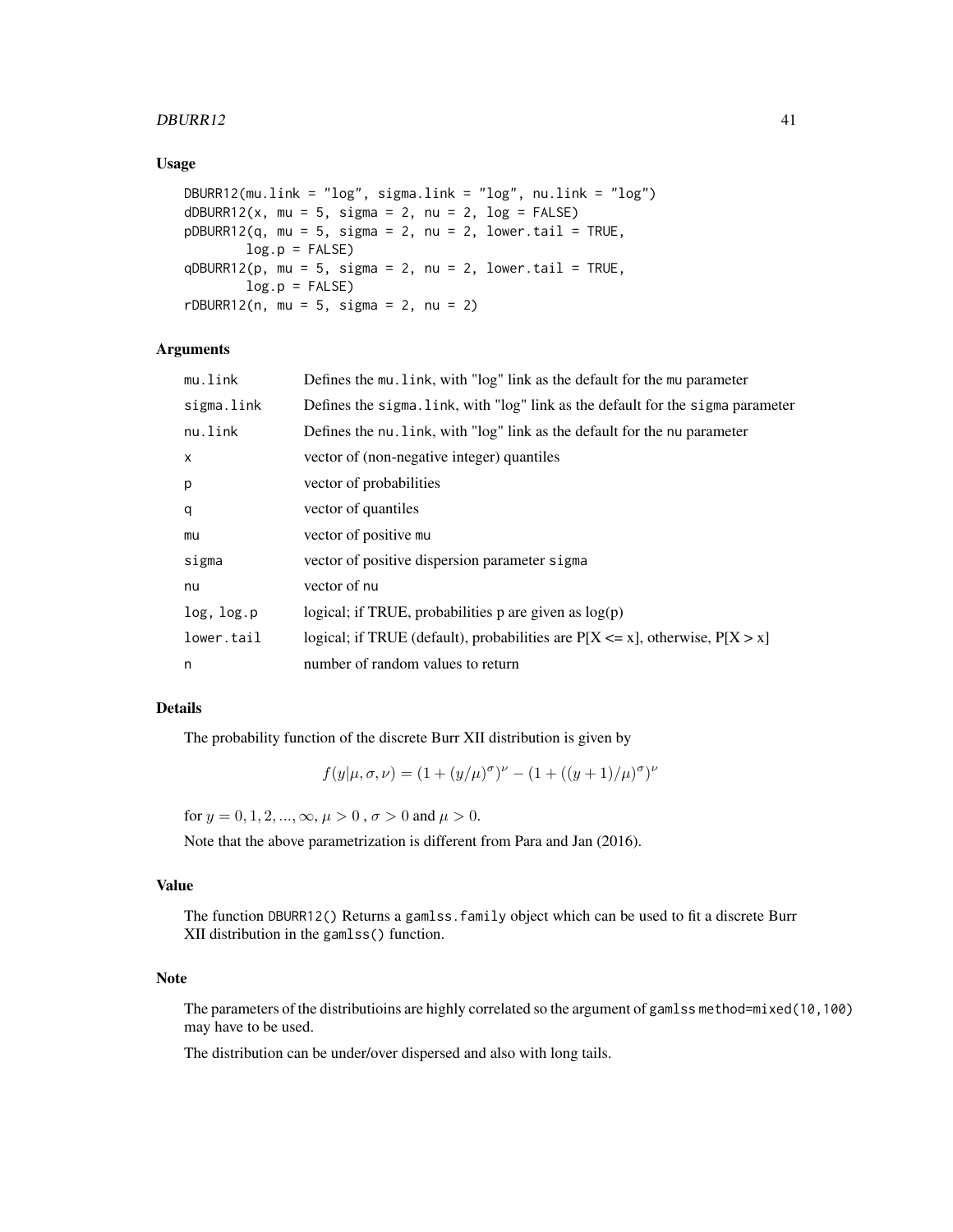## Author(s)

Rigby, R. A., Stasinopoulos D. M., Fernanda De Bastiani.

## References

Para, B. A. and Jan, T. R. (2016). On discrete three parameter Burr type XII and discrete Lomax distributions and their applications to model count data from medical science. *Biometrics and Biostatistics International Journal*, 54, part 3, pp 507-554.

Rigby, R. A. and Stasinopoulos D. M. (2005). Generalized additive models for location, scale and shape,(with discussion), *Appl. Statist.*, 4, pp 1-15.

Stasinopoulos D. M. Rigby R.A. (2007) Generalized additive models for location scale and shape (GAMLSS) in R. *Journal of Statistical Software*, Vol. 23, Issue 7, Dec 2007, [http://www.jstatsof](http://www.jstatsoft.org/v23/i07)t. [org/v23/i07](http://www.jstatsoft.org/v23/i07).

Stasinopoulos D. M., Rigby R.A., Heller G., Voudouris V., and De Bastiani F., (2017) *Flexible Regression and Smoothing: Using GAMLSS in R*, Chapman and Hall/CRC.

# See Also

[gamlss.family](#page-57-0), [DPO](#page-44-0)

#### Examples

```
DBURR12()#
#plot the pdf using plot
plot(function(y) dDBURR12(y, mu=10, sigma=1, nu=1), from=0, to=100, n=100+1, type="h") # pdf
# plot the cdf
plot(seq(from=0,to=100),pDBURR12(seq(from=0,to=100), mu=10, sigma=1, nu=1), type="h") # cdf
# generate random sample
tN <- table(Ni <- rDBURR12(100, mu=5, sigma=1, nu=1))
r <- barplot(tN, col='lightblue')
```
<span id="page-41-0"></span>DEL *The Delaporte distribution for fitting a GAMLSS model*

## Description

The DEL() function defines the Delaporte distribution, a three parameter discrete distribution, for a gamlss.family object to be used in GAMLSS fitting using the function gamlss(). The functions dDEL, pDEL, qDEL and rDEL define the density, distribution function, quantile function and random generation for the Delaporte DEL(), distribution.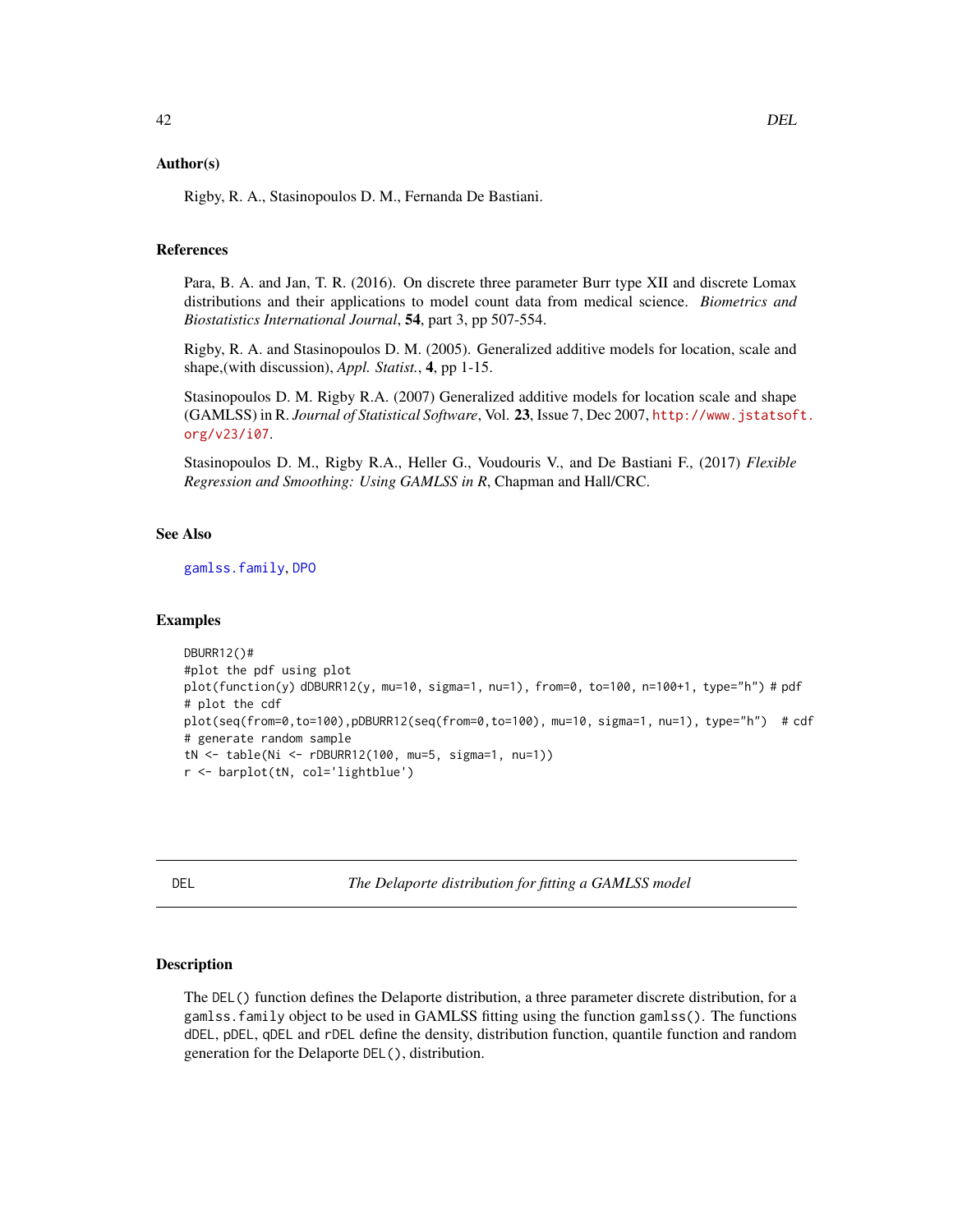# Usage

```
DEL(mu.link = "log", sigma.link = "log", nu.link = "logit")
dDEL(x, mu=1, sigma=1, nu=0.5, log=FALSE)
pDEL(q, mu=1, sigma=1, nu=0.5, lower.tail = TRUE,log.p = FALSEqDEL(p, mu=1, sigma=1, nu=0.5, lower.tail = TRUE,log.p = FALSE, max.value = 10000rDEL(n, mu=1, sigma=1, nu=0.5, max.value = 10000)
```
# Arguments

| mu.link    | Defines the mu. link, with "log" link as the default for the mu parameter                    |
|------------|----------------------------------------------------------------------------------------------|
| sigma.link | Defines the sigma. Link, with "log" link as the default for the sigma parameter              |
| nu.link    | Defines the nu. Link, with "logit" link as the default for the nu parameter                  |
| X          | vector of (non-negative integer) quantiles                                                   |
| mu         | vector of positive mu                                                                        |
| sigma      | vector of positive dispersion parameter                                                      |
| nu         | vector of nu                                                                                 |
| p          | vector of probabilities                                                                      |
| q          | vector of quantiles                                                                          |
| n          | number of random values to return                                                            |
| log, log.p | logical; if TRUE, probabilities $p$ are given as $log(p)$                                    |
| lower.tail | logical; if TRUE (default), probabilities are $P[X \le x]$ , otherwise, $P[X > x]$           |
| max.value  | a constant, set to the default value of 10000 for how far the algorithm should<br>look for q |

# Details

The probability function of the Delaporte distribution is given by

$$
f(y|\mu,\sigma,\nu) = \frac{e^{-\mu\nu}}{\Gamma(1/\sigma)} \left[1 + \mu\sigma(1-\nu)\right]^{-1/\sigma} S
$$

where

$$
S = \sum_{j=0}^{y} \binom{y}{j} \frac{\mu^{y} \nu^{y-j}}{y!} \left[ \mu + \frac{1}{\sigma(1-\nu)} \right]^{-j} \Gamma\left(\frac{1}{\sigma} + j\right)
$$

for  $y = 0, 1, 2, ..., \infty$  where  $\mu > 0$ ,  $\sigma > 0$  and  $0 < \nu < 1$ . This distribution is a parametrization of the distribution given by Wimmer and Altmann (1999) p 515-516 where  $\alpha = \mu \nu$ ,  $k = 1/\sigma$  and  $\rho = [1 + \mu \sigma (1 - \nu)]^{-1}$ 

## Value

Returns a gamlss.family object which can be used to fit a Delaporte distribution in the gamlss() function.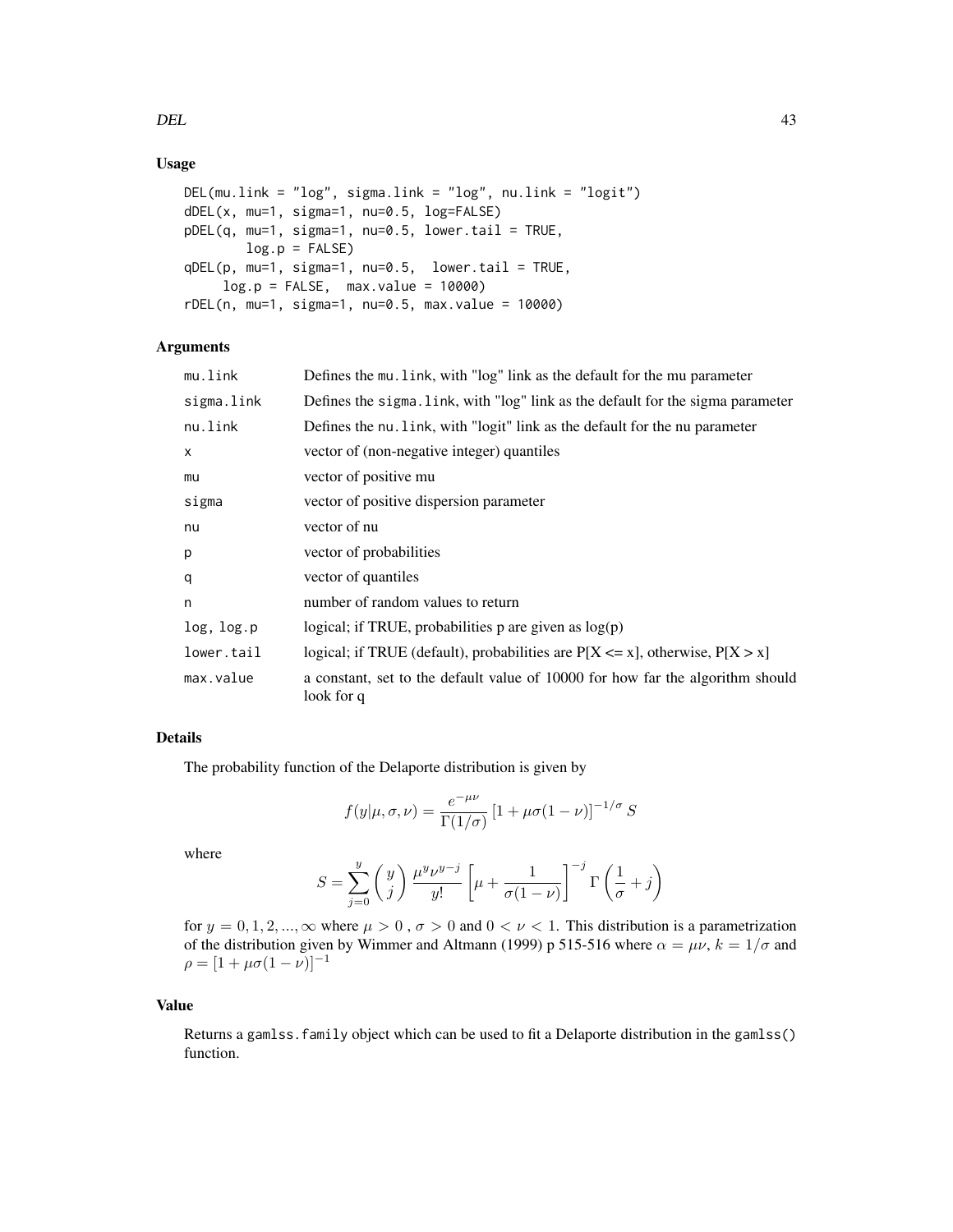**Note** 

The mean of Y is given by  $E(Y) = \mu$  and the variance by  $V(Y) = \mu + \mu^2 \sigma (1 - \nu)^2$ .

## Author(s)

Rigby, R. A., Stasinopoulos D. M. and Marco Enea

#### References

Rigby, R. A. and Stasinopoulos D. M. (2005). Generalized additive models for location, scale and shape,(with discussion), *Appl. Statist.*, 54, part 3, pp 507-554.

Rigby, R. A., Stasinopoulos, D. M., Heller, G. Z., and De Bastiani, F. (2019) *Distributions for modeling location, scale, and shape: Using GAMLSS in R*, Chapman and Hall/CRC. An older version can be found in <http://www.gamlss.com/>.

Stasinopoulos D. M. Rigby R.A. (2007) Generalized additive models for location scale and shape (GAMLSS) in R. *Journal of Statistical Software*, Vol. 23, Issue 7, Dec 2007, [http://www.jstatsof](http://www.jstatsoft.org/v23/i07)t. [org/v23/i07](http://www.jstatsoft.org/v23/i07).

Stasinopoulos D. M., Rigby R.A., Heller G., Voudouris V., and De Bastiani F., (2017) *Flexible Regression and Smoothing: Using GAMLSS in R*, Chapman and Hall/CRC.

Wimmer, G. and Altmann, G (1999). *Thesaurus of univariate discrete probability distributions* . Stamn Verlag, Essen, Germany

#### See Also

[gamlss.family](#page-57-0), [SI](#page-144-0) , [SICHEL](#page-146-0)

## Examples

DEL()# gives information about the default links for the Delaporte distribution #plot the pdf using plot plot(function(y) dDEL(y, mu=10, sigma=1, nu=.5), from=0, to=100, n=100+1, type="h") # pdf # plot the cdf plot(seq(from=0,to=100),pDEL(seq(from=0,to=100), mu=10, sigma=1, nu=0.5), type="h") # cdf # generate random sample tN <- table(Ni <- rDEL(100, mu=10, sigma=1, nu=0.5)) r <- barplot(tN, col='lightblue') # fit a model to the data # libary(gamlss) # gamlss(Ni~1,family=DEL, control=gamlss.control(n.cyc=50))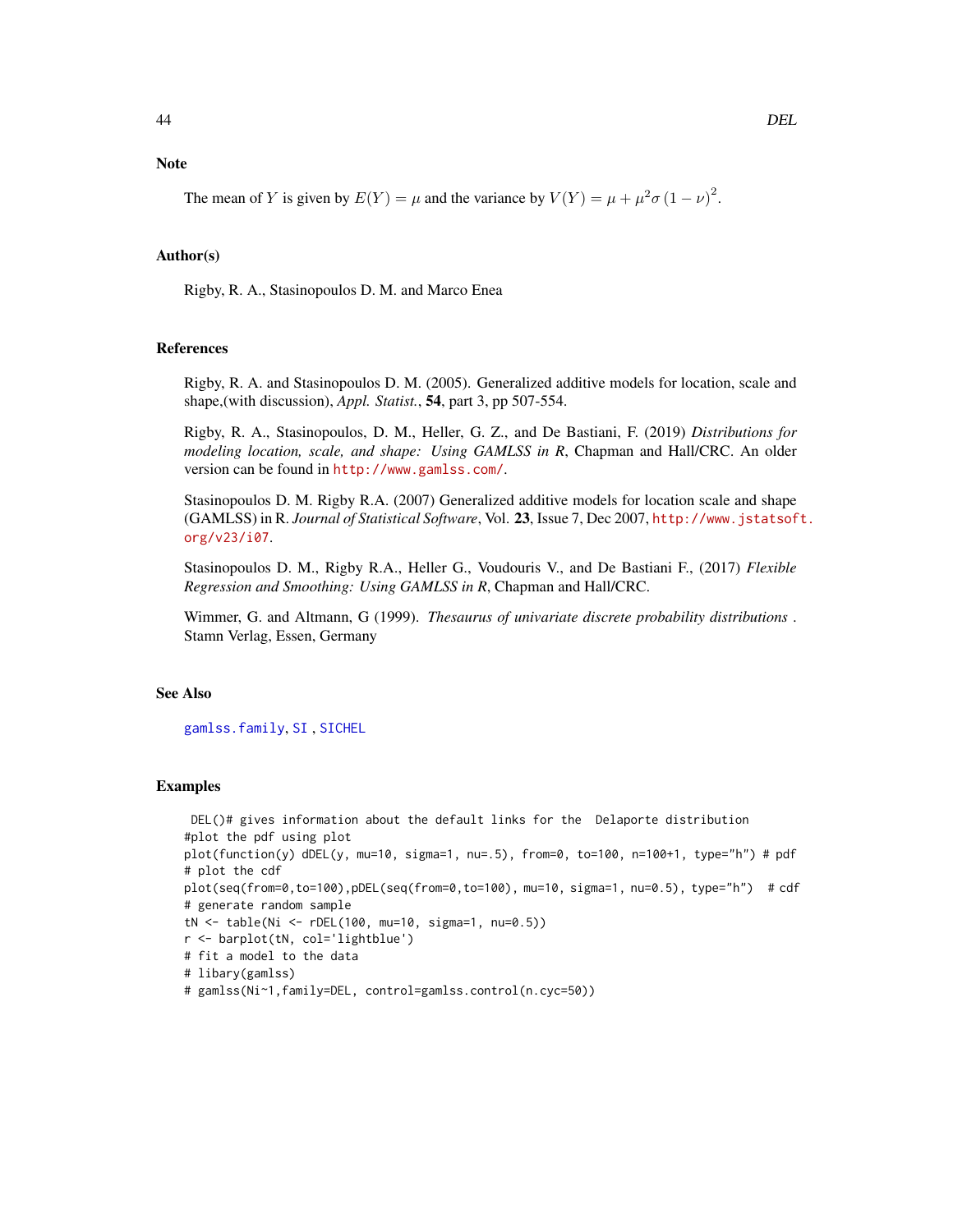## <span id="page-44-0"></span>Description

The function DPO() defines the double Poisson distribution, a two parameters distribution, for a gamlss.family object to be used in GAMLSS fitting using the function gamlss(). The functions dDPO, pDPO, qDPO and rPO define the density, distribution function, quantile function and random generation for the double Poisson, DPO(), distribution. The function get\_C() calculates numericaly the constant of proportionality needed for the pdf to sum up to 1.

# Usage

```
DPO(mu.link = "log", sigma.link = "log")dDPO(x, mu = 1, sigma = 1, log = FALSE)pDPO(q, mu = 1, sigma = 1, lower.tail = TRUE, log.p = FALSE)qDPO(p, mu = 1, sigma = 1, lower.tail = TRUE, log.p = FALSE,max.value = 10000rDPO(n, mu = 1, sigma = 1, max.value = 10000)get_C(x, mu, sigma)
```
#### Arguments

| mu.link    | the link function for mu with default log                                                    |
|------------|----------------------------------------------------------------------------------------------|
| sigma.link | the link function for sigma with default log                                                 |
| x, q       | vector of (non-negative integer) quantiles                                                   |
| p          | vector of probabilities                                                                      |
| mu         | the mu parameter                                                                             |
| sigma      | the sigma parameter                                                                          |
| lower.tail | logical; if TRUE (default), probabilities are $P[X \le x]$ , otherwise, $P[X > x]$           |
| log, log.p | logical; if TRUE, probabilities p are given as $log(p)$                                      |
| max.value  | a constant, set to the default value of 10000 for how far the algorithm should<br>look for q |
| n          | how many random values to generate                                                           |

## Details

The definition for the Double Poisson distribution first introduced by Efron (1986) is:

$$
f(y|\mu,\sigma) = \left(\frac{1}{\sigma}\right)^{1/2} e^{-\mu/\sigma} \left(\frac{e^{-y}y^y}{y!}\right) \left(\frac{e\mu}{y}\right)^{y/\sigma} C
$$

for  $y = 0, 1, 2, \ldots, \infty, \mu > 0$  and  $\sigma > 0$  where C is the constant of proportinality which is calculated numerically using the function get\_C.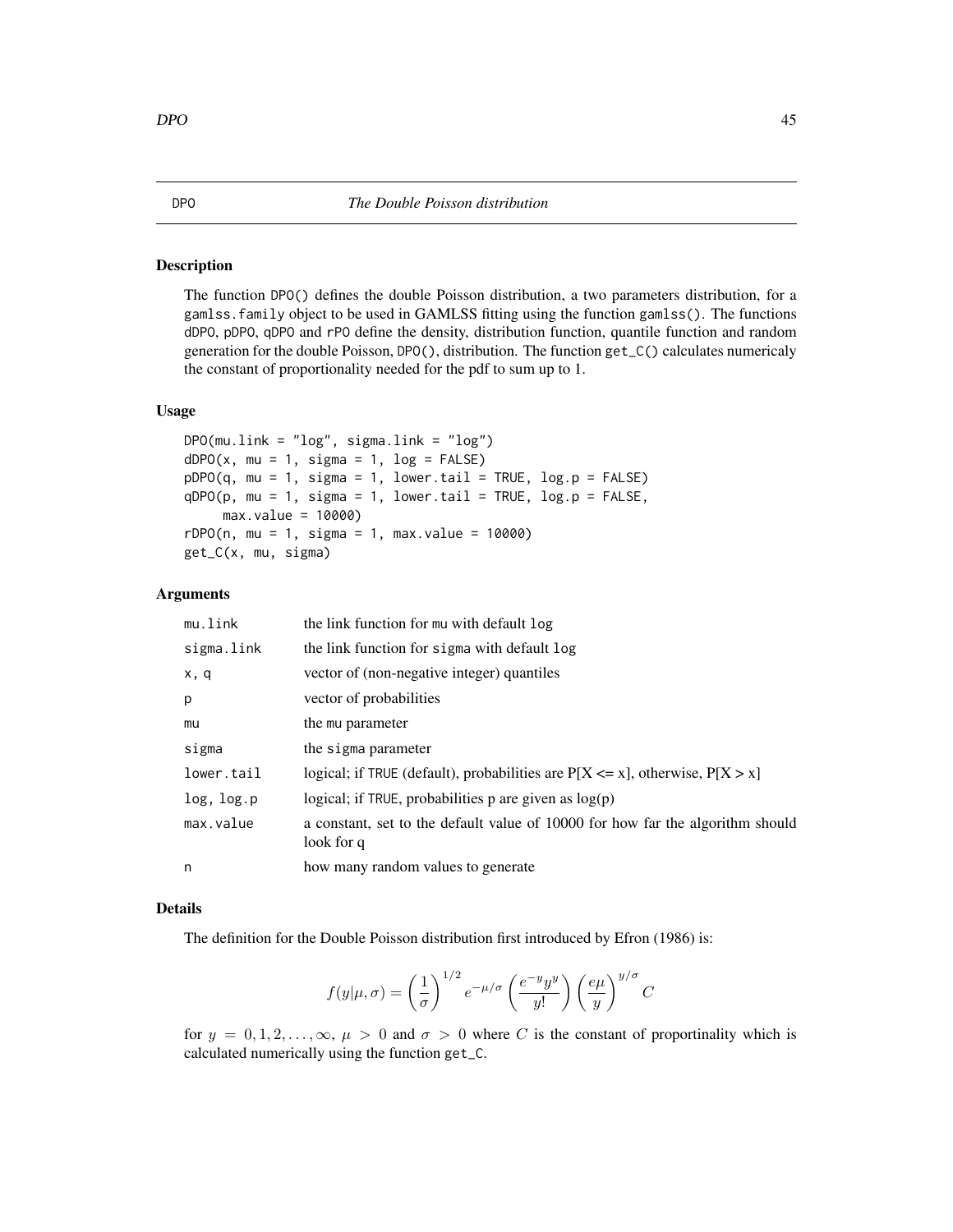## Value

The function DPO returns a gamlss.family object which can be used to fit a double Poisson distribution in the gamlss() function.

## Note

The distributons calculates the constant of proportionality numerically therefore it can be slow for large data

## Author(s)

Mikis Stasinopoulos, Bob Rigby and Marco Enea

# References

Efron, B., 1986. Double exponential families and their use in generalized linear Regression. Journal of the American Statistical Association 81 (395), 709-721.

Rigby, R. A. and Stasinopoulos D. M. (2005). Generalized additive models for location, scale and shape,(with discussion), *Appl. Statist.*, 54, part 3, pp 507-554.

Stasinopoulos D. M. Rigby R.A. (2007) Generalized additive models for location scale and shape (GAMLSS) in R. *Journal of Statistical Software*, Vol. 23, Issue 7, Dec 2007, [http://www.jstatsof](http://www.jstatsoft.org/v23/i07)t. [org/v23/i07](http://www.jstatsoft.org/v23/i07).

Stasinopoulos D. M., Rigby R.A., Heller G., Voudouris V., and De Bastiani F., (2017) *Flexible Regression and Smoothing: Using GAMLSS in R*, Chapman and Hall/CRC.

## See Also

# [PO](#page-129-0)

# Examples

```
DPO()
# overdisperse DPO
x < -0:20plot(x, dDPO(x, mu=5, sigma=3), type="n", col="red")# underdisperse DPO
plot(x, dDPO(x, mu=5, sigma=.3), type="h", col="red")
# generate random sample
 Y \le -rDPO(100, 5, .5)plot(table(Y))
points(0:20, 100*dDPO(0:20, mu=5, sigma=.5)+0.2, col="red")
# fit a model to the data
# library(gamlss)
# gamlss(Y~1,family=DPO)
```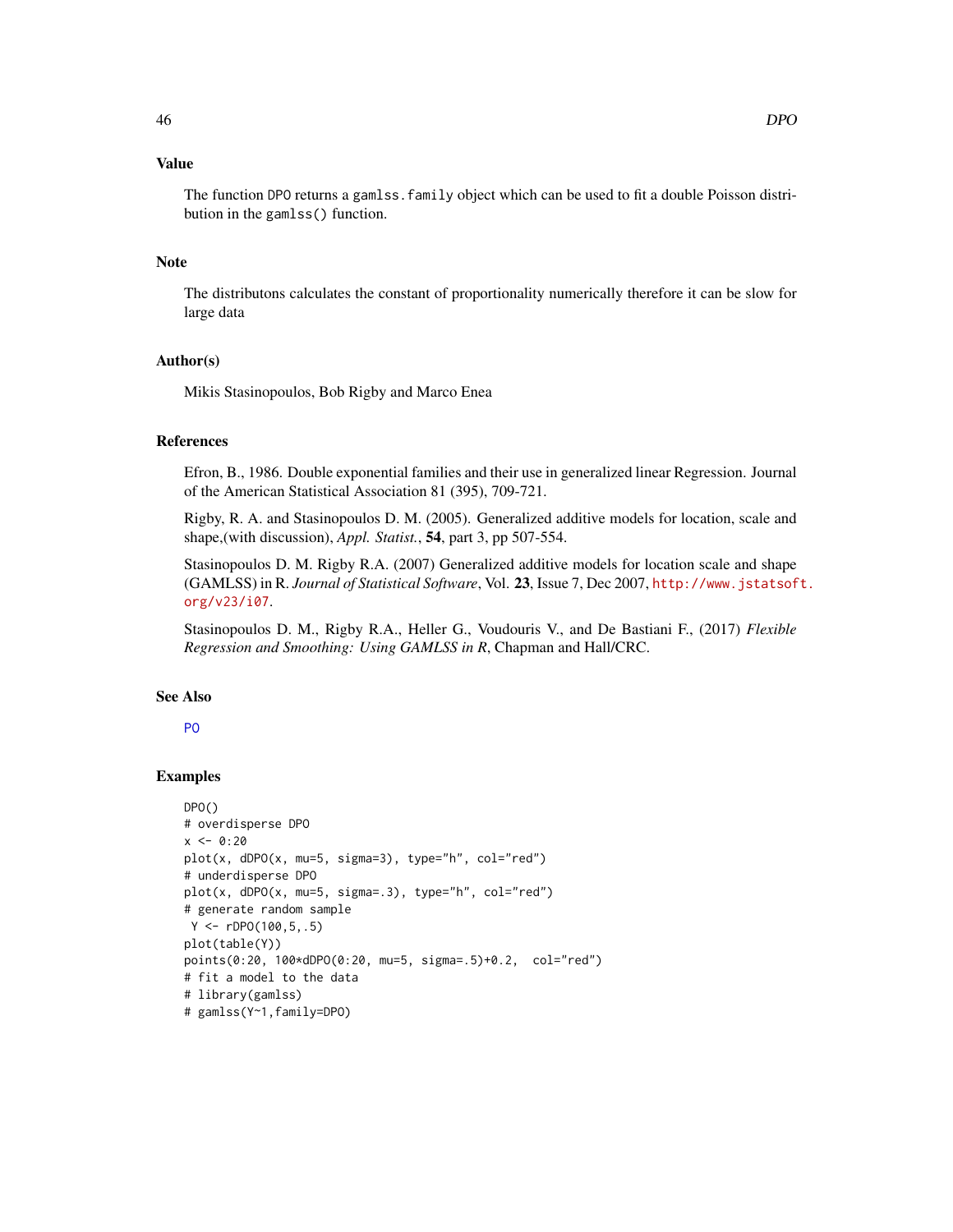<span id="page-46-0"></span>EGB2 *The exponential generalized Beta type 2 distribution for fitting a GAMLSS*

# Description

This function defines the generalized t distribution, a four parameter distribution. The response variable is in the range from minus infinity to plus infinity. The functions dEGB2, pEGB2, qEGB2 and rEGB2 define the density, distribution function, quantile function and random generation for the generalized beta type 2 distribution.

# Usage

```
EGB2(mu.link = "identity", sigma.link = "log", nu.link = "log",
     tau.link = "log")dEGB2(x, mu = 0, sigma = 1, nu = 1, tau = 0.5, log = FALSE)pEGB2(q, mu = 0, sigma = 1, nu = 1, tau = 0.5, lowertail = TRUE,log.p = FALSEqEGB2(p, mu = 0, sigma = 1, nu = 1, tau = 0.5, lowertail = TRUE,log.p = FALSE)
rEGB2(n, mu = 0, sigma = 1, nu = 1, tau = 0.5)
```
# Arguments

| mu.link    | Defines the mu. link, with "identity" link as the default for the mu parameter.               |
|------------|-----------------------------------------------------------------------------------------------|
| sigma.link | Defines the sigma. link, with "log" link as the default for the sigma parameter.              |
| nu.link    | Defines the nu. Link, with "log" link as the default for the nu parameter.                    |
| tau.link   | Defines the tau. link, with "log" link as the default for the tau parameter.                  |
| x,q        | vector of quantiles                                                                           |
| mu         | vector of location parameter values                                                           |
| sigma      | vector of scale parameter values                                                              |
| nu         | vector of skewness nu parameter values                                                        |
| tau        | vector of kurtosis tau parameter values                                                       |
| log, log.p | logical; if TRUE, probabilities $p$ are given as $log(p)$ .                                   |
| lower.tail | logical; if TRUE (default), probabilities are $P[X \le x]$ , otherwise, $P[X > x]$            |
| p          | vector of probabilities.                                                                      |
| n          | number of observations. If $length(n) > 1$ , the length is taken to be the number<br>required |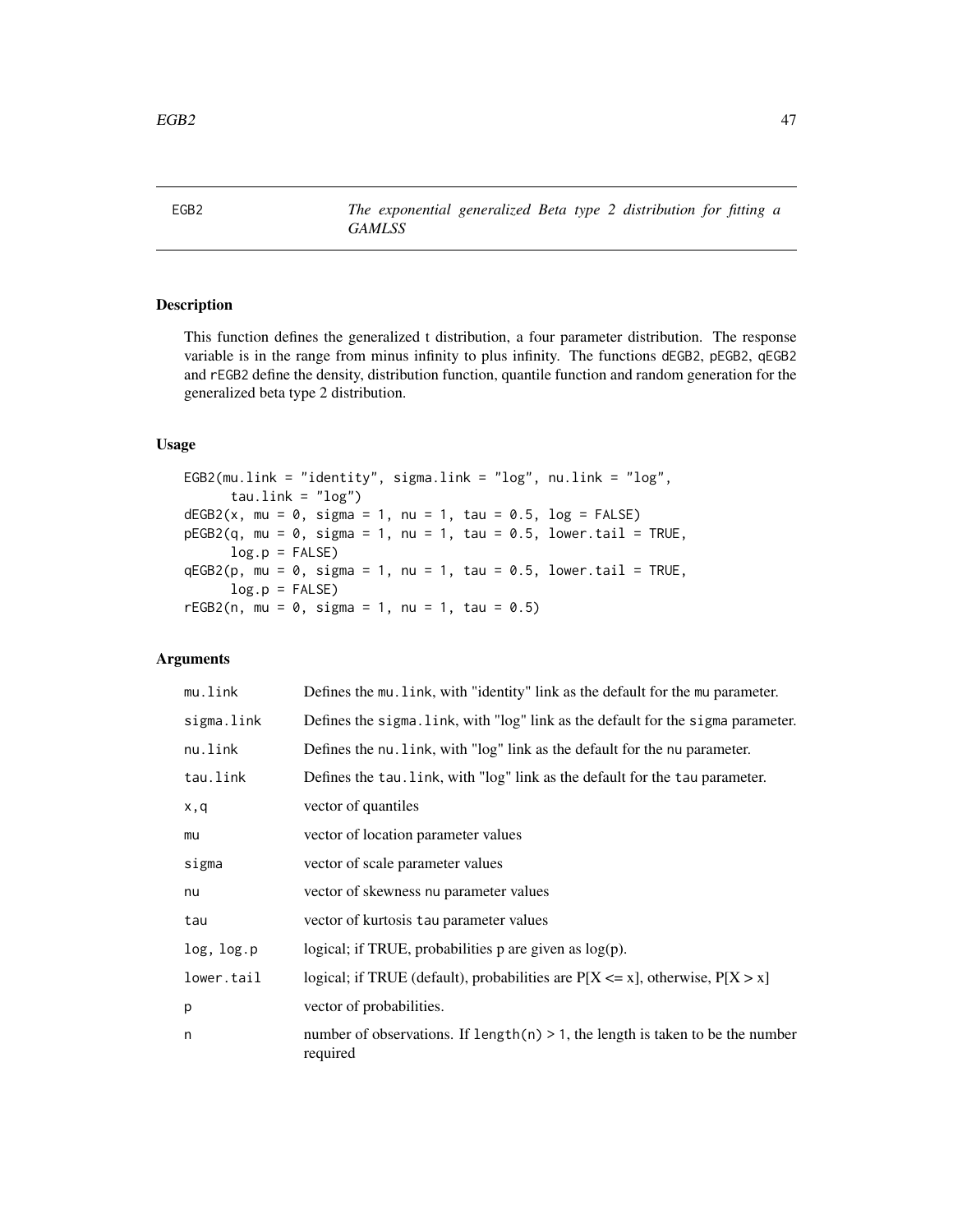#### Details

The probability density function of the Generalized Beta type 2, (GB2), is defined as

$$
f(y|\mu, \sigma \nu, \tau) = e^{\nu z} \{ |\sigma| B(\nu, \tau) [1 + e^z]^{\nu + \tau} \}^{-1}
$$

for  $-\infty < y < \infty$ , where  $z = (y - \mu)/\sigma$  and  $-\infty < \mu < \infty$ ,  $-\infty < \sigma < \infty$ ,  $\nu > 0$  and  $\tau > 0$ , McDonald and Xu (1995).

# Value

EGB2() returns a gamlss.family object which can be used to fit the EGB2 distribution in the gamlss() function. dEGB2() gives the density, pEGB2() gives the distribution function, qEGB2() gives the quantile function, and rEGB2() generates random deviates.

## Author(s)

Bob Rigby and Mikis Stasinopoulos

## References

Rigby, R. A. and Stasinopoulos D. M. (2005). Generalized additive models for location, scale and shape,(with discussion), *Appl. Statist.*, 54, part 3, pp 507-554.

Rigby, R. A., Stasinopoulos, D. M., Heller, G. Z., and De Bastiani, F. (2019) Distributions for modeling location, scale, and shape: Using GAMLSS in R, Chapman and Hall/CRC. An older version can be found in <http://www.gamlss.com/>.

Stasinopoulos D. M. Rigby R.A. (2007) Generalized additive models for location scale and shape (GAMLSS) in R. *Journal of Statistical Software*, Vol. 23, Issue 7, Dec 2007, [http://www.jstatsof](http://www.jstatsoft.org/v23/i07)t. [org/v23/i07](http://www.jstatsoft.org/v23/i07).

Stasinopoulos D. M., Rigby R.A., Heller G., Voudouris V., and De Bastiani F., (2017) *Flexible Regression and Smoothing: Using GAMLSS in R*, Chapman and Hall/CRC.

## See Also

[gamlss.family](#page-57-0), [JSU](#page-83-0), [BCT](#page-15-0)

#### Examples

```
EGB2() #
y<- rEGB2(200, mu=5, sigma=2, nu=1, tau=4)
library(MASS)
truehist(y)
fx<-dEGB2(seq(min(y), 20, length=200), mu=5 ,sigma=2, nu=1, tau=4)
lines(seq(min(y),20,length=200),fx)
# something funny here
# library(gamlss)
# histDist(y, family=EGB2, n.cyc=60)
integrate(function(x) x*dEGB2(x=x, mu=5, sigma=2, nu=1, tau=4), -Inf, Inf)
curve(dEGB2(x, mu=5 ,sigma=2, nu=1, tau=4), -10, 10, main = "The EGB2 density
             mu=5, sigma=2, nu=1, tau=4")
```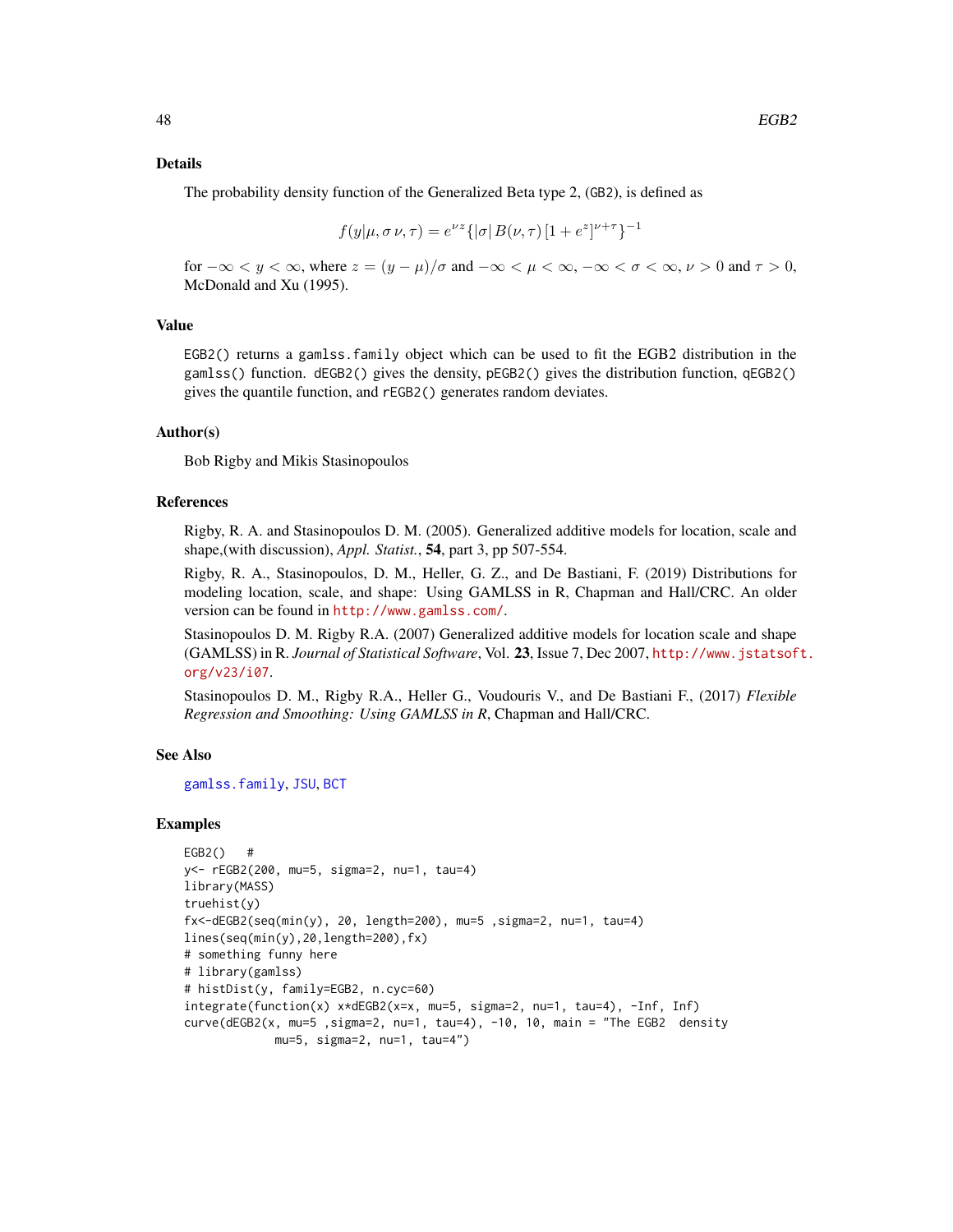<span id="page-48-0"></span>

#### Description

The ex-Gaussian distribution is often used by psychologists to model response time (RT). It is defined by adding two random variables, one from a normal distribution and the other from an exponential. The parameters mu and sigma are the mean and standard deviation from the normal distribution variable while the parameter nu is the mean of the exponential variable. The functions dexGAUS, pexGAUS, qexGAUS and rexGAUS define the density, distribution function, quantile function and random generation for the ex-Gaussian distribution.

## Usage

```
exGAUS(mu.link = "identity", sigma.link = "log", nu.link = "log")
dexGAUS(x, mu = 5, sigma = 1, nu = 1, log = FALSE)pexGAUS(q, mu = 5, sigma = 1, nu = 1, lowertail = TRUE, log.p = FALSE)
qexGAUS(p, mu = 5, sigma = 1, nu = 1, lower.tail = TRUE, log.p = FALSE)
rexGAUS(n, mu = 5, sigma = 1, nu = 1, ...)
```
## Arguments

| mu.link    | Defines the mu. Link, with "identity" link as the default for the mu parameter.                                                                                |
|------------|----------------------------------------------------------------------------------------------------------------------------------------------------------------|
| sigma.link | Defines the sigma. link, with "log" link as the default for the sigma parameter.                                                                               |
| nu.link    | Defines the nu, link, with "log" link as the default for the nu parameter. Other<br>links are "inverse", "identity", "logshifted" (shifted from one) and "own" |
| x,q        | vector of quantiles                                                                                                                                            |
| mu         | vector of mu parameter values                                                                                                                                  |
| sigma      | vector of scale parameter values                                                                                                                               |
| nu         | vector of nu parameter values                                                                                                                                  |
| log, log.p | logical; if TRUE, probabilities $p$ are given as $log(p)$ .                                                                                                    |
| lower.tail | logical; if TRUE (default), probabilities are $P[X \le x]$ , otherwise, $P[X > x]$                                                                             |
| p          | vector of probabilities.                                                                                                                                       |
| n          | number of observations. If $length(n) > 1$ , the length is taken to be the number<br>required                                                                  |
| $\cdots$   | for extra arguments                                                                                                                                            |

# Details

The probability density function of the ex-Gaussian distribution, (exGAUS), is defined as

$$
f(y|\mu,\sigma,\nu)=\frac{1}{\nu}e^{\frac{\mu-y}{\nu}+\frac{\sigma^2}{2\nu^2}}\Phi(\frac{y-\mu}{\sigma}-\frac{\sigma}{\nu})
$$

where  $\Phi$  is the cdf of the standard normal distribution, for  $-\infty < y < \infty$ ,  $-\infty < \mu < \infty$ ,  $\sigma > 0$ and  $\nu > 0$ .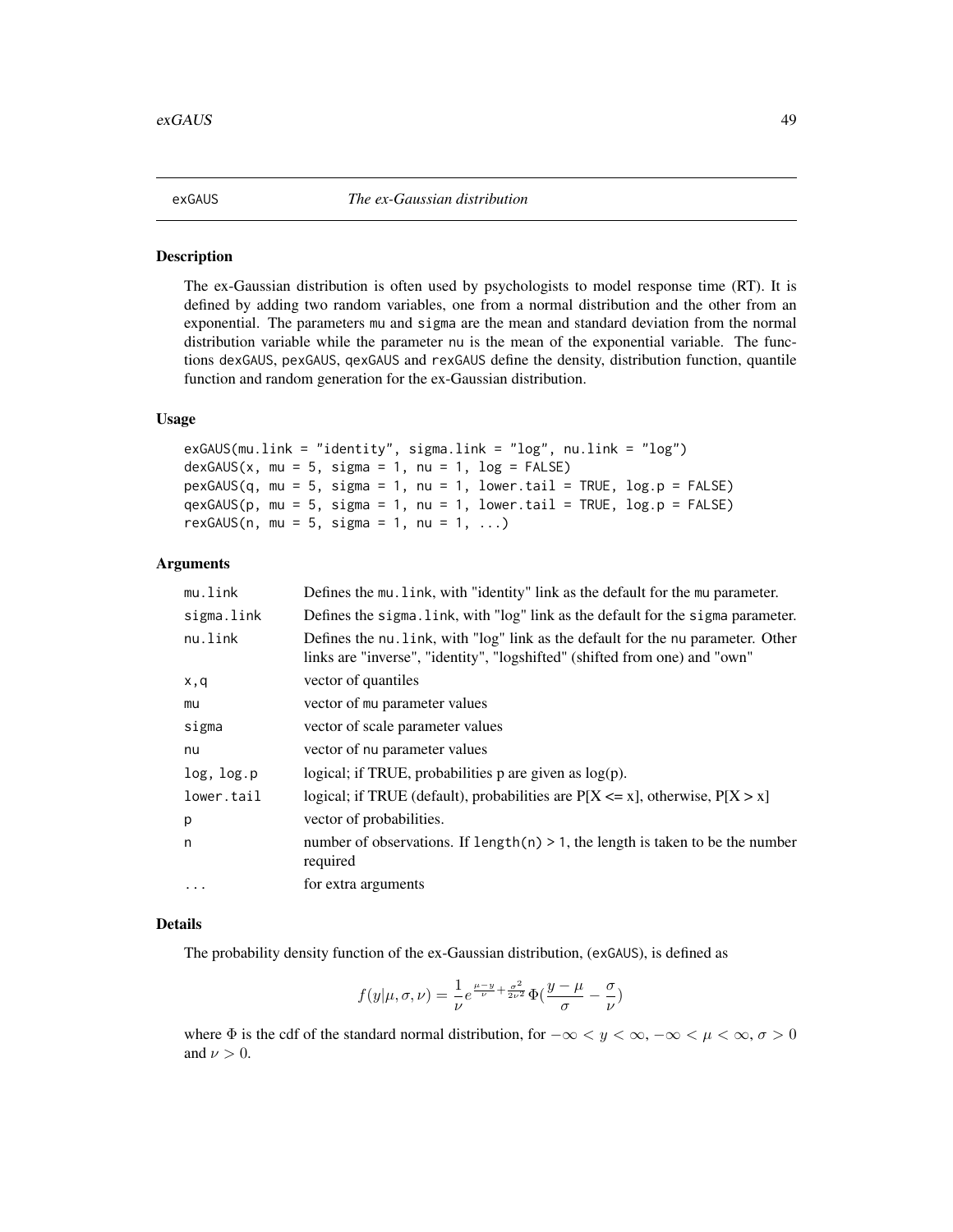#### Value

exGAUS() returns a gamlss.family object which can be used to fit ex-Gaussian distribution in the gamlss() function. dexGAUS() gives the density, pexGAUS() gives the distribution function, qexGAUS() gives the quantile function, and rexGAUS() generates random deviates.

## Note

The mean of the ex-Gaussian is  $\mu + \nu$  and the variance is  $\sigma^2 + \nu^2$ .

## Author(s)

Mikis Stasinopoulos and Bob Rigby

# References

Cousineau, D. Brown, S. and Heathecote A. (2004) Fitting distributions using maximum likelihood: Methods and packages, *Behavior Research Methods, Instruments and Computers*, 46, 742-756.

Rigby, R. A. and Stasinopoulos D. M. (2005). Generalized additive models for location, scale and shape,(with discussion), *Appl. Statist.*, 54, part 3, pp 507-554.

Rigby, R. A., Stasinopoulos, D. M., Heller, G. Z., and De Bastiani, F. (2019) Distributions for modeling location, scale, and shape: Using GAMLSS in R, Chapman and Hall/CRC. An older version can be found in <http://www.gamlss.com/>.

Stasinopoulos D. M. Rigby R.A. (2007) Generalized additive models for location scale and shape (GAMLSS) in R. *Journal of Statistical Software*, Vol. 23, Issue 7, Dec 2007, [http://www.jstatsof](http://www.jstatsoft.org/v23/i07)t. [org/v23/i07](http://www.jstatsoft.org/v23/i07).

Stasinopoulos D. M., Rigby R.A., Heller G., Voudouris V., and De Bastiani F., (2017) *Flexible Regression and Smoothing: Using GAMLSS in R*, Chapman and Hall/CRC.

# See Also

[gamlss.family](#page-57-0), [BCCG](#page-9-0), [GA](#page-53-0), [IG](#page-80-0) [LNO](#page-90-0)

## Examples

```
exGAUS() #
y<- rexGAUS(100, mu=300, nu=100, sigma=35)
hist(y)
# library(gamlss)
# m1<-gamlss(y~1, family=exGAUS)
# plot(m1)
curve(dexGAUS(x, mu=300 ,sigma=35,nu=100), 100, 600,
main = "The ex-GAUS density mu=300 ,sigma=35,nu=100")
plot(function(x) pexGAUS(x, mu=300,sigma=35,nu=100), 100, 600,
 main = "The ex-GAUS cdf mu=300, sigma=35, nu=100")
```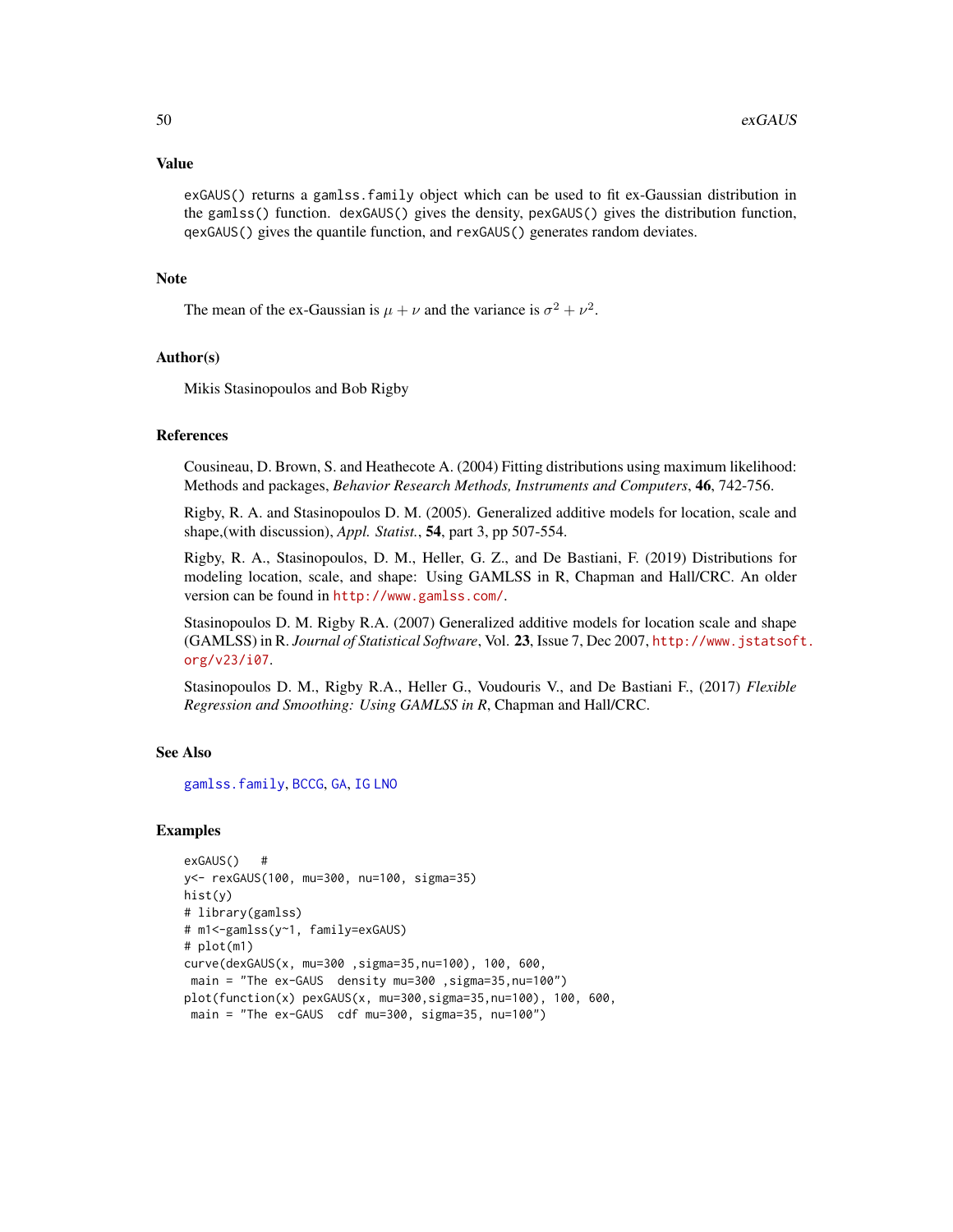## <span id="page-50-0"></span>Description

The function EXP defines the exponential distribution, a one parameter distribution for a gamlss. family object to be used in GAMLSS fitting using the function gamlss(). The mu parameter represents the mean of the distribution. The functions dEXP, pEXP, qEXP and rEXP define the density, distribution function, quantile function and random generation for the specific parameterization of the exponential distribution defined by function EXP.

## Usage

```
EXP(mu.link = "log")dEXP(x, mu = 1, log = FALSE)pEXP(q, mu = 1, lowertail = TRUE, <math>log.p = FALSE)
qEXP(p, mu = 1, lowertail = TRUE, <math>log.p = FALSE)
rEXP(n, mu = 1)
```
# Arguments

| mu.link    | Defines the mullink, with "log" link as the default for the mu parameter, other<br>links are "inverse" and "identity" |
|------------|-----------------------------------------------------------------------------------------------------------------------|
| x,q        | vector of quantiles                                                                                                   |
| mu         | vector of location parameter values                                                                                   |
| log, log.p | logical; if TRUE, probabilities $p$ are given as $log(p)$ .                                                           |
| lower.tail | logical; if TRUE (default), probabilities are $P[X \le x]$ , otherwise, $P[X > x]$                                    |
| р          | vector of probabilities                                                                                               |
| n          | number of observations. If length(n) $> 1$ , the length is taken to be the number<br>required                         |

## Details

The specific parameterization of the exponential distribution used in EXP is

$$
f(y|\mu) = \frac{1}{\mu} \exp\left\{-\frac{y}{\mu}\right\}
$$

, for y>0,  $\mu > 0$ .

# Value

EXP() returns a gamlss.family object which can be used to fit an exponential distribution in the gamlss() function. dEXP() gives the density, pEXP() gives the distribution function, qEXP() gives the quantile function, and rEXP() generates random deviates.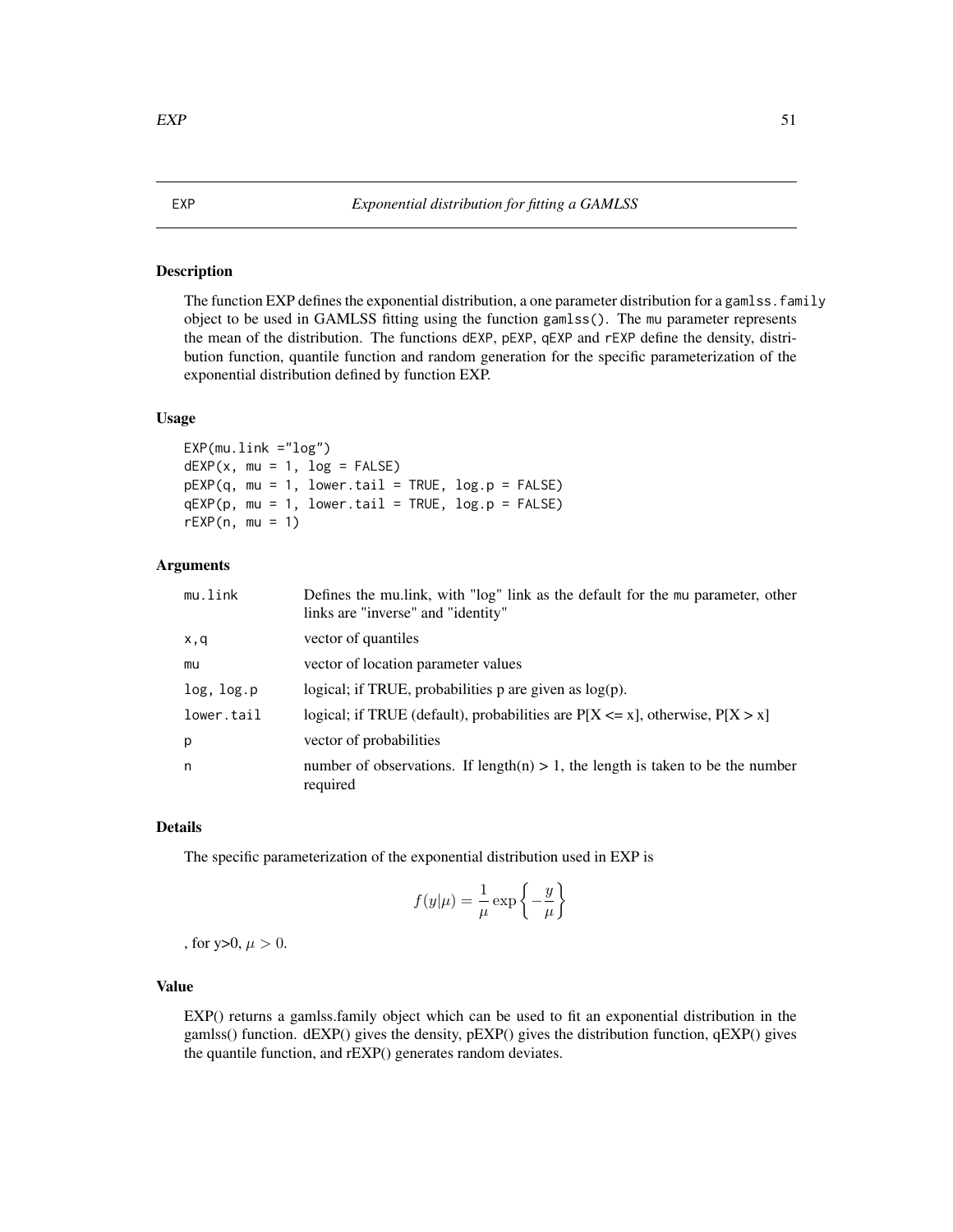### Author(s)

Mikis Stasinopoulos, Bob Rigby and Nicoleta Motpan

## References

Rigby, R. A. and Stasinopoulos D. M. (2005). Generalized additive models for location, scale and shape,(with discussion), *Appl. Statist.*, 54, part 3, pp 507-554.

Rigby, R. A., Stasinopoulos, D. M., Heller, G. Z., and De Bastiani, F. (2019) Distributions for modeling location, scale, and shape: Using GAMLSS in R, Chapman and Hall/CRC. An older version can be found in <http://www.gamlss.com/>.

Stasinopoulos D. M. Rigby R.A. (2007) Generalized additive models for location scale and shape (GAMLSS) in R. *Journal of Statistical Software*, Vol. 23, Issue 7, Dec 2007, [http://www.jstatsof](http://www.jstatsoft.org/v23/i07)t. [org/v23/i07](http://www.jstatsoft.org/v23/i07).

Stasinopoulos D. M., Rigby R.A., Heller G., Voudouris V., and De Bastiani F., (2017) *Flexible Regression and Smoothing: Using GAMLSS in R*, Chapman and Hall/CRC.

#### See Also

[gamlss.family](#page-57-0)

#### Examples

```
y<-rEXP(1000,mu=1) # generates 1000 random observations
hist(y)
# library(gamlss)
# histDist(y, family=EXP)
```
flexDist *Non-parametric pdf from limited information data*

## **Description**

This is an attempt to create a distribution function if the only existing information is the quantiles or expectiles of the distribution.

#### Usage

```
flexDist(quantiles = list(values=c(-1.96,0,1.96), prob=c(0.05, .50, 0.95)),
         expectiles = list(), lambda = 10,
         kappa = 10, delta = 1e-07, order = 3, n.iter = 200,
         plot = TRUE, no.inter = 100, lower = NULL,
         upper = NULL, perc.quant = 0.3, ...)
```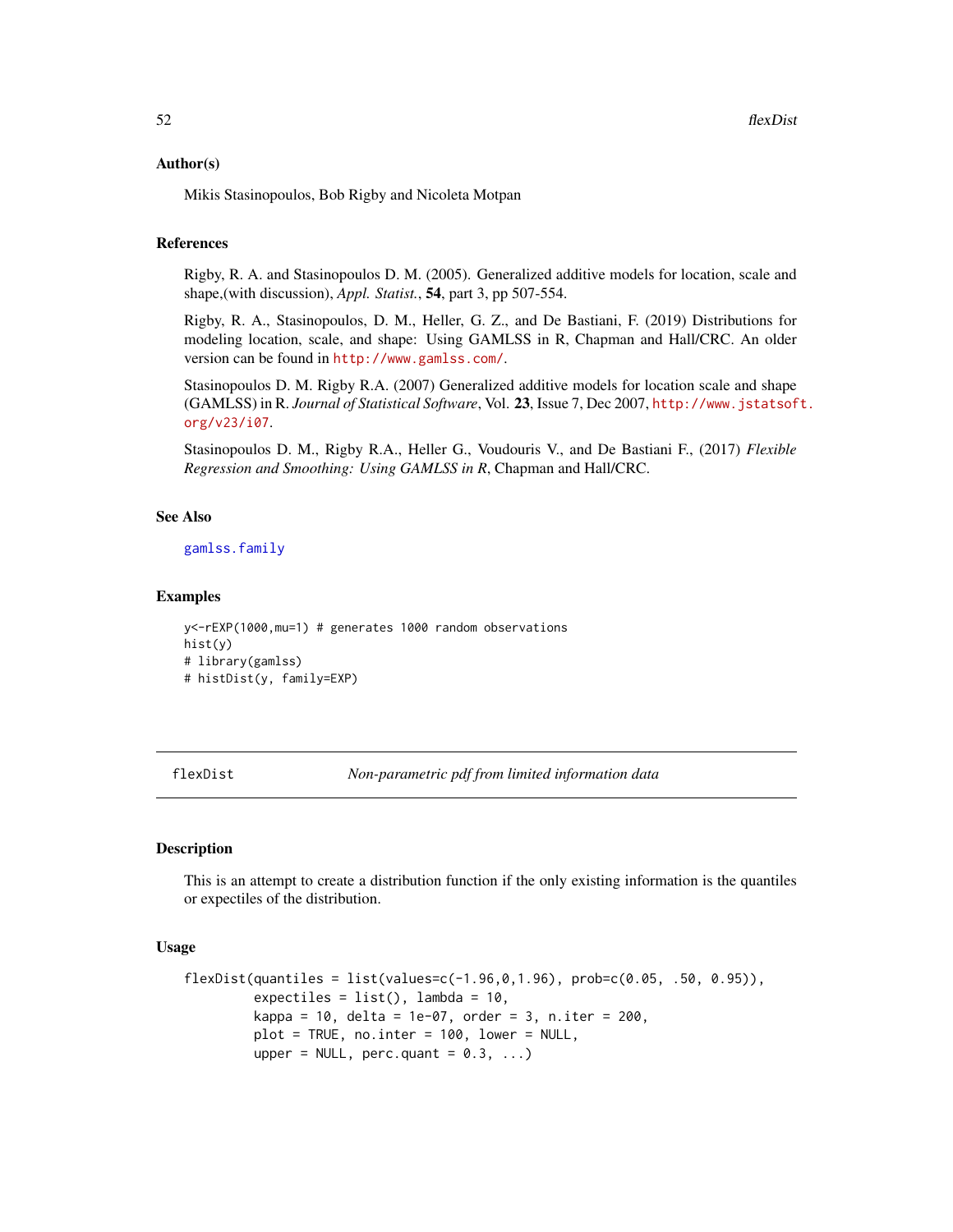#### $f$ lexDist 53

## Arguments

| quantiles  | a list with components values and prob                                                           |
|------------|--------------------------------------------------------------------------------------------------|
| expectiles | a list with components values and prob                                                           |
| lambda     | smoothing parameter for the log-pdf                                                              |
| kappa      | smoothing parameter for log concavity                                                            |
| delta      | smoothing parameter for ridge penalty                                                            |
| order      | the order of the penalty for log-pdf                                                             |
| n.iter     | maximum number of iterations                                                                     |
| plot       | whether to plot the result                                                                       |
| no.inter   | How many discrete probabilities to evaluate                                                      |
| lower      | the lower value of the x                                                                         |
| upper      | the upper value of the x                                                                         |
| perc.quant | how far from the quantile should go out to define the limit of x if not set by<br>lower or upper |
| $\cdots$   | additional arguments                                                                             |

## Value

Returns a list with components

| pdf  | the hights of the fitted pdf, the sum of it multiplied by the Dx should add up to<br>li.e. sum(object\$pdf*diff(object\$x)[1]) |
|------|--------------------------------------------------------------------------------------------------------------------------------|
| cdf  | the fitted cdf                                                                                                                 |
| X    | the values of x where the discretise distribution is defined                                                                   |
| pFun | the cdf of the fitted non-parametric distribution                                                                              |
| gFun | the inverse cdf function of the fitted non-parametric distribution                                                             |
| rFun | a function to generate a random sample from the fitted non-parametric distribu-<br>tion                                        |

# Author(s)

Mikis Stasinopoulos, Paul Eilers, Bob Rigby and Vlasios Voudouris

## References

Eilers, P. H. C., Voudouris, V., Rigby R. A., Stasinopoulos D. M. (2012) Estimation of nonparametric density from sparse summary information, under review.

Rigby, R. A. and Stasinopoulos D. M. (2005). Generalized additive models for location, scale and shape,(with discussion), Appl. Statist., 54, part 3, pp 507-554.

Stasinopoulos D. M. Rigby R.A. (2007) Generalized additive models for location scale and shape (GAMLSS) in R. Journal of Statistical Software, Vol. 23, Issue 7, Dec 2007, http://www.jstatsoft.org/v23/i07.

Stasinopoulos D. M., Rigby R.A., Heller G., Voudouris V., and De Bastiani F., (2017) *Flexible Regression and Smoothing: Using GAMLSS in R*, Chapman and Hall/CRC.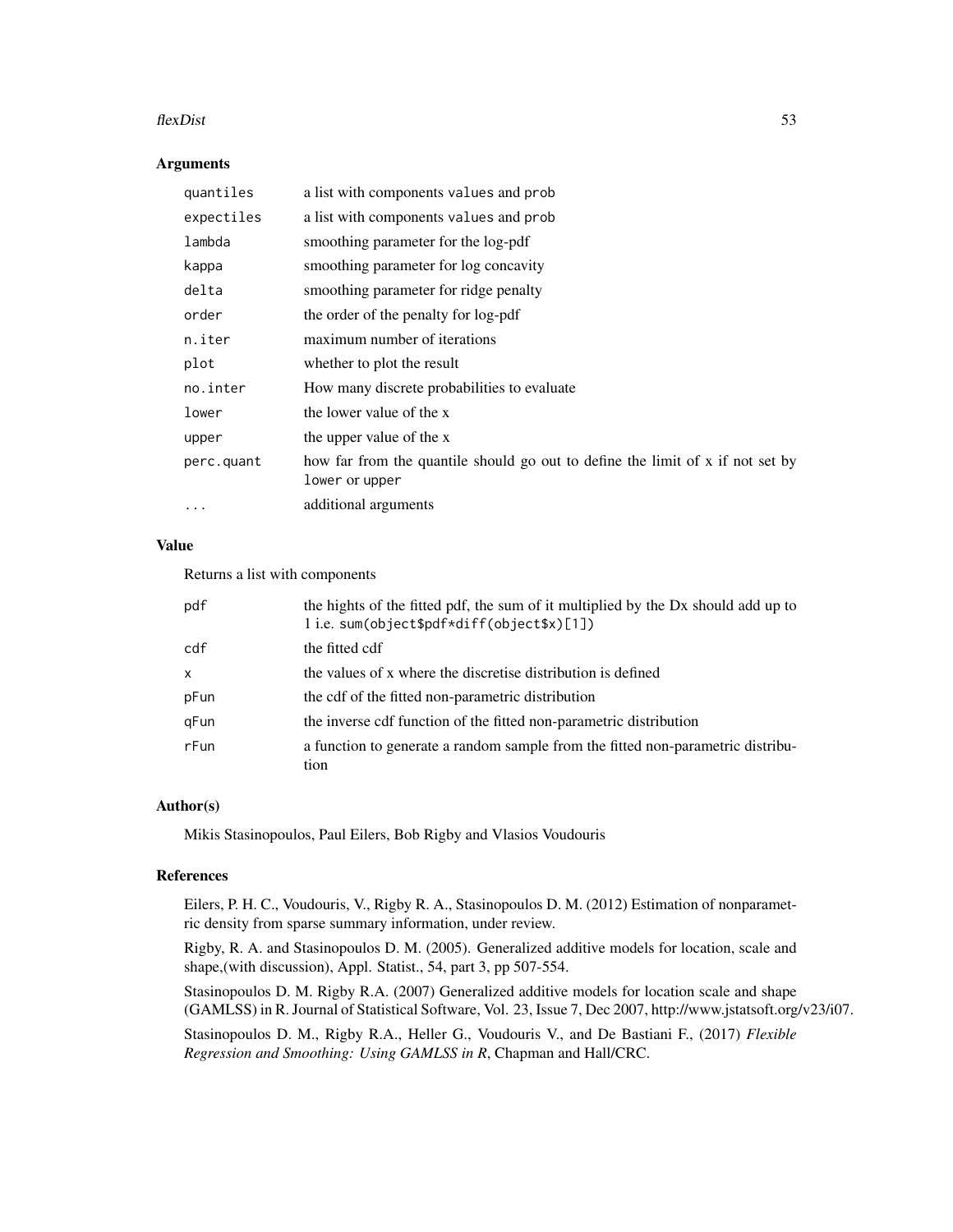## See Also

[histSmo](#page-0-0)

## Examples

```
# Normal
r1<-flexDist(quantiles=list(values=qNO(c(0.05, 0.25, 0.5,0.75, 0.95), mu=0,
             sigma=1), prob=c( 0.05, 0.25, 0.5,0.75,0.95 )),
             no.inter=200, lambda=10, kappa=10, perc.quant=0.3)
# GAMMA
r1<-flexDist(quantiles=list(values=qGA(c(0.05,0.25, 0.5,0.75,0.95), mu=1,
      sigma=.8), prob=c(0.05,0.25, 0.5,0.75,0.95)),
      expectiles=list(values=1, prob=0.5), lambda=10,
      kappa=10, lower=0, upper=5)#
```
<span id="page-53-0"></span>GA *Gamma distribution for fitting a GAMLSS*

# **Description**

The function GA defines the gamma distribution, a two parameter distribution, for a gamlss. family object to be used in GAMLSS fitting using the function gamlss(). The parameterization used has the mean of the distribution equal to  $\mu$  and the variance equal to  $\sigma^2 \mu^2$ . The functions dGA, pGA, qGA and rGA define the density, distribution function, quantile function and random generation for the specific parameterization of the gamma distribution defined by function GA.

## Usage

```
GA(mu.link = "log", sigma.link = "log")dGA(x, mu = 1, sigma = 1, log = FALSE)pGA(q, mu = 1, sigma = 1, lower.tail = TRUE, log.p = FALSE)qGA(p, mu = 1, sigma = 1, lower.tail = TRUE, log.p = FALSE)rGA(n, mu = 1, sigma = 1)
```
# Arguments

| mu.link         | Defines the mu. link, with "log" link as the default for the mu parameter, other<br>links are "inverse", "identity" ans "own"         |
|-----------------|---------------------------------------------------------------------------------------------------------------------------------------|
| sigma.link      | Defines the sigma. link, with "log" link as the default for the sigma parameter,<br>other link is the "inverse", "identity" and "own" |
| x,q             | vector of quantiles                                                                                                                   |
| mu              | vector of location parameter values                                                                                                   |
| sigma           | vector of scale parameter values                                                                                                      |
| $log$ , $log.p$ | logical; if TRUE, probabilities $p$ are given as $log(p)$ .                                                                           |
| lower.tail      | logical; if TRUE (default), probabilities are $P[X \le x]$ , otherwise, $P[X > x]$                                                    |
| p               | vector of probabilities.                                                                                                              |
| n               | number of observations. If length(n) $> 1$ , the length is taken to be the number<br>required                                         |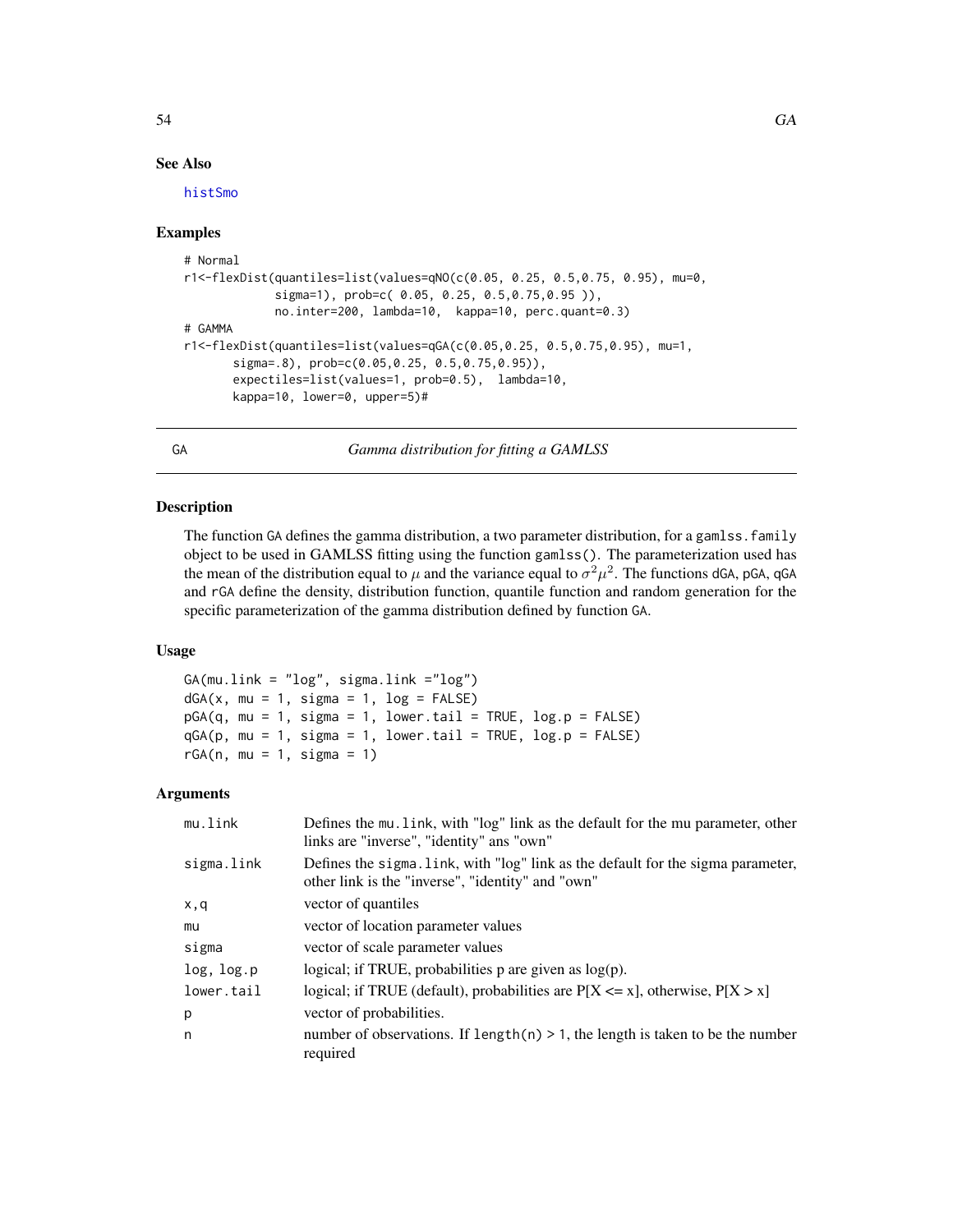# Details

The specific parameterization of the gamma distribution used in GA is

$$
f(y|\mu,\sigma) = \frac{y^{(1/\sigma^2 - 1)} \exp[-y/(\sigma^2 \mu)]}{(\sigma^2 \mu)^{(1/\sigma^2)} \Gamma(1/\sigma^2)}
$$

for  $y > 0$ ,  $\mu > 0$  and  $\sigma > 0$ .

## Value

GA() returns a gamlss. family object which can be used to fit a gamma distribution in the gamlss() function. dGA() gives the density, pGA() gives the distribution function, qGA() gives the quantile function, and rGA() generates random deviates. The latest functions are based on the equivalent R functions for gamma distribution.

#### Note

 $\mu$  is the mean of the distribution in GA. In the function GA,  $\sigma$  is the square root of the usual dispersion parameter for a GLM gamma model. Hence  $\sigma \mu$  is the standard deviation of the distribution defined in GA.

# Author(s)

Mikis Stasinopoulos, Bob Rigby and Calliope Akantziliotou

### References

Rigby, R. A. and Stasinopoulos D. M. (2005). Generalized additive models for location, scale and shape,(with discussion), *Appl. Statist.*, 54, part 3, pp 507-554.

Rigby, R. A., Stasinopoulos, D. M., Heller, G. Z., and De Bastiani, F. (2019) Distributions for modeling location, scale, and shape: Using GAMLSS in R, Chapman and Hall/CRC. An older version can be found in <http://www.gamlss.com/>.

Stasinopoulos D. M. Rigby R.A. (2007) Generalized additive models for location scale and shape (GAMLSS) in R. *Journal of Statistical Software*, Vol. 23, Issue 7, Dec 2007, [http://www.jstatsof](http://www.jstatsoft.org/v23/i07)t. [org/v23/i07](http://www.jstatsoft.org/v23/i07).

Stasinopoulos D. M., Rigby R.A., Heller G., Voudouris V., and De Bastiani F., (2017) *Flexible Regression and Smoothing: Using GAMLSS in R*, Chapman and Hall/CRC.

#### See Also

[gamlss.family](#page-57-0)

# Examples

GA()# gives information about the default links for the gamma distribution

# dat<-rgamma(100, shape=1, scale=10) # generates 100 random observations

- # fit a gamlss model
- # gamlss(dat~1,family=GA)
- # fits a constant for each parameter mu and sigma of the gamma distribution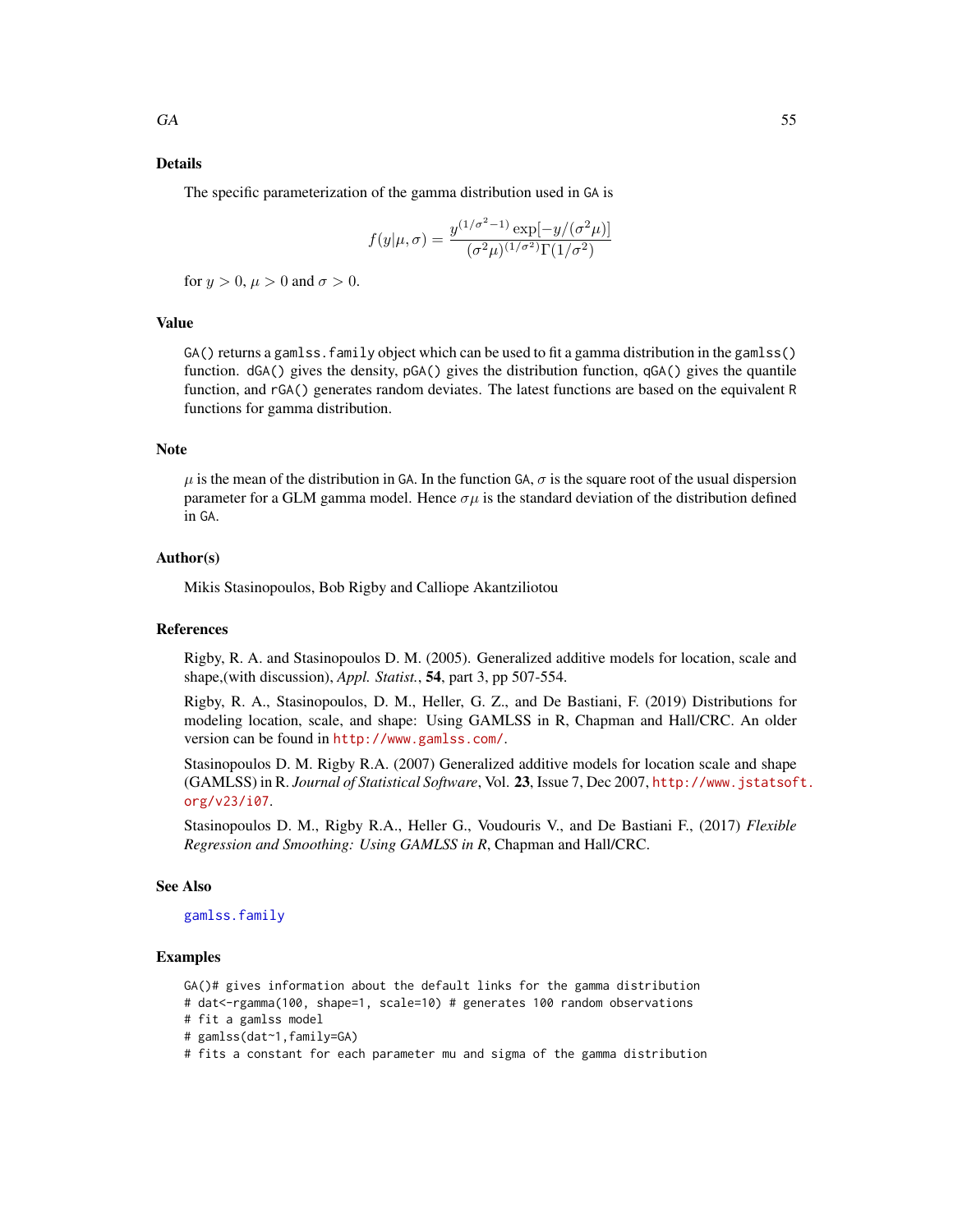```
newdata<-rGA(1000,mu=1,sigma=1) # generates 1000 random observations
hist(newdata)
rm(dat,newdata)
```
## GAF *The Gamma distribution family*

## Description

The function GAF() defines a gamma distribution family, which has three parameters. This is not the generalised gamma distribution which is called GG. The third parameter here is to model the mean and variance relationship. The distribution can be fitted using the function gamlss(). The mean of GAF is equal to mu. The variance is equal to sigma^2\*mu^nu so the standard deviation is sigma\*mu^(nu/2). The function is design for cases where the variance is proportional to a power of the mean. This is an instance of the Taylor's power low, see Enki et al. (2017). The functions dGAF, pGAF, qGAF and rGAF define the density, distribution function, quantile function and random generation for the GAF parametrization of the gamma family.

#### Usage

```
GAF(mu.link = "log", sigma.link = "log", nu.link = "identity")
dGAF(x, mu = 1, sigma = 1, nu = 2, log = FALSE)pGAF(q, mu = 1, sigma = 1, nu = 2, lowertail = TRUE,log.p = FALSEqGAF(p, mu = 1, sigma = 1, nu = 2, lowertail = TRUE,log.p = FALSErGAF(n, mu = 1, sigma = 1, nu = 2)
```
#### Arguments

| mu.link    | Defines the mu. Link, with "identity" link as the default for the mu parameter                |
|------------|-----------------------------------------------------------------------------------------------|
| sigma.link | Defines the sigma. Link, with "log" link as the default for the sigma parameter               |
| nu.link    | Defines the nu. Link with "identity" link as the default for the nu parameter                 |
| x,q        | vector of quantiles                                                                           |
| mu         | vector of location parameter values                                                           |
| sigma      | vector of scale parameter values                                                              |
| nu         | vector of power parameter values                                                              |
| log, log.p | logical; if TRUE, probabilities $p$ are given as $log(p)$ .                                   |
| lower.tail | logical; if TRUE (default), probabilities are $P[X \le x]$ , otherwise, $P[X > x]$            |
| p          | vector of probabilities.                                                                      |
| n          | number of observations. If $length(n) > 1$ , the length is taken to be the number<br>required |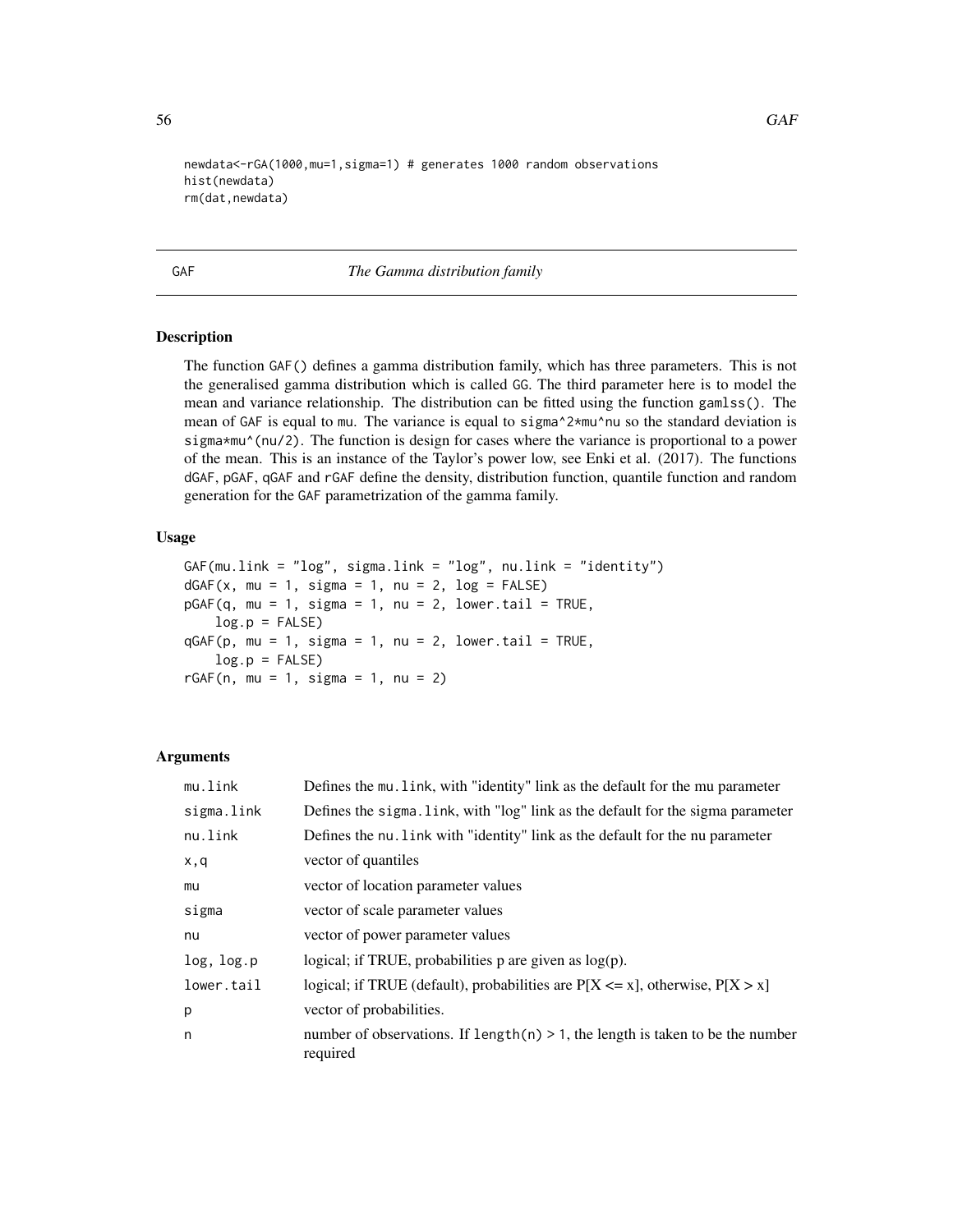## Details

The parametrization of the gamma family given in the function GAF() is:

$$
f(y|\mu, \sigma_1) = \frac{y^{(1/\sigma_1^2 - 1)} \exp[-y/(\sigma_1^2 \mu)]}{(\sigma_1^2 \mu)^{(1/\sigma^2)} \Gamma(1/\sigma^2)}
$$

for  $y > 0$ ,  $\mu > 0$  where  $\sigma_1 = \sigma \mu^{\nu}/1 - 1$ .

# Value

GAF() returns a gamlss. family object which can be used to fit the gamma family in the gamlss() function.

#### Note

For the function GAF(),  $\mu$  is the mean and  $\sigma \mu^{\nu/2}$  is the standard deviation of the gamma family. The GAF is design for fitting regression type models where the variance is proportional to a power of the mean.

Note that because the high correlation between the sigma and the nu parameter the mixed() method should be used in the fitting.

## Author(s)

Mikis Stasinopoulos, Robert Rigby and Fernanda De Bastiani

## References

Enki, D G, Noufaily, A., Farrington, P., Garthwaite, P., Andrews, N. and Charlett, A. (2017) Taylor's power law and the statistical modelling of infectious disease surveillance data, Journal of the Royal Statistical Society: Series A (Statistics in Society), volume=180, number=1, pages=45-72.

Rigby, R. A. and Stasinopoulos D. M. (2005). Generalized additive models for location, scale and shape,(with discussion), *Appl. Statist.*, 54, part 3, pp 507-554.

Stasinopoulos D. M. Rigby R.A. (2007) Generalized additive models for location scale and shape (GAMLSS) in R. *Journal of Statistical Software*, Vol. 23, Issue 7, Dec 2007, [http://www.jstatsof](http://www.jstatsoft.org/v23/i07)t. [org/v23/i07](http://www.jstatsoft.org/v23/i07).

Stasinopoulos D. M., Rigby R.A., Heller G., Voudouris V., and De Bastiani F., (2017) *Flexible Regression and Smoothing: Using GAMLSS in R*, Chapman and Hall/CRC.

#### See Also

[gamlss.family](#page-57-0), [GA](#page-53-0), [GG](#page-69-0)

# Examples

```
GAF()
## Not run:
m1<-gamlss(y~poly(x,2),data=abdom,family=GAF, method=mixed(1,100),
           c.crit=0.00001)
```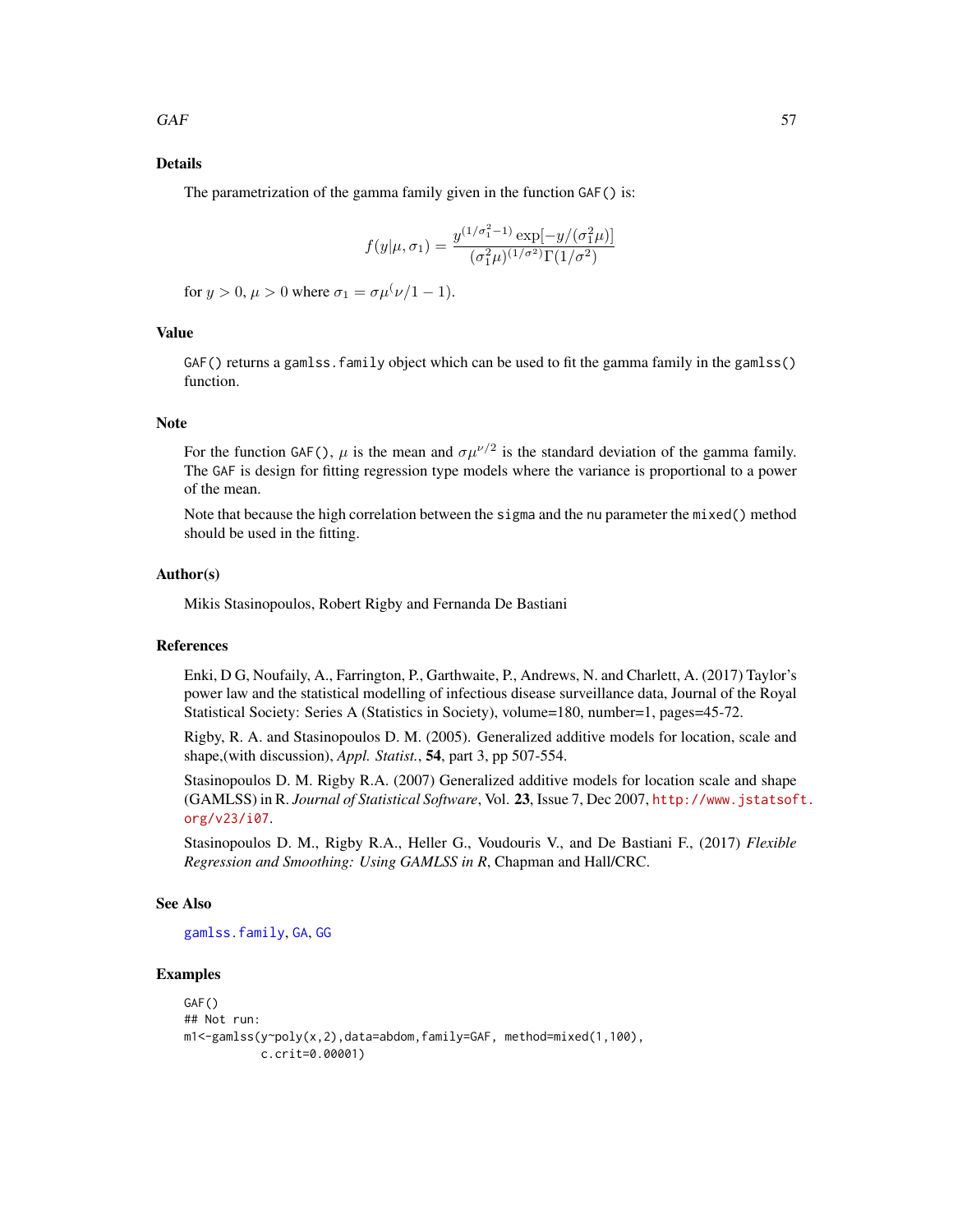58 gamlss.family

```
# using RS()
m2<-gamlss(y~poly(x,2),data=abdom,family=GAF, n.cyc=5000, c.crit=0.00001)
# the estimates of nu slightly different
fitted(m1, "nu")[1]
fitted(m2, "nu")[1]
# global deviance almost identical
AIC(m1, m2)
## End(Not run)
```
<span id="page-57-0"></span>gamlss.family *Family Objects for fitting a GAMLSS model*

# Description

GAMLSS families are the current available distributions that can be fitted using the gamlss() function.

## Usage

```
gamlss.family(object,...)
as.gamlss.family(object)
as.family(object)
## S3 method for class 'gamlss.family'
print(x, \ldots)
```
## Arguments

| object               | a gamlss family object e.g. BCT                    |
|----------------------|----------------------------------------------------|
| x                    | a gamlss family object e.g. BCT                    |
| $\ddot{\phantom{0}}$ | further arguments passed to or from other methods. |

## Details

There are several distributions available for the response variable in the gamlss function. The following table display their names and their abbreviations in R. Note that the different distributions can be fitted using their R abbreviations (and optionally excluding the brackets) i.e. family=BI(), family=BI are equivalent.

| <b>Distributions</b>   | <b>R</b> names   | No of parameters |
|------------------------|------------------|------------------|
| <b>Beta</b>            | BE()             | 2                |
| Beta Binomial          | BB <sub>()</sub> | 2                |
| Beta negative binomial | BNB()            | 3                |
| Beta one inflated      | BEOI()           | 3                |
| Beta zero inflated     | BEZI()           | 3                |
| Beta inflated          | BEINF()          | 4                |
| <b>Binomial</b>        | BI()             |                  |
| Box-Cox Cole and Green | BCCG()           | 3                |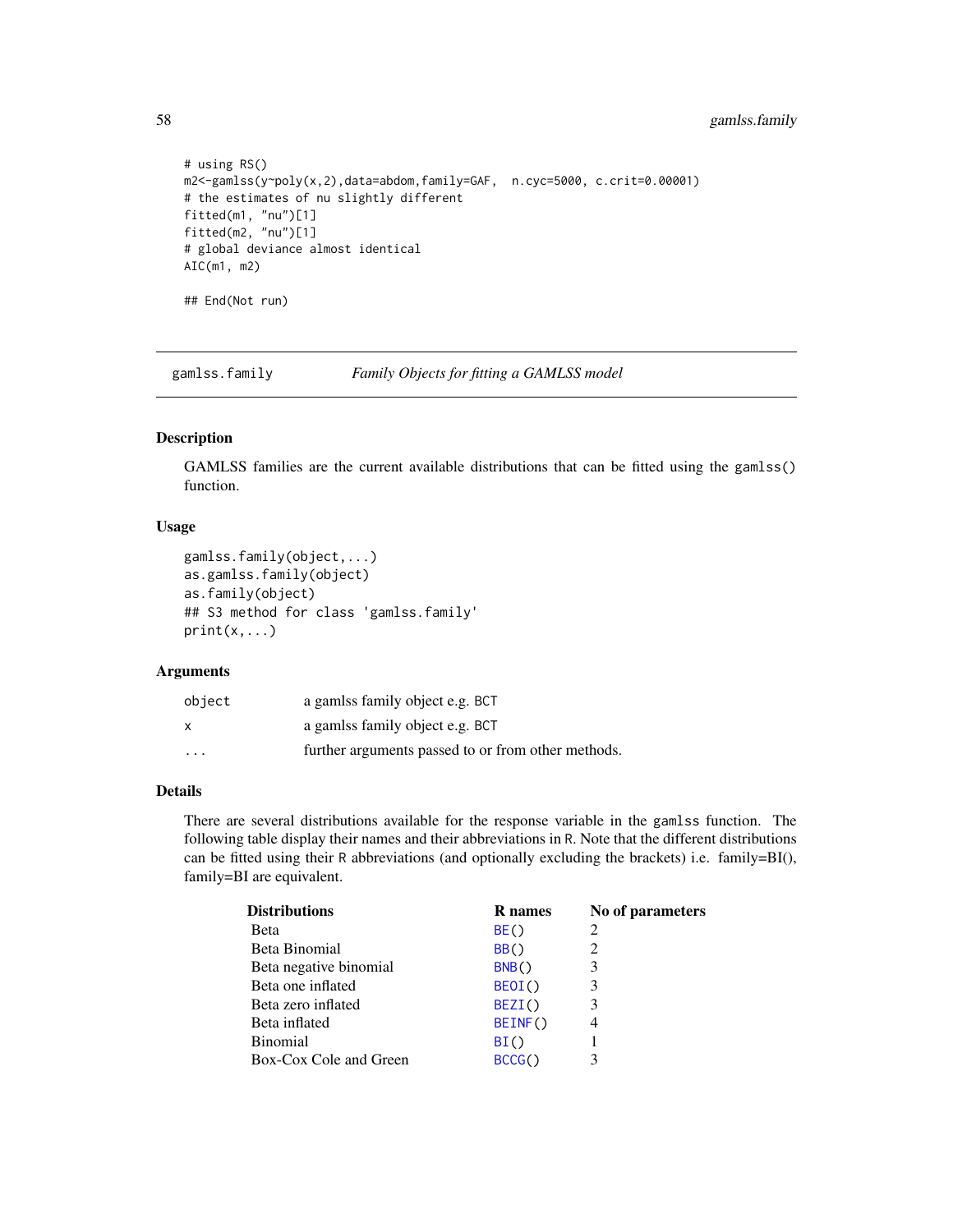| Box-Cox Power Exponential           | BCPE()                 | 4                       |
|-------------------------------------|------------------------|-------------------------|
| Box-Cox-t                           | BCT()                  | $\overline{4}$          |
| Delaport                            | DEL()                  | 3                       |
| Discrete Burr XII                   | DBURR12()              | 3                       |
| Double Poisson                      | DPO()                  | $\overline{c}$          |
| Double binomial                     | DBI()                  | $\overline{c}$          |
| Exponential                         | EXP()                  | $\mathbf{1}$            |
| <b>Exponential Gaussian</b>         | exGAUS()               | 3                       |
| Exponential generalized Beta type 2 | EGB2()                 | $\overline{4}$          |
| Gamma                               | GA()                   | $\overline{c}$          |
| Generalized Beta type 1             | GB1()                  | $\overline{4}$          |
| Generalized Beta type 2             | GB2()                  | $\overline{4}$          |
| Generalized Gamma                   | GG()                   | 3                       |
| Generalized Inverse Gaussian        | GIG()                  | 3                       |
| Generalized t                       | GT()                   | 4                       |
| Geometric                           | GEOM()                 | 1                       |
| Geometric (original)                | GEOMo()                | 1                       |
| Gumbel                              | GU()                   | $\overline{2}$          |
| Inverse Gamma                       | IGAMMA()               | $\overline{2}$          |
| <b>Inverse Gaussian</b>             | IG()                   | $\overline{2}$          |
| Johnson's SU                        | JSU()                  | $\overline{4}$          |
| Logarithmic                         | LG()                   | $\mathbf{1}$            |
| Logistic                            | LO()                   | $\overline{c}$          |
| Logit-Normal                        | LOGITNO()              | $\overline{2}$          |
| log-Normal                          | LOGNO()                | $\overline{2}$          |
| log-Normal (Box-Cox)                | LNO()                  | $3(1$ fixed)            |
| Negative Binomial type I            | NBI()                  | $\boldsymbol{2}$        |
| Negative Binomial type II           | NBII()                 | $\overline{c}$          |
| Negative Binomial family            | NBF()                  | 3                       |
| Normal Exponential t                | NET()                  | $4(2$ fixed)            |
| Normal                              | NO()                   | $\overline{2}$          |
| Normal Family                       | NOF()                  | $3(1$ fixed)            |
| Normal Linear Quadratic             | LQNO()                 | 2                       |
| Pareto type 2                       | PARETO <sub>2</sub> () | $\overline{2}$          |
| Pareto type 2 original              | PARETO2o()             | $\overline{2}$          |
| Power Exponential                   | PE()                   | 3                       |
| Power Exponential type 2            | PE2()                  | 3                       |
| Poison                              | PO()                   | 1                       |
| Poisson inverse Gaussian            | PIG()                  | $\overline{\mathbf{c}}$ |
| Reverse generalized extreme         | RGE()                  | 3                       |
| Reverse Gumbel                      | RG()                   | $\overline{c}$          |
| Skew Power Exponential type 1       | <b>SEP1()</b>          | $\overline{4}$          |
| Skew Power Exponential type 2       | SEP2()                 | $\overline{4}$          |
| Skew Power Exponential type 3       | SEP3()                 | 4                       |
| Skew Power Exponential type 4       | SEP4()                 | 4                       |
| Shash                               | SHASH()                | 4                       |
| Shash original                      | SHASHo()               | 4                       |
| Shash original 2                    | SHASH()                | 4                       |
|                                     |                        |                         |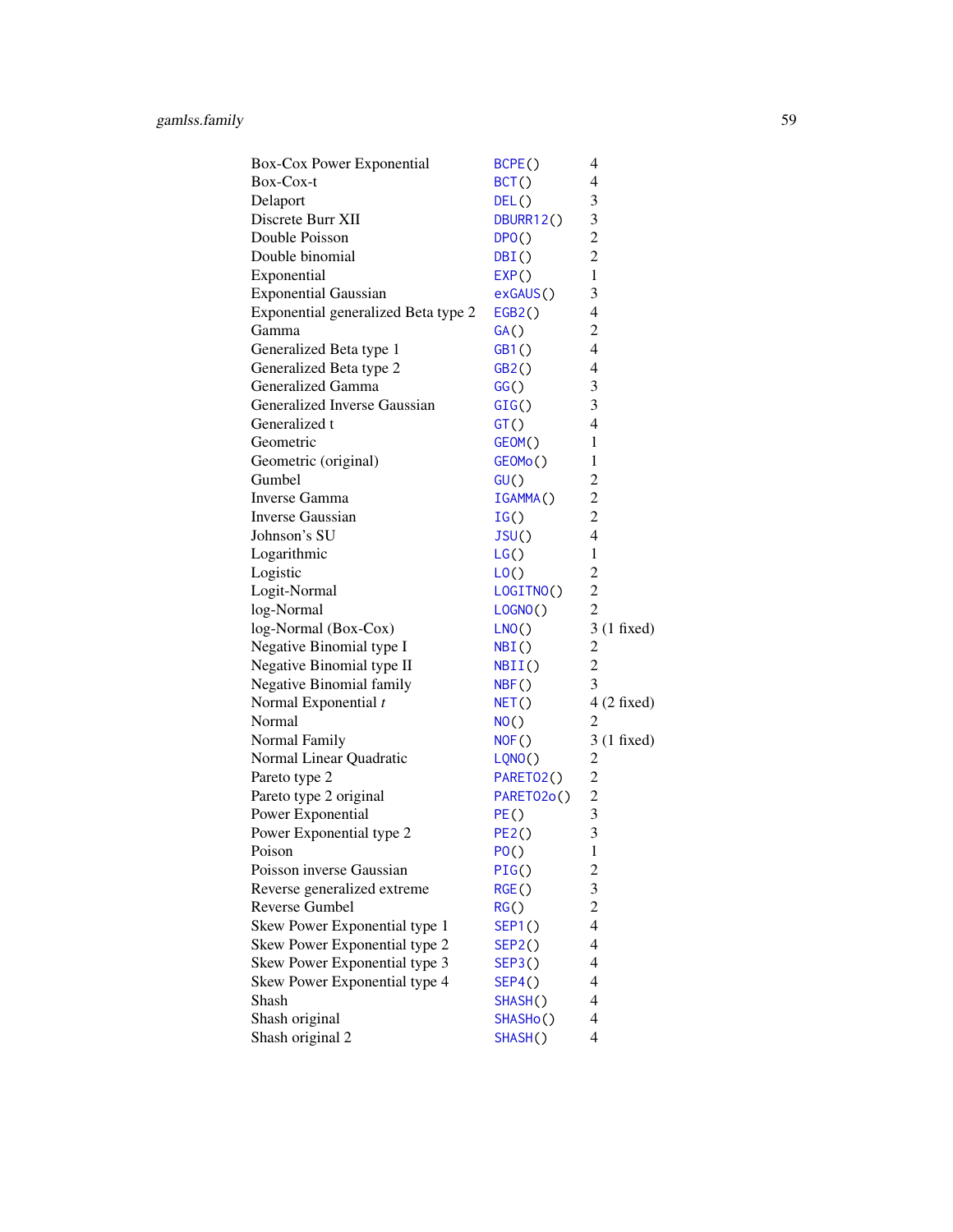| Sichel (original)            | SI()       | 3                       |
|------------------------------|------------|-------------------------|
| Sichel (mu as the maen)      | SICHEL()   | 3                       |
| Simplex                      | SIMPLEX()  | $\overline{c}$          |
| Skew t type 1                | ST1()      | $\overline{\mathbf{3}}$ |
| Skew t type 2                | ST2()      | 3                       |
| Skew t type 3                | ST3()      | $\overline{\mathbf{3}}$ |
| Skew t type 4                | ST4()      | 3                       |
| Skew t type 5                | ST5()      | 3                       |
| t-distribution               | TF()       | 3                       |
| Waring                       | WARING()   | $\mathbf{1}$            |
| Weibull                      | WEI()      | $\sqrt{2}$              |
| Weibull(PH parameterization) | WEI2()     | $\overline{c}$          |
| Weibull (mu as mean)         | WEI3()     | $\overline{c}$          |
| Yule                         | YULE()     | $\mathbf{1}$            |
| Zero adjusted binomial       | ZABI()     | $\overline{2}$          |
| Zero adjusted beta neg. bin. | ZABNB()    | $\overline{4}$          |
| Zero adjusted IG             | ZAIG()     | $\overline{c}$          |
| Zero adjusted logarithmic    | ZALG()     | $\overline{c}$          |
| Zero adjusted neg. bin.      | ZANBI()    | $\overline{\mathbf{3}}$ |
| Zero adjusted poisson        | ZAP()      | $\overline{c}$          |
| Zero adjusted Sichel         | ZASICHEL() | $\overline{4}$          |
| Zero adjusted Zipf           | ZAZIPF()   | $\overline{c}$          |
| Zero inflated binomial       | ZIBI()     | $\overline{c}$          |
| Zero inflated beta neg. bin. | ZIBNB()    | $\overline{4}$          |
| Zero inflated neg. bin.      | ZINBI()    | 3                       |
| Zero inflated poisson        | ZIP()      | $\overline{c}$          |
| Zero inf. poiss.(mu as mean) | ZIP2()     | $\overline{c}$          |
| Zero inflated PIG            | ZIPIG()    | $\overline{\mathbf{3}}$ |
| Zero inflated Sichel         | ZISICHEL() | $\overline{4}$          |
| Zipf                         | ZIPF()     | $\mathbf{1}$            |

Note that some of the distributions are in the package gamlss.dist. The parameters of the distributions are in order, mu for location, sigma for scale (or dispersion), and nu and tau for shape. More specifically for the BCCG family mu is the median, sigma approximately the coefficient of variation, and nu the skewness parameter. The parameters for BCPE distribution have the same interpretation with the extra fourth parameter tau modelling the kurtosis of the distribution. The parameters for BCT have the same interpretation except that  $\sigma[(\tau/(\tau-2))^{0.5}]$  is approximately the coefficient of variation.

All of the distribution in the above list are also provided with the corresponding d, p, q and r functions for density (pdf), distribution function (cdf), quantile function and random generation function respectively, (see individual distribution for details).

## Value

The above GAMLSS families return an object which is of type gamlss.family. This object is used to define the family in the gamlss() fit.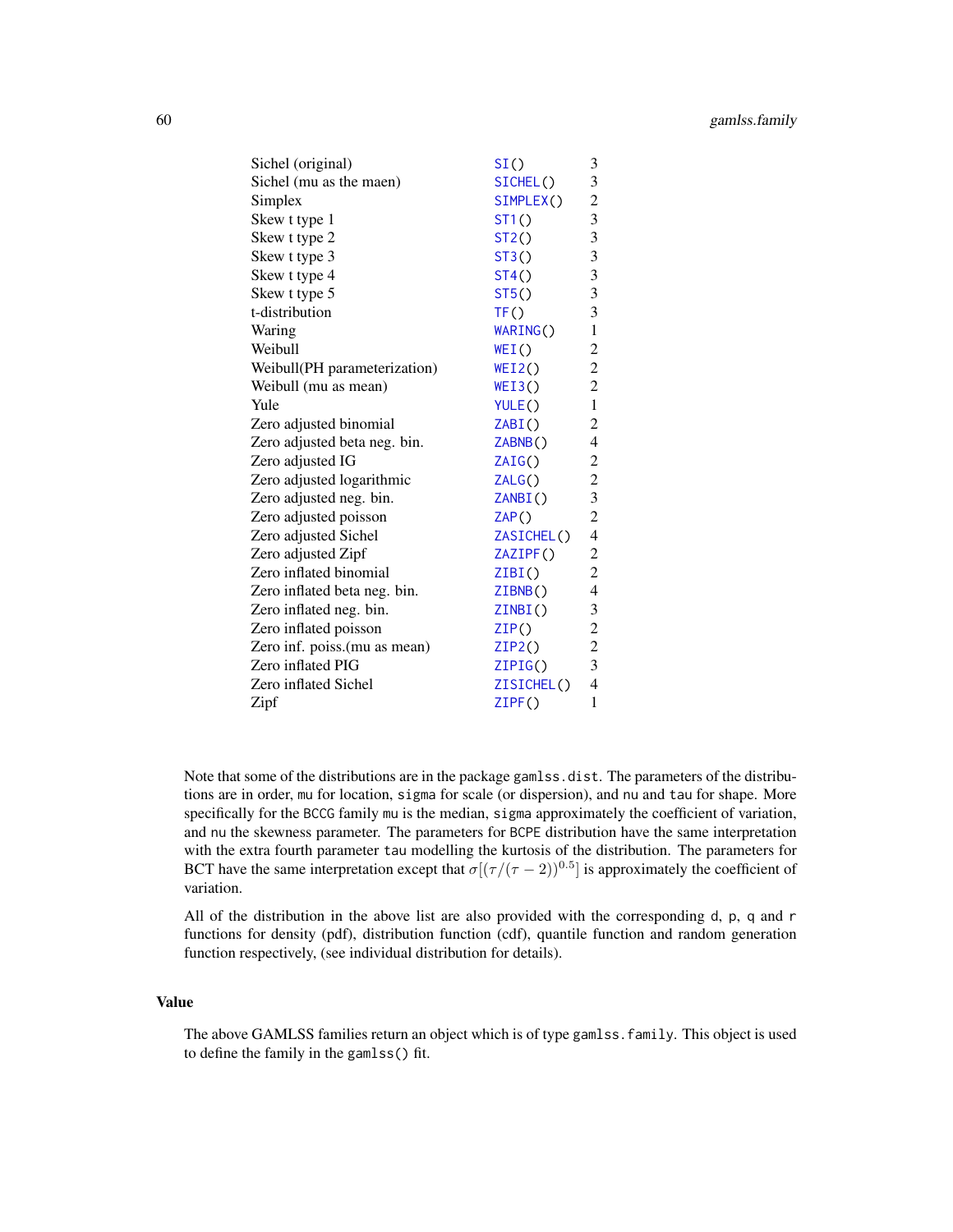## **Note**

More distributions will be documented in later GAMLSS releases. Further user defined distributions can be incorporate relatively easy, see, for example, the help documentation accompanying the gamlss library.

## Author(s)

Mikis Stasinopoulos <d.stasinopoulos@londonmet.ac.uk>, Bob Rigby and Calliope Akantziliotou

## References

Rigby, R. A. and Stasinopoulos D. M. (2005). Generalized additive models for location, scale and shape,(with discussion), *Appl. Statist.*, 54, part 3, pp 507-554.

Rigby, R. A., Stasinopoulos, D. M., Heller, G. Z., and De Bastiani, F. (2019) Distributions for modeling location, scale, and shape: Using GAMLSS in R, Chapman and Hall/CRC. An older version can be found in <http://www.gamlss.com/>.

Stasinopoulos D. M., Rigby R.A. and Akantziliotou C. (2006) Instructions on how to use the GAMLSS package in R. Accompanying documentation in the current GAMLSS help files, (see also <http://www.gamlss.com/>).

Stasinopoulos D. M. Rigby R.A. (2007) Generalized additive models for location scale and shape (GAMLSS) in R. *Journal of Statistical Software*, Vol. 23, Issue 7, Dec 2007, [http://www.jstatsof](http://www.jstatsoft.org/v23/i07)t. [org/v23/i07](http://www.jstatsoft.org/v23/i07).

Stasinopoulos D. M., Rigby R.A., Heller G., Voudouris V., and De Bastiani F., (2017) *Flexible Regression and Smoothing: Using GAMLSS in R*, Chapman and Hall/CRC.

## See Also

[BE](#page-17-0),[BB](#page-7-0),[BEINF](#page-19-0),[BI](#page-28-0),[LNO](#page-90-0),[BCT](#page-15-0), [BCPE](#page-12-0),[BCCG](#page-9-0), [GA](#page-53-0),[GU](#page-77-0),[JSU](#page-83-0),[IG](#page-80-0),[LO](#page-93-0), [NBI](#page-110-0),[NBII](#page-112-0),[NO](#page-116-0),[PE](#page-124-0),[PO](#page-129-0), [RG](#page-131-0),[PIG](#page-127-0),[TF](#page-157-0),[WEI](#page-161-0),[WEI2](#page-162-0), [ZIP](#page-180-0)

## Examples

```
normal<-NO(mu.link="log", sigma.link="log")
normal
```
<span id="page-60-0"></span>GB1 *The generalized Beta type 1 distribution for fitting a GAMLSS*

## Description

This function defines the generalized beta type 1 distribution, a four parameter distribution. The function GB1 creates a gamlss.family object which can be used to fit the distribution using the function gamlss(). Note the range of the response variable is from zero to one. The functions dGB1, GB1, qGB1 and rGB1 define the density, distribution function, quantile function and random generation for the generalized beta type 1 distribution.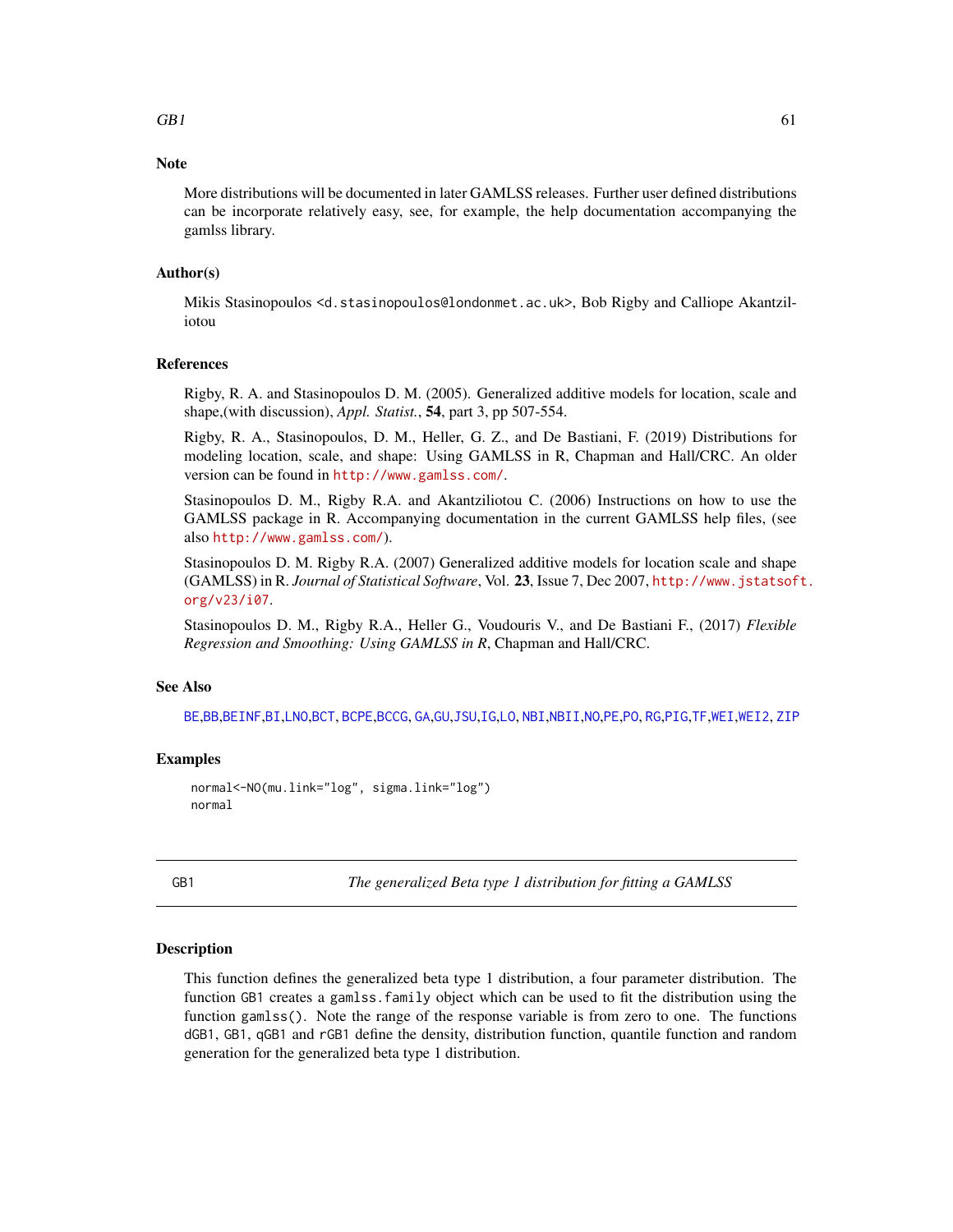## Usage

```
GB1(mu.link = "logit", sigma.link = "logit", nu.link = "log",
     tau.link = "log")
dGB1(x, mu = 0.5, sigma = 0.4, nu = 1, tau = 1, log = FALSE)pGB1(q, mu = 0.5, sigma = 0.4, nu = 1, tau = 1, lower.tail = TRUE,log.p = FALSEqGB1(p, mu = 0.5, sigma = 0.4, nu = 1, tau = 1, lowertail = TRUE,log.p = FALSErGB1(n, mu = 0.5, sigma = 0.4, nu = 1, tau = 1)
```
## Arguments

| mu.link    | Defines the mu. Link, with "identity" link as the default for the mu parameter.               |
|------------|-----------------------------------------------------------------------------------------------|
| sigma.link | Defines the sigma. link, with "log" link as the default for the sigma parameter.              |
| nu.link    | Defines the nu. Link, with "log" link as the default for the nu parameter.                    |
| tau.link   | Defines the tau. link, with "log" link as the default for the tau parameter.                  |
| x,q        | vector of quantiles                                                                           |
| mu         | vector of location parameter values                                                           |
| sigma      | vector of scale parameter values                                                              |
| nu         | vector of skewness nu parameter values                                                        |
| tau        | vector of kurtosis tau parameter values                                                       |
| log, log.p | logical; if TRUE, probabilities $p$ are given as $log(p)$ .                                   |
| lower.tail | logical; if TRUE (default), probabilities are $P[X \le x]$ , otherwise, $P[X > x]$            |
| p          | vector of probabilities.                                                                      |
| n          | number of observations. If $length(n) > 1$ , the length is taken to be the number<br>required |

# Details

The probability density function of the Generalized Beta type 1, (GB1), is defined as

$$
f(y|\mu, \sigma \nu, \tau) = \frac{\tau \nu^{\beta} y^{\tau \alpha - 1} (1 - y^{\tau})^{\beta - 1}}{B(\alpha, \beta) |\nu + (1 - \nu) y^{\tau}|^{\alpha + \beta}}
$$

where  $0 < y < 1$ ,  $\alpha = \mu(1 - \sigma^2)/\sigma^2$  and  $\beta = (1 - \mu)(1 - \sigma^2)/\sigma^2$ , and  $\alpha > 0$ ,  $\beta > 0$ . Note the  $\mu = \alpha/(\alpha + \beta), \sigma = (\alpha + \beta + 1)^{-1/2}.$ 

## Value

GB1() returns a gamlss. family object which can be used to fit the GB1 distribution in the gamlss() function. dGB1() gives the density, pGB1() gives the distribution function, qGB1() gives the quantile function, and rGB1() generates random deviates.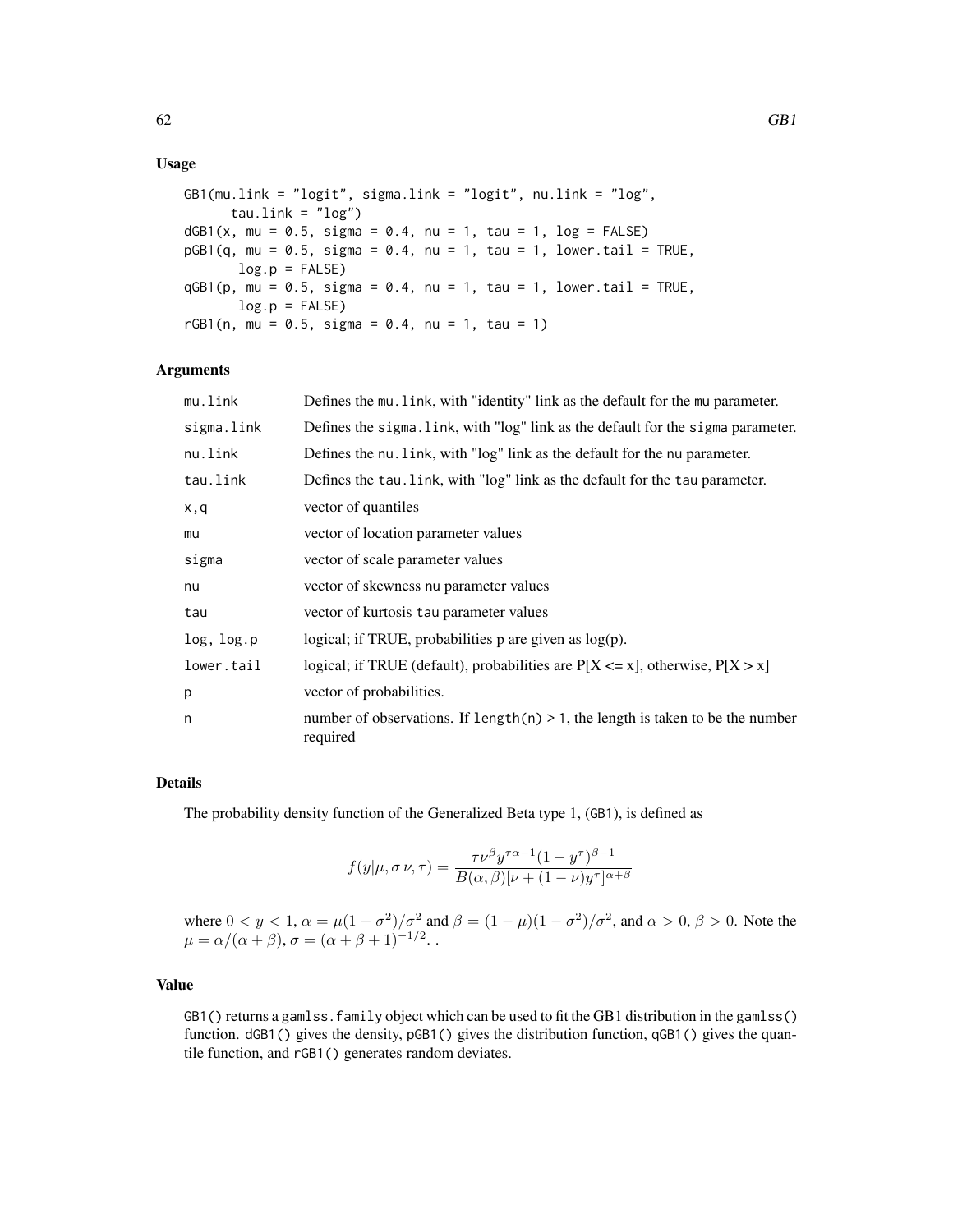## $GB2$  63

# Warning

The qSHASH and rSHASH are slow since they are relying on golden section for finding the quantiles

## Author(s)

Bob Rigby and Mikis Stasinopoulos

## References

Rigby, R. A. and Stasinopoulos D. M. (2005). Generalized additive models for location, scale and shape,(with discussion), *Appl. Statist.*, 54, part 3, pp 507-554.

Rigby, R. A., Stasinopoulos, D. M., Heller, G. Z., and De Bastiani, F. (2019) Distributions for modeling location, scale, and shape: Using GAMLSS in R, Chapman and Hall/CRC. An older version can be found in <http://www.gamlss.com/>.

Stasinopoulos D. M. Rigby R.A. (2007) Generalized additive models for location scale and shape (GAMLSS) in R. *Journal of Statistical Software*, Vol. 23, Issue 7, Dec 2007, [http://www.jstatsof](http://www.jstatsoft.org/v23/i07)t. [org/v23/i07](http://www.jstatsoft.org/v23/i07).

Stasinopoulos D. M., Rigby R.A., Heller G., Voudouris V., and De Bastiani F., (2017) *Flexible Regression and Smoothing: Using GAMLSS in R*, Chapman and Hall/CRC.

## See Also

[gamlss.family](#page-57-0), [JSU](#page-83-0), [BCT](#page-15-0)

## Examples

```
GB1() #
y<- rGB1(200, mu=.1, sigma=.6, nu=1, tau=4)
hist(y)
# library(gamlss)
# histDist(y, family=GB1, n.cyc=60)
curve(dGB1(x, mu=.1 ,sigma=.6, nu=1, tau=4), 0.01, 0.99, main = "The GB1
           density mu=0.1, sigma=.6, nu=1, tau=4")
```
<span id="page-62-0"></span>GB2 *The generalized Beta type 2 and generalized Pareto distributions for fitting a GAMLSS*

#### Description

This function defines the generalized beta type 2 distribution, a four parameter distribution. The function GB2 creates a gamlss.family object which can be used to fit the distribution using the function gamlss(). The response variable is in the range from zero to infinity. The functions dGB2, GB2, qGB2 and rGB2 define the density, distribution function, quantile function and random generation for the generalized beta type 2 distribution. The generalised Pareto GP distribution is defined by setting the parameters sigma and nu of the GB2 distribution to 1.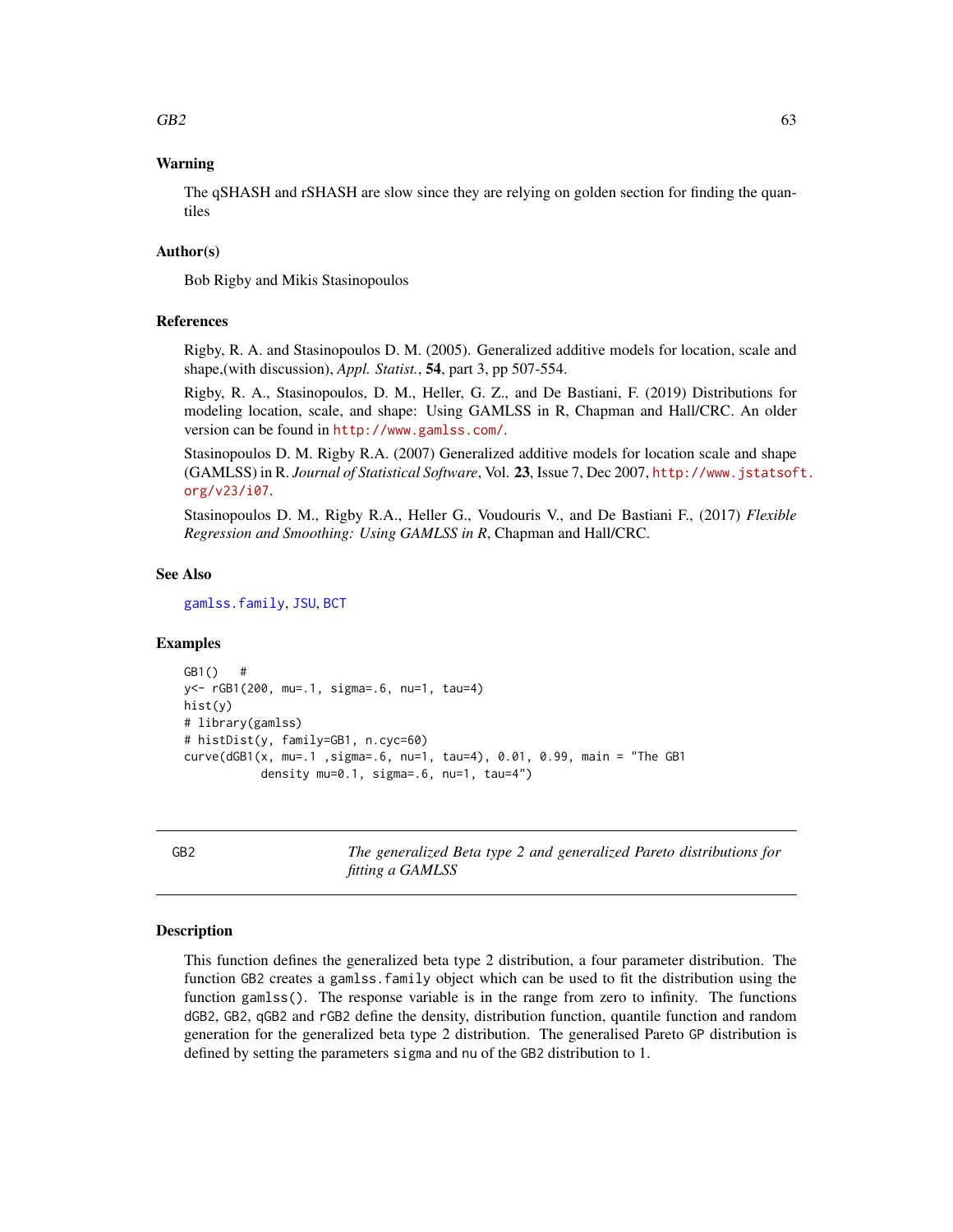## Usage

```
GB2(mu.link = "log", sigma.link = "log", nu.link = "log",
     tau.link = "log")dGB2(x, mu = 1, sigma = 1, nu = 1, tau = 0.5, log = FALSE)pGB2(q, mu = 1, sigma = 1, nu = 1, tau = 0.5, lower.tail = TRUE,log.p = FALSE)
qGB2(p, mu = 1, sigma = 1, nu = 1, tau = 0.5, lowertail = TRUE,log.p = FALSErGB2(n, mu = 1, sigma = 1, nu = 1, tau = 0.5)GP(mu.link = "log", sigma.link = "log")
dGP(x, mu = 1, sigma = 1, log = FALSE)pGP(q, mu = 1, sigma = 1, lower.tail = TRUE, log.p = FALSE)qGP(p, mu = 1, sigma = 1, lower.tail = TRUE, log.p = FALSE)
rGP(n, mu = 1, sigma = 1)
```
## Arguments

| mu.link    | Defines the mu. link, with "identity" link as the default for the mu parameter.                |
|------------|------------------------------------------------------------------------------------------------|
| sigma.link | Defines the sigma. Link, with "log" link as the default for the sigma parameter.               |
| nu.link    | Defines the nu. Link, with "log" link as the default for the nu parameter.                     |
| tau.link   | Defines the tau. link, with "log" link as the default for the tau parameter.                   |
| x,q        | vector of quantiles                                                                            |
| mu         | vector of location parameter values                                                            |
| sigma      | vector of scale parameter values                                                               |
| nu         | vector of skewness nu parameter values                                                         |
| tau        | vector of kurtosis tau parameter values                                                        |
| log, log.p | logical; if TRUE, probabilities $p$ are given as $log(p)$ .                                    |
| lower.tail | logical; if TRUE (default), probabilities are $P[X \le x]$ , otherwise, $P[X > x]$             |
| p          | vector of probabilities.                                                                       |
| n          | number of observations. If length $(n) > 1$ , the length is taken to be the number<br>required |

## Details

The probability density function of the Generalized Beta type 2, (GB2), is defined as

$$
f(y|\mu, \sigma \nu, \tau) = |\sigma| y^{\sigma \nu - 1} {\mu^{\sigma \nu} B(\nu, \tau) [1 + (y/\mu)^{\sigma}]^{\nu + \tau}}^{-1}
$$

where  $y > 0$ ,  $\mu > 0$ ,  $-\infty < \sigma < \infty$ ,  $\nu > 0$  and  $\tau > 0$ .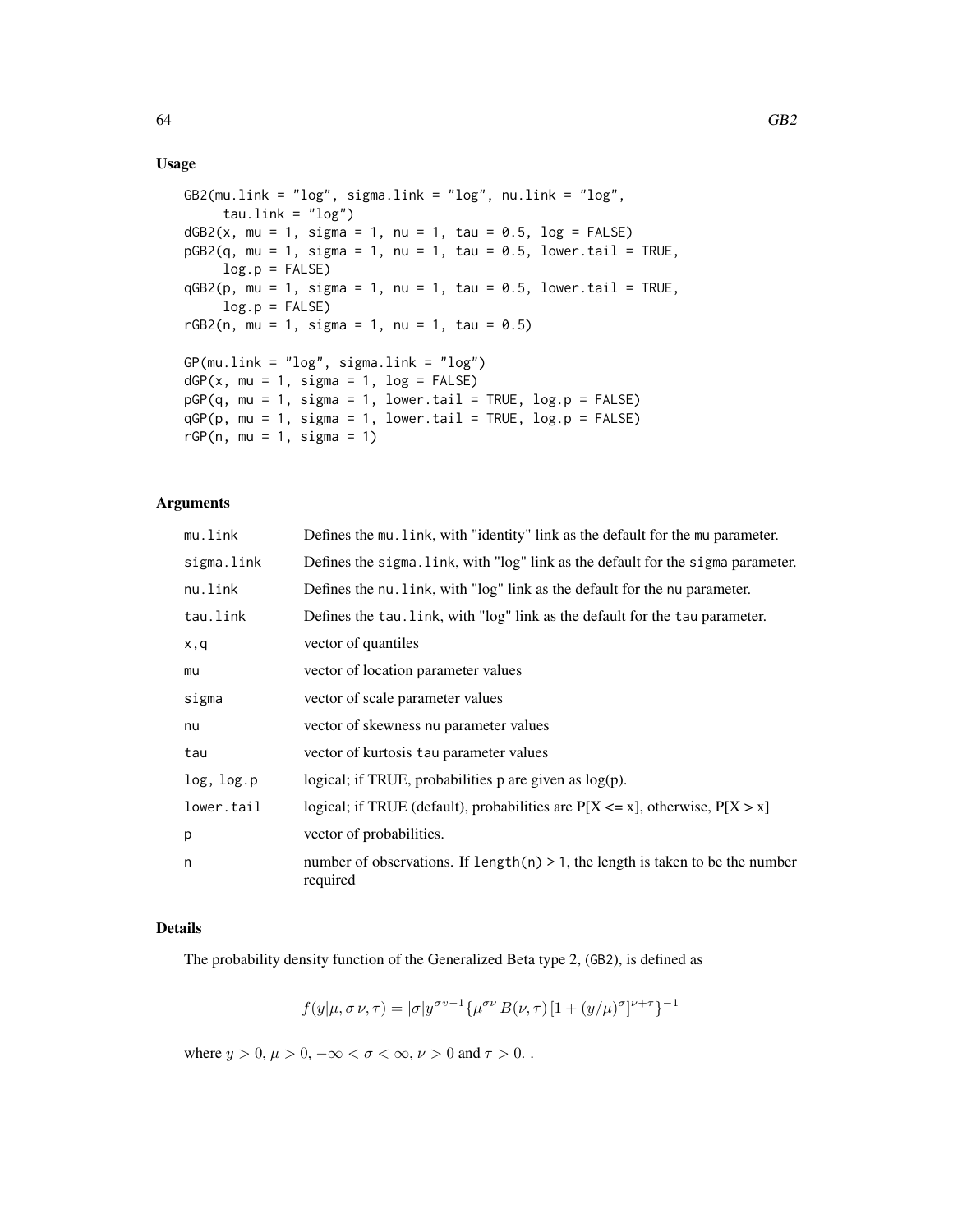## $GB2$  65

## Value

GB2() returns a gamlss.family object which can be used to fit the GB2 distribution in the gamlss() function. dGB2() gives the density, pGB2() gives the distribution function, qGB2() gives the quantile function, and rGB2() generates random deviates.

## Warning

The qSHASH and rSHASH are slow since they are relying on golden section for finding the quantiles

# Author(s)

Bob Rigby and Mikis Stasinopoulos

#### References

Rigby, R. A. and Stasinopoulos D. M. (2005). Generalized additive models for location, scale and shape,(with discussion), *Appl. Statist.*, 54, part 3, pp 507-554.

Rigby, R. A., Stasinopoulos, D. M., Heller, G. Z., and De Bastiani, F. (2019) Distributions for modeling location, scale, and shape: Using GAMLSS in R, Chapman and Hall/CRC. An older version can be found in <http://www.gamlss.com/>.

Stasinopoulos D. M. Rigby R.A. (2007) Generalized additive models for location scale and shape (GAMLSS) in R. *Journal of Statistical Software*, Vol. 23, Issue 7, Dec 2007, [http://www.jstatsof](http://www.jstatsoft.org/v23/i07)t. [org/v23/i07](http://www.jstatsoft.org/v23/i07).

Stasinopoulos D. M., Rigby R.A., Heller G., Voudouris V., and De Bastiani F., (2017) *Flexible Regression and Smoothing: Using GAMLSS in R*, Chapman and Hall/CRC.

## See Also

[gamlss.family](#page-57-0), [JSU](#page-83-0), [BCT](#page-15-0)

## Examples

```
GB2() #
y<- rGB2(200, mu=5, sigma=2, nu=1, tau=1)
library(MASS)
truehist(y)
fx<-dGB2(seq(0.01, 20, length=200), mu=5 ,sigma=2, nu=1, tau=1)
lines(seq(0.01,20,length=200),fx)
integrate(function(x) x*dGB2(x=x, mu=5, sigma=2, nu=1, tau=1), 0, Inf)
mean(y)
curve(dGB2(x, mu=5 ,sigma=2, nu=1, tau=1), 0.01, 20,
            main = "The GB2 density mu=5, sigma=2, nu=1, tau=4")
```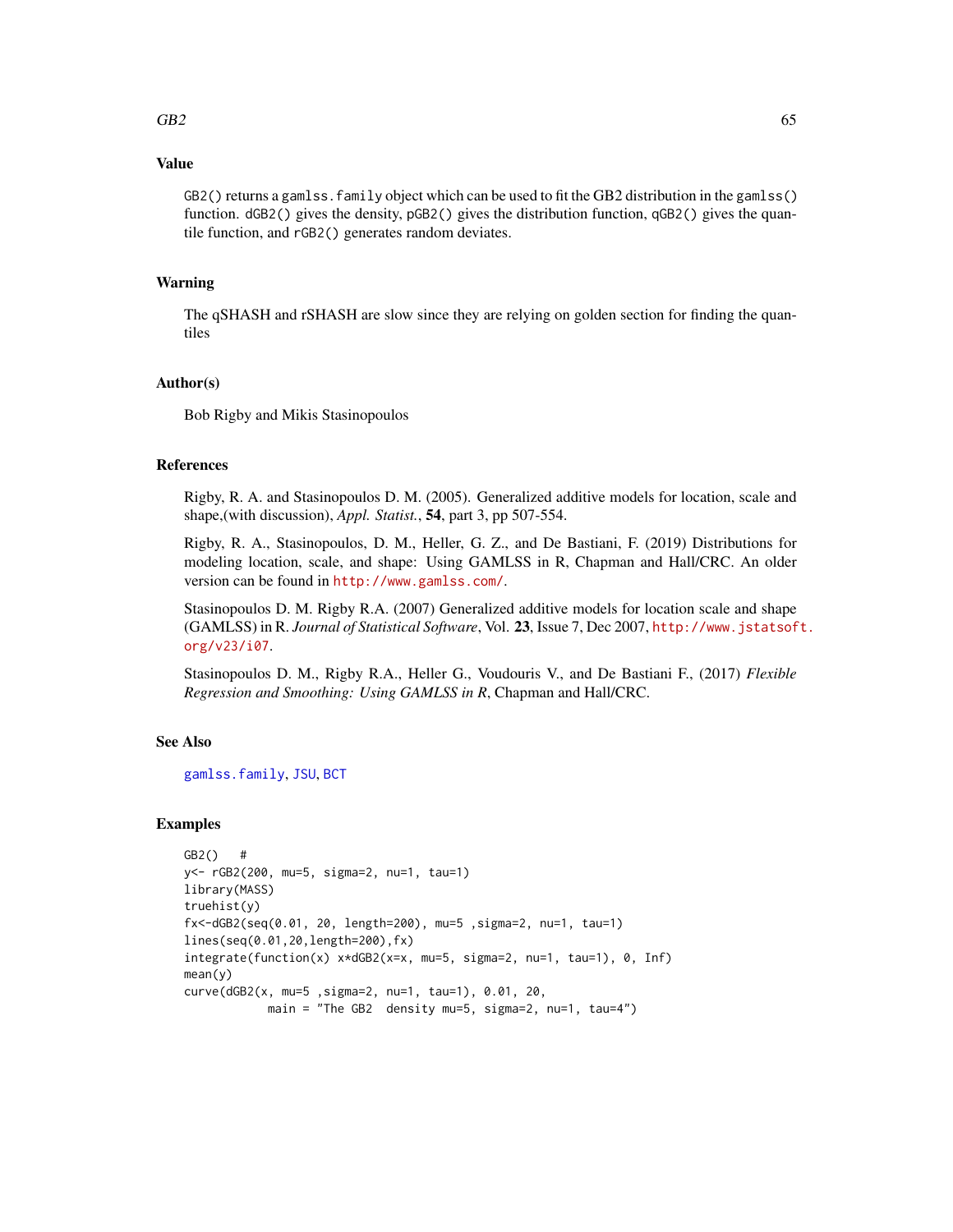gen.Family *Functions to generate log and logit distributions from existing continuous gamlss.family distributions*

## Description

There are five functions here. Only the functions Family and gen.Family should be used (see details).

## Usage

```
Family.d(family = "NO", type = c("log", "logit"), ...)
Family.p(family = "NO", type = c("log", "logit"), ...)
Family.q(family = "NO", type = c("log", "logit"), ...)
Family.r(family = "NO", type = c("log", "logit"), ...)
Family(family = "NO", type = c("log", "logit"), local = TRUE, ...)gen.Family(family = "NO", type = c("log", "logit"), ...)
```
#### Arguments

| family    | a continuous gamlss. family distribution                      |
|-----------|---------------------------------------------------------------|
| type      | the type of transformation only "log" and "logit" are allowed |
| local     | It is TRUE if is called within gamlss() otherwise is FALSE    |
| $\ddotsc$ | for passing extra arguments                                   |

#### Details

The function gen. Family creates the standard  $d$ ,  $p$ ,  $q$ ,  $r$  functions for the distribution plus the fitting gamlss.family. For example gen.Family("NO","logit") will generate the functions dlogitNO(), plogitNO() , qlogitNO() , rlogitNO() and dlogitNO(). The latest function can be used in family argument of gamlss() to fit a logic-Normal distribution i.e. family=logitNO. The same fitting can be achieved by using family=Family("NO","logit"). Here the required dlogitNO(), plogitNO() and logitNO() functions are generated locally within the gamlss() environment.

## Value

The function gen.Family returns the d, p, q r functions plus the fitting function.

#### Author(s)

Mikis Stasinopoulos and Bob Rigby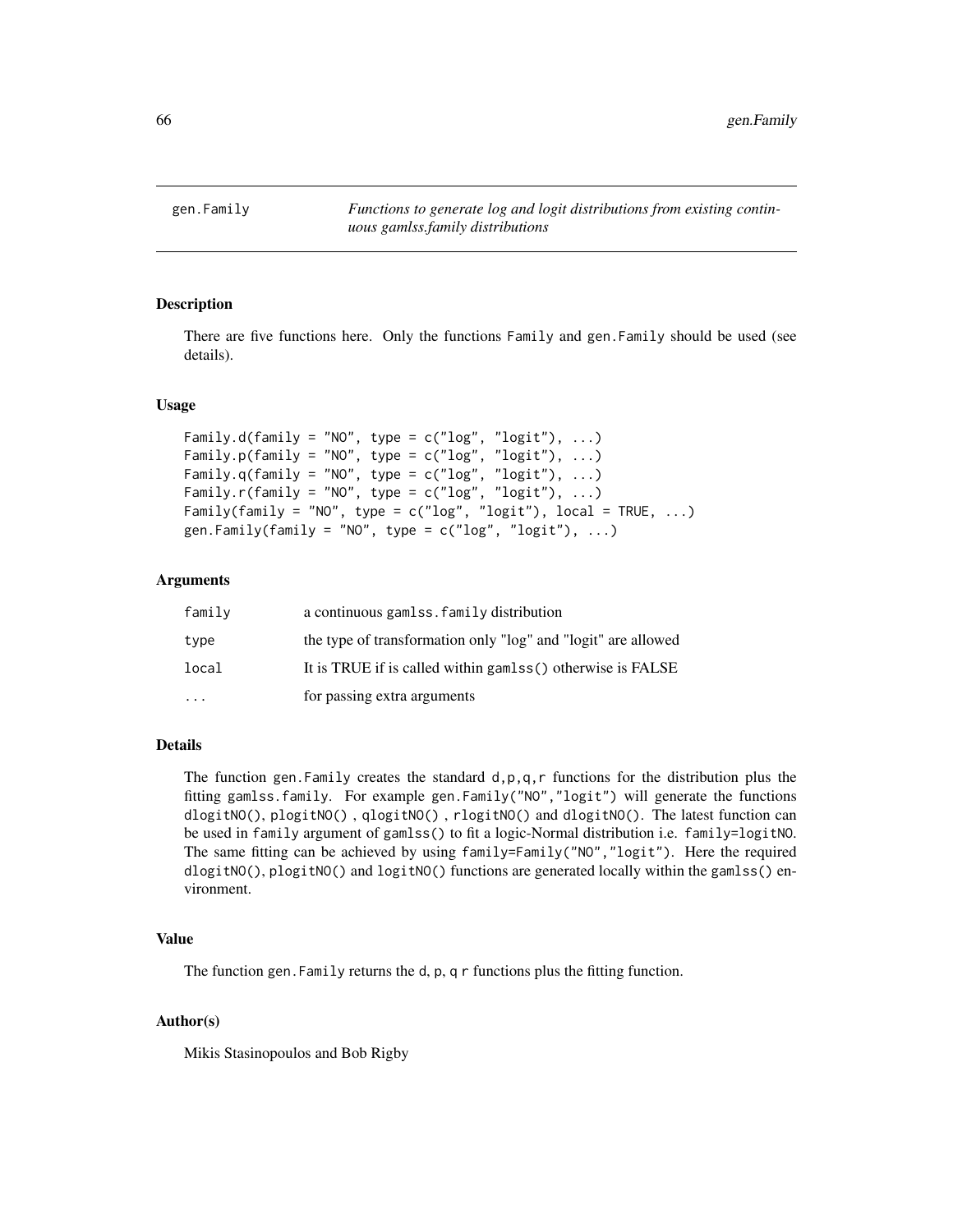#### gen.Family 67

#### References

Rigby, R. A. and Stasinopoulos D. M. (2005). Generalized additive models for location, scale and shape,(with discussion), *Appl. Statist.*, 54, part 3, pp 507-554.

Rigby, R. A., Stasinopoulos, D. M., Heller, G. Z., and De Bastiani, F. (2019) Distributions for modeling location, scale, and shape: Using GAMLSS in R, Chapman and Hall/CRC. An older version can be found in <http://www.gamlss.com/>.

Stasinopoulos D. M. Rigby R.A. (2007) Generalized additive models for location scale and shape (GAMLSS) in R. *Journal of Statistical Software*, Vol. 23, Issue 7, Dec 2007, [http://www.jstatsof](http://www.jstatsoft.org/v23/i07)t. [org/v23/i07](http://www.jstatsoft.org/v23/i07).

Stasinopoulos D. M., Rigby R.A., Heller G., Voudouris V., and De Bastiani F., (2017) *Flexible Regression and Smoothing: Using GAMLSS in R*, Chapman and Hall/CRC.

### Examples

```
# generating a log t distribution
gen.Family("TF")
# plotting the d, p, q, and r functions
op<-par(mfrow=c(2,2))
curve(dlogTF(x, mu=0), 0, 10)
curve(plogTF(x, mu=0), 0, 10)
curve(qlogTF(x, mu=0), 0, 1)Y<- rlogTF(200)
hist(Y)
par(op)
# different mu
curve(dlogTF(x, mu=-1, sigma=1, nu=10), 0, 5, ylim=c(0,1))
curve(dlogTF(x, mu=0, sigma=1, nu=10), 0, 5, add=TRUE, col="red", lty=2)
curve(dlogTF(x, mu=1, sigma=1, nu=10), 0, 5, add=True, col='blue", lty=3)# different sigma
curve(dlogTF(x, mu=0, sigma=.5, nu=10), 0, 5, ylim=c(0,1))
curve(dlogTF(x, mu=0, sigma=1, nu=10), 0, 5, add=TRUE, col="red", lty=2)
curve(dlogTF(x, mu=0, sigma=2, nu=10), 0, 5, add=TRUE, col="blue", lty=3)
# different degrees of freedom nu
curve(dlogTF(x, mu=0, sigma=1, nu=1), 0, 5, \nulim=c(0,.8), n = 1001)
curve(dlogTF(x, mu=0, sigma=1, nu=2), 0, 5, add=TRUE, col="red", lty=2)
curve(dlogTF(x, mu=0, sigma=1, nu=5), 0, 5, add=True, col='blue", lty=3)# generating a logit t distribution
gen.Family("TF", "logit")
# plotting the d, p, q, and r functions
op<-par(mfrow=c(2,2))
curve(dlogitTF(x, mu=0), 0, 1)
curve(plogitTF(x, mu=0), 0, 1)
curve(qlogitTF(x, mu=0), 0, 1)
abline(v=1)
```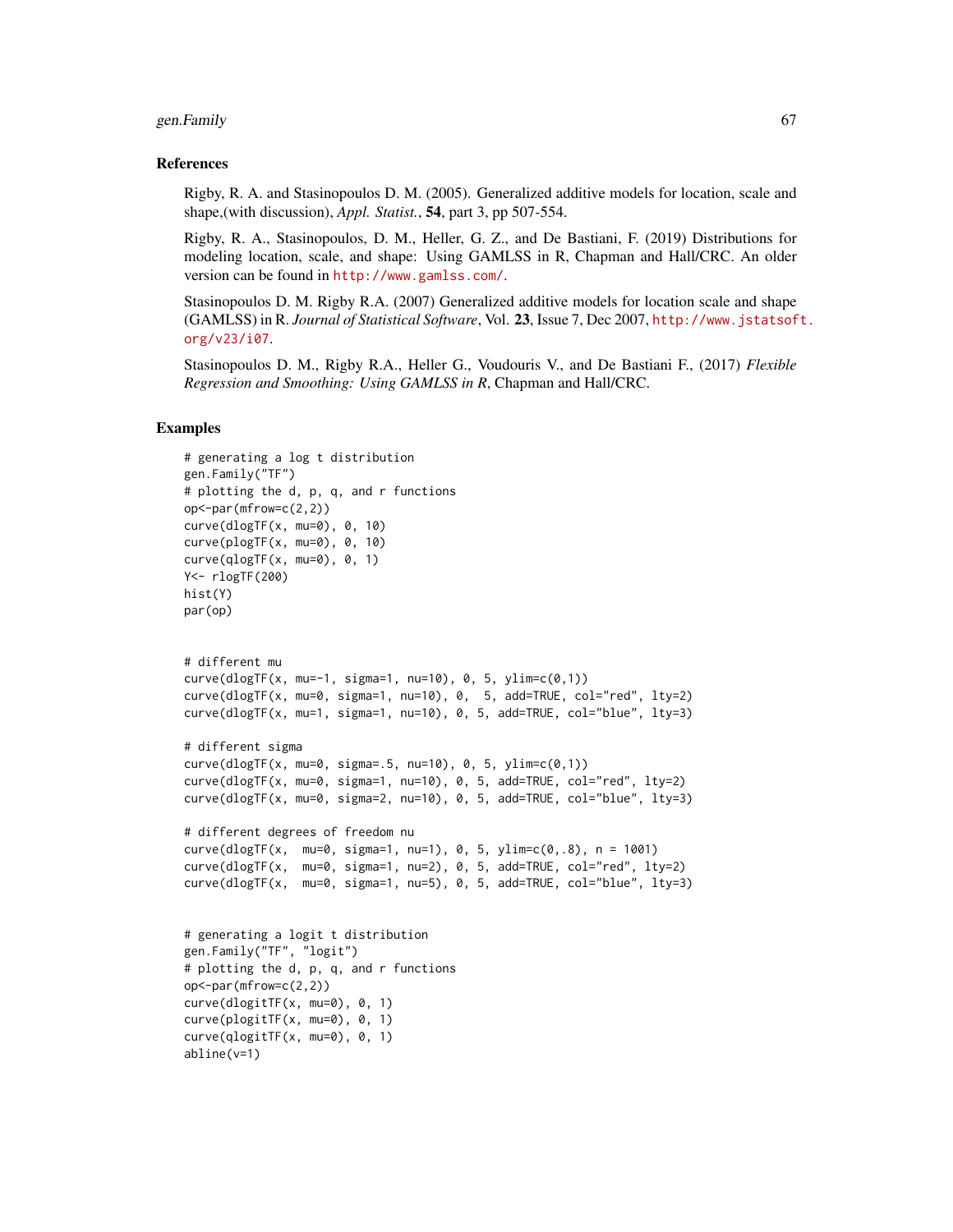```
Y<- rlogitTF(200)
hist(Y)
par(op)
# different mu
curve(dlogitTF(x, mu=-2, sigma=1, nu=10), 0, 1, ylim=c(0,5))
curve(dlogitTF(x, mu=0, sigma=1, nu=10), 0, 1, add=TRUE, col="red", lty=2)
curve(dlogitTF(x, mu=2, sigma=1, nu=10), 0, 1, add=TRUE, col="blue", lty=3)
# different sigma
curve(dlogitTF(x, mu=0, sigma=1, nu=10), 0, 1, ylim=c(0,2.5))
curve(dlogitTF(x, mu=0, sigma=2, nu=10), 0, 1, add=TRUE, col="red", lty=2)
curve(dlogitTF(x, mu=0, sigma=.7, nu=10), 0, 1, add=TRUE, col="blue", lty=3)
# different degrees of freedom nu
curve(dlogitTF(x, mu=0, sigma=1, nu=1), 0, 1, ylim=c(0,1.6))
curve(dlogitTF(x, mu=0, sigma=1, nu=2), 0, 1, add=TRUE, col="red", lty=2)
curve(dlogitTF(x, mu=0, sigma=1, nu=5), 0, 1, add=TRUE, col="blue", lty=3)
```
<span id="page-67-0"></span>GEOM *Geometric distribution for fitting a GAMLSS model*

#### <span id="page-67-1"></span>**Description**

The functions GEOMo() and GEOM() define two parametrizations of the geometric distribution. The geometric distribution is a one parameter distribution, for a gamlss.family object to be used in GAMLSS fitting using the function gamlss(). The mean of GEOM() is equal to the parameter mu. The functions dGEOM, pGEOM, qGEOM and rGEOM define the density, distribution function, quantile function and random generation for the GEOM parameterization of the Geometric distribution.

#### Usage

```
GEOM(mu.link = "log")dGEOM(x, mu = 2, log = FALSE)pGEOM(q, mu = 2, lower.tail = TRUE, log.p = FALSE)qGEOM(p, mu = 2, lower.tail = TRUE, log.p = FALSE)rGEOM(n, mu = 2)GEOMo(mu.link = "logit")
dGEOMo(x, mu = 0.5, log = FALSE)pGEOMo(q, mu = 0.5, lower.tail = TRUE, log.p = FALSE)qGEOMo(p, mu = 0.5, lower.tail = TRUE, log.p = FALSE)rGEOMo(n, mu = 0.5)
```
#### Arguments

| mu.link | Defines the mu. link, with log link as the default for the mu parameter |
|---------|-------------------------------------------------------------------------|
| x, q    | vector of quantiles                                                     |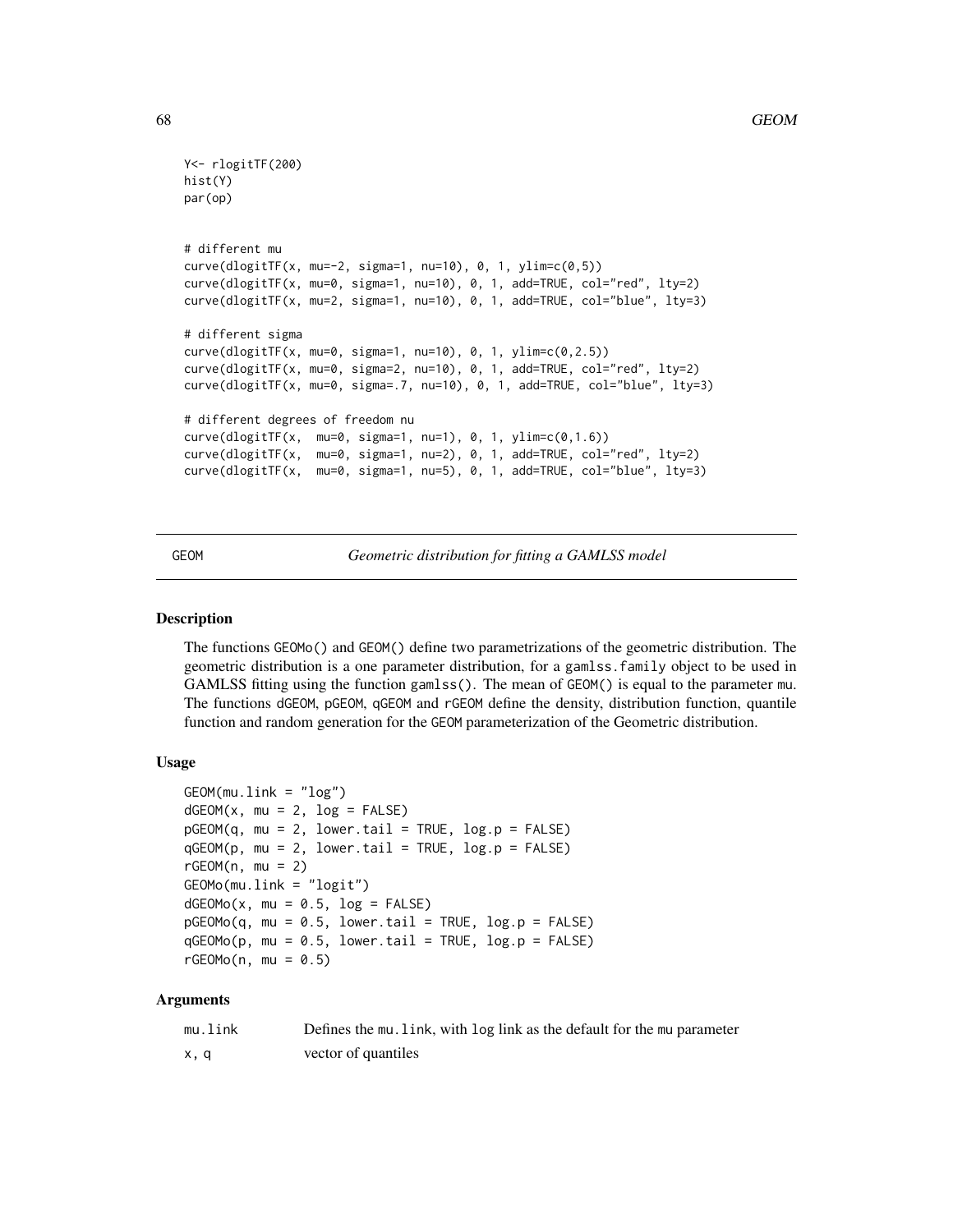| mu         | vector of location parameter values                                                           |
|------------|-----------------------------------------------------------------------------------------------|
| log, log.p | logical; if TRUE, probabilities $p$ are given as $log(p)$                                     |
| lower.tail | logical; if TRUE (default), probabilities are $P[X \le x]$ , otherwise $P[X > x]$             |
| p          | vector of probabilities                                                                       |
| n          | number of observations. If $length(n) > 1$ , the length is taken to be the number<br>required |

#### Details

The parameterization of the original geometric distribution in the function GE is

$$
f(y|\mu) = (1 - \mu)^y \mu
$$

for  $y >= 0$  and  $\mu > 0$ .

The parameterization of the geometric distribution in the function GEOM is

$$
f(y|\mu) = \mu^y / (\mu + 1)^{y+1}
$$

where for  $y \ge 0$  and  $\mu > 0$ .

# Value

returns a gamlss.family object which can be used to fit a Geometric distribution in the gamlss() function.

## Author(s)

Fiona McElduff, Bob Rigby and Mikis Stasinopoulos.

## References

Johnson, N. L., Kemp, A. W., and Kotz, S. (2005). *Univariate discrete distributions.* Wiley.

Rigby, R. A. and Stasinopoulos D. M. (2005). Generalized additive models for location, scale and shape,(with discussion), *Appl. Statist.*, 54, part 3, pp 507-554.

Rigby, R. A., Stasinopoulos, D. M., Heller, G. Z., and De Bastiani, F. (2019) Distributions for modeling location, scale, and shape: Using GAMLSS in R, Chapman and Hall/CRC. An older version can be found in <http://www.gamlss.com/>.

Stasinopoulos D. M. Rigby R.A. (2007) Generalized additive models for location scale and shape (GAMLSS) in R. *Journal of Statistical Software*, Vol. 23, Issue 7, Dec 2007, [http://www.jstatsof](http://www.jstatsoft.org/v23/i07)t. [org/v23/i07](http://www.jstatsoft.org/v23/i07).

Stasinopoulos D. M., Rigby R.A., Heller G., Voudouris V., and De Bastiani F., (2017) *Flexible Regression and Smoothing: Using GAMLSS in R*, Chapman and Hall/CRC.

## See Also

[gamlss.family](#page-57-0)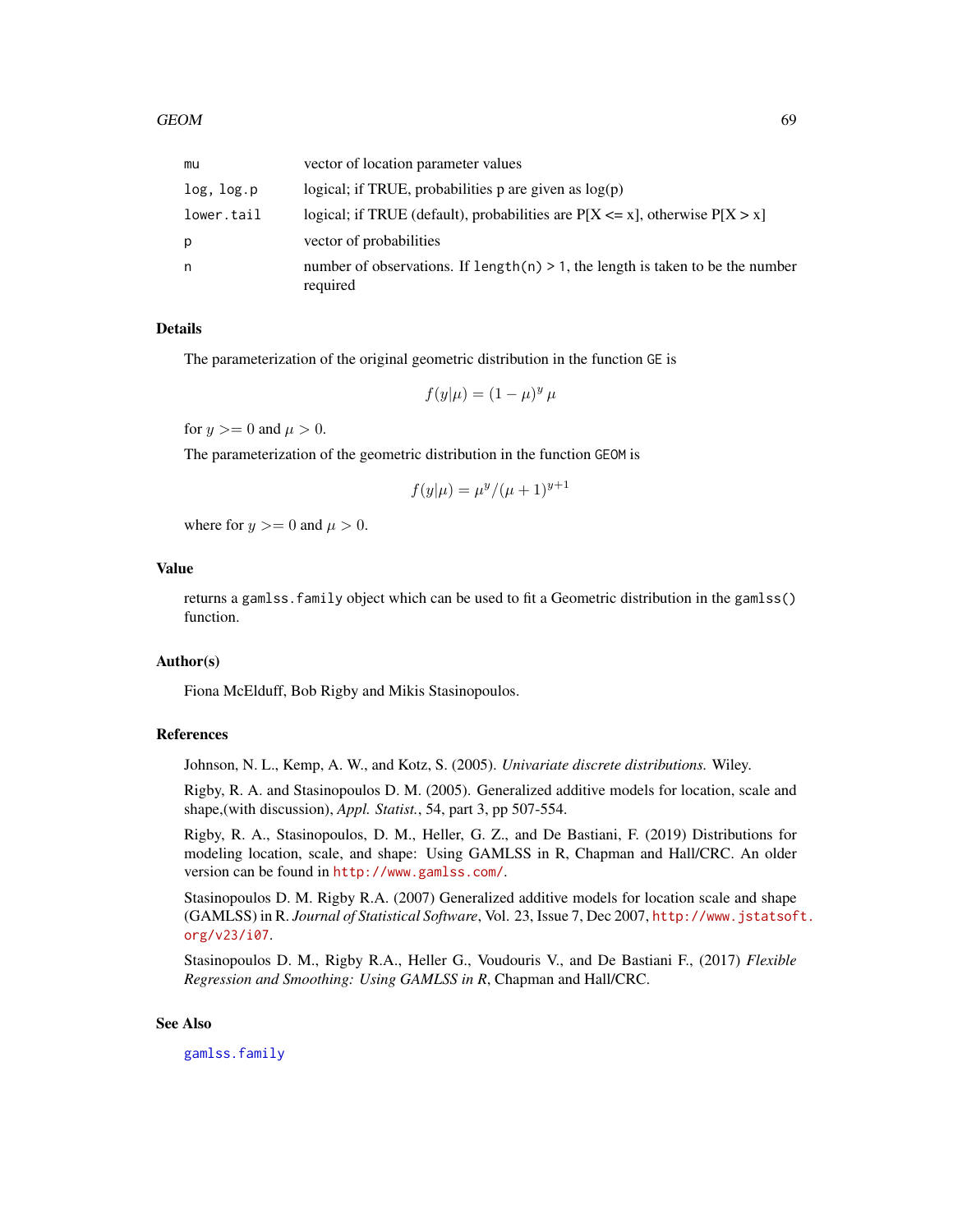# Examples

```
par(mfrow=c(2,2))
y<-seq(0,20,1)
plot(y, dGEOM(y), type="h")
q \leq - \text{seq}(0, 20, 1)plot(q, pGEOM(q), type="h")
p<-seq(0.0001,0.999,0.05)
plot(p , qGEOM(p), type="s")
dat <- rGEOM(100)
hist(dat)
#summary(gamlss(dat~1, family=GEOM))
par(mfrow=c(2,2))
y<-seq(0,20,1)
plot(y, dGEOMo(y), type="h")
q \leq -seq(0, 20, 1)plot(q, pGEOMo(q), type="h")
p<-seq(0.0001,0.999,0.05)
plot(p , qGEOMo(p), type="s")
dat <- rGEOMo(100)
hist(dat)
#summary(gamlss(dat~1, family="GE"))
```
<span id="page-69-0"></span>

GG *Generalized Gamma distribution for fitting a GAMLSS*

# Description

The function GG defines the generalized gamma distribution, a three parameter distribution, for a gamlss.family object to be used in GAMLSS fitting using the function gamlss(). The parameterization used has the mean of the distribution equal to mu and the variance equal to  $(\sigma^2)(\mu^2)$ . The functions dGG, pGG, qGG and rGG define the density, distribution function, quantile function and random generation for the specific parameterization of the generalized gamma distribution defined by function GG.

## Usage

```
GG(mu.link = "log", sigma.link = "log",nu.link = "identity")
dGG(x, mu=1, sigma=0.5, nu=1,
                     log = FALSE)
pGG(q, mu=1, sigma=0.5, nu=1, lower.tail = TRUE,log.p = FALSEqGG(p, mu=1, sigma=0.5, nu=1, lower.tail = TRUE,log.p = FALSE)
rGG(n, mu=1, sigma=0.5, nu=1)
```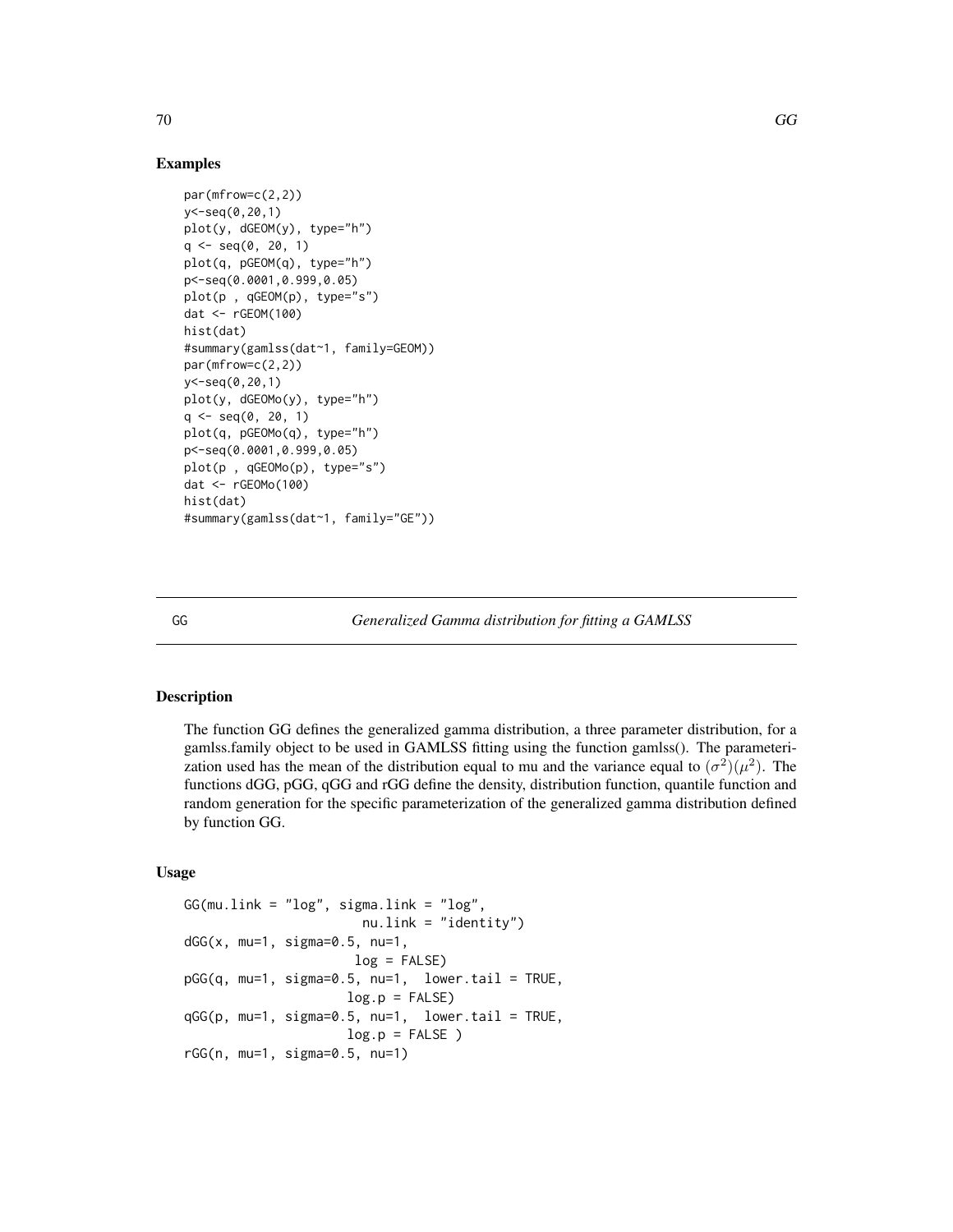# Arguments

| mu.link    | Defines the mullink, with "log" link as the default for the mu parameter, other<br>links are "inverse" and "identity"      |
|------------|----------------------------------------------------------------------------------------------------------------------------|
| sigma.link | Defines the sigmalink, with "log" link as the default for the sigma parameter,<br>other links are "inverse" and "identity" |
| nu.link    | Defines the nullink, with "identity" link as the default for the sigma parameter,<br>other links are $1/nu^2$ and "log"    |
| x,q        | vector of quantiles                                                                                                        |
| mu         | vector of location parameter values                                                                                        |
| sigma      | vector of scale parameter values                                                                                           |
| nu         | vector of shape parameter values                                                                                           |
| log, log.p | logical; if TRUE, probabilities $p$ are given as $log(p)$ .                                                                |
| lower.tail | logical; if TRUE (default), probabilities are $P[X \le x]$ , otherwise, $P[X > x]$                                         |
| p          | vector of probabilities                                                                                                    |
| n          | number of observations. If length(n) $> 1$ , the length is taken to be the number<br>required                              |

#### Details

The specific parameterization of the generalized gamma distribution used in GG is

$$
f(y|\mu, \sigma, \nu) = \frac{\theta^{\theta} z^{\theta} \nu e^{(-\theta z)}}{(\Gamma(\theta)y)}
$$

where  $z = (y/\mu)^{\nu}$ ,  $\theta = 1/(\sigma^2 |\nu|^2)$  for y>0,  $\mu > 0$ ,  $\sigma > 0$  and  $-\infty < \nu < +\infty$ . Note that for  $\nu = 0$  the distribution is log normal.

# Value

GG() returns a gamlss.family object which can be used to fit a generalized gamma distribution in the gamlss() function. dGG() gives the density, pGG() gives the distribution function, qGG() gives the quantile function, and rGG() generates random deviates.

# Author(s)

Mikis Stasinopoulos, Bob Rigby and Nicoleta Motpan

# References

Lopatatzidis, A. and Green, P. J. (2000), Nonparametric quantile regression using the gamma distribution, unpublished.

Rigby, R. A. and Stasinopoulos D. M. (2005). Generalized additive models for location, scale and shape,(with discussion), *Appl. Statist.*, 54, part 3, pp 507-554.

Rigby, R. A., Stasinopoulos, D. M., Heller, G. Z., and De Bastiani, F. (2019) Distributions for modeling location, scale, and shape: Using GAMLSS in R, Chapman and Hall/CRC. An older version can be found in <http://www.gamlss.com/>.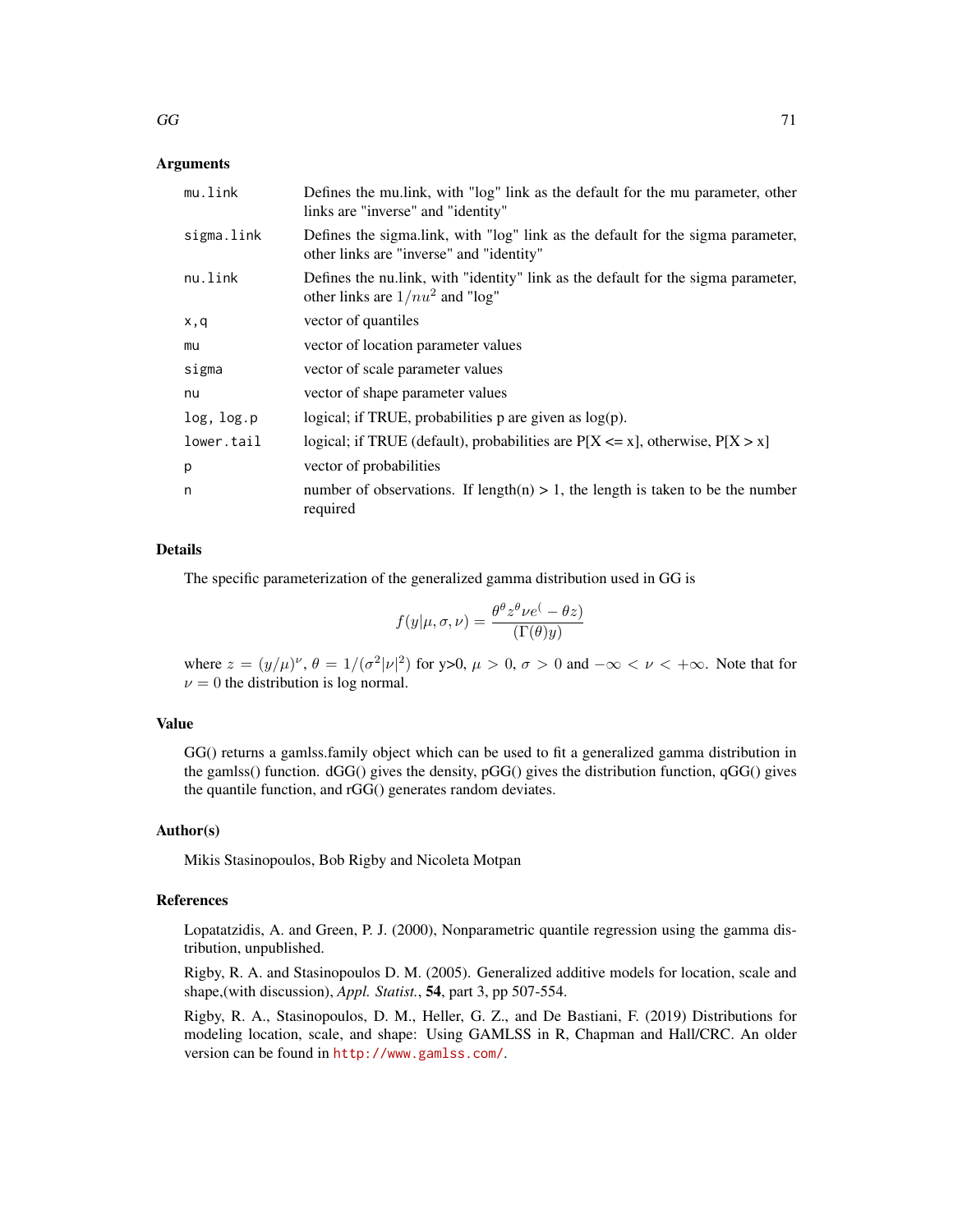Stasinopoulos D. M. Rigby R.A. (2007) Generalized additive models for location scale and shape (GAMLSS) in R. *Journal of Statistical Software*, Vol. 23, Issue 7, Dec 2007, [http://www.jstatsof](http://www.jstatsoft.org/v23/i07)t. [org/v23/i07](http://www.jstatsoft.org/v23/i07).

Stasinopoulos D. M., Rigby R.A., Heller G., Voudouris V., and De Bastiani F., (2017) *Flexible Regression and Smoothing: Using GAMLSS in R*, Chapman and Hall/CRC.

## See Also

[gamlss.family](#page-57-0), [GA](#page-53-0)

#### Examples

```
y<-rGG(100,mu=1,sigma=0.1, nu=-.5) # generates 100 random observations
hist(y)
# library(gamlss)
#histDist(y, family=GG)
#m1 <-gamlss(y~1,family=GG)
#prof.dev(m1, "nu", min=-2, max=2, step=0.2)
```
<span id="page-71-0"></span>GIG *Generalized Inverse Gaussian distribution for fitting a GAMLSS*

## Description

The function GIG defines the generalized inverse gaussian distribution, a three parameter distribution, for a gamlss.family object to be used in GAMLSS fitting using the function gamlss(). The functions DIG, pGIG, GIG and rGIG define the density, distribution function, quantile function and random generation for the specific parameterization of the generalized inverse gaussian distribution defined by function GIG.

## Usage

```
GIG(mu.link = "log", sigma.link = "log",nu.link = "identity")
dGIG(x, mu=1, sigma=1, nu=1,
                     log = FALSE)pGIG(q, mu=1, sigma=1, nu=1, lower.tail = TRUE,
                    log.p = FALSEqGIG(p, mu=1, sigma=1, nu=1, lower.tail = TRUE,
                    log.p = FALSErGIG(n, mu=1, sigma=1, nu=1, ...)
```
## Arguments

| mu.link    | Defines the multink, with "log" link as the default for the mu parameter, other |
|------------|---------------------------------------------------------------------------------|
|            | links are "inverse" and "identity"                                              |
| sigma.link | Defines the sigmalink, with "log" link as the default for the sigma parameter,  |
|            | other links are "inverse" and "identity"                                        |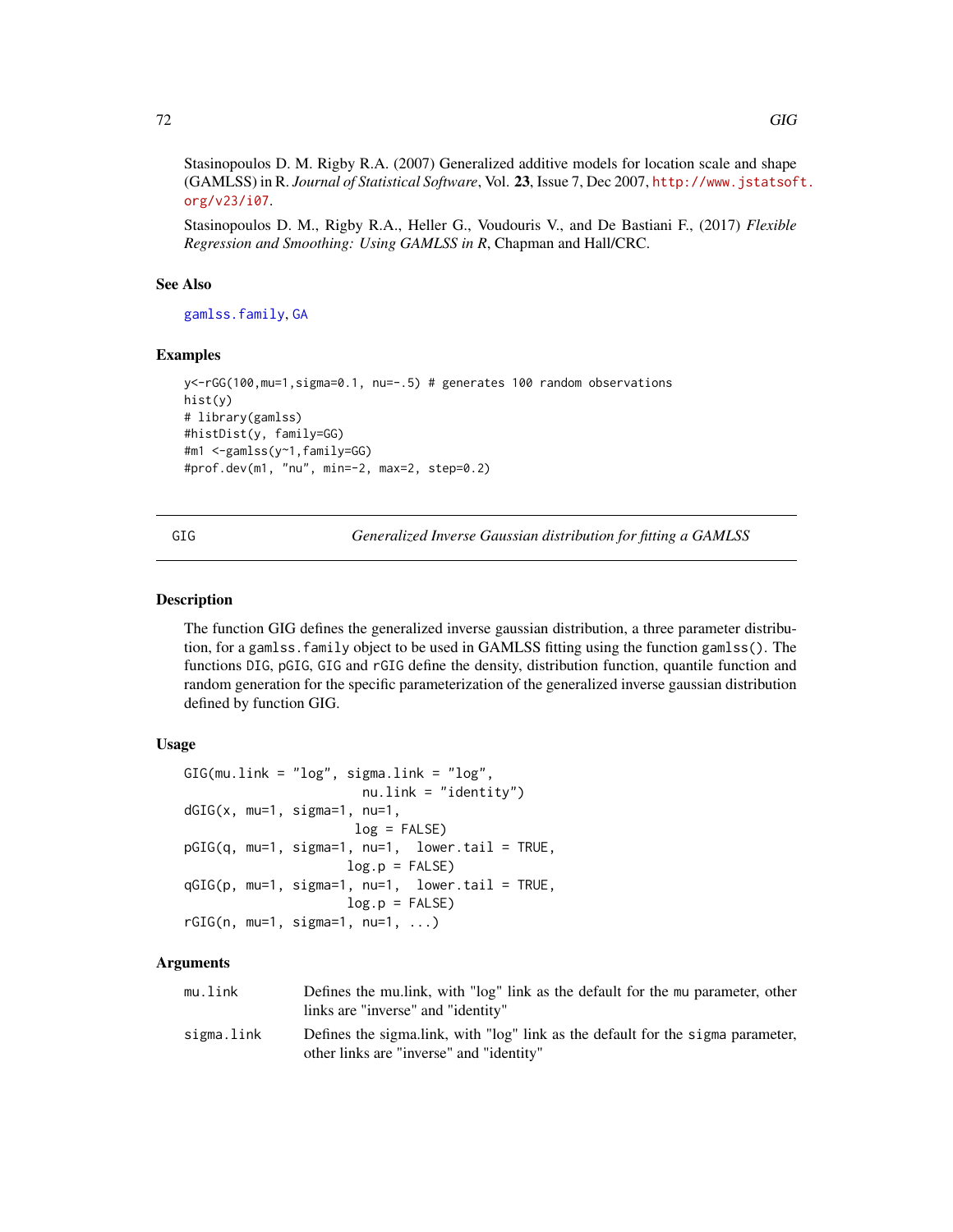| nu.link    | Defines the nullink, with "identity" link as the default for the nu parameter, other<br>links are "inverse" and "log" |
|------------|-----------------------------------------------------------------------------------------------------------------------|
| x,q        | vector of quantiles                                                                                                   |
| mu         | vector of location parameter values                                                                                   |
| sigma      | vector of scale parameter values                                                                                      |
| nu         | vector of shape parameter values                                                                                      |
| log, log.p | logical; if TRUE, probabilities $p$ are given as $log(p)$ .                                                           |
| lower.tail | logical; if TRUE (default), probabilities are $P[X \le x]$ , otherwise, $P[X > x]$                                    |
| р          | vector of probabilities                                                                                               |
| n          | number of observations. If length(n) $> 1$ , the length is taken to be the number<br>required                         |
| $\ddotsc$  | for extra arguments                                                                                                   |

### Details

The specific parameterization of the generalized inverse gaussian distribution used in GIG is  $f(y|\mu, \sigma, \nu)$  =  $\left(\frac{c}{\mu}\right)^{\nu}$  $\left(\frac{y^{(\nu-1)}}{2K(\frac{1}{\pi},\nu)}\right)$  $\frac{y(\nu-1)}{2K(\frac{1}{\sigma},\nu)}(\exp((\frac{-1}{2\sigma})(\frac{cy}{\mu}+\frac{\mu}{cy})))$  where  $c=\frac{K(\frac{1}{\sigma},\nu+1)}{K(\frac{1}{\sigma},\nu)}$  $\frac{(\frac{\tau}{\sigma}, \nu+1)}{K(\frac{1}{\sigma}, \nu)},$  for y>0,  $\mu > 0$ ,  $\sigma > 0$  and  $-\infty <$  $\nu < +\infty$ .

## Value

GIG() returns a gamlss.family object which can be used to fit a generalized inverse gaussian distribution in the gamlss() function. DIG() gives the density, pGIG() gives the distribution function, GIG() gives the quantile function, and rGIG() generates random deviates.

### Author(s)

Mikis Stasinopoulos, Bob Rigby and Nicoleta Motpan

#### References

Rigby, R. A. and Stasinopoulos D. M. (2005). Generalized additive models for location, scale and shape,(with discussion), *Appl. Statist.*, 54, part 3, pp 507-554.

Rigby, R. A., Stasinopoulos, D. M., Heller, G. Z., and De Bastiani, F. (2019) Distributions for modeling location, scale, and shape: Using GAMLSS in R, Chapman and Hall/CRC. An older version can be found in <http://www.gamlss.com/>.

Stasinopoulos D. M. Rigby R.A. (2007) Generalized additive models for location scale and shape (GAMLSS) in R. *Journal of Statistical Software*, Vol. 23, Issue 7, Dec 2007, [http://www.jstatsof](http://www.jstatsoft.org/v23/i07)t. [org/v23/i07](http://www.jstatsoft.org/v23/i07).

Stasinopoulos D. M., Rigby R.A., Heller G., Voudouris V., and De Bastiani F., (2017) *Flexible Regression and Smoothing: Using GAMLSS in R*, Chapman and Hall/CRC.

Jorgensen B. (1982) Statistical properties of the generalized inverse Gaussian distribution, Series: Lecture notes in statistics; 9, New York : Springer-Verlag.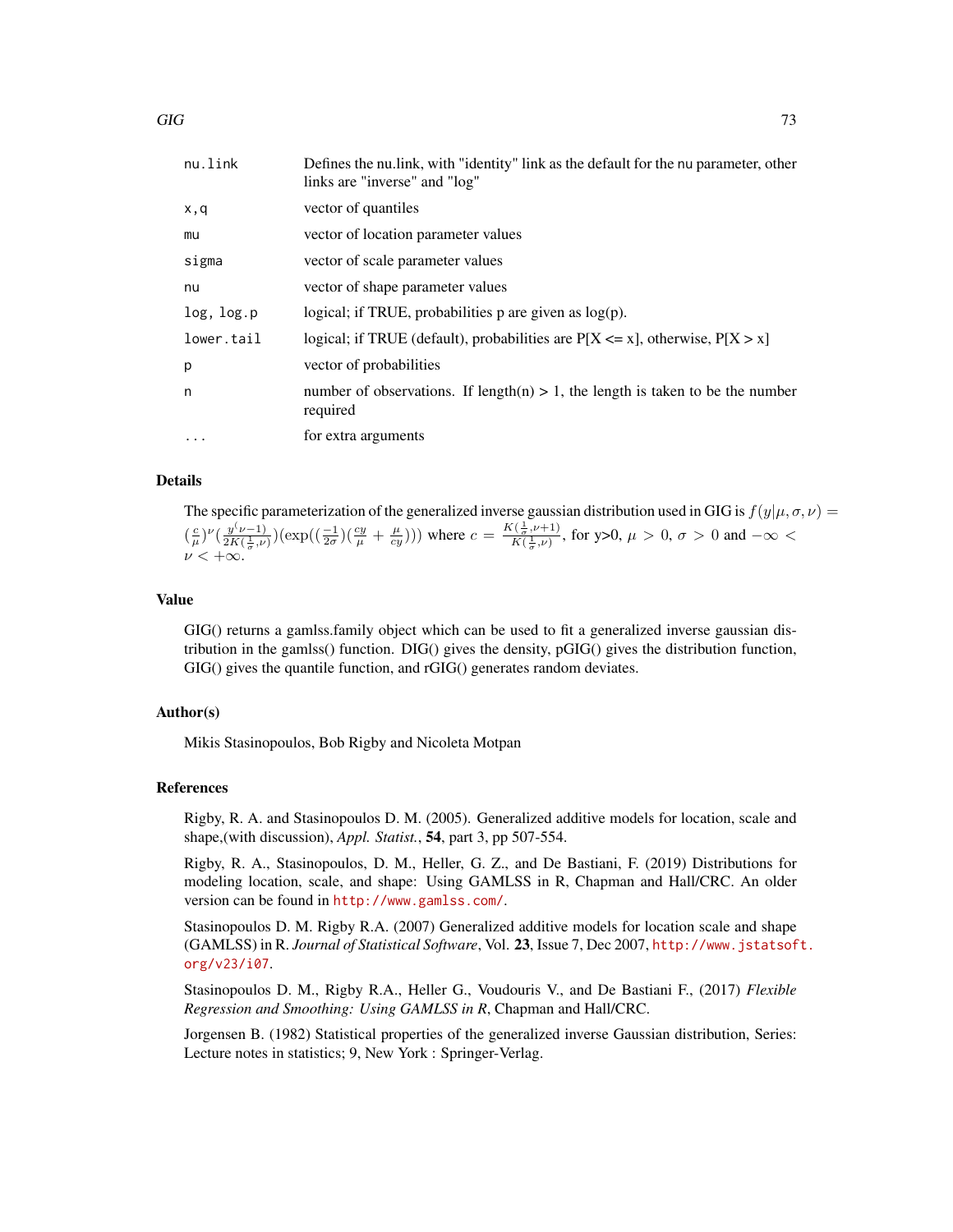#### See Also

[gamlss.family](#page-57-0), [IG](#page-80-0)

## Examples

```
y<-rGIG(100,mu=1,sigma=1, nu=-0.5) # generates 1000 random observations
hist(y)
# library(gamlss)
# histDist(y, family=GIG)
```
GPO *The generalised Poisson distribution*

# Description

The GPO() function defines the generalised Poisson distribution, a two parameter discrete distribution, for a gamlss.family object to be used in GAMLSS fitting using the function gamlss(). The functions dGPO, pGPO, qGPO and rGPO define the density, distribution function, quantile function and random generation for the Delaporte GPO(), distribution.

# Usage

GPO(mu.link = "log", sigma.link = "log")  $dGPO(x, mu = 1, sigma = 1, log = FALSE)$  $pGPO(q, mu = 1, sigma = 1, lower$  $tail = TRUE,  $log.p = FALSE$ )$  $qGPO(p, mu = 1, sigma = 1, lower.tail = TRUE, log.p = FALSE, max.value = 10000)$  $rGPO(n, mu = 1, sigma = 1, max.value = 10000)$ 

# Arguments

| mu.link      | Defines the mu. link, with "log" link as the default for the mu parameter       |
|--------------|---------------------------------------------------------------------------------|
| sigma.link   | Defines the sigma. link, with "log" link as the default for the sigma parameter |
| $\mathsf{x}$ | vector of (non-negative integer) quantiles                                      |
| mu           | vector of positive mu                                                           |
| sigma        | vector of positive dispersion parameter sigma                                   |
| p            | vector of probabilities                                                         |
| q            | vector of quantiles                                                             |
| n            | number of random values to return                                               |
| log, log.p   | logical; if TRUE, probabilities $p$ are given as $log(p)$                       |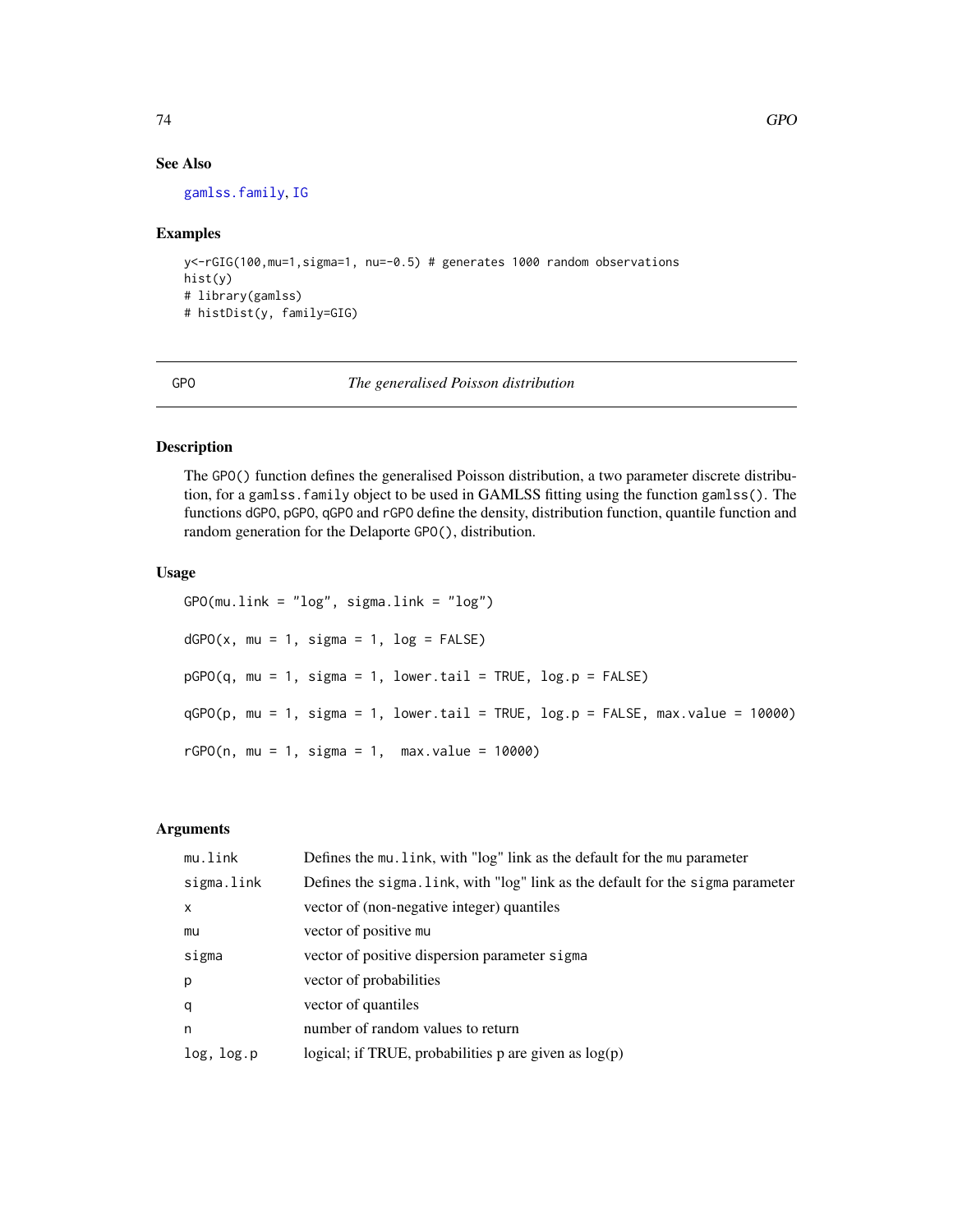```
lower.tail logical; if TRUE (default), probabilities are P[X \le x], otherwise, P[X > x]max.value a constant, set to the default value of 10000 for how far the algorithm should
                 look for q
```
# Details

The probability function of the Generalised Poisson distribution is given by

$$
P(Y = y | \mu, \sigma) = \left(\frac{\mu}{1 + \sigma \mu}\right)^y \frac{\left(1 + \sigma y\right)^{y-1}}{y!} \exp\left[\frac{-\mu\left(1 + \sigma y\right)}{1 + \sigma \mu}\right]
$$

for  $y = 0, 1, 2, ..., \infty$  where  $\mu > 0$  and  $\sigma > 0$ .

## Value

Returns a gamlss.family object which can be used to fit a Generalised Poisson distribution in the gamlss() function.

## Author(s)

Rigby, R. A., Stasinopoulos D. M.

#### References

Rigby, R. A. and Stasinopoulos D. M. (2005). Generalized additive models for location, scale and shape,(with discussion), *Appl. Statist.*, 54, part 3, pp 507-554.

Rigby, R. A., Stasinopoulos, D. M., Heller, G. Z., and De Bastiani, F. (2019) Distributions for modeling location, scale, and shape: Using GAMLSS in R, Chapman and Hall/CRC. An older version can be found in <http://www.gamlss.com/>.

Stasinopoulos D. M. Rigby R.A. (2007) Generalized additive models for location scale and shape (GAMLSS) in R. *Journal of Statistical Software*, Vol. 23, Issue 7, Dec 2007, [http://www.jstatsof](http://www.jstatsoft.org/v23/i07)t. [org/v23/i07](http://www.jstatsoft.org/v23/i07).

Stasinopoulos D. M., Rigby R.A., Heller G., Voudouris V., and De Bastiani F., (2017) *Flexible Regression and Smoothing: Using GAMLSS in R*, Chapman and Hall/CRC.

(see also <http://www.gamlss.com/>).

#### See Also

[gamlss.family](#page-57-0), [PO](#page-129-0) , [DPO](#page-44-0)

#### Examples

```
GPO()# gives information about the default links for the
#plot the pdf using plot
plot(function(y) dGPO(y, mu=10, sigma=1), from=0, to=100, n=100+1, type="h") # pdf# plot the cdf
plot(seq(from=0,to=100),pGPO(seq(from=0,to=100), mu=10, sigma=1), type="h") # cdf
# generate random sample
tN <- table(Ni <- rGPO(100, mu=5, sigma=1))
r <- barplot(tN, col='lightblue')
```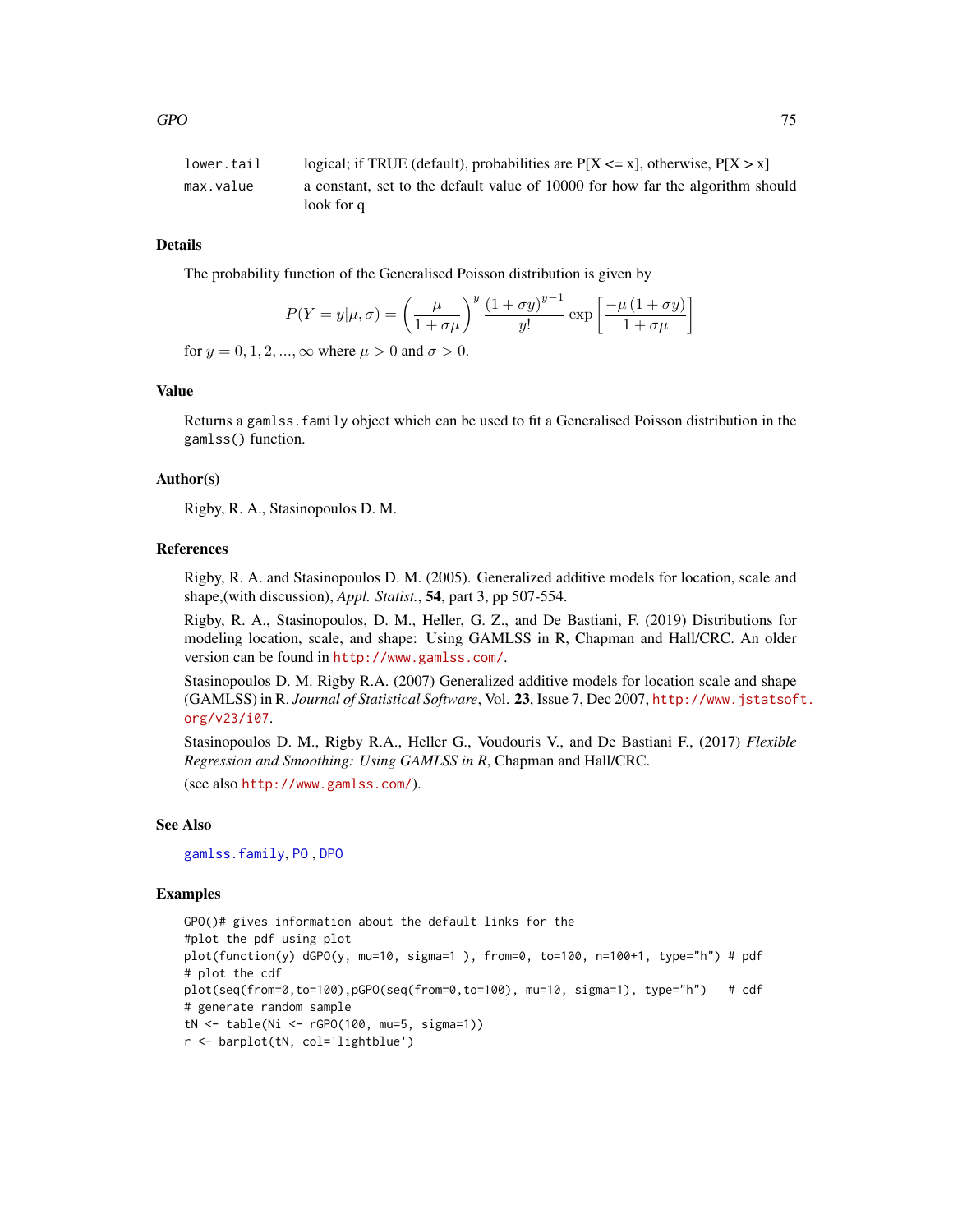# Description

This function defines the generalized t distribution, a four parameter distribution, for a gamlss. family object to be used for a GAMLSS fitting using the function gamlss(). The functions dGT, pGT, qGT and rGT define the density, distribution function, quantile function and random generation for the generalized t distribution.

## Usage

```
GT(mu.link = "identity", sigma.link = "log", nu.link = "log",tau.link = "log")dGT(x, mu = 0, sigma = 1, nu = 3, tau = 1.5, log = FALSE)pGT(q, mu = 0, sigma = 1, nu = 3, tau = 1.5, lower[Allerage 2013]
   log.p = FALSEqGT(p, mu = 0, sigma = 1, nu = 3, tau = 1.5, lower[Allerage 2013] <math>r = TRUE,
   log.p = FALSErGT(n, mu = 0, sigma = 1, nu = 3, tau = 1.5)
```
## Arguments

| mu.link    | Defines the mu. Link, with "identity" link as the default for the mu parameter.               |
|------------|-----------------------------------------------------------------------------------------------|
| sigma.link | Defines the sigma. link, with "log" link as the default for the sigma parameter.              |
| nu.link    | Defines the nu. link, with "log" link as the default for the nu parameter.                    |
| tau.link   | Defines the tau. link, with "log" link as the default for the tau parameter.                  |
| x,q        | vector of quantiles                                                                           |
| mu         | vector of location parameter values                                                           |
| sigma      | vector of scale parameter values                                                              |
| nu         | vector of skewness nu parameter values                                                        |
| tau        | vector of kurtosis tau parameter values                                                       |
| log, log.p | logical; if TRUE, probabilities $p$ are given as $log(p)$ .                                   |
| lower.tail | logical; if TRUE (default), probabilities are $P[X \le x]$ , otherwise, $P[X > x]$            |
| p          | vector of probabilities.                                                                      |
| n          | number of observations. If $length(n) > 1$ , the length is taken to be the number<br>required |

#### Details

The probability density function of the generalized t distribution, (GT), , is defined as

$$
f(y|\mu, \sigma \nu, \tau) = \tau \left\{ 2\sigma \nu^{1/\tau} B\left(\frac{1}{\tau}, \nu\right) \left[1 + |z|^{\tau}/\nu\right]^{\nu+1/\tau} \right\}^{-1}
$$

where  $-\infty < y < \infty$ ,  $z = (y - \mu)/\sigma$   $\mu = (-\infty, +\infty)$ ,  $\sigma > 0$ ,  $\nu > 0$  and  $\tau > 0$ .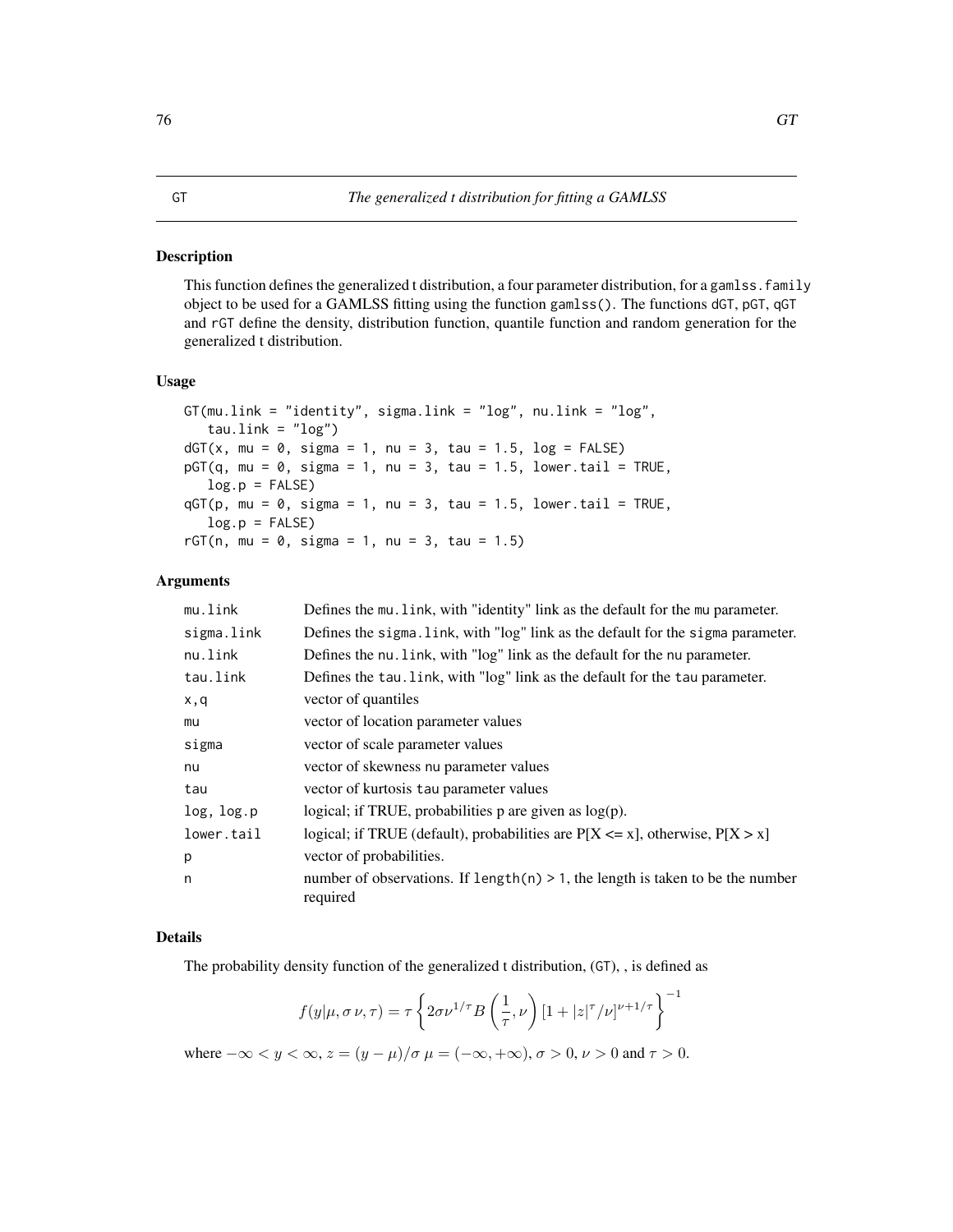# Value

GT() returns a gamlss.family object which can be used to fit the GT distribution in the gamlss() function. dGT() gives the density, pGT() gives the distribution function, qGT() gives the quantile function, and rGT() generates random deviates.

# Warning

The qGT and rGT are slow since they are relying on optimization for finding the quantiles

## Author(s)

Bob Rigby and Mikis Stasinopoulos

# References

Rigby, R. A. and Stasinopoulos D. M. (2005). Generalized additive models for location, scale and shape,(with discussion), *Appl. Statist.*, 54, part 3, pp 507-554.

Rigby, R. A., Stasinopoulos, D. M., Heller, G. Z., and De Bastiani, F. (2019) Distributions for modeling location, scale, and shape: Using GAMLSS in R, Chapman and Hall/CRC. An older version can be found in <http://www.gamlss.com/>.

Stasinopoulos D. M. Rigby R.A. (2007) Generalized additive models for location scale and shape (GAMLSS) in R. *Journal of Statistical Software*, Vol. 23, Issue 7, Dec 2007, [http://www.jstatsof](http://www.jstatsoft.org/v23/i07)t. [org/v23/i07](http://www.jstatsoft.org/v23/i07).

Stasinopoulos D. M., Rigby R.A., Heller G., Voudouris V., and De Bastiani F., (2017) *Flexible Regression and Smoothing: Using GAMLSS in R*, Chapman and Hall/CRC.

# See Also

[gamlss.family](#page-57-0), [JSU](#page-83-0), [BCT](#page-15-0)

## Examples

```
GT() #
y<- rGT(200, mu=5, sigma=1, nu=1, tau=4)
hist(y)
curve(dGT(x, mu=5 ,sigma=2,nu=1, tau=4), -2, 11,
      main = "The GT density mu=5 ,sigma=1, nu=1, tau=4")
# library(gamlss)
# m1<-gamlss(y~1, family=GT)
```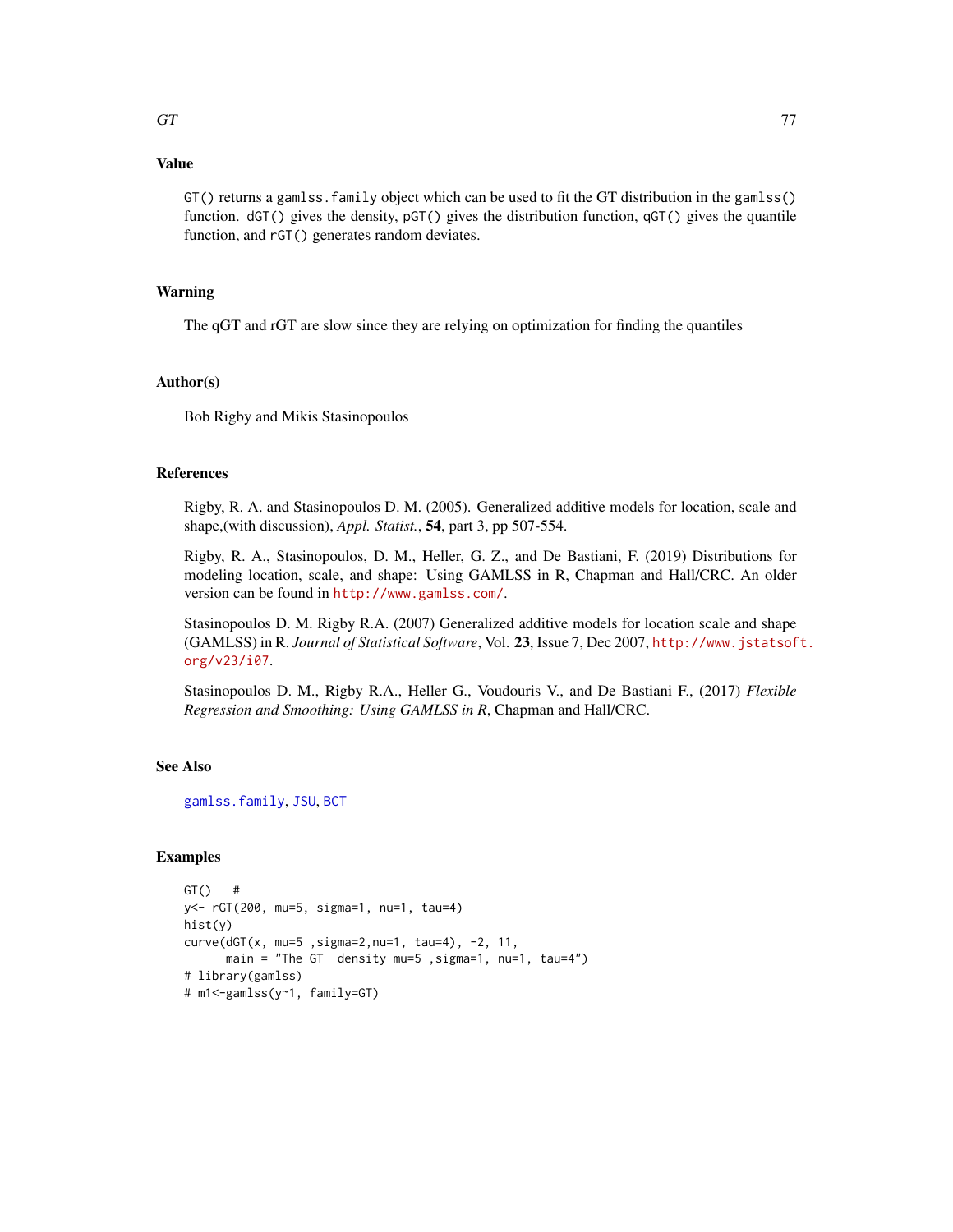#### Description

The function GU defines the Gumbel distribution, a two parameter distribution, for a gamlss. family object to be used in GAMLSS fitting using the function gamlss(). The functions dGU, pGU, qGU and rGU define the density, distribution function, quantile function and random generation for the specific parameterization of the Gumbel distribution.

### Usage

```
GU(mu.link = "identity", sigma.link = "log")
dGU(x, mu = 0, sigma = 1, log = FALSE)pGU(q, mu = 0, sigma = 1, lower.tail = TRUE, log.p = FALSE)qGU(p, mu = 0, sigma = 1, lowertail = TRUE, log.p = FALSE)
rGU(n, mu = 0, sigma = 1)
```
## Arguments

| mu.link    | Defines the mu. Link, with "identity" link as the default for the mu parameter.<br>other available link is "inverse", "log" and "own")  |
|------------|-----------------------------------------------------------------------------------------------------------------------------------------|
| sigma.link | Defines the sigma. Link, with "log" link as the default for the sigma parameter,<br>other links are the "inverse", "identity" and "own" |
| x,q        | vector of quantiles                                                                                                                     |
| mu         | vector of location parameter values                                                                                                     |
| sigma      | vector of scale parameter values                                                                                                        |
| log, log.p | logical; if TRUE, probabilities $p$ are given as $log(p)$ .                                                                             |
| lower.tail | logical; if TRUE (default), probabilities are $P[X \le x]$ , otherwise, $P[X > x]$                                                      |
| p          | vector of probabilities.                                                                                                                |
| n          | number of observations. If $length(n) > 1$ , the length is taken to be the number<br>required                                           |

## Details

The specific parameterization of the Gumbel distribution used in GU is

$$
f(y|\mu,\sigma) = \frac{1}{\sigma} \exp\left\{ \left( \frac{y-\mu}{\sigma} \right) - \exp\left( \frac{y-\mu}{\sigma} \right) \right\}
$$

for  $y = (-\infty, \infty)$ ,  $\mu = (-\infty, +\infty)$  and  $\sigma > 0$ .

# Value

GU() returns a gamlss.family object which can be used to fit a Gumbel distribution in the gamlss() function. dGU() gives the density, pGU() gives the distribution function, qGU() gives the quantile function, and rGU() generates random deviates.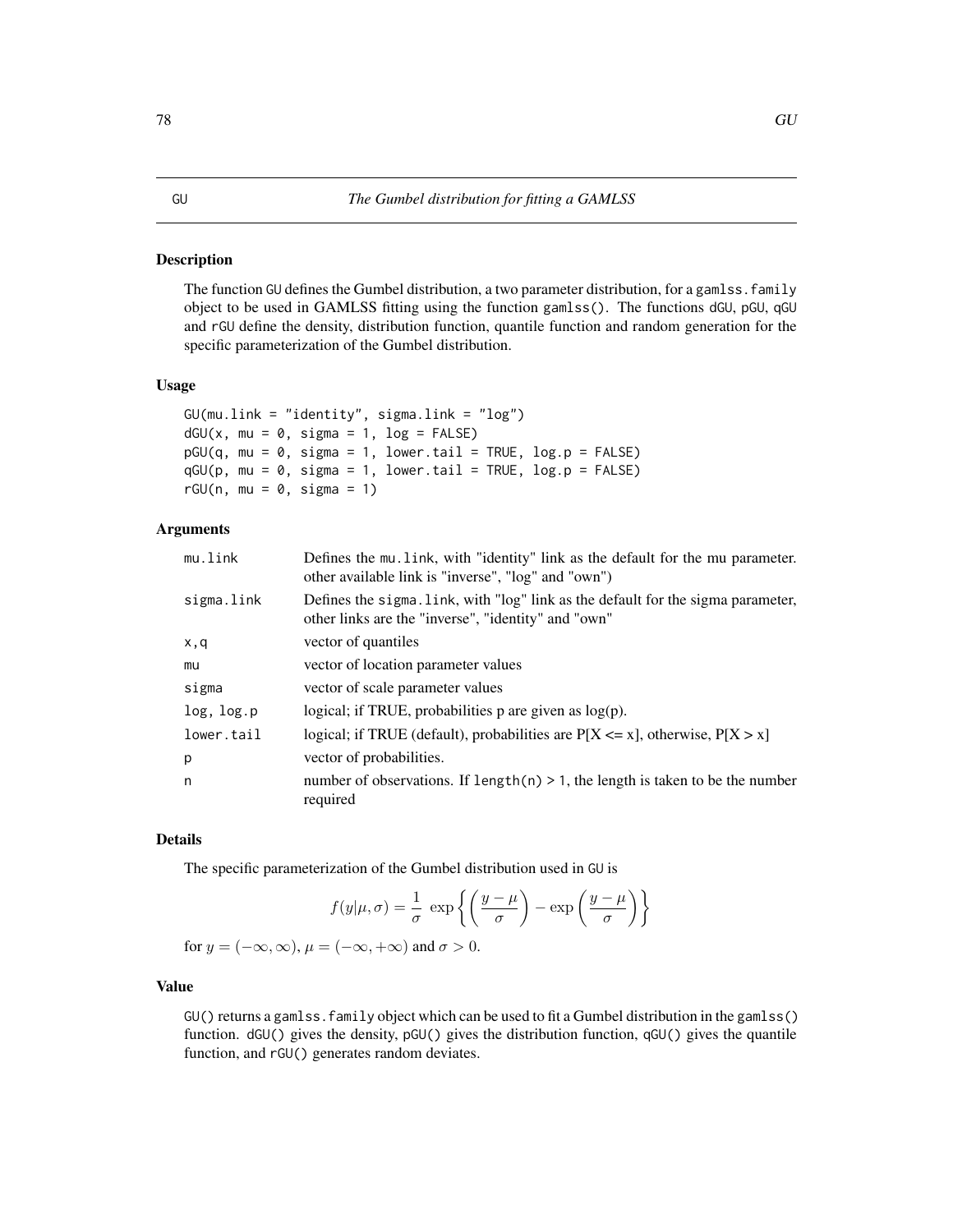#### hazardFun 79 metal berkening and the state of the state of the state of the state of the state of the state of the state of the state of the state of the state of the state of the state of the state of the state of the sta

# Note

The mean of the distribution is  $\mu - 0.57722\sigma$  and the variance is  $\pi^2 \sigma^2/6$ .

## Author(s)

Mikis Stasinopoulos, Bob Rigby and Calliope Akantziliotou

# References

Rigby, R. A. and Stasinopoulos D. M. (2005). Generalized additive models for location, scale and shape,(with discussion), *Appl. Statist.*, 54, part 3, pp 507-554.

Rigby, R. A., Stasinopoulos, D. M., Heller, G. Z., and De Bastiani, F. (2019) Distributions for modeling location, scale, and shape: Using GAMLSS in R, Chapman and Hall/CRC. An older version can be found in <http://www.gamlss.com/>.

Stasinopoulos D. M. Rigby R.A. (2007) Generalized additive models for location scale and shape (GAMLSS) in R. *Journal of Statistical Software*, Vol. 23, Issue 7, Dec 2007, [http://www.jstatsof](http://www.jstatsoft.org/v23/i07)t. [org/v23/i07](http://www.jstatsoft.org/v23/i07).

Stasinopoulos D. M., Rigby R.A., Heller G., Voudouris V., and De Bastiani F., (2017) *Flexible Regression and Smoothing: Using GAMLSS in R*, Chapman and Hall/CRC.

#### See Also

[gamlss.family](#page-57-0), [RG](#page-131-0)

## Examples

```
plot(function(x) dGU(x, mu=0,sigma=1), -6, 3,
main = "{Gumbel} density mu=0, sigma=1}")
GU()# gives information about the default links for the Gumbel distribution
dat<-rGU(100, mu=10, sigma=2) # generates 100 random observations
hist(dat)
# library(gamlss)
# gamlss(dat~1,family=GU) # fits a constant for each parameter mu and sigma
```
hazardFun *Hazard functions for gamlss.family distributions*

#### **Description**

The function hazardFun() takes as an argument a gamlss.family object and creates the hazard function for it. The function gen.hazard() generates a hazard function called hNAME where NAME is a gamlss.family i.e. hGA().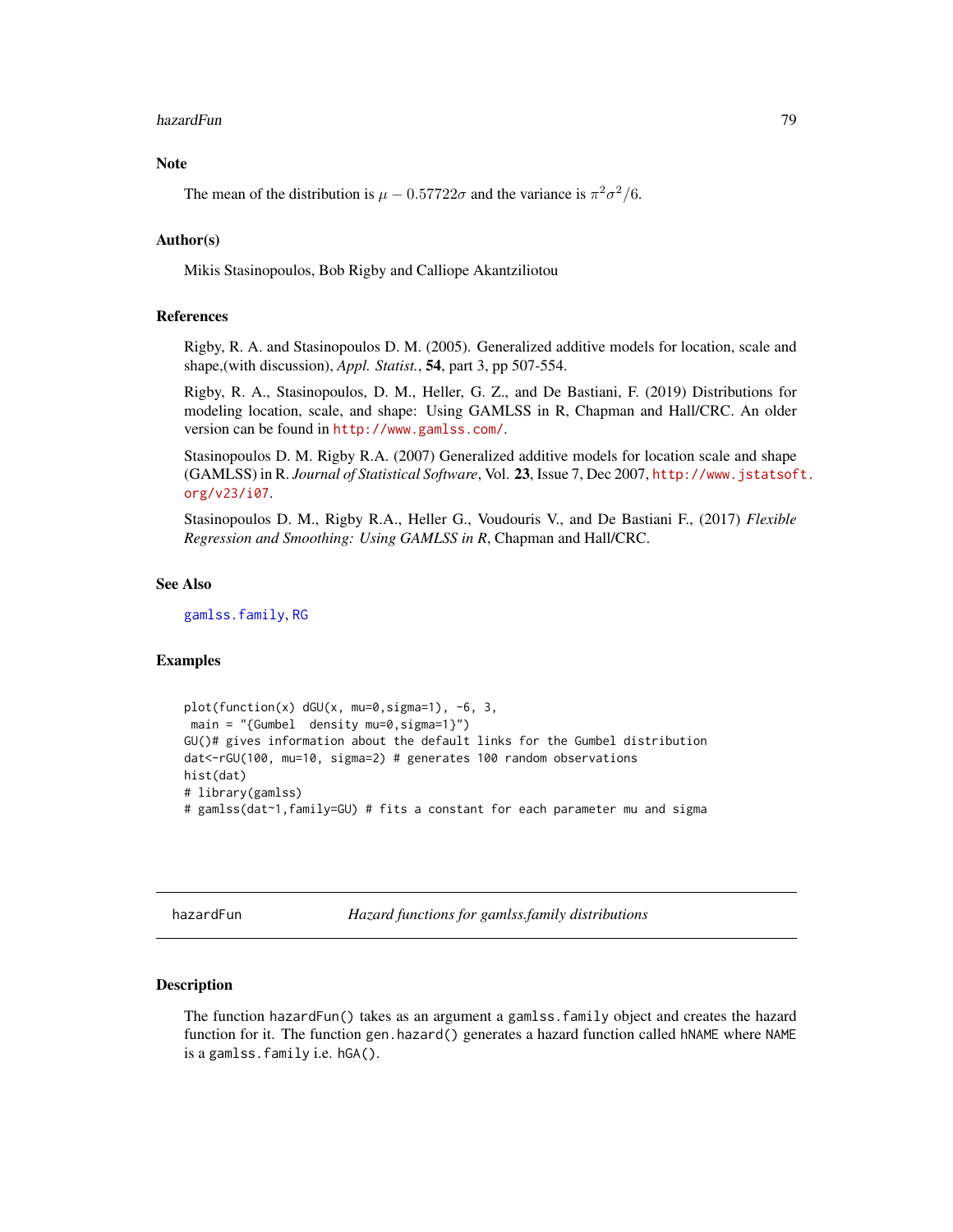#### Usage

hazardFun(family = "NO",  $\ldots$ ) gen.hazard(family = "NO",  $\ldots$ )

# Arguments

| family  | a gamlss. family object     |
|---------|-----------------------------|
| $\cdot$ | for passing extra arguments |

## Value

A hazard function.

## Author(s)

Mikis Stasinopoulos, Bob Rigby and Vlasios Voudouris

#### References

Rigby, R. A. and Stasinopoulos D. M. (2005). Generalized additive models for location, scale and shape,(with discussion), *Appl. Statist.*, 54, part 3, pp 507-554.

Rigby, R. A., Stasinopoulos, D. M., Heller, G. Z., and De Bastiani, F. (2019) Distributions for modeling location, scale, and shape: Using GAMLSS in R, Chapman and Hall/CRC. An older version can be found in <http://www.gamlss.com/>.

Stasinopoulos D. M. Rigby R.A. (2007) Generalized additive models for location scale and shape (GAMLSS) in R. *Journal of Statistical Software*, Vol. 23, Issue 7, Dec 2007, [http://www.jstatsof](http://www.jstatsoft.org/v23/i07)t. [org/v23/i07](http://www.jstatsoft.org/v23/i07).

Stasinopoulos D. M., Rigby R.A., Heller G., Voudouris V., and De Bastiani F., (2017) *Flexible Regression and Smoothing: Using GAMLSS in R*, Chapman and Hall/CRC.

# See Also

[gamlss.family](#page-57-0)

## Examples

```
gen.hazard("WEI2")
y<-seq(0,10,by=0.01)
plot(hWEI2(y, mu=1, sigma=1)~y, type="l", col="black", ylab="h(y)", ylim=c(0,2.5))
lines(hWEI2(y, mu=1, sigma=1.2)~y, col="red",lt=2,lw=2)
lines(hWEI2(y, mu=1, sigma=.5)~y, col="blue",lt=3,lw=2)
```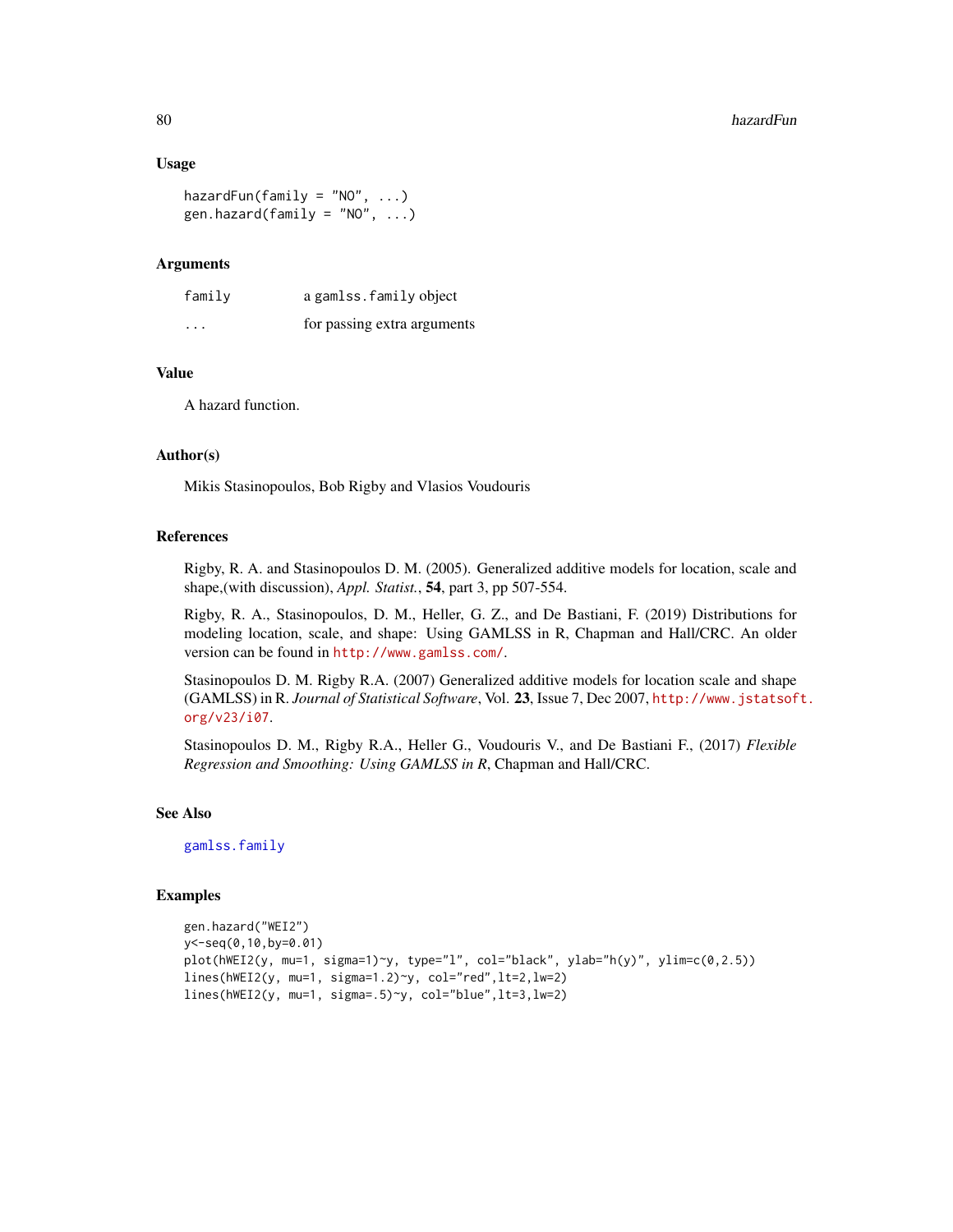#### <span id="page-80-0"></span>Description

The function IG(), or equivalently Inverse.Gaussian(), defines the inverse Gaussian distribution, a two parameter distribution, for a gamlss.family object to be used in GAMLSS fitting using the function gamlss(). The functions dIG, pIG, qIG and rIG define the density, distribution function, quantile function and random generation for the specific parameterization of the Inverse Gaussian distribution defined by function IG.

# Usage

```
IG(mu.link = "log", sigma.link = "log")
dIG(x, mu = 1, sigma = 1, log = FALSE)pIG(q, mu = 1, sigma = 1, lower.tail = TRUE, log.p = FALSE)qIG(p, mu = 1, sigma = 1, lower.tail = TRUE, log.p = FALSE)rIG(n, mu = 1, sigma = 1, ...)
```
## Arguments

| mu.link    | Defines the mu. link, with "log" link as the default for the mu parameter                     |
|------------|-----------------------------------------------------------------------------------------------|
| sigma.link | Defines the sigma. link, with "log" link as the default for the sigma parameter               |
| x,q        | vector of quantiles                                                                           |
| mu         | vector of location parameter values                                                           |
| sigma      | vector of scale parameter values                                                              |
| log, log.p | logical; if TRUE, probabilities $p$ are given as $log(p)$ .                                   |
| lower.tail | logical; if TRUE (default), probabilities are $P[X \le x]$ , otherwise, $P[X > x]$            |
| p          | vector of probabilities.                                                                      |
| n          | number of observations. If $length(n) > 1$ , the length is taken to be the number<br>required |
| .          | can be used to pass the uppr.limit argument to qIG                                            |
|            |                                                                                               |

# Details

Definition file for inverse Gaussian distribution.

$$
f(y|\mu,\sigma) = \frac{1}{\sqrt{2\pi\sigma^2 y^3}} \exp\left\{-\frac{1}{2\mu^2\sigma^2 y} (y-\mu)^2\right\}
$$

for  $y > 0$ ,  $\mu > 0$  and  $\sigma > 0$ .

## Value

returns a gamlss.family object which can be used to fit a inverse Gaussian distribution in the gamlss() function.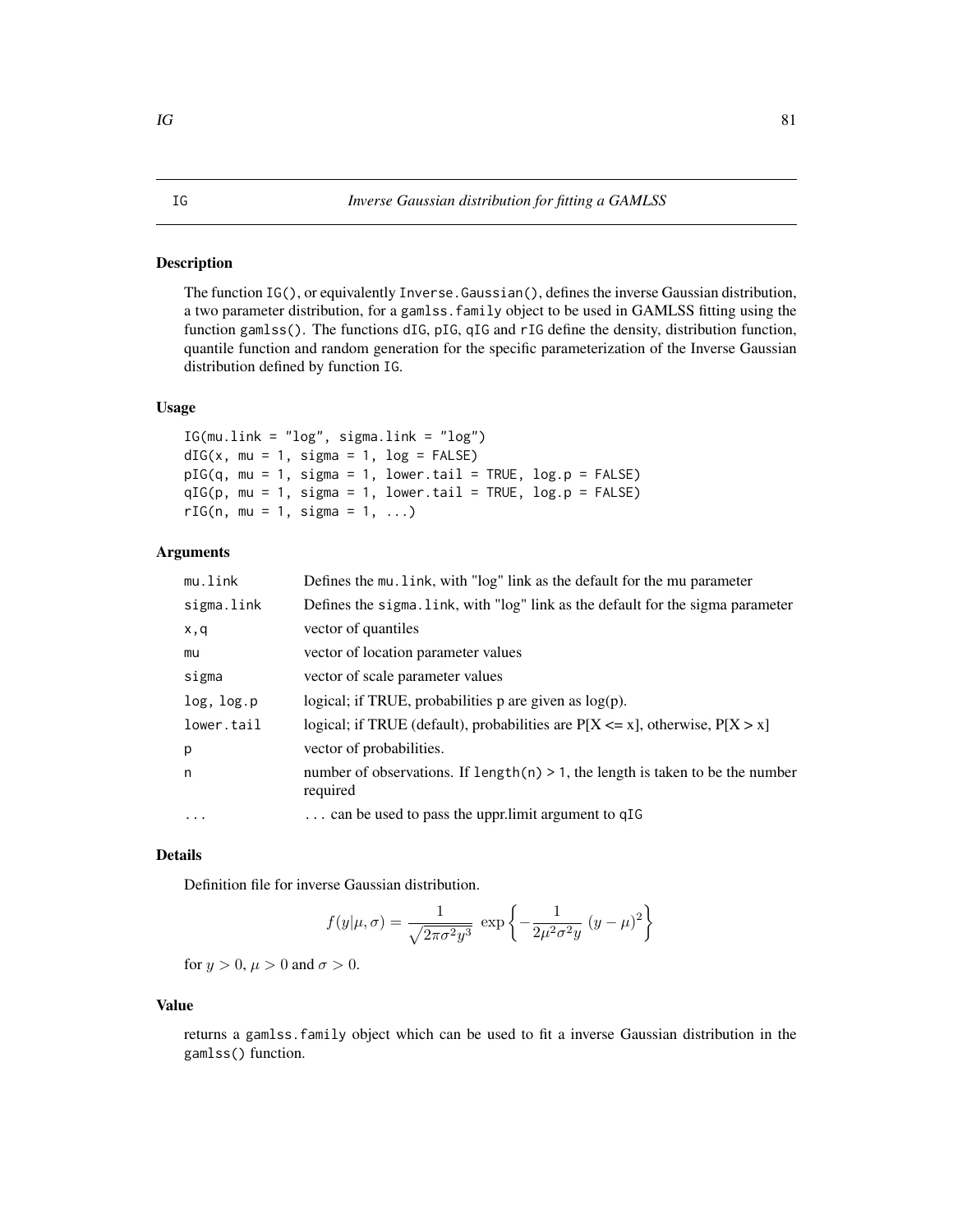#### **Note**

 $\mu$  is the mean and  $\sigma^2 \mu^3$  is the variance of the inverse Gaussian

## Author(s)

Mikis Stasinopoulos, Bob Rigby and Calliope Akantziliotou

## References

Rigby, R. A. and Stasinopoulos D. M. (2005). Generalized additive models for location, scale and shape,(with discussion), *Appl. Statist.*, 54, part 3, pp 507-554.

Rigby, R. A., Stasinopoulos, D. M., Heller, G. Z., and De Bastiani, F. (2019) Distributions for modeling location, scale, and shape: Using GAMLSS in R, Chapman and Hall/CRC. An older version can be found in <http://www.gamlss.com/>.

Stasinopoulos D. M. Rigby R.A. (2007) Generalized additive models for location scale and shape (GAMLSS) in R. *Journal of Statistical Software*, Vol. 23, Issue 7, Dec 2007, [http://www.jstatsof](http://www.jstatsoft.org/v23/i07)t. [org/v23/i07](http://www.jstatsoft.org/v23/i07).

Stasinopoulos D. M., Rigby R.A., Heller G., Voudouris V., and De Bastiani F., (2017) *Flexible Regression and Smoothing: Using GAMLSS in R*, Chapman and Hall/CRC.

## See Also

[gamlss.family](#page-57-0) , [GA](#page-53-0), [GIG](#page-71-0)

## Examples

```
IG()# gives information about the default links for the normal distribution
# library(gamlss)
# data(rent)
# gamlss(R~cs(Fl),family=IG, data=rent) #
plot(function(x)dIG(x, mu=1,sigma=.5), 0.01, 6,
main = "{Inverse Gaussian density mu=1, sigma=0.5}")
plot(function(x)pIG(x, mu=1, sigma=.5), 0.01, 6,main = "{Inverse Gaussian cdf mu=1, sigma=0.5}")
```
IGAMMA *Inverse Gamma distribution for fitting a GAMLSS*

#### Description

The function IGAMMA() defines the Inverse Gamma distribution, a two parameter distribution, for a gamlss.family object to be used in GAMLSS fitting using the function gamlss(), with parameters mu (the mode) and sigma. The functions dIGAMMA, pIGAMMA, qIGAMMA and rIGAMMA define the density, distribution function, quantile function and random generation for the IGAMMA parameterization of the Inverse Gamma distribution.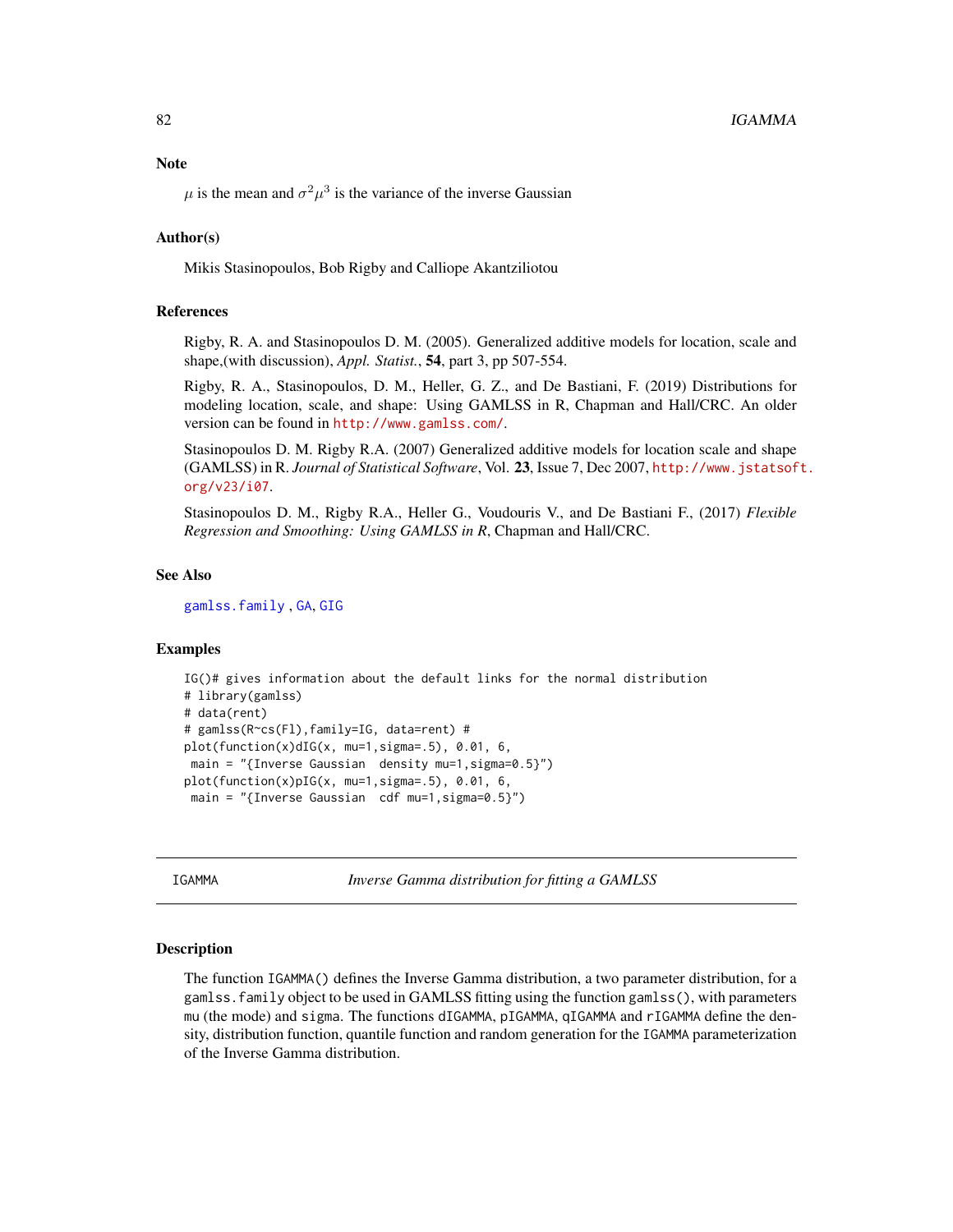## $IGAMMA$  83

# Usage

```
IGAMMA(mu.link = "log", sigma.link="log")
dIGAMMA(x, mu = 1, sigma = .5, log = FALSE)pIGAMMA(q, mu = 1, sigma = .5, lower[a] = TRUE, log.p = FALSE)qIGAMMA(p, mu = 1, sigma = .5, lower.tail = TRUE, log.p = FALSE)
rIGAMMA(n, mu = 1, sigma = .5)
```
# Arguments

| mu.link    | Defines the mu. link, with log link as the default for the mu parameter                       |
|------------|-----------------------------------------------------------------------------------------------|
| sigma.link | Defines the sigma. Link, with log as the default for the sigma parameter                      |
| x, q       | vector of quantiles                                                                           |
| mu         | vector of location parameter values                                                           |
| sigma      | vector of scale parameter values                                                              |
| log, log.p | logical; if TRUE, probabilities p are given as $log(p)$                                       |
| lower.tail | logical; if TRUE (default), probabilities are $P[X \le x]$ , otherwise $P[X > x]$             |
| p          | vector of probabilities                                                                       |
| n          | number of observations. If length(n) $> 1$ , the length is taken to be the number<br>required |

## Details

The parameterization of the Inverse Gamma distribution in the function IGAMMA is

$$
f(y|\mu,\sigma) = \frac{\left[\mu(\alpha+1)\right]^{\alpha}}{\Gamma(\alpha)} y^{-(\alpha+1)} \exp\left[-\frac{\mu(\alpha+1)}{y}\right]
$$

where  $alpha = 1/(sigma^2)$  for  $y > 0$ ,  $mu > 0$  and  $sigma > 0$ .

# Value

returns a gamlss.family object which can be used to fit an Inverse Gamma distribution in the gamlss() function.

## Note

For the function IGAMMA(), *mu* is the mode of the Inverse Gamma distribution.

### Author(s)

Fiona McElduff, Bob Rigby and Mikis Stasinopoulos.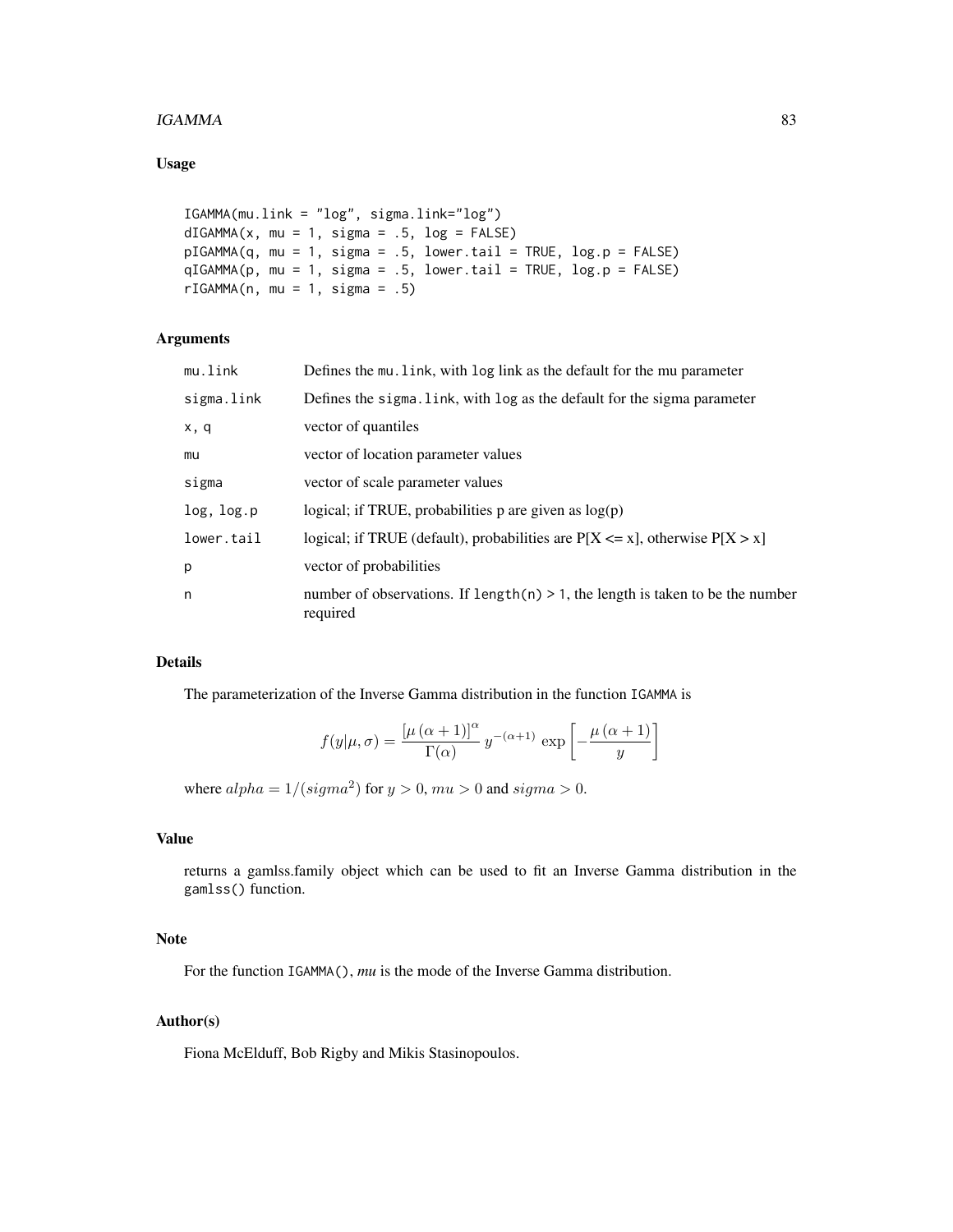#### References

Rigby, R. A. and Stasinopoulos D. M. (2005). Generalized additive models for location, scale and shape,(with discussion), *Appl. Statist.*, 54, part 3, pp 507-554.

Rigby, R. A., Stasinopoulos, D. M., Heller, G. Z., and De Bastiani, F. (2019) Distributions for modeling location, scale, and shape: Using GAMLSS in R, Chapman and Hall/CRC. An older version can be found in <http://www.gamlss.com/>.

Stasinopoulos D. M. Rigby R.A. (2007) Generalized additive models for location scale and shape (GAMLSS) in R. *Journal of Statistical Software*, Vol. 23, Issue 7, Dec 2007, [http://www.jstatsof](http://www.jstatsoft.org/v23/i07)t. [org/v23/i07](http://www.jstatsoft.org/v23/i07).

Stasinopoulos D. M., Rigby R.A., Heller G., Voudouris V., and De Bastiani F., (2017) *Flexible Regression and Smoothing: Using GAMLSS in R*, Chapman and Hall/CRC.

#### See Also

[gamlss.family](#page-57-0), [GA](#page-53-0)

## Examples

```
par(mfrow=c(2,2))
y<-seq(0.2,20,0.2)
plot(y, dIGAMMA(y), type="l")
q \leq -\text{seq}(0.2, 20, 0.2)plot(q, pIGAMMA(q), type="l")
p<-seq(0.0001,0.999,0.05)
plot(p , qIGAMMA(p), type="l")
dat <- rIGAMMA(50)
hist(dat)
#summary(gamlss(dat~1, family="IGAMMA"))
```
<span id="page-83-0"></span>JSU *The Johnson's Su distribution for fitting a GAMLSS*

#### Description

This function defines the , a four parameter distribution, for a gamlss.family object to be used for a GAMLSS fitting using the function gamlss(). The functions dJSU, pJSU, qJSU and rJSU define the density, distribution function, quantile function and random generation for the the Johnson's Su distribution.

#### Usage

```
JSU(mu.link = "identity", sigma.link = "log", nu.link = "identity", tau.link = "log")
dJSU(x, mu = 0, sigma = 1, nu = 1, tau = 1, log = FALSE)pJSU(q, mu = 0, sigma = 1, nu = 1, tau = 1, lowertail = TRUE, log.p = FALSE)
qJSU(p, mu = 0, sigma = 1, nu = 1, tau = 1, lowertail = TRUE, log.p = FALSE)
rJSU(n, mu = 0, sigma = 1, nu = 1, tau = 1)
```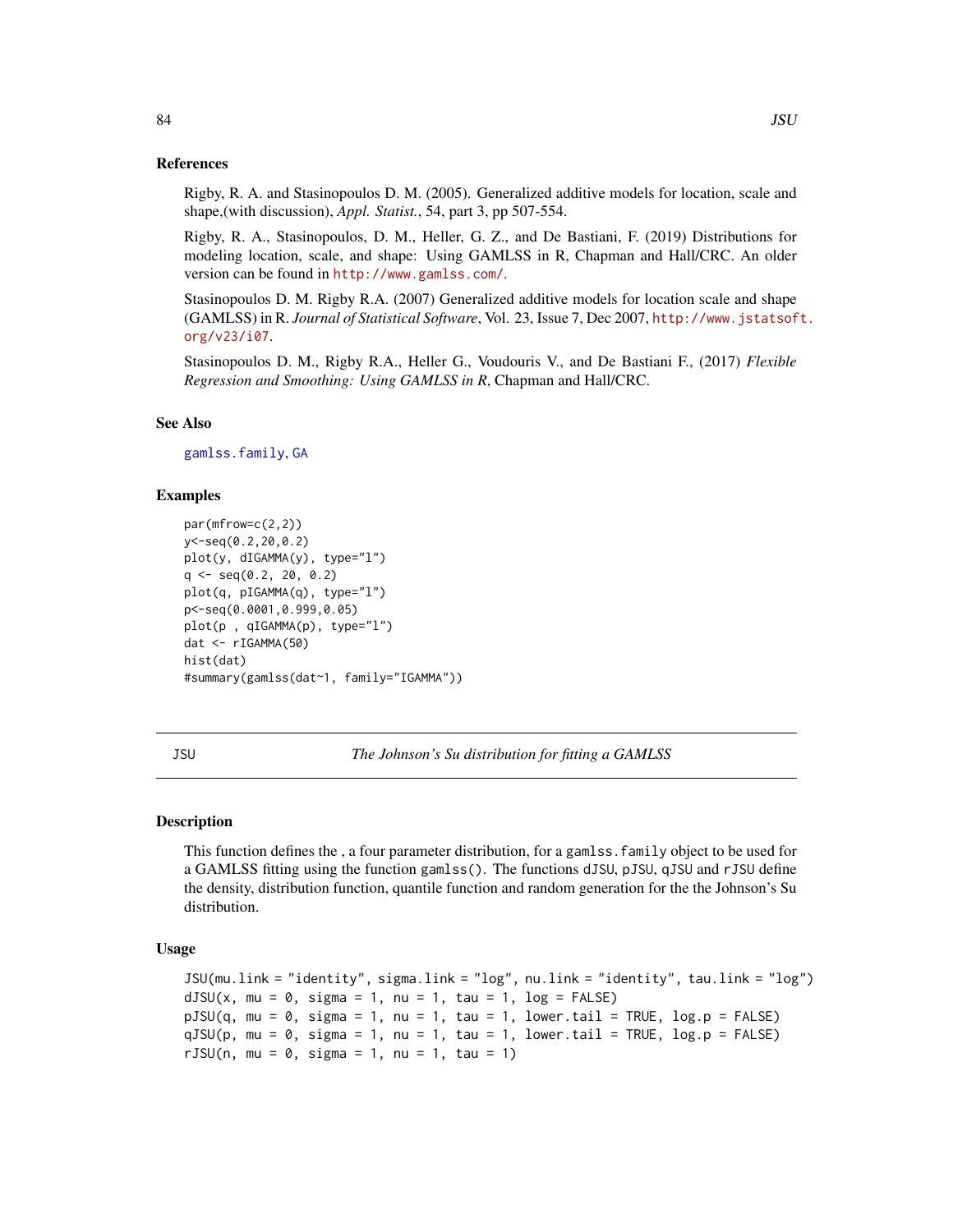#### $JSU$  85

## **Arguments**

| mu.link    | Defines the mu. link, with "identity" link as the default for the mu parameter.<br>Other links are "inverse" "log" ans "own"        |
|------------|-------------------------------------------------------------------------------------------------------------------------------------|
| sigma.link | Defines the sigma. link, with "log" link as the default for the sigma parameter.<br>Other links are "inverse", "identity" ans "own" |
| nu.link    | Defines the nu. link, with "identity" link as the default for the nu parameter.<br>Other links are "onverse", "log" and "own"       |
| tau.link   | Defines the tau. Link, with "log" link as the default for the tau parameter. Other<br>links are "onverse", "identity" ans "own"     |
| x,q        | vector of quantiles                                                                                                                 |
| mu         | vector of location parameter values                                                                                                 |
| sigma      | vector of scale parameter values                                                                                                    |
| nu         | vector of skewness nu parameter values                                                                                              |
| tau        | vector of kurtosis tau parameter values                                                                                             |
| log, log.p | logical; if TRUE, probabilities $p$ are given as $log(p)$ .                                                                         |
| lower.tail | logical; if TRUE (default), probabilities are $P[X \le x]$ , otherwise, $P[X > x]$                                                  |
| p          | vector of probabilities.                                                                                                            |
| n          | number of observations. If length $(n) > 1$ , the length is taken to be the number<br>required                                      |

## Details

The probability density function of the Jonhson's SU distribution, (JSU), is defined as

$$
f(y|n, \mu, \sigma \nu, \tau) = \frac{1}{c\sigma} \frac{1}{\tau (z^2 + 1)^{\frac{1}{2}}} \frac{1}{\sqrt{2\pi}} \exp \left[-\frac{1}{2}r^2\right]
$$

for 
$$
-\infty < y < \infty
$$
,  $\mu = (-\infty, +\infty)$ ,  $\sigma > 0$ ,  $\nu = (-\infty, +\infty)$  and  $\tau > 0$ . where  $r = -\nu + \frac{1}{\tau} \sinh^{-1}(z)$ ,  $z = \frac{y - (\mu + c\sigma w^{\frac{1}{2}} \sinh \Omega)}{c\sigma}$ ,  $c = [\frac{1}{2}(w - 1)(w \cosh 2\Omega + 1)]^{\frac{1}{2}}$ ,  $w = e^{\tau^2}$  and  $\Omega = -\nu\tau$ .

This is a reparameterization of the original Johnson Su distribution, Johnson (1954), so the parameters mu and sigma are the mean and the standard deviation of the distribution. The parameter nu determines the skewness of the distribution with nu>0 indicating positive skewness and nu<0 negative. The parameter tau determines the kurtosis of the distribution. tau should be positive and most likely in the region from zero to 1. As tau goes to 0 (and for nu=0) the distribution approaches the the Normal density function. The distribution is appropriate for leptokurtic data that is data with kurtosis larger that the Normal distribution one.

# Value

JSU() returns a gamlss.family object which can be used to fit a Johnson's Su distribution in the gamlss() function. dJSU() gives the density, pJSU() gives the distribution function, qJSU() gives the quantile function, and rJSU() generates random deviates.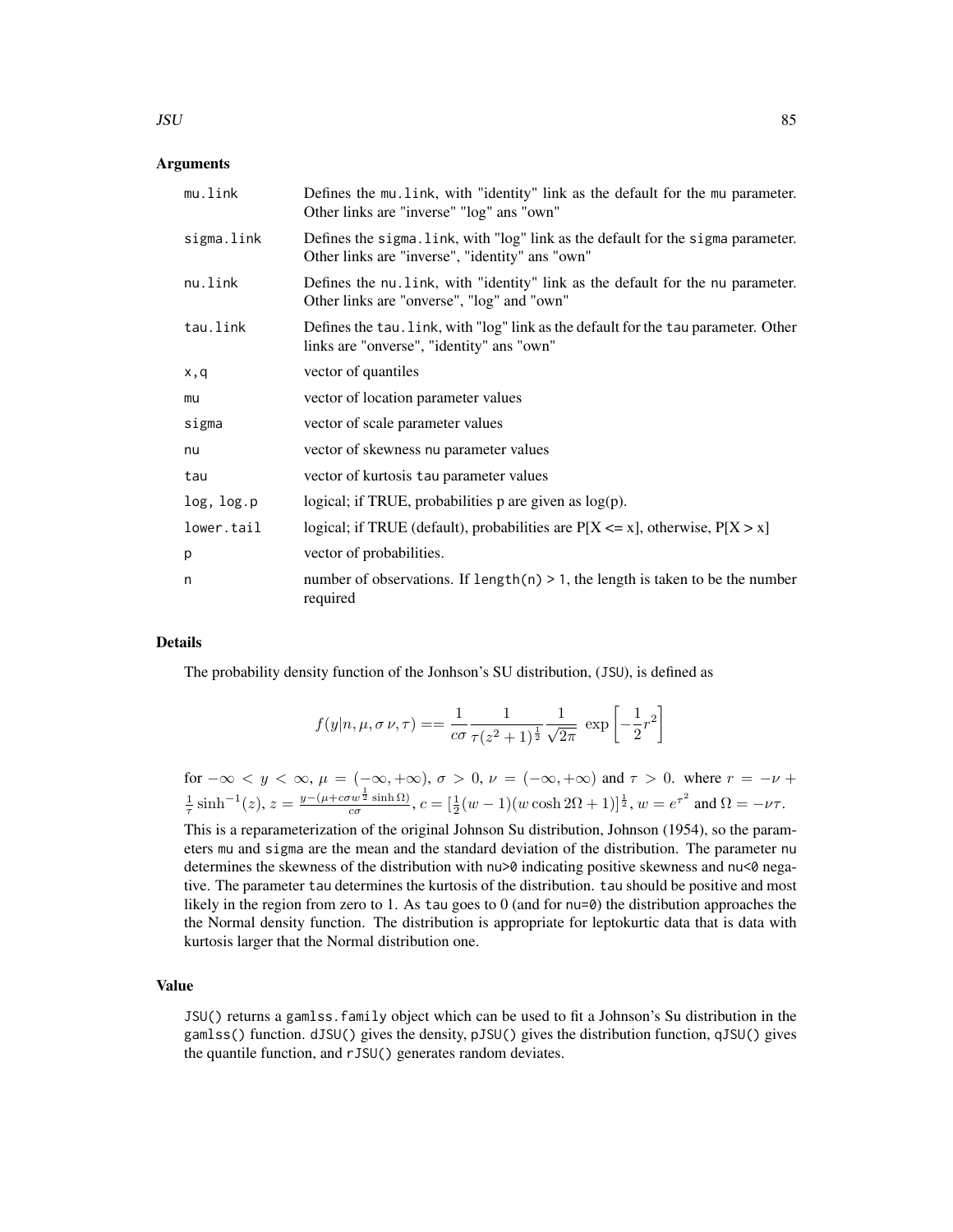## Warning

The function JSU uses first derivatives square in the fitting procedure so standard errors should be interpreted with caution

### Author(s)

Bob Rigby and Mikis Stasinopoulos

### References

Johnson, N. L. (1954). Systems of frequency curves derived from the first law of Laplace., *Trabajos de Estadistica*, 5, 283-291.

Rigby, R. A. and Stasinopoulos D. M. (2005). Generalized additive models for location, scale and shape,(with discussion), *Appl. Statist.*, 54, part 3, pp 507-554.

Rigby, R. A., Stasinopoulos, D. M., Heller, G. Z., and De Bastiani, F. (2019) Distributions for modeling location, scale, and shape: Using GAMLSS in R. An older version can be found in <http://www.gamlss.com/>.

Stasinopoulos D. M. Rigby R. A. and Akantziliotou C. (2006) Instructions on how to use the GAMLSS package in R. Accompanying documentation in the current GAMLSS help files, (see also <http://www.gamlss.com/>).

Stasinopoulos D. M. Rigby R.A. (2007) Generalized additive models for location scale and shape (GAMLSS) in R. *Journal of Statistical Software*, Vol. 23, Issue 7, Dec 2007, [http://www.jstatsof](http://www.jstatsoft.org/v23/i07)t. [org/v23/i07](http://www.jstatsoft.org/v23/i07).

Stasinopoulos D. M., Rigby R.A., Heller G., Voudouris V., and De Bastiani F., (2017) *Flexible Regression and Smoothing: Using GAMLSS in R*, Chapman and Hall/CRC.

## See Also

[gamlss.family](#page-57-0), [JSUo](#page-86-0), [BCT](#page-15-0)

# Examples

```
JSU()
plot(function(x)dJSU(x, mu=0,sigma=1,nu=-1, tau=.5), -4, 4,
main = "The JSU density mu=0,sigma=1,nu=-1, tau=.5")
plot(function(x) pJSU(x, mu=0,sigma=1,nu=-1, tau=.5), -4, 4,
main = "The JSU cdf mu=0, sigma=1, nu=-1, tau=.5")
# library(gamlss)
# data(abdom)
# h<-gamlss(y~cs(x,df=3), sigma.formula=~cs(x,1), family=JSU, data=abdom)
```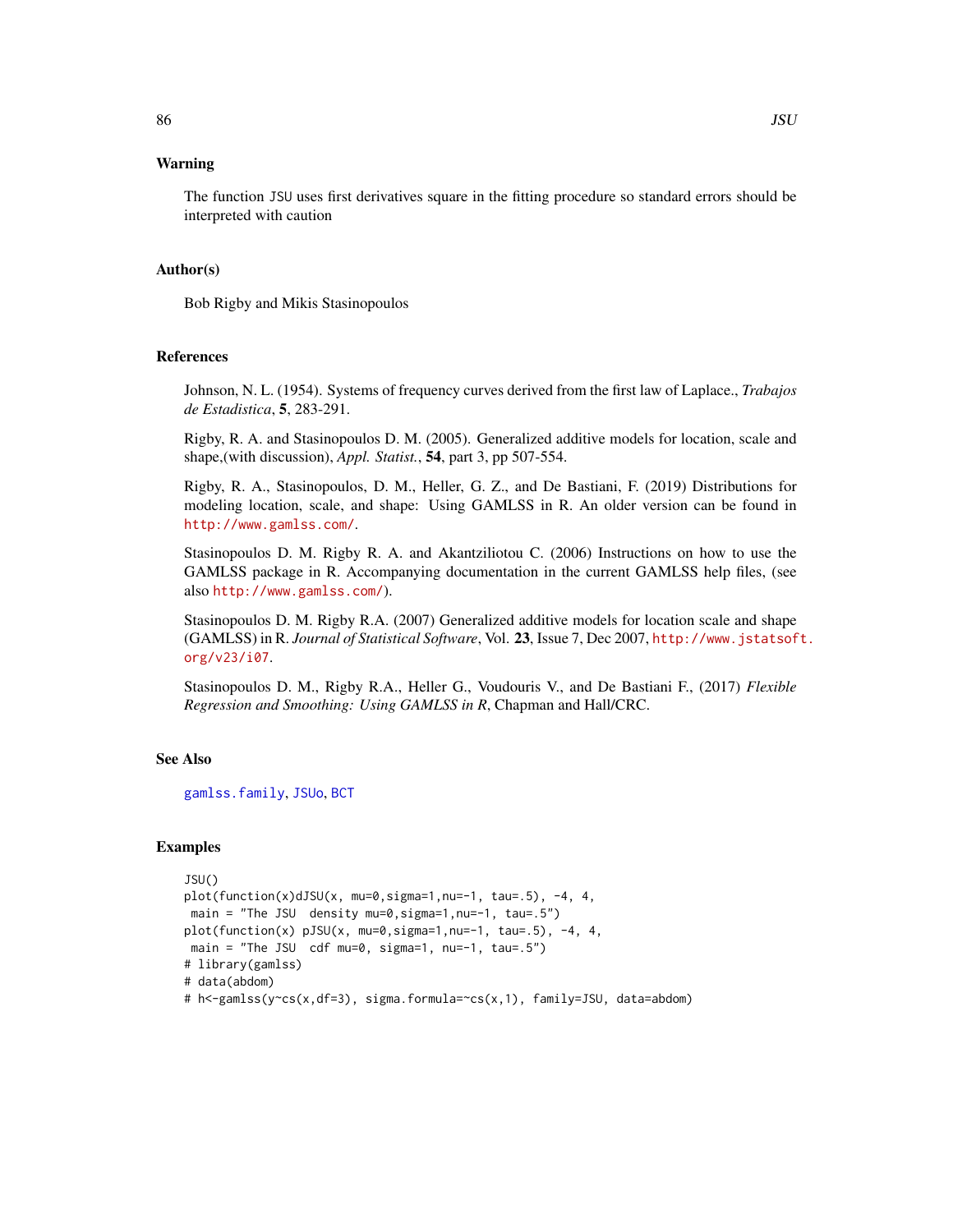# <span id="page-86-0"></span>Description

This function defines the , a four parameter distribution, for a gamlss.family object to be used for a GAMLSS fitting using the function gamlss(). The functions dJSUo, pJSUo, qJSUo and rJSUo define the density, distribution function, quantile function and random generation for the the Johnson's Su distribution.

# Usage

```
JSUo(mu.link = "identity", sigma.link = "log", nu.link = "identity", tau.link = "log")
dJSUo(x, mu = 0, sigma = 1, nu = 0, tau = 1, log = FALSE)pJSUo(q, mu = 0, sigma = 1, nu = 0, tau = 1, lowertail = TRUE, log.p = FALSE)qJSUo(p, mu = 0, sigma = 1, nu = 0, tau = 1, lowertail = TRUE, log.p = FALSE)
rJSUo(n, mu = 0, sigma = 1, nu = 0, tau = 1)
```
## Arguments

| mu.link    | Defines the mu. link, with "identity" link as the default for the mu parameter.<br>Other links are "inverse", "log" and "own"       |
|------------|-------------------------------------------------------------------------------------------------------------------------------------|
| sigma.link | Defines the sigma. Link, with "log" link as the default for the sigma parameter.<br>Other links are "inverse", "identity" and "own" |
| nu.link    | Defines the nu. link, with "identity" link as the default for the nu parameter.<br>Other links are "inverse", "log" ans "own"       |
| tau.link   | Defines the tau. link, with "log" link as the default for the tau parameter. Other<br>links are "inverse", "identity" and "own"     |
| x,q        | vector of quantiles                                                                                                                 |
| mu         | vector of location parameter values                                                                                                 |
| sigma      | vector of scale parameter values                                                                                                    |
| nu         | vector of skewness nu parameter values                                                                                              |
| tau        | vector of kurtosis tau parameter values                                                                                             |
| log, log.p | logical; if TRUE, probabilities $p$ are given as $log(p)$ .                                                                         |
| lower.tail | logical; if TRUE (default), probabilities are $P[X \le x]$ , otherwise, $P[X > x]$                                                  |
| p          | vector of probabilities.                                                                                                            |
| n          | number of observations. If length(n) $> 1$ , the length is taken to be the number<br>required                                       |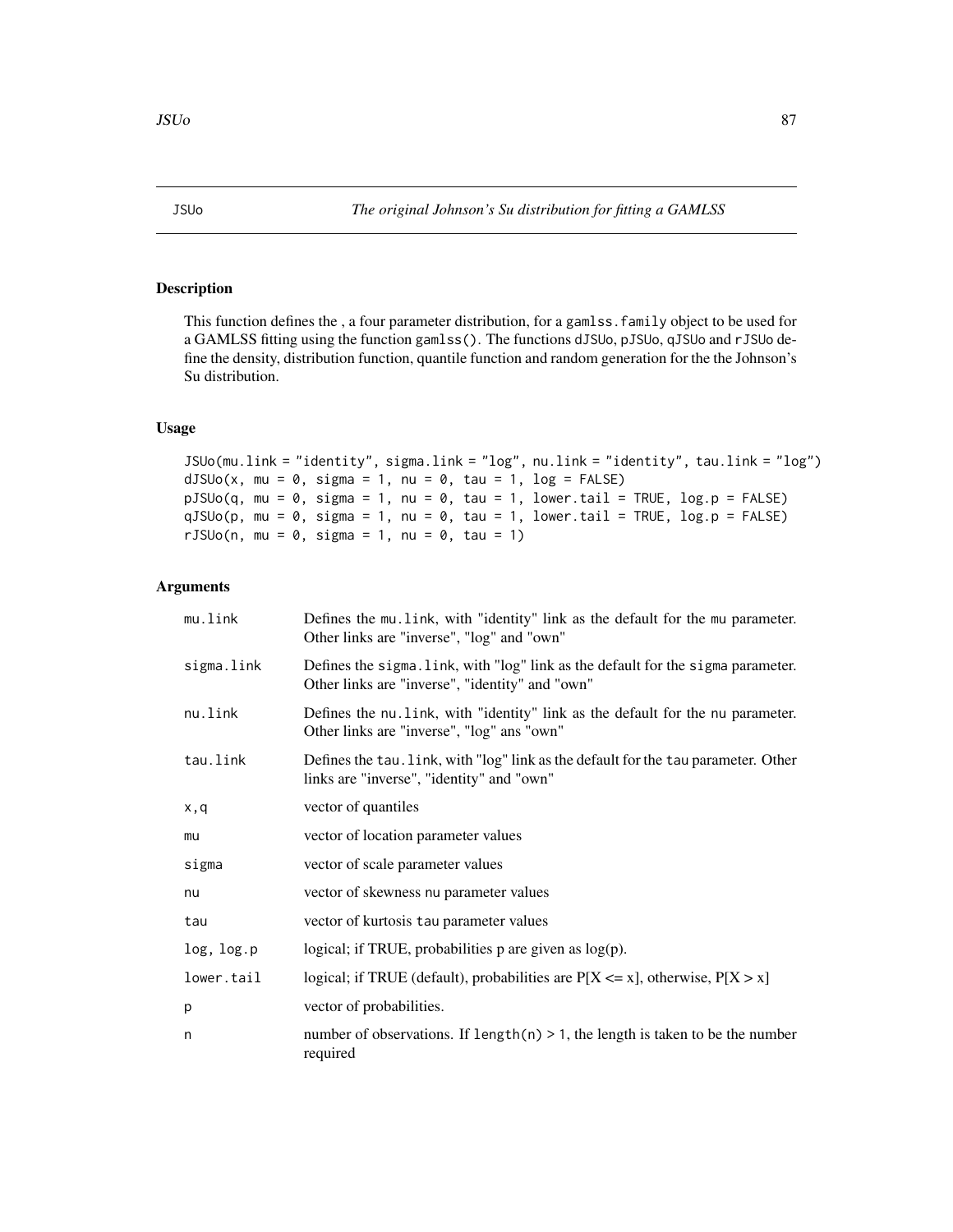#### Details

The probability density function of the orininal Jonhson's SU distribution, (JSU), is defined as

$$
f(y|n, \mu, \sigma \nu, \tau) = \frac{\tau}{\sigma} \frac{1}{(z^2 + 1)^{\frac{1}{2}}} \frac{1}{\sqrt{2\pi}} \exp\left[-\frac{1}{2}r^2\right]
$$

for  $-\infty < y < \infty$ ,  $\mu = (-\infty, +\infty)$ ,  $\sigma > 0$ ,  $\nu = (-\infty, +\infty)$  and  $\tau > 0$ . where  $z = \frac{(y-\mu)}{\sigma}$  $\frac{-\mu_j}{\sigma},$  $r = \nu + \tau sinh^{-1}(z).$ 

#### Value

JSUo() returns a gamlss.family object which can be used to fit a Johnson's Su distribution in the gamlss() function. dJSUo() gives the density, pJSUo() gives the distribution function, qJSUo() gives the quantile function, and rJSUo() generates random deviates.

#### Warning

The function JSU uses first derivatives square in the fitting procedure so standard errors should be interpreted with caution. It is recomented to be used only with method=mixed(2,20)

#### Author(s)

Mikis Stasinopoulos and Bob Rigby

## References

Johnson, N. L. (1954). Systems of frequency curves derived from the first law of Laplace., *Trabajos de Estadistica*, 5, 283-291.

Rigby, R. A. and Stasinopoulos D. M. (2005). Generalized additive models for location, scale and shape,(with discussion), *Appl. Statist.*, 54, part 3, pp 507-554.

Rigby, R. A., Stasinopoulos, D. M., Heller, G. Z., and De Bastiani, F. (2019) Distributions for modeling location, scale, and shape: Using GAMLSS in R, Chapman and Hall/CRC. An older version can be found in <http://www.gamlss.com/>.

Stasinopoulos D. M. Rigby R.A. (2007) Generalized additive models for location scale and shape (GAMLSS) in R. *Journal of Statistical Software*, Vol. 23, Issue 7, Dec 2007, [http://www.jstatsof](http://www.jstatsoft.org/v23/i07)t. [org/v23/i07](http://www.jstatsoft.org/v23/i07).

Stasinopoulos D. M., Rigby R.A., Heller G., Voudouris V., and De Bastiani F., (2017) *Flexible Regression and Smoothing: Using GAMLSS in R*, Chapman and Hall/CRC.

### See Also

[gamlss.family](#page-57-0), [JSU](#page-83-0), [BCT](#page-15-0)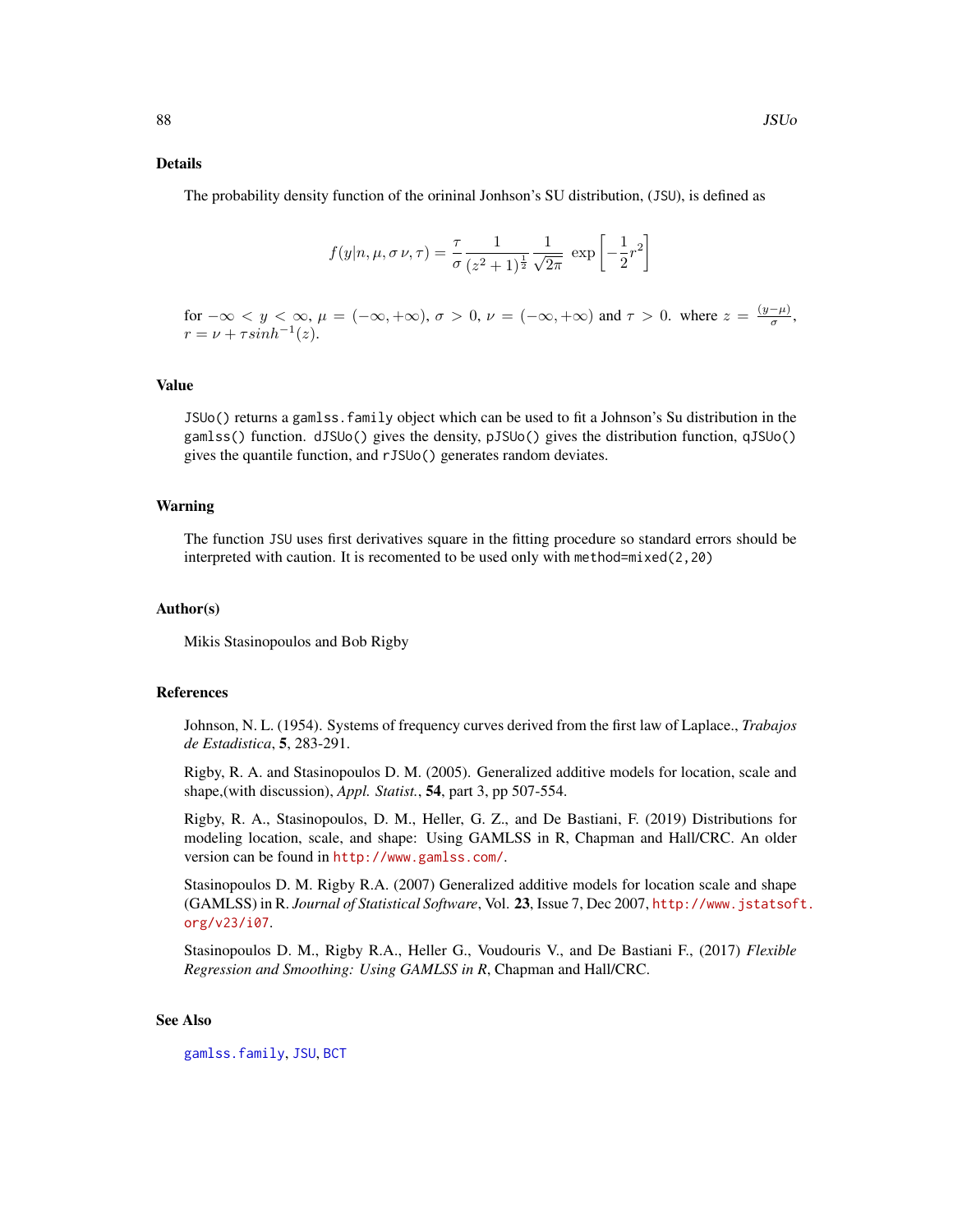# $LG$  89

# Examples

```
JSU()
plot(function(x)dJSUo(x, mu=0, sigma=1, nu=-1, tau=.5), -4, 15,main = "The JSUo density mu=0, sigma=1, nu=-1, tau=.5")
plot(function(x) pJSUo(x, mu=0, sigma=1, nu=-1, tau=.5), -4, 15,main = "The JSUo cdf mu=0, sigma=1, nu=-1, tau=.5")
# library(gamlss)
# data(abdom)
# h<-gamlss(y~cs(x,df=3), sigma.formula=~cs(x,1), family=JSUo,
# data=abdom, method=mixed(2,20))
# plot(h)
```
LG *Logarithmic and zero adjusted logarithmic distributions for fitting a GAMLSS model*

# Description

The function LG defines the logarithmic distribution, a one parameter distribution, for a gamlss. family object to be used in GAMLSS fitting using the function gamlss(). The functions dLG, pLG, qLG and rLG define the density, distribution function, quantile function and random generation for the logarithmic , LG(), distribution.

The function ZALG defines the zero adjusted logarithmic distribution, a two parameter distribution, for a gamlss.family object to be used in GAMLSS fitting using the function gamlss(). The functions dZALG, pZALG, qZALG and rZALG define the density, distribution function, quantile function and random generation for the inflated logarithmic , ZALG(), distribution.

## Usage

```
LG(mu.link = "logit")dLG(x, mu = 0.5, log = FALSE)pLG(q, mu = 0.5, lower.tail = TRUE, log.p = FALSE)qLG(p, mu = 0.5, lower.tail = TRUE, log.p = FALSE, max.value = 10000)rLG(n, mu = 0.5)ZALG(mu.link = "logit", sigma.link = "logit")
dZALG(x, mu = 0.5, sigma = 0.1, log = FALSE)pZALG(q, mu = 0.5, sigma = 0.1, lowertail = TRUE, <math>log.p = FALSE)
qZALG(p, mu = 0.5, sigma = 0.1, lower[allerage ] TRUE, <math>log.p = FALSE)
rZALG(n, mu = 0.5, sigma = 0.1)
```
## **Arguments**

| mu.link    | defines the mu. link, with logit link as the default for the mu parameter                                                         |
|------------|-----------------------------------------------------------------------------------------------------------------------------------|
| sigma.link | defines the sigma. Link, with logit link as the default for the sigma parameter<br>which in this case is the probability at zero. |
|            | vector of (non-negative integer)                                                                                                  |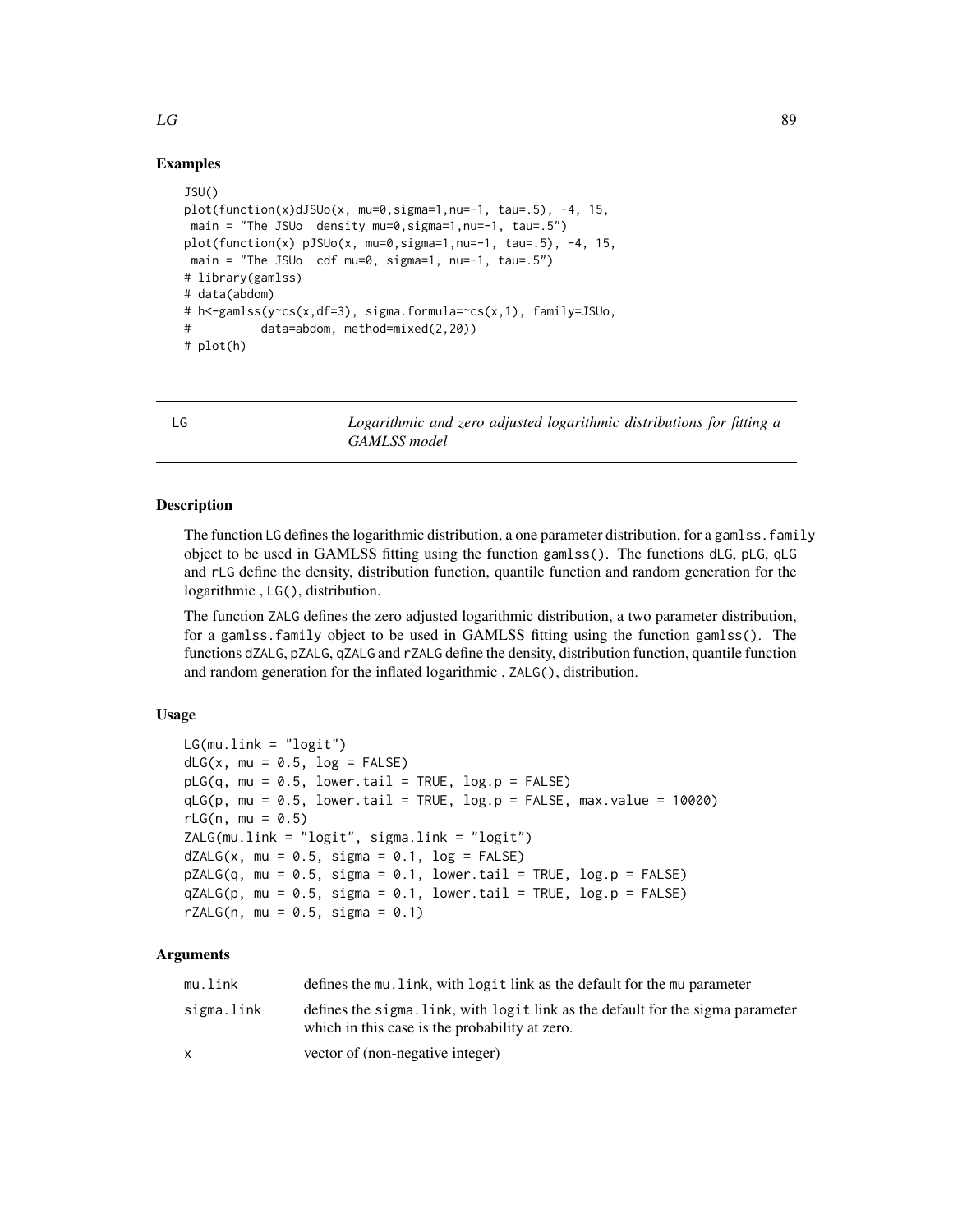| mu         | vector of positive means                                                           |
|------------|------------------------------------------------------------------------------------|
| sigma      | vector of probabilities at zero                                                    |
| p          | vector of probabilities                                                            |
| q          | vector of quantiles                                                                |
| n          | number of random values to return                                                  |
| log, log.p | logical; if TRUE, probabilities p are given as $log(p)$                            |
| lower.tail | logical; if TRUE (default), probabilities are $P[X \le x]$ , otherwise, $P[X > x]$ |
| max.value  | valued needed for the numerical calculation of the q-function                      |

#### Details

For the definition of the distributions see Rigby and Stasinopoulos (2010) below. The parameterization of the logarithmic distribution in the function LM is

$$
f(y|\mu) = \alpha \mu^y/y
$$

where for  $y \geq 1$  and  $\mu > 0$  and

$$
\alpha = -[\log(1 - \mu)]^{-1}
$$

## Value

The function LG and ZALG return a gamlss.family object which can be used to fit a logarithmic and a zero inflated logarithmic distributions respectively in the gamlss() function.

## Author(s)

Mikis Stasinopoulos, Bob Rigby

#### **References**

Johnson, Norman Lloyd; Kemp, Adrienne W; Kotz, Samuel (2005). "Chapter 7: Logarithmic and Lagrangian distributions". Univariate discrete distributions (3 ed.). John Wiley & Sons. ISBN 9780471272465.

Rigby, R. A. and Stasinopoulos D. M. (2005). Generalized additive models for location, scale and shape,(with discussion), *Appl. Statist.*, 54, part 3, pp 507-554.

Rigby, R. A., Stasinopoulos, D. M., Heller, G. Z., and De Bastiani, F. (2019) Distributions for modeling location, scale, and shape: Using GAMLSS in R, Chapman and Hall/CRC. An older version can be found in <http://www.gamlss.com/>.

Stasinopoulos D. M. Rigby R.A. (2007) Generalized additive models for location scale and shape (GAMLSS) in R. *Journal of Statistical Software*, Vol. 23, Issue 7, Dec 2007, [http://www.jstatsof](http://www.jstatsoft.org/v23/i07)t. [org/v23/i07](http://www.jstatsoft.org/v23/i07).

Rigby, R. A. and Stasinopoulos D. M. (2010) The gamlss.family distributions, (distributed with this package or see <http://www.gamlss.com/>)

Stasinopoulos D. M., Rigby R.A., Heller G., Voudouris V., and De Bastiani F., (2017) *Flexible Regression and Smoothing: Using GAMLSS in R*, Chapman and Hall/CRC.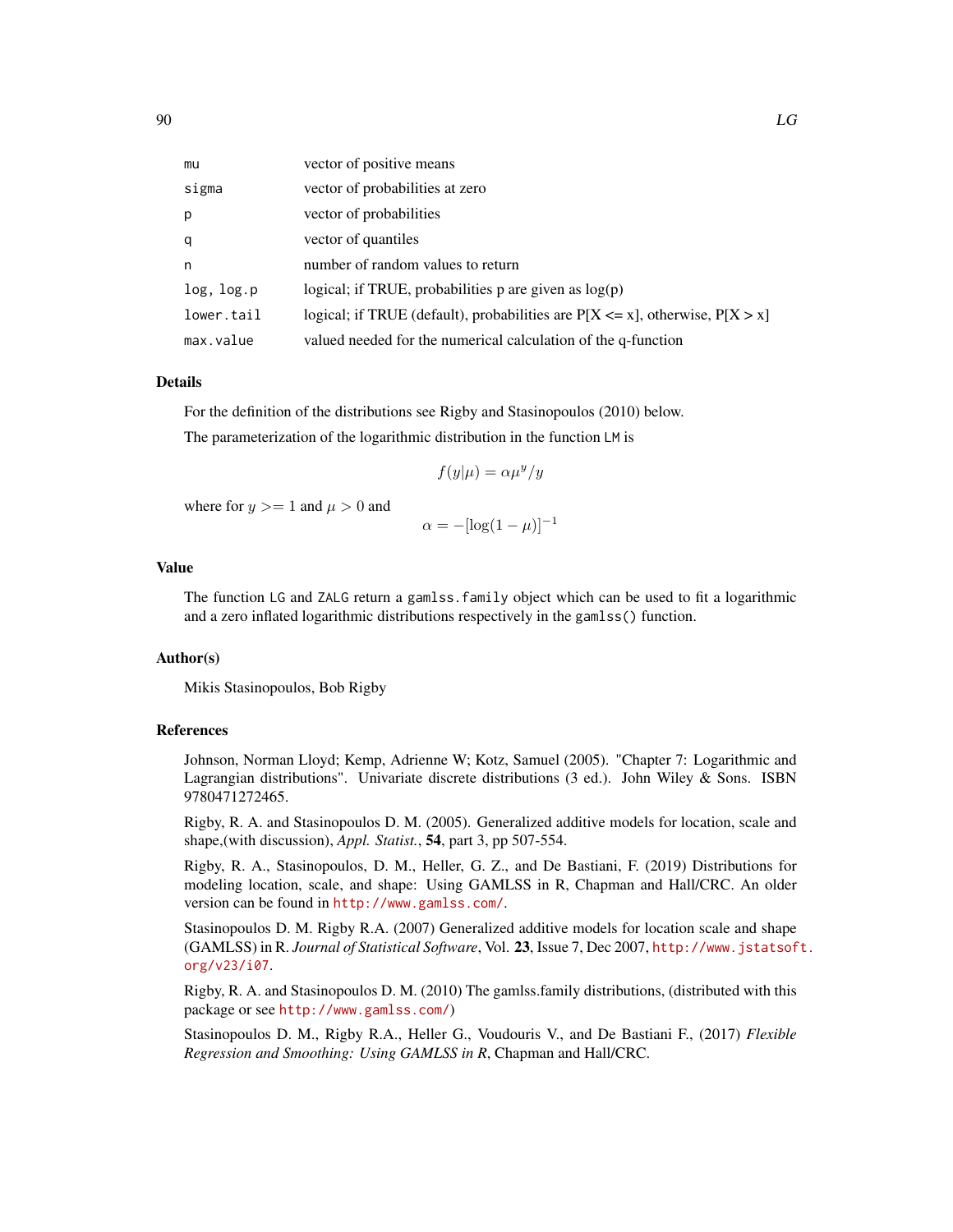#### $LNO$  91

# See Also

[gamlss.family](#page-57-0), [PO](#page-129-0), [ZAP](#page-179-0)

#### Examples

```
LG()ZAP()
# creating data and plotting them
dat <- rLG(1000, mu=.3)
  r <- barplot(table(dat), col='lightblue')
dat1 <- rZALG(1000, mu=.3, sigma=.1)
 r1 <- barplot(table(dat1), col='lightblue')
```
LNO *Log Normal distribution for fitting in GAMLSS*

# <span id="page-90-0"></span>**Description**

The functions LOGNO and LOGNO2 define a gamlss.family distribution to fits the log-Normal distribution. The difference between them is that while LOGNO retains the original parametrization for mu, (identical to the normal distribution NO) and therefore  $\mu = (-\infty, +\infty)$ , the function LOGNO2 use mu as the median, so  $\mu = (0, +\infty)$ .

The function LNO is more general and can fit a Box-Cox transformation to data using the gamlss() function. In the LOGNO (and LOGNO2) there are two parameters involved mu sigma, while in the LNO there are three parameters mu sigma, and the transformation parameter nu. The transformation parameter nu in LNO is a 'fixed' parameter (not estimated) and it has its default value equal to zero allowing the fitting of the log-normal distribution as in LOGNO. See the example below on how to fix nu to be a particular value. In order to estimate (or model) the parameter nu, use the gamlss. family [BCCG](#page-9-0) distribution which uses a reparameterized version of the the Box-Cox transformation. The functions dLOGNO, pLOGNO, qLOGNO and rLOGNO define the density, distribution function, quantile function and random generation for the specific parameterization of the log-normal distribution.

The functions dLOGNO2, pLOGNO2, qLOGNO2 and rLOGNO2 define the density, distribution function, quantile function and random generation when mu is the median of the log-normal distribution.

The functions dLNO, pLNO, qLNO and rLNO define the density, distribution function, quantile function and random generation for the specific parameterization of the log-normal distribution and more generally a Box-Cox transformation.

#### Usage

```
LNO(mu.link = "identity", sigma.link = "log")
LOGNO(mu.link = "identity", sigma.link = "log")LOGNO2(mu.link = "log", sigma.link = "log")dLNO(x, mu = 1, sigma = 0.1, nu = 0, log = FALSE)dLOGNO(x, mu = 0, sigma = 1, log = FALSE)
```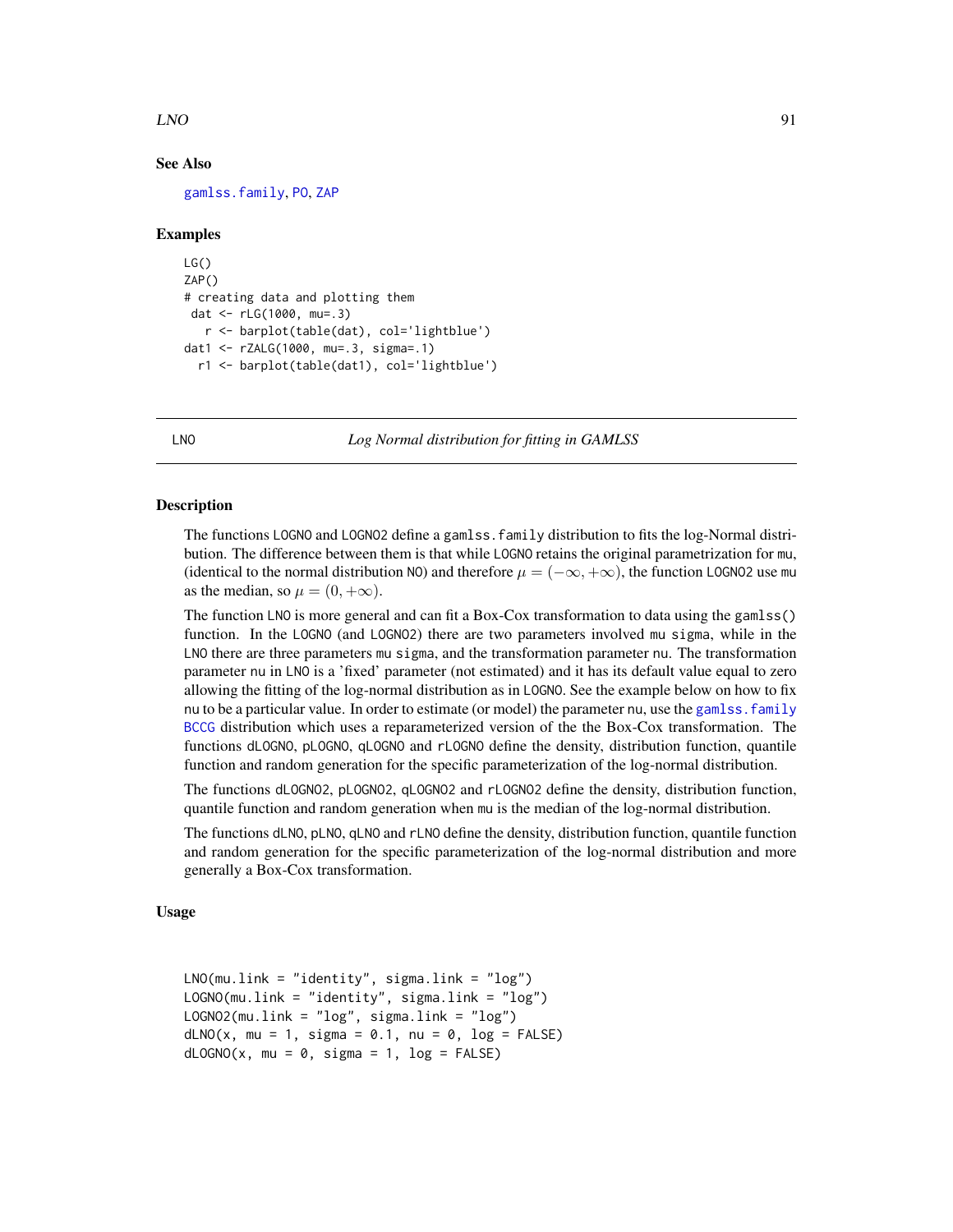```
dLOGNO2(x, mu = 1, sigma = 1, log = FALSE)pLNO(q, mu = 1, sigma = 0.1, nu = 0, lowertail = TRUE, log.p = FALSE)pLOGNO(q, mu = 0, sigma = 1, lower.tail = TRUE, log.p = FALSE)pLOGNO2(q, mu = 1, sigma = 1, lower.tail = TRUE, log.p = FALSE)qLNO(p, mu = 1, sigma = 0.1, nu = 0, lower.tail = TRUE, log.p = FALSE)qLOGNO(p, mu = 0, sigma = 1, lower.tail = TRUE, log.p = FALSE)
qLOGNO2(p, mu = 1, sigma = 1, lower.tail = TRUE, log.p = FALSE)
rLNO(n, mu = 1, sigma = 0.1, nu = 0)rLOGNO(n, mu = 0, sigma = 1)
rLOGNO2(n, mu = 1, sigma = 1)
```
## Arguments

| mu.link    | Defines the mu. link, with "identity" or "log" link depending on te parametriza-<br>tion                                            |
|------------|-------------------------------------------------------------------------------------------------------------------------------------|
| sigma.link | Defines the sigma. link, with "log" link as the default for the sigma parameter.<br>Other links are "inverse", "identity" ans "own" |
| x,q        | vector of quantiles                                                                                                                 |
| mu         | vector of location parameter values                                                                                                 |
| sigma      | vector of scale parameter values                                                                                                    |
| nu         | vector of shape parameter values                                                                                                    |
| log, log.p | logical; if TRUE, probabilities $p$ are given as $log(p)$ .                                                                         |
| lower.tail | logical; if TRUE (default), probabilities are $P[X \le x]$ , otherwise, $P[X > x]$                                                  |
| p          | vector of probabilities.                                                                                                            |
| n          | number of observations. If $length(n) > 1$ , the length is taken to be the number<br>required                                       |

# Details

The probability density function in LOGNO is defined as

$$
f(y|\mu,\sigma) = \frac{1}{y\sqrt{2\pi}\sigma} \exp[-\frac{1}{2\sigma^2}(\log(y) - \mu)^2]
$$

for  $y > 0$ ,  $\mu = (-\infty, +\infty)$  and  $\sigma > 0$ .

The probability density function in LNO is defined as

$$
f(y|\mu, \sigma, \nu) = \frac{1}{\sqrt{2\pi}\sigma} y^{\nu - 1} \exp[-\frac{1}{2\sigma^2}(z - \mu)^2]
$$

where if  $\nu \neq 0$   $z = (y^{\nu} - 1)/\nu$  else  $z = \log(y)$  and  $z \sim N(0, \sigma^2)$ , for  $y > 0$ ,  $\mu > 0$ ,  $\sigma > 0$  and  $\nu = (-\infty, +\infty).$ 

# Value

LNO() returns a gamlss.family object which can be used to fit a log-normal distribution in the gamlss() function. dLNO() gives the density, pLNO() gives the distribution function, qLNO() gives the quantile function, and rLNO() generates random deviates.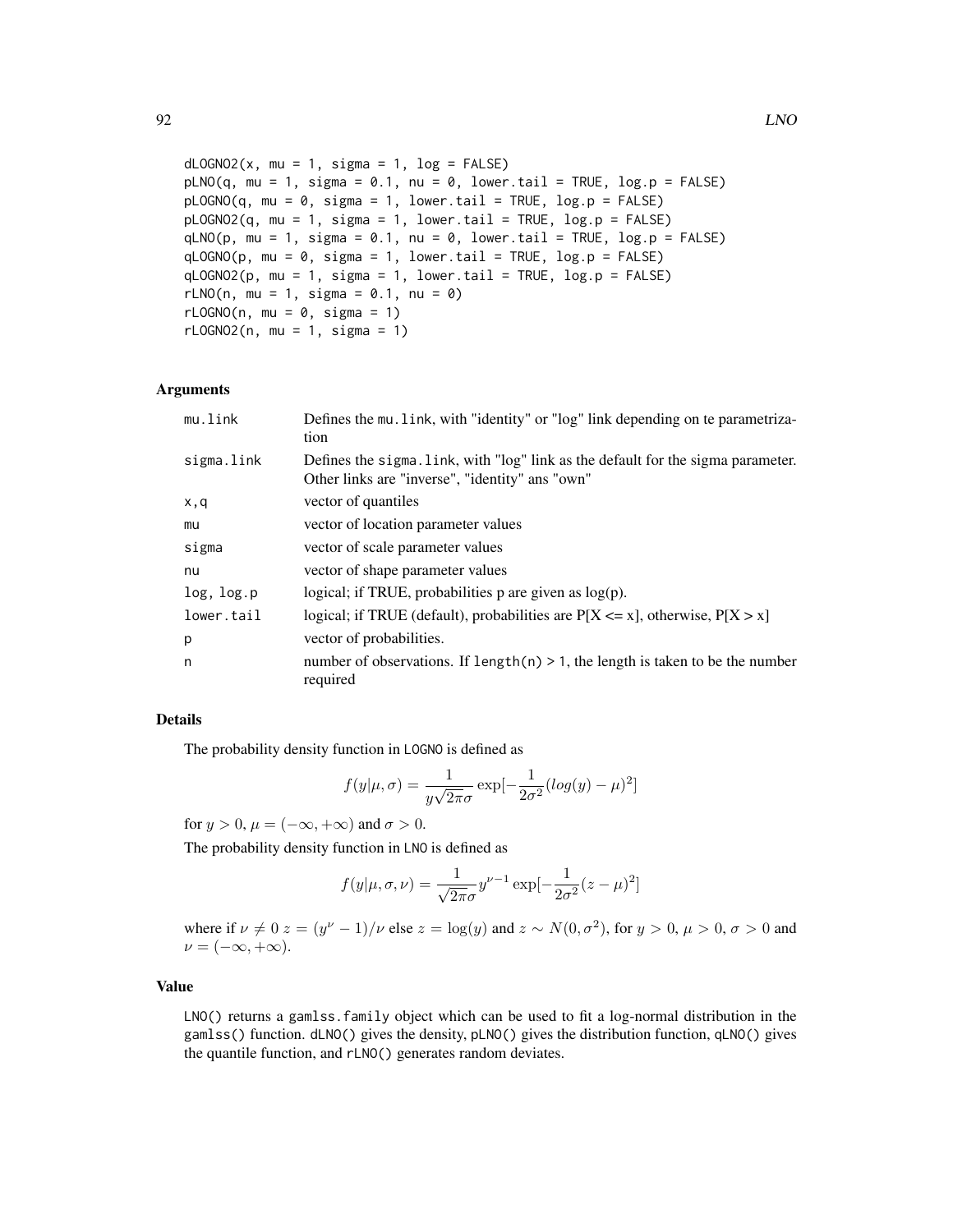## $LNO$  93

## Warning

This is a two parameter fit for  $\mu$  and  $\sigma$  while  $\nu$  is fixed. If you wish to model  $\nu$  use the gamlss family BCCG.

#### **Note**

 $\mu$  is the mean of z (and also the median of y), the Box-Cox transformed variable and  $\sigma$  is the standard deviation of z and approximate the coefficient of variation of y

# Author(s)

Mikis Stasinopoulos, Bob Rigby and Calliope Akantziliotou

#### References

Box, G. E. P. and Cox, D. R. (1964) An analysis of transformations (with discussion), *J. R. Statist. Soc.* B., 26, 211–252

Rigby, R. A. and Stasinopoulos D. M. (2005). Generalized additive models for location, scale and shape,(with discussion), *Appl. Statist.*, 54, part 3, pp 507-554.

Rigby, R. A., Stasinopoulos, D. M., Heller, G. Z., and De Bastiani, F. (2019) Distributions for modeling location, scale, and shape: Using GAMLSS in R, Chapman and Hall/CRC. An older version can be found in <http://www.gamlss.com/>.

Stasinopoulos D. M. Rigby R.A. (2007) Generalized additive models for location scale and shape (GAMLSS) in R. *Journal of Statistical Software*, Vol. 23, Issue 7, Dec 2007, [http://www.jstatsof](http://www.jstatsoft.org/v23/i07)t. [org/v23/i07](http://www.jstatsoft.org/v23/i07).

Stasinopoulos D. M., Rigby R.A., Heller G., Voudouris V., and De Bastiani F., (2017) *Flexible Regression and Smoothing: Using GAMLSS in R*, Chapman and Hall/CRC.

# See Also

[gamlss.family](#page-57-0), [BCCG](#page-9-0)

#### Examples

```
LOGNO()# gives information about the default links for the log normal distribution
LOGNO2()
```
LNO()# gives information about the default links for the Box Cox distribution

```
# plotting the d, p, q, and r functions
op<-par(mfrow=c(2,2))
curve(dLOGNO(x, mu=0), 0, 10)
curve(pLOGNO(x, mu=0), 0, 10)
curve(qLOGNO(x, mu=0), 0, 1)
Y<- rLOGNO(200)
hist(Y)
par(op)
# plotting the d, p, q, and r functions
op<-par(mfrow=c(2,2))
```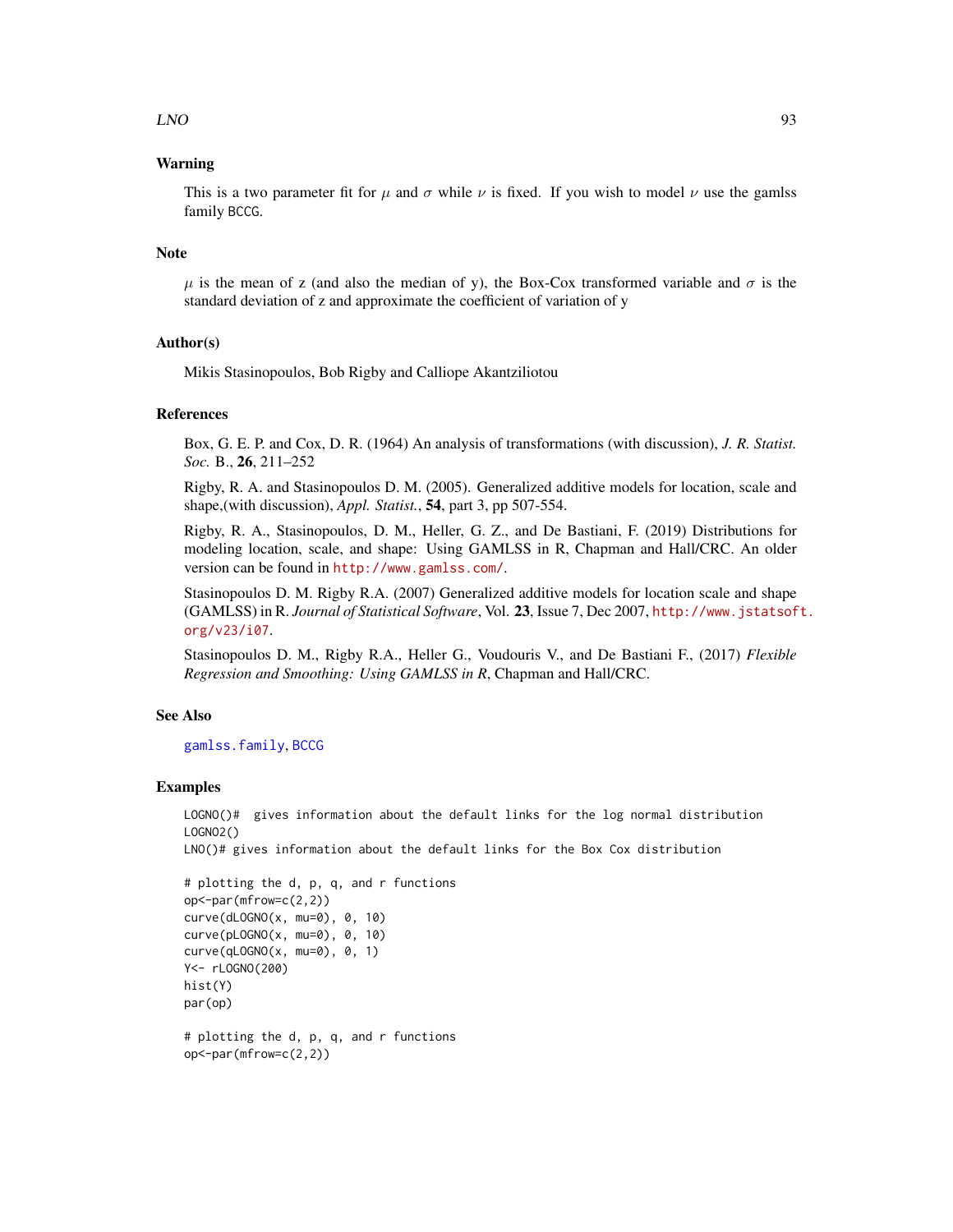```
curve(dLOGNO2(x, mu=1), 0, 10)
curve(pLOGNO2(x, mu=1), 0, 10)
curve(qLOGNO2(x, mu=1), 0, 1)
Y<- rLOGNO(200)
hist(Y)
par(op)
# library(gamlss)
# data(abdom)
# h1<-gamlss(y~cs(x), family=LOGNO, data=abdom)#fits the log-Normal distribution
# h2<-gamlss(y~cs(x), family=LNO, data=abdom) #should be identical to the one above
# to change to square root transformation, i.e. fix nu=0.5
# h3<-gamlss(y~cs(x), family=LNO, data=abdom, nu.fix=TRUE, nu.start=0.5)
```
LO *Logistic distribution for fitting a GAMLSS*

# Description

The function LO(), or equivalently Logistic(), defines the logistic distribution, a two parameter distribution, for a gamlss. family object to be used in GAMLSS fitting using the function gamlss()

# Usage

```
LO(mu.link = "identity", sigma.link = "log")
dLO(x, mu = 0, sigma = 1, log = FALSE)pLO(q, mu = 0, sigma = 1, lower.tail = TRUE, log.p = FALSE)qLO(p, mu = 0, sigma = 1, lowertail = TRUE, log.p = FALSE)
rLO(n, mu = 0, sigma = 1)
```
## Arguments

| mu.link    | Defines the mu. link, with "identity" link as the default for the mu parameter                |
|------------|-----------------------------------------------------------------------------------------------|
| sigma.link | Defines the sigma. Link, with "log" link as the default for the sigma parameter               |
| x,q        | vector of quantiles                                                                           |
| mu         | vector of location parameter values                                                           |
| sigma      | vector of scale parameter values                                                              |
| log, log.p | logical; if TRUE, probabilities $p$ are given as $log(p)$ .                                   |
| lower.tail | logical; if TRUE (default), probabilities are $P[X \le x]$ , otherwise, $P[X > x]$            |
| p          | vector of probabilities.                                                                      |
| n          | number of observations. If $length(n) > 1$ , the length is taken to be the number<br>required |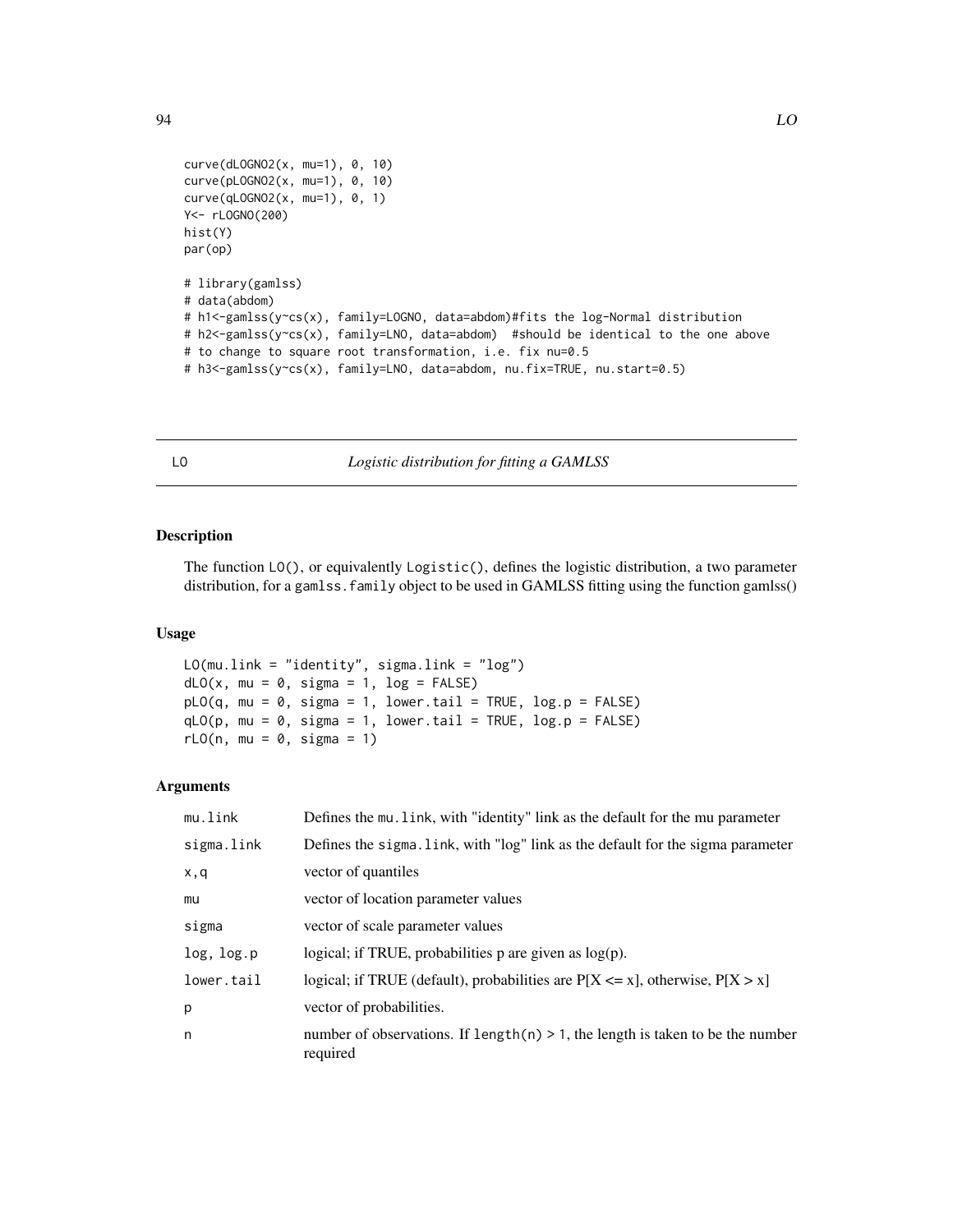#### Details

Definition file for Logistic distribution.

$$
f(y|\mu,\sigma)=\frac{1}{\sigma}e^{-\frac{y-\mu}{\sigma}}[1+e^{-\frac{y-\mu}{\sigma}}]^{-2}
$$
 for  $y=(-\infty,\infty),\,\mu=(-\infty,\infty)$  and  $\sigma>0.$ 

#### Value

LO() returns a gamlss. family object which can be used to fit a logistic distribution in the gamlss() function. dLO() gives the density, pLO() gives the distribution function, qLO() gives the quantile function, and rLO() generates random deviates for the logistic distribution. The latest functions are based on the equivalent R functions for logistic distribution.

#### **Note**

 $\mu$  is the mean and  $\sigma \pi / \sqrt{3}$  is the standard deviation for the logistic distribution

#### Author(s)

Mikis Stasinopoulos, Bob Rigby and Calliope Akantziliotou

#### References

Rigby, R. A. and Stasinopoulos D. M. (2005). Generalized additive models for location, scale and shape,(with discussion), *Appl. Statist.*, 54, part 3, pp 507-554.

Rigby, R. A., Stasinopoulos, D. M., Heller, G. Z., and De Bastiani, F. (2019) Distributions for modeling location, scale, and shape: Using GAMLSS in R, Chapman and Hall/CRC. An older version can be found in <http://www.gamlss.com/>.

Stasinopoulos D. M. Rigby R.A. (2007) Generalized additive models for location scale and shape (GAMLSS) in R. *Journal of Statistical Software*, Vol. 23, Issue 7, Dec 2007, [http://www.jstatsof](http://www.jstatsoft.org/v23/i07)t. [org/v23/i07](http://www.jstatsoft.org/v23/i07).

Stasinopoulos D. M., Rigby R.A., Heller G., Voudouris V., and De Bastiani F., (2017) *Flexible Regression and Smoothing: Using GAMLSS in R*, Chapman and Hall/CRC.

#### See Also

[gamlss.family](#page-57-0), [NO](#page-116-0), [TF](#page-157-0)

#### Examples

```
LO()# gives information about the default links for the Logistic distribution
plot(function(y) dLO(y, mu=10 ,sigma=2), 0, 20)
plot(function(y) pLO(y, mu=10 ,sigma=2), 0, 20)
plot(function(y) qLO(y, mu=10 ,sigma=2), 0, 1)
# library(gamlss)
# data(abdom)
# h<-gamlss(y~cs(x,df=3), sigma.formula=~cs(x,1), family=LO, data=abdom) # fits
# plot(h)
```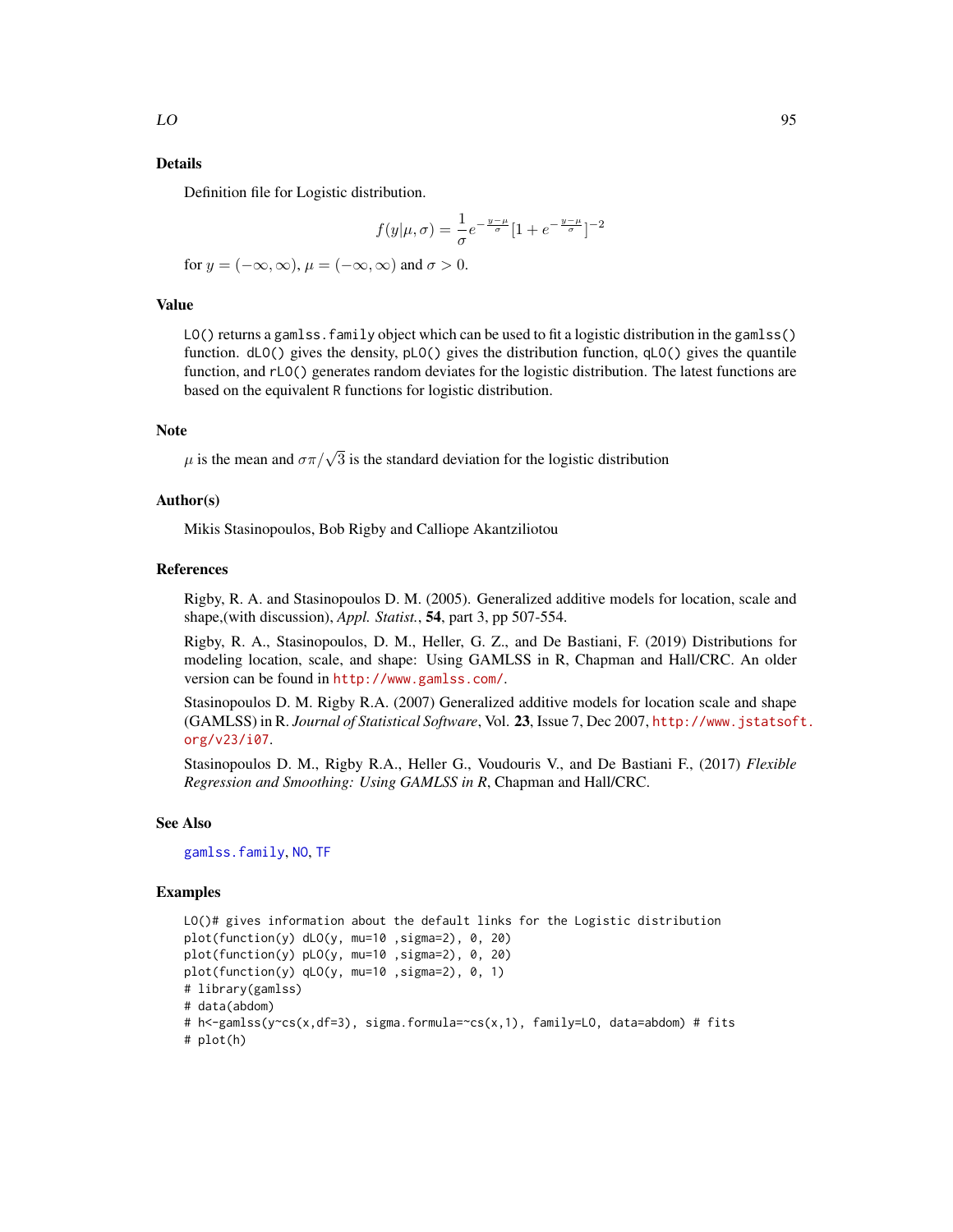# Description

The functions dLOGITNO, pLOGITNO, qLOGITNO and rLOGITNO define the density, distribution function, quantile function and random generation for the logit-normal distribution. The function LOGITNO can be used for fitting the distribution in gamlss().

#### Usage

```
LOGITNO(mu.link = "logit", sigma.link = "log")
dLOGITNO(x, mu = 0.5, sigma = 1, log = FALSE)pLOGITNO(q, mu = 0.5, sigma = 1, lower[a] = TRUE, log.p = FALSE)qLOGITNO(p, mu = 0.5, sigma = 1, lower.tail = TRUE, log.p = FALSE)
rLOGITNO(n, mu = 0.5, sigma = 1)
```
# Arguments

| mu.link    | the link function for mu                                                                      |
|------------|-----------------------------------------------------------------------------------------------|
| sigma.link | the link function for sigma                                                                   |
| x,q        | vector of quantiles                                                                           |
| mu         | vector of location parameter values                                                           |
| sigma      | vector of scale parameter values                                                              |
| log, log.p | logical; if TRUE, probabilities $p$ are given as $log(p)$ .                                   |
| lower.tail | logical; if TRUE (default), probabilities are $P[X \le x]$ , otherwise, $P[X > x]$            |
| p          | vector of probabilities.                                                                      |
| n          | number of observations. If length(n) $> 1$ , the length is taken to be the number<br>required |

## Details

The probability density function in LOGITNO is defined as

$$
f(y|\mu,\sigma) = \frac{1}{y(1-y)\sqrt{2\pi}\sigma} \exp[-\frac{1}{2\sigma^2}(\log(y/(1-y)) - \log(\mu/(1-\mu))^2]
$$

for  $0 < y > 1$ ,  $\mu = (0, 1 \text{ and } \sigma > 0$ .

## Value

LOGITNO() returns a gamlss.family object which can be used to fit a logit-normal distribution in the gamlss() function.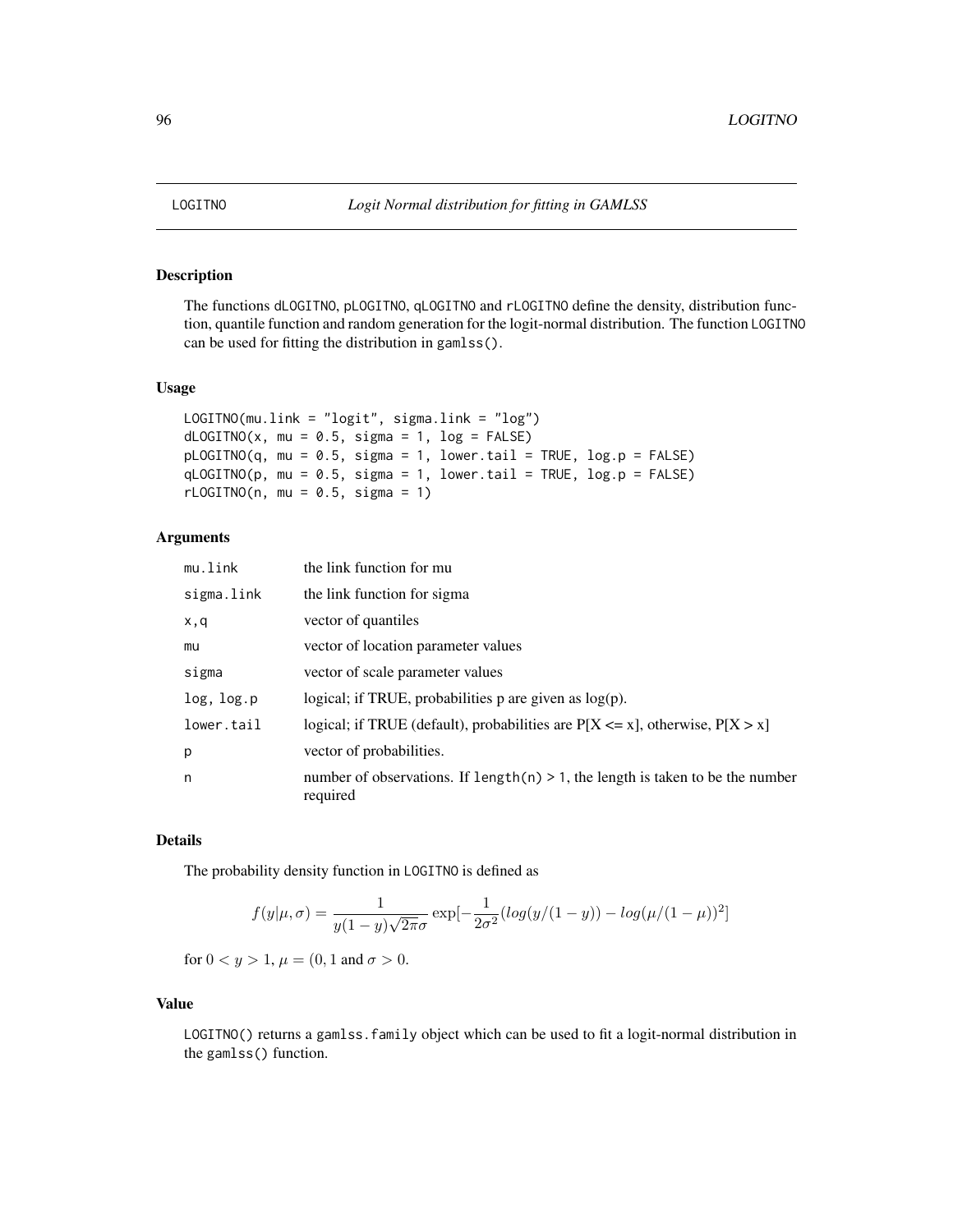## $LQNO$  97

## Author(s)

Mikis Stasinopoulos, Bob Rigby

## References

Rigby, R. A. and Stasinopoulos D. M. (2005). Generalized additive models for location, scale and shape,(with discussion), *Appl. Statist.*, 54, part 3, pp 507-554.

Rigby, R. A., Stasinopoulos, D. M., Heller, G. Z., and De Bastiani, F. (2019) Distributions for modeling location, scale, and shape: Using GAMLSS in R, Chapman and Hall/CRC. An older version can be found in <http://www.gamlss.com/>.

Stasinopoulos D. M. Rigby R.A. (2007) Generalized additive models for location scale and shape (GAMLSS) in R. *Journal of Statistical Software*, Vol. 23, Issue 7, Dec 2007, [http://www.jstatsof](http://www.jstatsoft.org/v23/i07)t. [org/v23/i07](http://www.jstatsoft.org/v23/i07).

Stasinopoulos D. M., Rigby R.A., Heller G., Voudouris V., and De Bastiani F., (2017) *Flexible Regression and Smoothing: Using GAMLSS in R*, Chapman and Hall/CRC.

## See Also

[gamlss.family](#page-57-0), [LOGNO](#page-90-0)

## Examples

```
# plotting the d, p, q, and r functions
op<-par(mfrow=c(2,2))
curve(dLOGITNO(x), 0, 1)
curve(pLOGITNO(x), 0, 1)
curve(qLOGITNO(x), 0, 1)
Y<- rLOGITNO(200)
hist(Y)
par(op)
# plotting the d, p, q, and r functions
# sigma 3
op<-par(mfrow=c(2,2))
curve(dLOGITNO(x, sigma=3), 0, 1)
curve(pLOGITNO(x, sigma=3), 0, 1)
curve(qLOGITNO(x, sigma=3), 0, 1)
Y<- rLOGITNO(200, sigma=3)
hist(Y)
par(op)
```
LQNO *Normal distribution with a specific mean and variance relationship for fitting a GAMLSS model*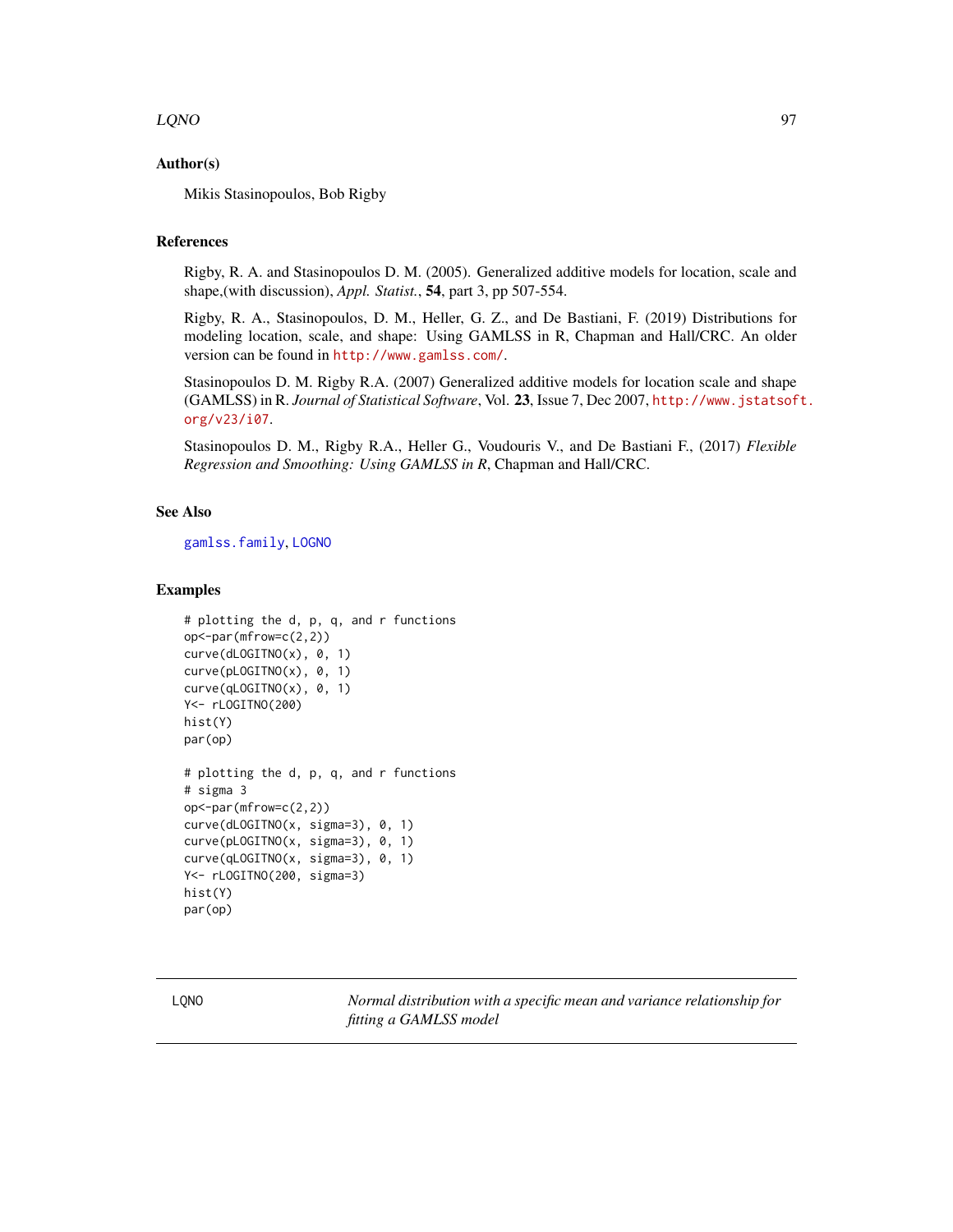#### **Description**

The function LQNO() defines a normal distribution family, which has a specific mean and variance relationship. The distribution can be used in a GAMLSS fitting using the function gamlss(). The mean of LQNO is equal to mu. The variance is equal to  $m \star (1+sigm^*$  so the standard deviation is sqrt(mu\*(1+sigma\*mu)). The function is found useful in modelling small RNA sequencing experiments. The functions dLQNO, pLQNO, qLQNO and rLQNO define the density, distribution function, quantile function (inverse cdf) and random generation for the LQNO() parametrization of the normal distribution.

#### Usage

```
LQNO(mu.link = "log", sigma.link = "log")
dLQNO(x, mu = 1, sigma = 1, log = FALSE)pLQNO(q, mu = 1, sigma = 1, lower.tail = TRUE, log.p = FALSE)qLQNO(p, mu = 1, sigma = 1, lower.tail = TRUE, log.p = FALSE)rLQNO(n, mu = 1, sigma = 1)
```
## Arguments

| mu.link    | mu link function with "log" as default                                                        |
|------------|-----------------------------------------------------------------------------------------------|
| sigma.link | mu link function with "log" as default                                                        |
| x,q        | vector of quantiles                                                                           |
| mu         | vector of location parameter values                                                           |
| sigma      | vector of scale parameter values                                                              |
| log, log.p | logical; if TRUE, probabilities $p$ are given as $log(p)$                                     |
| lower.tail | if TRUE (default), probabilities are $P[X \le x]$ , otherwise, $P[X > x]$ .                   |
| p          | vector of probabilities                                                                       |
| n          | number of observations. If length(n) $> 1$ , the length is taken to be the number<br>required |

#### Details

LQNO stands for Linear Quadratic Normal Family, in which the variance is a linear quadratic function of the mean:  $\text{Var}(Y) = \text{mix}(1 + \text{sigma} \cdot \text{min})$ . This is created to facilitate the analysis of data coming from small RNA sequencing experiments, basically counts of short RNAs that one isolates from cells or biofluids such as urine, plasma or cerebrospinal fluid. Argyropoulos *et al.* (2017) showing that the LQNO distribution (and the Negative Binomial which implements the same mean- variance relationship) are highly accurate approximations to the generative models of the signals in these experiments

## Value

The function LQNO returns a gamlss.family object which can be used to fit this specific form of the normal distribution family in the gamlss() function.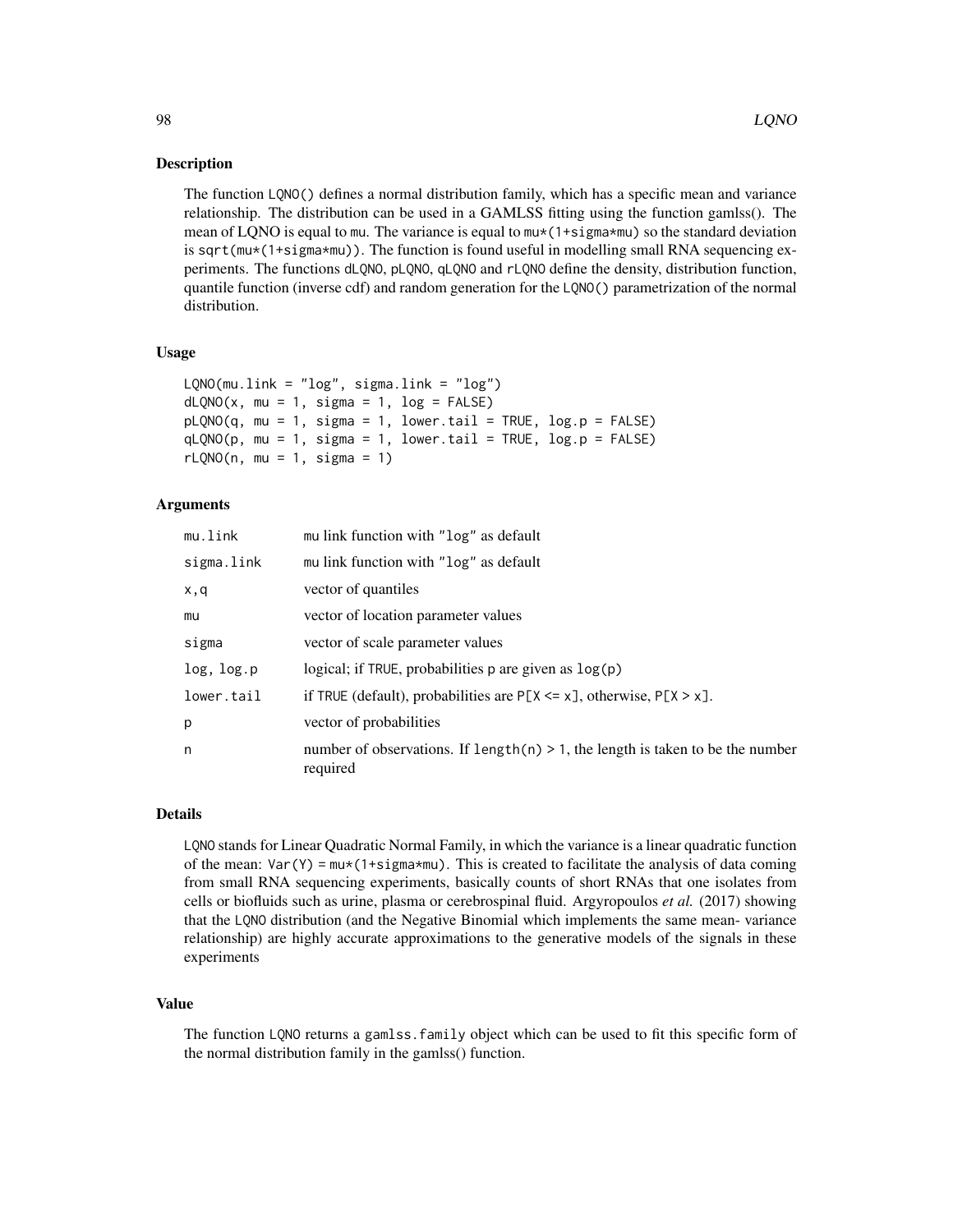## make.link.gamlss 99

#### **Note**

The mu parameters must be positive so for the relationship  $\text{Var}(Y) = \text{mix}(1+\text{sign}a*\text{mu})$  to be valid.

#### Author(s)

Christos Argyropoulos

#### References

Argyropoulos C, Etheridge A, Sakhanenko N, Galas D. (2017) Modeling bias and variation in the stochastic processes of small RNA sequencing. *Nucleic Acids Res.* 2017 Mar 27. doi: 10.1093/nar/gkx199. [Epub ahead of print] PubMed PMID: 28369495.

#### See Also

[NO](#page-116-0),[NO2](#page-118-0), [NOF](#page-120-0)

## Examples

```
LQNO()# gives information about the default links for the normal distribution
# a comparison of different Normal models
#m1 <- gamlss(y~pb(x), sigma.fo=~pb(x), data=abdom, family=NO(mu.link="log"))
#m2 <- gamlss(y~pb(x), sigma.fo=~pb(x), data=abdom, family=LQNO)
#m3 <- gamlss(y~pb(x), sigma.fo=~pb(x), data=abdom, family=NOF(mu.link="log"))
#AIC(m1,m2,m3)
```
make.link.gamlss *Create a Link for GAMLSS families*

### Description

The function make.link.gamlss() is used with gamlss.family distributions in package gamlss(). Given a link, it returns a link function, an inverse link function, the derivative dpar/deta where 'par' is the appropriate distribution parameter and a function for checking the domain. It differs from the usual make.link of glm() by having extra links as the logshifto1, and the own. For the use of the own link see the example bellow. show.link provides a way in which the user can identify the link functions available for each gamlss distribution. If your required link function is not available for any of the gamlss distributions you can add it in.

### Usage

```
make.link.gamlss(link)
show.link(family = "NO")
```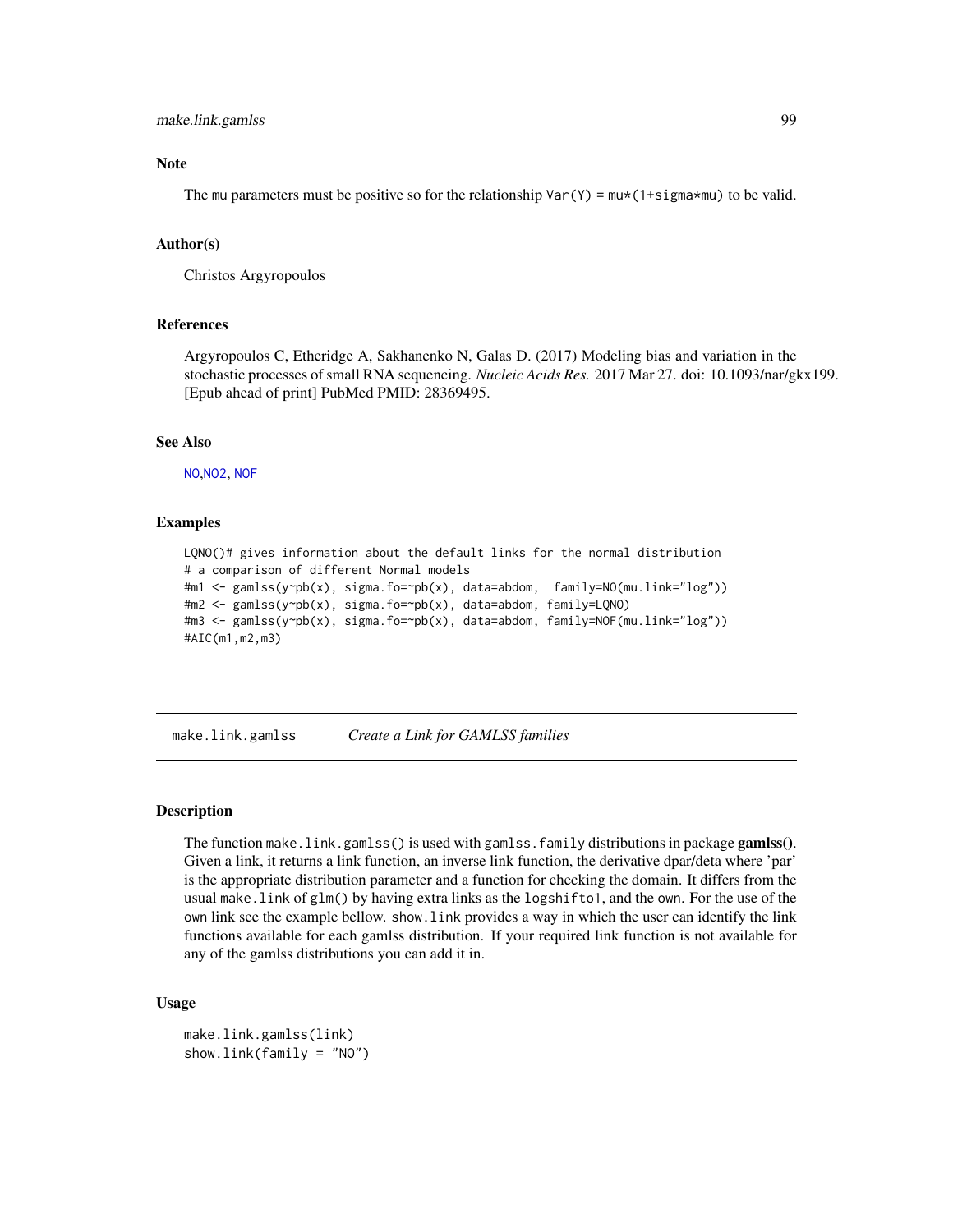#### Arguments

| link   | character or numeric; one of "logit", "probit", "cloglog", "identity", |
|--------|------------------------------------------------------------------------|
|        | "log", "sqrt", "1/mu^2", "inverse", "logshifted", "logitshifted", or   |
|        | number, say lambda resulting in power link $\mu^{\lambda}$ .           |
| family | a gamlss distribution family                                           |

# Details

The own link function is added to allow the user greater flexibility. In order to used the own link function for any of the parameters of the distribution the own link should appear in the available links for this parameter. You can check this using the function show.link. If the own do not appear in the list you can create a new function for the distribution in which own is added in the list. For example the first line of the code of the binomial distribution, BI, has change from

"mstats <- checklink("mu.link", "Binomial", substitute(mu.link), c("logit", "probit", "cloglog", "log")), in version 1.0-0 of gamlss, to

"mstats <- checklink("mu.link", "Binomial", substitute(mu.link), c("logit", "probit", "cloglog", "log", "own"))

in version 1.0-1. Given that the parameter has own as an option the user needs also to define the following four new functions in order to used an own link.

i) own.linkfun

ii) own.linkinv

iii) own.mu.eta and

iv) own.valideta.

An example is given below.

Only one parameter of the distribution at a time is allowed to have its own link, (unless the same four own functions above are suitable for more that one parameter of the distribution).

Note that from gamlss version 1.9-0 the user can introduce its own link function by define an appropriate function, (see the example below).

#### Value

For the make.link.gamlss a list with components

linkfun: Link function function(parameter)

linkinv: Inverse link function function(eta)

mu.eta: Derivative function(eta) dparameter/deta

valideta: function(eta) TRUE if all of eta is in the domain of linkinv.

For the show.link a list with components the available links for the distribution parameters

# Note

For the links involving parameters as in logshifted and logitshifted the parameters can be passed in the definition of the distribution by calling the checklink function, for example in the definition of the tau parameter in BCPE distribution the following call is made: tstats <-checklink( "tau.link","Box Cox Power Exponential",substitute(tau.link),c("logshifted","log","identity"),par.link  $= c(1)$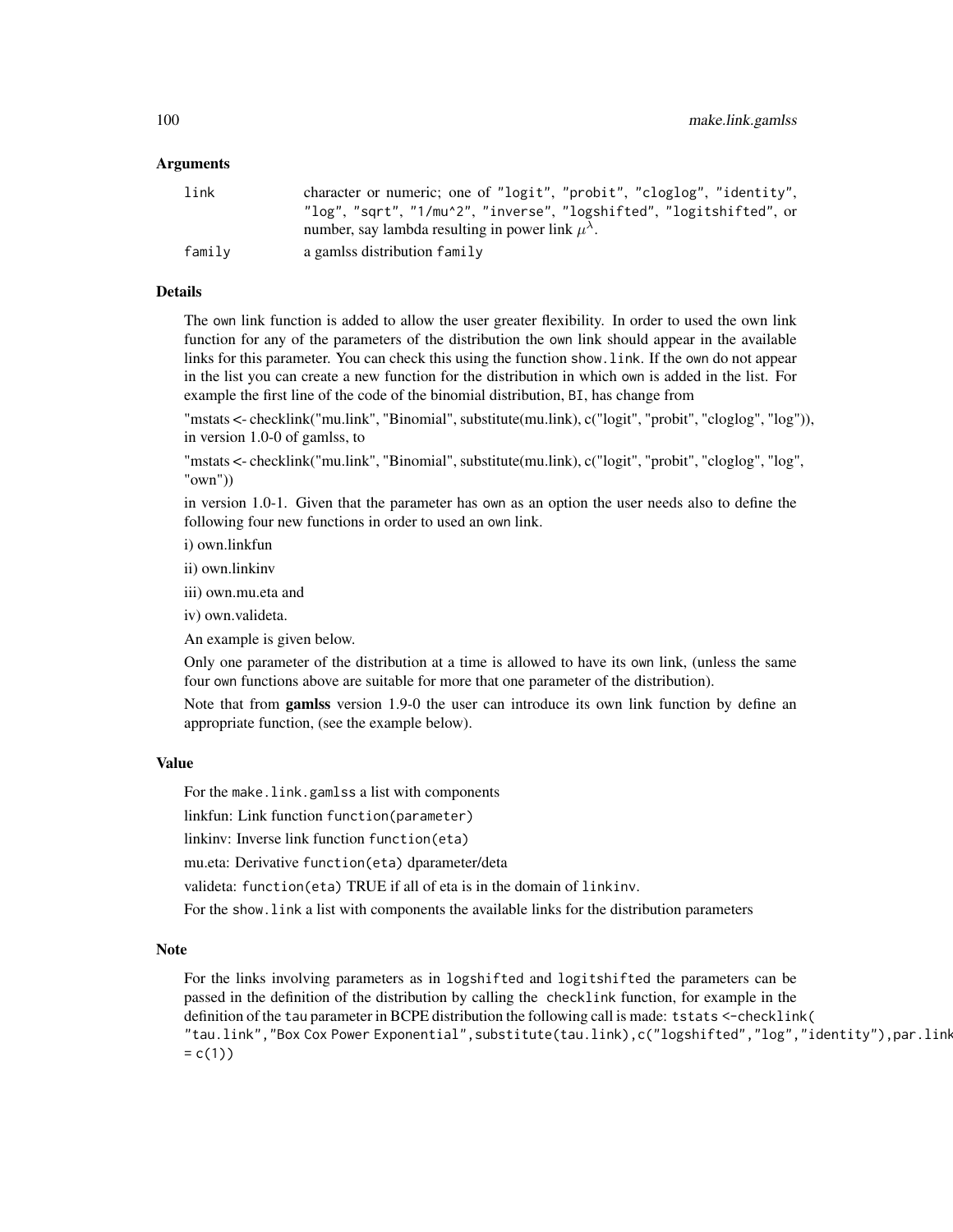## Author(s)

Mikis Stasinopoulos and Bob Rigby

#### References

Rigby, R. A. and Stasinopoulos D. M. (2005). Generalized additive models for location, scale and shape,(with discussion), *Appl. Statist.*, 54, part 3, pp 507-554.

Rigby, R. A., Stasinopoulos, D. M., Heller, G. Z., and De Bastiani, F. (2019) Distributions for modeling location, scale, and shape: Using GAMLSS in R, Chapman and Hall/CRC. An older version can be found in <http://www.gamlss.com/>.

Stasinopoulos D. M. Rigby R.A. (2007) Generalized additive models for location scale and shape (GAMLSS) in R. *Journal of Statistical Software*, Vol. 23, Issue 7, Dec 2007, [http://www.jstatsof](http://www.jstatsoft.org/v23/i07)t. [org/v23/i07](http://www.jstatsoft.org/v23/i07).

Stasinopoulos D. M., Rigby R.A., Heller G., Voudouris V., and De Bastiani F., (2017) *Flexible Regression and Smoothing: Using GAMLSS in R*, Chapman and Hall/CRC.

#### See Also

[gamlss.family](#page-57-0)

#### Examples

```
str(make.link.gamlss("logshiftto1"))
l2<-make.link.gamlss("logshiftto1")
l2$linkfun(2) # should close to zero (Note that 0.00001 is added)
l2$linkfun(1-0.00001) # should be -Inf but it is large negative
#---------------------------------------------------------
# now use the own link function
# first if the distribution allows you
show.link(BI)
# seems OK now define the four own functions
# First try the probit link using the own link function
# 1: the linkfun function
own.linkfun <- function(mu) { qNO(p=mu)}
# 2: the inverse link function
own.linkinv <- function(eta) {
              thresh <- -qNO(.Machine$double.eps)
              eta <- pmin(thresh, pmax(eta, -thresh))
              pNO(eta)}
# 3: the dmu/deta function
own.mu.eta <- function(eta) pmax(dNO(eta), .Machine$double.eps)
# 4: the valideta function
own.valideta <- function(eta) TRUE
## bring the data
# library(gamlss)
#data(aep)
# fitting the model using "own"
# h1<-gamlss(y~ward+loglos+year, family=BI(mu.link="own"), data=aep)
# model h1 should be identical to the probit
```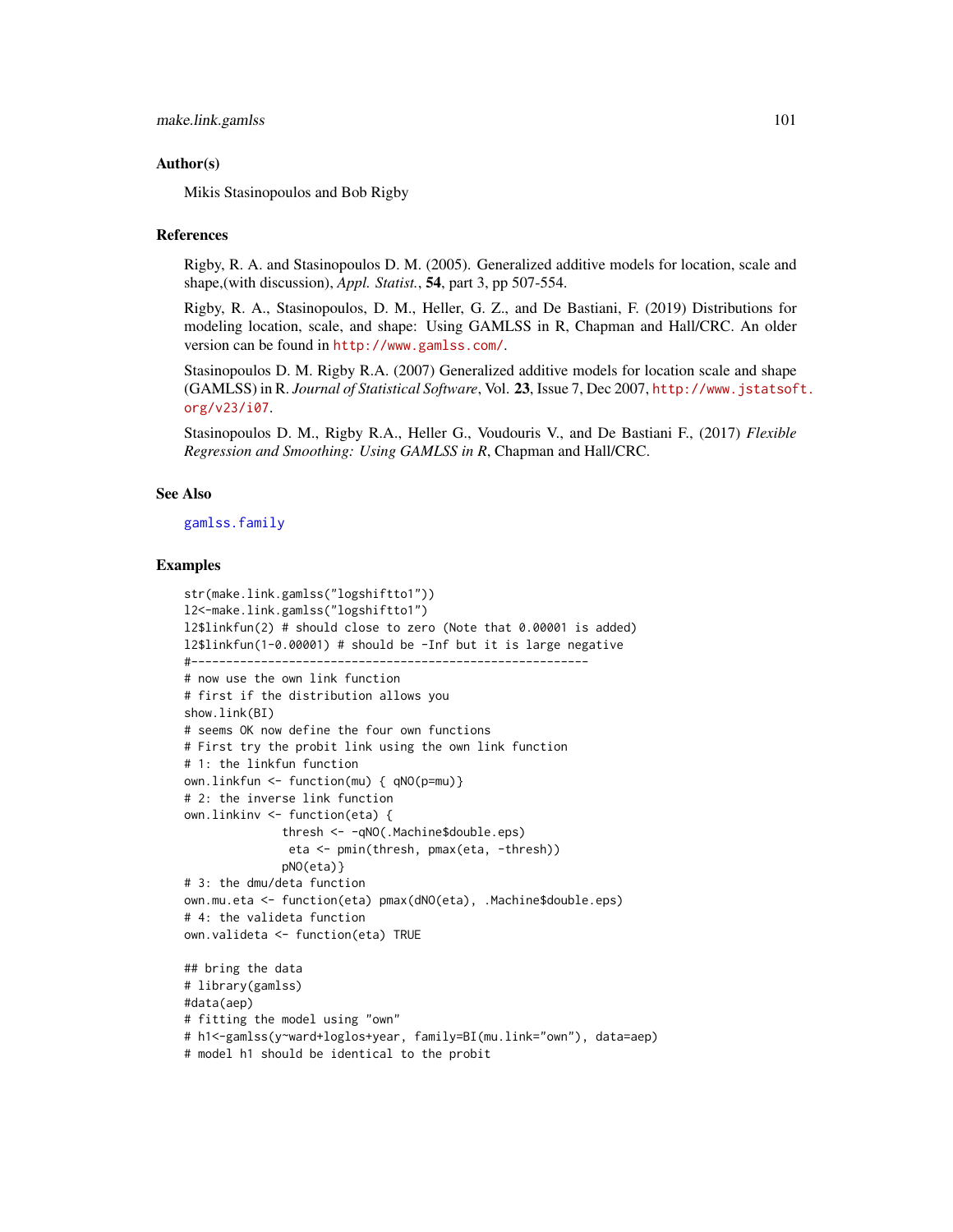```
# h2<-gamlss(y~ward+loglos+year, family=BI(mu.link="probit"), data=aep)
# now using a function instead of "own"
probittest <- function()
{
linkfun <- function(mu) { qNO(p=mu)}
linkinv <- function(eta)
            {
              thresh <- -qNO(.Machine$double.eps)
              eta <- pmin(thresh, pmax(eta, -thresh))
              pNO(eta)
            }
mu.eta <- function(eta) pmax(dNO(eta), .Machine$double.eps)
valideta <- function(eta) TRUE
link <- "probitTest"
structure(list(linkfun = linkfun, linkinv = linkinv, mu.eta = mu.eta,
        valideta = valideta, name = link), class = "link-gamlss")
}
# h3<-gamlss(y~ward+loglos+year, family=BI(mu.link=probittest()), data=aep)
# Second try the complementary log-log
# using the Gumbel distribution
own.linkfun <- function(mu) { qGU(p=mu)}
own.linkinv <- function(eta) {
              thresh <- -qGU(.Machine$double.eps)
               eta <- pmin(thresh, pmax(eta, -thresh))
              pGU(eta)}
own.mu.eta <- function(eta) pmax(dGU(eta), .Machine$double.eps)
own.valideta <- function(eta) TRUE
# h1 and h2 should be identical to cloglog
# h1<-gamlss(y~ward+loglos+year, family=BI(mu.link="own"), data=aep)
# h2<-gamlss(y~ward+loglos+year, family=BI(mu.link="cloglog"), data=aep)
# note that the Gumbel distribution is negatively skew
# for a positively skew link function we can used the Reverse Gumbel
revloglog <- function()
{
linkfun <- function(mu) { qRG(p=mu)}
linkinv <- function(eta) {
              thresh <- -qRG(.Machine$double.eps)
               eta <- pmin(thresh, pmax(eta, -thresh))
              pRG(eta)}
mu.eta <- function(eta) pmax(dRG(eta), .Machine$double.eps)
valideta <- function(eta) TRUE
link <- "revloglog"
structure(list(linkfun = linkfun, linkinv = linkinv, mu.eta = mu.eta,
        valideta = valideta, name = link), class = "link-gamlss")
}
# h1<-gamlss(y~ward+loglos+year, family=BI(mu.link=revloglog()), data=aep)
# a considerable improvement in the deviance
# try a shifted logit link function from -1, 1
own.linkfun <- function(mu)
             { shift = c(-1,1)log((mu-shift[1])/(shift[2]-mu))
             }
own.linkinv <- function(eta)
```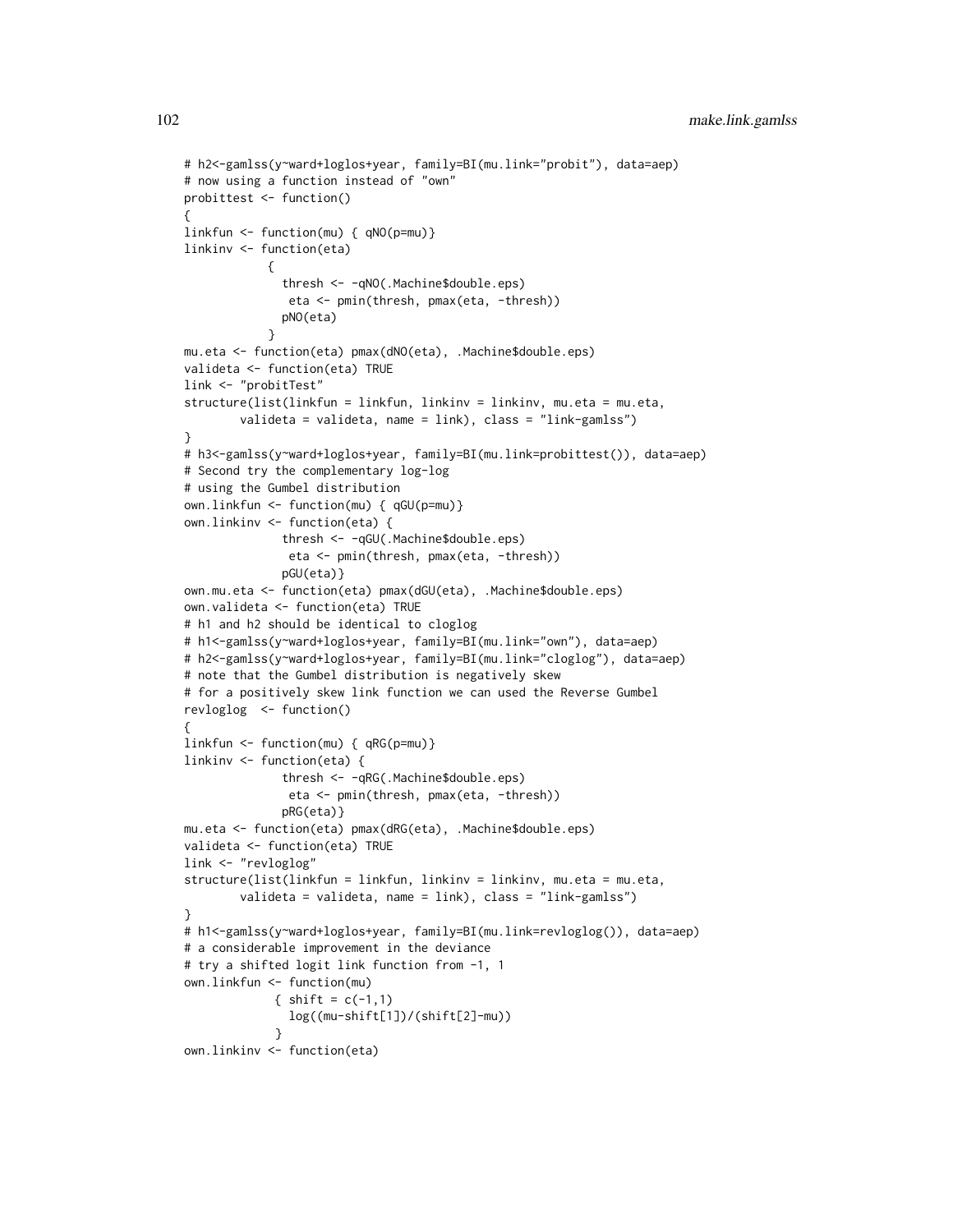```
{
            shift = c(-1,1)thresh <- -log(.Machine$double.eps)
               eta <- pmin(thresh, pmax(eta, -thresh))
                      shift[2]-(shift[2]-shift[1])/(1 + exp(eta))
            }
own.mu.eta <- function(eta)
            {
        shift = c(-1,1)thresh <- -log(.Machine$double.eps)
               res <- rep(.Machine$double.eps, length(eta))
            res[abs(eta) < thresh] <- ((shift[2]-shift[1])*exp(eta)/(1 +
                                 exp(eta))^2)[abs(eta) < thresh]
            res
            }
own.valideta <- function(eta) TRUE
#----------
str(make.link.gamlss("own"))
l2<-make.link.gamlss("own")
l2$linkfun(0) # should be zero
l2$linkfun(1) # should be Inf
l2$linkinv(-5:5)
```
#### MN3 *Multinomial distribution in GAMLSS*

### Description

The set of function presented here is useful for fitting multinomial regression within gamlss.

## Usage

```
MN3(mu.link = "log", sigma.link = "log")MN4(mu.link = "log", sigma.link = "log", nu.link = "log")
MN5(mu.link = "log", sigma.link = "log", nu.link = "log", tau.link = "log")
MULTIN(type = "3")
fittedMN(model)
dMN3(x, mu = 1, sigma = 1, log = FALSE)dMN4(x, mu = 1, sigma = 1, nu = 1, log = FALSE)dMN5(x, mu = 1, sigma = 1, nu = 1, tau = 1, log = FALSE)
pMN3(q, mu = 1, sigma = 1, lowertail = TRUE, log.p = FALSE)
pMM4(q, mu = 1, sigma = 1, nu = 1, lowertail = TRUE, <math>log.p = FALSE)
pMN5(q, mu = 1, sigma = 1, nu = 1, tau = 1, lower.tail = TRUE, log.p = FALSE)qMN3(p, mu = 1, sigma = 1, lower.tail = TRUE, log.p = FALSE)qMN4(p, mu = 1, sigma = 1, nu = 1, lower.tail = TRUE, log.p = FALSE)qMN5(p, mu = 1, sigma = 1, nu = 1, tau = 1, lower.tail = TRUE, log.p = FALSE)
```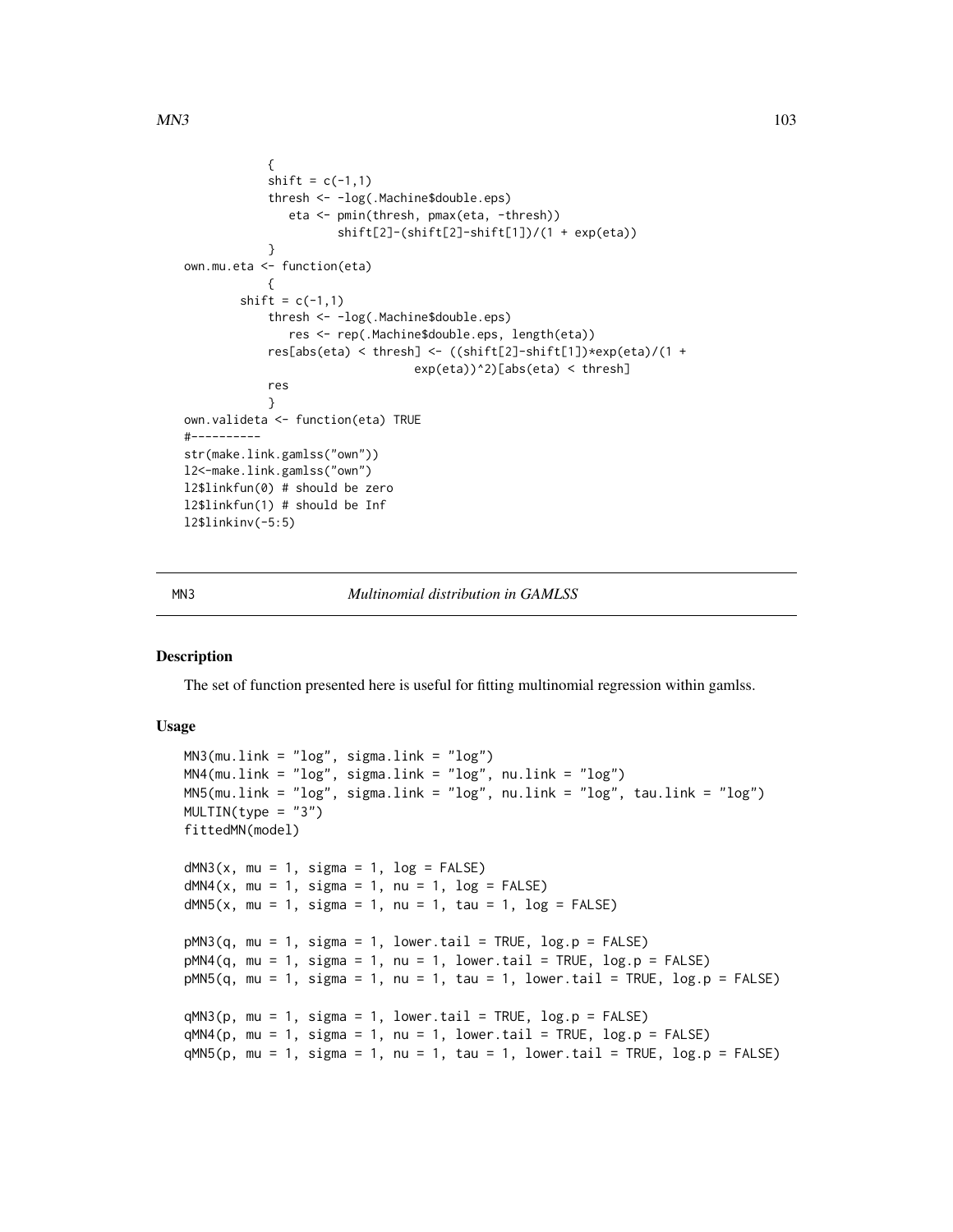```
rMN3(n, mu = 1, sigma = 1)rMN4(n, mu = 1, sigma = 1, nu = 1)
rMN5(n, mu = 1, sigma = 1, nu = 1, tau = 1)
```
# Arguments

| mu.link    | the link function for mu                                                           |
|------------|------------------------------------------------------------------------------------|
| sigma.link | the link function for sigma                                                        |
| nu.link    | the link function for nu                                                           |
| tau.link   | the link function for tau                                                          |
| X          | the x variable                                                                     |
| q          | vector of quantiles                                                                |
| p          | vector of probabilities                                                            |
| lower.tail | logical; if TRUE (default), probabilities are $P[X \le x]$ otherwise, $P[X > x]$ . |
| log.p      | logical; if TRUE, probabilities $p$ are given as $log(p)$ .                        |
| log        | logical; if TRUE, probabilities $p$ are given as $log(p)$ .                        |
| n          | the number of observations                                                         |
| mu         | the mu parameter                                                                   |
| sigma      | the sigma parameter                                                                |
| nu         | the nu parameter                                                                   |
| tau        | the tau parameter                                                                  |
| type       | permitted values are 2 (Binomial), 3, 4, and 5                                     |
| model      | a gamlss multinomial fitted model                                                  |

## Details

GAMLSS is in general not suitable for multinomial regression. Nevertheless multinomial regression can be fitted within GAMLSS if the response variable y has less than five categories. The function here provide the facilities to do so. The functions MN3(), MN4() and MN5() fit multinomial responses with 3, 4 and 5 categories respectively. The function MULTIN() can be used instead of codeMN3(), MN4() and MN5() by specifying the number of levels of the response. Note that MULTIN(2) will produce a binomial fit.

## Value

returns a gamlss.family object which can be used to fit a binomial distribution in the gamlss() function.

## Author(s)

Mikis Stasinopoulos, Bob Rigby and Vlasios Voudouris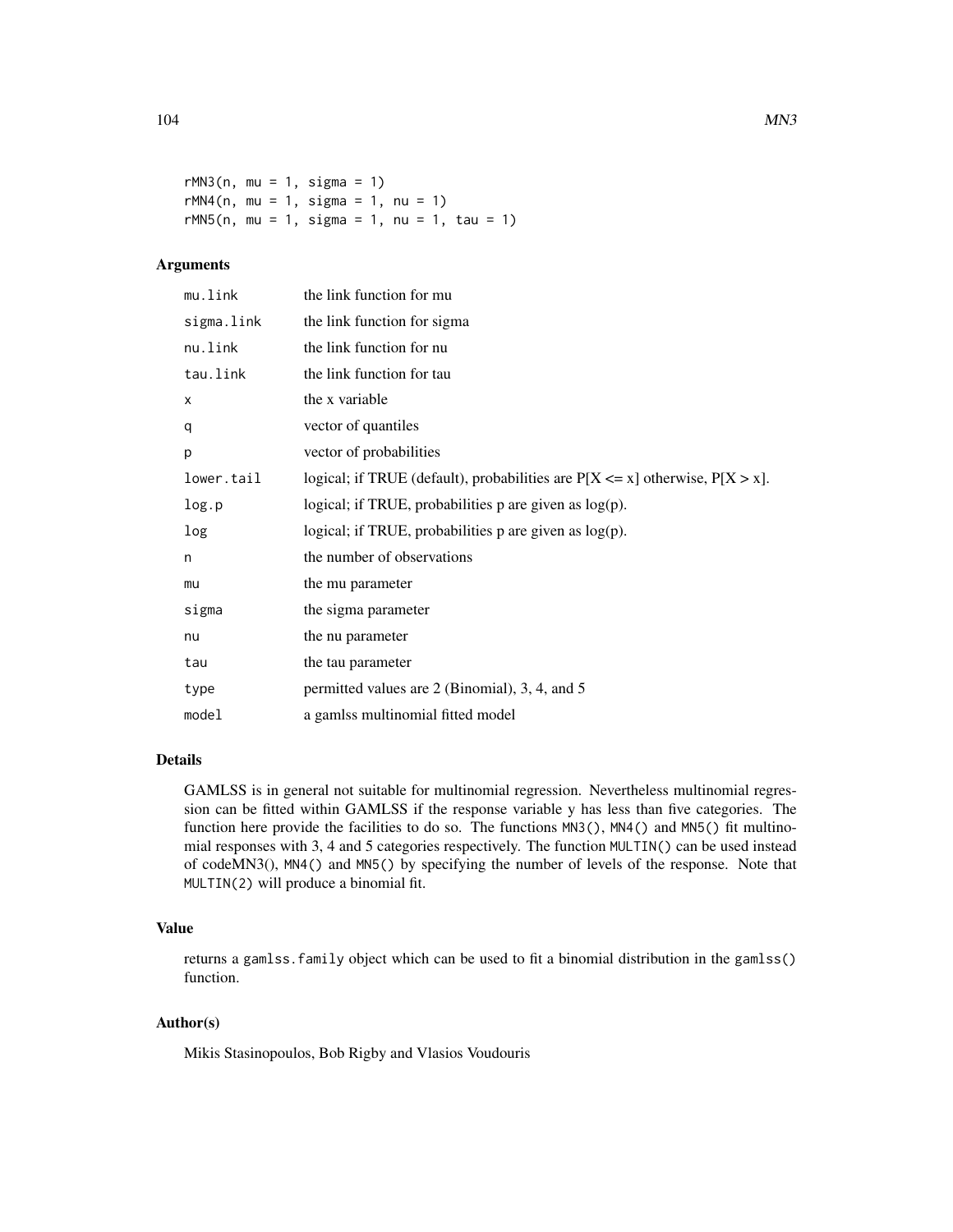#### $momentSK$  105

#### References

Rigby, R. A. and Stasinopoulos D. M. (2005). Generalized additive models for location, scale and shape,(with discussion), *Appl. Statist.*, 54, part 3, pp 507-554.

Rigby, R. A., Stasinopoulos, D. M., Heller, G. Z., and De Bastiani, F. (2019) Distributions for modeling location, scale, and shape: Using GAMLSS in R, Chapman and Hall/CRC. An older version can be found in <http://www.gamlss.com/>.

Stasinopoulos D. M. Rigby R.A. (2007) Generalized additive models for location scale and shape (GAMLSS) in R. *Journal of Statistical Software*, Vol. 23, Issue 7, Dec 2007, [http://www.jstatsof](http://www.jstatsoft.org/v23/i07)t. [org/v23/i07](http://www.jstatsoft.org/v23/i07).

Stasinopoulos D. M., Rigby R.A., Heller G., Voudouris V., and De Bastiani F., (2017) *Flexible Regression and Smoothing: Using GAMLSS in R*, Chapman and Hall/CRC.

#### See Also

[gamlss.family](#page-57-0), [BI](#page-28-0)

#### Examples

dMN3(3) pMN3(2) qMN3(.6) rMN3(10)

momentSK *Sample and theoretical Moment and Centile Skewness and Kurtosis Functions*

#### Description

The functions momentSK(), centileSK(), centileSkew() and centileKurt(), calculate sample statistics related to skewness and kurtosis. The function theoCentileSK() calculates the theoretical centile statistics from a given gamlss.family distribution. The plotCentileSK() plots the theoretical centile skewness and kurtosis against p (see below).

The function checkMomentSK() can be use to check (a) whether the moment skewness and kurtosis of a fitted model are modelled adequantly (the residuals of the model are used). (b) whether a given sample display skewness or kurtosis.

## Usage

```
momentSK(x, weights=NULL)
centileSK(x, cent = c(1, 25), weights=NULL)
centileSkew(x, cent = 1, weights=NULL)
centileKurt(x, cent = 1, weights=NULL)
theoCentileSK(fam = "NO", p = 0.01, ...)
```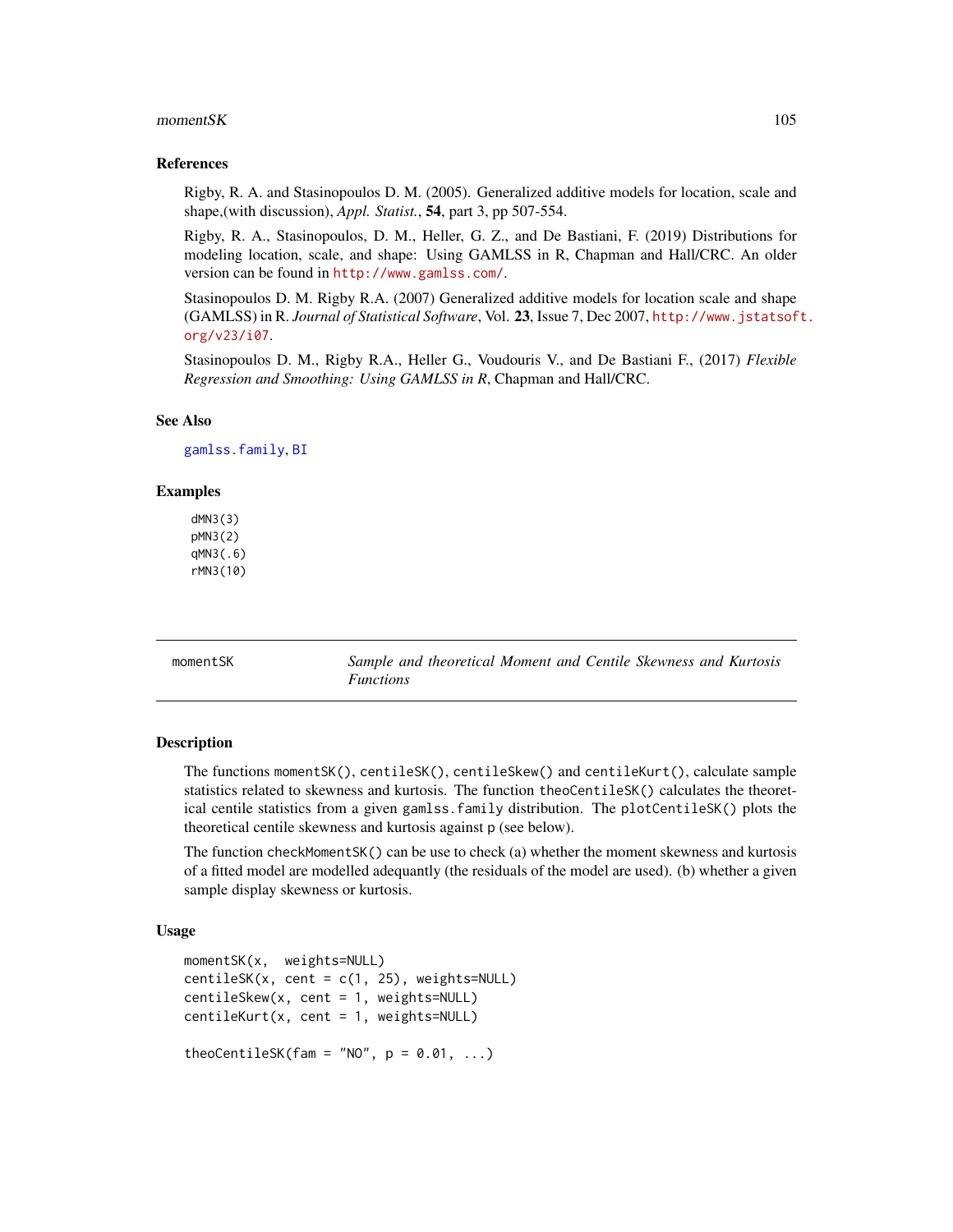plotCentileSK(fam = "NO", plotting = c("skew", "kurt", "standKurt"), add = FALSE,  $col = 1$ ,  $lty = 1$ ,  $lwd = 1$ ,  $ylim = NULL$ , ...) checkMomentSK(x, weights=NULL, add = FALSE, bootstrap = TRUE, no.bootstrap = 99, col.bootstrap = "lightblue", pch.bootstrap = 21, asCharacter = TRUE, col.point = "black", pch.point = 4,  $lwd.point = 2$ , text.to.show = NULL, cex.text = 1.5, col.text = "black", show.legend = TRUE) checkCentileSK(x,weights=NULL, type = c("central", "tail"), add = FALSE, bootstrap = TRUE, no.bootstrap = 99, col.bootstrap = "lightblue", pch.bootstrap = 21, asCharacter = TRUE, col.point = "black", pch.point = 4,

 $lwd.point = 2$ ,  $text.text.to.show = NULL$ ,  $text.text = 1.5$ ,

col.text = "black", show.legend = TRUE)

#### Arguments

| X             | data vector or gamlss model                                                                             |
|---------------|---------------------------------------------------------------------------------------------------------|
| weights       | prior weights for the x                                                                                 |
| cent          | the centile required                                                                                    |
| type          | For centile skewness and kurtosis only whether "central" (default) or "tail")                           |
| fam           | A gamlss distribution family                                                                            |
| plotting      | what to plot                                                                                            |
| add           | whether to add the line to the existing plot                                                            |
| col           | the colour of the line                                                                                  |
| lty           | the type of the line                                                                                    |
| $1$ wd        | the width of the line                                                                                   |
| ylim          | the y limit of the graph                                                                                |
| р             | the value determining the centile skewness or kurtosis                                                  |
|               | additional arguments pass to theoCentileSK() function i.e. the values of the<br>distribution parameters |
| bootstrap     | whether a plot of the bootstrap skewness and kurtosis measures should be added<br>in the plot           |
| no.bootstrap  | the number of boostrap skewness and kurtosis measures                                                   |
| col.bootstrap | the coloue for boostraps                                                                                |
| pch.bootstrap | the point type of boostraps                                                                             |
| asCharacter   | whether to plot the estimated skewness and kurtosis measure as character or as<br>point                 |
| col.point     | the colour of the skewness and kurtosis measure                                                         |
| pch.point     | the point type of the skewness and kurtosis measure                                                     |
| lwd.point     | the width of the plotted point                                                                          |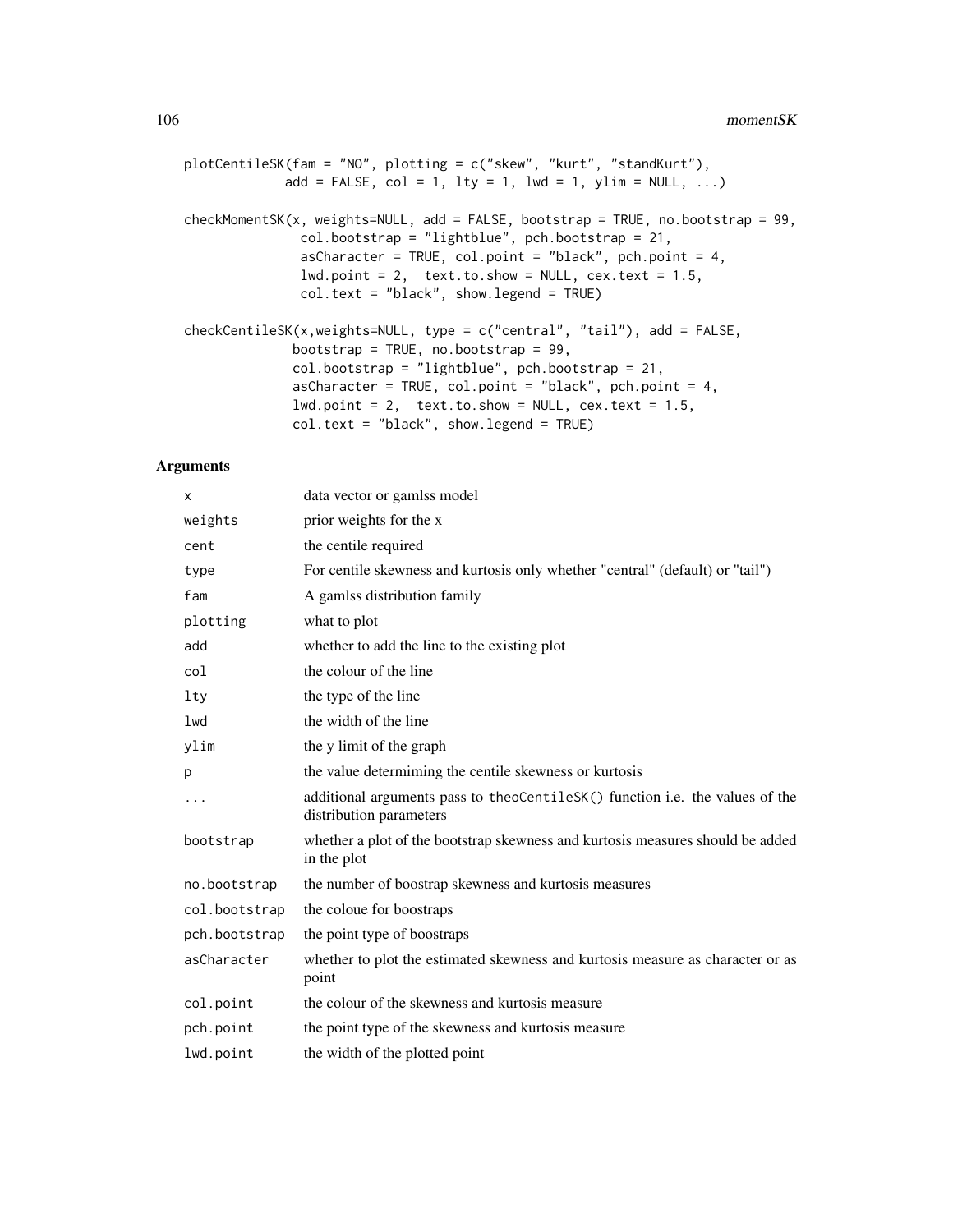#### $momentSK$  107

| text.to.show | to display text different from variable or model |
|--------------|--------------------------------------------------|
| cex.text     | the size of the text                             |
| col.text     | the colour of the text                           |
| show.legend  | whether to show the legent                       |

# Details

Those function calculate sample moment and centile skewness and kurtosis statistics and theoretical centile values for a specific distribution.

# Value

Different functions produce different output: The function momentSK() produce:

| mom.skew:                                                   | sample moment skewness                                                                                |  |
|-------------------------------------------------------------|-------------------------------------------------------------------------------------------------------|--|
| trans.mom.skew:                                             |                                                                                                       |  |
|                                                             | sample transformed moment skewness                                                                    |  |
| mom.kurt:                                                   | sample moment kurtosis                                                                                |  |
| excess.mom.kurt:                                            |                                                                                                       |  |
|                                                             | sample excess moment kurtosis                                                                         |  |
| trans.mom.kurt:                                             |                                                                                                       |  |
|                                                             | sample ransformed moment excess kurtosis                                                              |  |
| jarque.bera.test:                                           | the value of the Jarque-bera test for testing whether skewness and excess kurtosis<br>are zero or not |  |
| The function centileSK() produces:                          |                                                                                                       |  |
| S0.25:                                                      | sample centrile central skewness                                                                      |  |
| S0.01:                                                      | sample centile tail skewness                                                                          |  |
| trans.S0.25:                                                | sample centile transformed central skewness                                                           |  |
| trans.S0.01:                                                | sample centile transformed tail skewness                                                              |  |
| K0.01:                                                      | sample centile kurtosis                                                                               |  |
| standK0.01:                                                 | standardise centile kurtosis, (KØ.01/3.449)                                                           |  |
| exc.K0.01:                                                  | excess centile kurtosis, (K0.01-3.449)                                                                |  |
| trans.K0.01:                                                | transfored excess centile kurtosis, (exc.K0.01/(1+abs(exc.K0.01))                                     |  |
|                                                             | The function centileSkew() for a given argument p produces:                                           |  |
| p:                                                          | the value determining the centile skewness                                                            |  |
| Sp:                                                         | sample centile skewness at p                                                                          |  |
| tSp:                                                        | sample transformed centile skewness at p                                                              |  |
| The function centileKurt() for a given argument p produces: |                                                                                                       |  |
| р                                                           | the value determiming the centile kurtosis                                                            |  |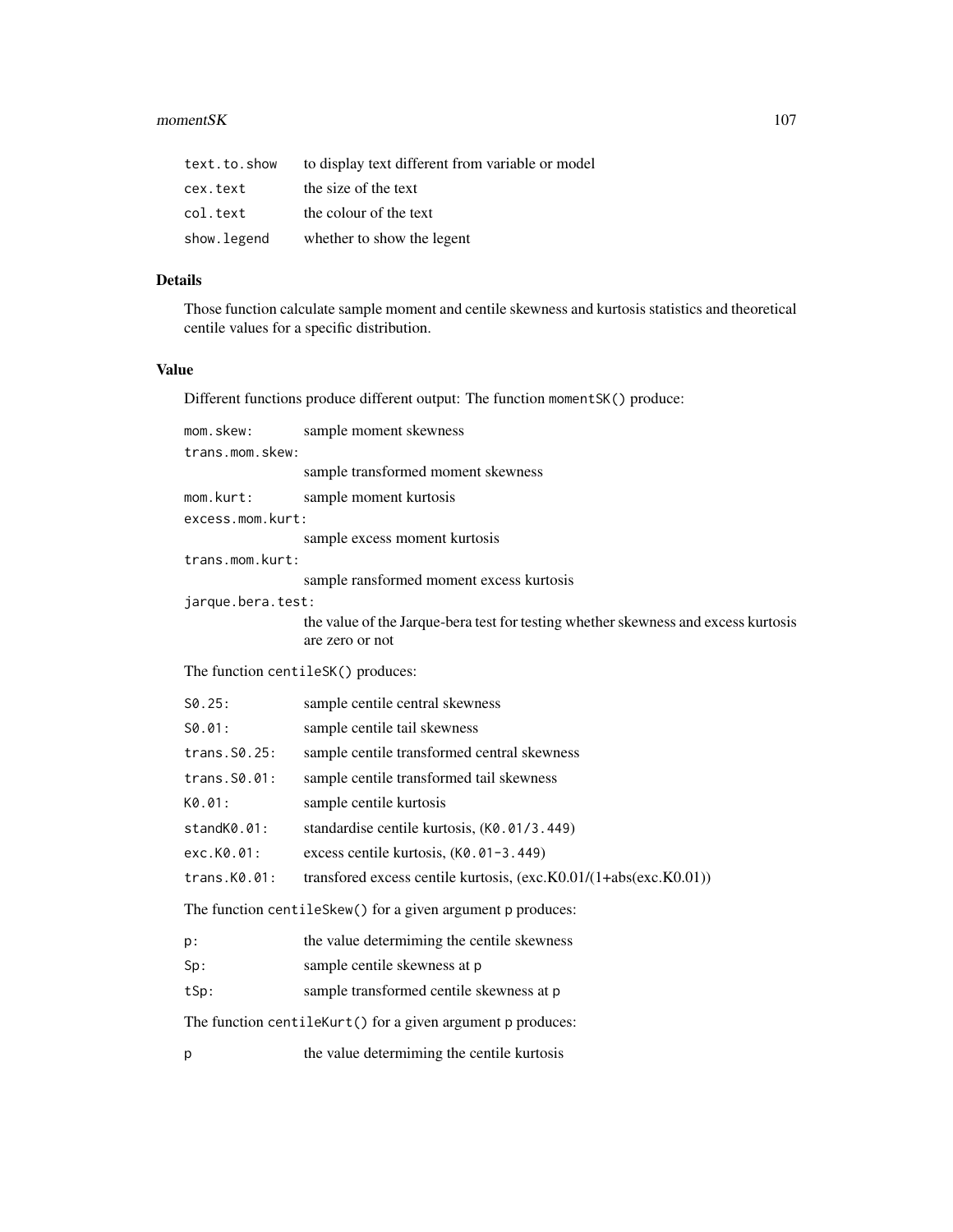| Kp                                                              | sample centile kurtosis at p                         |  |
|-----------------------------------------------------------------|------------------------------------------------------|--|
| sKp                                                             | sample standardise centile kurtosis at p             |  |
| ex.Kp:                                                          | sample excess centile kurtosis at p                  |  |
| teKp:                                                           | sample transformed excess centile kurtosis at p      |  |
| The function theoCentileSK for a given gamlss. family produces: |                                                      |  |
| IR                                                              | the interquartile range of the distribution          |  |
| <b>SIR</b>                                                      | the semi interquartile range of the distribution     |  |
| $S$ 0.25                                                        | the central skewness of the distribution             |  |
| $S \theta.01$ :                                                 | the tail skewness of the distribution                |  |
| $K$ 0.01:                                                       | the centile kurtosis of the distribution             |  |
| SK 0.01:                                                        | the standardise centile kurtosis of the distribution |  |

# Author(s)

Mikis Stasinopoulos, Bobert Rigby, Gillain Heller and Fernanda De Bastiani.

## References

Rigby, R. A., Stasinopoulos, D. M., Heller, G. Z., and De Bastiani, F. (2019) Distributions for modeling location, scale, and shape: Using GAMLSS in R, Chapman and Hall/CRC. An older version can be found in <http://www.gamlss.com/>.

# See Also

[gamlss.family](#page-57-0)

# Examples

```
Y <- rSEP3(1000)
momentSK(Y)
centileSK(Y)
centileSkew(Y, cent=20)
centileKurt(Y, cent=30)
theoCentileSK("BCCG", mu=2, sigma=.2, nu=2)
plotCentileSK(fam="BCCG", mu=2, sigma=.2, nu=2)
checkMomentSK(Y)
checkCentileSK(Y)
```
#checkCentileSK(Y, type="tail")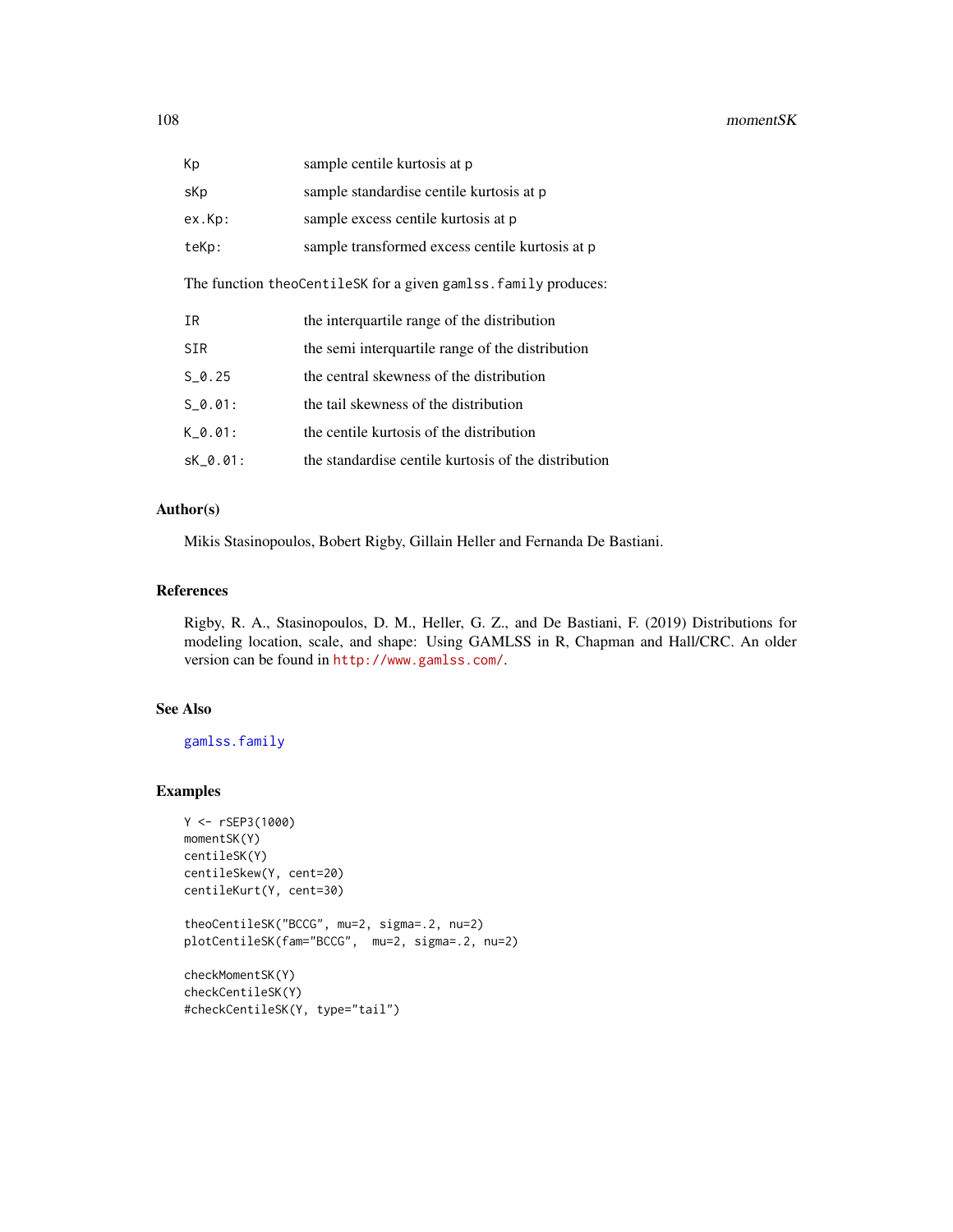## Description

The NBF() function defines the Negative Binomial family distribution, a three parameter distribution, for a gamlss.family object to be used in GAMLSS fitting using the function gamlss(). The functions dNBF, pNBF, qNBF and rNBF define the density, distribution function, quantile function and random generation for the negative binomial family, NBF(), distribution.

The functions dZINBF, pZINBF, qZINBF and rZINBF define the density, distribution function, quantile function and random generation for the zero inflated negative binomial family, ZINBF(), distribution a four parameter distribution.

#### Usage

```
NBF(mu.link = "log", sigma.link = "log", nu.link = "log")dNBF(x, mu = 1, sigma = 1, nu = 2, log = FALSE)pNBF(q, mu = 1, sigma = 1, nu = 2, lower[amaled] <math>T = TRUE, log.p = FALSEqNBF(p, mu = 1, sigma = 1, nu = 2, lower[avated] = TRUE, <math>log.p = FALSE)
rNBF(n, mu = 1, sigma = 1, nu = 2)ZINBF(mu.link = "log", sigma.link = "log", nu.link = "log",
      tau.link = "logit")
dZINBF(x, mu = 1, sigma = 1, nu = 2, tau = 0.1, log = FALSE)pZINBF(q, mu = 1, sigma = 1, nu = 2, tau = 0.1, lower.tail = TRUE,log.p = FALSEqZINBF(p, mu = 1, sigma = 1, nu = 2, tau = 0.1, lower.tail = TRUE,log.p = FALSErZINBF(n, mu = 1, sigma = 1, nu = 2, tau = 0.1)
```
## Arguments

| mu.link    | The link function for mu         |
|------------|----------------------------------|
| sigma.link | The link function for sigma      |
| nu.link    | The link function for nu         |
| tau.link   | The link function for tau        |
| x          | vector of (non-negative integer) |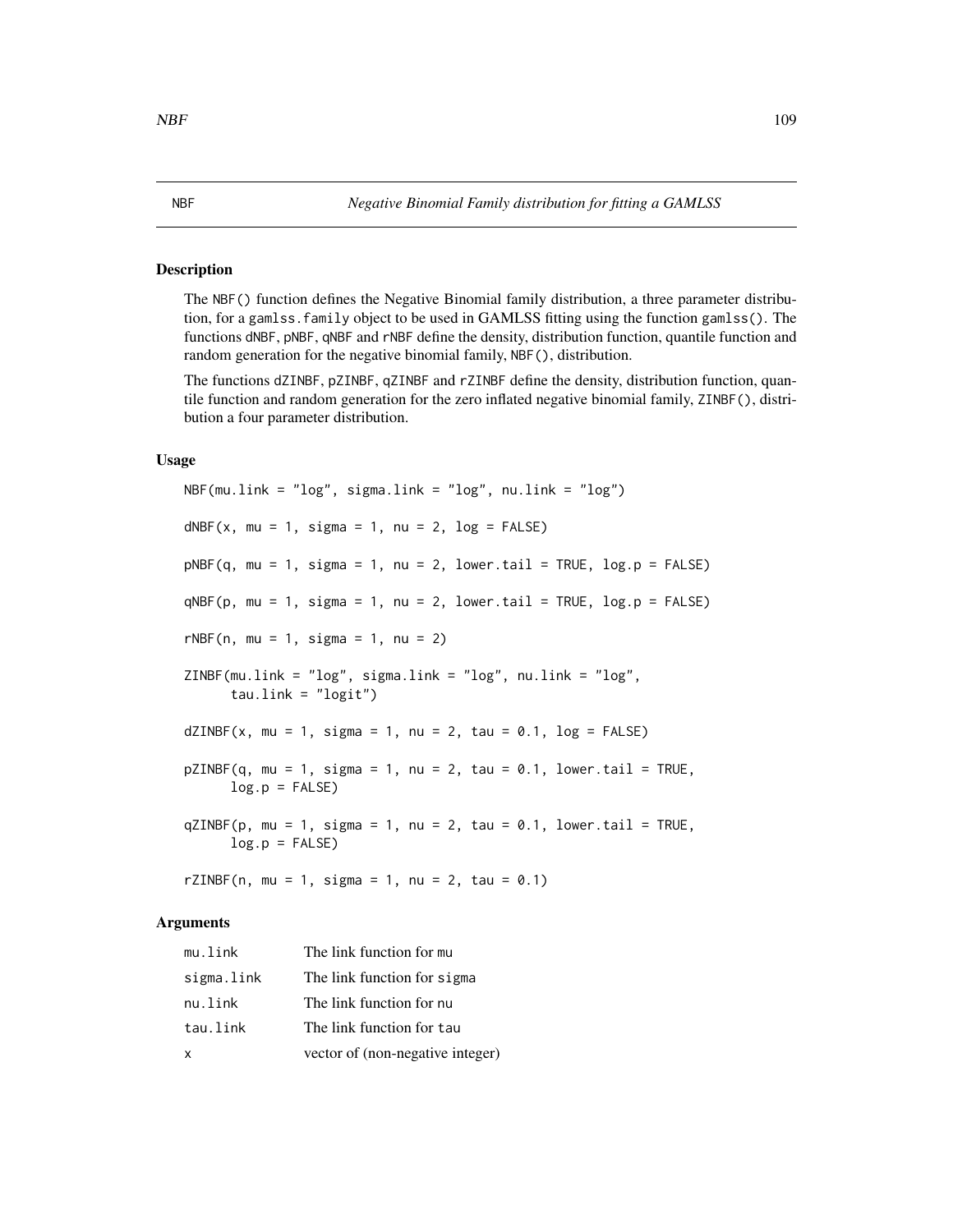| mu         | vector of positive means                                                           |
|------------|------------------------------------------------------------------------------------|
| sigma      | vector of positive dispersion parameter                                            |
| nu         | vector of power parameter                                                          |
| tau        | vector of inflation parameter                                                      |
| log, log.p | logical; if TRUE, probabilities p are given as $log(p)$                            |
| lower.tail | logical; if TRUE (default), probabilities are $P[X \le x]$ , otherwise, $P[X > x]$ |
| p          | vector of probabilities                                                            |
| q          | vector of quantiles                                                                |
| n          | number of random values to return                                                  |

# Details

The definition for Negative Binomial Family distribution , NBF, is similar to the Negative Binomial type I. The probability function of the NBF can be obtained by replacing  $\sigma$  with  $\sigma \mu^{\nu-2}$  where  $\nu$  is a power parameter. The distribution has mean  $\mu$  and variance  $\mu + \sigma \mu^{\nu}$ .

#### Value

returns a gamlss.family object which can be used to fit a Negative Binomial Family distribution in the gamlss() function.

## Author(s)

Bob Rigby and Mikis Stasinopoulos

#### References

Anscombe, F. J. (1950) Sampling theory of the negative binomial and logarithmic distributions, *Biometrika*, 37, 358-382.

Rigby, R. A. and Stasinopoulos D. M. (2005). Generalized additive models for location, scale and shape,(with discussion), *Appl. Statist.*, 54, part 3, pp 507-554.

Rigby, R. A., Stasinopoulos, D. M., Heller, G. Z., and De Bastiani, F. (2019) Distributions for modeling location, scale, and shape: Using GAMLSS in R, Chapman and Hall/CRC. An older version can be found in <http://www.gamlss.com/>.

Stasinopoulos D. M., Rigby R.A. and Akantziliotou C. (2006) Instructions on how to use the GAMLSS package in R. Accompanying documentation in the current GAMLSS help files, (see also <http://www.gamlss.com/>).

Stasinopoulos D. M. Rigby R.A. (2007) Generalized additive models for location scale and shape (GAMLSS) in R. *Journal of Statistical Software*, Vol. 23, Issue 7, Dec 2007, [http://www.jstatsof](http://www.jstatsoft.org/v23/i07)t. [org/v23/i07](http://www.jstatsoft.org/v23/i07).

Stasinopoulos D. M., Rigby R.A., Heller G., Voudouris V., and De Bastiani F., (2017) *Flexible Regression and Smoothing: Using GAMLSS in R*, Chapman and Hall/CRC.

Stasinopoulos D. M., Rigby R.A., Heller G., Voudouris V., and De Bastiani F., (2017) *Flexible Regression and Smoothing: Using GAMLSS in R*, Chapman and Hall/CRC.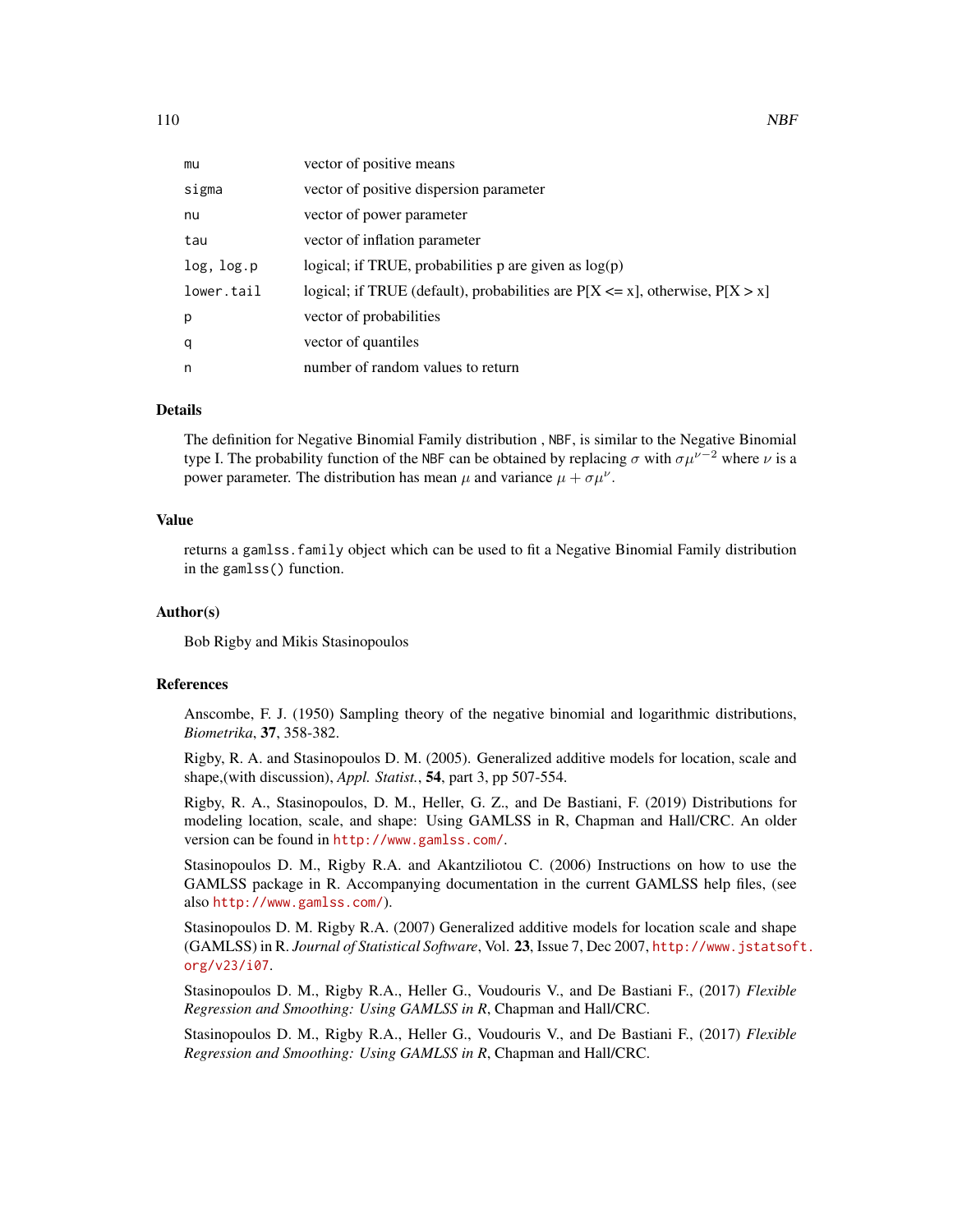NBI 111

## See Also

[NBI](#page-110-0), [NBII](#page-112-0)

# Examples

```
NBF() # default link functions for the Negative Binomial Family
# plotting the distribution
plot(function(y) dNBF(y, mu = 10, sigma = 0.5, nu=2), from=0,
     to=40, n=40+1, type="h")
# creating random variables and plot them
tN <- table(Ni <- rNBF(1000, mu=5, sigma=0.5, nu=2))
r <- barplot(tN, col='lightblue')
# zero inflated NBF
ZINBF() # default link functions for the zero inflated NBF
# plotting the distribution
plot(function(y) dZINBF(y, mu = 10, sigma = 0.5, nu=2, tau=0.1),
     from=0, to=40, n=40+1, type="h")
# creating random variables and plot them
tN <- table(Ni <- rZINBF(1000, mu=5, sigma=0.5, nu=2, tau=0.1))
r <- barplot(tN, col='lightblue')
## Not run:
library(gamlss)
data(species)
species <- transform(species, x=log(lake))
m6 <- gamlss(fish~poly(x,2), sigma.fo=~1, data=species, family=NBF,
         n.cyc=200)
fitted(m6, "nu")[1]
## End(Not run)
```
<span id="page-110-0"></span>

NBI *Negative Binomial type I distribution for fitting a GAMLSS*

#### Description

The NBI() function defines the Negative Binomial type I distribution, a two parameter distribution, for a gamlss.family object to be used in GAMLSS fitting using the function gamlss(). The functions dNBI, pNBI, qNBI and rNBI define the density, distribution function, quantile function and random generation for the Negative Binomial type I, NBI(), distribution.

```
NBI(mu.link = "log", sigma.link = "log")dNBI(x, mu = 1, sigma = 1, log = FALSE)pNBI(q, mu = 1, sigma = 1, lowertail = TRUE, <math>log.p = FALSE)
qNBI(p, mu = 1, sigma = 1, lowertail = TRUE, log.p = FALSE)
rNBI(n, mu = 1, sigma = 1)
```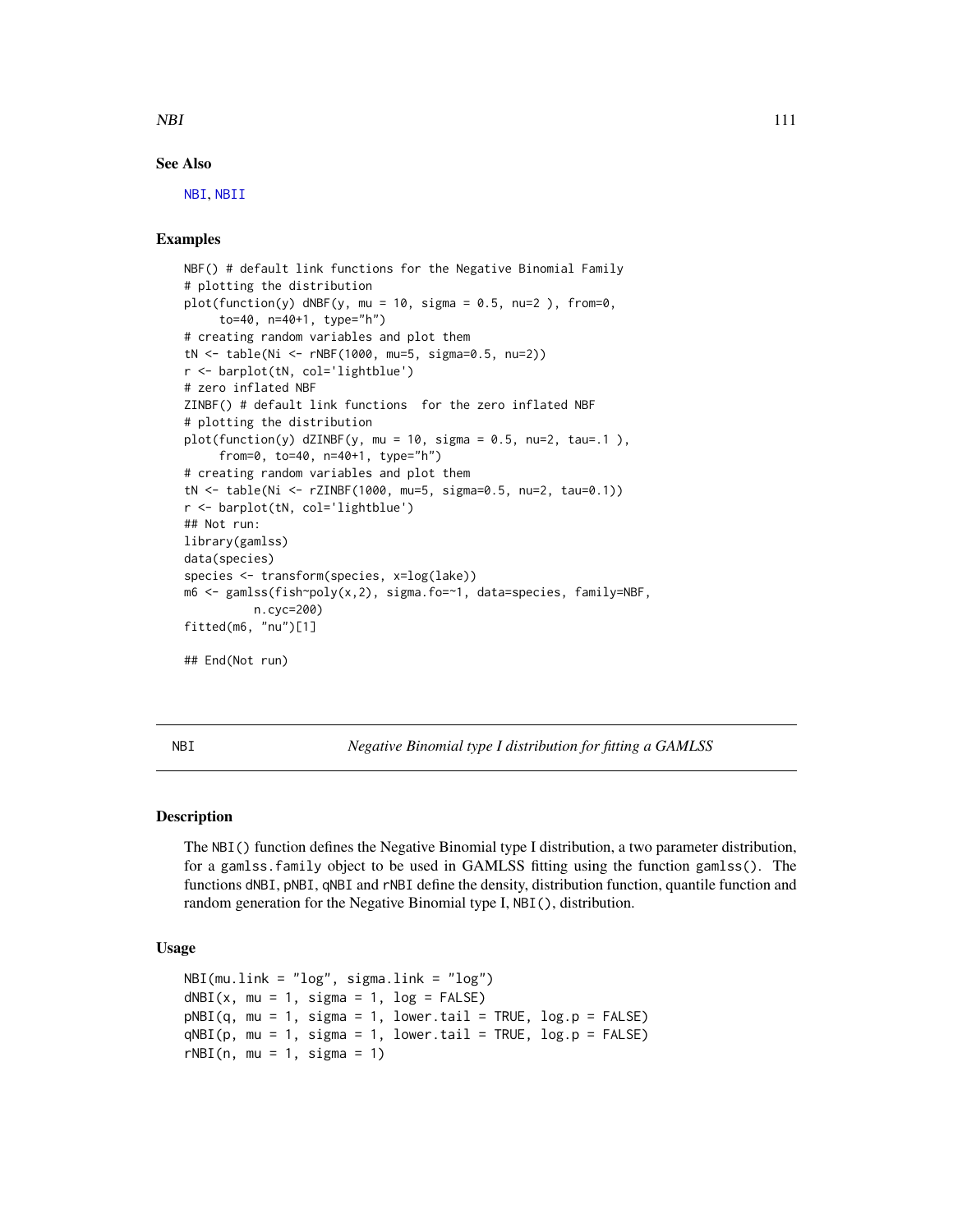## Arguments

| mu.link      | Defines the mu. link, with "log" link as the default for the mu parameter          |
|--------------|------------------------------------------------------------------------------------|
| sigma.link   | Defines the sigma. link, with "log" link as the default for the sigma parameter    |
| $\mathsf{x}$ | vector of (non-negative integer) quantiles                                         |
| mu           | vector of positive means                                                           |
| sigma        | vector of positive despersion parameter                                            |
| p            | vector of probabilities                                                            |
| q            | vector of quantiles                                                                |
| n            | number of random values to return                                                  |
| log, log.p   | logical; if TRUE, probabilities p are given as $log(p)$                            |
| lower.tail   | logical; if TRUE (default), probabilities are $P[X \le x]$ , otherwise, $P[X > x]$ |

#### Details

Definition file for Negative Binomial type I distribution.

$$
P(Y = y | \mu, \sigma) = \frac{\Gamma(y + \frac{1}{\sigma})}{\Gamma(\frac{1}{\sigma})\Gamma(y + 1)} \left(\frac{\sigma \mu}{1 + \sigma \mu}\right)^y \left(\frac{1}{1 + \sigma \mu}\right)^{1/\sigma}
$$

for  $y = 0, 1, 2, \ldots, \infty$ ,  $\mu > 0$  and  $\sigma > 0$ . This parameterization is equivalent to that used by Anscombe (1950) except he used  $\alpha = 1/\sigma$  instead of  $\sigma$ .

## Value

returns a gamlss.family object which can be used to fit a Negative Binomial type I distribution in the gamlss() function.

#### Warning

For values of  $\sigma$  < 0.0001 the d,p,q,r functions switch to the Poisson distribution

#### Note

 $\mu$  is the mean and  $(\mu + \sigma \mu^2)^{0.5}$  is the standard deviation of the Negative Binomial type I distribution (so  $\sigma$  is the dispersion parameter in the usual GLM for the negative binomial type I distribution)

## Author(s)

Mikis Stasinopoulos, Bob Rigby and Calliope Akantziliotou

# References

Anscombe, F. J. (1950) Sampling theory of the negative bimomial and logarithmic distributiona, *Biometrika*, 37, 358-382.

Rigby, R. A. and Stasinopoulos D. M. (2005). Generalized additive models for location, scale and shape,(with discussion), *Appl. Statist.*, 54, part 3, pp 507-554.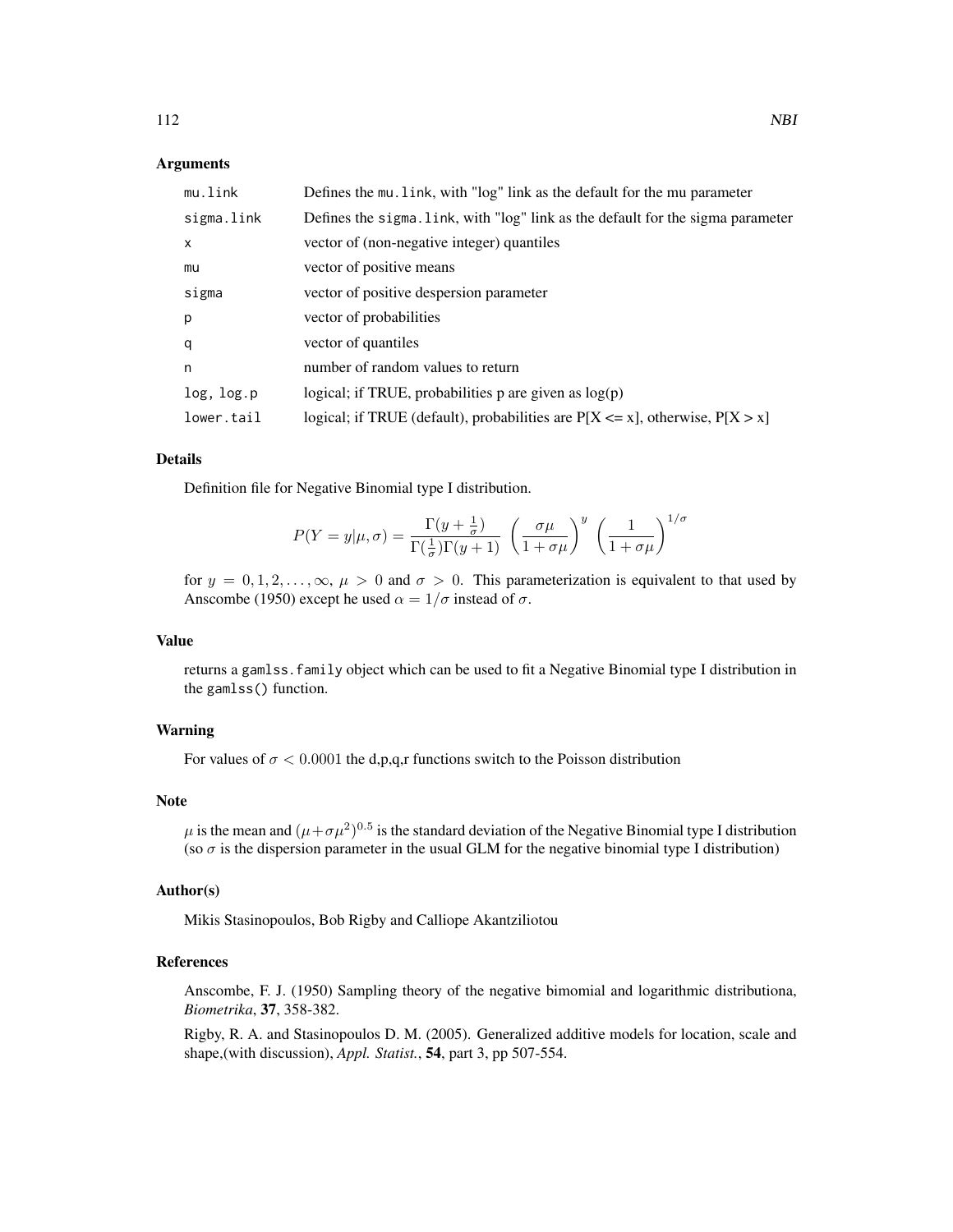Rigby, R. A., Stasinopoulos, D. M., Heller, G. Z., and De Bastiani, F. (2019) Distributions for modeling location, scale, and shape: Using GAMLSS in R, Chapman and Hall/CRC. An older version can be found in <http://www.gamlss.com/>.

Stasinopoulos D. M. Rigby R.A. (2007) Generalized additive models for location scale and shape (GAMLSS) in R. *Journal of Statistical Software*, Vol. 23, Issue 7, Dec 2007, [http://www.jstatsof](http://www.jstatsoft.org/v23/i07)t. [org/v23/i07](http://www.jstatsoft.org/v23/i07).

Stasinopoulos D. M., Rigby R.A., Heller G., Voudouris V., and De Bastiani F., (2017) *Flexible Regression and Smoothing: Using GAMLSS in R*, Chapman and Hall/CRC.

#### See Also

[gamlss.family](#page-57-0), [NBII](#page-112-0), [PIG](#page-127-0), [SI](#page-144-0)

#### Examples

```
NBI() # gives information about the default links for the Negative Binomial type I distribution
# plotting the distribution
plot(function(y) dNBI(y, mu = 10, sigma = 0.5), from=0, to=40, n=40+1, type="h")
# creating random variables and plot them
tN <- table(Ni <- rNBI(1000, mu=5, sigma=0.5))
r <- barplot(tN, col='lightblue')
# library(gamlss)
# data(aids)
# h<-gamlss(y~cs(x,df=7)+qrt, family=NBI, data=aids) # fits the model
# plot(h)
# pdf.plot(family=NBI, mu=10, sigma=0.5, min=0, max=40, step=1)
```
<span id="page-112-0"></span>NBII *Negative Binomial type II distribution for fitting a GAMLSS*

#### Description

The NBII() function defines the Negative Binomial type II distribution, a two parameter distribution, for a gamlss.family object to be used in GAMLSS fitting using the function gamlss(). The functions dNBII, pNBII, qNBII and rNBII define the density, distribution function, quantile function and random generation for the Negative Binomial type II, NBII(), distribution.

```
NBII(mu.link = "log", sigma.link = "log")
dNBII(x, mu = 1, sigma = 1, log = FALSE)pNBII(q, mu = 1, sigma = 1, lower.tail = TRUE, log.p = FALSE)qNBII(p, mu = 1, sigma = 1, lower.tail = TRUE, log.p = FALSE)rNBII(n, mu = 1, sigma = 1)
```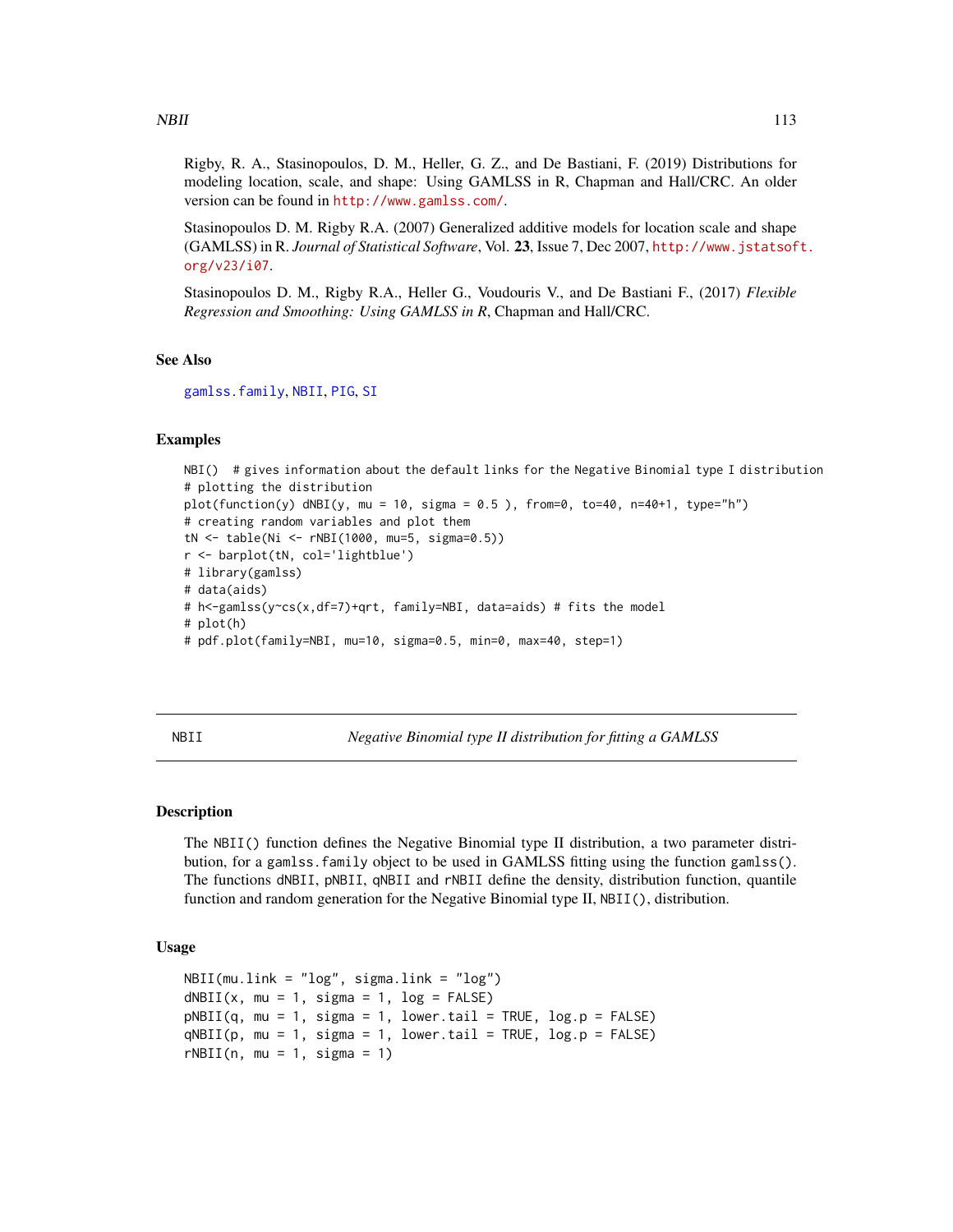#### Arguments

| mu.link      | Defines the mu. link, with "log" link as the default for the mu parameter          |
|--------------|------------------------------------------------------------------------------------|
| sigma.link   | Defines the sigma. link, with "log" link as the default for the sigma parameter    |
| $\mathsf{x}$ | vector of (non-negative integer) quantiles                                         |
| mu           | vector of positive means                                                           |
| sigma        | vector of positive despersion parameter                                            |
| p            | vector of probabilities                                                            |
| q            | vector of quantiles                                                                |
| n            | number of random values to return                                                  |
| log, log.p   | logical; if TRUE, probabilities $p$ are given as $log(p)$                          |
| lower.tail   | logical; if TRUE (default), probabilities are $P[X \le x]$ , otherwise, $P[X > x]$ |

## Details

Definition file for Negative Binomial type II distribution.

$$
P(Y = y | \mu, \sigma) = \frac{\Gamma(y + \frac{\mu}{\sigma})\sigma^y}{\Gamma(\frac{\mu}{\sigma})\Gamma(y + 1)(1 + \sigma)^{y + \mu/\sigma}}
$$

for  $y = 0, 1, 2, ..., \infty$ ,  $\mu > 0$  and  $\sigma > 0$ . This parameterization was used by Evans (1953) and also by Johnson *et al.* (1993) p 200.

# Value

returns a gamlss.family object which can be used to fit a Negative Binomial type II distribution in the gamlss() function.

#### Note

 $\mu$  is the mean and  $[(1+\sigma)\mu]^{0.5}$  is the standard deviation of the Negative Binomial type II distribution, so  $\sigma$  is a dispersion parameter

#### Author(s)

Mikis Stasinopoulos, Bob Rigby and Calliope Akantziliotou

## References

Evans, D. A. (1953). Experimental evidence concerning contagious distributions in ecology. *Biometrika*, 40: 186-211.

Johnson, N. L., Kotz, S. and Kemp, A. W. (1993). *Univariate Discrete Distributions*, 2nd edn. Wiley, New York.

Rigby, R. A. and Stasinopoulos D. M. (2005). Generalized additive models for location, scale and shape,(with discussion), *Appl. Statist.*, 54, part 3, pp 507-554.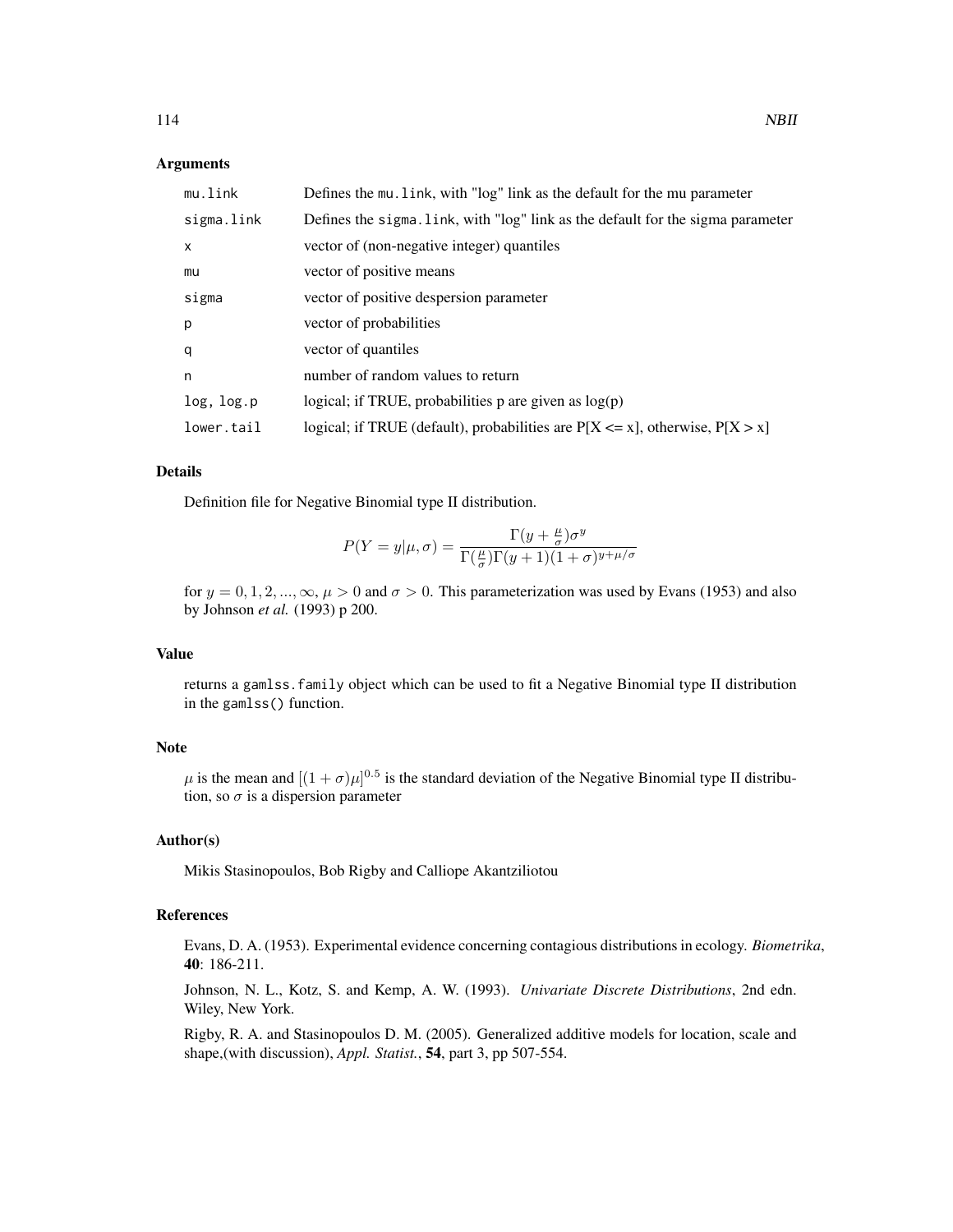$NET$  115

Rigby, R. A., Stasinopoulos, D. M., Heller, G. Z., and De Bastiani, F. (2019) Distributions for modeling location, scale, and shape: Using GAMLSS in R, Chapman and Hall/CRC. An older version can be found in <http://www.gamlss.com/>.

Stasinopoulos D. M., Rigby R.A. and Akantziliotou C. (2006) Instructions on how to use the GAMLSS package in R. Accompanying documentation in the current GAMLSS help files, (see also <http://www.gamlss.com/>).

Stasinopoulos D. M. Rigby R.A. (2007) Generalized additive models for location scale and shape (GAMLSS) in R. *Journal of Statistical Software*, Vol. 23, Issue 7, Dec 2007, [http://www.jstatsof](http://www.jstatsoft.org/v23/i07)t. [org/v23/i07](http://www.jstatsoft.org/v23/i07).

Stasinopoulos D. M., Rigby R.A., Heller G., Voudouris V., and De Bastiani F., (2017) *Flexible Regression and Smoothing: Using GAMLSS in R*, Chapman and Hall/CRC.

## See Also

[gamlss.family](#page-57-0), [NBI](#page-110-0), [PIG](#page-127-0), [SI](#page-144-0)

#### Examples

```
NBII() # gives information about the default links for the Negative Binomial type II distribution
# plotting the distribution
plot(function(y) dNBII(y, mu = 10, sigma = 0.5), from=0, to=40, n=40+1, type="h")# creating random variables and plot them
tN <- table(Ni <- rNBII(1000, mu=5, sigma=0.5))
r <- barplot(tN, col='lightblue')
# library(gamlss)
# data(aids)
# h<-gamlss(y~cs(x,df=7)+qrt, family=NBII, data=aids) # fits a model
# plot(h)
# pdf.plot(family=NBII, mu=10, sigma=0.5, min=0, max=40, step=1)
```
NET *Normal Exponential t distribution (NET) for fitting a GAMLSS*

#### Description

This function defines the Power Exponential t distribution (NET), a four parameter distribution, for a gamlss.family object to be used for a GAMLSS fitting using the function gamlss(). The functions dNET, pNET define the density and distribution function the NET distribution.

```
NET(mu.link = "identity", sigma.link = "log", nu.link ="identity",
     tau.link = "identity")pNET(q, mu=0, sigma=1, nu=1.5, tau=2, lowertail = TRUE, log.p = FALSE)dNET(x, mu=0, sigma=1, nu=1.5, tau=2, log=FALSE)
qNET(p, mu=0, sigma=1, nu=1.5, tau=2, lower.tail = TRUE, log.p = FALSE)
rNET(n, mu=0, sigma=1, nu=1.5, tau=2)
```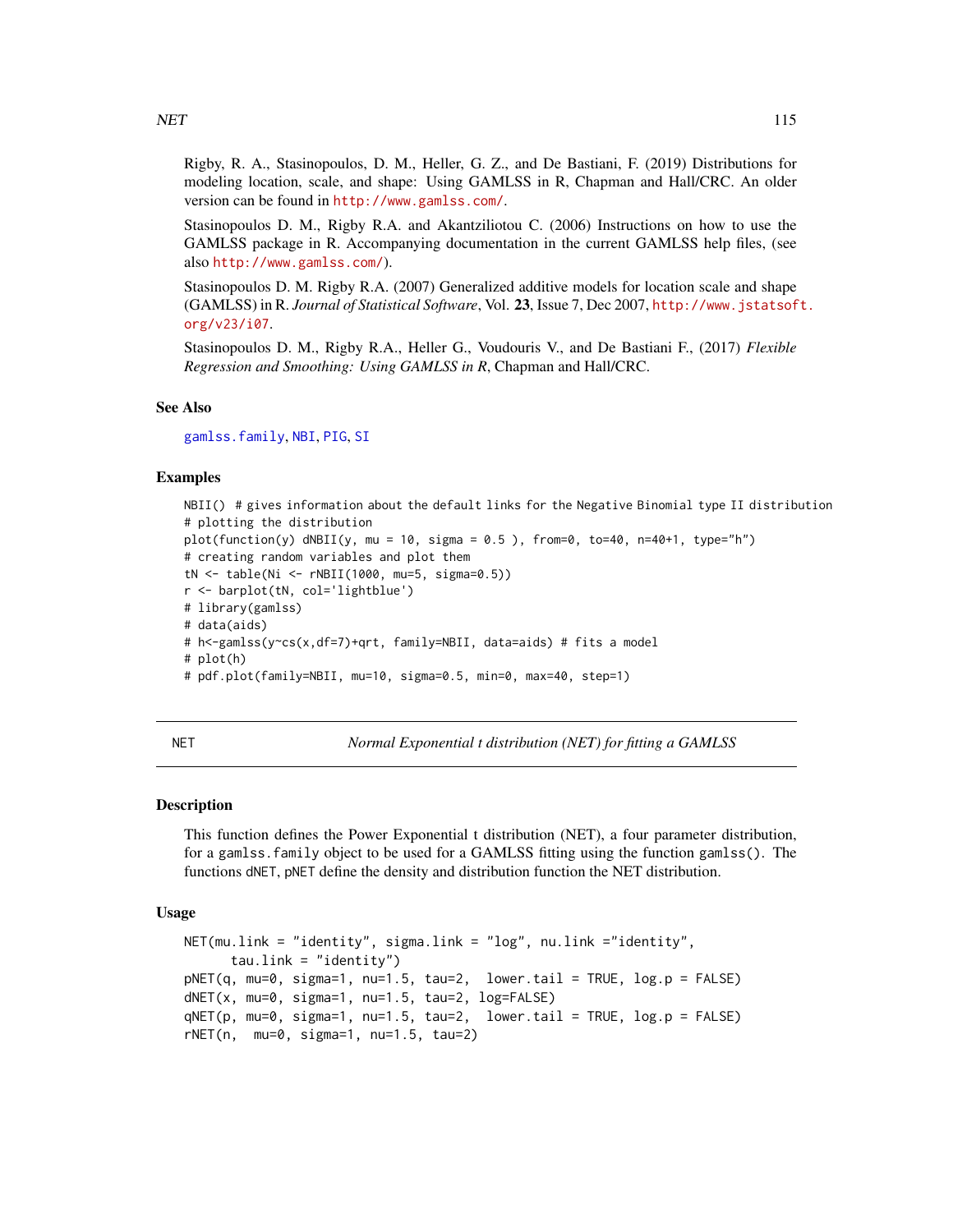## Arguments

| mu.link    | Defines the mu. link, with "identity" link as the default for the mu parameter.<br>Other links are "inverse", "log" and "own"       |
|------------|-------------------------------------------------------------------------------------------------------------------------------------|
| sigma.link | Defines the sigma. link, with "log" link as the default for the sigma parameter.<br>Other links are "inverse", "identity" and "own" |
| nu.link    | Defines the nu. link, and because nu is fixed we use "identity" link                                                                |
| tau.link   | Defines the tau. Link, and because tau is fixed we use "identity" link                                                              |
| x,q        | vector of quantiles                                                                                                                 |
| p          | vector of probabilities                                                                                                             |
| n          | number of observations.                                                                                                             |
| mu         | vector of location parameter values                                                                                                 |
| sigma      | vector of scale parameter values                                                                                                    |
| nu         | vector of nu parameter values                                                                                                       |
| tau        | vector of tau parameter values                                                                                                      |
| log, log.p | logical; if TRUE, probabilities $p$ are given as $log(p)$ .                                                                         |
| lower.tail | logical; if TRUE (default), probabilities are $P[X \le x]$ , otherwise, $P[X > x]$                                                  |

## Details

The NET distribution was introduced by Rigby and Stasinopoulos (1994) as a robust distribution for a response variable with heavier tails than the normal. The NET distribution is the abbreviation of the Normal Exponential Student t distribution. The NET distribution is a four parameter continuous distribution, although in the GAMLSS implementation only the two parameters, mu and sigma, of the distribution are modelled with nu and tau fixed. The distribution takes its names because it is normal up to nu, Exponential from nu to tau (hence abs(nu) <= abs(tau)) and Student-t with nu\*tau-1 degrees of freedom after tau. Maximum likelihood estimator of the third and forth parameter can be obtained, using the GAMLSS functions, find.hyper or prof.dev.

#### Value

NET() returns a gamlss.family object which can be used to fit a Box Cox Power Exponential distribution in the gamlss() function. dNET() gives the density, pNET() gives the distribution function.

#### Author(s)

Mikis Stasinopoulos, Bob Rigby and Calliope Akantziliotou

#### References

Rigby, R. A. and Stasinopoulos, D. M. (1994), Robust fitting of an additive model for variance heterogeneity, *COMPSTAT : Proceedings in Computational Statistics*, editors:R. Dutter and W. Grossmann, pp 263-268, Physica, Heidelberg.

Rigby, R. A. and Stasinopoulos D. M. (2005). Generalized additive models for location, scale and shape,(with discussion), *Appl. Statist.*, 54, part 3, pp 507-554.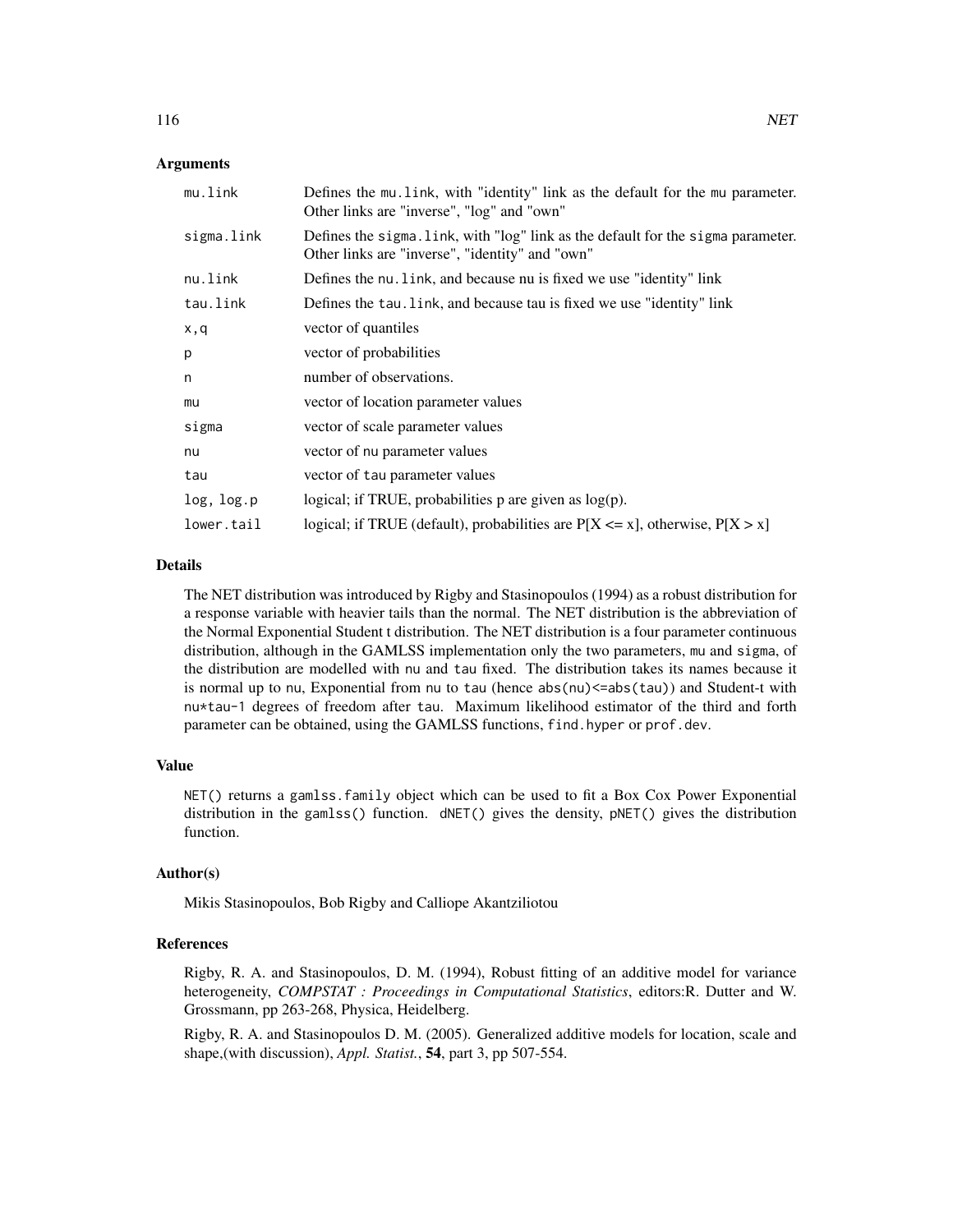$NO$  117

Rigby, R. A., Stasinopoulos, D. M., Heller, G. Z., and De Bastiani, F. (2019) Distributions for modeling location, scale, and shape: Using GAMLSS in R, Chapman and Hall/CRC. An older version can be found in <http://www.gamlss.com/>.

Stasinopoulos D. M. Rigby R. A. and Akantziliotou C. (2006) Instructions on how to use the GAMLSS package in R. Accompanying documentation in the current GAMLSS help files, (see also <http://www.gamlss.com/>).

Stasinopoulos D. M. Rigby R.A. (2007) Generalized additive models for location scale and shape (GAMLSS) in R. *Journal of Statistical Software*, Vol. 23, Issue 7, Dec 2007, [http://www.jstatsof](http://www.jstatsoft.org/v23/i07)t. [org/v23/i07](http://www.jstatsoft.org/v23/i07).

Stasinopoulos D. M., Rigby R.A., Heller G., Voudouris V., and De Bastiani F., (2017) *Flexible Regression and Smoothing: Using GAMLSS in R*, Chapman and Hall/CRC.

## See Also

[gamlss.family](#page-57-0), [BCPE](#page-12-0)

#### Examples

```
NET() #
data(abdom)
plot(function(x)dNET(x, mu=0,sigma=1,nu=2, tau=3), -5, 5)
plot(function(x)pNET(x, mu=0,sigma=1,nu=2, tau=3), -5, 5)
# fit NET with nu=1 and tau=3
# library(gamlss)
#h<-gamlss(y~cs(x,df=3), sigma.formula=~cs(x,1), family=NET,
# data=abdom, nu.start=2, tau.start=3)
#plot(h)
```
<span id="page-116-0"></span>NO *Normal distribution for fitting a GAMLSS*

## Description

The function  $NO()$  defines the normal distribution, a two parameter distribution, for a gamlss. family object to be used in GAMLSS fitting using the function gamlss(), with mean equal to the parameter mu and sigma equal the standard deviation. The functions dNO, pNO, qNO and rNO define the density, distribution function, quantile function and random generation for the NO parameterization of the normal distribution. [A alternative parameterization with sigma equal to the variance is given in the function NO2()]

```
NO(mu.link = "identity", sigma.link = "log")
dNO(x, mu = 0, sigma = 1, log = FALSE)pNO(q, mu = 0, sigma = 1, lower.tail = TRUE, log.p = FALSE)qNO(p, mu = 0, sigma = 1, lower.tail = TRUE, log.p = FALSE)rNO(n, mu = 0, sigma = 1)
```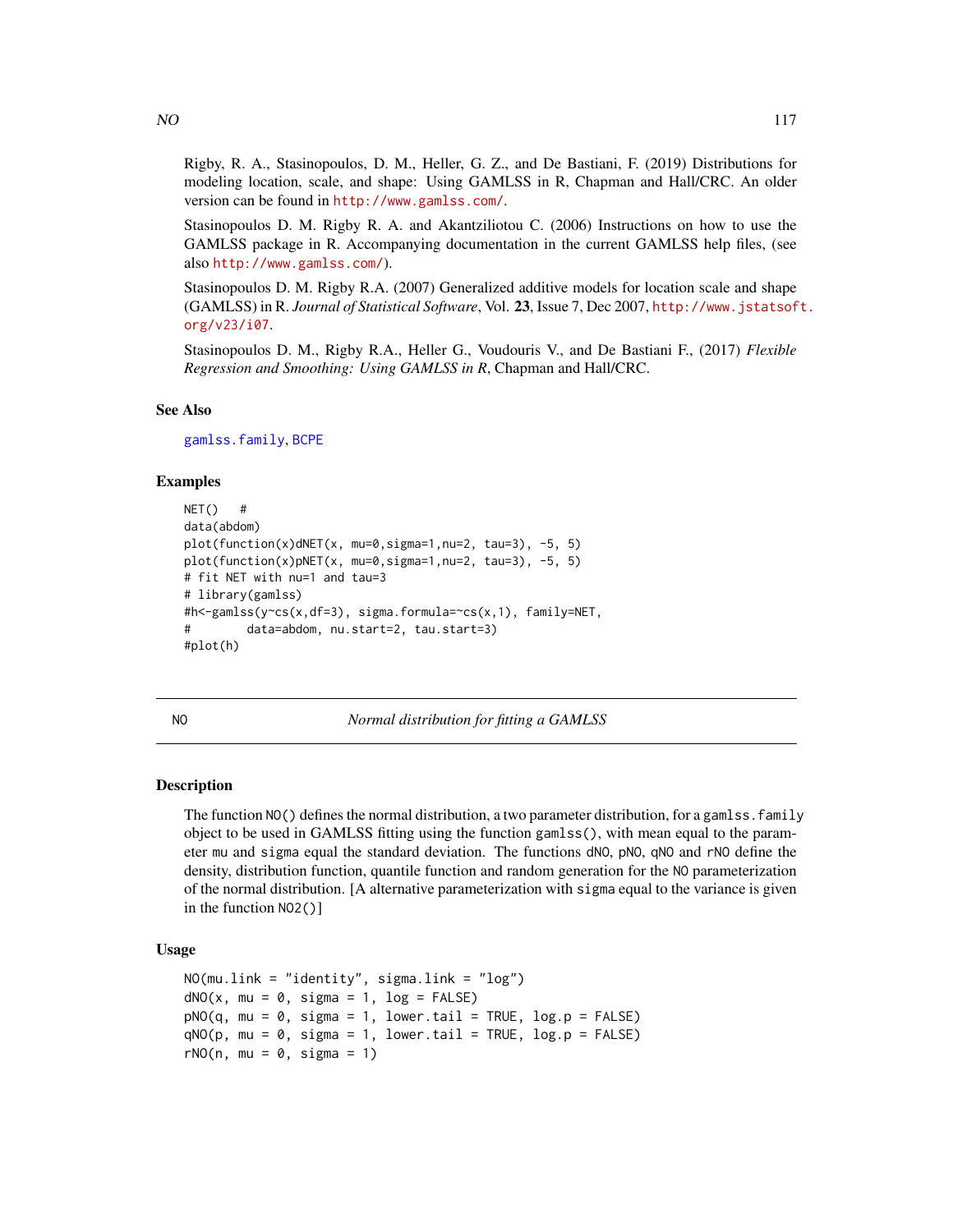## Arguments

| mu.link    | Defines the mu. link, with "identity" link as the default for the mu parameter                |
|------------|-----------------------------------------------------------------------------------------------|
| sigma.link | Defines the sigma. Link, with "log" link as the default for the sigma parameter               |
| x,q        | vector of quantiles                                                                           |
| mu         | vector of location parameter values                                                           |
| sigma      | vector of scale parameter values                                                              |
| log, log.p | logical; if TRUE, probabilities $p$ are given as $log(p)$ .                                   |
| lower.tail | logical; if TRUE (default), probabilities are $P[X \le x]$ , otherwise, $P[X > x]$            |
| р          | vector of probabilities.                                                                      |
| n          | number of observations. If $length(n) > 1$ , the length is taken to be the number<br>required |

#### Details

The parametrization of the normal distribution given in the function NO() is

$$
f(y|\mu,\sigma) = \frac{1}{\sqrt{2\pi}\sigma} \exp\left[-\frac{1}{2}(\frac{y-\mu}{\sigma})^2\right]
$$

for  $y = (-\infty, \infty)$ ,  $\mu = (-\infty, +\infty)$  and  $\sigma > 0$ .

# Value

returns a gamlss.family object which can be used to fit a normal distribution in the gamlss() function.

#### Note

For the function NO(),  $\mu$  is the mean and  $\sigma$  is the standard deviation (not the variance) of the normal distribution.

#### Author(s)

Mikis Stasinopoulos, Bob Rigby and Calliope Akantziliotou

#### References

Rigby, R. A. and Stasinopoulos D. M. (2005). Generalized additive models for location, scale and shape,(with discussion), *Appl. Statist.*, 54, part 3, pp 507-554.

Rigby, R. A., Stasinopoulos, D. M., Heller, G. Z., and De Bastiani, F. (2019) Distributions for modeling location, scale, and shape: Using GAMLSS in R, Chapman and Hall/CRC. An older version can be found in <http://www.gamlss.com/>.

Stasinopoulos D. M. Rigby R.A. (2007) Generalized additive models for location scale and shape (GAMLSS) in R. *Journal of Statistical Software*, Vol. 23, Issue 7, Dec 2007, [http://www.jstatsof](http://www.jstatsoft.org/v23/i07)t. [org/v23/i07](http://www.jstatsoft.org/v23/i07).

Stasinopoulos D. M., Rigby R.A., Heller G., Voudouris V., and De Bastiani F., (2017) *Flexible Regression and Smoothing: Using GAMLSS in R*, Chapman and Hall/CRC.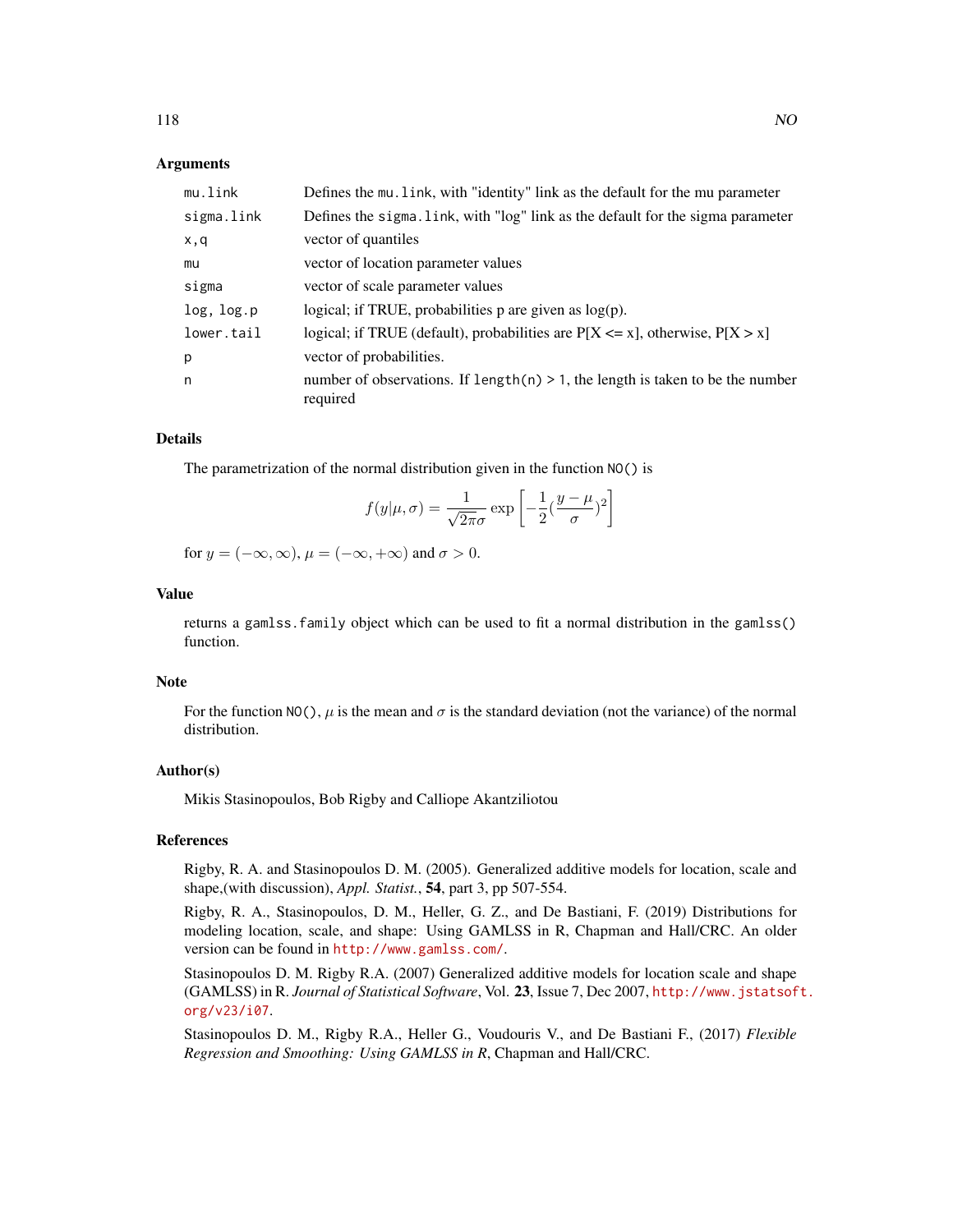## $NO2$  and  $119$

# See Also

[gamlss.family](#page-57-0), [NO2](#page-118-0)

## Examples

```
NO()# gives information about the default links for the normal distribution
plot(function(y) dNO(y, mu=10 ,sigma=2), 0, 20)
plot(function(y) pNO(y, mu=10 ,sigma=2), 0, 20)
plot(function(y) qNO(y, mu=10 ,sigma=2), 0, 1)
dat<-rNO(100)
hist(dat)
# library(gamlss)
# gamlss(dat~1,family=NO) # fits a constant for mu and sigma
```
<span id="page-118-0"></span>NO2 *Normal distribution (with variance as sigma parameter) for fitting a GAMLSS*

## Description

The function NO2() defines the normal distribution, a two parameter distribution, for a gamlss. family object to be used in GAMLSS fitting using the function gamlss() with mean equal to mu and variance equal to sigma. The functions dNO2, pNO2, qNO2 and rNO2 define the density, distribution function, quantile function and random generation for this specific parameterization of the normal distribution.

[A alternative parameterization with sigma as the standard deviation is given in the function NO()]

#### Usage

```
NO2(mu.link = "identity", sigma.link = "log")
dNO2(x, mu = 0, sigma = 1, log = FALSE)pNO2(q, mu = 0, sigma = 1, lowertail = TRUE, log.p = FALSE)qNO2(p, mu = 0, sigma = 1, lower[allerage] <math>P = FALSE)
rNO2(n, mu = 0, sigma = 1)
```
## Arguments

| mu.link    | Defines the mu. link, with "identity" link as the default for the mu parameter                |
|------------|-----------------------------------------------------------------------------------------------|
| sigma.link | Defines the sigma. Link, with "log" link as the default for the sigma parameter               |
| x, q       | vector of quantiles                                                                           |
| mu         | vector of location parameter values                                                           |
| sigma      | vector of scale parameter values                                                              |
| log, log.p | logical; if TRUE, probabilities $p$ are given as $log(p)$ .                                   |
| lower.tail | logical; if TRUE (default), probabilities are $P[X \le x]$ , otherwise, $P[X > x]$            |
| p          | vector of probabilities.                                                                      |
| n          | number of observations. If $length(n) > 1$ , the length is taken to be the number<br>required |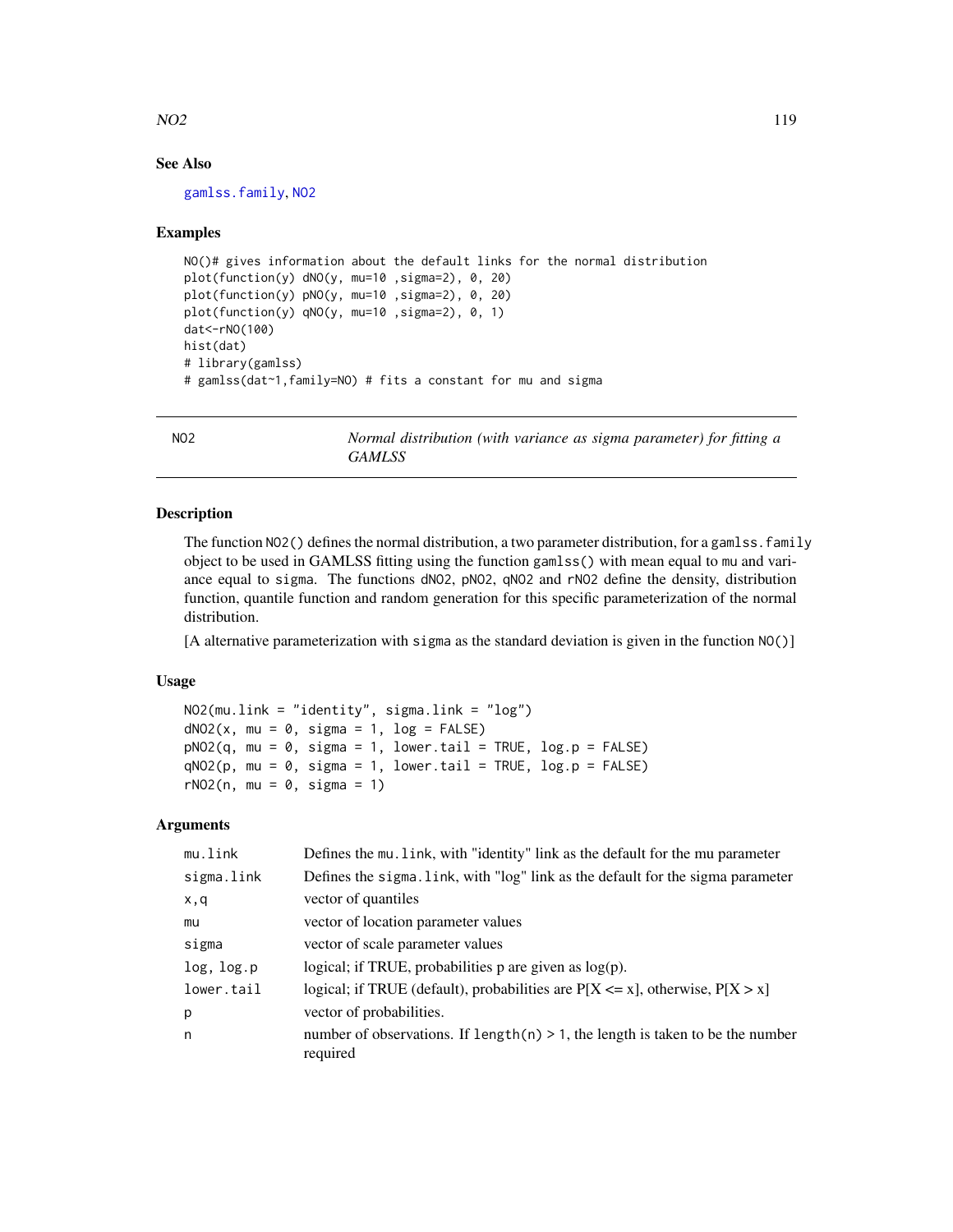# Details

The parametrization of the normal distribution given in the function NO2() is

$$
f(y|\mu,\sigma) = \frac{1}{\sqrt{2\pi\sigma}} \exp\left[-\frac{1}{2}\frac{(y-\mu)^2}{\sigma}\right]
$$

for  $y = (-\infty, \infty)$ ,  $\mu = (-\infty, +\infty)$  and  $\sigma > 0$ .

## Value

returns a gamlss.family object which can be used to fit a normal distribution in the gamlss() function.

# Note

For the function NO(),  $\mu$  is the mean and  $\sigma$  is the standard deviation (not the variance) of the normal distribution. [The function NO2() defines the normal distribution with  $\sigma$  as the variance.]

## Author(s)

Mikis Stasinopoulos, Bob Rigby and Calliope Akantziliotou

#### References

Rigby, R. A. and Stasinopoulos D. M. (2005). Generalized additive models for location, scale and shape,(with discussion), *Appl. Statist.*, 54, part 3, pp 507-554.

Rigby, R. A., Stasinopoulos, D. M., Heller, G. Z., and De Bastiani, F. (2019) Distributions for modeling location, scale, and shape: Using GAMLSS in R, Chapman and Hall/CRC. An older version can be found in <http://www.gamlss.com/>.

Stasinopoulos D. M. Rigby R.A. (2007) Generalized additive models for location scale and shape (GAMLSS) in R. *Journal of Statistical Software*, Vol. 23, Issue 7, Dec 2007, [http://www.jstatsof](http://www.jstatsoft.org/v23/i07)t. [org/v23/i07](http://www.jstatsoft.org/v23/i07).

Stasinopoulos D. M., Rigby R.A., Heller G., Voudouris V., and De Bastiani F., (2017) *Flexible Regression and Smoothing: Using GAMLSS in R*, Chapman and Hall/CRC.

## See Also

[gamlss.family](#page-57-0), [NO](#page-116-0)

## Examples

```
NO()# gives information about the default links for the normal distribution
dat<-rNO(100)
hist(dat)
plot(function(y) dNO(y, mu=10 ,sigma=2), 0, 20)
plot(function(y) pNO(y, mu=10 ,sigma=2), 0, 20)
plot(function(y) qNO(y, mu=10 ,sigma=2), 0, 1)
# library(gamlss)
# gamlss(dat~1,family=NO) # fits a constant for mu and sigma
```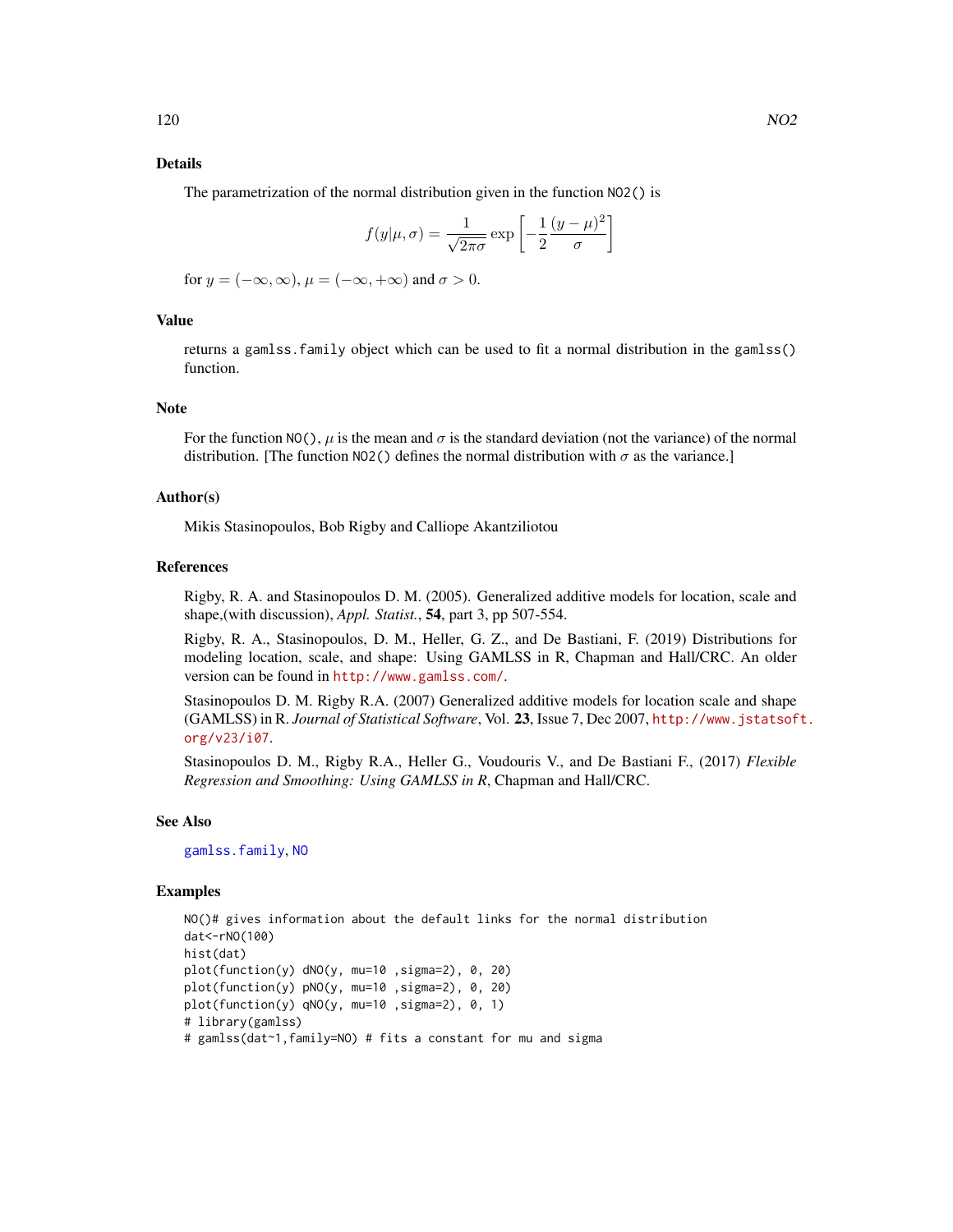#### NOF *Normal distribution family for fitting a GAMLSS*

## Description

The function NOF() defines a normal distribution family, which has three parameters. The distribution can be used using the function gamlss(). The mean of NOF is equal to mu. The variance is equal to sigma^2\*mu^nu so the standard deviation is sigma\*mu^(nu/2). The function is design for cases where the variance is proportional to a power of the mean. This is an instance of the Taylor's power low, see Enki et al. (2017). The functions dNOF, pNOF, qNOF and rNOF define the density, distribution function, quantile function and random generation for the NOF parametrization of the normal distribution family.

## Usage

```
NOF(mu.link = "identity", sigma.link = "log", nu.link = "identity")
dNOF(x, mu = 0, sigma = 1, nu = 0, log = FALSE)pNOF(q, mu = 0, sigma = 1, nu = 0, lowertail = TRUE, log.p = FALSE)qNOF(p, mu = 0, sigma = 1, nu = 0, lower.tail = TRUE, log.p = FALSE)rNOF(n, mu = 0, sigma = 1, nu = 0)
```
## Arguments

| mu.link    | Defines the mu. link, with "identity" link as the default for the mu parameter                |
|------------|-----------------------------------------------------------------------------------------------|
| sigma.link | Defines the sigma. Link, with "log" link as the default for the sigma parameter               |
| nu.link    | Defines the nu. Link with "identity" link as the default for the nu parameter                 |
| x,q        | vector of quantiles                                                                           |
| mu         | vector of location parameter values                                                           |
| sigma      | vector of scale parameter values                                                              |
| nu         | vector of power parameter values                                                              |
| log, log.p | logical; if TRUE, probabilities $p$ are given as $log(p)$ .                                   |
| lower.tail | logical; if TRUE (default), probabilities are $P[X \le x]$ , otherwise, $P[X > x]$            |
| p          | vector of probabilities.                                                                      |
| n          | number of observations. If length(n) $> 1$ , the length is taken to be the number<br>required |

#### Details

The parametrization of the normal distribution given in the function NOF() is

$$
f(y|\mu, \sigma, \nu) = \frac{1}{\sqrt{2\pi}\sigma\mu^{\nu/2}} \exp\left[-\frac{1}{2}\frac{(y-\mu)^2}{\sigma^2\mu^{\nu}}\right]
$$

for  $y = (-\infty, \infty)$ ,  $\mu = (-\infty, \infty)$ ,  $\sigma > 0$  and  $\nu = (-\infty, +\infty)$ .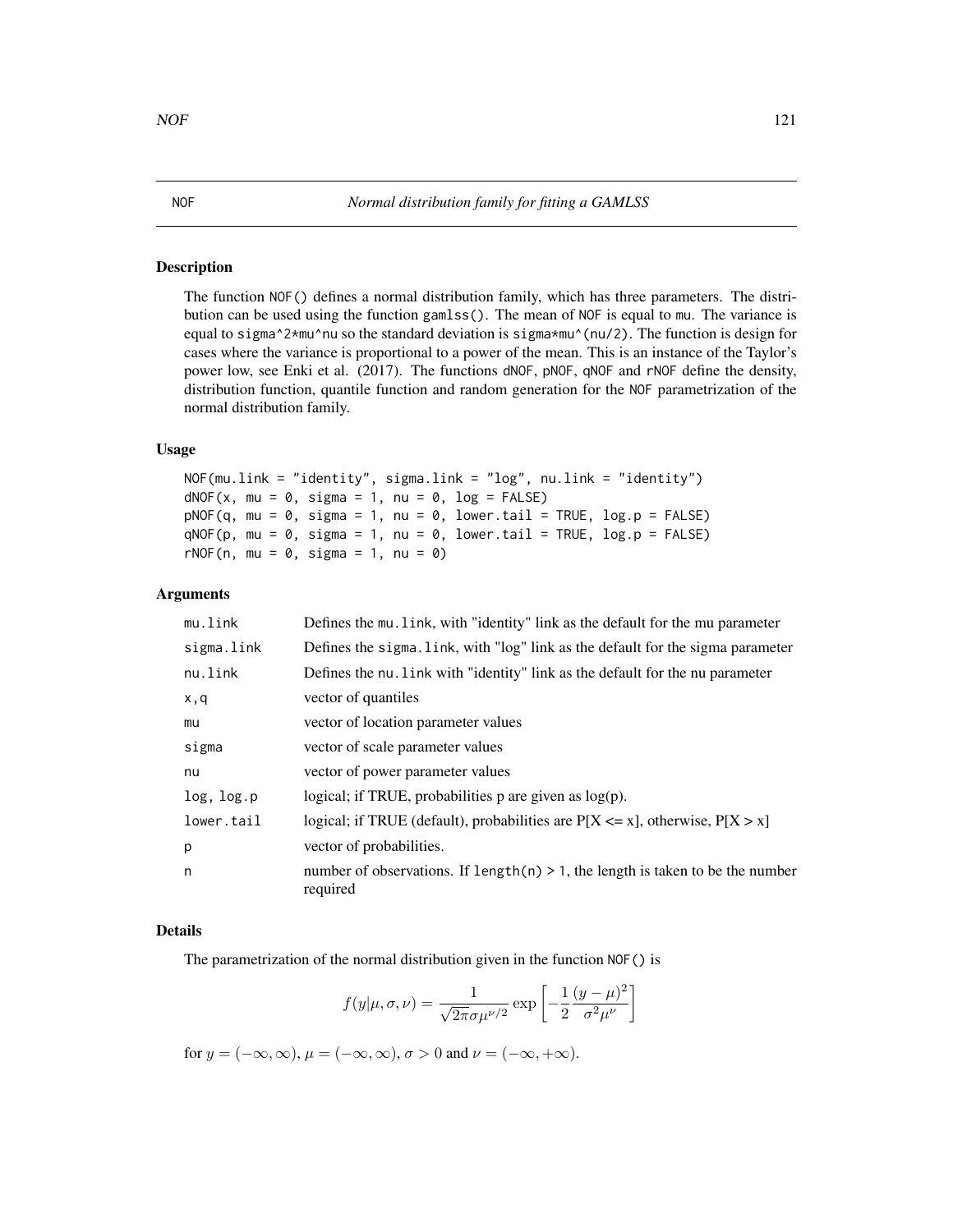## Value

returns a gamlss.family object which can be used to fit a normal distribution family in the gamlss() function.

#### Note

For the function NOF(),  $\mu$  is the mean and  $\sigma \mu^{\nu/2}$  is the standard deviation of the normal distribution family. The NOF is design for fitting regression type models where the variance is proportional to a power of the mean. Models of this type are also related to the "pseudo likelihood" models of Carroll and Rubert (1987) but here a proper likelihood is miximised.

Note that because the high correlation between the sigma and the nu parameter the mixed() method should be used in the fitting.

## Author(s)

Mikis Stasinopoulos, Bob Rigby and Calliope Akantziliotou

## References

Davidian, M. and Carroll, R. J. (1987), Variance Function Estimation, *Journal of the American Statistical Association*, Vol. 82, pp. 1079-1091

Enki, D G, Noufaily, A., Farrington, P., Garthwaite, P., Andrews, N. and Charlett, A. (2017) Taylor's power law and the statistical modelling of infectious disease surveillance data, Journal of the Royal Statistical Society: Series A (Statistics in Society), volume=180, number=1, pages=45-72.

Rigby, R. A. and Stasinopoulos D. M. (2005). Generalized additive models for location, scale and shape,(with discussion), *Appl. Statist.*, 54, part 3, pp 507-554.

RRigby, R. A., Stasinopoulos, D. M., Heller, G. Z., and De Bastiani, F. (2019) Distributions for modeling location, scale, and shape: Using GAMLSS in R, Chapman and Hall/CRC. An older version can be found in <http://www.gamlss.com/>.

Stasinopoulos D. M., Rigby R.A. and Akantziliotou C. (2006) Instructions on how to use the GAMLSS package in R. Accompanying documentation in the current GAMLSS help files, (see also <http://www.gamlss.com/>).

Stasinopoulos D. M. Rigby R.A. (2007) Generalized additive models for location scale and shape (GAMLSS) in R. *Journal of Statistical Software*, Vol. 23, Issue 7, Dec 2007, [http://www.jstatsof](http://www.jstatsoft.org/v23/i07)t. [org/v23/i07](http://www.jstatsoft.org/v23/i07).

Stasinopoulos D. M., Rigby R.A., Heller G., Voudouris V., and De Bastiani F., (2017) *Flexible Regression and Smoothing: Using GAMLSS in R*, Chapman and Hall/CRC.

#### See Also

[gamlss.family](#page-57-0), [NO](#page-116-0), [NO2](#page-118-0)

#### Examples

NOF()# gives information about the default links for the normal distribution family ## Not run:

## the normal distribution, fitting a constant sigma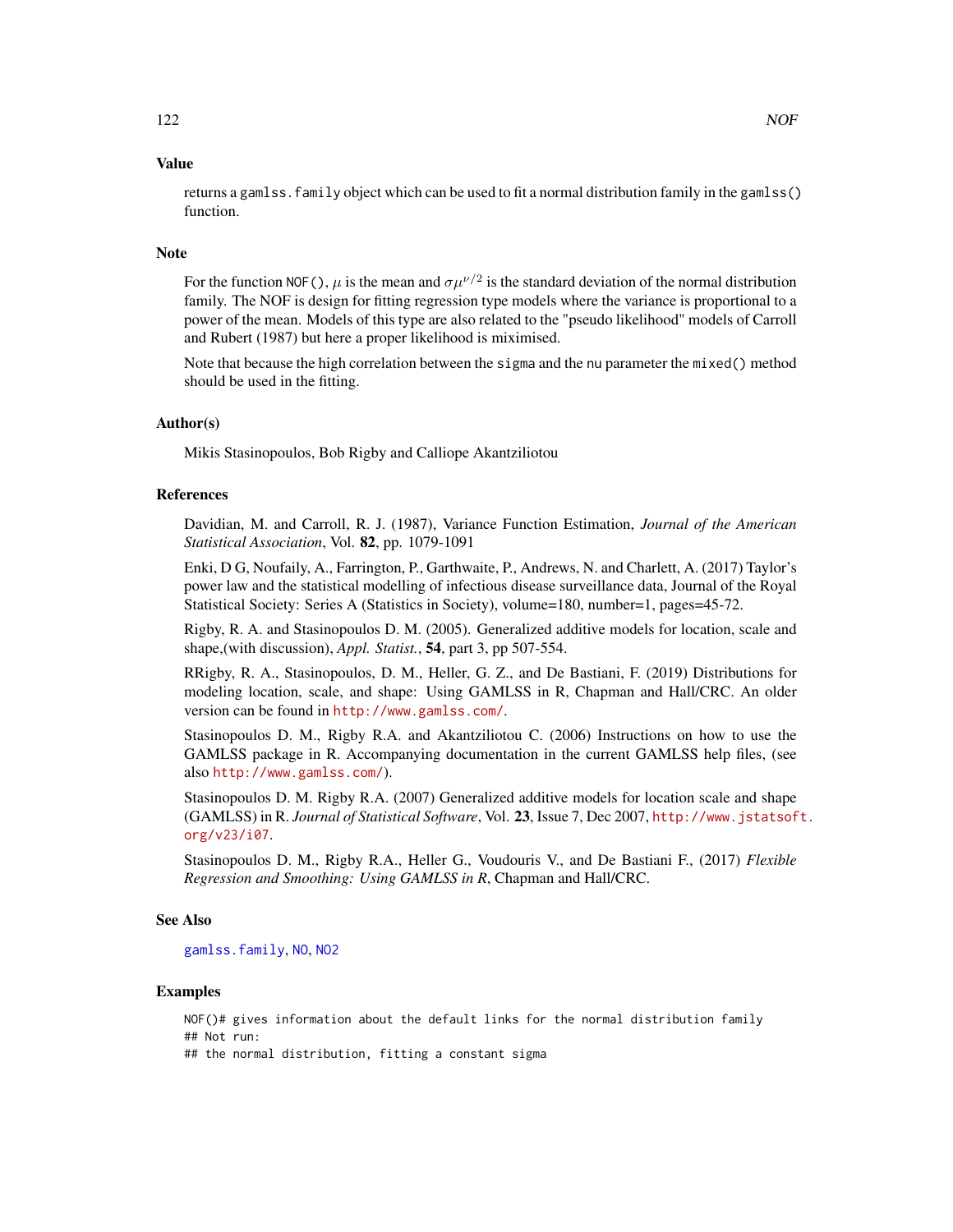## PARETO2 123

m1<-gamlss(y~poly(x,2), sigma.fo=~1, family=NO, data=abdom) ## the normal family, fitting a variance proportional to the mean (mu) m2<-gamlss(y~poly(x,2), sigma.fo=~1, family=NOF, data=abdom, method=mixed(1,20)) ## the nornal distribution fitting the variance as a function of x m3 <-gamlss(y~poly(x,2), sigma.fo=~x, family=NO, data=abdom, method=mixed(1,20)) GAIC(m1,m2,m3)

## End(Not run)

PARETO2 *Pareto distributions for fitting in GAMLSS*

#### Description

The functions PARETO() defines the one parameter Pareto distribution for y>1.

The functions PARETO1() defines the one parameter Pareto distribution for y>0.

The functions PARETOo1() defines the one parameter Pareto distribution for y>mu therefor requires mu to be fixed.

The functions PARETO2() and PARETO20() define the Pareto Type 2 distribution, for  $y\ge0$ , a two parameter distribution, for a gamlss. family object to be used in GAMLSS fitting using the function gamlss(). The parameters are mu and sigma in both functions but the parameterasation different. The mu is identical for both PARETO2() and PARETO2o(). The sigma in PARETO2o() is the inverse of the sigma in codePARETO2() and coresponse to the usual parameter alpha of the Patreto distribution. The functions dPARETO2, pPARETO2, qPARETO2 and rPARETO2 define the density, distribution function, quantile function and random generation for the PARETO2 parameterization of the Pareto type 2 distribution while the functions dPARETO2o, pPARETO2o, qPARETO2o and rPARETO2o define the density, distribution function, quantile function and random generation for the original PARETO2o parameterization of the Pareto type 2 distribution

```
PARETO(mu.link = "log")dPARETO(x, mu = 1, log = FALSE)pPARETO(q, mu = 1, lower.tail = TRUE, log.p = FALSE)qPARETO(p, mu = 1, lowertail = TRUE, <math>log.p = FALSE)
rPARETO(n, mu = 1)PARETO1(mu.link = "log")
dPARETO1(x, mu = 1, log = FALSE)pPARETO1(q, mu = 1, lowertail = TRUE, <math>log.p = FALSE)
qPARETO1(p, mu = 1, lowertail = TRUE, log.p = FALSE)rPARETO1(n, mu = 1)PARETO1o(mu.link = "log", sigma.link = "log")
dPARETO1o(x, mu = 1, sigma = 0.5, log = FALSE)pPARETO1o(q, mu = 1, sigma = 0.5, lower[a] = TRUE, <math>log.p = FALSE)
qPARETO1o(p, mu = 1, sigma = 0.5, lower[a] = TRUE, <math>log.p = FALSE)
```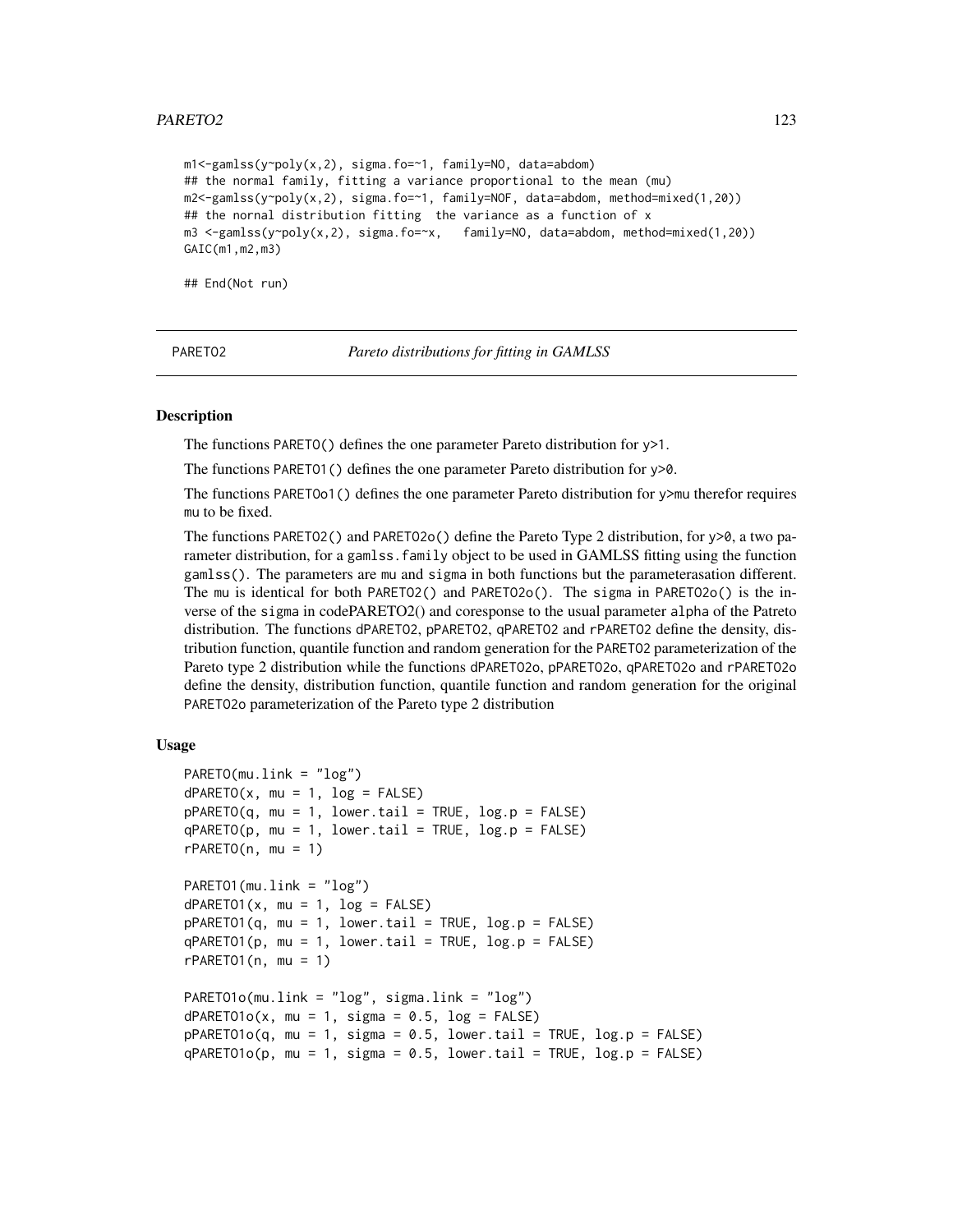```
rPARET01o(n, mu = 1, sigma = 0.5)PARETO2(mu.link = "log", sigma.link = "log")
dPARETO2(x, mu = 1, sigma = 0.5, log = FALSE)pPARETO2(q, mu = 1, sigma = 0.5, lower.tail = TRUE, log.p = FALSE)qPARETO2(p, mu = 1, sigma = 0.5, lower.tail = TRUE, log.p = FALSE)rPARETO2(n, mu = 1, sigma = 0.5)PARETO2o(mu.link = "log", sigma.link = "log")
dPARETO2o(x, mu = 1, sigma = 0.5, log = FALSE)pPARETO2o(q, mu = 1, sigma = 0.5, lower[2014] = TRUE, <math>log.p = FALSE)
qPARETO2o(p, mu = 1, sigma = 0.5, lower[2014] = TRUE, <math>log.p = FALSE)
rPARETO2o(n, mu = 1, sigma = 0.5)
```
#### Arguments

| mu.link    | Defines the mu. link, with """ link sa the default for the mu parameter                       |
|------------|-----------------------------------------------------------------------------------------------|
| sigma.link | Defines the sigma. link, with "'log"' as the default for the sigma parameter                  |
| x, q       | vector of quantiles                                                                           |
| mu         | vector of location parameter values                                                           |
| sigma      | vector of scale parameter values                                                              |
| log, log.p | logical; if TRUE, probabilities $p$ are given as $log(p)$                                     |
| lower.tail | logical; if TRUE (default), probabilities are $P[X \le x]$ , otherwise $P[X > x]$             |
| p          | vector of probabilities                                                                       |
| n          | number of observations. If $length(n) > 1$ , the length is taken to be the number<br>required |

## Details

The parameterization of the one parameter Pareto distribution in the function PARETO is:

$$
f(y|\mu) = \mu y^{\mu+1}
$$

for  $y > 1$  and  $mu > 0$ .

The parameterization of the Pareto Type 2 distribution in the function PARETO2 is:

$$
f(y|\mu,\sigma) = \frac{1}{\sigma} \mu^{\frac{1}{\sigma}} (y+mu)^{-\frac{1}{signa+1}}
$$

for  $y \ge 0$ ,  $mu > 0$  and  $sigma > 0$ .

## Value

returns a gamlss.family object which can be used to fit a Pareto type 2 distribution in the gamlss() function.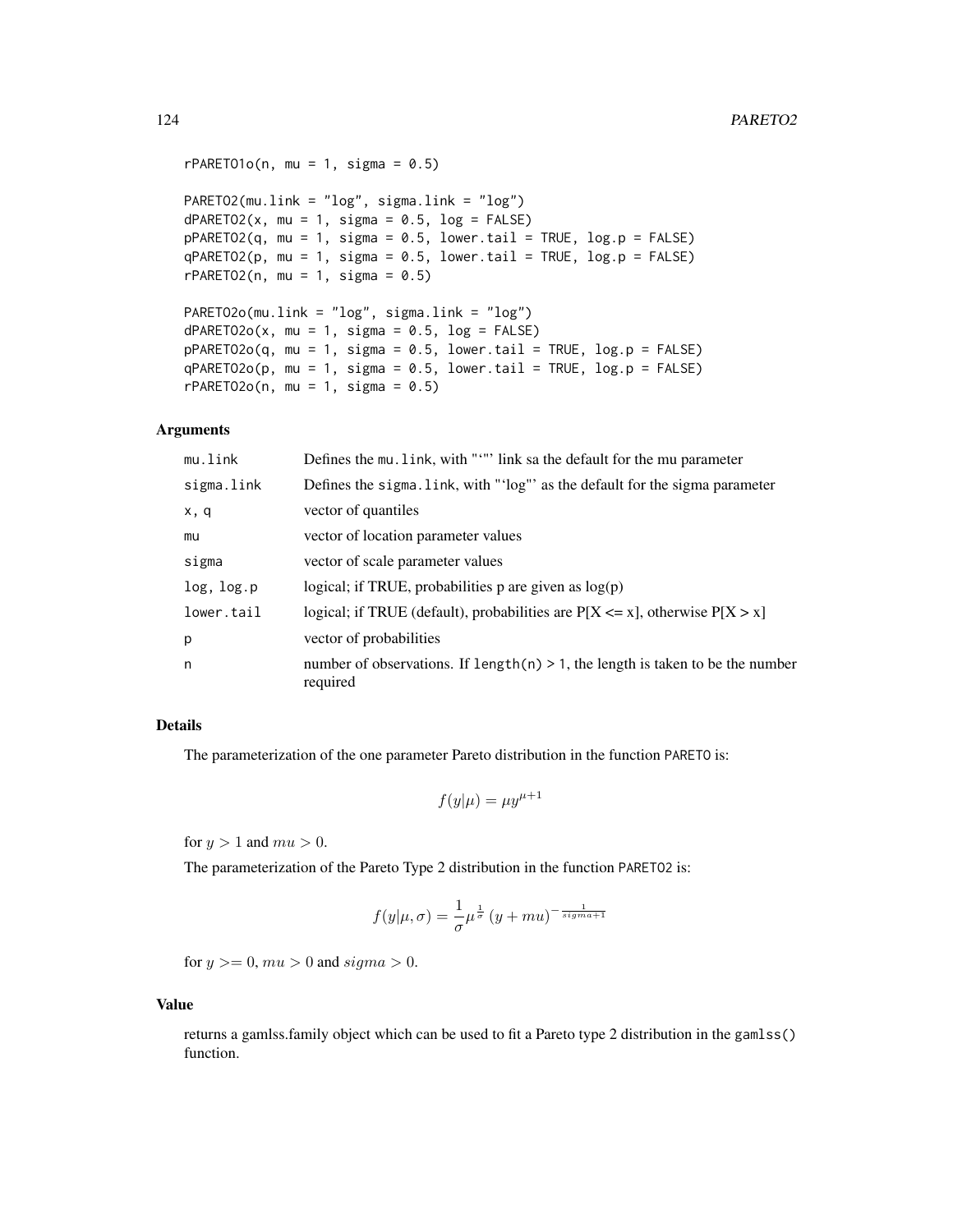## Author(s)

Fiona McElduff, Bob Rigby and Mikis Stasinopoulos

## References

Johnson, N., Kotz, S., and Balakrishnan, N. (1997). *Discrete Multivariate Distributions.* Wiley-Interscience, NY, USA.

Rigby, R. A. and Stasinopoulos D. M. (2005). Generalized additive models for location, scale and shape,(with discussion), *Appl. Statist.*, 54, part 3, pp 507-554.

Rigby, R. A., Stasinopoulos, D. M., Heller, G. Z., and De Bastiani, F. (2019) Distributions for modeling location, scale, and shape: Using GAMLSS in R, Chapman and Hall/CRC. An older version can be found in <http://www.gamlss.com/>.

Stasinopoulos D. M. Rigby R.A. (2007) Generalized additive models for location scale and shape (GAMLSS) in R. *Journal of Statistical Software*, Vol. 23, Issue 7, Dec 2007, [http://www.jstatsof](http://www.jstatsoft.org/v23/i07)t. [org/v23/i07](http://www.jstatsoft.org/v23/i07).

Stasinopoulos D. M., Rigby R.A., Heller G., Voudouris V., and De Bastiani F., (2017) *Flexible Regression and Smoothing: Using GAMLSS in R*, Chapman and Hall/CRC.

## See Also

[gamlss.family](#page-57-0)

### Examples

```
par(mfrow=c(2,2))
y<-seq(0.2,20,0.2)
plot(y, dPARETO2(y), type="l" , lwd=2)
q<-seq(0,20,0.2)
plot(q, pPARETO2(q), ylim=c(0,1), type="1", lwd=2)p<-seq(0.0001,0.999,0.05)
plot(p, qPARETO2(p), type="l", lwd=2)
dat <- rPARETO2(100)
hist(rPARETO2(100), nclass=30)
#summary(gamlss(a~1, family="PARETO2"))
```
PE *Power Exponential distribution for fitting a GAMLSS*

#### Description

The functions define the Power Exponential distribution, a three parameter distribution, for a gamlss, family object to be used in GAMLSS fitting using the function gamlss(). The functions dPE, pPE, qPE and rPE define the density, distribution function, quantile function and random generation for the specific parameterization of the power exponential distribution showing below. The functions dPE2, pPE2, qPE2 and rPE2 define the density, distribution function, quantile function and random generation of a standard parameterization of the power exponential distribution.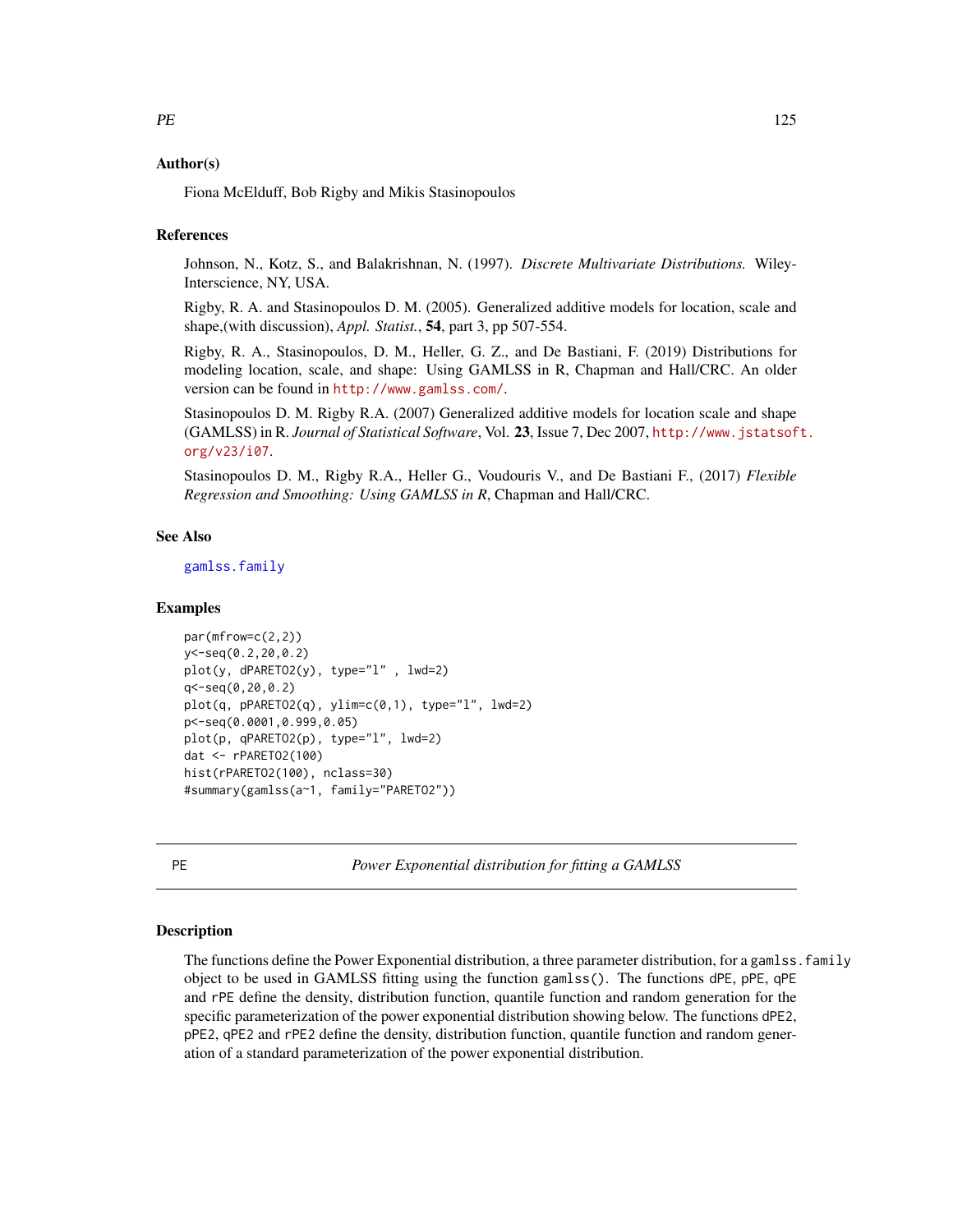# Usage

```
PE(mu.link = "identity", sigma.link = "log", nu.link = "log")
dPE(x, mu = 0, sigma = 1, nu = 2, log = FALSE)pPE(q, mu = 0, sigma = 1, nu = 2, lower[20] = TRUE, <math>log.p = FALSE)
qPE(p, mu = 0, sigma = 1, nu = 2, lower[2014] = TRUE, <math>log.p = FALSE)
rPE(n, mu = 0, sigma = 1, nu = 2)PE2(mu.link = "identity", sigma.link = "log", nu.link = "log")
dPE2(x, mu = 0, sigma = 1, nu = 2, log = FALSE)pPE2(q, mu = 0, sigma = 1, nu = 2, lower[avated] = TRUE, <math>log.p = FALSE)
qPE2(p, mu = 0, sigma = 1, nu = 2, lower[avated] = TRUE, <math>log.p = FALSE)
rPE2(n, mu = 0, sigma = 1, nu = 2)
```
## Arguments

| mu.link    | Defines the mu. Link, with "identity" link as the default for the mu parameter                |
|------------|-----------------------------------------------------------------------------------------------|
| sigma.link | Defines the sigma. Link, with "log" link as the default for the sigma parameter               |
| nu.link    | Defines the nu. link, with "log" link as the default for the nu parameter                     |
| x,q        | vector of quantiles                                                                           |
| mu         | vector of location parameter values                                                           |
| sigma      | vector of scale parameter values                                                              |
| nu         | vector of kurtosis parameter                                                                  |
| log, log.p | logical; if TRUE, probabilities $p$ are given as $log(p)$ .                                   |
| lower.tail | logical; if TRUE (default), probabilities are $P[X \le x]$ , otherwise, $P[X > x]$            |
| p          | vector of probabilities.                                                                      |
| n          | number of observations. If $length(n) > 1$ , the length is taken to be the number<br>required |

#### Details

Power Exponential distribution (PE) is defined as

$$
f(y|\mu,\sigma,\nu) = \frac{\nu \exp[-(\frac{1}{2})|\frac{z}{c}|^{\nu}]}{\sigma c 2^{(1+1/\nu)} \Gamma(\frac{1}{\nu})}
$$

where  $c = [2^{-2/\nu} \Gamma(1/\nu) / \Gamma(3/\nu)]^{0.5}$ , for  $y = (-\infty, +\infty)$ ,  $\mu = (-\infty, +\infty)$ ,  $\sigma > 0$  and  $\nu > 0$ . This parametrization was used by Nelson (1991) and ensures  $\mu$  is the mean and  $\sigma$  is the standard deviation of y (for all parameter values of  $\mu$ ,  $\sigma$  and  $\nu$  within the rages above)

Thw Power Exponential distribution (PE2) is defined as

$$
f(y|\mu, \sigma, \nu) = \frac{\nu \exp[-|z|^{\nu}]}{2\sigma \Gamma(\frac{1}{\nu})}
$$

#### Value

returns a gamlss.family object which can be used to fit a Power Exponential distribution in the gamlss() function.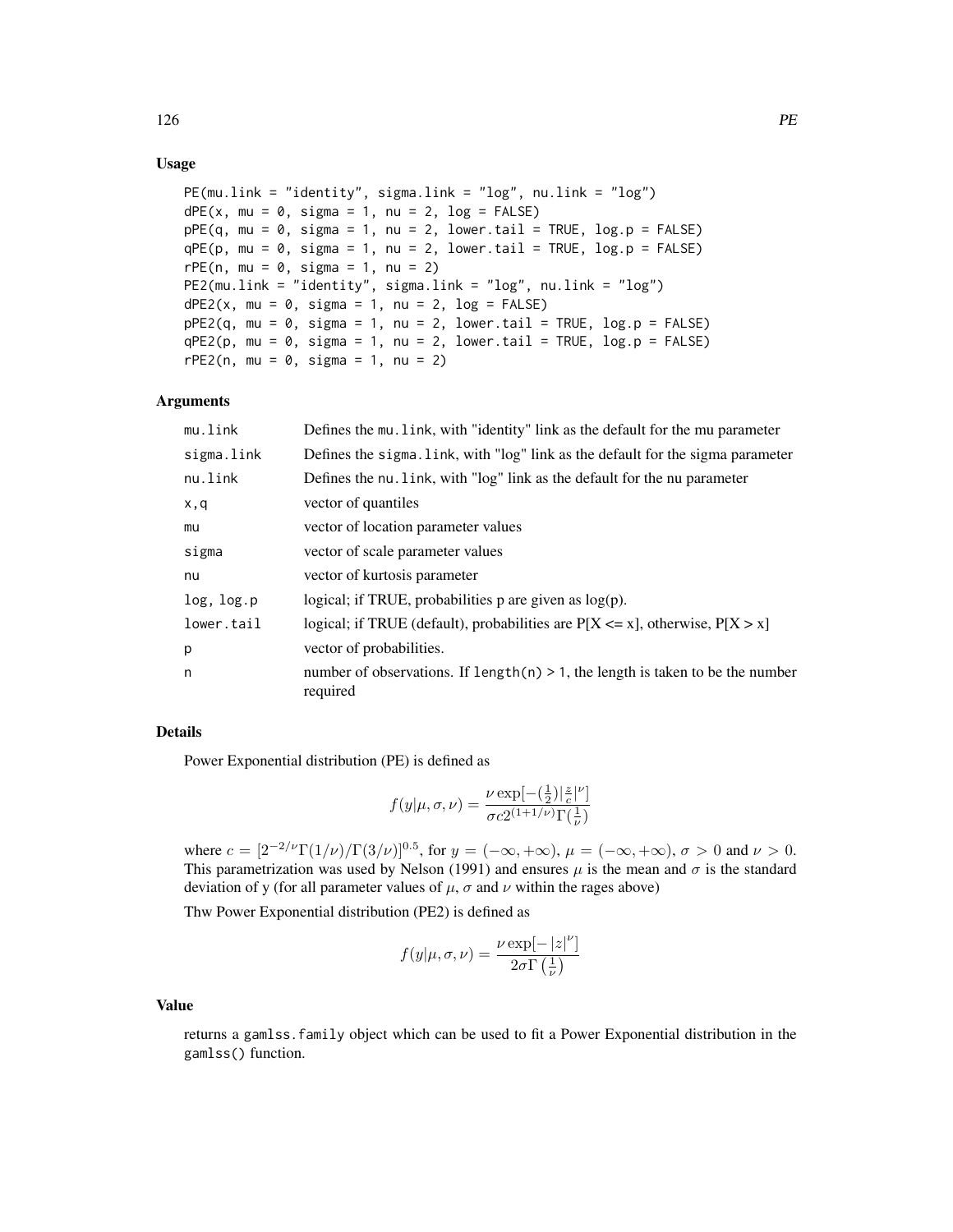# Note

 $\mu$  is the mean and  $\sigma$  is the standard deviation of the Power Exponential distribution

## Author(s)

Mikis Stasinopoulos, Bob Rigby

#### **References**

Nelson, D.B. (1991) Conditional heteroskedasticity in asset returns: a new approach. *Econometrica*, 57, 347-370.

Rigby, R. A. and Stasinopoulos D. M. (2005). Generalized additive models for location, scale and shape,(with discussion), *Appl. Statist.*, 54, part 3, pp 507-554.

Rigby, R. A., Stasinopoulos, D. M., Heller, G. Z., and De Bastiani, F. (2019) Distributions for modeling location, scale, and shape: Using GAMLSS in R, Chapman and Hall/CRC. An older version can be found in <http://www.gamlss.com/>.

Stasinopoulos D. M. Rigby R.A. (2007) Generalized additive models for location scale and shape (GAMLSS) in R. *Journal of Statistical Software*, Vol. 23, Issue 7, Dec 2007, [http://www.jstatsof](http://www.jstatsoft.org/v23/i07)t. [org/v23/i07](http://www.jstatsoft.org/v23/i07).

Stasinopoulos D. M., Rigby R.A., Heller G., Voudouris V., and De Bastiani F., (2017) *Flexible Regression and Smoothing: Using GAMLSS in R*, Chapman and Hall/CRC.

## See Also

[gamlss.family](#page-57-0), [BCPE](#page-12-0)

# Examples

```
PE()# gives information about the default links for the Power Exponential distribution
# library(gamlss)
# data(abdom)
# h1<-gamlss(y~cs(x,df=3), sigma.formula=~cs(x,1), family=PE, data=abdom) # fit
# h2<-gamlss(y~cs(x,df=3), sigma.formula=~cs(x,1), family=PE2, data=abdom) # fit
# plot(h1)
# plot(h2)
# leptokurtotic
plot(function(x) dPE(x, mu=10,sigma=2,nu=1), 0.0, 20,
main = "The PE density mu=10, sigma=2, nu=1")
# platykurtotic
plot(function(x) dPE(x, mu=10,sigma=2,nu=4), 0.0, 20,
 main = "The PE density mu=10, sigma=2, nu=4")
```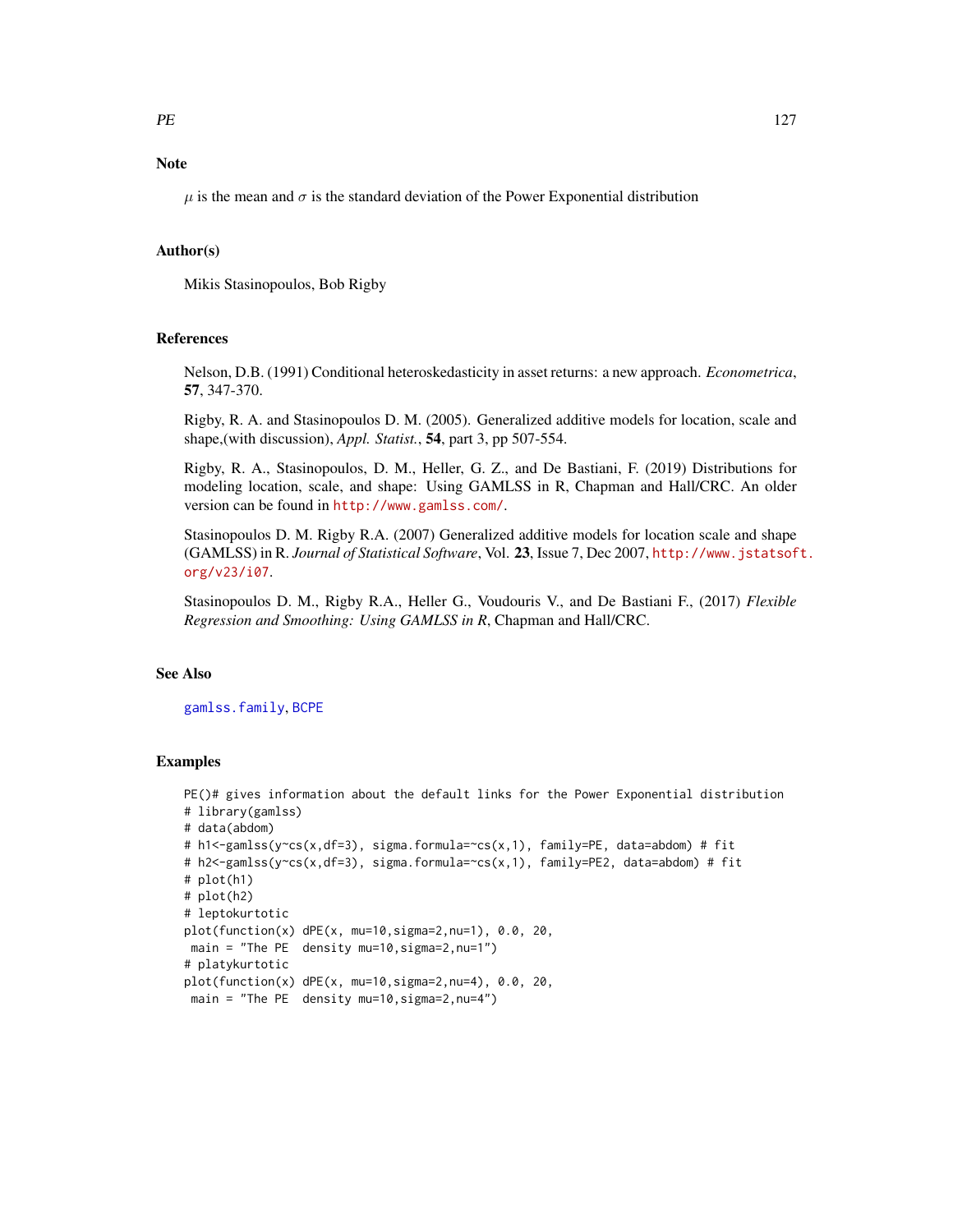#### <span id="page-127-0"></span>Description

The PIG() function defines the Poisson-inverse Gaussian distribution, a two parameter distribution, for a gamlss.family object to be used in GAMLSS fitting using the function gamlss(). The PIG2() function is a repametrization of PIG() where mu and sigma are orthogonal see Heller *et al.* (2018).

The functions dPIG, pPIG, qPIG and rPIG define the density, distribution function, quantile function and random generation for the Poisson-inverse Gaussian PIG(), distribution. Also codedPIG2, pPIG2, qPIG2 and rPIG2 are the equivalent functions for codePIG2()

The functions ZAPIG() and ZIPIG() are the zero adjusted (hurdle) and zero inflated versions of the Poisson-inverse Gaussian distribution, respectively. That is three parameter distributions.

The functions dZAPIG, dZIPIG, pZAPIG,pZIPIG, qZAPIG qZIPIG rZAPIG and rZIPIG define the probability, cumulative, quantile and random generation functions for the zero adjusted and zero inflated Poisson Inverse Gaussian distributions, ZAPIG(), ZIPIG(), respectively.

```
PIG(mu.link = "log", sigma.link = "log")
dPIG(x, mu = 1, sigma = 1, log = FALSE)pPIG(q, mu = 1, sigma = 1, lowertail = TRUE, log.p = FALSE)
qPIG(p, mu = 1, sigma = 1, lower.tail = TRUE, log.p = FALSE,max.value = 10000)
rPIG(n, mu = 1, sigma = 1, max.value = 10000)PIG2(mu.link = "log", sigma.link = "log")
dPIG2(x, mu=0.5, sigma=0.02, log = FALSE)pPIG2(q, mu=0.5, sigma=0.02, lower.tail = TRUE, log.p = FALSE)
qPIG2(p, mu=0.5, sigma=0.02, lower.tail = TRUE, log.p = FALSE,
     max.value = 10000)
rPIG2(n, mu=0.5, sigma=0.02)
ZIPIG(mu.link = "log", sigma.link = "log", nu.link = "logit")dZIPIG(x, mu = 1, sigma = 1, nu = 0.3, log = FALSE)pZIPIG(q, mu = 1, sigma = 1, nu = 0.3, lower.tail = TRUE, log.p = FALSE)
qZIPIG(p, mu = 1, sigma = 1, nu = 0.3, lowertail = TRUE, log.p = FALSE,
       max.value = 10000)
rZIPIG(n, mu = 1, sigma = 1, nu = 0.3, max.value = 10000)ZAPIG(mu.link = "log", sigma.link = "log", nu.link = "logit")
dZAPIG(x, mu = 1, sigma = 1, nu = 0.3, log = FALSE)pZAPIG(q, mu = 1, sigma = 1, nu = 0.3, lower[arct] = TRUE, <math>log.p = FALSE)
qZAPIG(p, mu = 1, sigma = 1, nu = 0.3, lower.tail = TRUE, log.p = FALSE,
     max.value = 10000)
```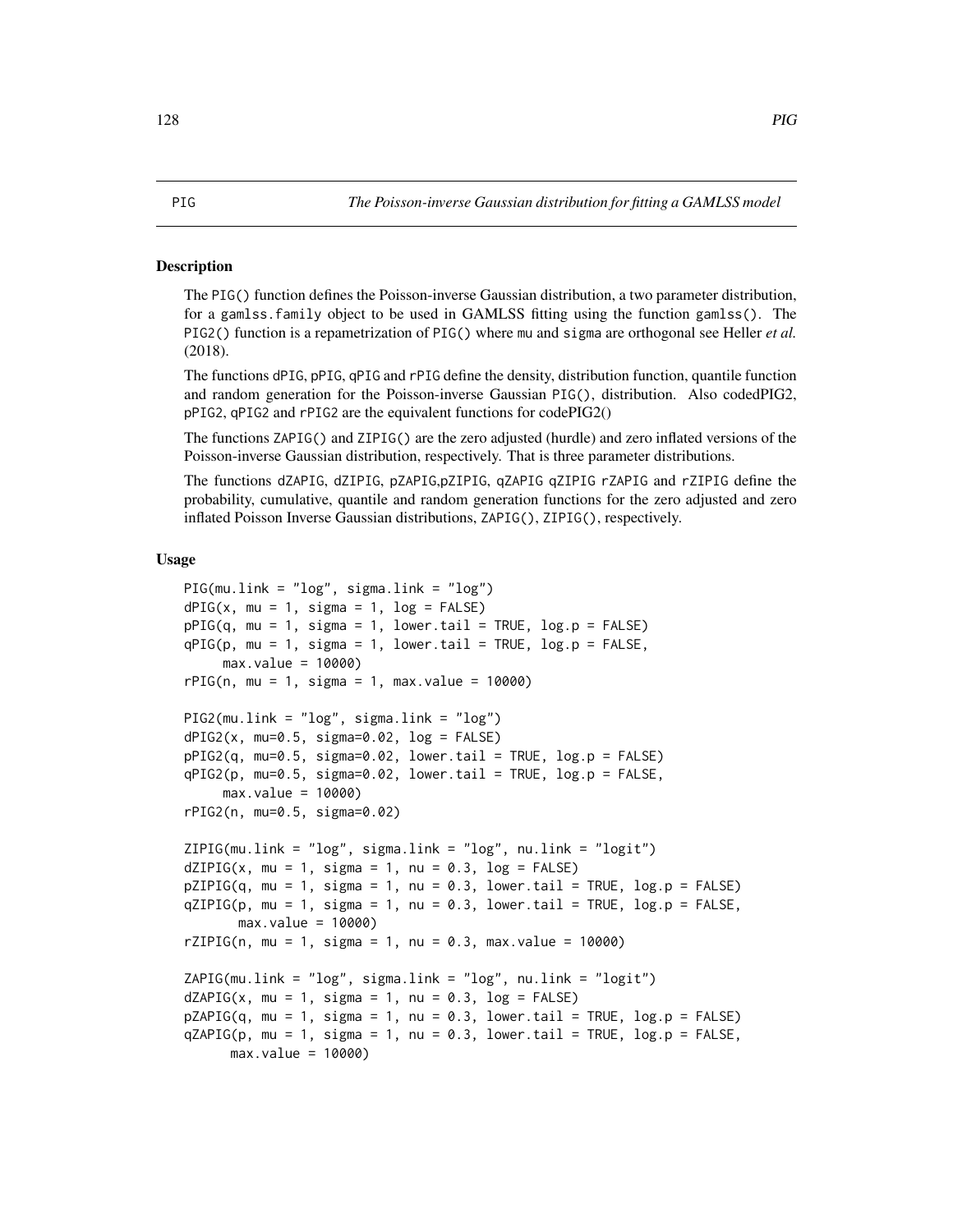$rZAPIG(n, mu = 1, sigma = 1, nu = 0.3, max.value = 10000)$ 

# Arguments

| mu.link    | Defines the mu. Link, with "log" link as the default for the mu parameter                    |
|------------|----------------------------------------------------------------------------------------------|
| sigma.link | Defines the sigma. Link, with "log" link as the default for the sigma parameter              |
| nu.link    | Defines the mu. link, with "logit" link as the default for the nu parameter                  |
| X          | vector of (non-negative integer) quantiles                                                   |
| mu         | vector of positive means                                                                     |
| sigma      | vector of positive dispersion parameter                                                      |
| nu         | vector of zero probability parameter                                                         |
| р          | vector of probabilities                                                                      |
| q          | vector of quantiles                                                                          |
| n          | number of random values to return                                                            |
| log, log.p | logical; if TRUE, probabilities $p$ are given as $log(p)$                                    |
| lower.tail | logical; if TRUE (default), probabilities are $P[X \le x]$ , otherwise, $P[X > x]$           |
| max.value  | a constant, set to the default value of 10000 for how far the algorithm should<br>look for q |

## Details

The probability function of the Poisson-inverse Gaussian distribution, is given by

$$
f(y|\mu,\sigma) = \left(\frac{2\alpha^{\frac{1}{2}}}{\pi}\right) \frac{\mu^y e^{\frac{1}{\sigma}} K_{y-\frac{1}{2}}(\alpha)}{(\alpha \sigma)^y y!}
$$

where  $\alpha^2 = \frac{1}{\sigma^2} + \frac{2\mu}{\sigma}$ , for  $y = 0, 1, 2, ..., \infty$  where  $\mu > 0$  and  $\sigma > 0$  and  $K_\lambda(t) = \frac{1}{2} \int_0^\infty x^{\lambda-1} \exp\{-\frac{1}{2}t(x+\lambda) \}$  $(x^{-1})$ }dx is the modified Bessel function of the third kind. [Note that the above parameterization was used by Dean, Lawless and Willmot(1989). It is also a special case of the Sichel distribution SI() when  $\nu = -\frac{1}{2}$ .

# Value

Returns a gamlss.family object which can be used to fit a Poisson-inverse Gaussian distribution in the gamlss() function.

# Author(s)

Mikis Stasinopoulos, Bob Rigby and Marco Enea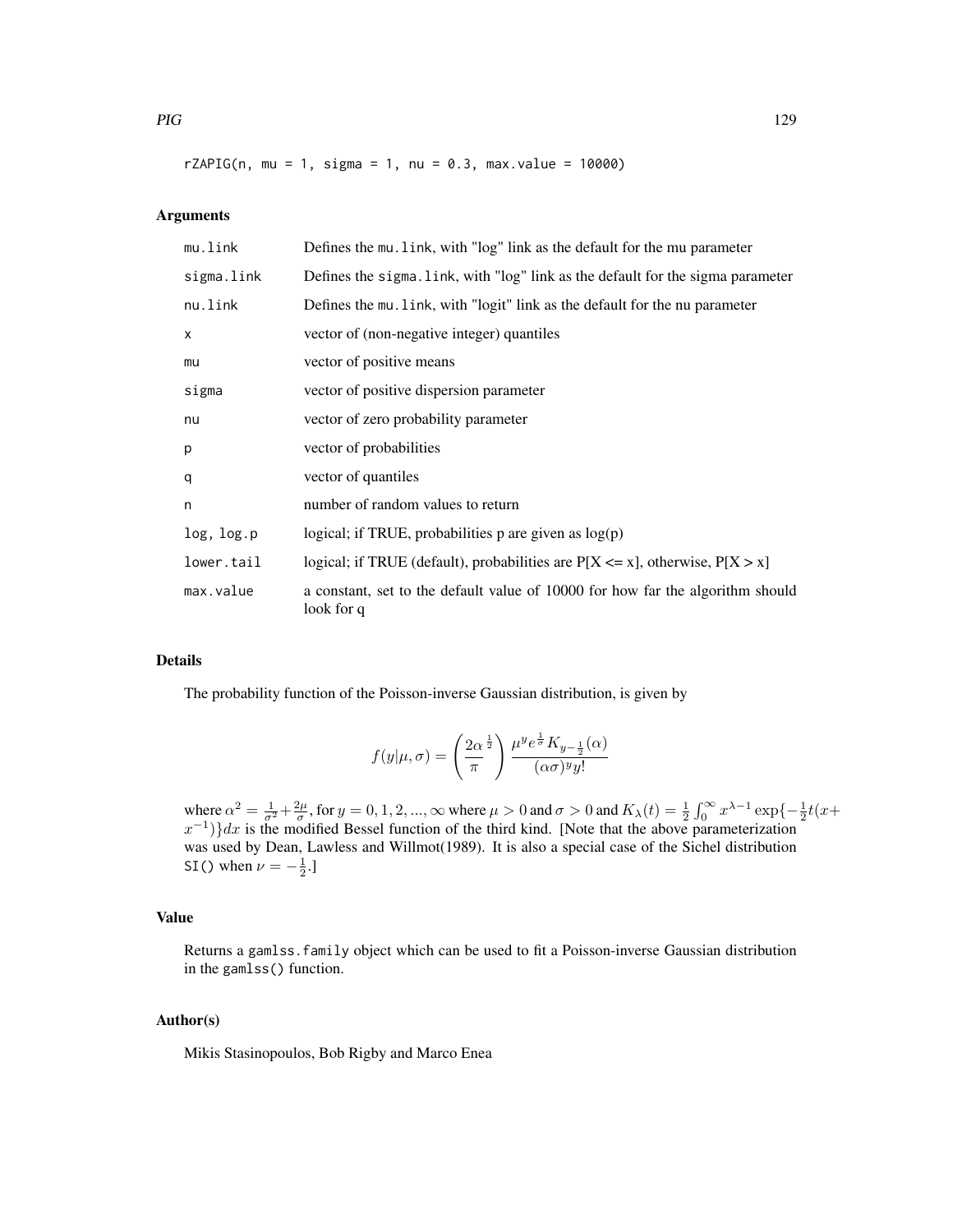#### References

Dean, C., Lawless, J. F. and Willmot, G. E., A mixed poisson-inverse-Gaussian regression model, *Canadian J. Statist.*, 17, 2, pp 171-181

Heller, G. Z., Couturier, D.L. and Heritier, S. R. (2018) Beyond mean modelling: Bias due to misspecification of dispersion in Poisson-inverse Gaussian regression *Biometrical Journal*, 2, pp 333-342.

Rigby, R. A. and Stasinopoulos D. M. (2005). Generalized additive models for location, scale and shape,(with discussion), *Appl. Statist.*, 54, part 3, pp 507-554.

Rigby, R. A., Stasinopoulos, D. M., Heller, G. Z., and De Bastiani, F. (2019) Distributions for modeling location, scale, and shape: Using GAMLSS in R, Chapman and Hall/CRC. An older version can be found in <http://www.gamlss.com/>.

Stasinopoulos D. M., Rigby R.A. and Akantziliotou C. (2006) Instructions on how to use the GAMLSS package in R. Accompanying documentation in the current GAMLSS help files, (see also <http://www.gamlss.com/>).

Stasinopoulos D. M. Rigby R.A. (2007) Generalized additive models for location scale and shape (GAMLSS) in R. *Journal of Statistical Software*, Vol. 23, Issue 7, Dec 2007, [http://www.jstatsof](http://www.jstatsoft.org/v23/i07)t. [org/v23/i07](http://www.jstatsoft.org/v23/i07).

Stasinopoulos D. M., Rigby R.A., Heller G., Voudouris V., and De Bastiani F., (2017) *Flexible Regression and Smoothing: Using GAMLSS in R*, Chapman and Hall/CRC.

#### See Also

[gamlss.family](#page-57-0), [NBI](#page-110-0), [NBII](#page-112-0), [SI](#page-144-0), [SICHEL](#page-146-0)

## Examples

```
PIG()# gives information about the default links for the Poisson-inverse Gaussian distribution
#plot the pdf using plot
plot(function(y) dPIG(y, mu=10, sigma = 1), from=0, to=50, n=50+1, type="h") # pdf
# plot the cdf
plot(seq(from=0,to=50),pPIG(seq(from=0,to=50), mu=10, sigma=1), type="h") # cdf
# generate random sample
tN <- table(Ni <- rPIG(100, mu=5, sigma=1))
r <- barplot(tN, col='lightblue')
# fit a model to the data
# library(gamlss)
# gamlss(Ni~1,family=PIG)
ZIPIG()
ZAPIG()
```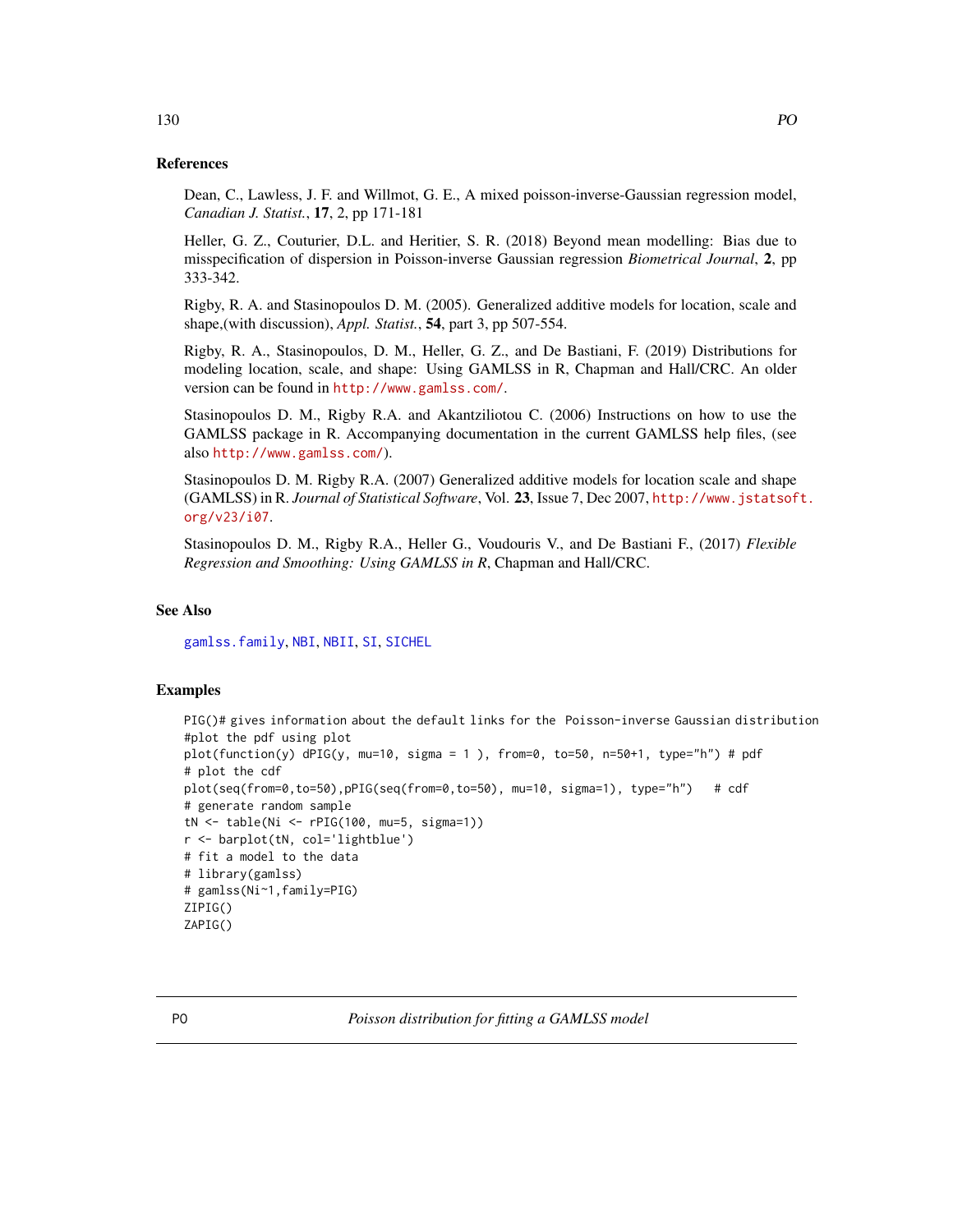#### Description

This function PO defines the Poisson distribution, an one parameter distribution, for a gamlss. family object to be used in GAMLSS fitting using the function gamlss(). The functions dPO, pPO, qPO and rPO define the density, distribution function, quantile function and random generation for the Poisson, PO(), distribution.

## Usage

```
PO(mu.link = "log")dPO(x, mu = 1, log = FALSE)pPO(q, mu = 1, lower.tail = TRUE, log.p = FALSE)qPO(p, mu = 1, lower.tail = TRUE, log.p = FALSE)rPO(n, mu = 1)
```
## Arguments

| mu.link    | Defines the mu. link, with "log" link as the default for the mu parameter          |
|------------|------------------------------------------------------------------------------------|
| X          | vector of (non-negative integer) quantiles                                         |
| mu         | vector of positive means                                                           |
| p          | vector of probabilities                                                            |
| q          | vector of quantiles                                                                |
| n          | number of random values to return                                                  |
| log, log.p | logical; if TRUE, probabilities $p$ are given as $log(p)$                          |
| lower.tail | logical; if TRUE (default), probabilities are $P[X \le x]$ , otherwise, $P[X > x]$ |

#### Details

Definition file for Poisson distribution.

$$
f(y|\mu) = \frac{e^{-\mu}\mu^y}{\Gamma(y+1)}
$$

for  $y = 0, 1, 2, ...$  and  $\mu > 0$ .

# Value

returns a gamlss.family object which can be used to fit a Poisson distribution in the gamlss() function.

# Note

 $\mu$  is the mean of the Poisson distribution

### Author(s)

Bob Rigby, Mikis Stasinopoulos, and Kalliope Akantziliotou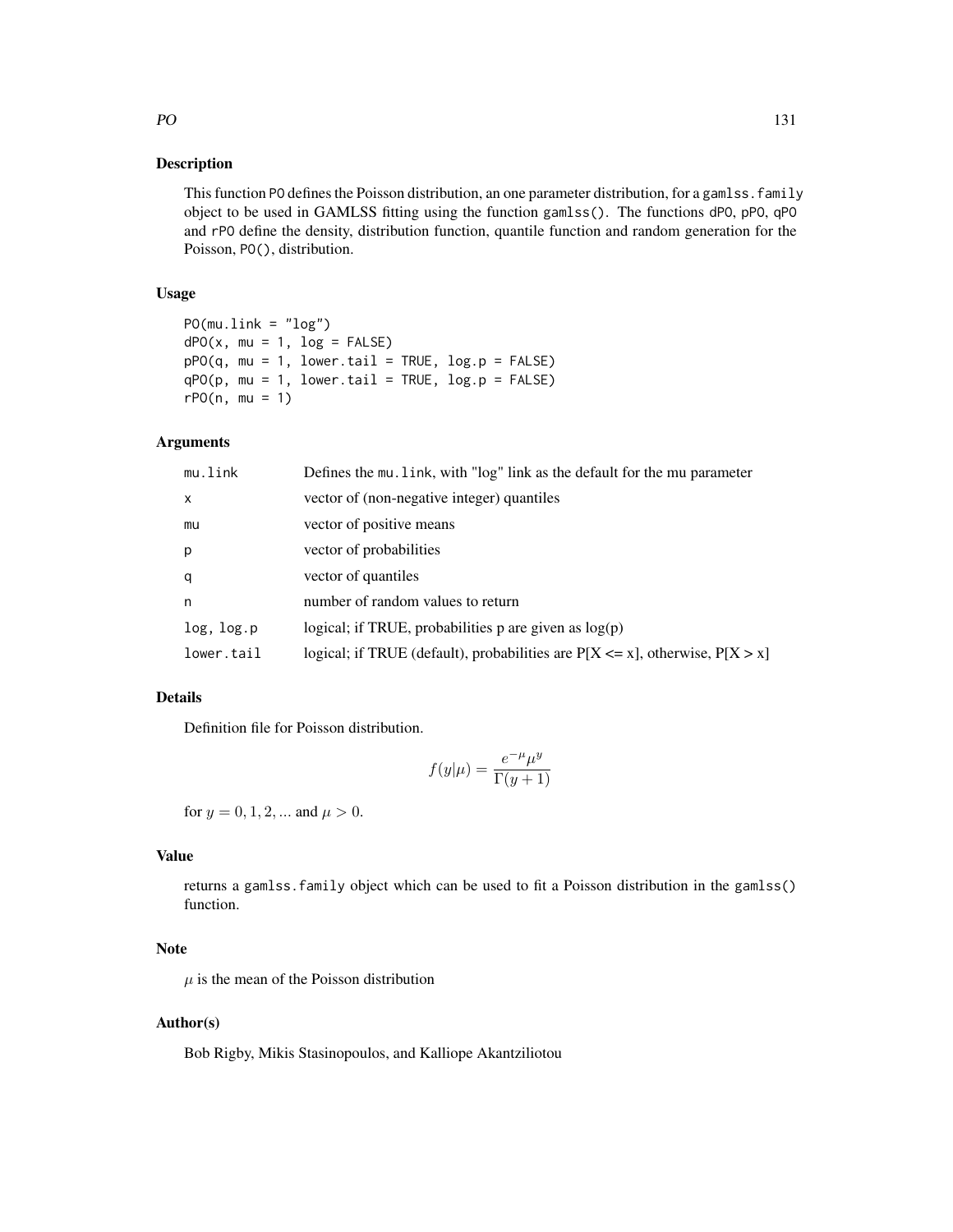#### References

Rigby, R. A. and Stasinopoulos D. M. (2005). Generalized additive models for location, scale and shape,(with discussion), *Appl. Statist.*, 54, part 3, pp 507-554.

Rigby, R. A., Stasinopoulos, D. M., Heller, G. Z., and De Bastiani, F. (2019) Distributions for modeling location, scale, and shape: Using GAMLSS in R, Chapman and Hall/CRC. An older version can be found in <http://www.gamlss.com/>.

Stasinopoulos D. M., Rigby R.A. and Akantziliotou C. (2006) Instructions on how to use the GAMLSS package in R. Accompanying documentation in the current GAMLSS help files, (see also <http://www.gamlss.com/>).

Stasinopoulos D. M. Rigby R.A. (2007) Generalized additive models for location scale and shape (GAMLSS) in R. *Journal of Statistical Software*, Vol. 23, Issue 7, Dec 2007, [http://www.jstatsof](http://www.jstatsoft.org/v23/i07)t. [org/v23/i07](http://www.jstatsoft.org/v23/i07).

Stasinopoulos D. M., Rigby R.A., Heller G., Voudouris V., and De Bastiani F., (2017) *Flexible Regression and Smoothing: Using GAMLSS in R*, Chapman and Hall/CRC.

## See Also

[gamlss.family](#page-57-0), [NBI](#page-110-0), [NBII](#page-112-0), [SI](#page-144-0), [SICHEL](#page-146-0)

# Examples

```
PO()# gives information about the default links for the Poisson distribution
# fitting data using PO()
# plotting the distribution
plot(function(y) dPO(y, mu=10 ), from=0, to=20, n=20+1, type="h")
# creating random variables and plot them
tN <- table(Ni <- rPO(1000, mu=5))
r <- barplot(tN, col='lightblue')
# library(gamlss)
# data(aids)
# h<-gamlss(y~cs(x,df=7)+qrt, family=PO, data=aids) # fits the constant+x+qrt model
# plot(h)
# pdf.plot(family=PO, mu=10, min=0, max=20, step=1)
```
RG *The Reverse Gumbel distribution for fitting a GAMLSS*

#### **Description**

The function RG defines the reverse Gumbel distribution, a two parameter distribution, for a gamlss, family object to be used in GAMLSS fitting using the function gamlss(). The functions dRG, pRG, qRG and rRG define the density, distribution function, quantile function and random generation for the specific parameterization of the reverse Gumbel distribution.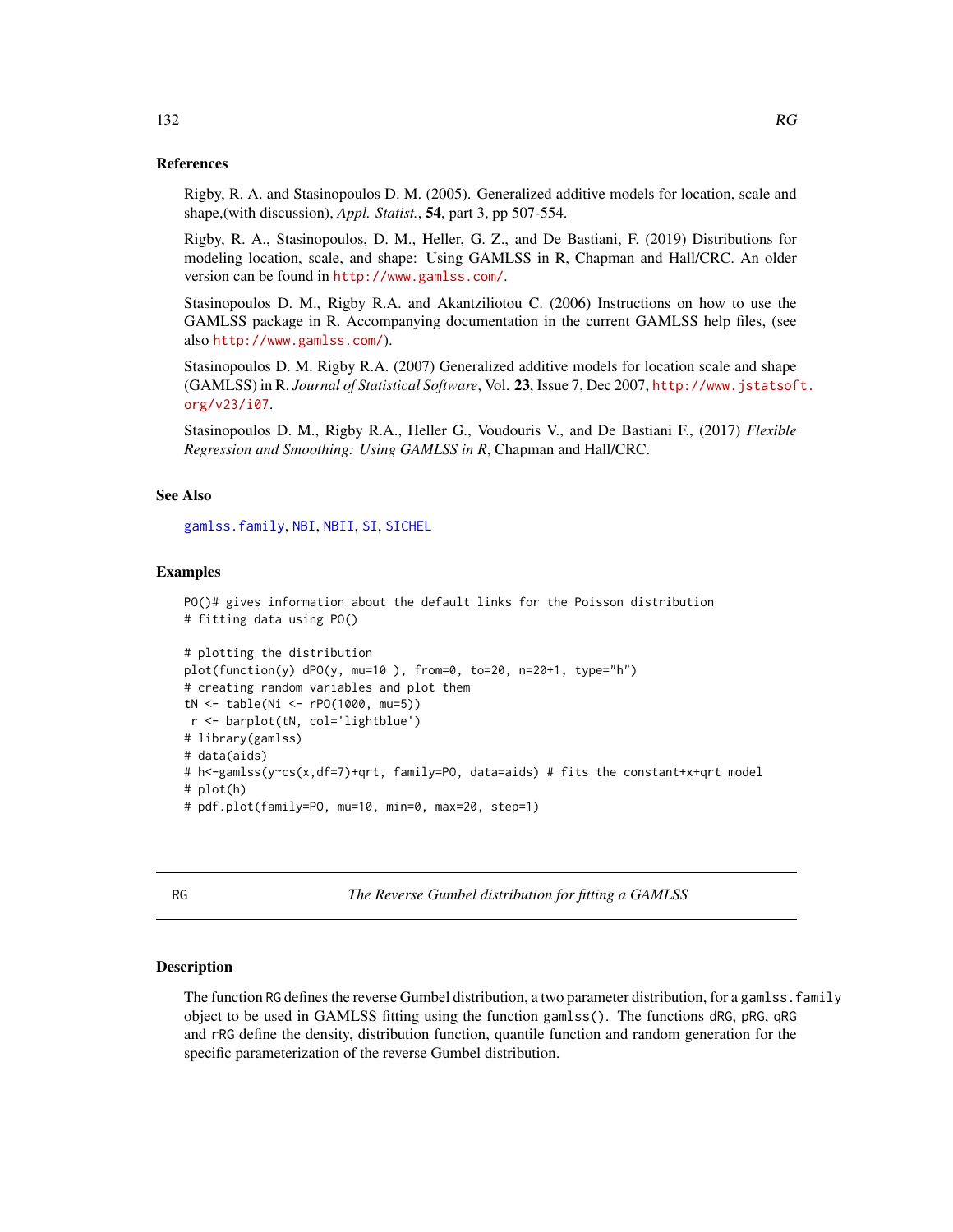## Usage

```
RG(mu.link = "identity", sigma.link = "log")
dRG(x, mu = 0, sigma = 1, log = FALSE)pRG(q, mu = 0, sigma = 1, lower.tail = TRUE, log.p = FALSE)qRG(p, mu = 0, sigma = 1, lower.tail = TRUE, log.p = FALSE)rRG(n, mu = 0, sigma = 1)
```
# Arguments

| mu.link    | Defines the mu link, with "identity" link as the default for the mu parameter.<br>other available link is "inverse", "log" and "own"    |
|------------|-----------------------------------------------------------------------------------------------------------------------------------------|
| sigma.link | Defines the sigma. Link, with "log" link as the default for the sigma parameter,<br>other links are the "inverse", "identity" and "own" |
| x,q        | vector of quantiles                                                                                                                     |
| mu         | vector of location parameter values                                                                                                     |
| sigma      | vector of scale parameter values                                                                                                        |
| log, log.p | logical; if TRUE, probabilities $p$ are given as $log(p)$ .                                                                             |
| lower.tail | logical; if TRUE (default), probabilities are $P[X \le x]$ , otherwise, $P[X > x]$                                                      |
| p          | vector of probabilities.                                                                                                                |
| n          | number of observations. If length(n) $> 1$ , the length is taken to be the number<br>required                                           |

## Details

The specific parameterization of the reverse Gumbel distribution used in RG is

$$
f(y|\mu,\sigma) = \frac{1}{\sigma} \exp\left\{-\left(\frac{y-\mu}{\sigma}\right) - \exp\left[-\frac{(y-\mu)}{\sigma}\right]\right\}
$$

for  $y = (-\infty, \infty)$ ,  $\mu = (-\infty, +\infty)$  and  $\sigma > 0$ .

# Value

RG() returns a gamlss. family object which can be used to fit a Gumbel distribution in the gamlss() function. dRG() gives the density, pGU() gives the distribution function, qRG() gives the quantile function, and rRG() generates random deviates.

## Note

The mean of the distribution is  $\mu + 0.57722\sigma$  and the variance is  $\pi^2 \sigma^2/6$ .

## Author(s)

Mikis Stasinopoulos, Bob Rigby and Calliope Akantziliotou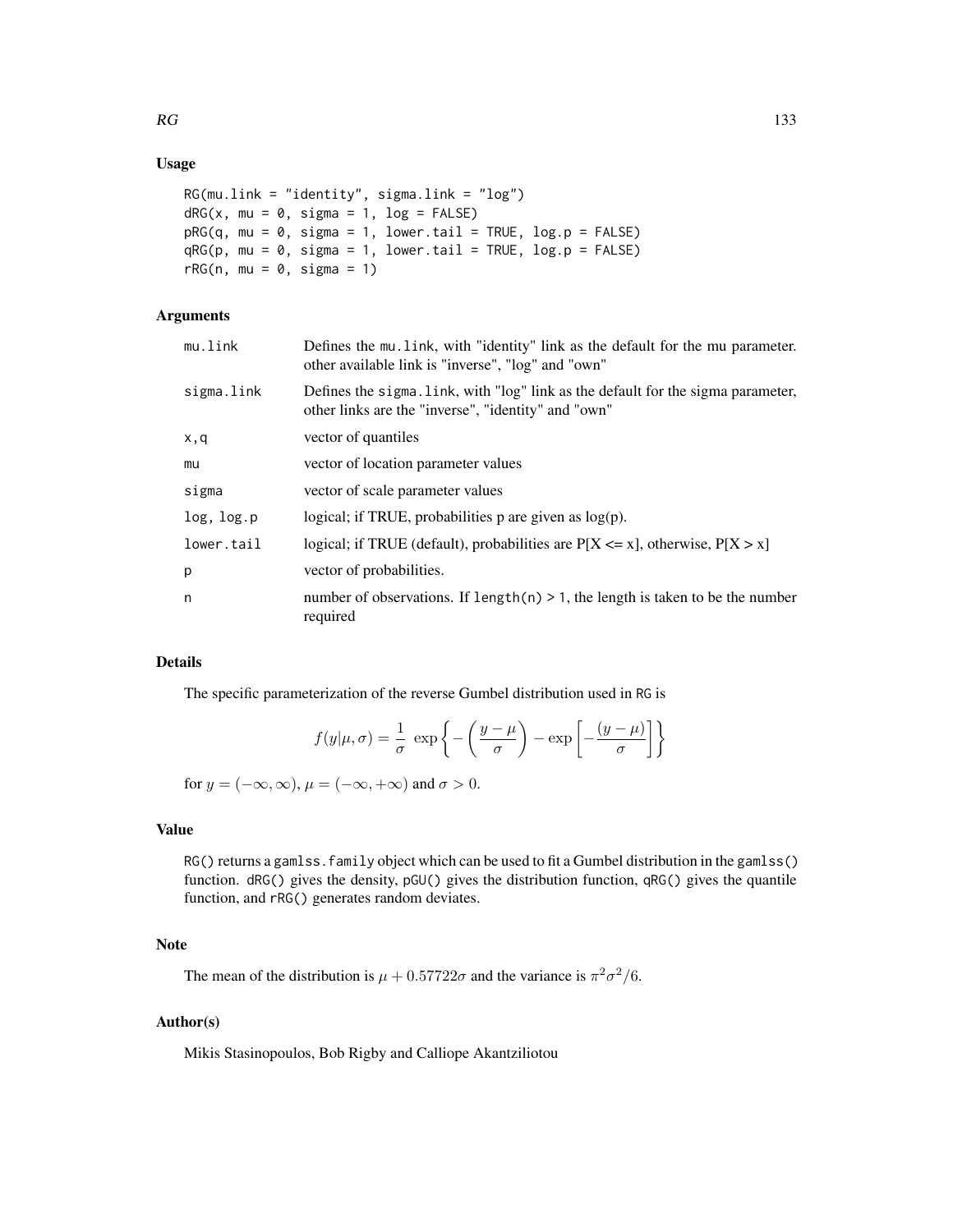#### References

Rigby, R. A. and Stasinopoulos D. M. (2005). Generalized additive models for location, scale and shape,(with discussion), *Appl. Statist.*, 54, part 3, pp 507-554.

Rigby, R. A., Stasinopoulos, D. M., Heller, G. Z., and De Bastiani, F. (2019) Distributions for modeling location, scale, and shape: Using GAMLSS in R, Chapman and Hall/CRC. An older version can be found in <http://www.gamlss.com/>.

Stasinopoulos D. M. Rigby R.A. (2007) Generalized additive models for location scale and shape (GAMLSS) in R. *Journal of Statistical Software*, Vol. 23, Issue 7, Dec 2007, [http://www.jstatsof](http://www.jstatsoft.org/v23/i07)t. [org/v23/i07](http://www.jstatsoft.org/v23/i07).

Stasinopoulos D. M., Rigby R.A., Heller G., Voudouris V., and De Bastiani F., (2017) *Flexible Regression and Smoothing: Using GAMLSS in R*, Chapman and Hall/CRC.

#### See Also

[gamlss.family](#page-57-0)

## Examples

```
plot(function(x) dRG(x, mu=0,sigma=1), -3, 6,
main = "{Reverse Gumbel density mu=0, sigma=1}")
RG()# gives information about the default links for the Gumbel distribution
dat<-rRG(100, mu=10, sigma=2) # generates 100 random observations
# library(gamlss)
# gamlss(dat~1,family=RG) # fits a constant for each parameter mu and sigma
```
RGE *Reverse generalized extreme family distribution for fitting a GAMLSS*

## Description

The function RGE defines the reverse generalized extreme family distribution, a three parameter distribution, for a gamlss.family object to be used in GAMLSS fitting using the function gamlss(). The functions dRGE, pRGE, qRGE and rRGE define the density, distribution function, quantile function and random generation for the specific parameterization of the reverse generalized extreme distribution given in details below.

```
RGE(mu.link = "identity", sigma.link = "log", nu.link = "log")dRGE(x, mu = 1, sigma = 0.1, nu = 1, log = FALSE)pRGE(q, mu = 1, sigma = 0.1, nu = 1, lowertail = TRUE, log.p = FALSE)qRGE(p, mu = 1, sigma = 0.1, nu = 1, lower[amalleratation] <math>p = FALSErRGE(n, mu = 1, sigma = 0.1, nu = 1)
```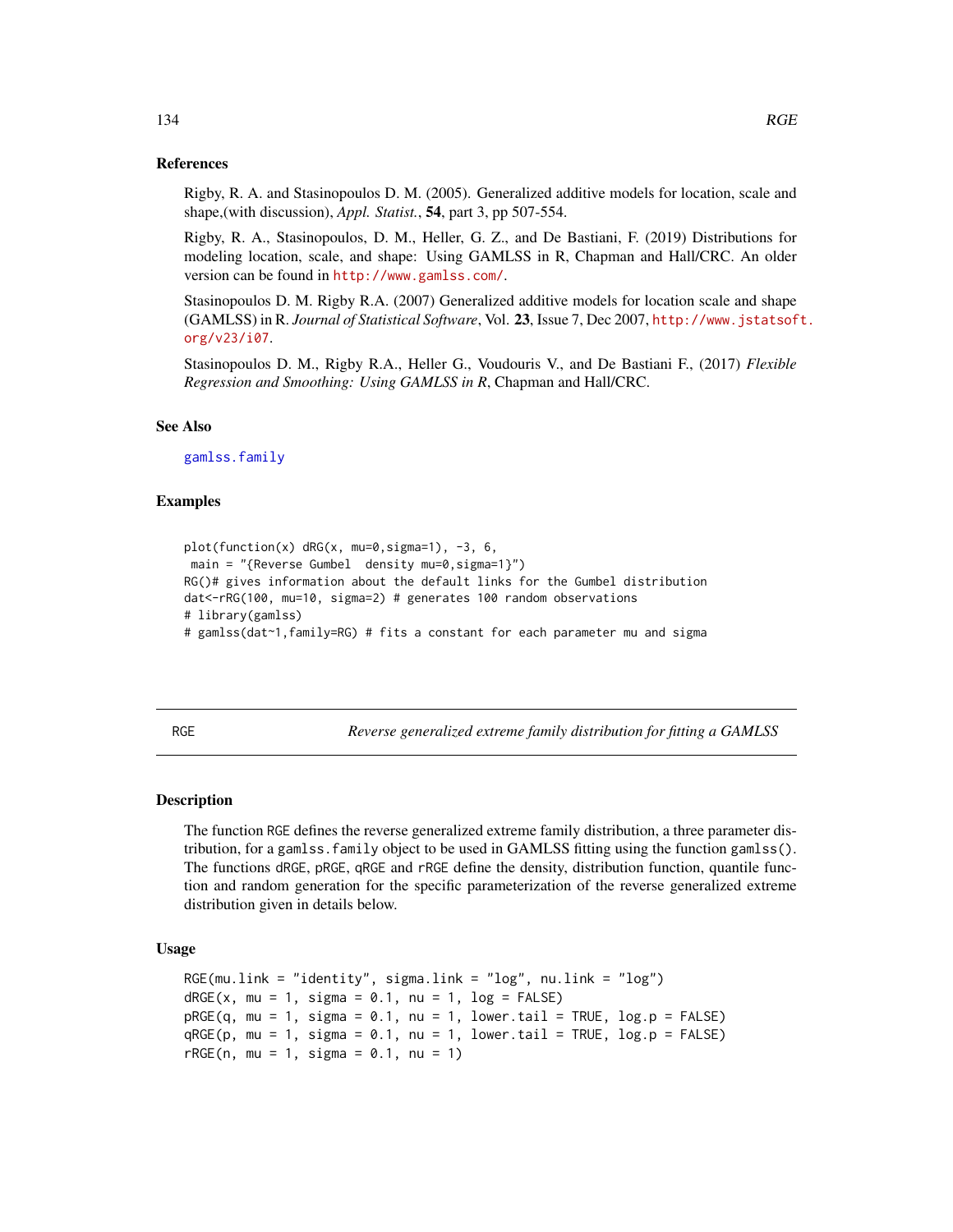#### $RGE$  135

## Arguments

| Defines the mu. Link, with "identity" link as the default for the mu parameter                |
|-----------------------------------------------------------------------------------------------|
| Defines the sigma. Link, with "log" link as the default for the sigma parameter               |
| Defines the nu. link, with "log" link as the default for the nu parameter                     |
| vector of quantiles                                                                           |
| vector of location parameter values                                                           |
| vector of scale parameter values                                                              |
| vector of the shape parameter values                                                          |
| logical; if TRUE, probabilities $p$ are given as $log(p)$ .                                   |
| logical; if TRUE (default), probabilities are $P[X \le x]$ , otherwise, $P[X > x]$            |
| vector of probabilities.                                                                      |
| number of observations. If $length(n) > 1$ , the length is taken to be the number<br>required |
|                                                                                               |

#### Details

Definition file for reverse generalized extreme family distribution.

The probability density function of the generalized extreme value distribution is obtained from Johnson *et al.* (1995), Volume 2, p76, equation (22.184) [where  $(\xi, \theta, \gamma) \longrightarrow (\mu, \sigma, \nu)$ ].

The probability density function of the reverse generalized extreme value distribution is then obtained by replacing y by -y and  $\mu$  by  $-\mu$ .

Hence the probability density function of the reverse generalized extreme value distribution with  $\nu > 0$  is given by

$$
f(y|\mu,\sigma,\nu) = \frac{1}{\sigma} \left[ 1 + \frac{\nu(y-\mu)}{\sigma} \right]^{\frac{1}{\nu}-1} S_1(y|\mu,\sigma,\nu)
$$

for

$$
\mu-\frac{\sigma}{\nu}
$$

where

$$
S_1(y|\mu,\sigma,\nu) = \exp\left\{-\left[1 + \frac{\nu(y-\mu)}{\sigma}\right]^{\frac{1}{\nu}}\right\}
$$

and where  $-\infty < \mu < y + \frac{\sigma}{\nu}$ ,  $\sigma > 0$  and  $\nu > 0$ . Note that only the case  $\nu > 0$  is allowed here. The reverse generalized extreme value distribution is denoted as  $RGE(\mu, \sigma, \nu)$  or as Reverse Generalized.Extreme.Family( $\mu$ ,  $\sigma$ ,  $\nu$ ).

Note the the above distribution is a reparameterization of the three parameter Weibull distribution given by

$$
f(y|\alpha_1, \alpha_2, \alpha_3) = \frac{\alpha_3}{\alpha_2} \left[ \frac{y - \alpha_1}{\alpha_2} \right]^{\alpha_3 - 1} \exp \left[ - \left( \frac{y - \alpha_1}{\alpha_2} \right)^{\alpha_3} \right]
$$

given by setting  $\alpha_1 = \mu - \sigma/\nu$ ,  $\alpha_2 = \sigma/\nu$ ,  $\alpha_3 = 1/\nu$ .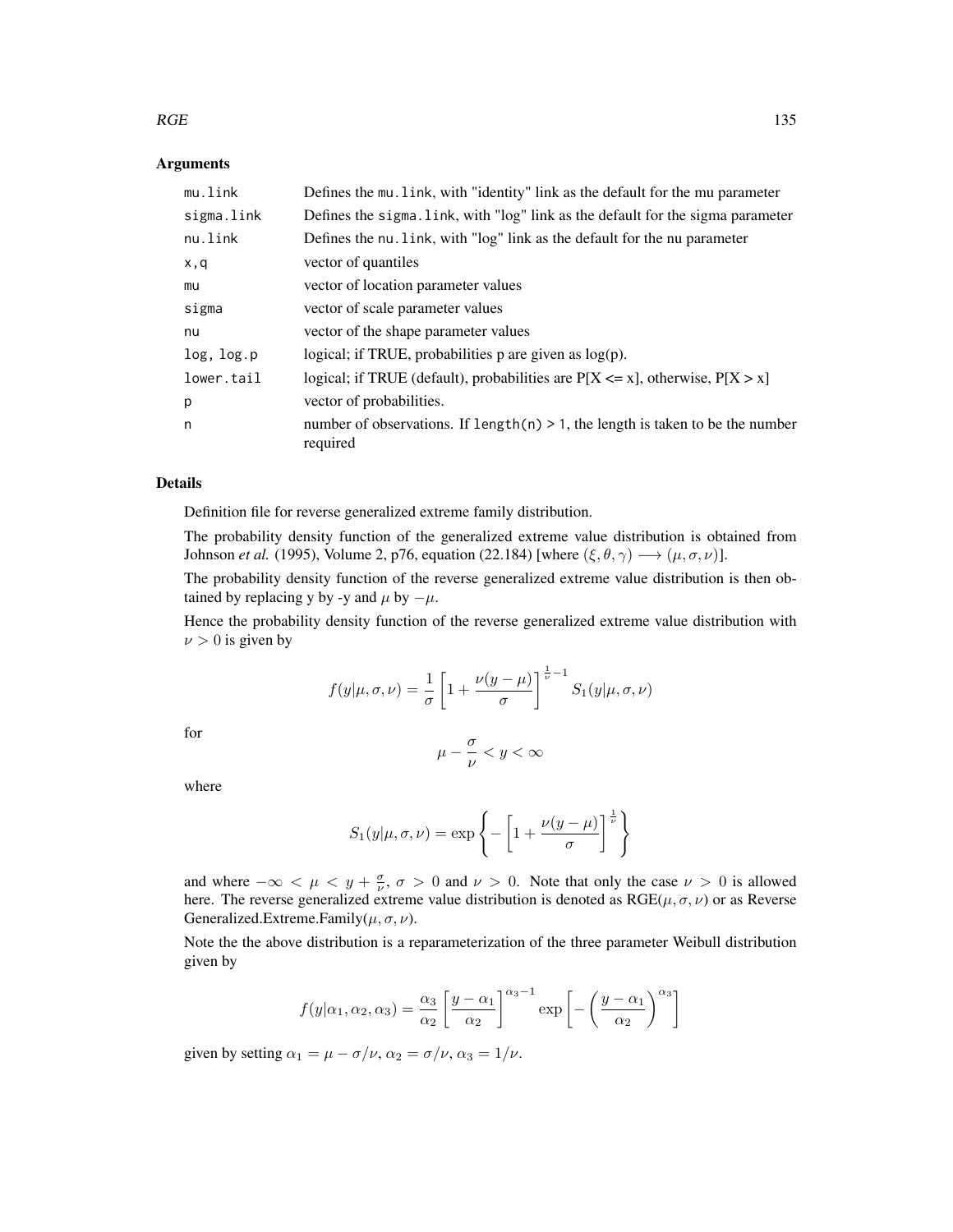## Value

RGE() returns a gamlss.family object which can be used to fit a reverse generalized extreme distribution in the gamlss() function. dRGE() gives the density, pRGE() gives the distribution function, qRGE() gives the quantile function, and rRGE() generates random deviates.

#### Note

This distribution is very difficult to fit because the y values depends on the parameter values. The RS() and CG() algorithms are not appropriate for this type of problem.

#### Author(s)

Bob Rigby, Mikis Stasinopoulos and Kalliope Akantziliotou

#### References

Rigby, R. A. and Stasinopoulos D. M. (2005). Generalized additive models for location, scale and shape,(with discussion), *Appl. Statist.*, 54, part 3, pp 507-554.

Rigby, R. A., Stasinopoulos, D. M., Heller, G. Z., and De Bastiani, F. (2019) Distributions for modeling location, scale, and shape: Using GAMLSS in R, Chapman and Hall/CRC. An older version can be found in <http://www.gamlss.com/>.

Stasinopoulos D. M. Rigby R.A. (2007) Generalized additive models for location scale and shape (GAMLSS) in R. *Journal of Statistical Software*, Vol. 23, Issue 7, Dec 2007, [http://www.jstatsof](http://www.jstatsoft.org/v23/i07)t. [org/v23/i07](http://www.jstatsoft.org/v23/i07).

Stasinopoulos D. M., Rigby R.A., Heller G., Voudouris V., and De Bastiani F., (2017) *Flexible Regression and Smoothing: Using GAMLSS in R*, Chapman and Hall/CRC.

## See Also

#### [gamlss.family](#page-57-0)

## Examples

```
RGE()# default links for the reverse generalized extreme family distribution
newdata<-rRGE(100,mu=0,sigma=1,nu=5) # generates 100 random observations
# library(gamlss)
# gamlss(newdata~1, family=RGE, method=mixed(5,50)) # difficult to converse
```
<span id="page-135-0"></span>SEP *The Skew Power exponential (SEP) distribution for fitting a GAMLSS*

## Description

This function defines the Skew Power exponential (SEP) distribution, a four parameter distribution, for a gamlss.family object to be used for a GAMLSS fitting using the function gamlss(). The functions dSEP, pSEP, qSEP and rSEP define the density, distribution function, quantile function and random generation for the Skew Power exponential (SEP) distribution.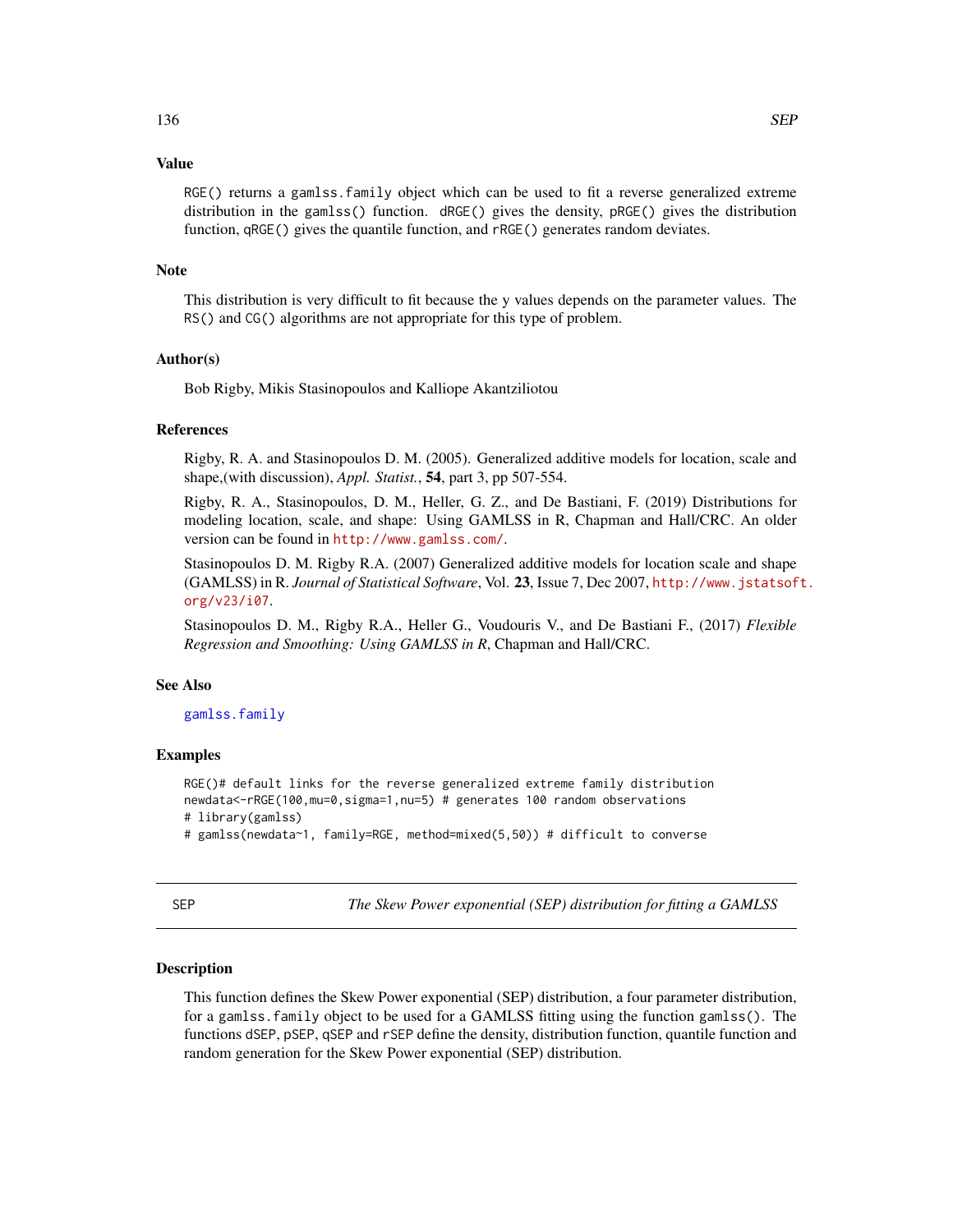# Usage

```
SEP(mu.link = "identity", sigma.link = "log", nu.link = "identity",
    tau.link = "log")dSEP(x, mu = 0, sigma = 1, nu = 0, tau = 2, log = FALSE)pSEP(q, mu = 0, sigma = 1, nu = 0, tau = 2, lowertail = TRUE,log.p = FALSEqSEP(p, mu = 0, sigma = 1, nu = 0, tau = 2, lowertail = TRUE,log.p = FALSE, lower-limit = mu - 5 * sigma,upper.limit = mu + 5 * sigma)
rSEP(n, mu = 0, sigma = 1, nu = 0, tau = 2)
```
## Arguments

| mu.link     | Defines the mu. link, with "identity" link as the default for the mu parameter.<br>Other links are " $1/mu^{2}$ " and "log"   |
|-------------|-------------------------------------------------------------------------------------------------------------------------------|
| sigma.link  | Defines the sigma. link, with "log" link as the default for the sigma parameter.<br>Other links are "inverse" and "identity"  |
| nu.link     | Defines the nu. link, with "identity" link as the default for the nu parameter.<br>Other links are " $1/nu2$ " and "log"      |
| tau.link    | Defines the tau. link, with "log" link as the default for the tau parameter. Other<br>links are " $1/tau^2$ ", and "identity" |
| x,q         | vector of quantiles                                                                                                           |
| mu          | vector of location parameter values                                                                                           |
| sigma       | vector of scale parameter values                                                                                              |
| nu          | vector of skewness nu parameter values                                                                                        |
| tau         | vector of kurtosis tau parameter values                                                                                       |
| log, log.p  | logical; if TRUE, probabilities $p$ are given as $log(p)$ .                                                                   |
| lower.tail  | logical; if TRUE (default), probabilities are $P[X \le x]$ , otherwise, $P[X > x]$                                            |
| p           | vector of probabilities.                                                                                                      |
| n           | number of observations. If length $(n) > 1$ , the length is taken to be the number<br>required                                |
| lower.limit | lower limit for the golden search to find quantiles from probabilities                                                        |
| upper.limit | upper limit for the golden search to find quantiles from probabilities                                                        |
|             |                                                                                                                               |

# Details

The probability density function of the Skew Power exponential distribution, (SEP), is defined as

$$
f(y|n, \mu, \sigma \nu, \tau) == \frac{z}{\sigma} \Phi(\omega) f_{EP}(z, 0, 1, \tau)
$$

for  $-\infty < y < \infty$ ,  $\mu = (-\infty, +\infty)$ ,  $\sigma > 0$ ,  $\nu = (-\infty, +\infty)$  and  $\tau > 0$ . where  $z = \frac{y-\mu}{\sigma}$ ,  $\omega = sign(z)|z|^{\tau/2} \nu \sqrt{2/\tau}$  and  $f_{EP}(z,0,1,\tau)$  is the pdf of an Exponential Power distribution.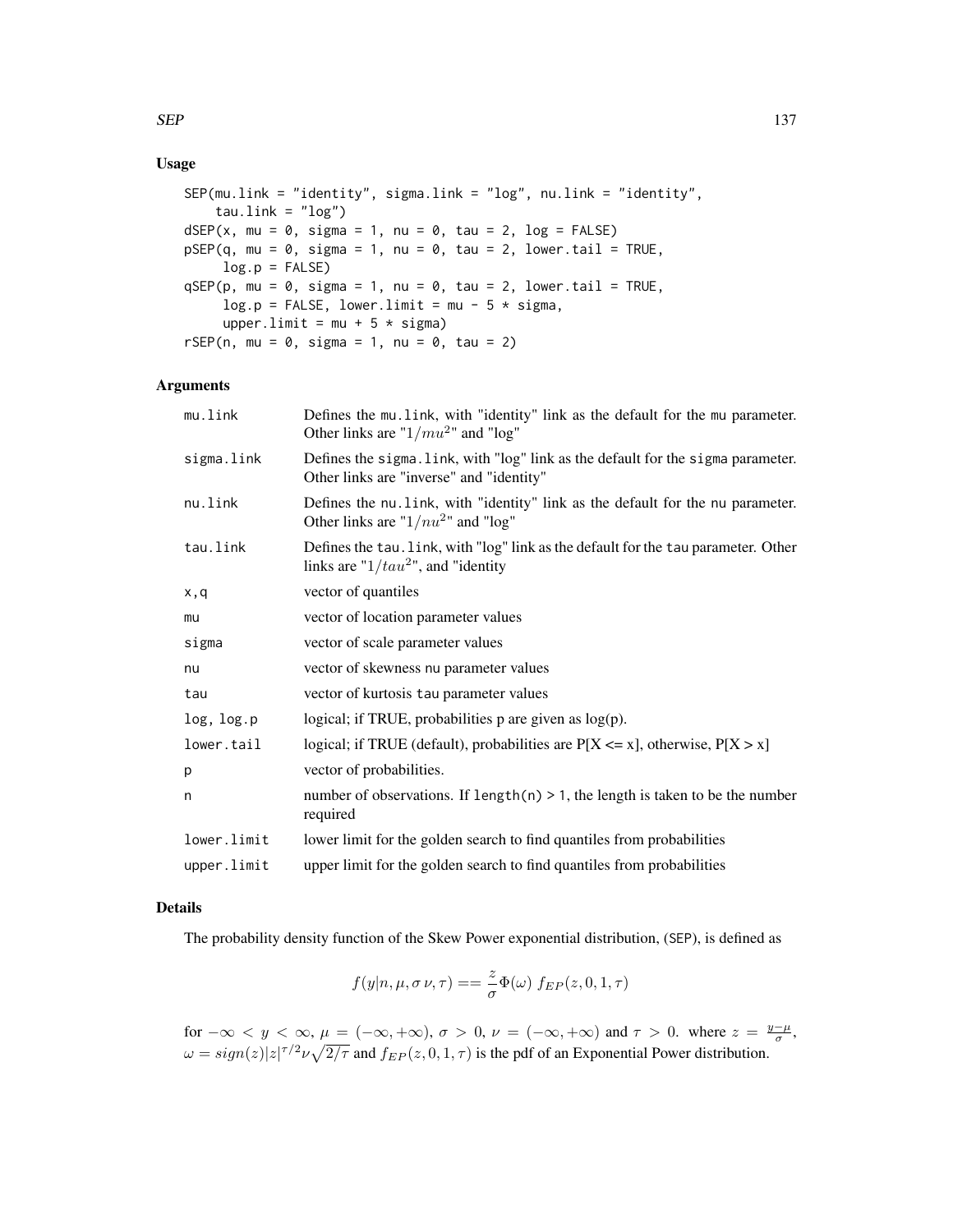## Value

SEP() returns a gamlss.family object which can be used to fit the SEP distribution in the gamlss() function. dSEP() gives the density, pSEP() gives the distribution function, qSEP() gives the quantile function, and rSEP() generates random deviates.

#### Warning

The qSEP and rSEP are slow since they are relying on golden section for finding the quantiles

## Author(s)

Bob Rigby and Mikis Stasinopoulos

## References

Diciccio, T. J. and Mondi A. C. (2004). Inferential Aspects of the Skew Exponential Power distribution., *JASA*, 99, 439-450.

Rigby, R. A. and Stasinopoulos D. M. (2005). Generalized additive models for location, scale and shape,(with discussion), *Appl. Statist.*, 54, part 3, pp 507-554.

Rigby, R. A., Stasinopoulos, D. M., Heller, G. Z., and De Bastiani, F. (2019) Distributions for modeling location, scale, and shape: Using GAMLSS in R, Chapman and Hall/CRC. An older version can be found in <http://www.gamlss.com/>.

Stasinopoulos D. M. Rigby R.A. (2007) Generalized additive models for location scale and shape (GAMLSS) in R. *Journal of Statistical Software*, Vol. 23, Issue 7, Dec 2007, [http://www.jstatsof](http://www.jstatsoft.org/v23/i07)t. [org/v23/i07](http://www.jstatsoft.org/v23/i07).

Stasinopoulos D. M., Rigby R.A., Heller G., Voudouris V., and De Bastiani F., (2017) *Flexible Regression and Smoothing: Using GAMLSS in R*, Chapman and Hall/CRC.

#### See Also

[gamlss.family](#page-57-0), [JSU](#page-83-0), [BCT](#page-15-0)

# Examples

```
SEP() #
plot(function(x)dSEP(x, mu=0,sigma=1, nu=1, tau=2), -5, 5,
main = "The SEP density mu=0,sigma=1,nu=1, tau=2")
plot(function(x) pSEP(x, mu=0,sigma=1,nu=1, tau=2), -5, 5,
main = "The BCPE cdf mu=0, sigma=1, nu=1, tau=2")
dat <- rSEP(100,mu=10,sigma=1,nu=-1,tau=1.5)
# library(gamlss)
# gamlss(dat~1,family=SEP, control=gamlss.control(n.cyc=30))
```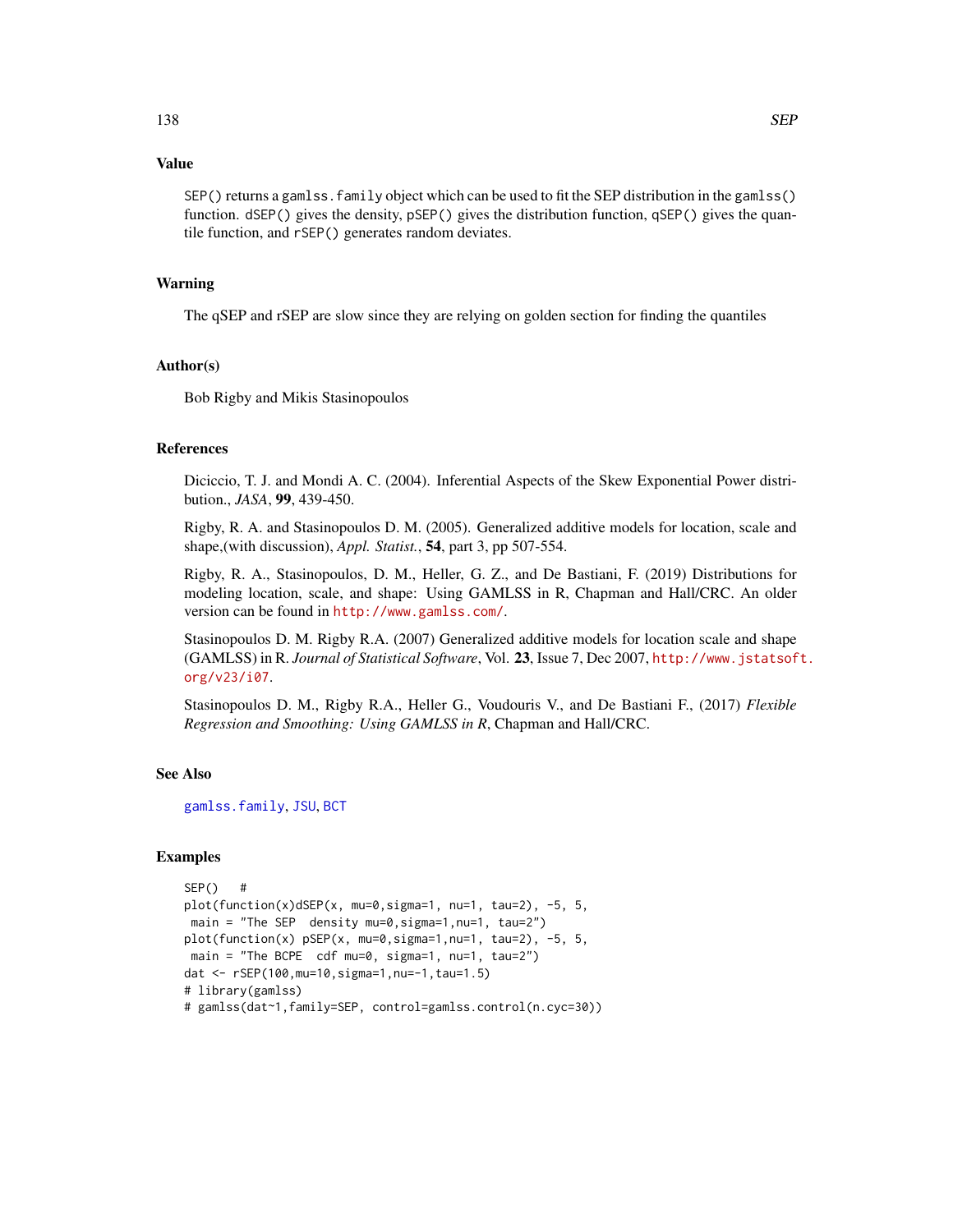# Description

These functions define the Skew Power exponential type 1 to 4 distributions. All of them are four parameter distributions and can be used to fit a GAMLSS model. The functions dSEP1, dSEP2, dSEP3 and dSEP4 define the probability distribution functions, the functions pSEP1, pSEP2, pSEP3 and pSEP4 define the cumulative distribution functions the functions qSEP1, qSEP2, qSEP3 and qSEP4 define the inverse cumulative distribution functions and the functions rSEP1, rSEP2, rSEP3 and rSEP4 define the random generation for the Skew exponential power distributions.

```
SEP1(mu.link = "identity", sigma.link = "log", nu.link = "identity",
    tau.link = "log")
dSEP1(x, mu = 0, sigma = 1, nu = 0, tau = 2, log = FALSE)
pSEP1(q, mu = 0, sigma = 1, nu = 0, tau = 2, lowertail = TRUE,log.p = FALSE)
qSEP1(p, mu = 0, sigma = 1, nu = 0, tau = 2, lower.tail = TRUE,
    log.p = FALSE)
rSEP1(n, mu = 0, sigma = 1, nu = 0, tau = 2)SEP2(mu.link = "identity", sigma.link = "log", nu.link = "identity",
     tau.link = "log")
dSEP2(x, mu = 0, sigma = 1, nu = 0, tau = 2, log = FALSE)pSEP2(q, mu = 0, sigma = 1, nu = 0, tau = 2, lowertail = TRUE,log.p = FALSEqSEP2(p, mu = 0, sigma = 1, nu = 0, tau = 2, lowertail = TRUE,log.p = FALSErSEP2(n, mu = 0, sigma = 1, nu = 0, tau = 2)SEP3(mu.link = "identity", sigma.link = "log", nu.link = "log",
      tau.link = "log")dSEP3(x, mu = 0, sigma = 1, nu = 2, tau = 2, log = FALSE)pSEP3(q, mu = 0, sigma = 1, nu = 2, tau = 2, lowertail = TRUE,log.p = FALSEqSEP3(p, mu = 0, sigma = 1, nu = 2, tau = 2, lowertail = TRUE,log.p = FALSESEP4(mu.link = "identity", sigma.link = "log", nu.link = "log",
     tau.link = "log")dSEP4(x, mu = 0, sigma = 1, nu = 2, tau = 2, log = FALSE)pSEP4(q, mu = 0, sigma = 1, nu = 2, tau = 2, lowertail = TRUE,log.p = FALSEqSEP4(p, mu = 0, sigma = 1, nu = 2, tau = 2, lower.tail = TRUE,
```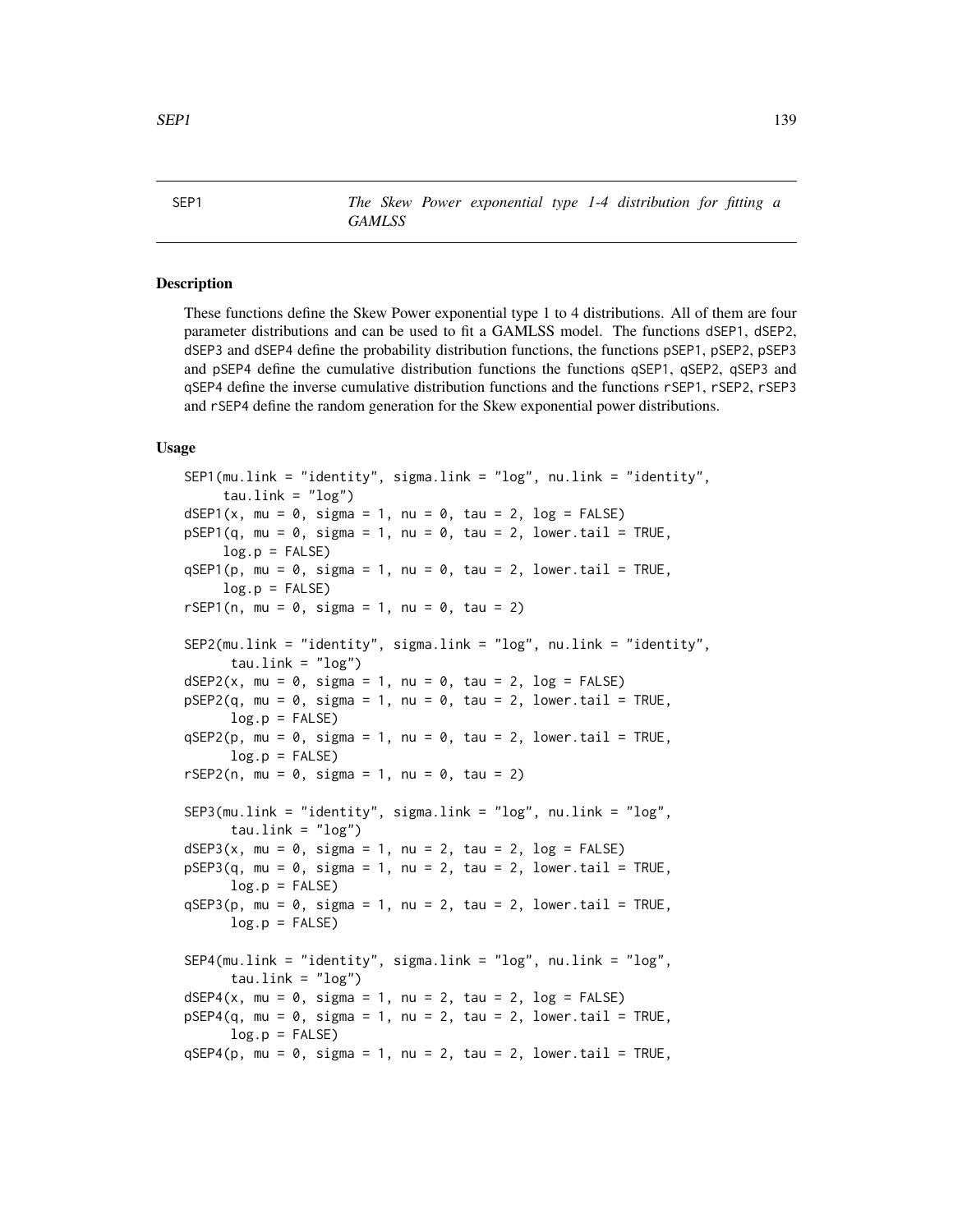$log.p = FALSE$  $rSEP4(n, mu = 0, sigma = 1, nu = 2, tau = 2)$ 

# Arguments

| mu.link    | Defines the multinum link, with "identity" link as the default for the multinum parameter.<br>Other links are "inverse" and "log" |
|------------|-----------------------------------------------------------------------------------------------------------------------------------|
| sigma.link | Defines the sigma. Link, with "log" link as the default for the sigma parameter.<br>Other links are "inverse" and "identity"      |
| nu.link    | Defines the nu. link, with "log" link as the default for the nu parameter. Other<br>links are "identity" and "inverse"            |
| tau.link   | Defines the tau. Link, with "log" link as the default for the tau parameter. Other<br>links are "inverse", and "identity"         |
| x,q        | vector of quantiles                                                                                                               |
| mu         | vector of location parameter values                                                                                               |
| sigma      | vector of scale parameter values                                                                                                  |
| nu         | vector of skewness nu parameter values                                                                                            |
| tau        | vector of kurtosis tau parameter values                                                                                           |
| log, log.p | logical; if TRUE, probabilities $p$ are given as $log(p)$ .                                                                       |
| lower.tail | logical; if TRUE (default), probabilities are $P[X \le x]$ , otherwise, $P[X > x]$                                                |
| p          | vector of probabilities.                                                                                                          |
| n          | number of observations. If length(n) $> 1$ , the length is taken to be the number<br>required                                     |

## Details

The probability density function of the Skew Power exponential distribution type 2, (SEP2), is defined as

$$
f_Y(y|\mu, \sigma \nu, \tau) = \frac{\nu}{\sigma(1+\nu^2)2^{1/\tau}\Gamma(1+1/\tau)} \left\{ \exp\left(-\frac{1}{2} \left| \frac{\nu(y-\mu)}{\sigma} \right|^{\tau} \right) I(y < \mu) + \exp\left(-\frac{1}{2} \left| \frac{(y-\mu)}{\sigma \nu} \right|^{\tau} \right) I(y \ge \mu) \right\}
$$

for  $-\infty < y < \infty$ ,  $\mu = (-\infty, +\infty)$ ,  $\sigma > 0$ ,  $\nu > 0$ ) and  $\tau > 0$ .

## Value

SEP2() returns a gamlss.family object which can be used to fit the SEP2 distribution in the gamlss() function. dSEP2() gives the density, pSEP2() gives the distribution function, qSEP2() gives the quantile function, and rSEP2() generates random deviates.

## Author(s)

Bob Rigby and Mikis Stasinopoulos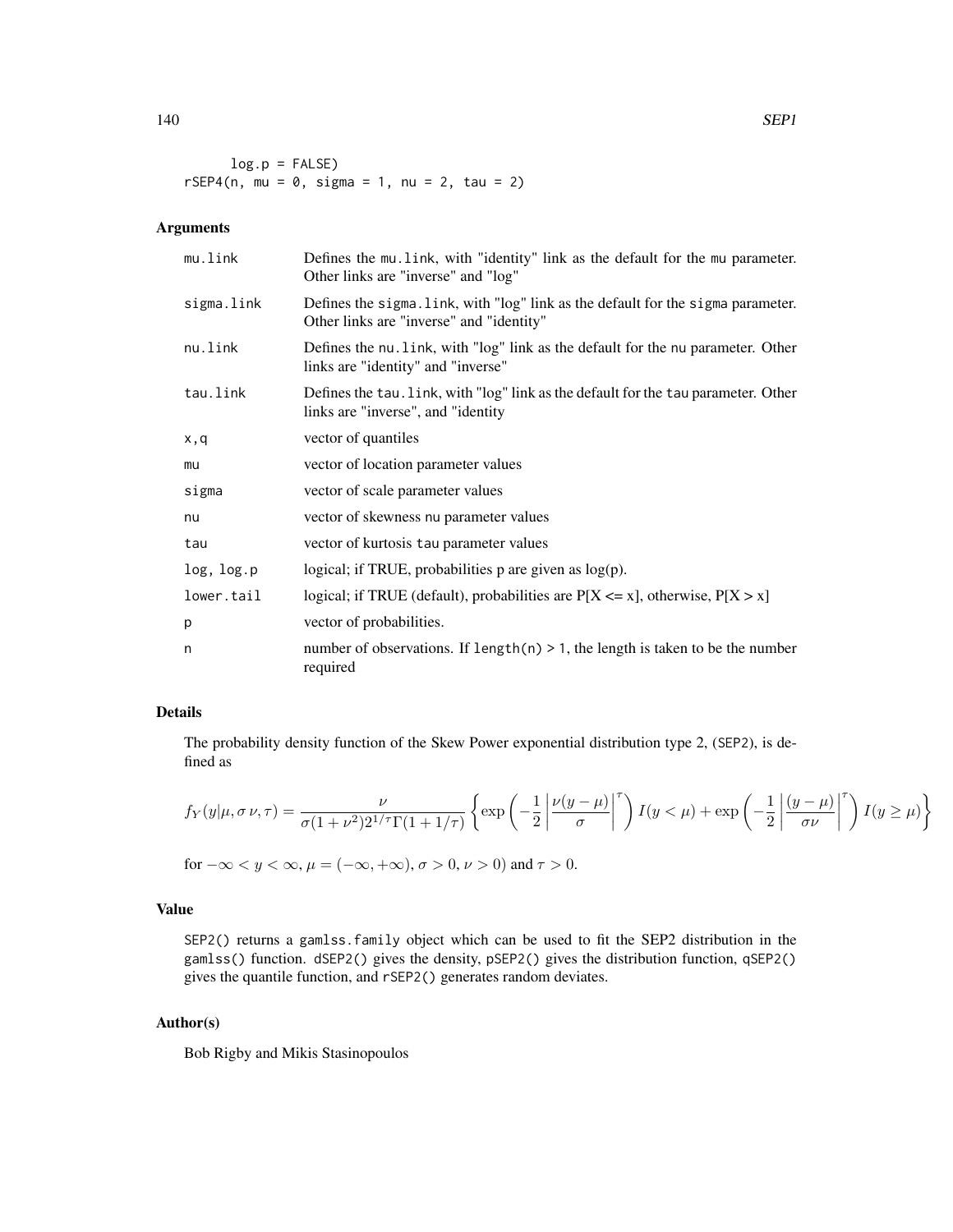#### SHASH 141

## References

Fernadez C., Osiewalski J. and Steel M.F.J.(1995) Modelling and inference with v-spherical distributions. *JASA*, 90, pp 1331-1340.

Rigby, R. A. and Stasinopoulos D. M. (2005). Generalized additive models for location, scale and shape,(with discussion), *Appl. Statist.*, 54, part 3, pp 507-554.

Rigby, R. A., Stasinopoulos, D. M., Heller, G. Z., and De Bastiani, F. (2019) Distributions for modeling location, scale, and shape: Using GAMLSS in R, Chapman and Hall/CRC. An older version can be found in <http://www.gamlss.com/>.

Stasinopoulos D. M. Rigby R.A. (2007) Generalized additive models for location scale and shape (GAMLSS) in R. *Journal of Statistical Software*, Vol. 23, Issue 7, Dec 2007, [http://www.jstatsof](http://www.jstatsoft.org/v23/i07)t. [org/v23/i07](http://www.jstatsoft.org/v23/i07).

Stasinopoulos D. M., Rigby R.A., Heller G., Voudouris V., and De Bastiani F., (2017) *Flexible Regression and Smoothing: Using GAMLSS in R*, Chapman and Hall/CRC.

## See Also

[gamlss.family](#page-57-0), [SEP](#page-135-0)

## Examples

```
SEP1()
curve(dSEP4(x, mu=5 ,sigma=1, nu=2, tau=1.5), -2, 10,
         main = "The SEP4 density mu=5, sigma=1, nu=1, tau=1.5")
# library(gamlss)
#y<- rSEP4(100, mu=5, sigma=1, nu=2, tau=1.5);hist(y)
#m1<-gamlss(y~1, family=SEP1, n.cyc=50)
#m2<-gamlss(y~1, family=SEP2, n.cyc=50)
#m3<-gamlss(y~1, family=SEP3, n.cyc=50)
#m4<-gamlss(y~1, family=SEP4, n.cyc=50)
#GAIC(m1,m2,m3,m4)
```
SHASH *The Sinh-Arcsinh (SHASH) distribution for fitting a GAMLSS*

#### **Description**

The Sinh-Arcsinh (SHASH) distribution is a four parameter distribution, for a gamlss.family object to be used for a GAMLSS fitting using the function gamlss(). The functions dSHASH, pSHASH, qSHASH and rSHASH define the density, distribution function, quantile function and random generation for the Sinh-Arcsinh (SHASH) distribution.

There are 3 different SHASH distributions implemented in GAMLSS.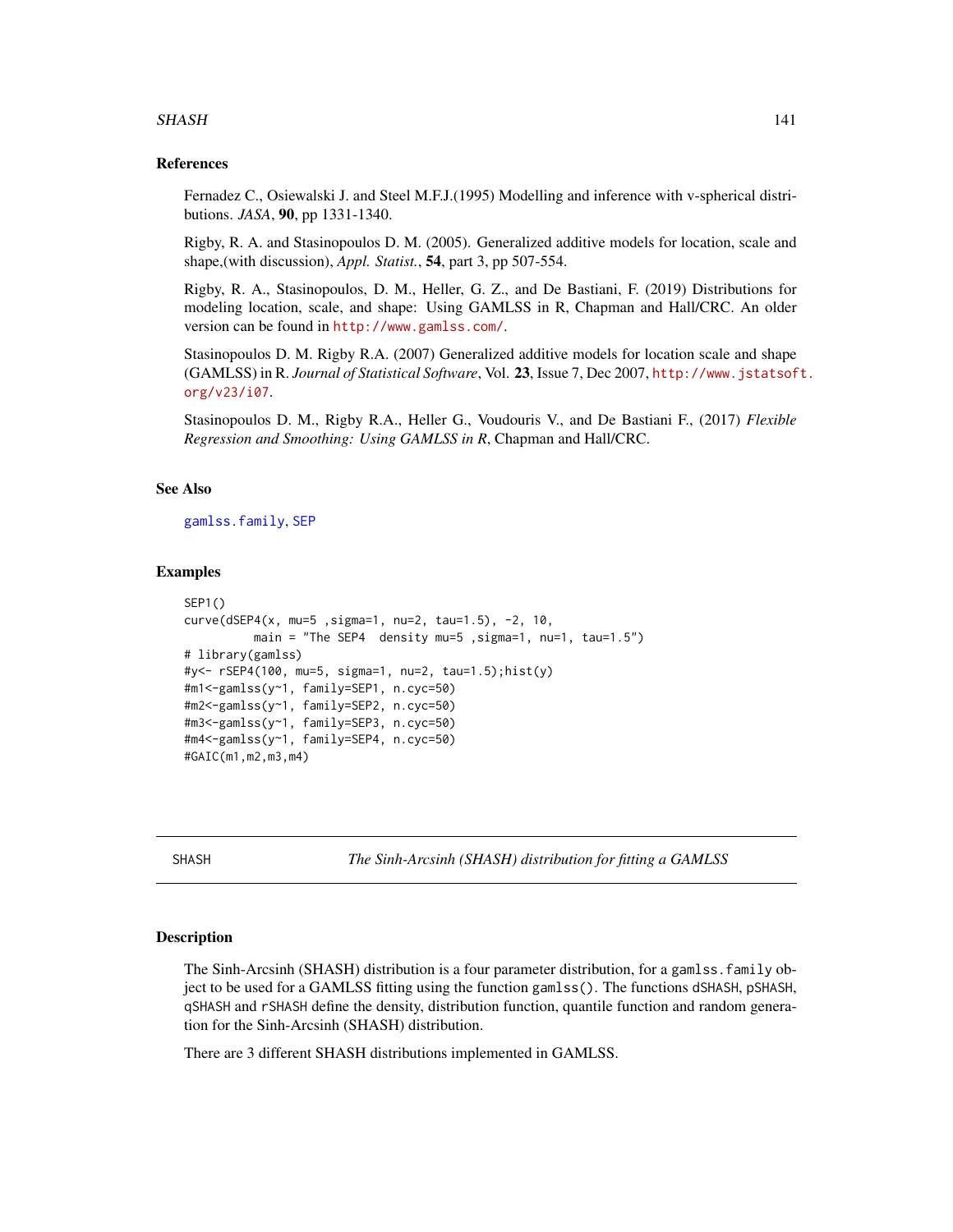## Usage

```
SHASH(mu.link = "identity", sigma.link = "log", nu.link = "log",
     tau.link = "log")dSHASH(x, mu = 0, sigma = 1, nu = 0.5, tau = 0.5, log = FALSE)
pSHASH(q, mu = 0, sigma = 1, nu = 0.5, tau = 0.5, lowertail = TRUE,log.p = FALSE)
qSHASH(p, mu = 0, sigma = 1, nu = 0.5, tau = 0.5, lowertail = TRUE,log.p = FALSE)
rSHASH(n, mu = 0, sigma = 1, nu = 0.5, tau = 0.5)
SHASHo(mu.link = "identity", sigma.link = "log", nu.link = "identity",
     tau.link = "log")
dSHASHo(x, mu = 0, sigma = 1, nu = 0, tau = 1, log = FALSE)pSHASHo(q, mu = 0, sigma = 1, nu = 0, tau = 1, lowertail = TRUE,log.p = FALSEqSHASHo(p, mu = 0, sigma = 1, nu = 0, tau = 1, lower.tail = TRUE,log.p = FALSErSHASHo(n, mu = 0, sigma = 1, nu = 0, tau = 1)
SHASHo2(mu.link = "identity", sigma.link = "log", nu.link = "identity",
     tau.link = "log")dSHASHo2(x, mu = 0, sigma = 1, nu = 0, tau = 1, log = FALSE)pSHASHo2(q, mu = 0, sigma = 1, nu = 0, tau = 1, lower.tail = TRUE,log.p = FALSEqSHASHo2(p, mu = 0, sigma = 1, nu = 0, tau = 1, lower.tail = TRUE,log.p = FALSErSHASHo2(n, mu = 0, sigma = 1, nu = 0, tau = 1)
```
## Arguments

| mu.link    | Defines the mu. Link, with "identity" link as the default for the mu parameter.               |
|------------|-----------------------------------------------------------------------------------------------|
| sigma.link | Defines the sigma. link, with "log" link as the default for the sigma parameter.              |
| nu.link    | Defines the nu. link, with "log" link as the default for the nu parameter.                    |
| tau.link   | Defines the tau. link, with "log" link as the default for the tau parameter.                  |
| x,q        | vector of quantiles                                                                           |
| mu         | vector of location parameter values                                                           |
| sigma      | vector of scale parameter values                                                              |
| nu         | vector of skewness nu parameter values                                                        |
| tau        | vector of kurtosis tau parameter values                                                       |
| log, log.p | logical; if TRUE, probabilities $p$ are given as $log(p)$ .                                   |
| lower.tail | logical; if TRUE (default), probabilities are $P[X \le x]$ , otherwise, $P[X > x]$            |
| p          | vector of probabilities.                                                                      |
| n          | number of observations. If $length(n) > 1$ , the length is taken to be the number<br>required |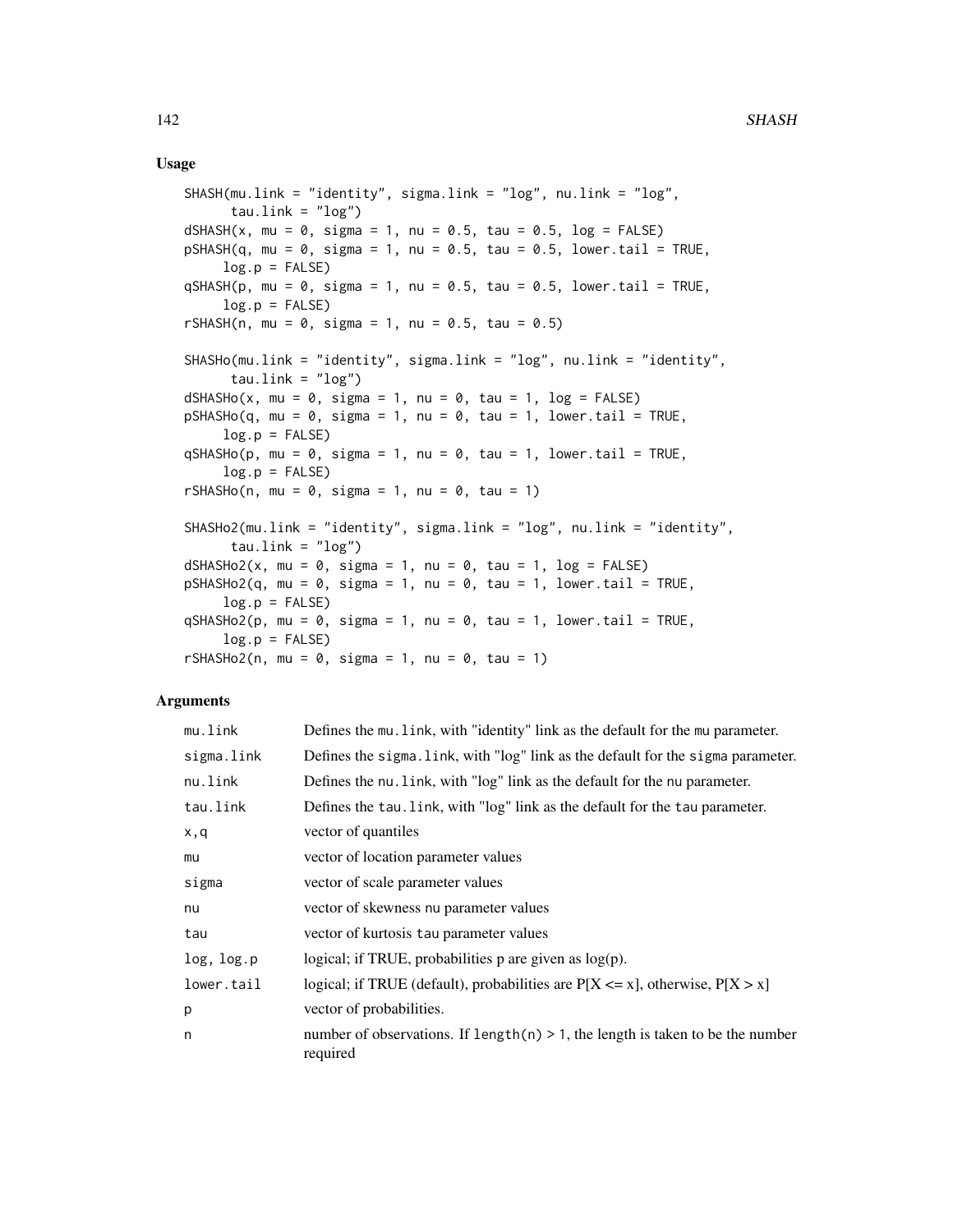#### SHASH 143

# Details

The probability density function of the Sinh-Arcsinh distribution, (SHASH), Jones(2005), is defined as

$$
f(y|\mu, \sigma \nu, \tau) = \frac{c}{\sqrt{2\pi}\sigma (1+z^2)^{1/2}} e^{-r^2/2}
$$

where

$$
r = \frac{1}{2} \left\{ \exp \left[ \tau \sinh^{-1}(z) \right] - \exp \left[ -\nu \sinh^{-1}(z) \right] \right\}
$$

and

$$
c = \frac{1}{2} \left\{ \tau \exp \left[ \tau \sinh^{-1}(z) \right] + \nu \exp \left[ -\nu \sinh^{-1}(z) \right] \right\}
$$

and 
$$
z = (y - \mu)/\sigma
$$
 for  $-\infty < y < \infty$ ,  $\mu = (-\infty, +\infty)$ ,  $\sigma > 0$ ,  $\nu > 0$  and  $\tau > 0$ .

The parameters  $\mu$  and  $\sigma$  are the location and scale of the distribution. The parameter  $\nu$  determines the left hand tail of the distribution with  $\nu > 1$  indicating a lighter tail than the normal and  $\nu < 1$ heavier tail than the normal. The parameter  $\tau$  determines the right hand tail of the distribution in the same way.

The second form of the Sinh-Arcsinh distribution can be found in Jones and Pewsey (2009, p.2) denoted by SHASHo and the probability density function is defined as,

$$
f(y|\mu, \sigma, \nu, \tau) = \frac{\tau}{\sigma} \frac{c}{\sqrt{2\pi}} \frac{1}{2\sqrt{1+z^2}} \exp\left(-\frac{r^2}{2}\right)
$$

where

$$
r = \sinh(\tau \arcsin(z) - \nu)
$$

and

$$
c = \cosh(\tau \arcsin(z) - \nu)
$$

and  $z = (y - \mu)/\sigma$  for  $-\infty < y < \infty$ ,  $\mu = (-\infty, +\infty)$ ,  $\sigma > 0$ ,  $\nu = (-\infty, +\infty)$  and  $\tau > 0$ .

The third form of the Sinh-Arcsinh distribution (Jones and Pewsey, 2009, p.8) divides the distribution by sigma for the density of the unstandardized variable. This distribution is denoted by SHASHo2 and has pdf

$$
f(y|\mu, \sigma, \nu, \tau) = \frac{c}{\sigma} \frac{\tau}{\sqrt{2\pi}} \frac{1}{\sqrt{1+z^2}} - \exp{-\frac{r^2}{2}}
$$

where  $z = (y - \mu)/(\sigma \tau)$ , with r and c as for the pdf of the SHASHo distribution, for  $-\infty < y < \infty$ ,  $\mu = (-\infty, +\infty), \sigma > 0, \nu = (-\infty, +\infty)$  and  $\tau > 0$ .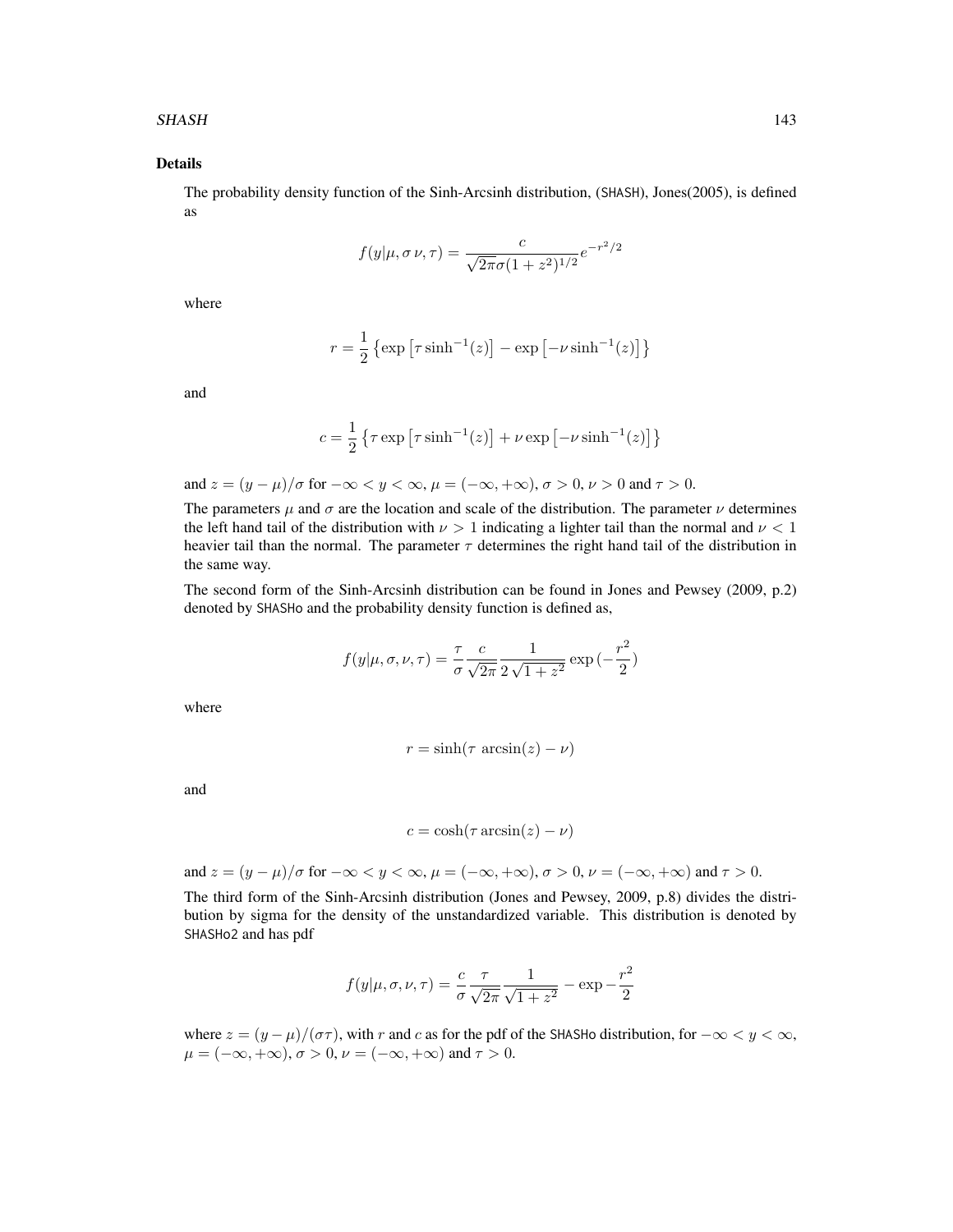#### Value

SHASH() returns a gamlss.family object which can be used to fit the SHASH distribution in the gamlss() function. dSHASH() gives the density, pSHASH() gives the distribution function, qSHASH() gives the quantile function, and rSHASH() generates random deviates.

#### Warning

The qSHASH and rSHASH are slow since they are relying on golden section for finding the quantiles

## Author(s)

Bob Rigby, Mikis Stasinopoulos and Fiona McElduff

# References

Jones, M. C. (2006) p 546-547 in the discussion of Rigby, R. A. and Stasinopoulos D. M. (2005) *Appl. Statist.*, 54, part 3.

Jones and Pewsey (2009) Sinh-arcsinh distributions. *Biometrika.* 96(4), pp. 761?780.

Rigby, R. A. and Stasinopoulos D. M. (2005). Generalized additive models for location, scale and shape,(with discussion), *Appl. Statist.*, 54, part 3, pp 507-554.

Rigby, R. A., Stasinopoulos, D. M., Heller, G. Z., and De Bastiani, F. (2019) Distributions for modeling location, scale, and shape: Using GAMLSS in R, Chapman and Hall/CRC. An older version can be found in <http://www.gamlss.com/>.

Stasinopoulos D. M. Rigby R.A. (2007) Generalized additive models for location scale and shape (GAMLSS) in R. *Journal of Statistical Software*, Vol. 23, Issue 7, Dec 2007, [http://www.jstatsof](http://www.jstatsoft.org/v23/i07)t. [org/v23/i07](http://www.jstatsoft.org/v23/i07).

Stasinopoulos D. M., Rigby R.A., Heller G., Voudouris V., and De Bastiani F., (2017) *Flexible Regression and Smoothing: Using GAMLSS in R*, Chapman and Hall/CRC.

#### See Also

[gamlss.family](#page-57-0), [JSU](#page-83-0), [BCT](#page-15-0)

## Examples

```
SHASH() #
plot(function(x)dSHASH(x, mu=0,sigma=1, nu=1, tau=2), -5, 5,
main = "The SHASH density mu=0,sigma=1,nu=1, tau=2")
plot(function(x) pSHASH(x, mu=0,sigma=1,nu=1, tau=2), -5, 5,
 main = "The BCPE cdf mu=0, sigma=1, nu=1, tau=2")
dat<-rSHASH(100,mu=10,sigma=1,nu=1,tau=1.5)
hist(dat)
# library(gamlss)
# gamlss(dat~1,family=SHASH, control=gamlss.control(n.cyc=30))
```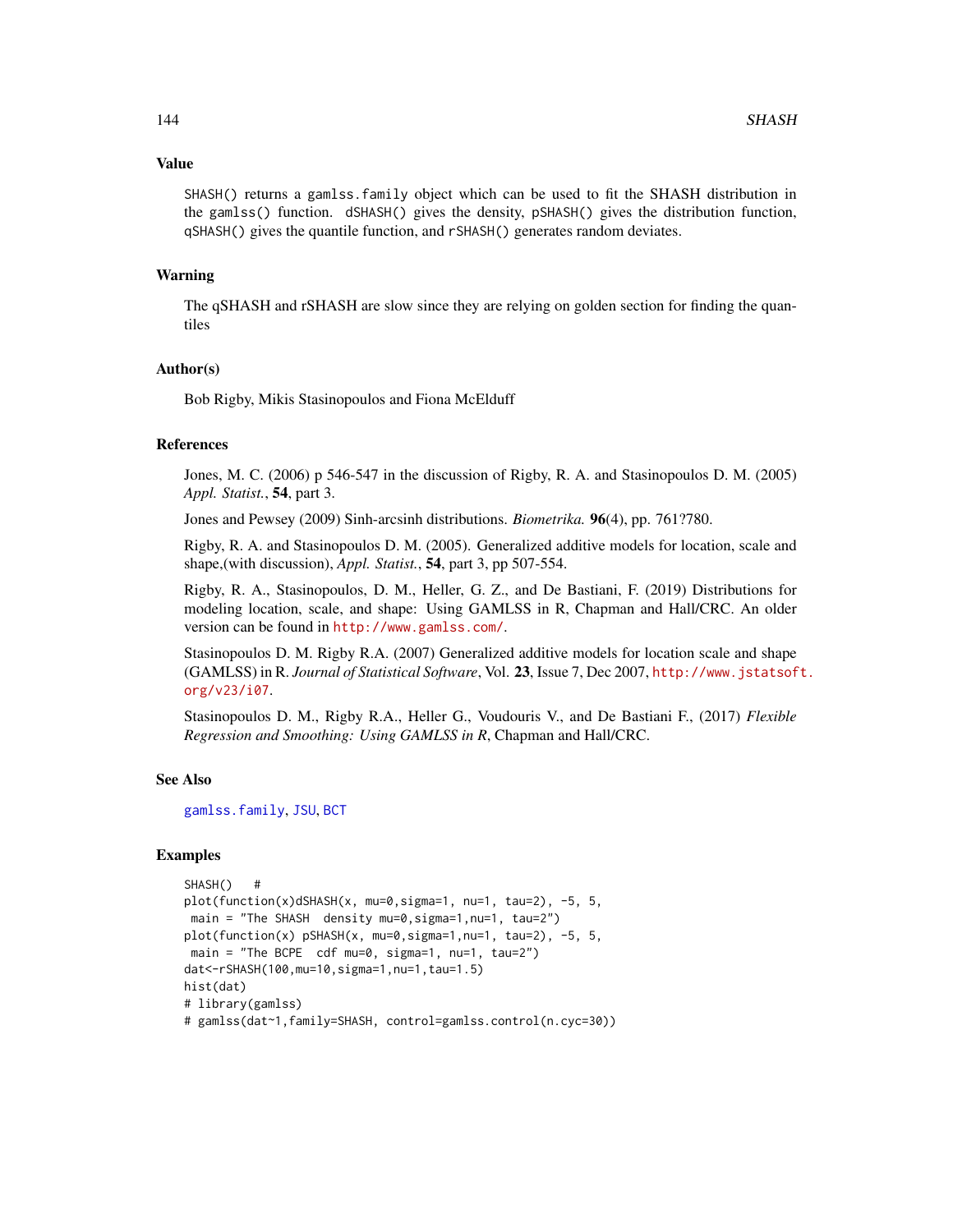# <span id="page-144-0"></span>Description

The SI() function defines the Sichel distribution, a three parameter discrete distribution, for a gamlss.family object to be used in GAMLSS fitting using the function gamlss(). The functions dSI, pSI, qSI and rSI define the density, distribution function, quantile function and random generation for the Sichel SI(), distribution.

## Usage

```
SI(mu.link = "log", sigma.link = "log", nu.link = "identity")
dSI(x, mu = 0.5, sigma = 0.02, nu = -0.5, log = FALSE)
pSI(q, mu = 0.5, sigma = 0.02, nu = -0.5, lower.tail = TRUE,log.p = FALSEqSI(p, mu = 0.5, sigma = 0.02, nu = -0.5, lower.tail = TRUE,log.p = FALSE, max.value = 10000)rSI(n, mu = 0.5, sigma = 0.02, nu = -0.5)
\text{tofyS}(y, mu, sigma, nu, what = 1)
```
# Arguments

| mu.link    | Defines the mu. link, with "log" link as the default for the mu parameter                    |
|------------|----------------------------------------------------------------------------------------------|
| sigma.link | Defines the sigma. Link, with "log" link as the default for the sigma parameter              |
| nu.link    | Defines the nu. Link, with "identity" link as the default for the nu parameter               |
| X          | vector of (non-negative integer) quantiles                                                   |
| mu         | vector of positive mu                                                                        |
| sigma      | vector of positive despersion parameter                                                      |
| nu         | vector of nu                                                                                 |
| р          | vector of probabilities                                                                      |
| q          | vector of quantiles                                                                          |
| n          | number of random values to return                                                            |
| log, log.p | logical; if TRUE, probabilities p are given as $log(p)$                                      |
| lower.tail | logical; if TRUE (default), probabilities are $P[X \le x]$ , otherwise, $P[X > x]$           |
| max.value  | a constant, set to the default value of 10000 for how far the algorithm should<br>look for q |
| y          | the y variable. The function tofyS() should be not used on its own.                          |
| what       | take values 1 or 2, for function $\text{tofyS}()$ .                                          |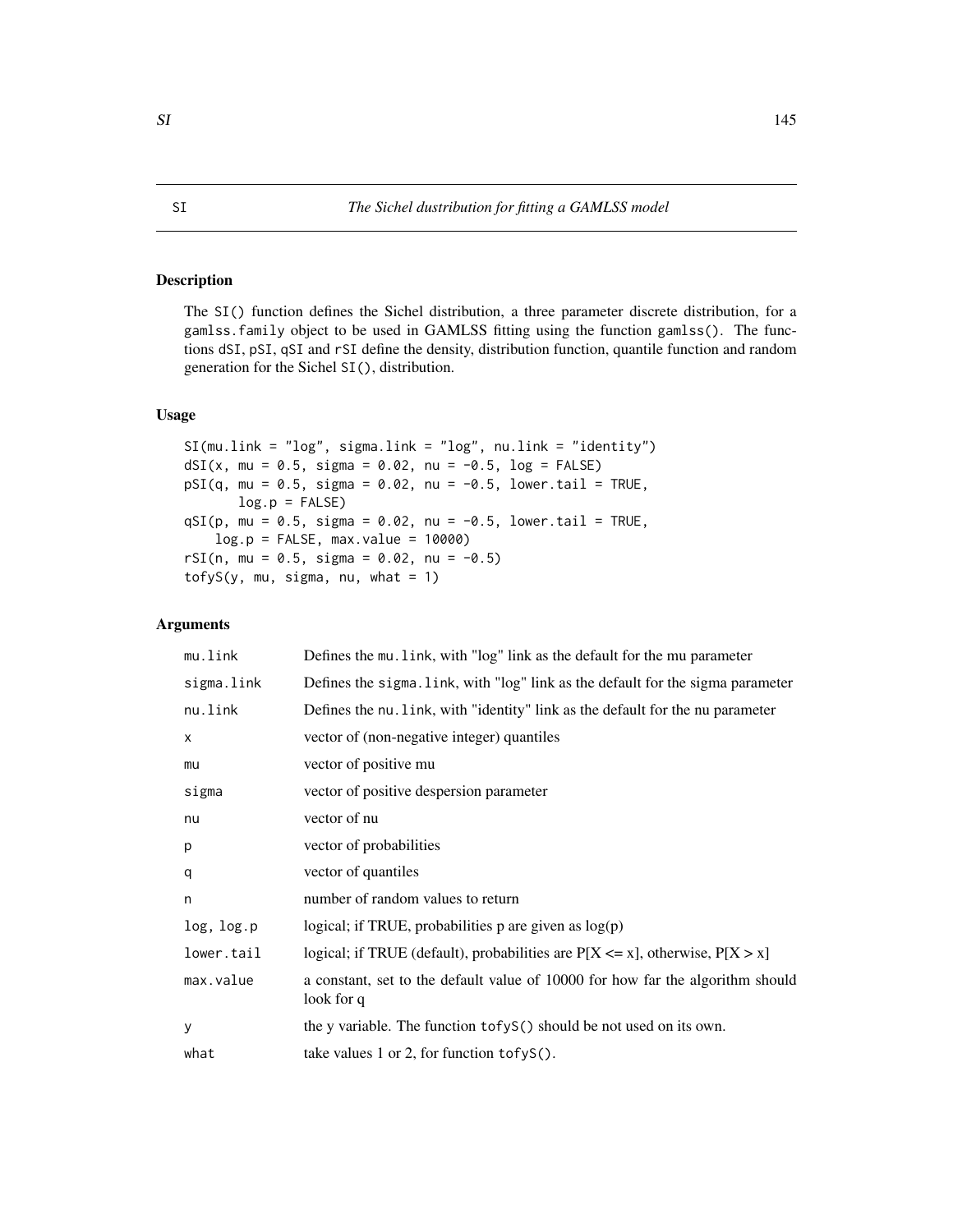#### Details

The probability function of the Sichel distribution is given by

$$
f(y|\mu, \sigma, \nu) = \frac{\mu^y K_{y+\nu}(\alpha)}{(\alpha \sigma)^{y+\nu} y! K_{\nu}(\frac{1}{\sigma})}
$$

where  $\alpha^2 = \frac{1}{\sigma^2} + \frac{2\mu}{\sigma}$ , for  $y = 0, 1, 2, ..., \infty$  where  $\mu > 0$ ,  $\sigma > 0$  and  $-\infty < \nu < \infty$  and  $K_{\lambda}(t) = \frac{1}{2} \int_0^{\infty} x^{\lambda - 1} \exp\{-\frac{1}{2}t(x + x^{-1})\} dx$  is the modified Bessel function of the third kind. Note that the above parameterization is different from Stein, Zucchini and Juritz (1988) who use the above probability function but treat  $\mu$ ,  $\alpha$  and  $\nu$  as the parameters. Note that  $\sigma = [(\mu^2 + \alpha^2)^{\frac{1}{2}} - \mu]^{-1}$ .

# Value

Returns a gamlss.family object which can be used to fit a Sichel distribution in the gamlss() function.

#### Author(s)

Akantziliotou C., Rigby, R. A., Stasinopoulos D. M. and Marco Enea

#### References

Rigby, R. A. and Stasinopoulos D. M. (2005). Generalized additive models for location, scale and shape,(with discussion), *Appl. Statist.*, 54, part 3, pp 507-554.

Rigby, R. A., Stasinopoulos, D. M., Heller, G. Z., and De Bastiani, F. (2019) Distributions for modeling location, scale, and shape: Using GAMLSS in R, Chapman and Hall/CRC. An older version can be found in <http://www.gamlss.com/>.

Stasinopoulos D. M. Rigby R.A. (2007) Generalized additive models for location scale and shape (GAMLSS) in R. *Journal of Statistical Software*, Vol. 23, Issue 7, Dec 2007, [http://www.jstatsof](http://www.jstatsoft.org/v23/i07)t. [org/v23/i07](http://www.jstatsoft.org/v23/i07).

Stasinopoulos D. M., Rigby R.A., Heller G., Voudouris V., and De Bastiani F., (2017) *Flexible Regression and Smoothing: Using GAMLSS in R*, Chapman and Hall/CRC.

Stein, G. Z., Zucchini, W. and Juritz, J. M. (1987). Parameter Estimation of the Sichel Distribution and its Multivariate Extension. *Journal of American Statistical Association*, 82, 938-944.

#### See Also

[gamlss.family](#page-57-0), [PIG](#page-127-0), [NBI](#page-110-0), [NBII](#page-112-0)

#### Examples

```
SI()# gives information about the default links for the Sichel distribution
#plot the pdf using plot
plot(function(y) dSI(y, mu=10, sigma=1, nu=1), from=0, to=100, n=100+1, type="h") # pdf
# plot the cdf
plot(seq(from=0,to=100),pSI(seq(from=0,to=100), mu=10, sigma=1, nu=1), type="h") # cdf
# generate random sample
tN <- table(Ni <- rSI(100, mu=5, sigma=1, nu=1))
r <- barplot(tN, col='lightblue')
```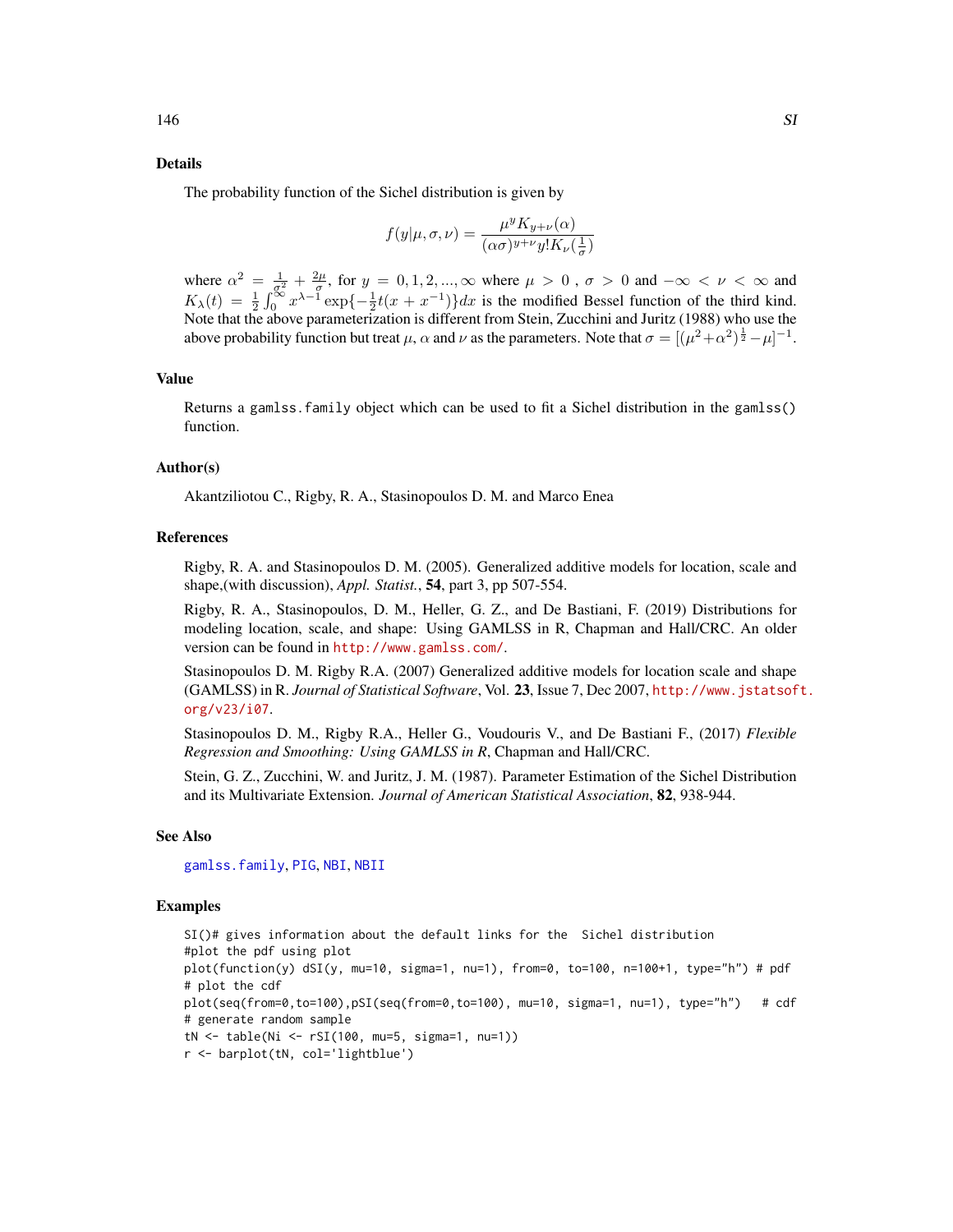#### SICHEL 2002 147

```
# fit a model to the data
# library(gamlss)
# gamlss(Ni~1,family=SI, control=gamlss.control(n.cyc=50))
```
SICHEL *The Sichel distribution for fitting a GAMLSS model*

#### **Description**

The SICHEL() function defines the Sichel distribution, a three parameter discrete distribution, for a gamlss.family object to be used in GAMLSS fitting using the function gamlss(). The functions dSICHEL, pSICHEL, qSICHEL and rSICHEL define the density, distribution function, quantile function and random generation for the Sichel SICHEL(), distribution. The function VSICHEL gives the variance of a fitted Sichel model.

The functions ZASICHEL() and ZISICHEL() are the zero adjusted (hurdle) and zero inflated versions of the Sichel distribution, respectively. That is four parameter distributions.

The functions dZASICHEL, dZISICHEL, pZASICHEL,pZISICHEL, qZASICHEL qZISICHEL rZASICHEL and rZISICHEL define the probability, cumulative, quantile and random generation functions for the zero adjusted and zero inflated Sichel distributions, ZASICHEL(), ZISICHEL(), respectively.

#### Usage

```
SICHEL(mu.link = "log", sigma.link = "log", nu.link = "identity")
dSICHEL(x, mu=1, sigma=1, nu=-0.5, log=FALSE)
pSICHEL(q, mu=1, sigma=1, nu=-0.5, lower.tail = TRUE,
        log.p = FALSEqSICHEL(p, mu=1, sigma=1, nu=-0.5, lower.tail = TRUE,
       log.p = FALSE, max.value = 10000rSICHEL(n, mu=1, sigma=1, nu=-0.5, max.value = 10000)VSICHEL(obj)
tofySICHEL(y, mu, sigma, nu)
ZASICHEL(mu.link = "log", sigma.link = "log", nu.link = "identity",
        tau.link = "logit")
dZASICHEL(x, mu = 1, sigma = 1, nu = -0.5, tau = 0.1, log = FALSE)pZASICHEL(q, mu = 1, sigma = 1, nu = -0.5, tau = 0.1,lower.tail = TRUE, log.p = FALSE)qZASICHEL(p, mu = 1, sigma = 1, nu = -0.5, tau = 0.1,
         lower.tail = TRUE, log.p = FALSE, max.value = 10000)rZASICHEL(n, mu = 1, sigma = 1, nu = -0.5, tau = 0.1,
         max.value = 10000ZISICHEL(mu.link = "log", sigma.link = "log", nu.link = "identity",
         tau.link = "logit")
dZISICHEL(x, mu = 1, sigma = 1, nu = -0.5, tau = 0.1, log = FALSE)pZISICHEL(q, mu = 1, sigma = 1, nu = -0.5, tau = 0.1,lower.tail = TRUE, log.p = FALSE)
```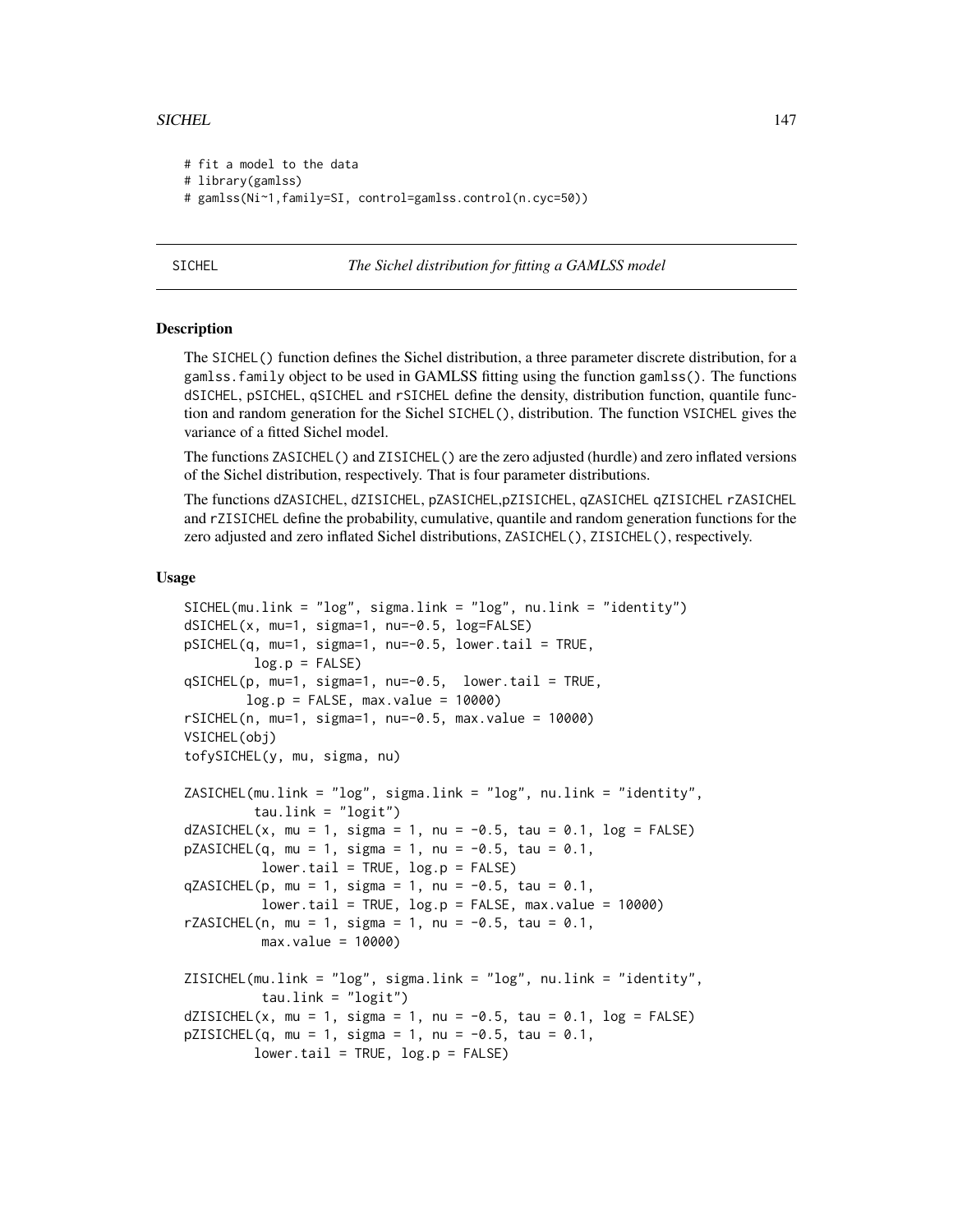```
qZISICHEL(p, mu = 1, sigma = 1, nu = -0.5, tau = 0.1,
        lower.tail = TRUE, log.p = FALSE, max.value = 10000)rZISICHEL(n, mu = 1, sigma = 1, nu = -0.5, tau = 0.1,
        max.value = 10000)
```
# Arguments

| mu.link    | Defines the mu. link, with "log" link as the default for the mu parameter                    |
|------------|----------------------------------------------------------------------------------------------|
| sigma.link | Defines the sigma. link, with "log" link as the default for the sigma parameter              |
| nu.link    | Defines the nu. link, with "identity" link as the default for the nu parameter               |
| tau.link   | Defines the tau. Link, with "logit" link as the default for the tau parameter                |
| x          | vector of (non-negative integer) quantiles                                                   |
| mu         | vector of positive mu                                                                        |
| sigma      | vector of positive dispersion parameter sigma                                                |
| nu         | vector of nu                                                                                 |
| tau        | vector of probabilities tau                                                                  |
| p          | vector of probabilities                                                                      |
| q          | vector of quantiles                                                                          |
| n          | number of random values to return                                                            |
| log, log.p | logical; if TRUE, probabilities $p$ are given as $log(p)$                                    |
| lower.tail | logical; if TRUE (default), probabilities are $P[X \le x]$ , otherwise, $P[X > x]$           |
| max.value  | a constant, set to the default value of 10000 for how far the algorithm should<br>look for q |
| obj        | a fitted Sichel gamlss model                                                                 |
| У          | the y variable, the tofySICHEL() should not be used on its own.                              |

# Details

The probability function of the Sichel distribution is given by

$$
f(y|\mu,\sigma,\nu)=\frac{\mu^y K_{y+\nu}(\alpha)}{y!(\alpha\sigma)^{y+\nu}K_{\nu}(\frac{1}{\sigma})}
$$

for  $y = 0, 1, 2, \ldots, \infty, \mu > 0$ ,  $\sigma > 0$  and  $-\infty < \nu < \infty$  where

$$
\alpha^2=\frac{1}{\sigma^2}+\frac{2\mu}{\sigma}
$$

$$
c = K_{\nu+1}(1/\sigma)/K_{\nu}(1/\sigma)
$$

and  $K_{\lambda}(t)$  is the modified Bessel function of the third kind. Note that the above parametrization is different from Stein, Zucchini and Juritz (1988) who use the above probability function but treat  $\mu$ ,  $\alpha$  and  $\nu$  as the parameters.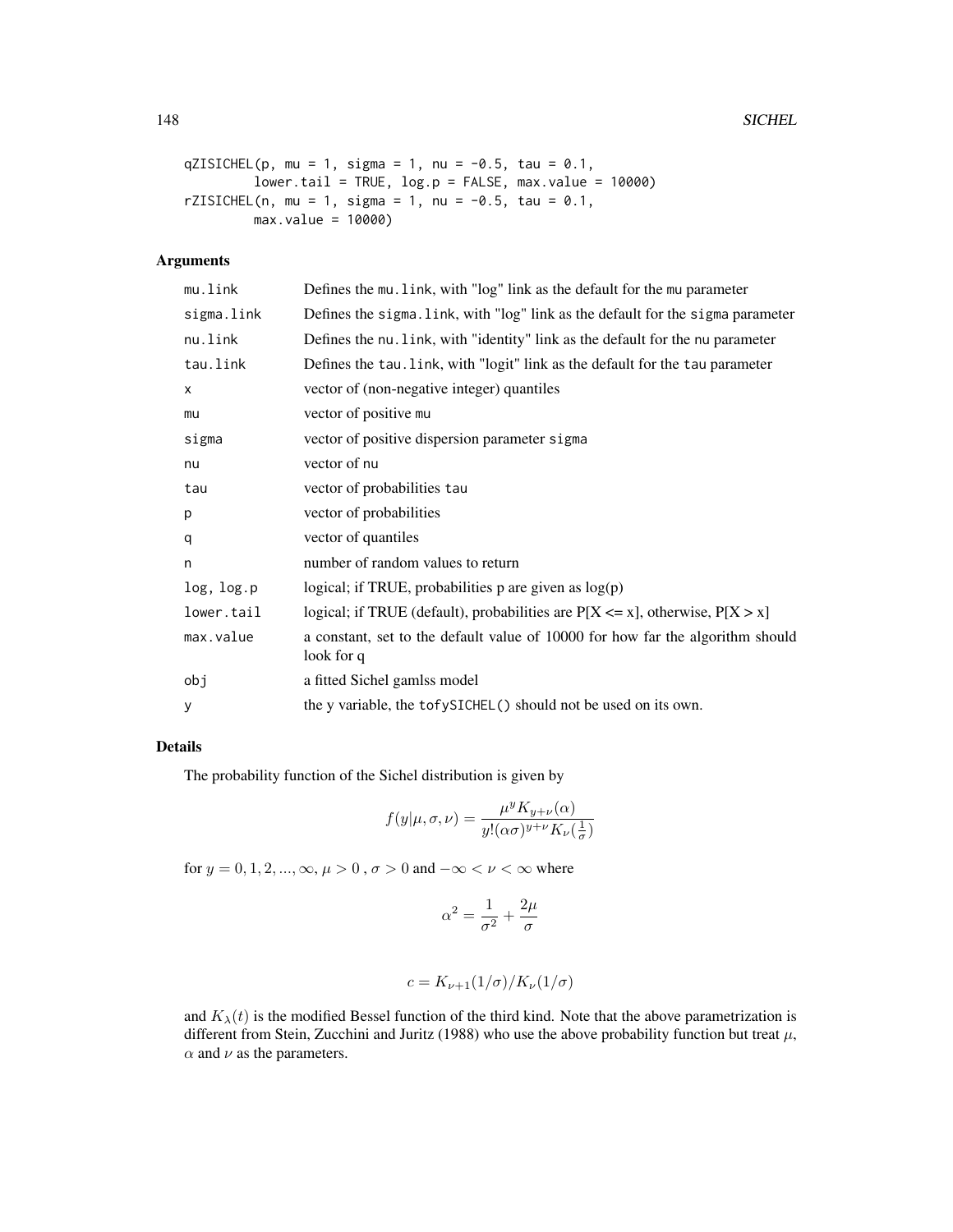## SICHEL 2008 and 2009 and 2009 and 2009 and 2009 and 2009 and 2009 and 2009 and 2009 and 2009 and 2009 and 2009  $\pm$

## Value

Returns a gamlss.family object which can be used to fit a Sichel distribution in the gamlss() function.

#### Note

The mean of the above Sichel distribution is  $\mu$  and the variance is  $\mu^2 \left[ \frac{2\sigma(\nu+1)}{c} + \frac{1}{c^2} - 1 \right]$ 

#### Author(s)

Rigby, R. A., Stasinopoulos D. M., Akantziliotou C and Marco Enea.

#### References

Rigby, R. A. and Stasinopoulos D. M. (2005). Generalized additive models for location, scale and shape,(with discussion), *Appl. Statist.*, 54, part 3, pp 507-554.

Rigby, R. A., Stasinopoulos D. M. and Akantziliotou, C. (2006) Modelling the parameters of a family of mixed Poisson distributions including the Sichel and Delaptorte. Submitted for publication.

Rigby, R. A., Stasinopoulos, D. M., Heller, G. Z., and De Bastiani, F. (2019) Distributions for modeling location, scale, and shape: Using GAMLSS in R, Chapman and Hall/CRC. An older version can be found in <http://www.gamlss.com/>.

Stasinopoulos D. M., Rigby R.A. and Akantziliotou C. (2003) Instructions on how to use the GAMLSS package in R. Accompanying documentation in the current GAMLSS help files, (see also <http://www.gamlss.com/>).

Stasinopoulos D. M. Rigby R.A. (2007) Generalized additive models for location scale and shape (GAMLSS) in R. *Journal of Statistical Software*, Vol. 23, Issue 7, Dec 2007, [http://www.jstatsof](http://www.jstatsoft.org/v23/i07)t. [org/v23/i07](http://www.jstatsoft.org/v23/i07).

Stasinopoulos D. M., Rigby R.A., Heller G., Voudouris V., and De Bastiani F., (2017) *Flexible Regression and Smoothing: Using GAMLSS in R*, Chapman and Hall/CRC.

Stein, G. Z., Zucchini, W. and Juritz, J. M. (1987). Parameter Estimation of the Sichel Distribution and its Multivariate Extension. *Journal of American Statistical Association*, 82, 938-944.

#### See Also

[gamlss.family](#page-57-0), [PIG](#page-127-0) , [SI](#page-144-0)

#### Examples

```
SICHEL()# gives information about the default links for the Sichel distribution
#plot the pdf using plot
plot(function(y) dSICHEL(y, mu=10, sigma=1, nu=1), from=0, to=100, n=100+1, type="h") # pdf
# plot the cdf
plot(seq(from=0,to=100),pSICHEL(seq(from=0,to=100), mu=10, sigma=1, nu=1), type="h") # cdf
# generate random sample
tN <- table(Ni <- rSICHEL(100, mu=5, sigma=1, nu=1))
r <- barplot(tN, col='lightblue')
# fit a model to the data
# library(gamlss)
```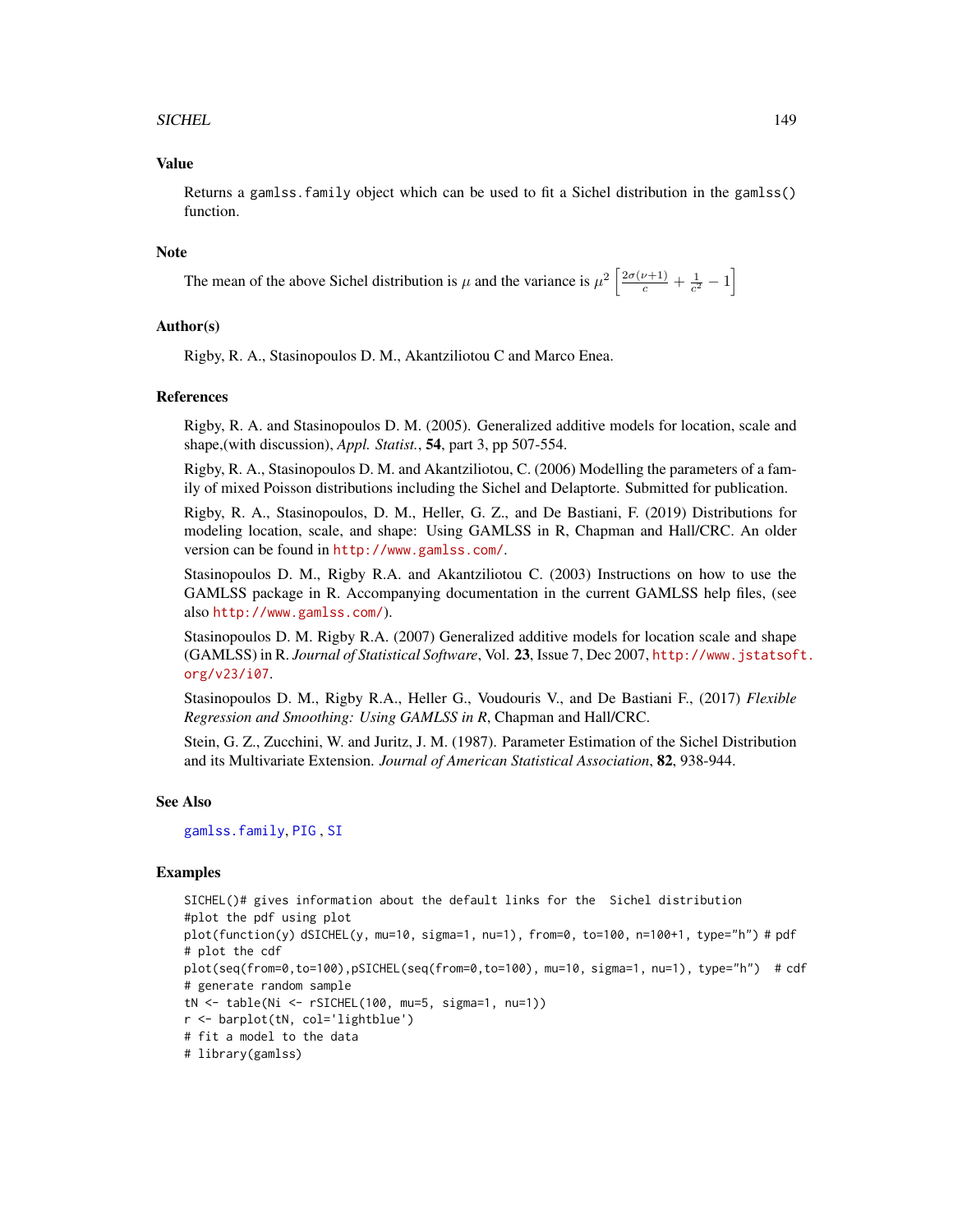# gamlss(Ni~1,family=SICHEL, control=gamlss.control(n.cyc=50))

# Description

The functions  $SIMPLEX()$  define the simplex distribution, a two parameter distribution, for a gamlss, family object to be used in GAMLSS fitting using the function gamlss(). SIMPLEX() has mean equal to the parameter mu and sigma as scale parameter, see below. The functions dSIMPLEX, pSIMPLEX qSIMPLEX and rSIMPLEX define the density, comulative distribution function, quantile function and random generation for the simplex distribution.

#### Usage

```
SIMPLEX(mu.link = "logit", sigma.link = "log")
dSIMPLEX(x, mu = 0.5, sigma = 1, log = FALSE)pSIMPLEX(q, mu = 0.5, sigma = 1, lower.tail = TRUE, log.p = FALSE)qSIMPLEX(p, mu = 0.5, sigma = 1, lower[avated] = TRUE, <math>log.p = FALSE)
rSIMPLEX(n = 1, mu = 0.5, sigma = 1)
```
#### Arguments

| mu.link    | the mullink function with default logit                                                       |
|------------|-----------------------------------------------------------------------------------------------|
| sigma.link | the sigma link function with default log                                                      |
| x,q        | vector of quantiles                                                                           |
| mu         | vector of location parameter values                                                           |
| sigma      | vector of scale parameter values                                                              |
| log, log.p | logical; if TRUE, probabilities $p$ are given as $log(p)$ .                                   |
| lower.tail | logical; if TRUE (default), probabilities are $P[X \le x]$ , otherwise, $P[X > x]$            |
| p          | vector of probabilities.                                                                      |
| n          | number of observations. If $length(n) > 1$ , the length is taken to be the number<br>required |

## Details

The simplex distribution is given as

$$
f(y|\mu,\sigma) = \frac{1}{(2\pi\sigma^2(y(1-y))^3)^{1/2}} exp(-\frac{1}{2\sigma^2} \frac{(y-\mu)^2}{y(1-y)\mu^2(1-\mu)^2})
$$

for y in (0,1),  $0 < \mu < 1$  and  $\sigma > 0$ .

#### Value

SIMPLEX() returns a gamlss.family object which can be used to fit a simplex distribution in the gamlss() function.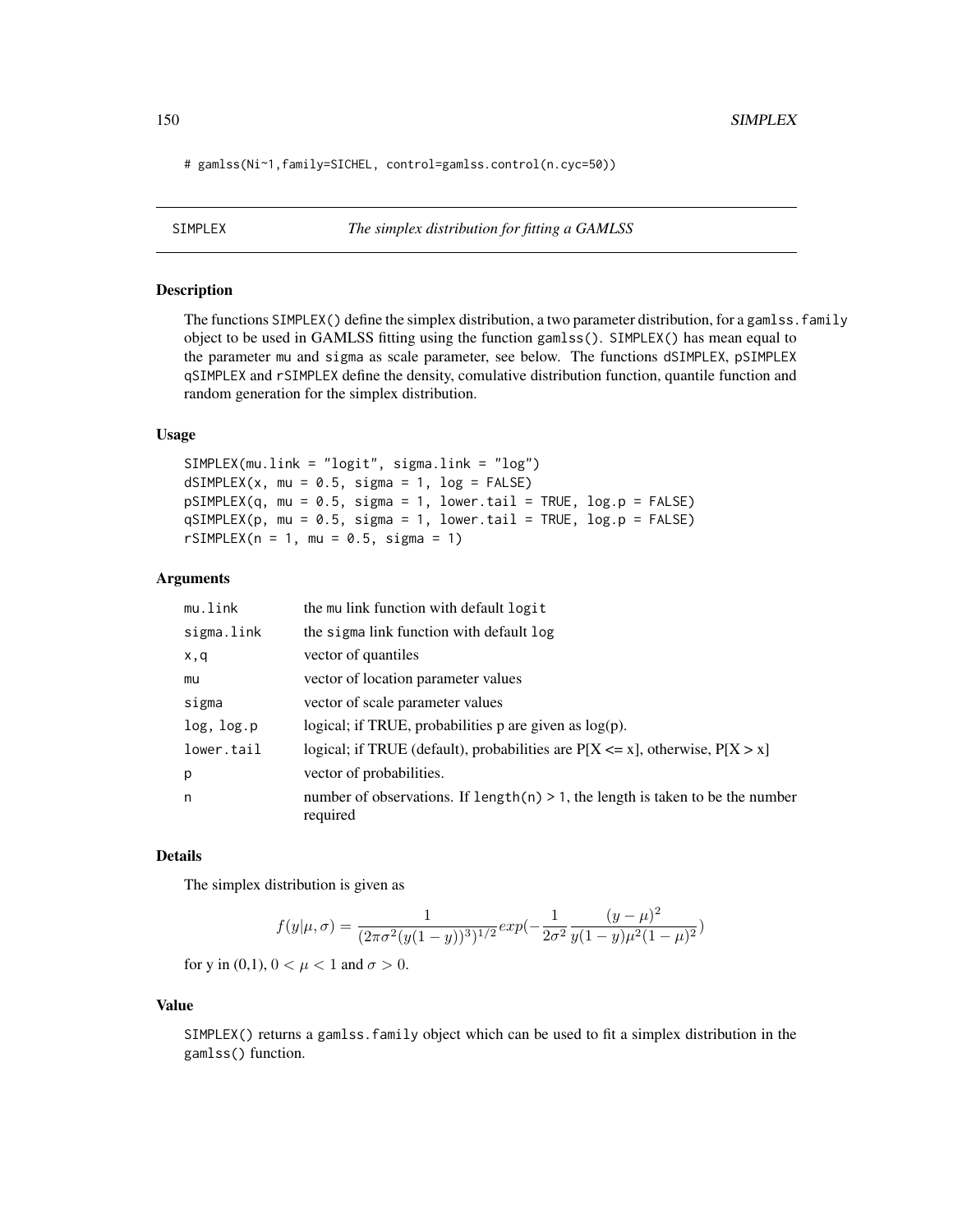## Author(s)

Bob Rigby, Mikis Stasinopoulos and Fernanda De Bastiani

## References

Rigby, R. A. and Stasinopoulos D. M. (2005). Generalized additive models for location, scale and shape,(with discussion), *Appl. Statist.*, 54, part 3, pp 507-554.

Stasinopoulos D. M. Rigby R.A. (2007) Generalized additive models for location scale and shape (GAMLSS) in R. *Journal of Statistical Software*, Vol. 23, Issue 7, Dec 2007, [http://www.jstatsof](http://www.jstatsoft.org/v23/i07)t. [org/v23/i07](http://www.jstatsoft.org/v23/i07).

Stasinopoulos D. M., Rigby R.A., Heller G., Voudouris V., and De Bastiani F., (2017) *Flexible Regression and Smoothing: Using GAMLSS in R*, Chapman and Hall/CRC.

#### Examples

```
SIMPLEX()# default links for the simplex distribution
plot(function(y) dSIMPLEX(y, mu=.5 ,sigma=1), 0.001, .999)
plot(function(y) pSIMPLEX(y, mu=.5 ,sigma=1), 0.001, 0.999)
plot(function(y) qSIMPLEX(y, mu=.5 ,sigma=1), 0.001, 0.999)
plot(function(y) qSIMPLEX(y, mu=.5 ,sigma=1, lower.tail=FALSE), 0.001, .999)
```
SN1 *Skew Normal Type 1 distribution for fitting a GAMLSS*

## **Description**

The function SN1() defines the Skew Normal Type 1 distribution, a three parameter distribution, for a gamlss.family object to be used in GAMLSS fitting using the function gamlss(), with parameters mu, sigma and nu. The functions dSN1, pSN1, qSN1 and rSN1 define the density, distribution function, quantile function and random generation for the SN1 parameterization of the Skew Normal Type 1 distribution.

#### Usage

```
SN1(mu.link = "identity", sigma.link = "log", nu.link="identity")
dSN1(x, mu = 0, sigma = 1, nu = 0, log = FALSE)pSN1(q, mu = 0, sigma = 1, nu = 0, lowertail = TRUE, log.p = FALSE)qSM1(p, mu = 0, sigma = 1, nu = 0, lower.tail = TRUE, log.p = FALSE)rSN1(n, mu = 0, sigma = 1, nu = 0)
```
# Arguments

| mu.link    | Defines the mu. Link, with "'identity"' links the default for the mu parameter |
|------------|--------------------------------------------------------------------------------|
| sigma.link | Defines the sigma. Link, with "'log" as the default for the sigma parameter    |
| nu.link    | Defines the nu. link, with "'identity" as the default for the sigma parameter  |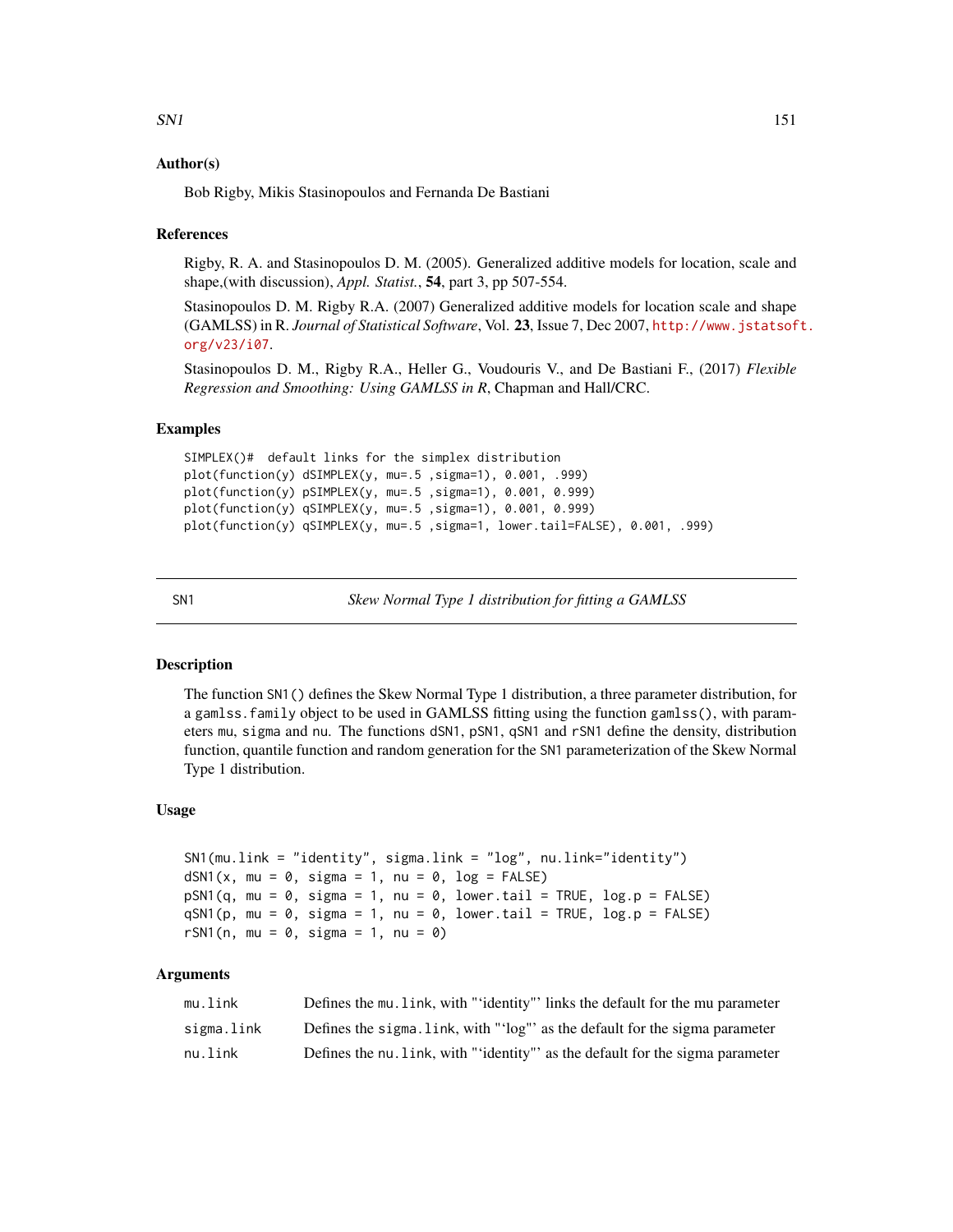| x, q       | vector of quantiles                                                                           |
|------------|-----------------------------------------------------------------------------------------------|
| mu         | vector of location parameter values                                                           |
| sigma      | vector of scale parameter values                                                              |
| nu         | vector of scale parameter values                                                              |
| log, log.p | logical; if TRUE, probabilities $p$ are given as $log(p)$                                     |
| lower.tail | logical; if TRUE (default), probabilities are $P[X \le x]$ , otherwise $P[X > x]$             |
| p          | vector of probabilities                                                                       |
| n          | number of observations. If length(n) $> 1$ , the length is taken to be the number<br>required |

# Details

The parameterization of the Skew Normal Type 1 distribution in the function SN1 is ...

#### Value

returns a gamlss.family object which can be used to fit a Skew Normal Type 1 distribution in the gamlss() function.

# Note

This is a special case of the Skew Exponential Power type 1 distribution (SEP1)where tau=2.

#### Author(s)

Mikis Stasinopoulos, Bob Rigby and Fiona McElduff

## References

Rigby, R. A. and Stasinopoulos D. M. (2005). Generalized additive models for location, scale and shape,(with discussion), *Appl. Statist.*, 54, part 3, pp 507-554.

Rigby, R. A., Stasinopoulos, D. M., Heller, G. Z., and De Bastiani, F. (2019) Distributions for modeling location, scale, and shape: Using GAMLSS in R, Chapman and Hall/CRC. An older version can be found in <http://www.gamlss.com/>.

Stasinopoulos D. M. Rigby R.A. (2007) Generalized additive models for location scale and shape (GAMLSS) in R. *Journal of Statistical Software*, Vol. 23, Issue 7, Dec 2007, [http://www.jstatsof](http://www.jstatsoft.org/v23/i07)t. [org/v23/i07](http://www.jstatsoft.org/v23/i07).

Stasinopoulos D. M., Rigby R.A., Heller G., Voudouris V., and De Bastiani F., (2017) *Flexible Regression and Smoothing: Using GAMLSS in R*, Chapman and Hall/CRC.

#### See Also

[gamlss.family](#page-57-0)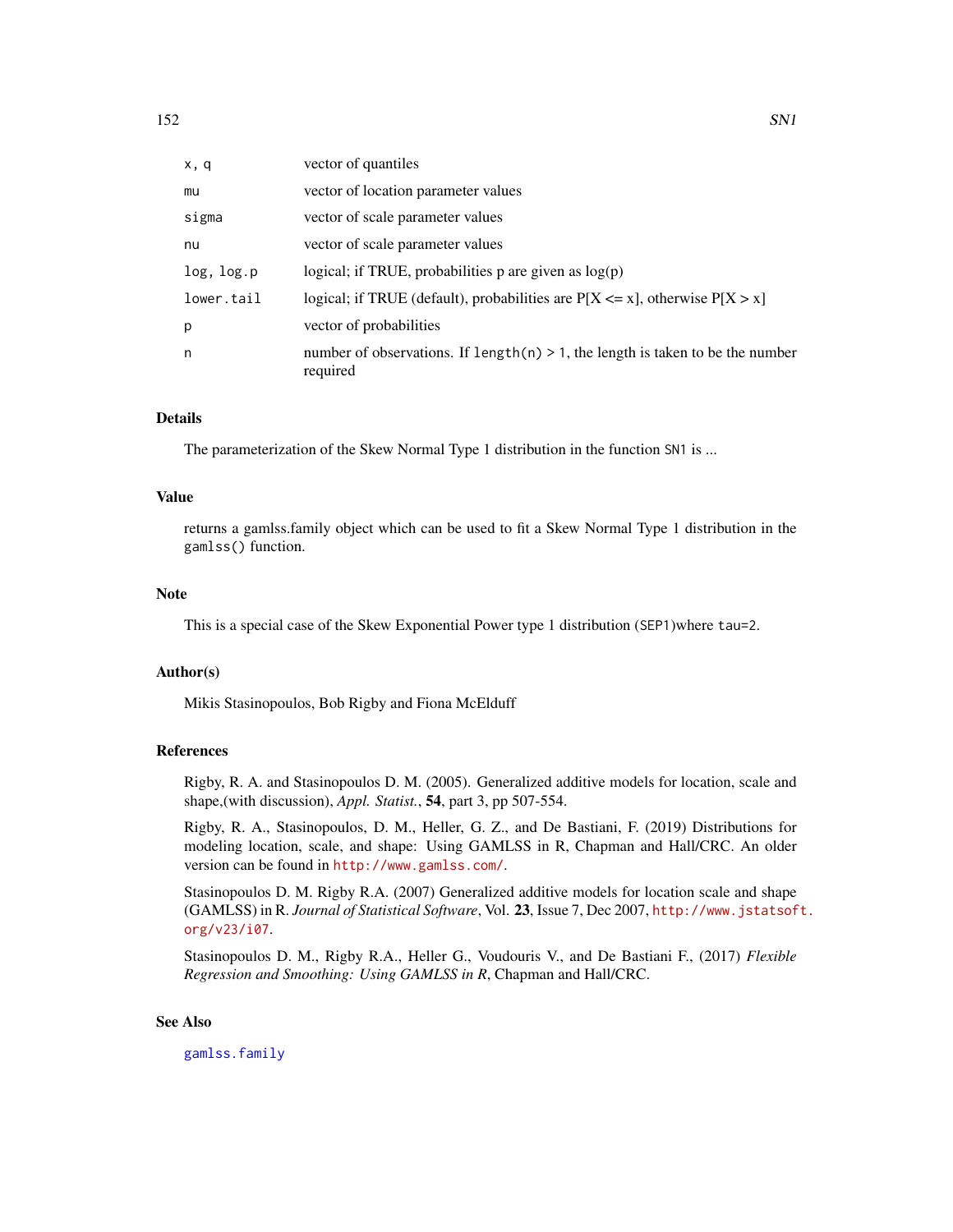## $SN2$  153

# Examples

```
par(mfrow=c(2,2))
y < -seq(-3,3,0.2)plot(y, dSN1(y), type="1" , lwd=2)q<-seq(-3,3,0.2)
plot(q, pSN1(q), ylim=c(0,1), type="1", lwd=2)p<-seq(0.0001,0.999,0.05)
plot(p, qSN1(p), type="l", lwd=2)
dat <- rSN1(100)
hist(rSN1(100), nclass=30)
```
SN2 *Skew Normal Type 2 distribution for fitting a GAMLSS*

#### Description

The function SN2() defines the Skew Normal Type 2 distribution, a three parameter distribution, for a gamlss.family object to be used in GAMLSS fitting using the function gamlss(), with parameters mu, sigma and nu. The functions dSN2, pSN2, qSN2 and rSN2 define the density, distribution function, quantile function and random generation for the SN2 parameterization of the Skew Normal Type 2 distribution.

## Usage

```
SN2(mu.link = "identity", sigma.link = "log", nu.link = "log")
dSN2(x, mu = 0, sigma = 1, nu = 2, log = FALSE)pSN2(q, mu = 0, sigma = 1, nu = 2, lower[a] = TRUE, log.p = FALSE)qSN2(p, mu = 0, sigma = 1, nu = 2, lower[a] = TRUE, log.p = FALSE)rSN2(n, mu = 0, sigma = 1, nu = 2)
```
#### Arguments

| mu.link    | Defines the mu. link, with "'identity"' links the default for the mu parameter                |
|------------|-----------------------------------------------------------------------------------------------|
| sigma.link | Defines the sigma. link, with "'log"' as the default for the sigma parameter                  |
| nu.link    | Defines the nu. link, with "'log'' as the default for the sigma parameter                     |
| x, q       | vector of quantiles                                                                           |
| mu         | vector of location parameter values                                                           |
| sigma      | vector of scale parameter values                                                              |
| nu         | vector of scale parameter values                                                              |
| log, log.p | logical; if TRUE, probabilities p are given as $log(p)$                                       |
| lower.tail | logical; if TRUE (default), probabilities are $P[X \le x]$ , otherwise $P[X > x]$             |
| p          | vector of probabilities                                                                       |
| n          | number of observations. If $length(n) > 1$ , the length is taken to be the number<br>required |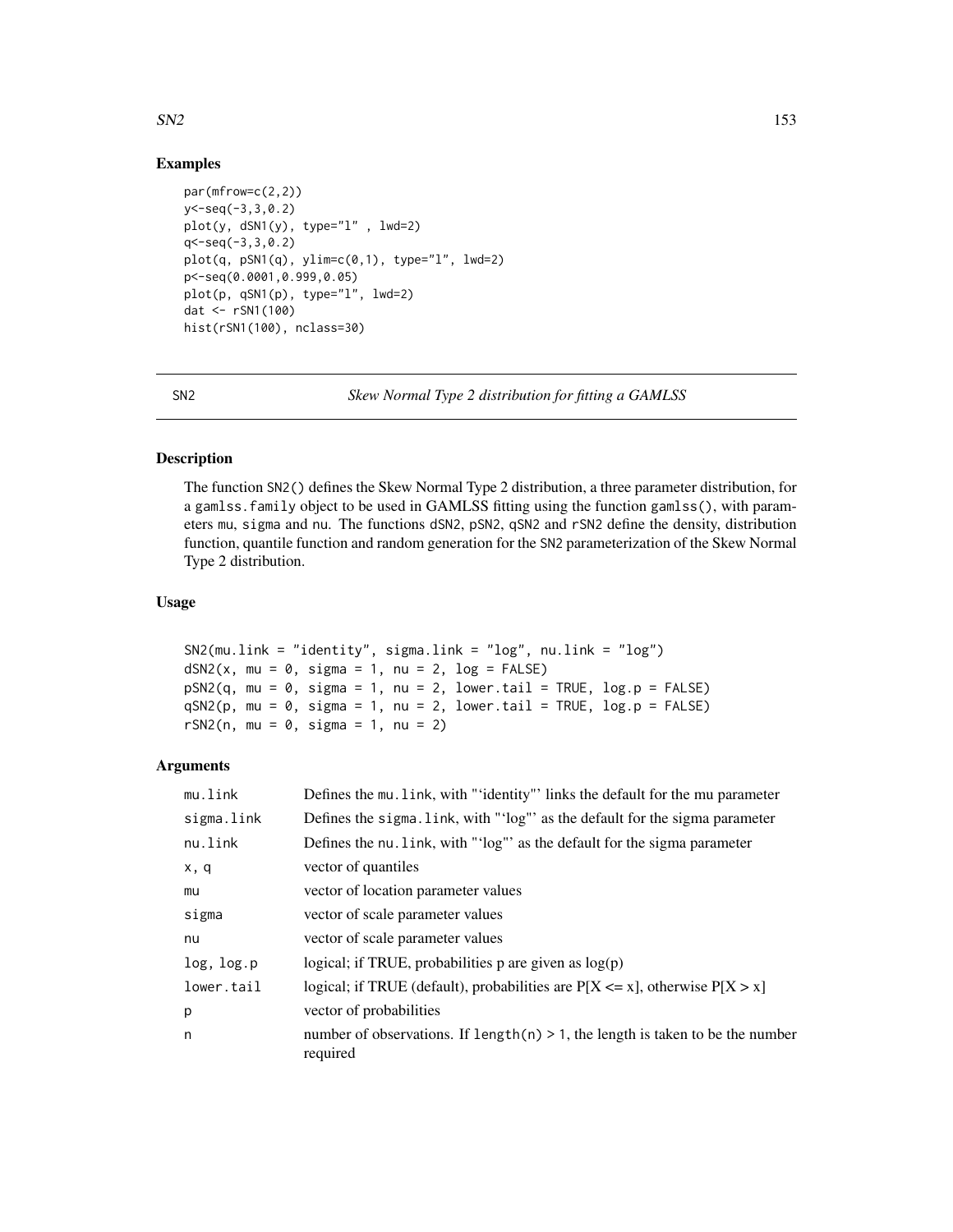# Details

The parameterization of the Skew Normal Type 2 distribution in the function SN2 is ...

#### Value

returns a gamlss.family object which can be used to fit a Skew Normal Type 2 distribution in the gamlss() function.

## **Note**

This is a special case of the Skew Exponential Power type 3 distribution (SEP3)where tau=2.

## Author(s)

Mikis Stasinopoulos, Bob Rigby and Fiona McElduff.

## References

Rigby, R. A. and Stasinopoulos D. M. (2005). Generalized additive models for location, scale and shape,(with discussion), *Appl. Statist.*, 54, part 3, pp 507-554.

Rigby, R. A., Stasinopoulos, D. M., Heller, G. Z., and De Bastiani, F. (2019) Distributions for modeling location, scale, and shape: Using GAMLSS in R, Chapman and Hall/CRC. An older version can be found in <http://www.gamlss.com/>.

Stasinopoulos D. M. Rigby R.A. (2007) Generalized additive models for location scale and shape (GAMLSS) in R. *Journal of Statistical Software*, Vol. 23, Issue 7, Dec 2007, [http://www.jstatsof](http://www.jstatsoft.org/v23/i07)t. [org/v23/i07](http://www.jstatsoft.org/v23/i07).

Stasinopoulos D. M., Rigby R.A., Heller G., Voudouris V., and De Bastiani F., (2017) *Flexible Regression and Smoothing: Using GAMLSS in R*, Chapman and Hall/CRC.

# See Also

[gamlss.family](#page-57-0)

# Examples

```
par(mfrow=c(2,2))
y < -seq(-3,3,0.2)plot(y, dSN2(y), type='l" , lwd=2)q<-seq(-3,3,0.2)
plot(q, pSN2(q), ylim=c(0,1), type="1", lwd=2)p<-seq(0.0001,0.999,0.05)
plot(p, qSN2(p), type="l", lwd=2)
dat <- rSN2(100)
hist(rSN2(100), nclass=30)
```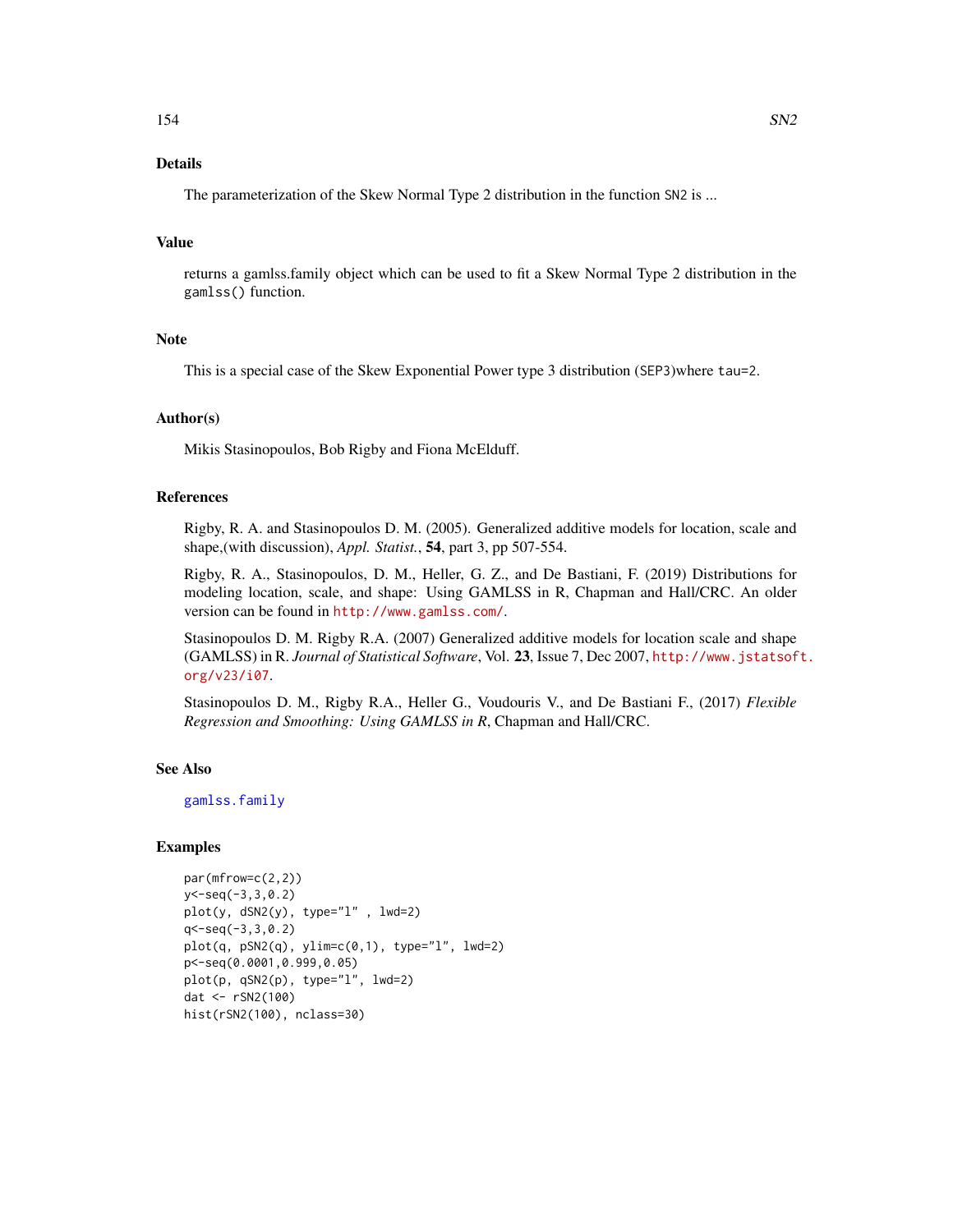#### **Description**

There are 5 different skew t distributions implemented in GAMLSS.

The Skew t type 1 distribution, ST1, is based on Azzalini (1986).

The skew t type 2 distribution, ST2, is based on Azzalini and Capitanio (2003).

The skew t type 3 , ST3 and ST3C, distribution is based Fernande and Steel (1998). The difference betwwen the ST3 and ST3C is that the first is written entirely in R while the second is in C.

The skew t type 4 distribution , ST4, is a spliced-shape distribution.

The skew t type 5 distribution , ST5, is Jones and Faddy (2003).

The SST is a reparametrised version of dST3 where sigma is the standard deviation of the distribution.

## Usage

```
ST1(mu.link = "identity", sigma.link = "log", nu.link = "identity", tau.link="log")
dST1(x, mu = 0, sigma = 1, nu = 0, tau = 2, log = FALSE)
pST1(q, mu = 0, sigma = 1, nu = 0, tau = 2, lower[a] = TRUE, log.p = FALSE)qST1(p, mu = 0, sigma = 1, nu = 0, tau = 2, lower[2014] = TRUE, <math>log.p = FALSErST1(n, mu = 0, sigma = 1, nu = 0, tau = 2)ST2(mu.link = "identity", sigma.link = "log", nu.link = "identity", tau.link = "log")
dST2(x, mu = 0, sigma = 1, nu = 0, tau = 2, log = FALSE)pST2(q, mu = 0, sigma = 1, nu = 0, tau = 2, lower[a] = TRUE, <math>log.p = FALSE)qST2(p, mu = 1, sigma = 1, nu = 0, tau = 2, lower[bmatrial = TRUE, log.p = FALSE)rST2(n, mu = 0, sigma = 1, nu = 0, tau = 2)ST3(mu.link = "identity", sigma.link = "log", nu.link = "log", tau.link = "log")
dST3(x, mu = 0, sigma = 1, nu = 1, tau = 10, log = FALSE)
pST3(q, mu = 0, sigma = 1, nu = 1, tau = 10, lower.\ntail = TRUE, log.p = FALSE)qST3(p, mu = 0, sigma = 1, nu = 1, tau = 10, lowertail = TRUE, log.p = FALSE)rST3(n, mu = 0, sigma = 1, nu = 1, tau = 10)
ST3C(mu.link = "identity", sigma.link = "log", nu.link = "log", tau.link = "log")
dST3C(x, mu = 0, sigma = 1, nu = 1, tau = 10, log = FALSE)pST3C(q, mu = 0, sigma = 1, nu = 1, tau = 10, lower.tail = TRUE, log.p = FALSE)
qST3C(p, mu = 0, sigma = 1, nu = 1, tau = 10, lower[a] = TRUE, <math>log.p = FALSE)rST3C(n, mu = 0, sigma = 1, nu = 1, tau = 10)SST(mu.link = "identity", sigma.link = "log", nu.link = "log",
   tau.link = "logshiftto2")
dSST(x, mu = 0, sigma = 1, nu = 0.8, tau = 7, log = FALSE)pSST(q, mu = 0, sigma = 1, nu = 0.8, tau = 7, lower[baraolication] = TRUE, <math>log.p = FALSE)
```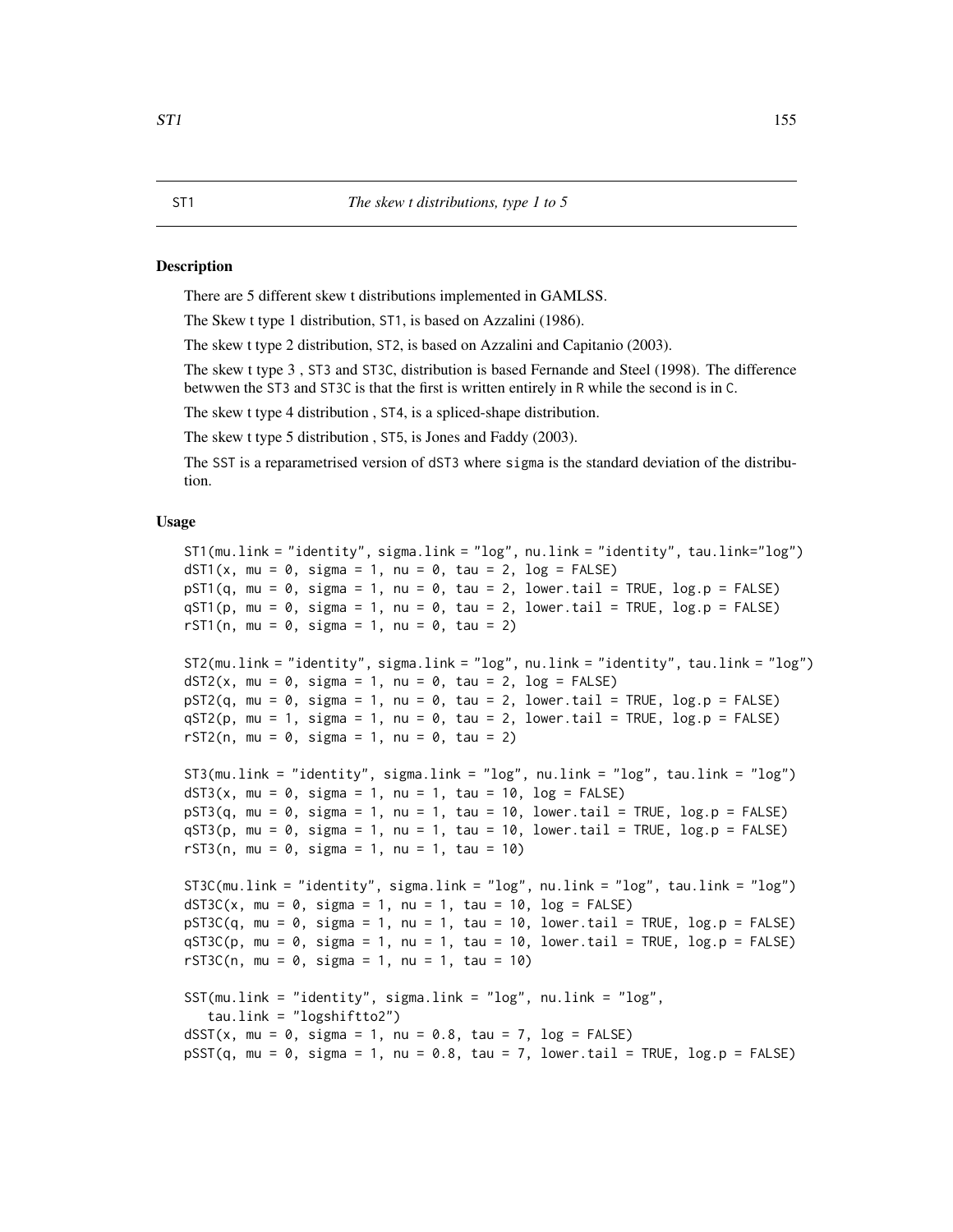$qSST(p, mu = 0, sigma = 1, nu = 0.8, tau = 7, lower.tail = TRUE, log.p = FALSE)$ rSST(n, mu = 0, sigma = 1, nu = 0.8, tau = 7) ST4(mu.link = "identity", sigma.link = "log", nu.link = "log", tau.link = "log") dST4(x, mu = 0, sigma = 1, nu = 1, tau = 10,  $log = FALSE$ )  $pST4(q, mu = 0, sigma = 1, nu = 1, tau = 10, lower$ **tail = TRUE, log.p = FALSE** $)$  $qST4(p, mu = 0, sigma = 1, nu = 1, tau = 10, lower$ **tail = TRUE, log.p = FALSE** $)$  $rST4(n, mu = 0, sigma = 1, nu = 1, tau = 10)$ ST5(mu.link = "identity", sigma.link = "log", nu.link = "identity", tau.link = "log")  $dST5(x, mu = 0, sigma = 1, nu = 0, tau = 1, log = FALSE)$  $pST5(q, mu = 0, sigma = 1, nu = 0, tau = 1, lower$ **tail = TRUE, log.p = FALSE** $)$  $qST5(p, mu = 0, sigma = 1, nu = 0, tau = 1, lower.tail = TRUE, log.p = FALSE)$ rST5(n, mu = 0, sigma = 1, nu = 0, tau = 1)

## Arguments

| mu.link    | Defines the mu. link, with "identity" link as the default for the mu parameter.<br>Other links are " $1/mu^2$ " and "log"    |
|------------|------------------------------------------------------------------------------------------------------------------------------|
| sigma.link | Defines the sigma. Link, with "log" link as the default for the sigma parameter.<br>Other links are "inverse" and "identity" |
| nu.link    | Defines the nu. link, with "identity" link as the default for the nu parameter.<br>Other links are " $1/mu^2$ " and "log"    |
| tau.link   | Defines the nu. link, with "log" link as the default for the nu parameter. Other<br>links are "inverse", "identity"          |
| x,q        | vector of quantiles                                                                                                          |
| mu         | vector of mu parameter values                                                                                                |
| sigma      | vector of scale parameter values                                                                                             |
| nu         | vector of nu parameter values                                                                                                |
| tau        | vector of tau parameter values                                                                                               |
| log, log.p | logical; if TRUE, probabilities $p$ are given as $log(p)$ .                                                                  |
| lower.tail | logical; if TRUE (default), probabilities are $P[X \le x]$ , otherwise, $P[X > x]$                                           |
| p          | vector of probabilities.                                                                                                     |
| n          | number of observations. If length(n) $> 1$ , the length is taken to be the number<br>required                                |

## Details

$$
f(y|\mu,\sigma,\nu,\frac{z}{\sigma}\;f_{z_1}(z)\;F_{z_2}(w)\tau)=
$$

for  $-\infty < y < \infty$ , where  $z = (y - \mu)/\sigma$ ,  $w = \nu \lambda^{1/2} z$ ,  $\lambda = (\tau + 1)/(\tau + z^2)$  and  $z_1 \sim TF(0, 1, \tau)$ and  $z_2 \sim TF(0, 1, \tau + 1)$ .

The probability density function of the skew t distribution type q, (ST3), is defined in Chapter 10 of the GAMLSS manual.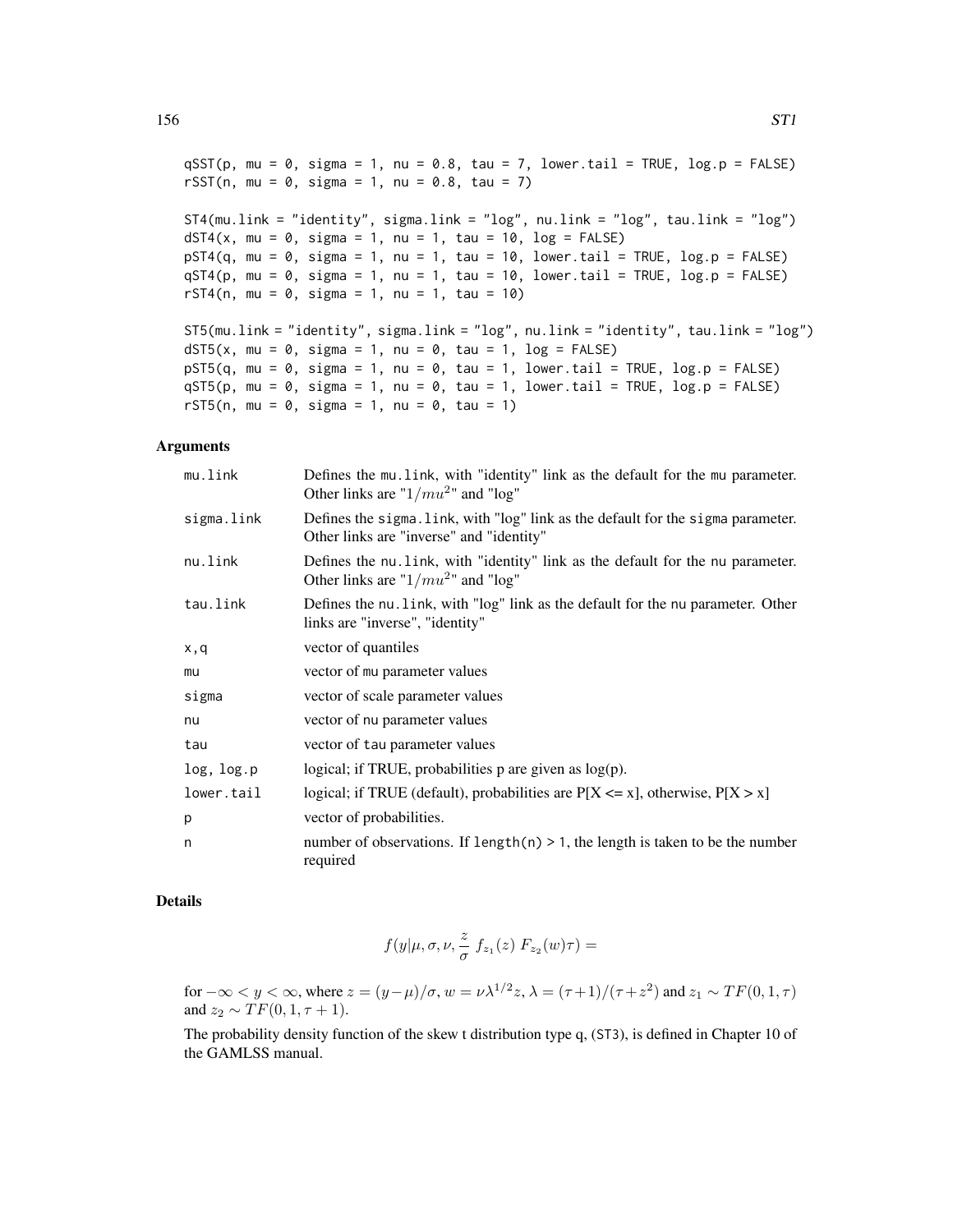The probability density function of the skew t distribution type q, (ST4), is defined in Chapter of the GAMLSS manual.

The probability density function of the skew t distribution type 5, (ST5), is defined as

$$
f(y|\mu, \sigma, \nu, \tau) = \frac{1}{c} \left[ 1 + \frac{z}{(a+b+z^2)^{1/2}} \right]^{a+1/2} \left[ 1 - \frac{z}{(a+b+z^2)^{1/2}} \right]^{b+1/2}
$$

where  $c = 2^{a+b-1}(a+b)^{1/2}B(a,b)$ , and  $B(a,b) = \Gamma(a)\Gamma(b)/\Gamma(a+b)$  and  $z = (y - \mu)/\sigma$  and  $\nu = (a - b)/[ab(a + b)]^{1/2}$  and  $\tau = 2/(a + b)$  for  $-\infty < y < \infty$ ,  $-\infty < \mu < \infty$ ,  $\sigma > 0$ ,  $-\infty < \nu > \infty$  and  $\tau > 0$ .

## Value

ST1(), ST2(), ST3(), ST4() and ST5() return a gamlss.family object which can be used to fit the skew t type 1-5 distribution in the gamlss() function. dST1(), dST2(), dST3(), dST4() and dST5() give the density functions, pST1(), pST2(), pST3(), pST4() and pST5() give the cumulative distribution functions, qST1(), qST2(), qST3(), qST4() and qST5() give the quantile function, and rST1(), rST2(), rST3(), rST4() and rST3() generates random deviates.

# Note

The mean of the ex-Gaussian is  $\mu + \nu$  and the variance is  $\sigma^2 + \nu^2$ .

#### Author(s)

Bob Rigby and Mikis Stasinopoulos

#### References

Azzalini A. (1986) Futher results on a class of distributions which includes the normal ones, *Statistica*, 46, pp. 199-208.

Azzalini A. and Capitanio, A. Distributions generated by perturbation of symmetry with emphasis on a multivariate skew t-distribution, *Journal of the Royal Statistical Society: Series B (Statistical Methodology)*, 65, pp. 367-389.

Jones, M.C. and Faddy, M. J. (2003) A skew extension of the t distribution, with applications. *Journal of the Royal Statistical Society*, Series B, 65, pp 159-174.

Fernandez, C. and Steel, M. F. (1998) On Bayesian modeling of fat tails and skewness. *Journal of the American Statistical Association*, 93, pp. 359-371.

Rigby, R. A. and Stasinopoulos D. M. (2005). Generalized additive models for location, scale and shape,(with discussion), *Appl. Statist.*, 54, part 3, pp 507-554.

Rigby, R. A., Stasinopoulos, D. M., Heller, G. Z., and De Bastiani, F. (2019) *Distributions for modeling location, scale, and shape: Using GAMLSS in R*, Chapman and Hall/CRC. An older version can be found in <http://www.gamlss.com/>.

Stasinopoulos D. M. Rigby R.A. (2007) Generalized additive models for location scale and shape (GAMLSS) in R. *Journal of Statistical Software*, Vol. 23, Issue 7, Dec 2007, [http://www.jstatsof](http://www.jstatsoft.org/v23/i07)t. [org/v23/i07](http://www.jstatsoft.org/v23/i07).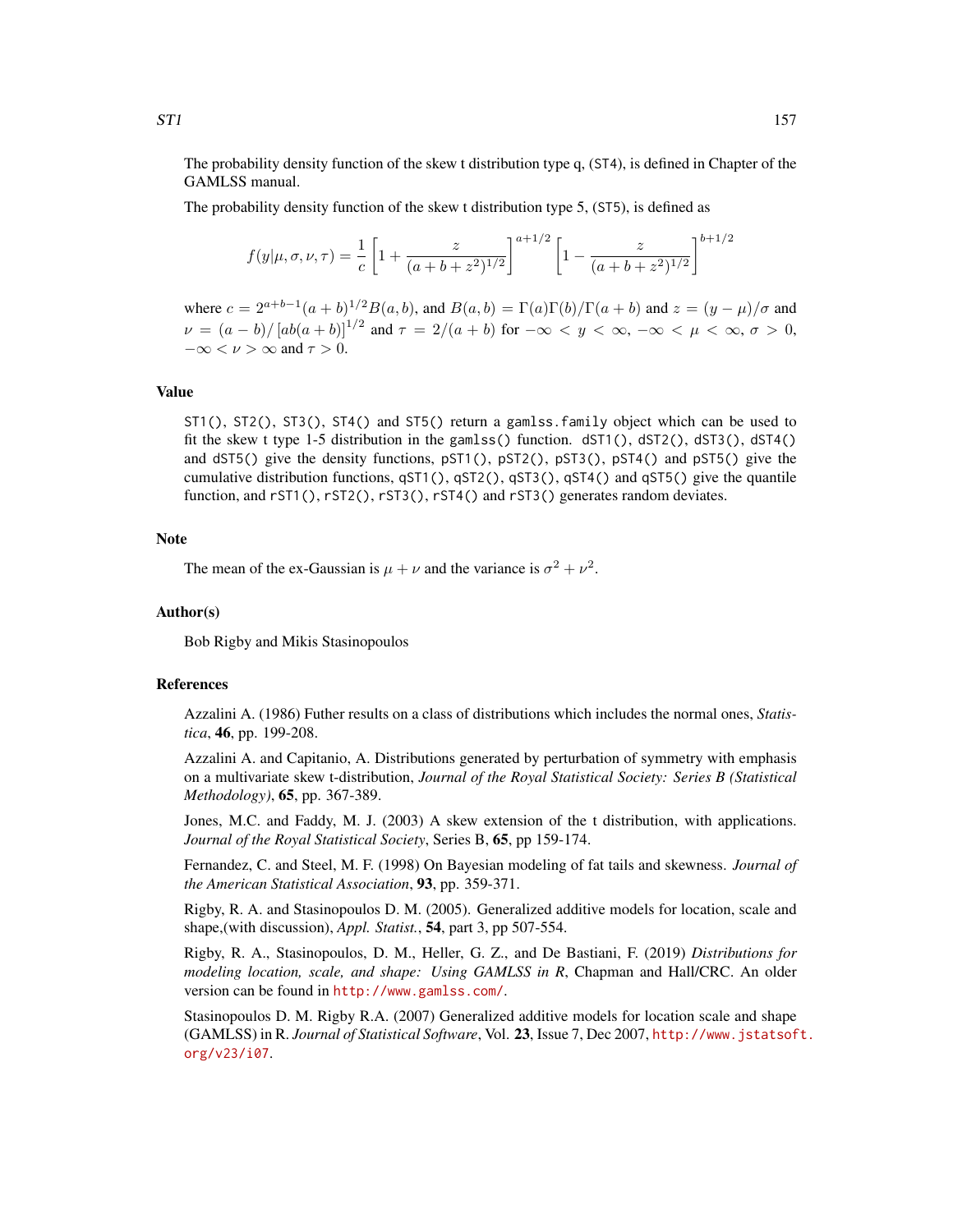## See Also

[gamlss.family](#page-57-0), [SEP1](#page-138-0), [SHASH](#page-140-0)

# Examples

```
y<- rST5(200, mu=5, sigma=1, nu=.1)
hist(y)
curve(dST5(x, mu=30 ,sigma=5,nu=-1), -50, 50, main = "The ST5 density mu=30 ,sigma=5,nu=1")
# library(gamlss)
# m1<-gamlss(y~1, family=ST1)
# m2<-gamlss(y~1, family=ST2)
# m3<-gamlss(y~1, family=ST3)
# m4<-gamlss(y~1, family=ST4)
# m5<-gamlss(y~1, family=ST5)
# GAIC(m1,m2,m3,m4,m5)
```
TF *t family distribution for fitting a GAMLSS*

## **Description**

The function TF defines the t-family distribution, a three parameter distribution, for a gamlss. family object to be used in GAMLSS fitting using the function gamlss(). The functions dTF, pTF, qTF and rTF define the density, distribution function, quantile function and random generation for the specific parameterization of the t distribution given in details below, with mean equal to  $\mu$  and standard deviation equal to  $\sigma(\frac{\nu}{\nu-2})^{0.5}$  with the degrees of freedom  $\nu$  The function TF2 is a different parametrization where sigma is the standard deviation.

## Usage

```
TF(mu.link = "identity", sigma.link = "log", nu.link = "log")
dTF(x, mu = 0, sigma = 1, nu = 10, log = FALSE)pTF(q, mu = 0, sigma = 1, nu = 10, lower.tail = TRUE, log.p = FALSE)qTF(p, mu = 0, sigma = 1, nu = 10, lower[a] = TRUE, <math>log.p = FALSE)
rTF(n, mu = 0, sigma = 1, nu = 10)TF2(mu.link = "identity", sigma.link = "log", nu.link = "logshiftto2")
dTF2(x, mu = 0, sigma = 1, nu = 10, log = FALSE)pTF2(q, mu = 0, sigma = 1, nu = 10, lowertail = TRUE, log.p = FALSE)
qTF2(p, mu = 0, sigma = 1, nu = 10, lowertail = TRUE, log.p = FALSE)rTF2(n, mu = 0, sigma = 1, nu = 10)
```
#### **Arguments**

| mu.link    | Defines the mu. Link, with "identity" link as the default for the mu parameter  |
|------------|---------------------------------------------------------------------------------|
| sigma.link | Defines the sigma. Link, with "log" link as the default for the sigma parameter |

158 TF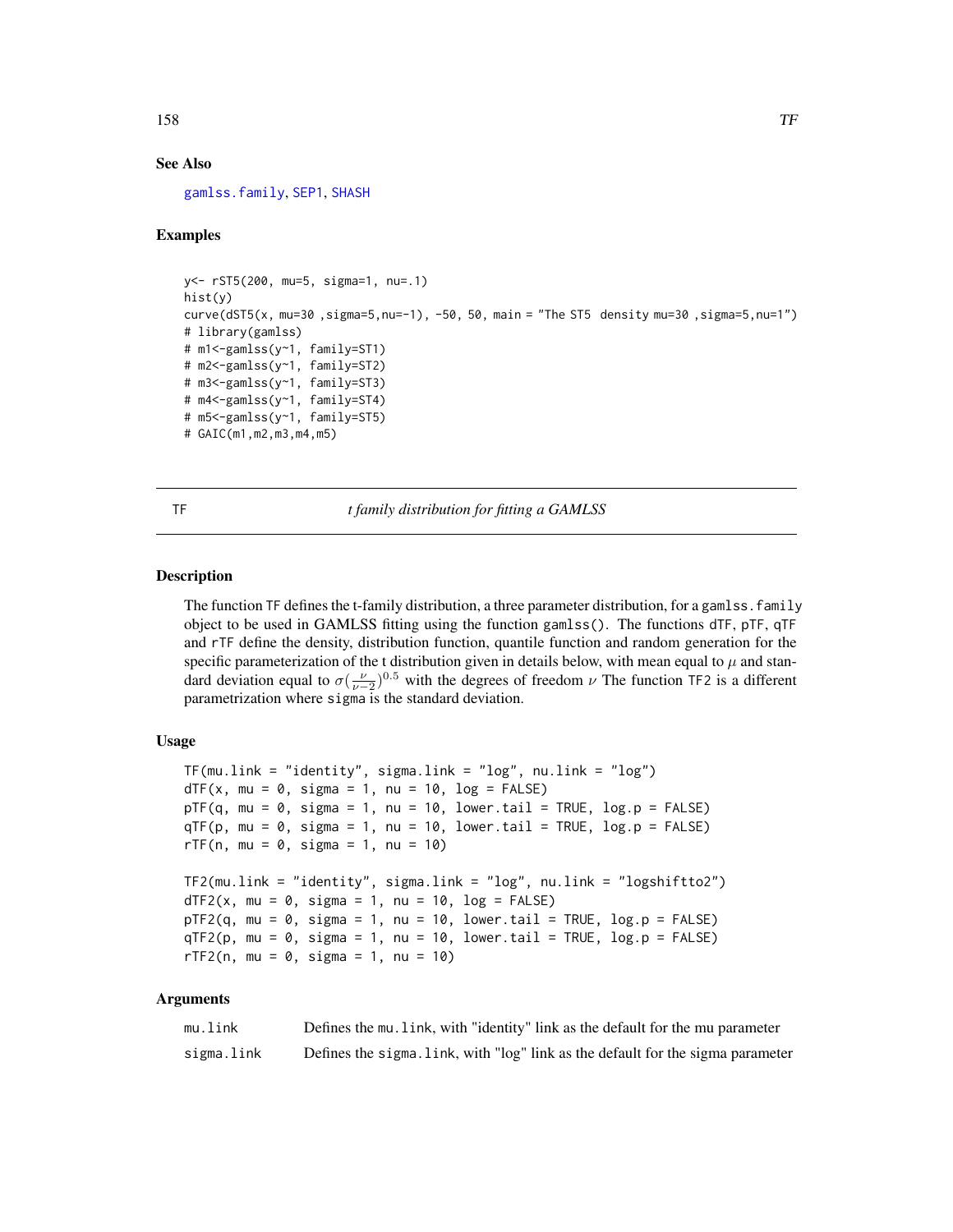| Defines the nu. link, with "log" link as the default for the nu parameter                     |
|-----------------------------------------------------------------------------------------------|
| vector of quantiles                                                                           |
| vector of location parameter values                                                           |
| vector of scale parameter values                                                              |
| vector of the degrees of freedom parameter values                                             |
| logical; if TRUE, probabilities $p$ are given as $log(p)$ .                                   |
| logical; if TRUE (default), probabilities are $P[X \le x]$ , otherwise, $P[X > x]$            |
| vector of probabilities.                                                                      |
| number of observations. If $length(n) > 1$ , the length is taken to be the number<br>required |
|                                                                                               |

#### Details

Definition file for t family distribution.

$$
f(y|\mu,\sigma,\nu) = \frac{\Gamma((\nu+1)/2)}{\sigma \Gamma(1/2)\Gamma(\nu/2)\nu^{0.5}} \left[1 + \frac{(y-\mu)^2}{\nu \sigma^2}\right]^{-(\nu+1)/2}
$$

 $y = (-\infty, +\infty), \mu = (-\infty, +\infty), \sigma > 0$  and  $\nu > 0$ . Note that  $z = (y - \mu)/\sigma$  has a standard t distribution with degrees of freedom  $\nu$ .

#### Value

TF() returns a gamlss.family object which can be used to fit a t distribution in the gamlss() function.  $dTF()$  gives the density,  $pTF()$  gives the distribution function,  $qTF()$  gives the quantile function, and rTF() generates random deviates. The latest functions are based on the equivalent R functions for gamma distribution.

#### **Note**

 $\mu$  is the mean and  $\sigma[\nu/(\nu-2)]^{0.5}$  is the standard deviation of the t family distribution.  $\nu > 0$  is a positive real valued parameter.

#### Author(s)

Mikis Stasinopoulos, Bob Rigby and Kalliope Akantziliotou

## References

Rigby, R. A. and Stasinopoulos D. M. (2005). Generalized additive models for location, scale and shape,(with discussion), *Appl. Statist.*, 54, part 3, pp 507-554.

Rigby, R. A., Stasinopoulos, D. M., Heller, G. Z., and De Bastiani, F. (2019) Distributions for modeling location, scale, and shape: Using GAMLSS in R, Chapman and Hall/CRC. An older version can be found in <http://www.gamlss.com/>.

Stasinopoulos D. M. Rigby R.A. (2007) Generalized additive models for location scale and shape (GAMLSS) in R. *Journal of Statistical Software*, Vol. 23, Issue 7, Dec 2007, [http://www.jstatsof](http://www.jstatsoft.org/v23/i07)t. [org/v23/i07](http://www.jstatsoft.org/v23/i07).

Stasinopoulos D. M., Rigby R.A., Heller G., Voudouris V., and De Bastiani F., (2017) *Flexible Regression and Smoothing: Using GAMLSS in R*, Chapman and Hall/CRC.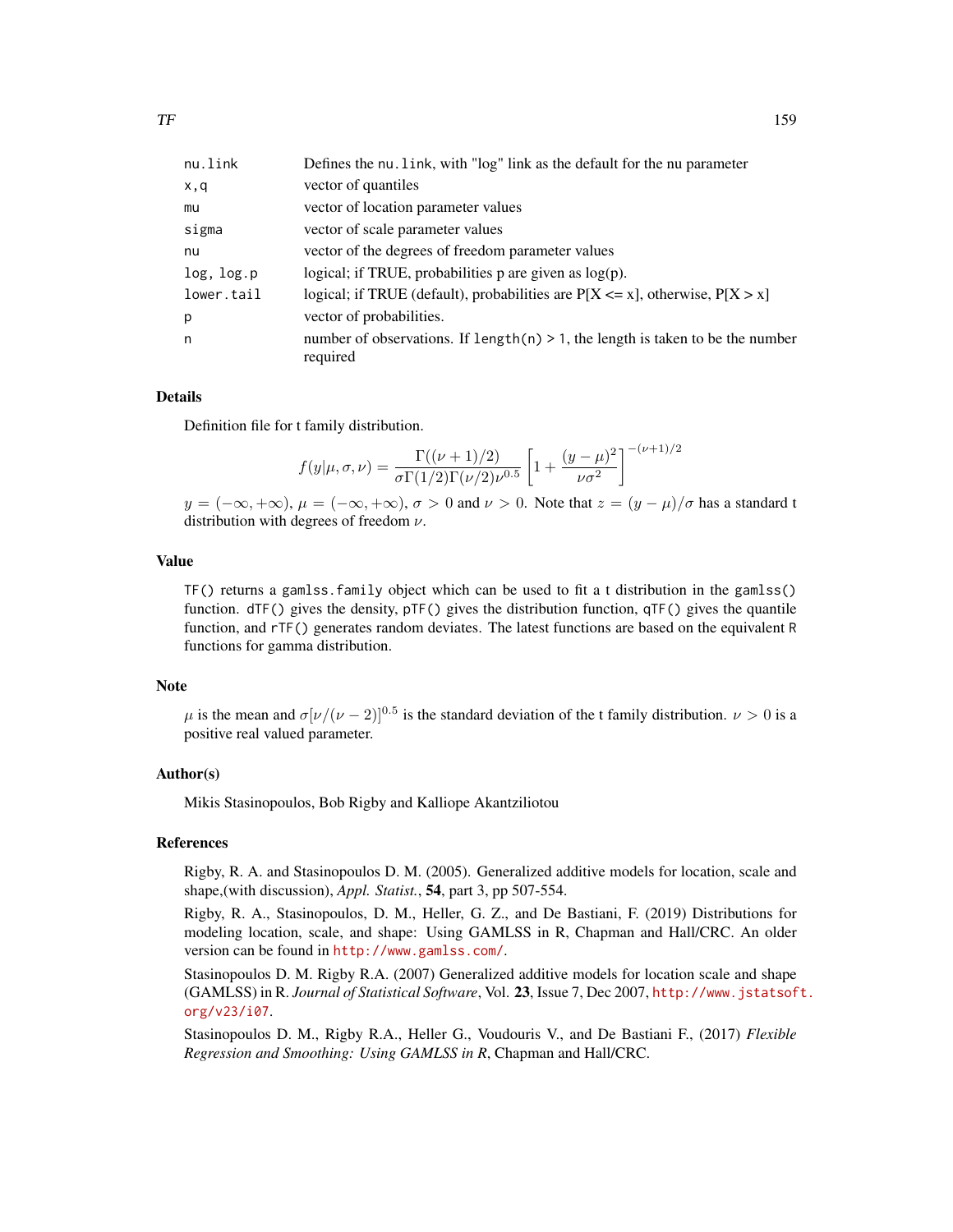## See Also

[gamlss.family](#page-57-0)

## Examples

```
TF()# gives information about the default links for the t-family distribution
# library(gamlss)
#data(abdom)
#h<-gamlss(y~cs(x,df=3), sigma.formula=~cs(x,1), family=TF, data=abdom) # fits
#plot(h)
newdata<-rTF(1000,mu=0,sigma=1,nu=5) # generates 1000 random observations
hist(newdata)
```
WARING *Waring distribution for fitting a GAMLSS model*

# Description

The function WARING() defines the Waring distribution, a two parameter distribution, for a gamlss. family object to be used in GAMLSS fitting using the function gamlss(), with mean equal to the parameter mu and scale parameter sigma. The functions dWARING, pWARING, qWARING and rWARING define the density, distribution function, quantile function and random generation for the WARING parameterization of the Waring distribution.

#### Usage

```
WARING(mu.link = "log", sigma.link = "log")
dWARTNG(x, mu = 2, sigma = 2, log = FALSE)pWARTNG(q, mu = 2, sigma = 2, lower.tail = TRUE, log.p = FALSE)qWARTNG(p, mu = 2, sigma = 2, lower.tail = TRUE, log.p = FALSE,max.value = 10000)
rWARTNG(n, mu = 2, sigma = 2)
```
## Arguments

| mu.link      | Defines the mu. link, with "log" link as the default for the mu parameter            |
|--------------|--------------------------------------------------------------------------------------|
| sigma.link   | Defines the sigma. Link, with "log" link as the default for the sigma parameter      |
| $\mathsf{x}$ | vector of (non-negative integer) quantiles.                                          |
| q            | vector of quantiles.                                                                 |
| p            | vector of probabilities.                                                             |
| n            | number of random values to return.                                                   |
| mu           | vector of positive mu values.                                                        |
| sigma        | vector of positive sigma values.                                                     |
| lower.tail   | logical; if TRUE (default) probabilities are $P[Y \leq y]$ , otherwise, $P[Y > y]$ . |
| log, log.p   | logical; if TRUE probabilities p are given as $log(p)$ .                             |
| max.value    | constant; generates a sequence of values for the cdf function.                       |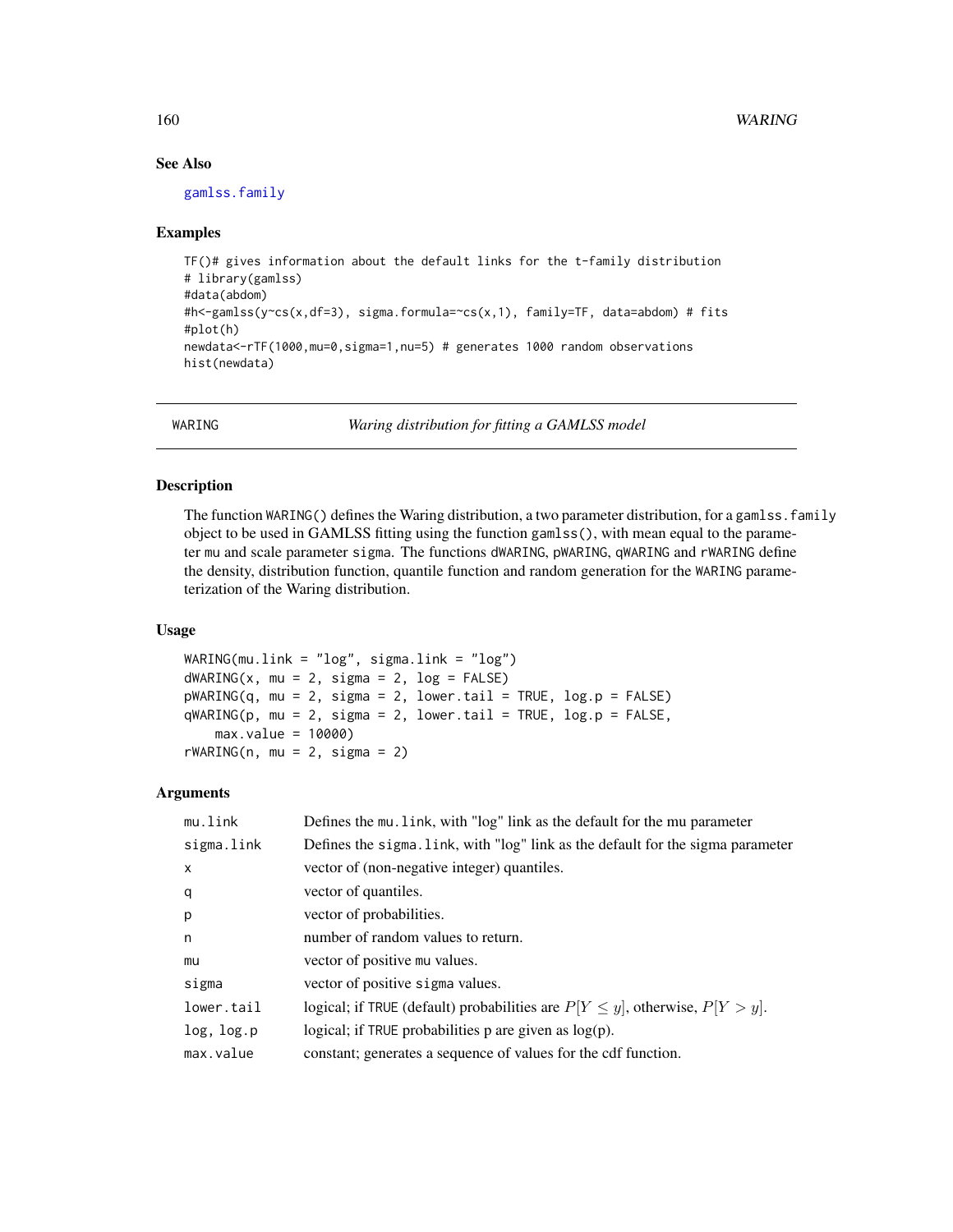## WARING 161

## Details

The Waring distribution has density,

$$
f(y|\mu,\sigma) = \frac{(1+\sigma)\,\Gamma(y+\frac{\mu}{\sigma})\,\Gamma(\frac{\mu+\sigma+1}{\sigma})}{\sigma\,\Gamma(y+\frac{\mu+1}{\sigma}+2)\,\Gamma(\frac{\mu}{\sigma})}
$$

for  $y = 0, 1, 2, \dots, mu > 0$  and  $sigma > 0$ .

## Value

Returns a gamlss.family object which can be used to fit a Waring distribution in the gamlss() function.

# Author(s)

Fiona McElduff, Bob Rigby and Mikis Stasinopoulos. <f.mcelduff@ich.ucl.ac.uk>

# References

Wimmer, G. and Altmann, G. (1999) *Thesaurus of univariate discrete probability distributions.* Stamm.

Stasinopoulos D. M., Rigby R.A., Heller G., Voudouris V., and De Bastiani F., (2017) *Flexible Regression and Smoothing: Using GAMLSS in R*, Chapman and Hall/CRC.

## See Also

[gamlss.family](#page-57-0)

# Examples

```
par(mfrow=c(2,2))
y<-seq(0,20,1)
plot(y, dWARING(y), type="h")
q \leq - \text{seq}(0, 20, 1)plot(q, pWARING(q), type="h")
p<-seq(0.0001,0.999,0.05)
plot(p , qWARING(p), type="s")
dat <- rWARING(100)
hist(dat)
#summary(gamlss(dat~1, family=WARING))
```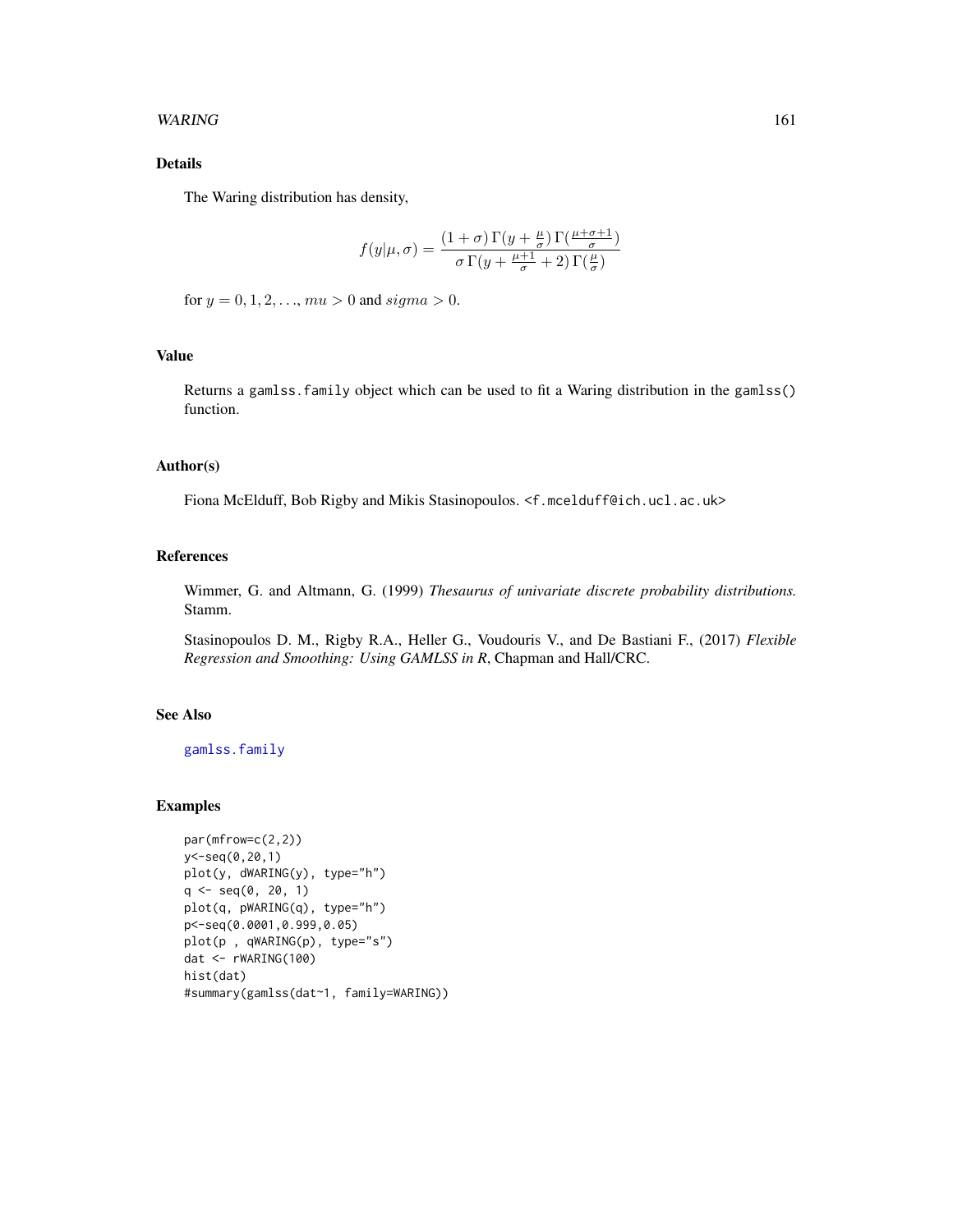#### <span id="page-161-0"></span>Description

The function WEI can be used to define the Weibull distribution, a two parameter distribution, for a gamlss.family object to be used in GAMLSS fitting using the function gamlss(). [Note that the GAMLSS function WEI2 uses a different parameterization for fitting the Weibull distribution.] The functions dWEI, pWEI, qWEI and rWEI define the density, distribution function, quantile function and random generation for the specific parameterization of the Weibul distribution.

#### Usage

```
WEI(mu.link = "log", sigma.link = "log")
dWEI(x, mu = 1, sigma = 1, log = FALSE)pWEI(q, mu = 1, sigma = 1, lowertail = TRUE, log.p = FALSE)
qWEI(p, mu = 1, sigma = 1, lowertail = TRUE, log.p = FALSE)
rWEI(n, mu = 1, sigma = 1)
```
## Arguments

| mu.link    | Defines the mu. link, with "log" link as the default for the mu parameter, other<br>links are "inverse", "identity" and "own"         |
|------------|---------------------------------------------------------------------------------------------------------------------------------------|
| sigma.link | Defines the sigma. link, with "log" link as the default for the sigma parameter,<br>other link is the "inverse", "identity" and "own" |
| x,q        | vector of quantiles                                                                                                                   |
| mu         | vector of the mu parameter                                                                                                            |
| sigma      | vector of sigma parameter                                                                                                             |
| log, log.p | logical; if TRUE, probabilities $p$ are given as $log(p)$ .                                                                           |
| lower.tail | logical; if TRUE (default), probabilities are $P[X \le x]$ , otherwise, $P[X > x]$                                                    |
| p          | vector of probabilities.                                                                                                              |
| n          | number of observations. If $length(n) > 1$ , the length is taken to be the number<br>required                                         |

#### Details

The parameterization of the function WEI is given by

$$
f(y|\mu,\sigma) = \frac{\sigma y^{\sigma-1}}{\mu^{\sigma}} \exp \left[ -\left(\frac{y}{\mu}\right)^{\sigma} \right]
$$

for  $y > 0$ ,  $\mu > 0$  and  $\sigma > 0$ . The GAMLSS functions dWEI, pWEI, qWEI, and rWEI can be used to provide the pdf, the cdf, the quantiles and random generated numbers for the Weibull distribution with argument mu, and sigma. [See the GAMLSS function WEI2 for a different parameterization of the Weibull.]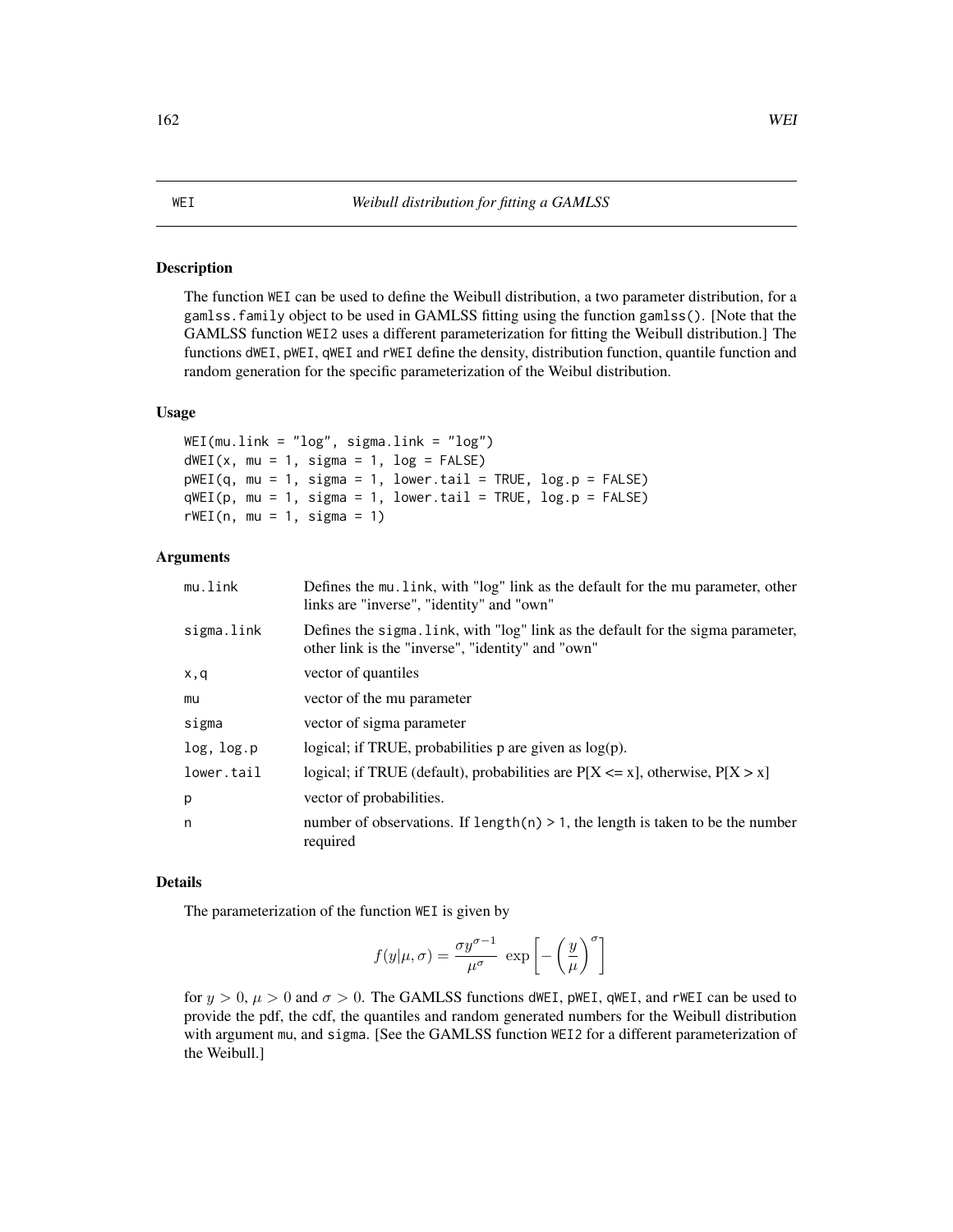# $WEI2$  163

## Value

WEI() returns a gamlss.family object which can be used to fit a Weibull distribution in the gamlss() function. dWEI() gives the density, pWEI() gives the distribution function, qWEI() gives the quantile function, and rWEI() generates random deviates. The latest functions are based on the equivalent R functions for Weibull distribution.

## **Note**

The mean in WEI is given by  $\mu \Gamma(\frac{1}{\sigma}+1)$  and the variance  $\mu^2 \left[ \Gamma(\frac{2}{\sigma}+1) - (\Gamma(\frac{1}{\sigma}+1))^2 \right]$ 

## Author(s)

Mikis Stasinopoulos, Bob Rigby and Calliope Akantziliotou

## References

Rigby, R. A. and Stasinopoulos D. M. (2005). Generalized additive models for location, scale and shape,(with discussion), *Appl. Statist.*, 54, part 3, pp 507-554.

Rigby, R. A., Stasinopoulos, D. M., Heller, G. Z., and De Bastiani, F. (2019) Distributions for modeling location, scale, and shape: Using GAMLSS in R, Chapman and Hall/CRC. An older version can be found in <http://www.gamlss.com/>.

Stasinopoulos D. M. Rigby R.A. (2007) Generalized additive models for location scale and shape (GAMLSS) in R. *Journal of Statistical Software*, Vol. 23, Issue 7, Dec 2007, [http://www.jstatsof](http://www.jstatsoft.com/v23/i07)t. [com/v23/i07](http://www.jstatsoft.com/v23/i07).

Stasinopoulos D. M., Rigby R.A., Heller G., Voudouris V., and De Bastiani F., (2017) *Flexible Regression and Smoothing: Using GAMLSS in R*, Chapman and Hall/CRC.

#### See Also

[gamlss.family](#page-57-0), [WEI2](#page-162-0), [WEI3](#page-164-0)

#### Examples

```
WEI()
dat<-rWEI(100, mu=10, sigma=2)
# library(gamlss)
# gamlss(dat~1, family=WEI)
```
<span id="page-162-0"></span>WEI2 *A specific parameterization of the Weibull distribution for fitting a GAMLSS*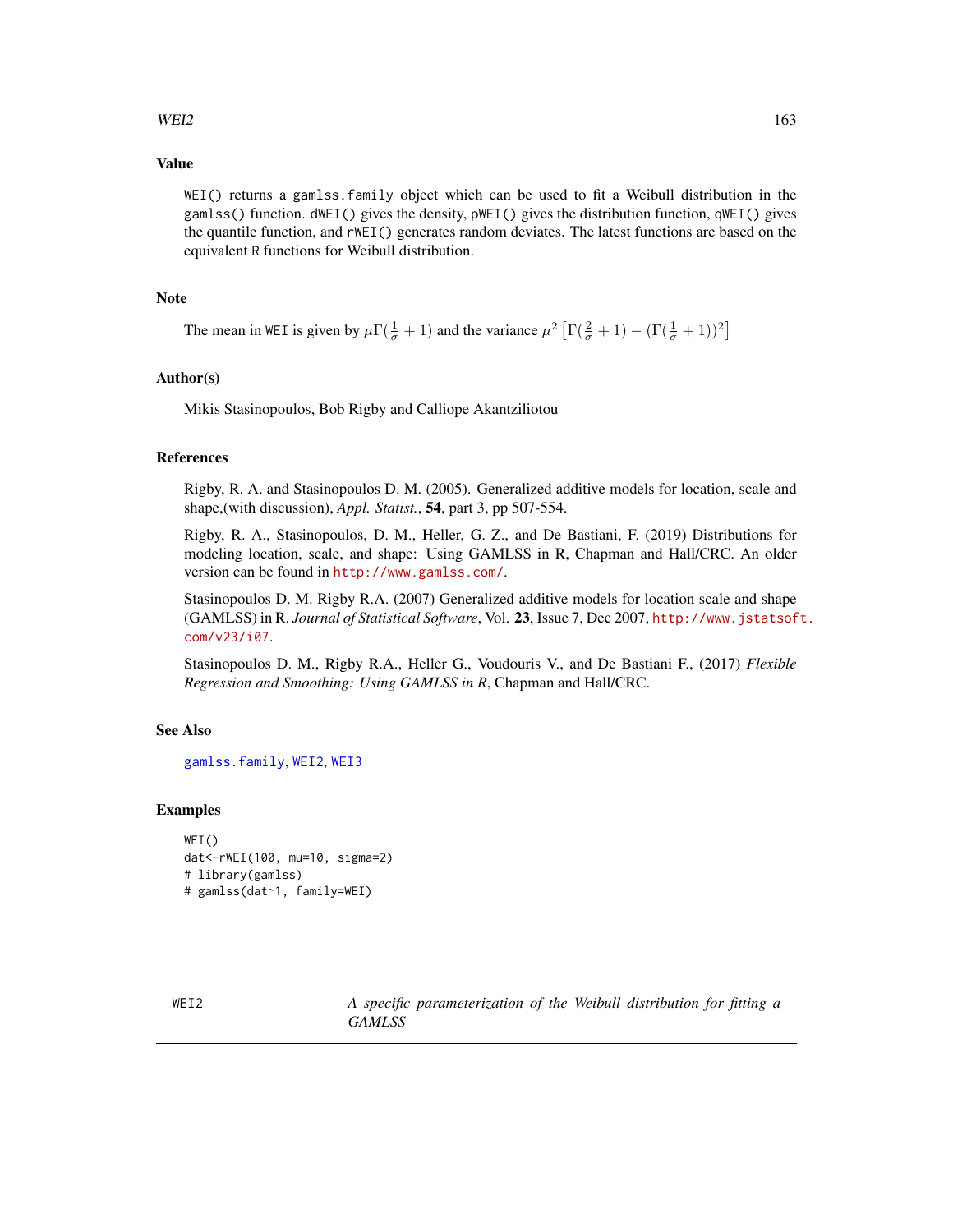#### **Description**

The function WEI2 can be used to define the Weibull distribution, a two parameter distribution, for a gamlss.family object to be used in GAMLSS fitting using the function gamlss(). This is the parameterization of the Weibull distribution usually used in proportional hazard models and is defined in details below. [Note that the GAMLSS function WEI uses a different parameterization for fitting the Weibull distribution.] The functions dWEI2, pWEI2, qWEI2 and rWEI2 define the density, distribution function, quantile function and random generation for the specific parameterization of the Weibull distribution.

#### Usage

```
WEI2(mu.link = "log", sigma.link = "log")dWEI2(x, mu = 1, sigma = 1, log = FALSE)pWEI2(q, mu = 1, sigma = 1, lower.tail = TRUE, log.p = FALSE)
qWEL2(p, mu = 1, sigma = 1, lower[allerage] <math>p = FALSErWEI2(n, mu = 1, sigma = 1)
```
## **Arguments**

| mu.link    | Defines the mu. link, with "log" link as the default for the mu parameter, other<br>links are "inverse" and "identity"         |
|------------|--------------------------------------------------------------------------------------------------------------------------------|
| sigma.link | Defines the sigma. Link, with "log" link as the default for the sigma parameter,<br>other link is the "inverse" and "identity" |
| x,q        | vector of quantiles                                                                                                            |
| mu         | vector of the mu parameter values                                                                                              |
| sigma      | vector of sigma parameter values                                                                                               |
| log, log.p | logical; if TRUE, probabilities $p$ are given as $log(p)$ .                                                                    |
| lower.tail | logical; if TRUE (default), probabilities are $P[X \le x]$ , otherwise, $P[X > x]$                                             |
| p          | vector of probabilities.                                                                                                       |
| n          | number of observations. If $length(n) > 1$ , the length is taken to be the number<br>required                                  |

#### Details

The parameterization of the function WEI2 is given by

$$
f(y|\mu, \sigma) = \sigma \mu y^{\sigma - 1} e^{-\mu y^{\sigma}}
$$

for  $y > 0$ ,  $\mu > 0$  and  $\sigma > 0$ . The GAMLSS functions dWEI2, pWEI2, qWEI2, and rWEI2 can be used to provide the pdf, the cdf, the quantiles and random generated numbers for the Weibull distribution with argument mu, and sigma. [See the GAMLSS function WEI for a different parameterization of the Weibull.]

#### Value

WEI2() returns a gamlss.family object which can be used to fit a Weibull distribution in the gamlss() function. dWEI2() gives the density, pWEI2() gives the distribution function, qWEI2() gives the quantile function, and rWEI2() generates random deviates. The latest functions are based on the equivalent R functions for Weibull distribution.

164 WEI2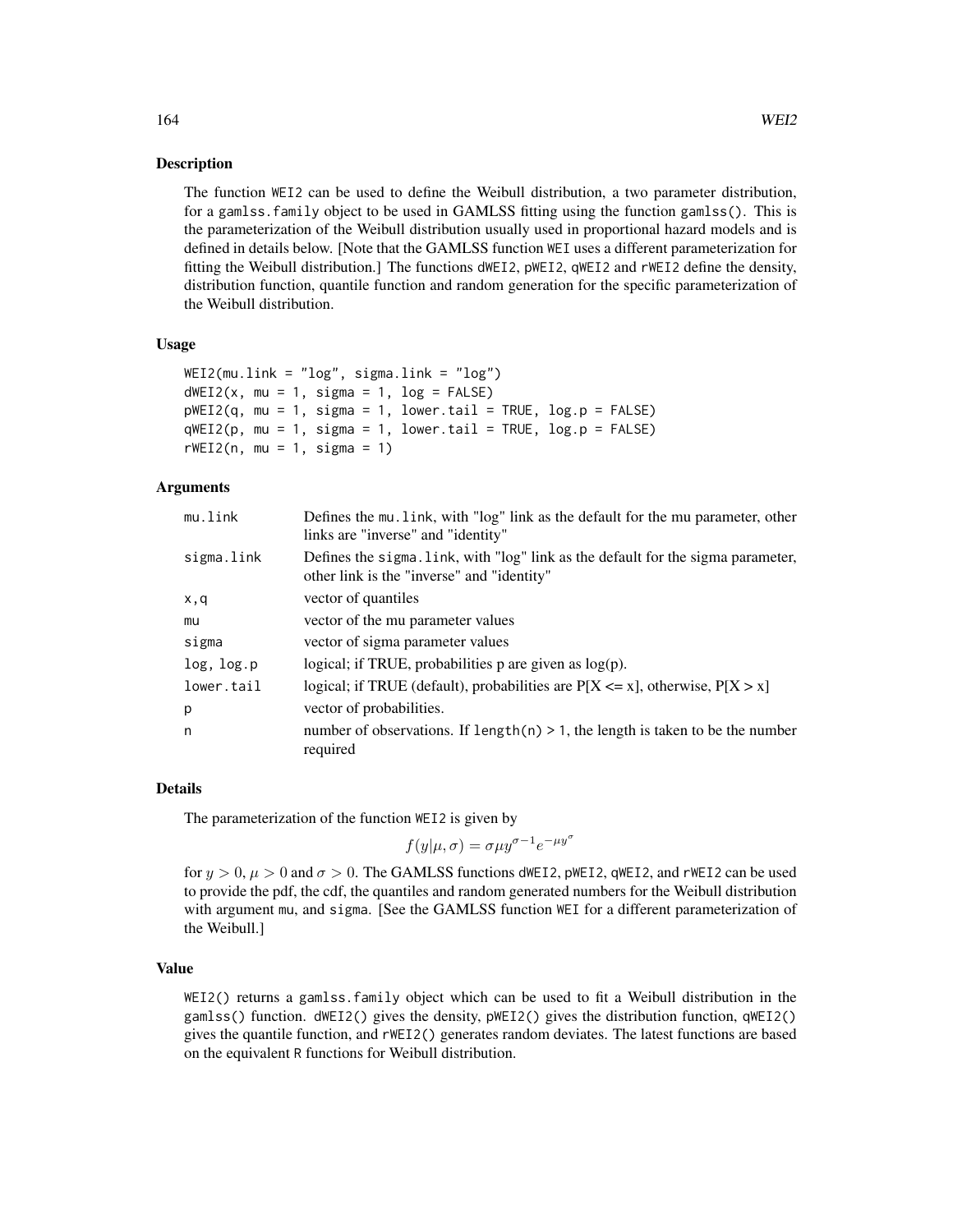# $WEI3$  165

## Warning

In WEI2 the estimated parameters mu and sigma can be highly correlated so it is advisable to use the CG() method for fitting [as the RS() method can be veru slow in this situation.]

## **Note**

The mean in WEI2 is given by  $\mu^{-1/\sigma} \Gamma(\frac{1}{\sigma} + 1)$  and the variance  $\mu^{-2/\sigma} (\Gamma(\frac{2}{\sigma} + 1) - [\Gamma(\frac{1}{\sigma} + 1)]^2)$ 

#### Author(s)

Mikis Stasinopoulos, Bob Rigby and Calliope Akantziliotou

# References

Rigby, R. A. and Stasinopoulos D. M. (2005). Generalized additive models for location, scale and shape,(with discussion), *Appl. Statist.*, 54, part 3, pp 507-554.

Rigby, R. A., Stasinopoulos, D. M., Heller, G. Z., and De Bastiani, F. (2019) Distributions for modeling location, scale, and shape: Using GAMLSS in R, Chapman and Hall/CRC. An older version can be found in <http://www.gamlss.com/>.

Stasinopoulos D. M. Rigby R.A. (2007) Generalized additive models for location scale and shape (GAMLSS) in R. *Journal of Statistical Software*, Vol. 23, Issue 7, Dec 2007, [http://www.jstatsof](http://www.jstatsoft.org/v23/i07)t. [org/v23/i07](http://www.jstatsoft.org/v23/i07).

Stasinopoulos D. M., Rigby R.A., Heller G., Voudouris V., and De Bastiani F., (2017) *Flexible Regression and Smoothing: Using GAMLSS in R*, Chapman and Hall/CRC.

# See Also

[gamlss.family](#page-57-0), [WEI](#page-161-0),[WEI3](#page-164-0),

## Examples

```
WEI2()
dat<-rWEI(100, mu=.1, sigma=2)
hist(dat)
# library(gamlss)
# gamlss(dat~1, family=WEI2, method=CG())
```
<span id="page-164-0"></span>WEI3 *A specific parameterization of the Weibull distribution for fitting a GAMLSS*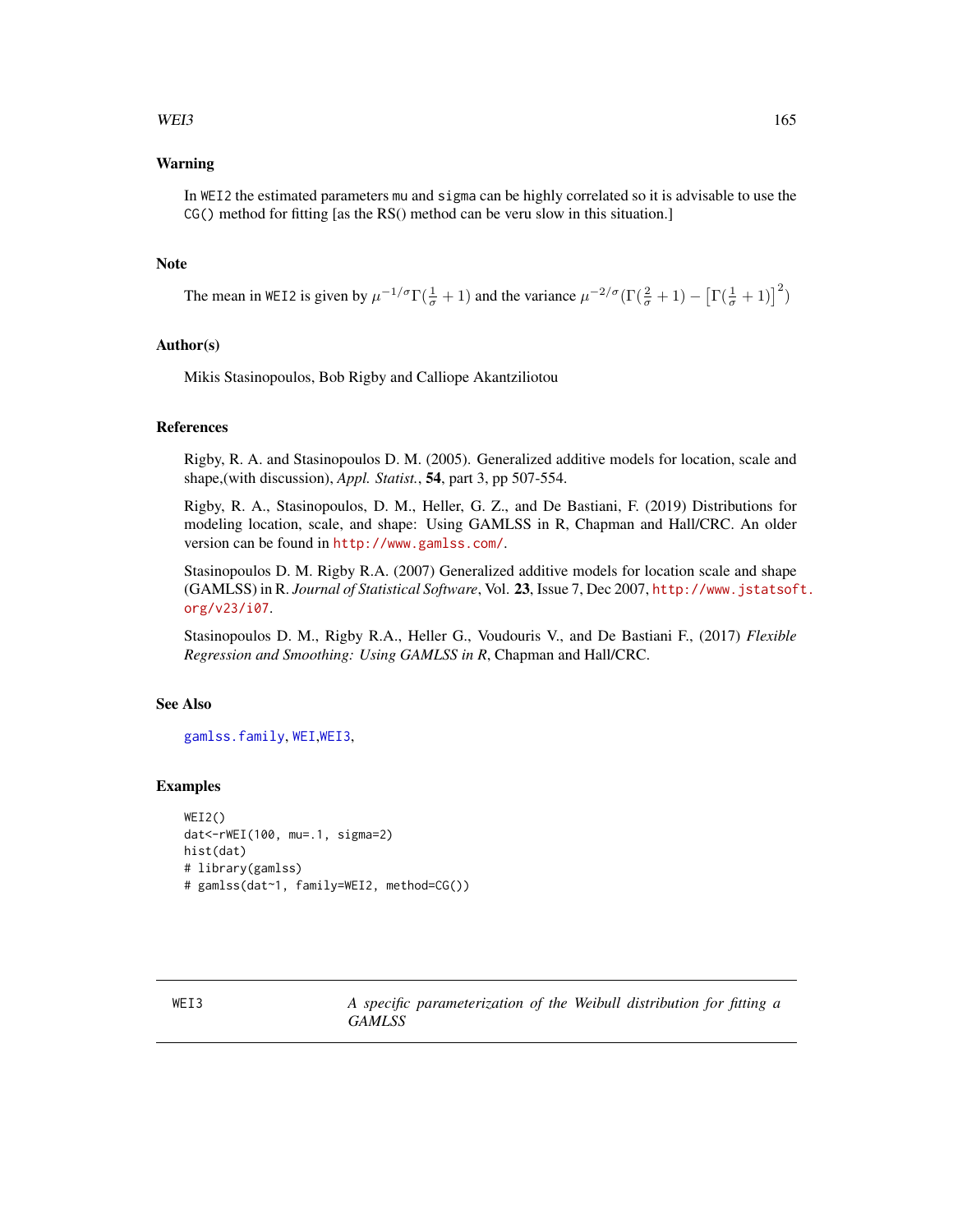#### Description

The function WEI3 can be used to define the Weibull distribution, a two parameter distribution, for a [gamlss.family](#page-57-0) object to be used in GAMLSS fitting using the function gamlss(). This is a parameterization of the Weibull distribution where  $\mu$  is the mean of the distribution. [Note that the GAMLSS functions [WEI](#page-161-0) and [WEI2](#page-162-0) use different parameterizations for fitting the Weibull distribution.] The functions dWEI3, pWEI3, qWEI3 and rWEI3 define the density, distribution function, quantile function and random generation for the specific parameterization of the Weibull distribution.

#### Usage

```
WEI3(mu.link = "log", sigma.link = "log")dWEI3(x, mu = 1, sigma = 1, log = FALSE)pWE13(q, mu = 1, sigma = 1, lower.tail = TRUE, log.p = FALSE)qW E I3(p, mu = 1, sigma = 1, lowertail = TRUE, <math>log.p = FALSE)
rWE13(n, mu = 1, sigma = 1)
```
## Arguments

| mu.link    | Defines the mu. link, with "log" link as the default for the mu parameter, other<br>links are "inverse" and "identity"         |
|------------|--------------------------------------------------------------------------------------------------------------------------------|
| sigma.link | Defines the sigma. Link, with "log" link as the default for the sigma parameter,<br>other link is the "inverse" and "identity" |
| x,q        | vector of quantiles                                                                                                            |
| mu         | vector of the mu parameter values                                                                                              |
| sigma      | vector of sigma parameter values                                                                                               |
| log, log.p | logical; if TRUE, probabilities $p$ are given as $log(p)$ .                                                                    |
| lower.tail | logical; if TRUE (default), probabilities are $P[X \le x]$ , otherwise, $P[X > x]$                                             |
| p          | vector of probabilities.                                                                                                       |
| n          | number of observations. If $length(n) > 1$ , the length is taken to be the number<br>required                                  |

#### Details

The parameterization of the function WEI3 is given by

$$
f(y|\mu,\sigma) = \frac{\sigma}{\beta} \left(\frac{y}{\beta}\right)^{\sigma-1} e^{-\left(\frac{y}{\beta}\right)^{\sigma}}
$$

where  $\beta = \frac{\mu}{\Gamma((1/\sigma)+1)}$  for  $y > 0$ ,  $\mu > 0$  and  $\sigma > 0$ . The GAMLSS functions dWEI3, pWEI3, qWEI3, and rWEI3 can be used to provide the pdf, the cdf, the quantiles and random generated numbers for the Weibull distribution with argument mu, and sigma. [See the GAMLSS function WEI for a different parameterization of the Weibull.]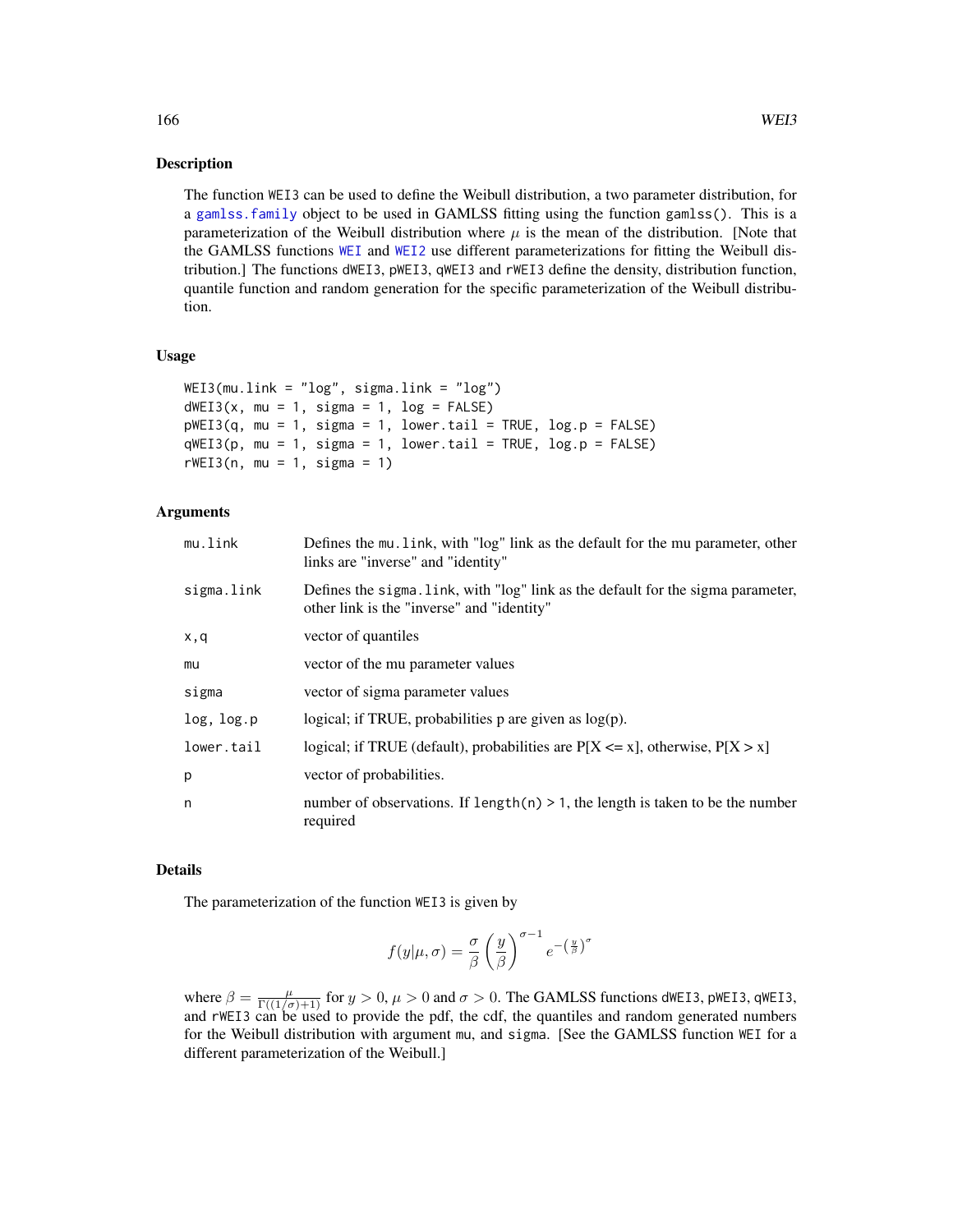## $WEI3$  167

## Value

WEI3() returns a [gamlss.family](#page-57-0) object which can be used to fit a Weibull distribution in the gamlss() function. dWEI3() gives the density, pWEI3() gives the distribution function, qWEI3() gives the quantile function, and rWEI3() generates random deviates. The latest functions are based on the equivalent R functions for Weibull distribution.

# Warning

In WEI3 the estimated parameters mu and sigma can be highly correlated so it is advisable to use the CG() method for fitting [as the RS() method can be very slow in this situation.]

#### Note

The mean in WEI3 is given by  $\mu$  and the variance  $\mu^2 \left\{ \Gamma(2/\sigma+1)/\left[\Gamma(1/\sigma+1)\right]^2 - 1 \right\}$ 

#### Author(s)

Bob Rigby and Mikis Stasinopoulos

## References

Rigby, R. A. and Stasinopoulos D. M. (2005). Generalized additive models for location, scale and shape,(with discussion), *Appl. Statist.*, 54, part 3, pp 507-554.

Rigby, R. A., Stasinopoulos, D. M., Heller, G. Z., and De Bastiani, F. (2019) Distributions for modeling location, scale, and shape: Using GAMLSS in R, Chapman and Hall/CRC. An older version can be found in <http://www.gamlss.com/>.

Stasinopoulos D. M. Rigby R.A. (2007) Generalized additive models for location scale and shape (GAMLSS) in R. *Journal of Statistical Software*, Vol. 23, Issue 7, Dec 2007, [http://www.jstatsof](http://www.jstatsoft.org/v23/i07)t. [org/v23/i07](http://www.jstatsoft.org/v23/i07).

Stasinopoulos D. M., Rigby R.A., Heller G., Voudouris V., and De Bastiani F., (2017) *Flexible Regression and Smoothing: Using GAMLSS in R*, Chapman and Hall/CRC.

#### See Also

[gamlss.family](#page-57-0), [WEI](#page-161-0), [WEI2](#page-162-0)

#### Examples

```
WEI3()
dat<-rWEI(100, mu=.1, sigma=2)
# library(gamlss)
# gamlss(dat~1, family=WEI3, method=CG())
```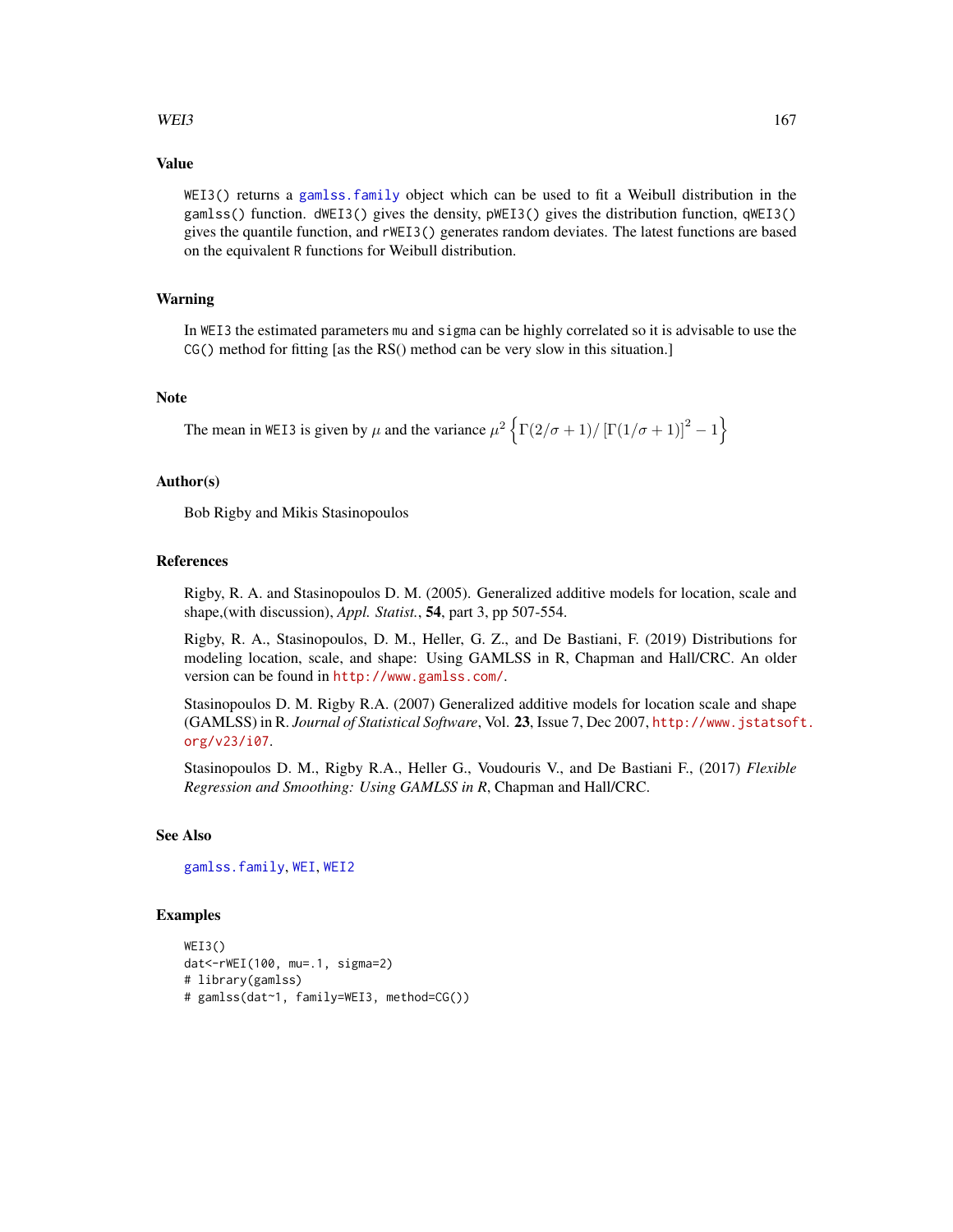# Description

The function YULE defines the Yule distribution, a one parameter distribution, for a gamlss. family object to be used in GAMLSS fitting using the function gamlss(), with mean equal to the parameter mu. The functions dYULE, pYULE, qYULE and rYULE define the density, distribution function, quantile function and random generation for the YULE parameterization of the Yule distribution.

#### Usage

```
YULE(mu.link = "log")
dYULE(x, mu = 2, log = FALSE)pYULE(q, mu = 2, lower.tail = TRUE, log.p = FALSE)qYULE(p, mu = 2, lower.tail = TRUE, log.p = FALSE,max.value = 10000)
rYULE(n, mu = 2)
```
## Arguments

| mu.link      | Defines the mu. link, with "log" link as the default for the mu parameter            |
|--------------|--------------------------------------------------------------------------------------|
| $\mathsf{x}$ | vector of (non-negative integer) quantiles.                                          |
| q            | vector of quantiles.                                                                 |
| p            | vector of probabilities.                                                             |
| n            | number of random values to return.                                                   |
| mu           | vector of positive mu values.                                                        |
| lower.tail   | logical; if TRUE (default) probabilities are $P[Y \leq y]$ , otherwise, $P[Y > y]$ . |
| log, log.p   | logical; if TRUE probabilities p are given as $log(p)$ .                             |
| max.value    | constant; generates a sequence of values for the cdf function.                       |

#### Details

The Yule distribution has density

$$
P(Y = y | \mu) = (\mu^{-1} + 1)B(y + 1, \mu^{-1} + 2)
$$

for  $y = 0, 1, 2, \dots$  and  $mu > 0$ .

# Value

Returns a gamlss.family object which can be used to fit a Yule distribution in the gamlss() function.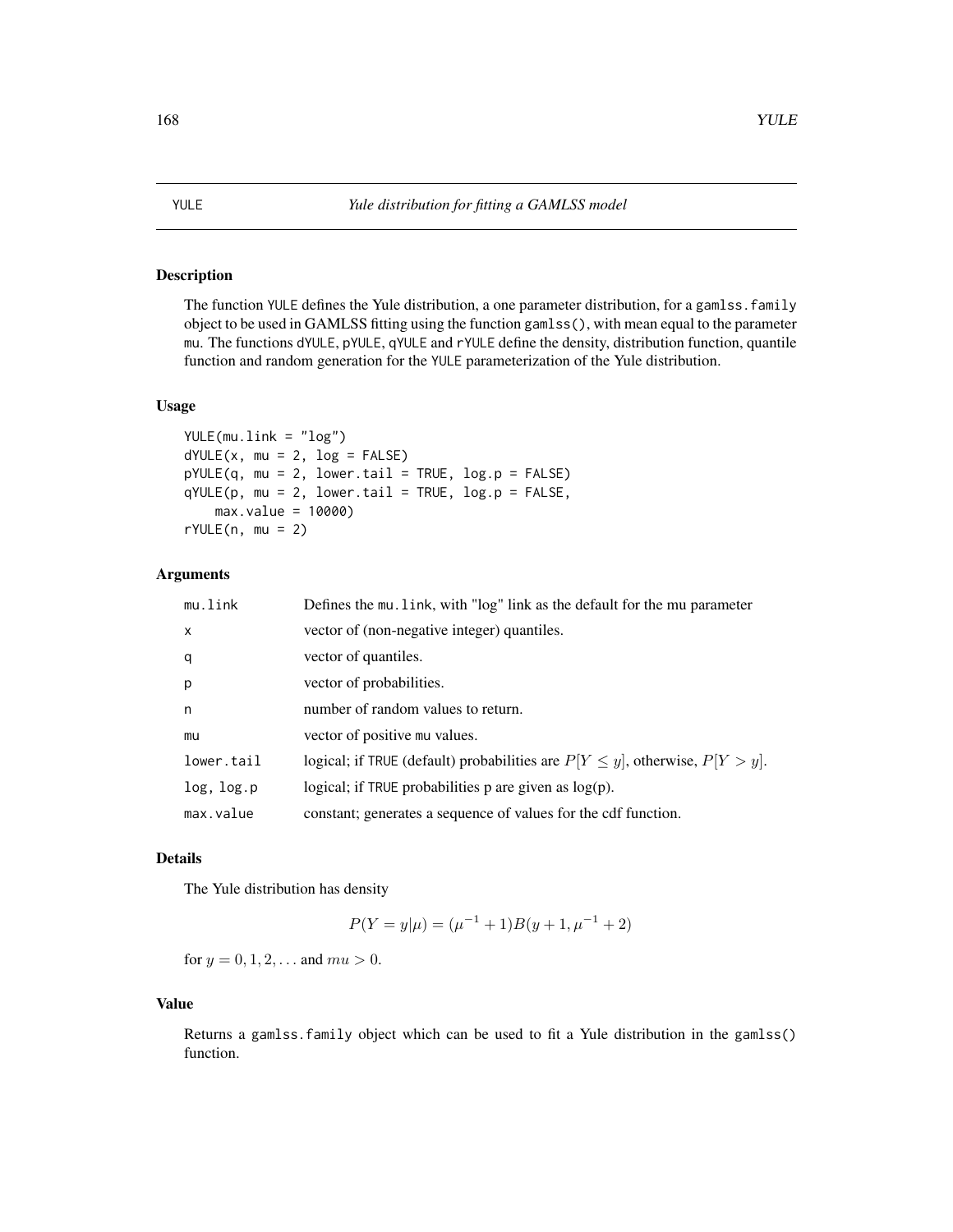## $ZABB$  and  $169$

# Author(s)

Fiona McElduff, Bob Rigby and Mikis Stasinopoulos.

## References

Wimmer, G. and Altmann, G. (1999) *Thesaurus of univariate discrete probability distributions.* Stamm.

Stasinopoulos D. M., Rigby R.A., Heller G., Voudouris V., and De Bastiani F., (2017) *Flexible Regression and Smoothing: Using GAMLSS in R*, Chapman and Hall/CRC.

# See Also

[gamlss.family](#page-57-0)

## Examples

```
par(mfrow=c(2,2))
y<-seq(0,20,1)
plot(y, dYULE(y), type="h")
q \leq -seq(0, 20, 1)plot(q, pYULE(q), type="h")
p<-seq(0.0001,0.999,0.05)
plot(p , qYULE(p), type="s")
dat <- rYULE(100)
hist(dat)
#summary(gamlss(dat~1, family=YULE))
```
ZABB *Zero inflated and zero adjusted Binomial distribution for fitting in GAMLSS*

#### **Description**

The function ZIBB defines the zero inflated beta binomial distribution, a three parameter distribution, for a gamlss.family object to be used in GAMLSS fitting using the function gamlss(). The functions dZIBB, pZIBB, qZIBB and rZINN define the density, distribution function, quantile function and random generation for the zero inflated beta binomial, ZIBB, distribution.

The function ZABB defines the zero adjusted beta binomial distribution, a three parameter distribution, for a gamlss.family object to be used in GAMLSS fitting using the function gamlss(). The functions dZABB, pZABB, qZABB and rZABB define the density, distribution function, quantile function and random generation for the zero inflated beta binomial, ZABB(), distribution.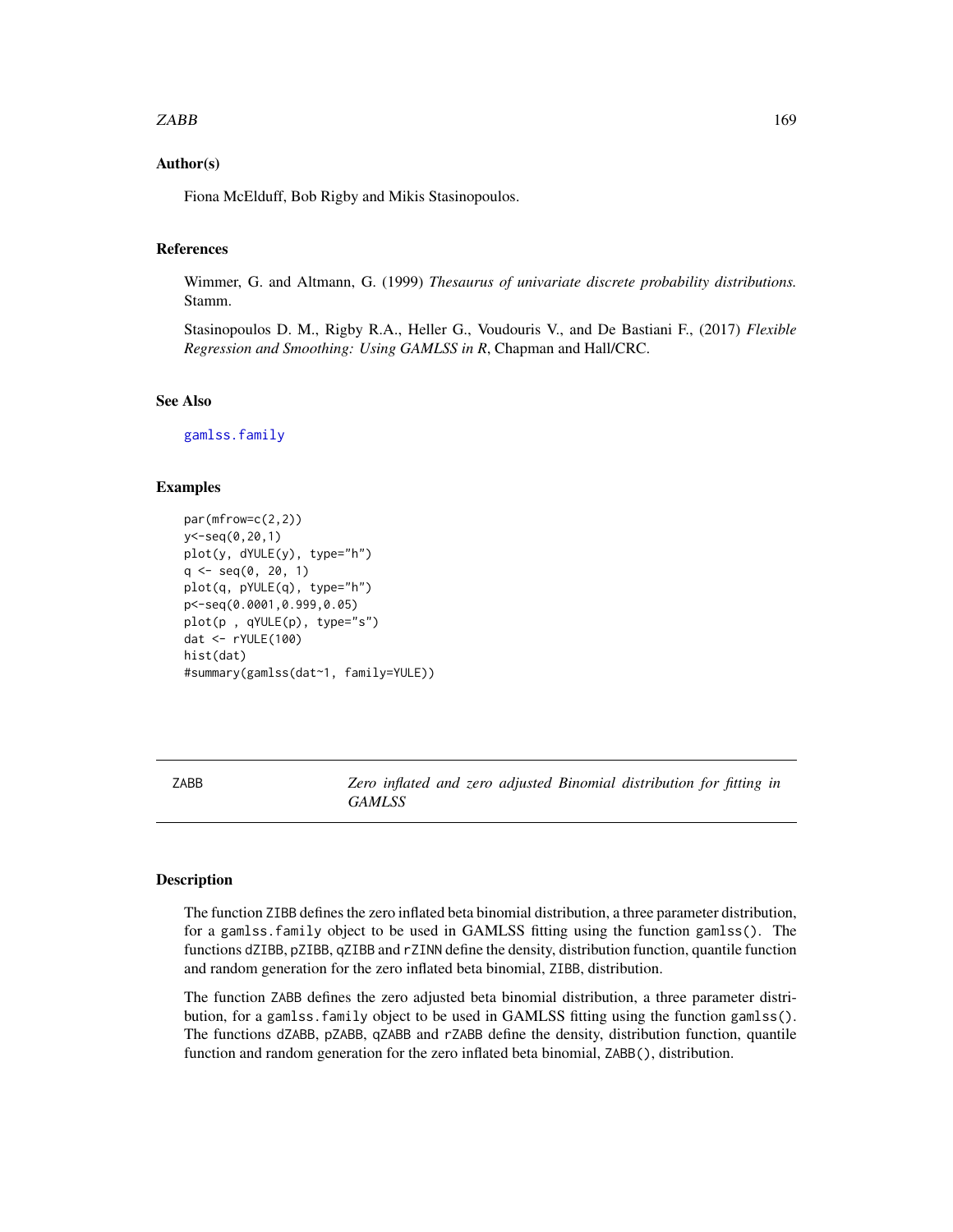## Usage

ZABB(mu.link = "logit", sigma.link = "log", nu.link = "logit") ZIBB(mu.link = "logit", sigma.link = "log", nu.link = "logit")  $dZIBB(x, mu = 0.5, sigma = 0.5, nu = 0.1, bd = 1, log = FALSE)$  $dZABB(x, mu = 0.5, sigma = 0.1, nu = 0.1, bd = 1, log = FALSE)$  $pZIBB(q, mu = 0.5, sigma = 0.5, nu = 0.1, bd = 1, lower.tail = TRUE, log.p = FALSE)$  $pZABB(q, mu = 0.5, sigma = 0.1, nu = 0.1, bd = 1, lower$  $.\ntail = TRUE, log.p = FALSE)$  $qZIBB(p, mu = 0.5, sigma = 0.5, nu = 0.1, bd = 1, lower.tail = TRUE, log.p = FALSE)$  $qZABB(p, mu = 0.5, sigma = 0.1, nu = 0.1, bd = 1, lower.tail = TRUE, log.p = FALSE)$  $rZIBB(n, mu = 0.5, sigma = 0.5, nu = 0.1, bd = 1)$  $rZABB(n, mu = 0.5, sigma = 0.1, nu = 0.1, bd = 1)$ 

## **Arguments**

| mu.link    | Defines the mu. link, with "logit" link as the default for the mu parameter. Other<br>links are "probit" and "cloglog"' (complementary log-log)   |
|------------|---------------------------------------------------------------------------------------------------------------------------------------------------|
| sigma.link | Defines the sigma. link, with "log" link as the default for the sigma parameter.                                                                  |
| nu.link    | Defines the sigma. Link, with "logit" link as the default for the mu parameter.<br>Other links are "probit" and "cloglog" (complementary log-log) |
| x          | vector of (non-negative integer) quantiles                                                                                                        |
| mu         | vector of positive probabilities                                                                                                                  |
| sigma      | vector of positive dispertion parameter                                                                                                           |
| nu         | vector of positive probabilities                                                                                                                  |
| bd         | vector of binomial denominators                                                                                                                   |
| p          | vector of probabilities                                                                                                                           |
| q          | vector of quantiles                                                                                                                               |
| n          | number of random values to return                                                                                                                 |
| log, log.p | logical; if TRUE, probabilities $p$ are given as $log(p)$                                                                                         |
| lower.tail | logical; if TRUE (default), probabilities are $P[X \le x]$ , otherwise, $P[X > x]$                                                                |

#### Details

For the definition of the distributions see Rigby and Stasinopoulos (2010) below.

## Value

The functions ZIBB and ZABB return a gamlss.family object which can be used to fit a zero inflated or zero adjusted beta binomial distribution respectively in the gamlss() function.

## Author(s)

Mikis Stasinopoulos, Bob Rigby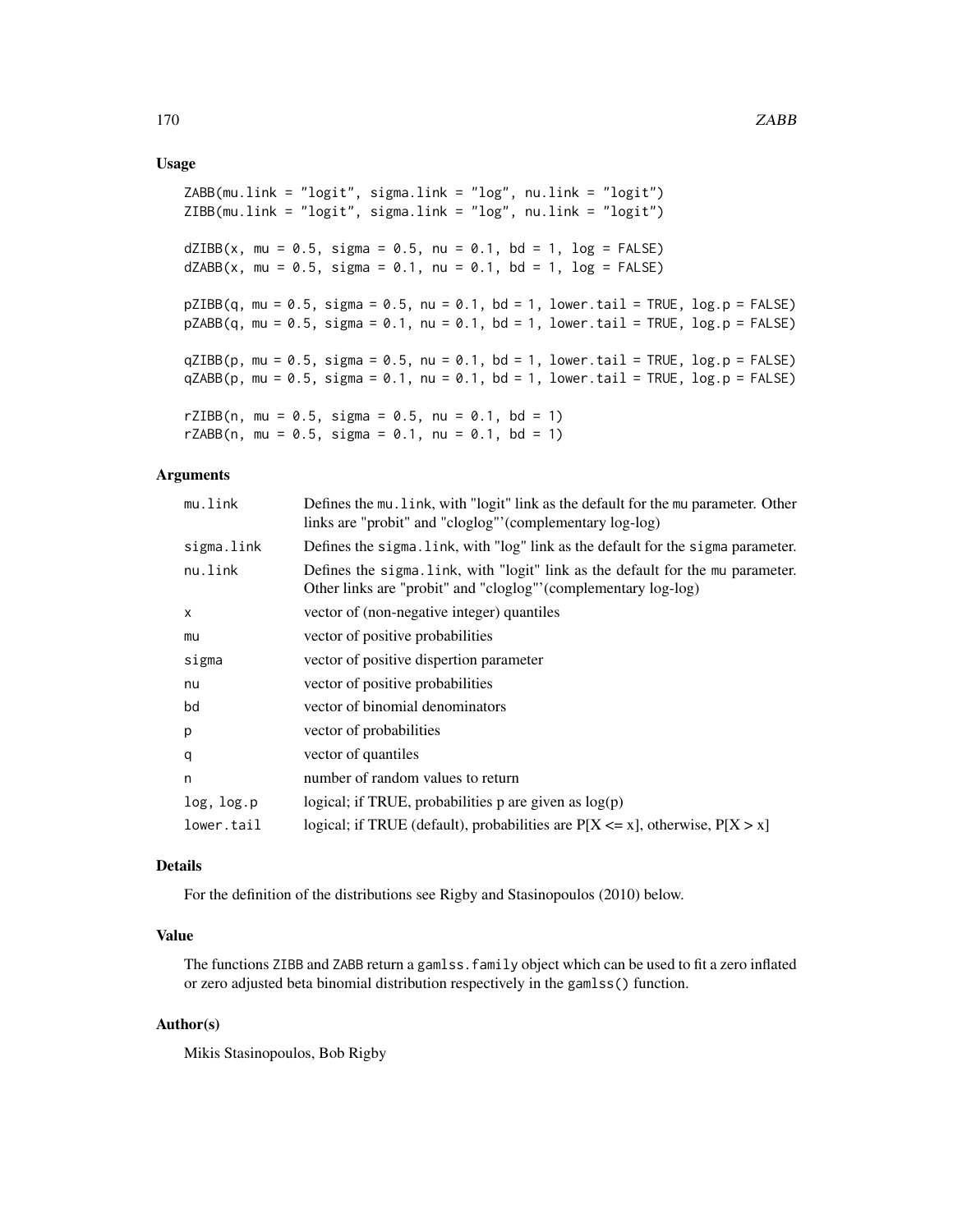## ZABI 171

## References

Rigby, R. A. and Stasinopoulos D. M. (2005). Generalized additive models for location, scale and shape,(with discussion), *Appl. Statist.*, 54, part 3, pp 507-554.

Rigby, R. A., Stasinopoulos, D. M., Heller, G. Z., and De Bastiani, F. (2019) Distributions for modeling location, scale, and shape: Using GAMLSS in R, Chapman and Hall/CRC. An older version can be found in <http://www.gamlss.com/>.

Stasinopoulos D. M. Rigby R.A. (2007) Generalized additive models for location scale and shape (GAMLSS) in R. *Journal of Statistical Software*, Vol. 23, Issue 7, Dec 2007, [http://www.jstatsof](http://www.jstatsoft.org/v23/i07)t. [org/v23/i07](http://www.jstatsoft.org/v23/i07).

Stasinopoulos D. M., Rigby R.A., Heller G., Voudouris V., and De Bastiani F., (2017) *Flexible Regression and Smoothing: Using GAMLSS in R*, Chapman and Hall/CRC.

## See Also

[gamlss.family](#page-57-0), [NBI](#page-110-0), [NBII](#page-112-0)

#### Examples

```
ZIBB()
ZABB()
# creating data and plotting them
dat <- rZIBB(1000, mu=.5, sigma=.5, nu=0.1, bd=10)
  r <- barplot(table(dat), col='lightblue')
dat1 <- rZABB(1000, mu=.5, sigma=.2, nu=0.1, bd=10)
  r1 <- barplot(table(dat1), col='lightblue')
```
ZABI *Zero inflated and zero adjusted Binomial distribution for fitting in GAMLSS*

#### Description

The ZABI() function defines the zero adjusted binomial distribution, a two parameter distribution, for a gamlss.family object to be used in GAMLSS fitting using the function gamlss(). The functions dZABI, pZABI, qZABI and rZABI define the density, distribution function, quantile function and random generation for the zero adjusted binomial, ZABI(), distribution.

The ZIBI() function defines the zero inflated binomial distribution, a two parameter distribution, for a gamlss.family object to be used in GAMLSS fitting using the function gamlss(). The functions dZIBI, pZIBI, qZIBI and rZIBI define the density, distribution function, quantile function and random generation for the zero inflated binomial, ZIBI(), distribution.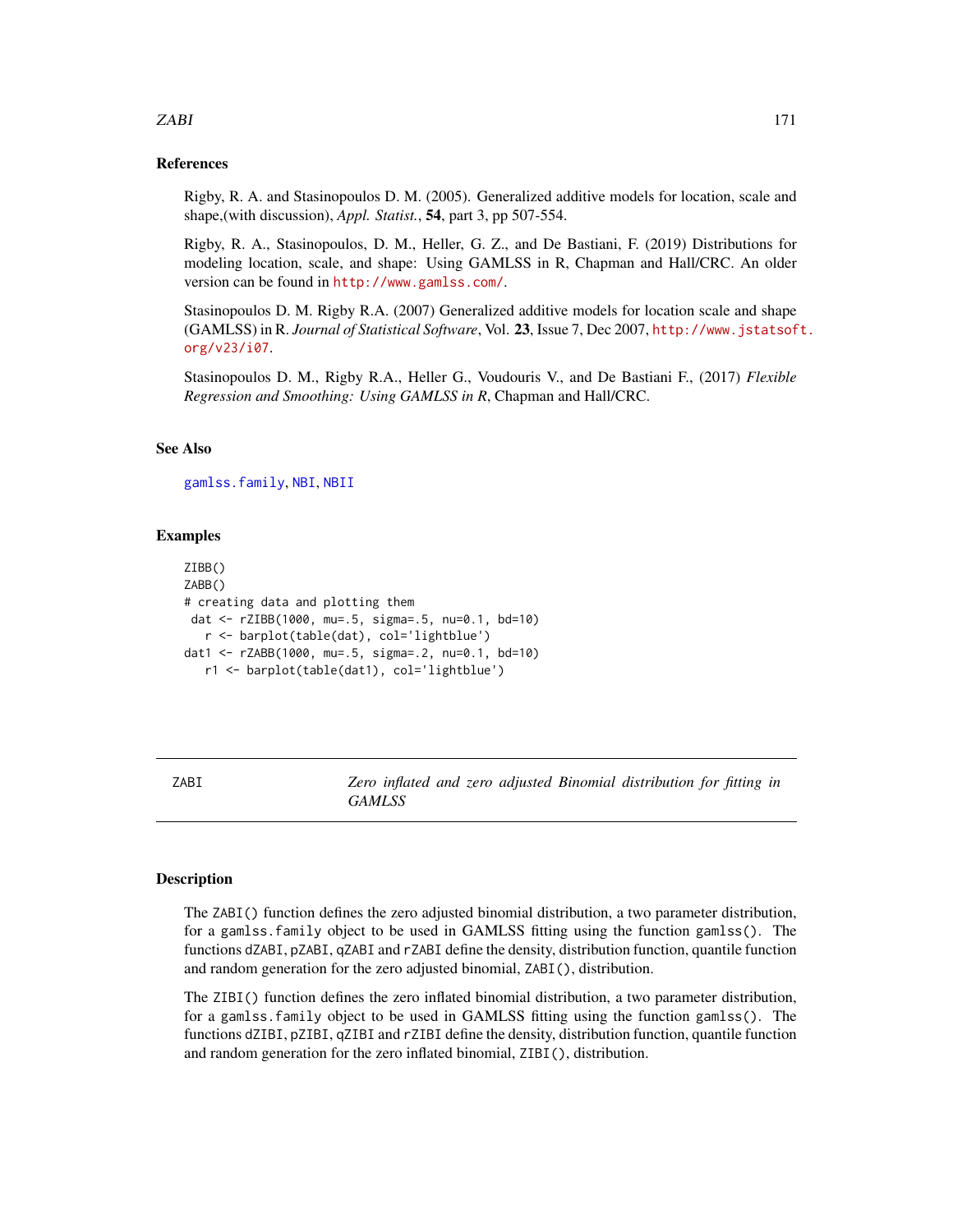## Usage

```
ZABI(mu.link = "logit", sigma.link = "logit")
dZABI(x, bd = 1, mu = 0.5, sigma = 0.1, log = FALSE)pZABI(q, bd = 1, mu = 0.5, sigma = 0.1, lower.tail = TRUE, log.p = FALSE)qZABI(p, bd = 1, mu = 0.5, sigma = 0.1, lower.tail = TRUE, log.p = FALSE)rZABI(n, bd = 1, mu = 0.5, sigma = 0.1)ZIBI(mu.link = "logit", sigma.link = "logit")
dZIBI(x, bd = 1, mu = 0.5, sigma = 0.1, log = FALSE)pZIBI(q, bd = 1, mu = 0.5, sigma = 0.1, lower.tail = TRUE, log.p = FALSE)qZIBI(p, bd = 1, mu = 0.5, sigma = 0.1, lowertail = TRUE, log.p = FALSE)
rZIBI(n, bd = 1, mu = 0.5, sigma = 0.1)
```
## Arguments

| mu.link    | Defines the mu. link, with "logit" link as the default for the mu parameter. Other<br>links are "probit" and "cloglog" (complementary log-log)    |
|------------|---------------------------------------------------------------------------------------------------------------------------------------------------|
| sigma.link | Defines the sigma. Link, with "logit" link as the default for the mu parameter.<br>Other links are "probit" and "cloglog" (complementary log-log) |
| X          | vector of (non-negative integer) quantiles                                                                                                        |
| mu         | vector of positive probabilities                                                                                                                  |
| sigma      | vector of positive probabilities                                                                                                                  |
| bd         | vector of binomial denominators                                                                                                                   |
| p          | vector of probabilities                                                                                                                           |
| q          | vector of quantiles                                                                                                                               |
| n          | number of random values to return                                                                                                                 |
| log, log.p | logical; if TRUE, probabilities p are given as $log(p)$                                                                                           |
| lower.tail | logical; if TRUE (default), probabilities are $P[X \le x]$ , otherwise, $P[X > x]$                                                                |

# Details

For the definition of the distributions see Rigby and Stasinopoulos (2010) below.

# Value

The functions ZABI and ZIBI return a gamlss.family object which can be used to fit a binomial distribution in the gamlss() function.

# Note

The response variable should be a matrix containing two columns, the first with the count of successes and the second with the count of failures.

## Author(s)

Mikis Stasinopoulos, Bob Rigby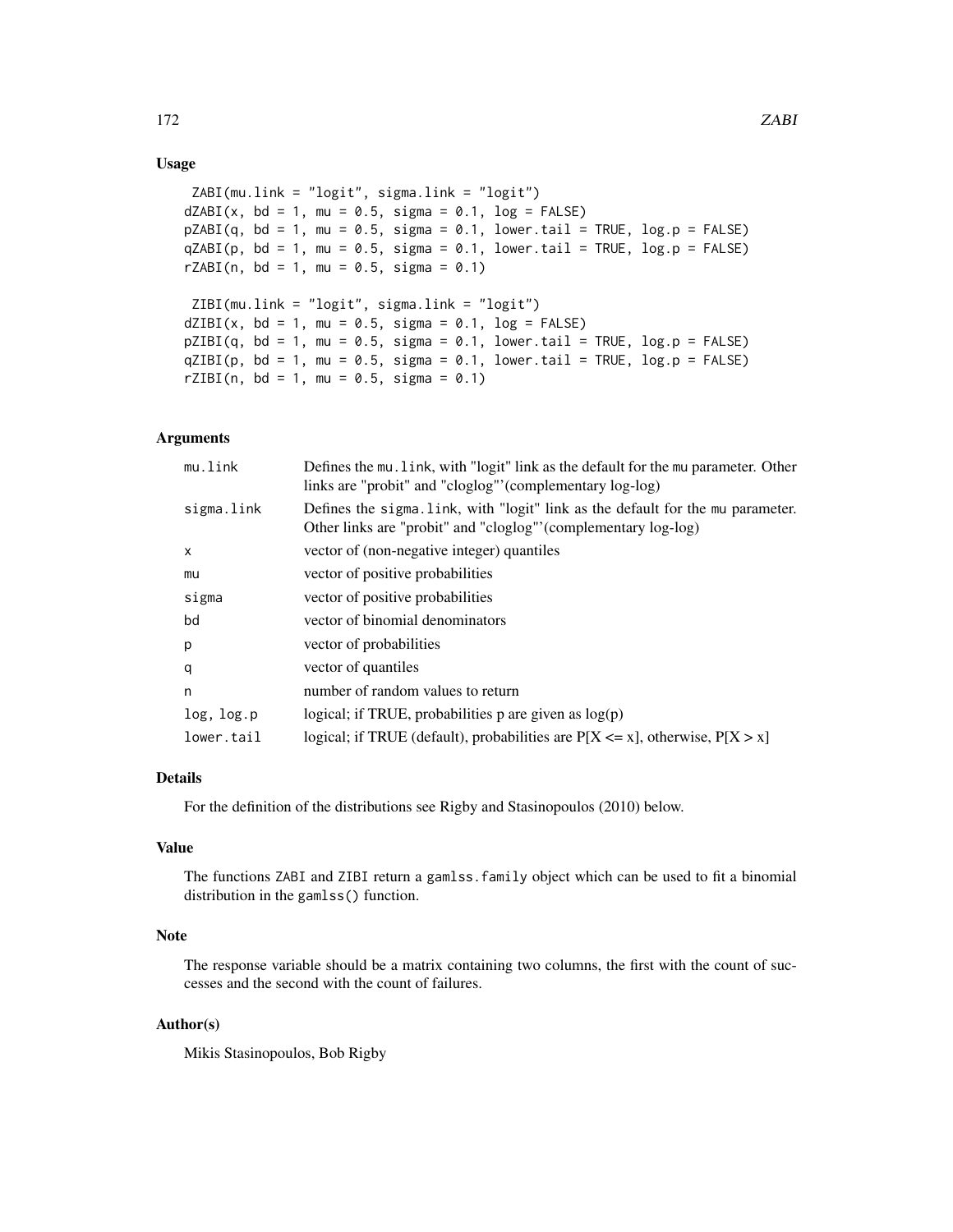## zaga kasar 173

## References

Rigby, R. A. and Stasinopoulos D. M. (2005). Generalized additive models for location, scale and shape,(with discussion), *Appl. Statist.*, 54, part 3, pp 507-554.

Rigby, R. A., Stasinopoulos, D. M., Heller, G. Z., and De Bastiani, F. (2019) Distributions for modeling location, scale, and shape: Using GAMLSS in R, Chapman and Hall/CRC. An older version can be found in <http://www.gamlss.com/>.

Stasinopoulos D. M. Rigby R.A. (2007) Generalized additive models for location scale and shape (GAMLSS) in R. *Journal of Statistical Software*, Vol. 23, Issue 7, Dec 2007, [http://www.jstatsof](http://www.jstatsoft.org/v23/i07)t. [org/v23/i07](http://www.jstatsoft.org/v23/i07).

Stasinopoulos D. M., Rigby R.A., Heller G., Voudouris V., and De Bastiani F., (2017) *Flexible Regression and Smoothing: Using GAMLSS in R*, Chapman and Hall/CRC.

## See Also

[gamlss.family](#page-57-0), [BI](#page-28-0)

## Examples

```
ZABI()
curve(dZABI(x, mu = .5, bd=10), from=0, to=10, n=10+1, type="h")
tN <- table(Ni <- rZABI(1000, mu=.2, sigma=.3, bd=10))
r <- barplot(tN, col='lightblue')
ZIBI()
curve(dZIBI(x, mu = .5, bd=10), from=0, to=10, n=10+1, type="h")
tN <- table(Ni <- rZIBI(1000, mu=.2, sigma=.3, bd=10))
r <- barplot(tN, col='lightblue')
```
ZAGA *The zero adjusted Gamma distribution for fitting a GAMLSS model*

#### Description

The function ZAGA() defines the zero adjusted Gamma distribution, a three parameter distribution, for a gamlss.family object to be used in GAMLSS fitting using the function gamlss(). The zero adjusted Gamma distribution is similar to the Gamma distribution but allows zeros as y values. The extra parameter nu models the probabilities at zero. The functions dZAGA, pZAGA, qZAGA and rZAGA define the density, distribution function, quartile function and random generation for the ZAGA parameterization of the zero adjusted Gamma distribution. plotZAGA can be used to plot the distribution. meanZAGA calculates the expected value of the response for a fitted model.

#### Usage

```
ZAGA(mu.link = "log", sigma.link = "log", nu.link = "logit")dZAGA(x, mu = 1, sigma = 1, nu = 0.1, log = FALSE)pZAGA(q, mu = 1, sigma = 1, nu = 0.1, lowertail = TRUE,log.p = FALSE
```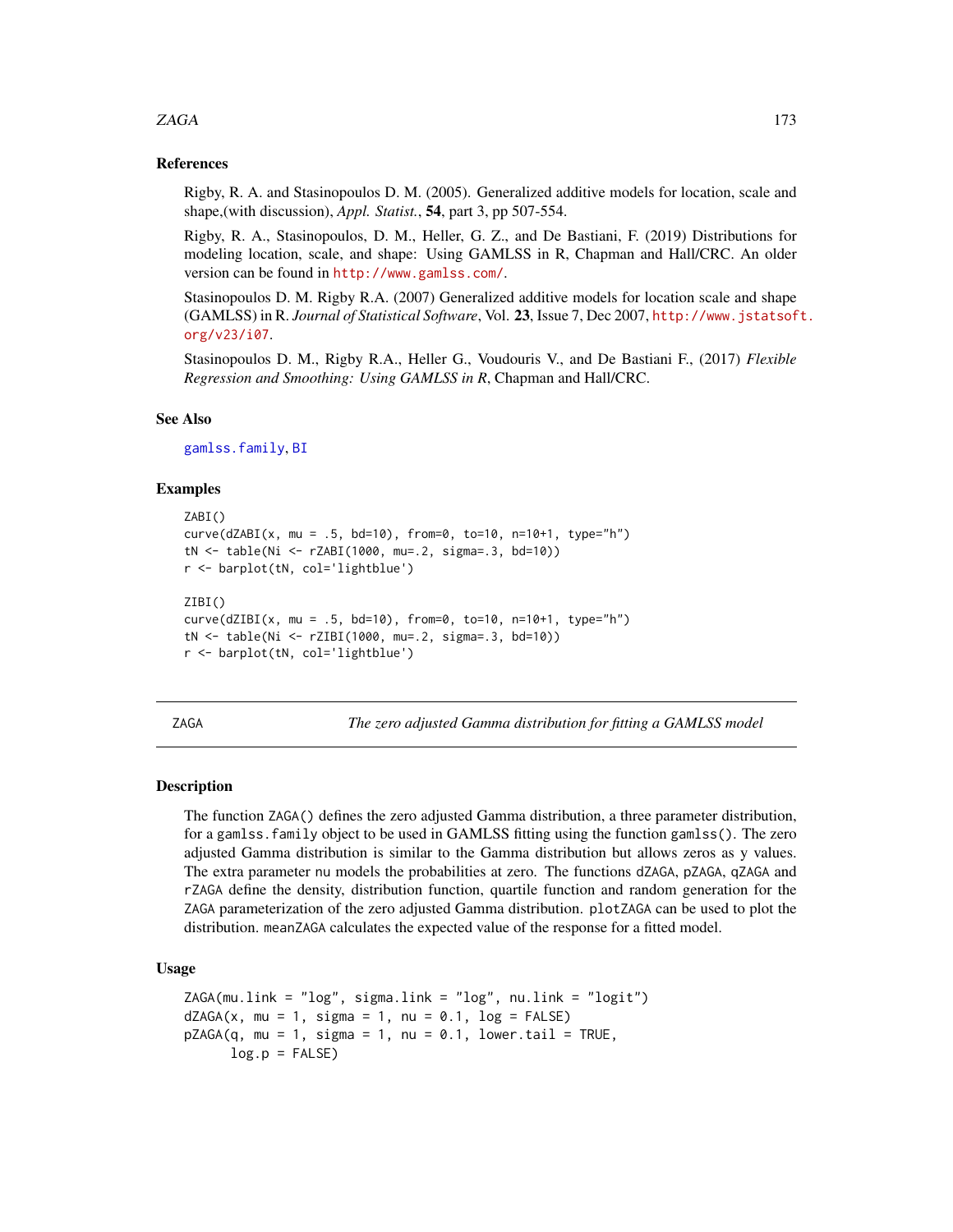```
qZAGA(p, mu = 1, sigma = 1, nu = 0.1, lower.tail = TRUE,log.p = FALSErZAGA(n, mu = 1, sigma = 1, nu = 0.1, ...)
plotZAGA(mu = 5, sigma = 1, nu = 0.1, from = 0, to = 10,n = 101, main=NULL, ...)
meanZAGA(obj)
```
# Arguments

| mu.link    | Defines the mu. link, with "log" link as the default for the mu parameter                      |
|------------|------------------------------------------------------------------------------------------------|
| sigma.link | Defines the sigma. link, with "log" link as the default for the sigma parameter                |
| nu.link    | Defines the nu. link, with "logit" link as the default for the sigma parameter                 |
| x,q        | vector of quantiles                                                                            |
| mu         | vector of location parameter values                                                            |
| sigma      | vector of scale parameter values                                                               |
| nu         | vector of probability at zero parameter values                                                 |
| log, log.p | logical; if TRUE, probabilities $p$ are given as $log(p)$ .                                    |
| lower.tail | logical; if TRUE (default), probabilities are $P[X \le x]$ , otherwise, $P[X > x]$             |
| p          | vector of probabilities.                                                                       |
| n          | number of observations. If length $(n) > 1$ , the length is taken to be the number<br>required |
| from       | where to start plotting the distribution from                                                  |
| to         | up to where to plot the distribution                                                           |
| obj        | a fitted gamlss object                                                                         |
| main       | for title in the plot                                                                          |
| $\cdots$   | $\ldots$ can be used to pass the upprilimit argument to qIG                                    |

# Details

The Zero adjusted GA distribution is given as

$$
f(y|\mu,\sigma\,\nu)=\nu
$$

 $if (y=0)$ 

$$
f(y|\mu,\sigma,\nu) = (1-\nu) \left[ \frac{1}{(\sigma^2 \mu)^{1/\sigma^2}} \frac{y^{\frac{1}{\sigma^2}-1} e^{-y/(\sigma^2 \mu)}}{\Gamma(1/\sigma^2)} \right]
$$

otherwise

for 
$$
y = (0, \infty)
$$
,  $\mu > 0$ ,  $\sigma > 0$  and  $0 < \nu < 1$ .  $E(y) = (1 - \nu)\mu$  and  $Var(y) = (1 - \nu)\mu^2(\nu + \sigma^2)$ .

# Value

The function ZAGA returns a gamlss. family object which can be used to fit a zero adjusted Gamma distribution in the gamlss() function.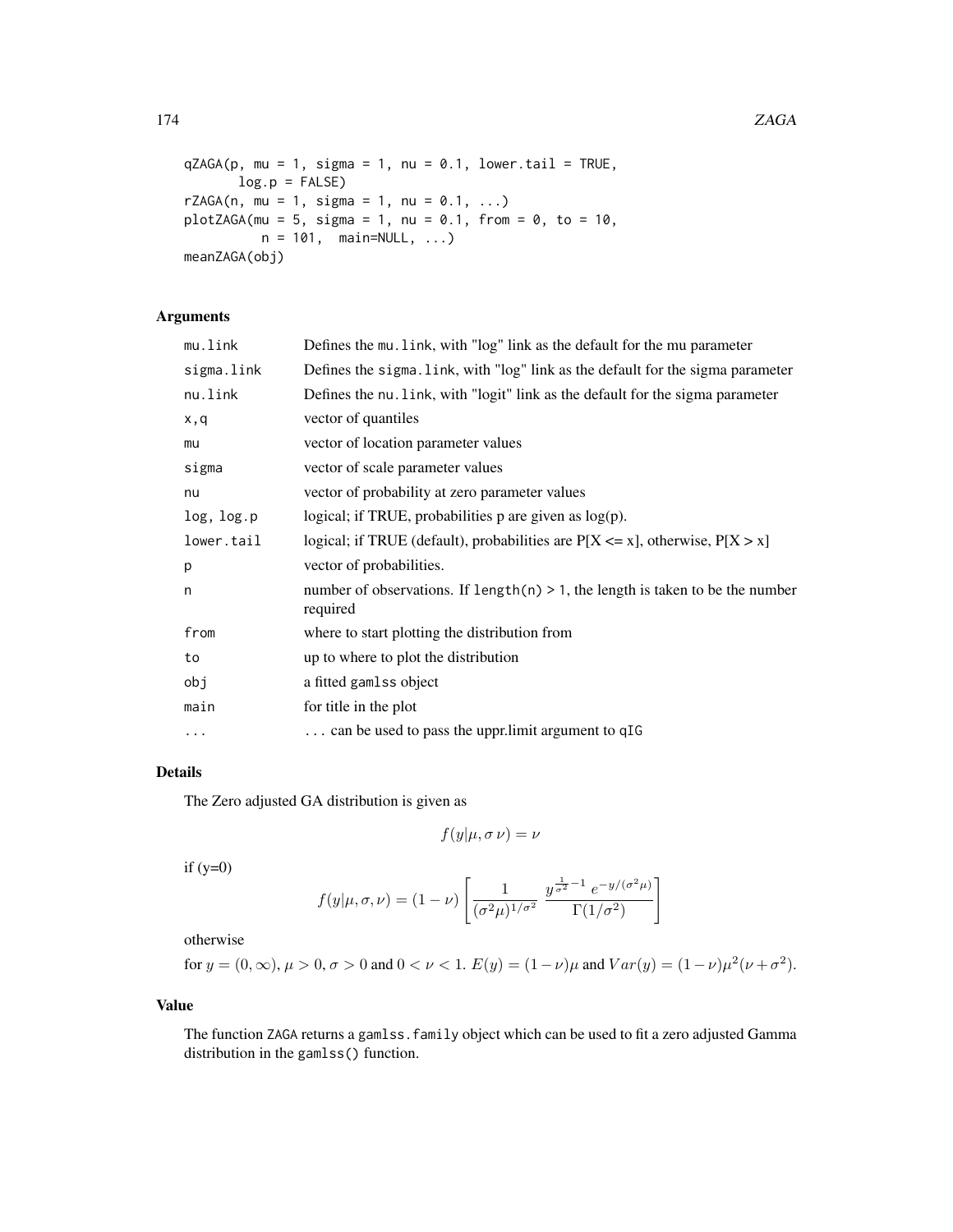# zaid in the contract of the contract of the contract of the contract of the contract of the contract of the contract of the contract of the contract of the contract of the contract of the contract of the contract of the co

## Author(s)

Bob Rigby, Mikis Stasinopoulos and Almond Stocker

# References

Rigby, R. A. and Stasinopoulos D. M. (2005). Generalized additive models for location, scale and shape,(with discussion), *Appl. Statist.*, 54, part 3, pp 507-554.

Rigby, R. A., Stasinopoulos, D. M., Heller, G. Z., and De Bastiani, F. (2019) Distributions for modeling location, scale, and shape: Using GAMLSS in R, Chapman and Hall/CRC. An older version can be found in <http://www.gamlss.com/>.

Stasinopoulos D. M., Rigby R.A. and Akantziliotou C. (2006) Instructions on how to use the GAMLSS package in R. Accompanying documentation in the current GAMLSS help files, (see also <http://www.gamlss.com/>).

Stasinopoulos D. M. Rigby R.A. (2007) Generalized additive models for location scale and shape (GAMLSS) in R. *Journal of Statistical Software*, Vol. 23, Issue 7, Dec 2007, [http://www.jstatsof](http://www.jstatsoft.org/v23/i07)t. [org/v23/i07](http://www.jstatsoft.org/v23/i07).

Stasinopoulos D. M., Rigby R.A., Heller G., Voudouris V., and De Bastiani F., (2017) *Flexible Regression and Smoothing: Using GAMLSS in R*, Chapman and Hall/CRC.

#### See Also

[gamlss.family](#page-57-0), [GA](#page-53-0), [ZAIG](#page-174-0)

## Examples

```
ZAGA()# gives information about the default links for the ZAGA distribution
# plotting the function
PPP \leq- par(mfrow=c(2,2))
plotZAGA(mu=1, sigma=.5, nu=.2, from=0,to=3)
#curve(dZAGA(x,mu=1, sigma=.5, nu=.2), 0,3) # pdf
curve(pZAGA(x,mu=1, sigma=.5, nu=.2), 0,3, ylim=c(0,1)) # cdf
curve(qZAGA(x,mu=1, sigma=.5, nu=.2), 0,.99) # inverse cdf
y<-rZAGA(100, mu=1, sigma=.5, nu=.2) # randomly generated values
hist(y)
par(PPP)
# check that the positive part sums up to .8 (since nu=0.2)
integrate(function(x) dZAGA(x,mu=1, sigma=.5, nu=.2), 0,Inf)
```
<span id="page-174-0"></span>ZAIG *The zero adjusted Inverse Gaussian distribution for fitting a GAMLSS model*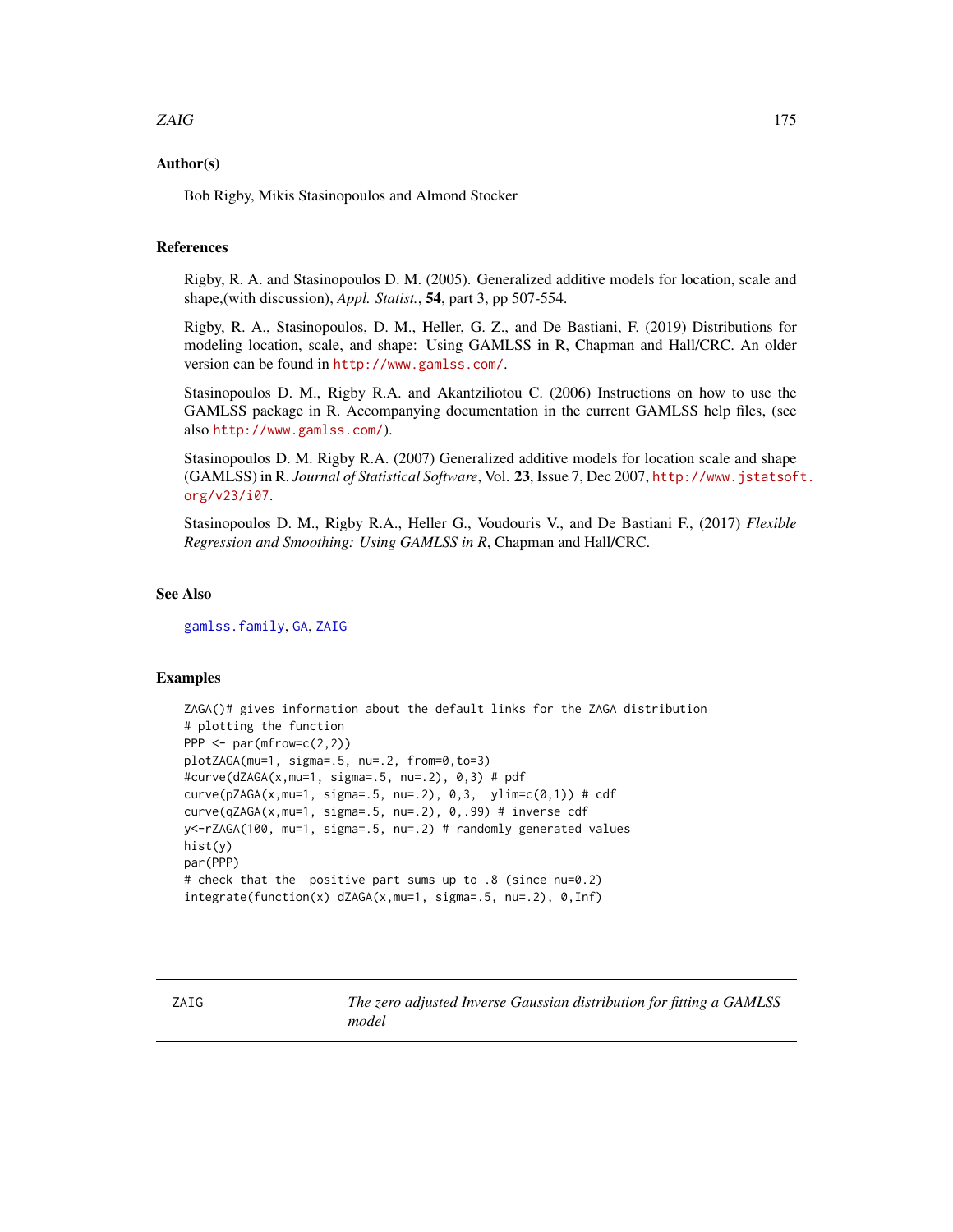## **Description**

The function ZAIG() defines the zero adjusted Inverse Gaussian distribution, a three parameter distribution, for a gamlss.family object to be used in GAMLSS fitting using the function gamlss(). The zero adjusted Inverse Gaussian distribution is similar to the Inverse Gaussian distribution but allows zeros as y values. The extra parameter models the probabilities at zero. The functions dZAIG, pZAIG, qZAIG and rZAIG define the density, distribution function, quantile function and random generation for the ZAIG parameterization of the zero adjusted Inverse Gaussian distribution. plotZAIG can be used to plot the distribution. meanZAIG calculates the expected value of the response for a fitted model.

# Usage

```
ZAIG(mu.link = "log", sigma.link = "log", nu.link = "logit")
dZAIG(x, mu = 1, sigma = 1, nu = 0.1, log = FALSE)pZAIG(q, mu = 1, sigma = 1, nu = 0.1, lower.tail = TRUE, log.p = FALSE)qZAIG(p, mu = 1, sigma = 1, nu = 0.1, lower[allerage] <math>qZAIG(p, mu = 1, sigma = 1, mu = 0.1, lower.rZAIG(n, mu = 1, sigma = 1, nu = 0.1, ...)plotZAIG(mu = 5, sigma = 1, nu = 0.1, from = 0, to = 10, n = 101,main = NULL, ...)meanZAIG(obj)
```
## Arguments

| mu.link    | Defines the mu. link, with "log" link as the default for the mu parameter                      |
|------------|------------------------------------------------------------------------------------------------|
| sigma.link | Defines the sigma. link, with "log" link as the default for the sigma parameter                |
| nu.link    | Defines the nu. link, with "logit" link as the default for the sigma parameter                 |
| x,q        | vector of quantiles                                                                            |
| mu         | vector of location parameter values                                                            |
| sigma      | vector of scale parameter values                                                               |
| nu         | vector of probability at zero parameter values                                                 |
| log, log.p | logical; if TRUE, probabilities $p$ are given as $log(p)$ .                                    |
| lower.tail | logical; if TRUE (default), probabilities are $P[X \le x]$ , otherwise, $P[X > x]$             |
| p          | vector of probabilities.                                                                       |
| n          | number of observations. If length $(n) > 1$ , the length is taken to be the number<br>required |
| from       | where to start plotting the distribution from                                                  |
| to         | up to where to plot the distribution                                                           |
| obj        | a fitted BEINF object                                                                          |
| main       | for title in the plot                                                                          |
| $\cdots$   | can be used to pass the uppr.limit argument to qIG                                             |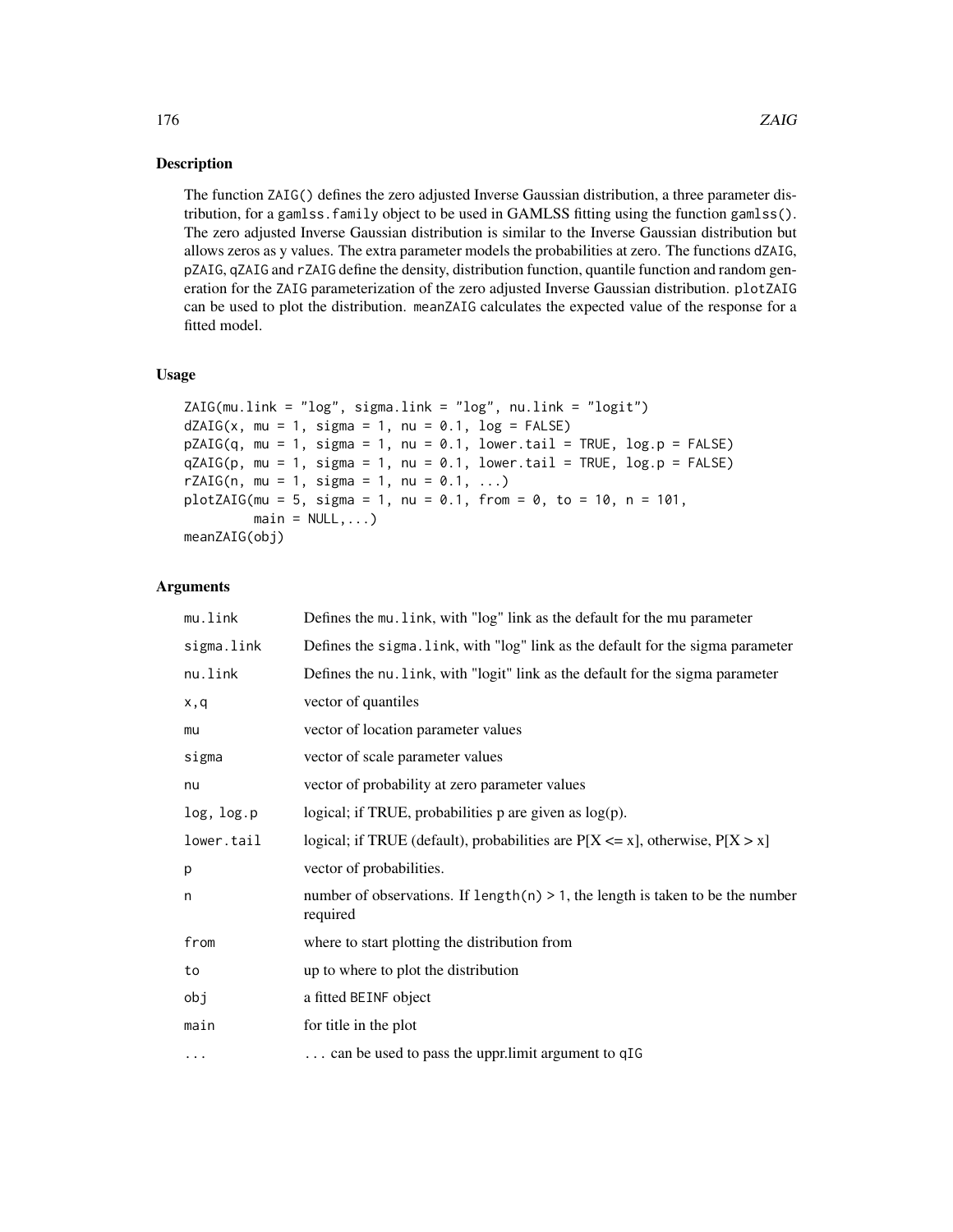# Details

The Zero adjusted IG distribution is given as

$$
f(y|\mu, \sigma \nu) = \nu
$$

 $if (y=0)$ 

$$
f(y|\mu, \sigma, \nu) = (1 - \nu) \frac{1}{\sqrt{2\pi\sigma^2 y^3}} \exp(-\frac{(y - \mu)^2}{2\mu^2 \sigma^2 y})
$$

otherwise

for 
$$
y = (0, \infty)
$$
,  $\mu > 0$ ,  $\sigma > 0$  and  $0 < \nu < 1$ .  $E(y) = (1 - \nu)\mu$  and  $Var(y) = (1 - \nu)\mu^2(\nu + \mu\sigma^2)$ .

## Value

returns a gamlss.family object which can be used to fit a zero adjusted inverse Gaussian distribution in the gamlss() function.

## Author(s)

Bob Rigby and Mikis Stasinopoulos

#### References

Heller, G. Stasinopoulos M and Rigby R.A. (2006) The zero-adjusted Inverse Gaussian distribution as a model for insurance claims. in *Proceedings of the 21th International Workshop on Statistial Modelling*, eds J. Hinde, J. Einbeck and J. Newell, pp 226-233, Galway, Ireland.

Rigby, R. A. and Stasinopoulos D. M. (2005). Generalized additive models for location, scale and shape,(with discussion), *Appl. Statist.*, 54, part 3, pp 507-554.

Rigby, R. A., Stasinopoulos, D. M., Heller, G. Z., and De Bastiani, F. (2019) Distributions for modeling location, scale, and shape: Using GAMLSS in R, Chapman and Hall/CRC. An older version can be found in <http://www.gamlss.com/>.

Stasinopoulos D. M., Rigby R.A. and Akantziliotou C. (2006) Instructions on how to use the GAMLSS package in R. Accompanying documentation in the current GAMLSS help files, (see also <http://www.gamlss.com/>).

Stasinopoulos D. M. Rigby R.A. (2007) Generalized additive models for location scale and shape (GAMLSS) in R. *Journal of Statistical Software*, Vol. 23, Issue 7, Dec 2007, [http://www.jstatsof](http://www.jstatsoft.org/v23/i07)t. [org/v23/i07](http://www.jstatsoft.org/v23/i07).

Stasinopoulos D. M., Rigby R.A., Heller G., Voudouris V., and De Bastiani F., (2017) *Flexible Regression and Smoothing: Using GAMLSS in R*, Chapman and Hall/CRC.

#### See Also

[gamlss.family](#page-57-0), [IG](#page-80-0)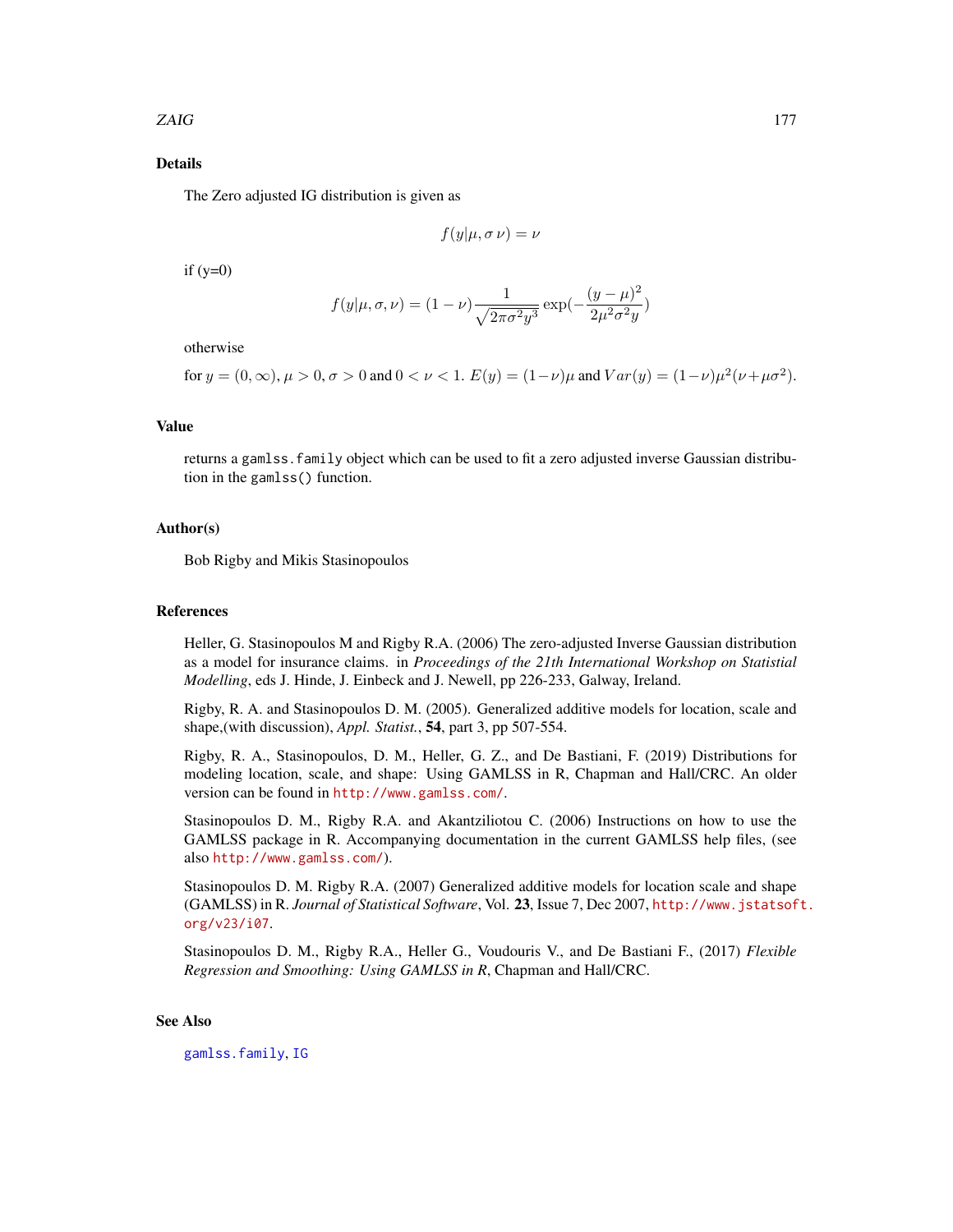## Examples

```
ZAIG()# gives information about the default links for the ZAIG distribution
# plotting the distribution
plotZAIG( mu =10 , sigma=.5, nu = 0.1, from = 0, to=10, n = 101)
# plotting the cdf
plot(function(y) pZAIG(y, mu=10, sigma=0.5, nu = 0.1), 0, 1)# plotting the inverse cdf
plot(function(y) qZAIG(y, mu=10 ,sigma=.5, nu = 0.1 ), 0.001, .99)
# generate random numbers
dat <- rZAIG(100,mu=10,sigma=.5, nu=.1)
# fit a model to the data
# library(gamlss)
# m1<-gamlss(dat~1,family=ZAIG)
# meanZAIG(m1)[1]
```
ZANBI *Zero inflated and zero adjusted negative binomial distributions for fitting a GAMLSS model*

#### **Description**

The function ZINBI defines the zero inflated negative binomial distribution, a three parameter distribution, for a gamlss.family object to be used in GAMLSS fitting using the function gamlss(). The functions dZINBI, pZINBI, qZINBI and rZINBI define the density, distribution function, quantile function and random generation for the zero inflated negative binomial, ZINBI(), distribution.

The function ZANBI defines the zero adjusted negative binomial distribution, a three parameter distribution, for a gamlss.family object to be used in GAMLSS fitting using the function gamlss(). The functions dZANBI, pZANBI, qZANBI and rZANBI define the density, distribution function, quantile function and random generation for the zero inflated negative binomial, ZANBI(), distribution.

#### Usage

```
ZINBI(mu.link = "log", sigma.link = "log", nu.link = "logit")
dZINBI(x, mu = 1, sigma = 1, nu = 0.3, log = FALSE)pZINBI(q, mu = 1, sigma = 1, nu = 0.3, lower[arct] = TRUE, <math>log.p = FALSE)qZINBI(p, mu = 1, sigma = 1, nu = 0.3, lower[amaled] = TRUE, <math>log.p = FALSE)
rZINBI(n, mu = 1, sigma = 1, nu = 0.3)ZANBI(mu.link = "log", sigma.link = "log", nu.link = "logit")
dZANBI(x, mu = 1, sigma = 1, nu = 0.3, log = FALSE)pZANBI(q, mu = 1, sigma = 1, nu = 0.3, lower[allerging the sum of <math>pZANBI(q, mu = 1, sigma = 1, nu = 0.3, lower</math>.qZANBI(p, mu = 1, sigma = 1, nu = 0.3, lower[allerging the sum of <math>p = FALSE)
rZANBI(n, mu = 1, sigma = 1, nu = 0.3)
```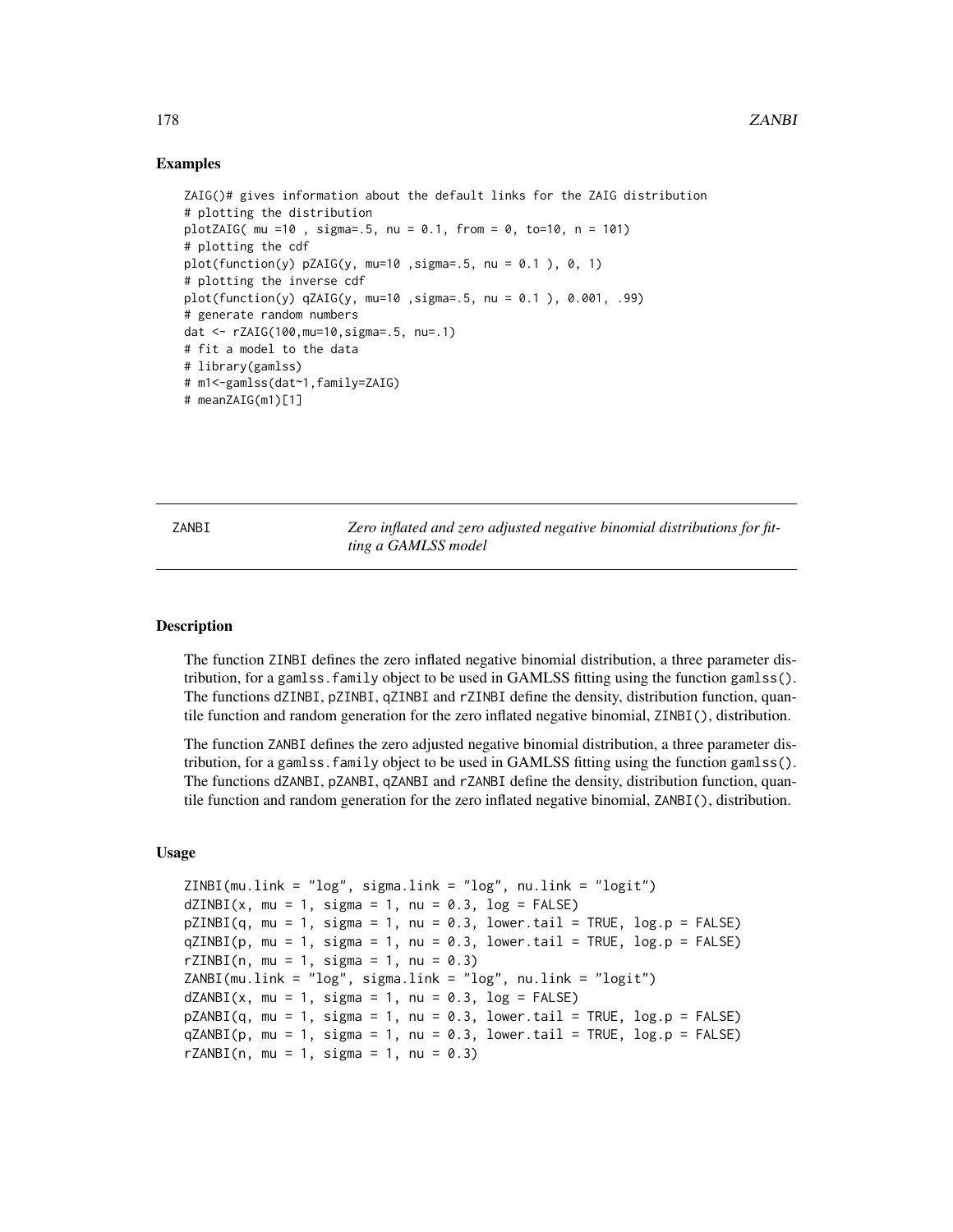## ZANBI 179

## Arguments

| mu.link      | Defines the mu. link, with "log" link as the default for the mu parameter          |
|--------------|------------------------------------------------------------------------------------|
| sigma.link   | Defines the sigma. link, with "log" link as the default for the sigma parameter    |
| nu.link      | Defines the mu. Link, with "logit" link as the default for the nu parameter        |
| $\mathsf{x}$ | vector of (non-negative integer) quantiles                                         |
| mu           | vector of positive means                                                           |
| sigma        | vector of positive despersion parameter                                            |
| nu           | vector of zero probability parameter                                               |
| p            | vector of probabilities                                                            |
| q            | vector of quantiles                                                                |
| n            | number of random values to return                                                  |
| log, log.p   | logical; if TRUE, probabilities $p$ are given as $log(p)$                          |
| lower.tail   | logical; if TRUE (default), probabilities are $P[X \le x]$ , otherwise, $P[X > x]$ |

# Details

The definition for the zero inflated Negative Binomial type I distribution and for the zero adjusted Negative Binomial type I distribution is given in Rigby and Stasinopoulos (2010) below

#### Value

The functions ZINBI and ZANBI return a gamlss.family object which can be used to fit a zero inflated or zero adjusted Negative Binomial type I distribution respectively in the gamlss() function.

#### Author(s)

Mikis Stasinopoulos, Bob Rigby

# References

Rigby, R. A. and Stasinopoulos D. M. (2005). Generalized additive models for location, scale and shape,(with discussion), *Appl. Statist.*, 54, part 3, pp 507-554.

Rigby, R. A., Stasinopoulos, D. M., Heller, G. Z., and De Bastiani, F. (2019) Distributions for modeling location, scale, and shape: Using GAMLSS in R, Chapman and Hall/CRC. An older version can be found in <http://www.gamlss.com/>.

Stasinopoulos D. M. Rigby R.A. (2007) Generalized additive models for location scale and shape (GAMLSS) in R. *Journal of Statistical Software*, Vol. 23, Issue 7, Dec 2007, [http://www.jstatsof](http://www.jstatsoft.org/v23/i07)t. [org/v23/i07](http://www.jstatsoft.org/v23/i07).

Stasinopoulos D. M., Rigby R.A., Heller G., Voudouris V., and De Bastiani F., (2017) *Flexible Regression and Smoothing: Using GAMLSS in R*, Chapman and Hall/CRC.

# See Also

[gamlss.family](#page-57-0), [NBI](#page-110-0), [NBII](#page-112-0)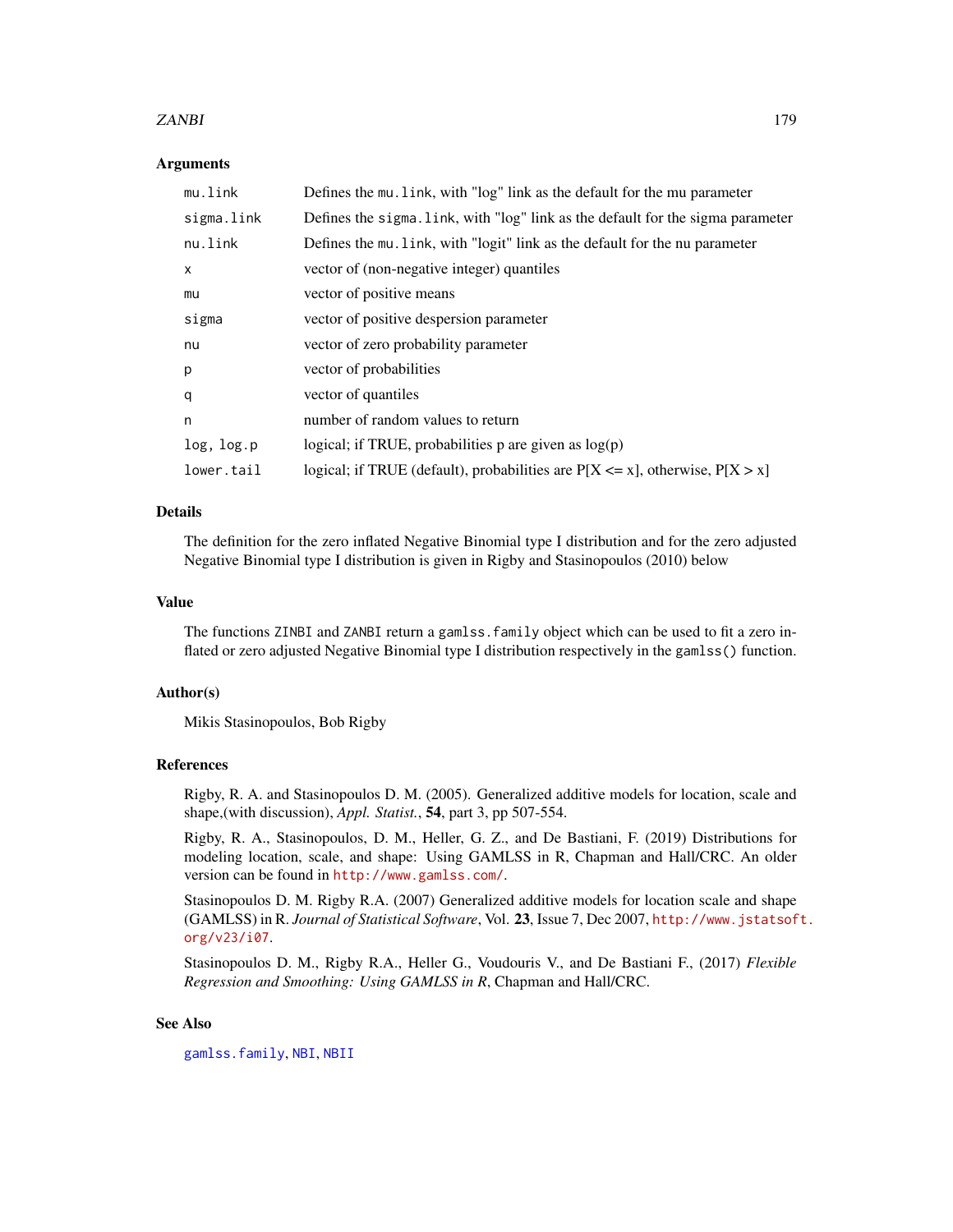# Examples

```
ZINBI()
ZANBI()
# creating data and plotting them
dat <- rZINBI(1000, mu=5, sigma=.5, nu=0.1)
   r <- barplot(table(dat), col='lightblue')
dat1 <- rZANBI(1000, mu=5, sigma=.5, nu=0.1)
   r1 <- barplot(table(dat1), col='lightblue')
```
ZAP *Zero adjusted poisson distribution for fitting a GAMLSS model*

# Description

The function ZAP defines the zero adjusted Poisson distribution, a two parameter distribution, for a gamlss.family object to be used in GAMLSS fitting using the function gamlss(). The functions dZAP, pZAP, qZAP and rZAP define the density, distribution function, quantile function and random generation for the inflated poisson, ZAP(), distribution.

## Usage

```
ZAP(mu.link = "log", sigma.link = "logit")
dZAP(x, mu = 5, sigma = 0.1, log = FALSE)pZAP(q, mu = 5, sigma = 0.1, lower.tail = TRUE, log.p = FALSE)qZAP(p, mu = 5, sigma = 0.1, lower.tail = TRUE, log.p = FALSE)rZAP(n, mu = 5, sigma = 0.1)
```
#### Arguments

| mu.link    | defines the mu. link, with "log" link as the default for the mu parameter                                                                                                                               |
|------------|---------------------------------------------------------------------------------------------------------------------------------------------------------------------------------------------------------|
| sigma.link | defines the sigma. Link, with "logit" link as the default for the sigma param-<br>eter which in this case is the probability at zero. Other links are "probit" and<br>"cloglog"'(complementary log-log) |
| x          | vector of (non-negative integer)                                                                                                                                                                        |
| mu         | vector of positive means                                                                                                                                                                                |
| sigma      | vector of probabilities at zero                                                                                                                                                                         |
| p          | vector of probabilities                                                                                                                                                                                 |
| q          | vector of quantiles                                                                                                                                                                                     |
| n          | number of random values to return                                                                                                                                                                       |
| log, log.p | logical; if TRUE, probabilities $p$ are given as $log(p)$                                                                                                                                               |
| lower.tail | logical; if TRUE (default), probabilities are $P[X \le x]$ , otherwise, $P[X > x]$                                                                                                                      |

# Details

For the definition of the distribution see Rigby and Stasinopoulos (2010) below.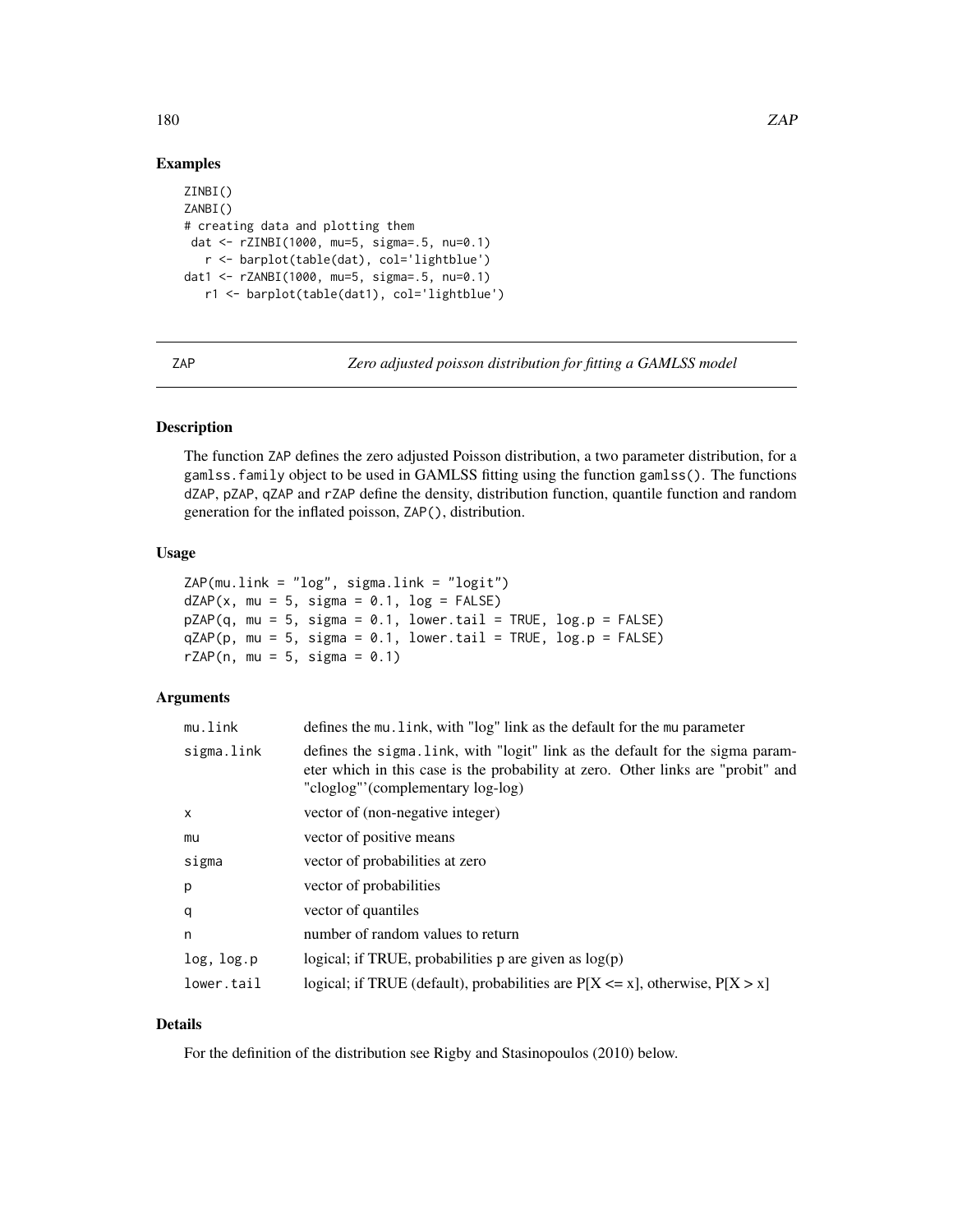#### <span id="page-180-1"></span>Value

The function ZAP returns a gamlss.family object which can be used to fit a zero inflated poisson distribution in the gamlss() function.

#### Author(s)

Mikis Stasinopoulos, Bob Rigby

#### References

Rigby, R. A. and Stasinopoulos D. M. (2005). Generalized additive models for location, scale and shape,(with discussion), *Appl. Statist.*, 54, part 3, pp 507-554.

Rigby, R. A., Stasinopoulos, D. M., Heller, G. Z., and De Bastiani, F. (2019) Distributions for modeling location, scale, and shape: Using GAMLSS in R, Chapman and Hall/CRC. An older version can be found in <http://www.gamlss.com/>.

Stasinopoulos D. M. Rigby R.A. (2007) Generalized additive models for location scale and shape (GAMLSS) in R. *Journal of Statistical Software*, Vol. 23, Issue 7, Dec 2007, [http://www.jstatsof](http://www.jstatsoft.org/v23/i07)t. [org/v23/i07](http://www.jstatsoft.org/v23/i07).

Stasinopoulos D. M., Rigby R.A., Heller G., Voudouris V., and De Bastiani F., (2017) *Flexible Regression and Smoothing: Using GAMLSS in R*, Chapman and Hall/CRC.

### See Also

[gamlss.family](#page-57-0), [PO](#page-129-0), [ZIP](#page-180-0), [ZIP2](#page-182-0), [ZALG](#page-88-0)

#### Examples

```
ZAP()
# creating data and plotting them
dat<-rZAP(1000, mu=5, sigma=.1)
r <- barplot(table(dat), col='lightblue')
```
<span id="page-180-0"></span>ZIP *Zero inflated poisson distribution for fitting a GAMLSS model*

# **Description**

The function ZIP defines the zero inflated Poisson distribution, a two parameter distribution, for a gamlss.family object to be used in GAMLSS fitting using the function gamlss(). The functions dZIP, pZIP, qZIP and rZIP define the density, distribution function, quantile function and random generation for the inflated poisson, ZIP(), distribution.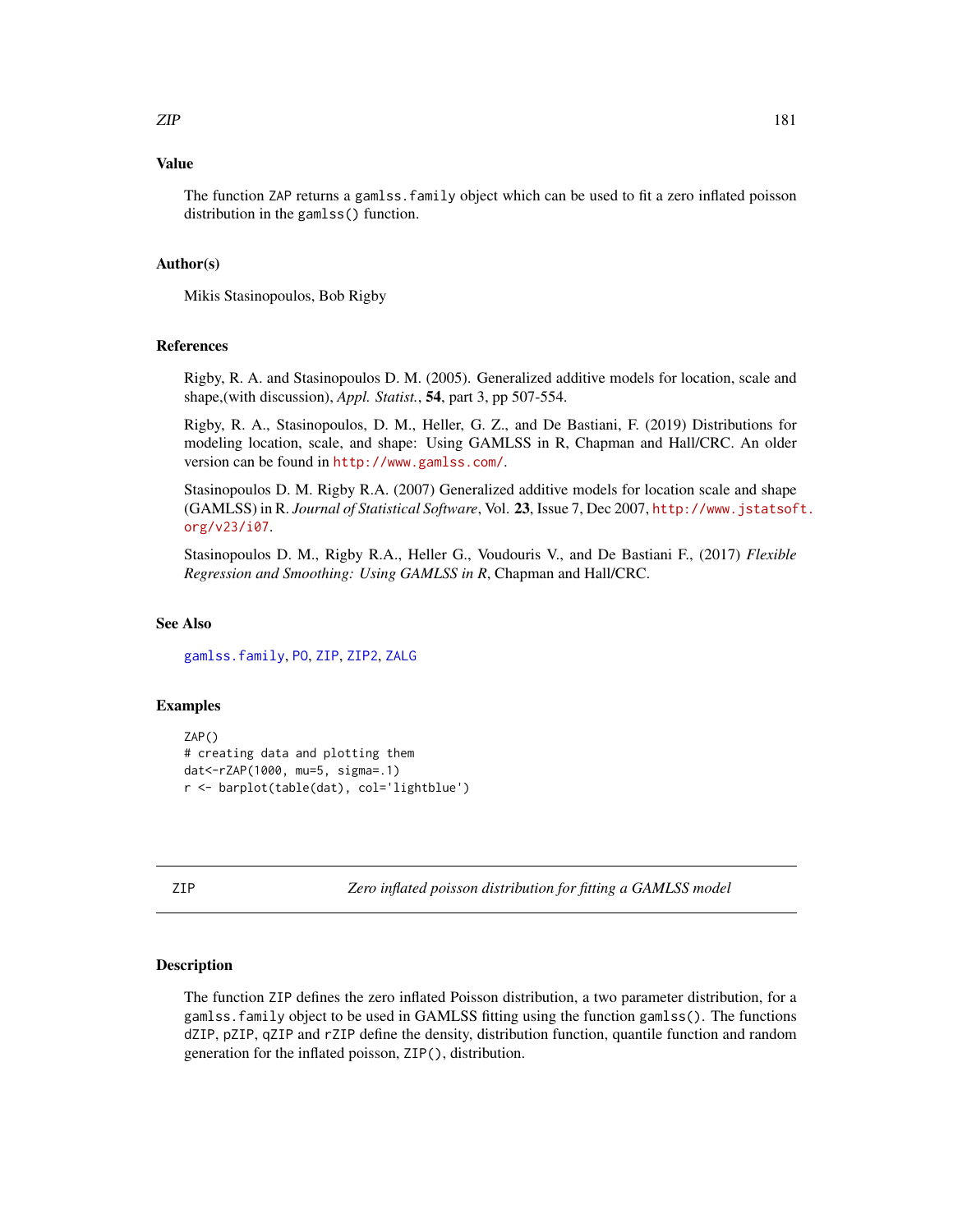# Usage

```
ZIP(mu.link = "log", sigma.link = "logit")
dZIP(x, mu = 5, sigma = 0.1, log = FALSE)pZIP(q, mu = 5, sigma = 0.1, lowertail = TRUE, log.p = FALSE)
qZIP(p, mu = 5, sigma = 0.1, lowertail = TRUE, log.p = FALSE)
rZIP(n, mu = 5, sigma = 0.1)
```
# Arguments

| defines the mu. link, with "log" link as the default for the mu parameter                                                                                                                               |
|---------------------------------------------------------------------------------------------------------------------------------------------------------------------------------------------------------|
| defines the sigma. Link, with "logit" link as the default for the sigma param-<br>eter which in this case is the probability at zero. Other links are "probit" and<br>"cloglog"'(complementary log-log) |
| vector of (non-negative integer) quantiles                                                                                                                                                              |
| vector of positive means                                                                                                                                                                                |
| vector of probabilities at zero                                                                                                                                                                         |
| vector of probabilities                                                                                                                                                                                 |
| vector of quantiles                                                                                                                                                                                     |
| number of random values to return                                                                                                                                                                       |
| logical; if TRUE, probabilities p are given as $log(p)$                                                                                                                                                 |
| logical; if TRUE (default), probabilities are $P[X \le x]$ , otherwise, $P[X > x]$                                                                                                                      |
|                                                                                                                                                                                                         |

# Details

Let Y = 0 with probability  $\sigma$  and  $Y \sim Po(\mu)$  with probability  $(1 - \sigma)$  the Y has a Zero inflated Poisson Distribution given by

$$
f(y) = \sigma + (1 - \sigma)e^{-\mu}
$$

if  $(y=0)$ 

$$
f(y) = (1 - \sigma) \frac{e^{-\mu} \mu^y}{y!}
$$

if (y>0) for  $y = 0, 1, \dots$ ,

# Value

returns a gamlss.family object which can be used to fit a zero inflated poisson distribution in the gamlss() function.

#### Author(s)

Mikis Stasinopoulos, Bob Rigby

182 ZIP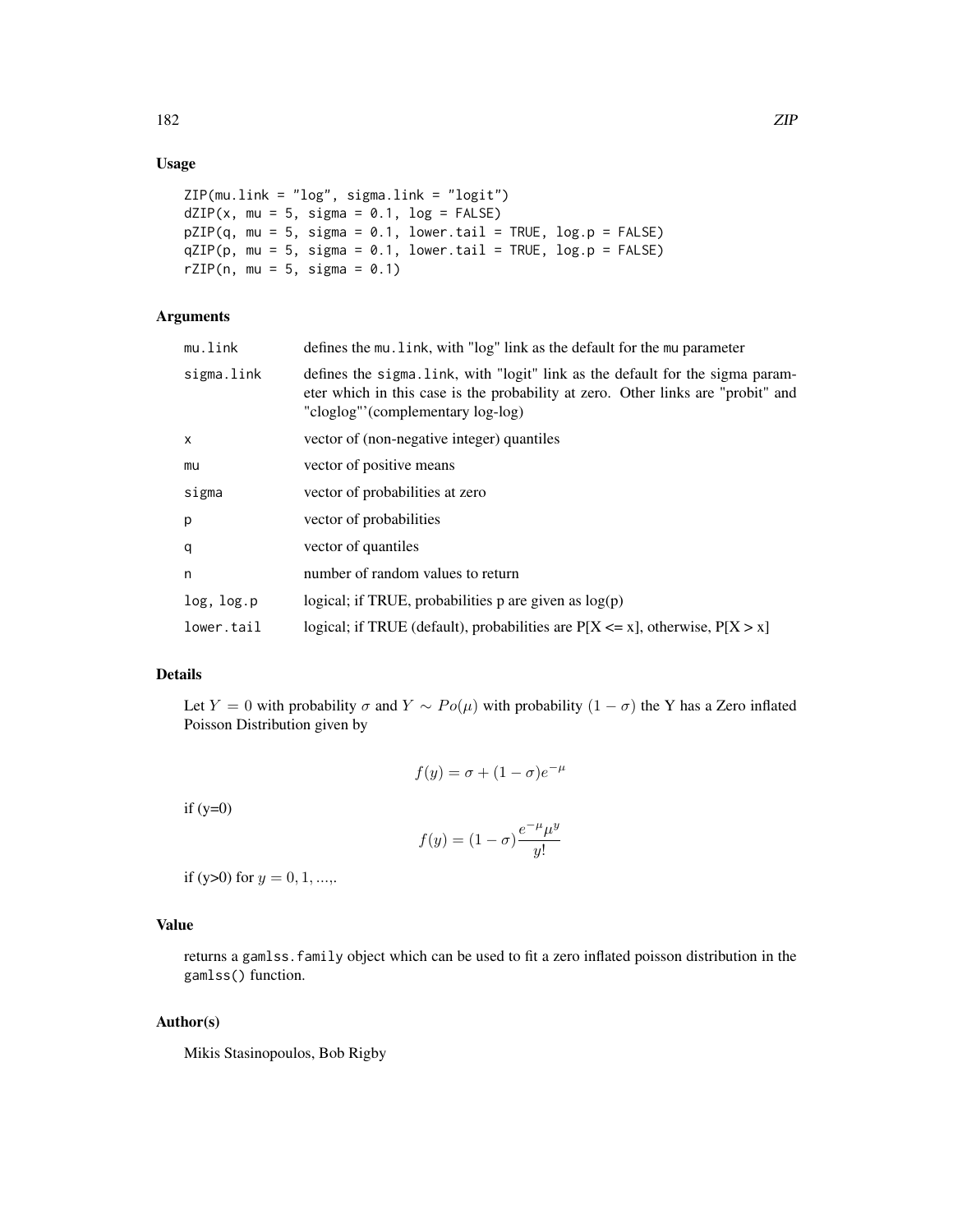#### References

Lambert, D. (1992), Zero-inflated Poisson Regression with an application to defects in Manufacturing, *Technometrics*, 34, pp 1-14.

Rigby, R. A. and Stasinopoulos D. M. (2005). Generalized additive models for location, scale and shape,(with discussion), *Appl. Statist.*, 54, part 3, pp 507-554.

Rigby, R. A., Stasinopoulos, D. M., Heller, G. Z., and De Bastiani, F. (2019) Distributions for modeling location, scale, and shape: Using GAMLSS in R, Chapman and Hall/CRC. An older version can be found in <http://www.gamlss.com/>.

Stasinopoulos D. M. Rigby R.A. (2007) Generalized additive models for location scale and shape (GAMLSS) in R. *Journal of Statistical Software*, Vol. 23, Issue 7, Dec 2007, [http://www.jstatsof](http://www.jstatsoft.org/v23/i07)t. [org/v23/i07](http://www.jstatsoft.org/v23/i07).

Stasinopoulos D. M., Rigby R.A., Heller G., Voudouris V., and De Bastiani F., (2017) *Flexible Regression and Smoothing: Using GAMLSS in R*, Chapman and Hall/CRC.

# See Also

[gamlss.family](#page-57-0), [PO](#page-129-0), [ZIP2](#page-182-0)

#### Examples

```
ZIP()# gives information about the default links for the normal distribution
# creating data and plotting them
dat<-rZIP(1000, mu=5, sigma=.1)
r <- barplot(table(dat), col='lightblue')
# library(gamlss)
# fit the distribution
# mod1<-gamlss(dat~1, family=ZIP)# fits a constant for mu and sigma
# fitted(mod1)[1]
# fitted(mod1,"sigma")[1]
```
<span id="page-182-0"></span>ZIP2 *Zero inflated poisson distribution for fitting a GAMLSS model*

#### **Description**

The function ZIP2 defines the zero inflated Poisson type 2 distribution, a two parameter distribution, for a gamlss.family object to be used in GAMLSS fitting using the function gamlss(). The functions dZIP2, pZIP2, qZIP2 and rZIP2 define the density, distribution function, quantile function and random generation for the inflated poisson, ZIP2(), distribution. The ZIP2 is a different parameterization of the ZIP distribution. In the ZIP2 the mu is the mean of the distribution.

### Usage

```
ZIP2(mu.link = "log", sigma.link = "logit")dZIP2(x, mu = 5, sigma = 0.1, log = FALSE)pZIP2(q, mu = 5, sigma = 0.1, lower.tail = TRUE, log.p = FALSE)qZIP2(p, mu = 5, sigma = 0.1, lower[allerage] <math>neg PPE, log.p = FALSE)
rZIP2(n, mu = 5, sigma = 0.1)
```
<span id="page-182-1"></span> $ZIP2$  and the set of the set of the set of the set of the set of the set of the set of the set of the set of the set of the set of the set of the set of the set of the set of the set of the set of the set of the set of th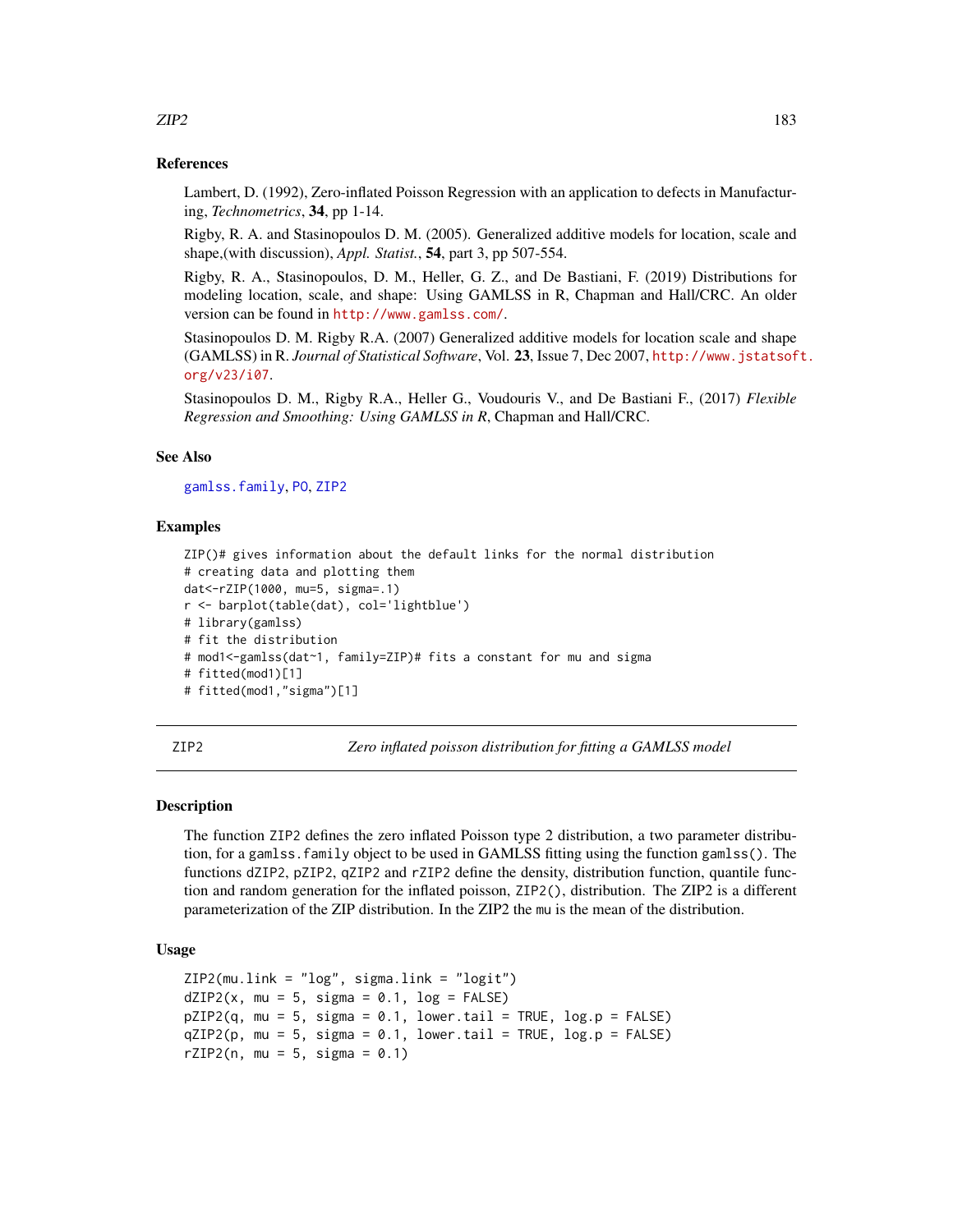#### Arguments

| mu.link    | defines the mu. link, with "log" link as the default for the mu parameter                                                                                                                               |
|------------|---------------------------------------------------------------------------------------------------------------------------------------------------------------------------------------------------------|
| sigma.link | defines the sigma. Link, with "logit" link as the default for the sigma param-<br>eter which in this case is the probability at zero. Other links are "probit" and<br>"cloglog"'(complementary log-log) |
| x          | vector of (non-negative integer) quantiles                                                                                                                                                              |
| mu         | vector of positive means                                                                                                                                                                                |
| sigma      | vector of probabilities at zero                                                                                                                                                                         |
| р          | vector of probabilities                                                                                                                                                                                 |
| q          | vector of quantiles                                                                                                                                                                                     |
| n          | number of random values to return                                                                                                                                                                       |
| log, log.p | logical; if TRUE, probabilities $p$ are given as $log(p)$                                                                                                                                               |
| lower.tail | logical; if TRUE (default), probabilities are $P[X \le x]$ , otherwise, $P[X > x]$                                                                                                                      |

### Details

Let Y = 0 with probability  $\sigma$  and  $Y \sim Po(\mu/|1-\sigma|)$  with probability  $(1-\sigma)$  then Y has a Zero inflated Poisson type 2 distribution given by

$$
f(y|\mu,\sigma) = \sigma + (1-\sigma)e^{-\mu/(1-\sigma)} \text{ if } y = 0
$$
  

$$
f(y|\mu,\sigma) = (1-\sigma)\frac{e^{-\mu/(1-\sigma)}[\mu/(1-\sigma)]^y}{y!} \text{ if } y = 1, 2, 3, ...
$$

The mean of the distribution in this parameterization is mu.

# Value

returns a gamlss.family object which can be used to fit a zero inflated poisson distribution in the gamlss() function.

#### Author(s)

Bob Rigby, Gillian Heller and Mikis Stasinopoulos

# References

Lambert, D. (1992), Zero-inflated Poisson Regression with an application to defects in Manufacturing, *Technometrics*, 34, pp 1-14.

Rigby, R. A. and Stasinopoulos D. M. (2005). Generalized additive models for location, scale and shape,(with discussion), *Appl. Statist.*, 54, part 3, pp 507-554.

Rigby, R. A., Stasinopoulos, D. M., Heller, G. Z., and De Bastiani, F. (2019) Distributions for modeling location, scale, and shape: Using GAMLSS in R, Chapman and Hall/CRC. An older version can be found in <http://www.gamlss.com/>.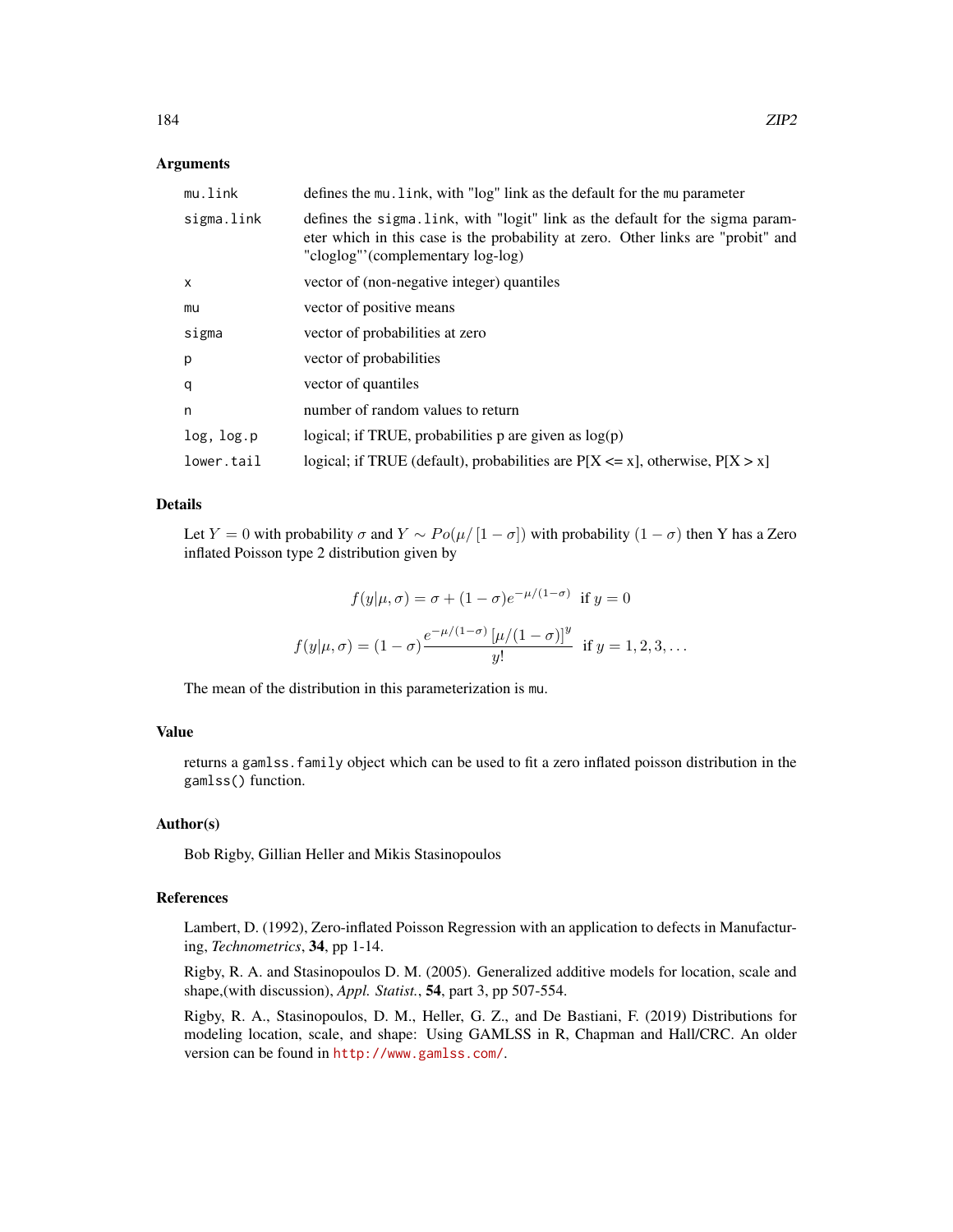<span id="page-184-0"></span> $\angle$  ZIPF 185

Stasinopoulos D. M. Rigby R.A. (2007) Generalized additive models for location scale and shape (GAMLSS) in R. *Journal of Statistical Software*, Vol. 23, Issue 7, Dec 2007, [http://www.jstatsof](http://www.jstatsoft.org/v23/i07)t. [org/v23/i07](http://www.jstatsoft.org/v23/i07).

Stasinopoulos D. M., Rigby R.A., Heller G., Voudouris V., and De Bastiani F., (2017) *Flexible Regression and Smoothing: Using GAMLSS in R*, Chapman and Hall/CRC.

#### See Also

[gamlss.family](#page-57-0), [ZIP](#page-180-0)

### Examples

```
ZIP2()# gives information about the default links for the normal distribution
# creating data and plotting them
dat<-rZIP2(1000, mu=5, sigma=.1)
r <- barplot(table(dat), col='lightblue')
# fit the disteibution
# library(gamlss)
# mod1<-gamlss(dat~1, family=ZIP2)# fits a constant for mu and sigma
# fitted(mod1)[1]
# fitted(mod1,"sigma")[1]
```
ZIPF *The zipf and zero adjusted zipf distributions for fitting a GAMLSS model*

### **Description**

This function ZIPF() defines the zipf distribution, Johnson et. al., (2005), sections 11.2.20, p 527- 528. The zipf distribution is an one parameter distribution with long tails (a discete version of the Pareto distrbution). The function ZIPF() creates a gamlss. family object to be used in GAMLSS fitting. The functions dZIPF, pZIPF, qZIPF and rZIPF define the density, distribution function, quantile function and random generation for the zipf, ZIPF(), distribution. The function zetaP() defines the zeta function and it is based on the zeta function defined on the VGAM package of Thomas Yee, see Yee (2017).

The distribution zipf is defined on  $y = 1, 2, 3, \ldots, \infty$ , the zero adjusted zipf permits values on  $y = 0, 1, 2, \ldots, \infty$ . The function ZAZIPF() defines the zero adjusted zipf distribution. The function ZAZIPF() creates a gamlss.family object to be used in GAMLSS fitting. The functions dZAZIPF, pZAZIPF, qZAZIPF and rZAZIPF define the density, distribution function, quantile function and random generation for the zero adjusted zipf, ZAZIPF(), distribution.

# Usage

```
ZIPF(mu.link = "log")dZIPF(x, mu = 1, log = FALSE)pZIPF(q, mu = 1, lower.tail = TRUE, log.p = FALSE)qZIPP(p, mu = 1, lower[allerage] <math>p = FALSE,max.value = 10000)
```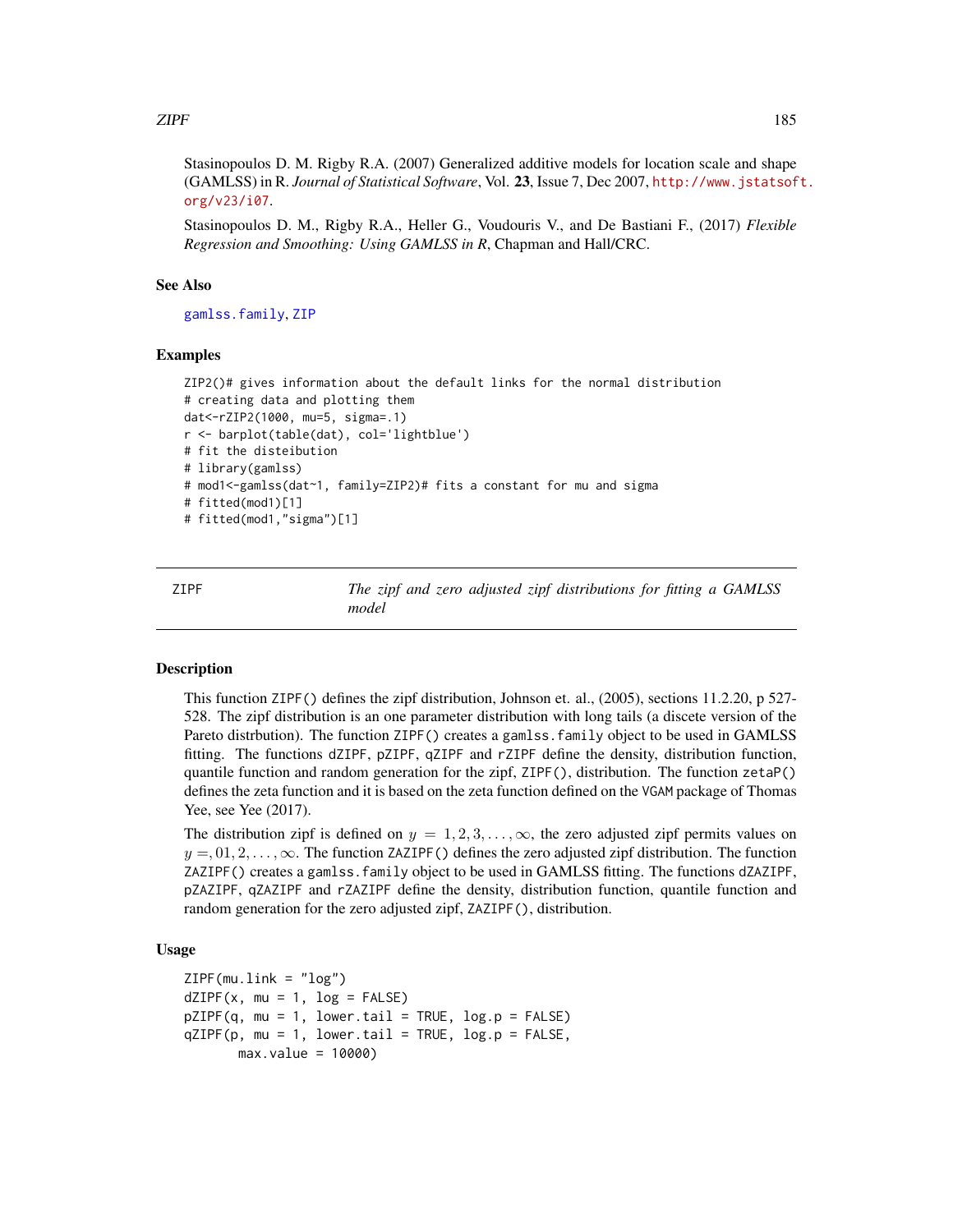```
rZIPF(n, mu = 1, max.value = 10000)zetaP(x)
ZAZIPF(mu.link = "log", sigma.link = "logit")
dZAZIPP(x, mu = 0.5, sigma = 0.1, log = FALSE)pZAZIPF(q, mu = 0.5, sigma = 0.1, lower.tail = TRUE,log.p = FALSEqZAZIPP(p, mu = 0.5, sigma = 0.1, lower.tail = TRUE,log.p = FALSE, max.value = 10000rZAZIPF(n, mu = 0.5, sigma = 0.1, max.value = 10000)
```
#### Arguments

| mu.link    | the link function for the parameter mu with default log                                                                                                                                                                                      |
|------------|----------------------------------------------------------------------------------------------------------------------------------------------------------------------------------------------------------------------------------------------|
| x,q        | vectors of (non-negative integer) quantiles                                                                                                                                                                                                  |
| p          | vector of probabilities                                                                                                                                                                                                                      |
| mu         | vector of positive parameter                                                                                                                                                                                                                 |
| log, log.p | logical; if TRUE, probabilities $p$ are given as $log(p)$                                                                                                                                                                                    |
| lower.tail | logical; if TRUE (default), probabilities are $P[X \le x]$ , otherwise, $P[X \ge x]$                                                                                                                                                         |
| n          | number of random values to return                                                                                                                                                                                                            |
| max.value  | a constant, set to the default value of 10000, It is used in the q function which<br>numerically calculates how far the algorithm should look for q. Maybe for zipf<br>data the values has to increase at a considerable computational cost. |
| sigma.link | the link function for the parameter aigma with default logit                                                                                                                                                                                 |
| sigma      | a vector of probabilities of zero                                                                                                                                                                                                            |

### Details

The probability density for the zipf distribution, ZIPF, is:

$$
f(y|\mu) = \frac{y^{-(\mu+1)}}{\zeta(\mu+1)}
$$

for  $y = 1, 2, \dots, \infty, \mu > 0$  and where  $\zeta()$  is the (Reimann) zeta function.

The distribution has mean  $\zeta(\mu)/\zeta(\mu+1)$  and variance  $\zeta(\mu+1)\zeta(\mu-1) - [\zeta(\mu)]^2/[\zeta(\mu+1)]^2$ .

# Value

The function ZIPF() returns a gamlss.family object which can be used to fit a zipf distribution in the gamlss() function.

#### Note

Because the zipf distrbution has very long tails the max. value in the q and r, may need to increase.

### Author(s)

Mikis Stasinopoulos and Bob Rigby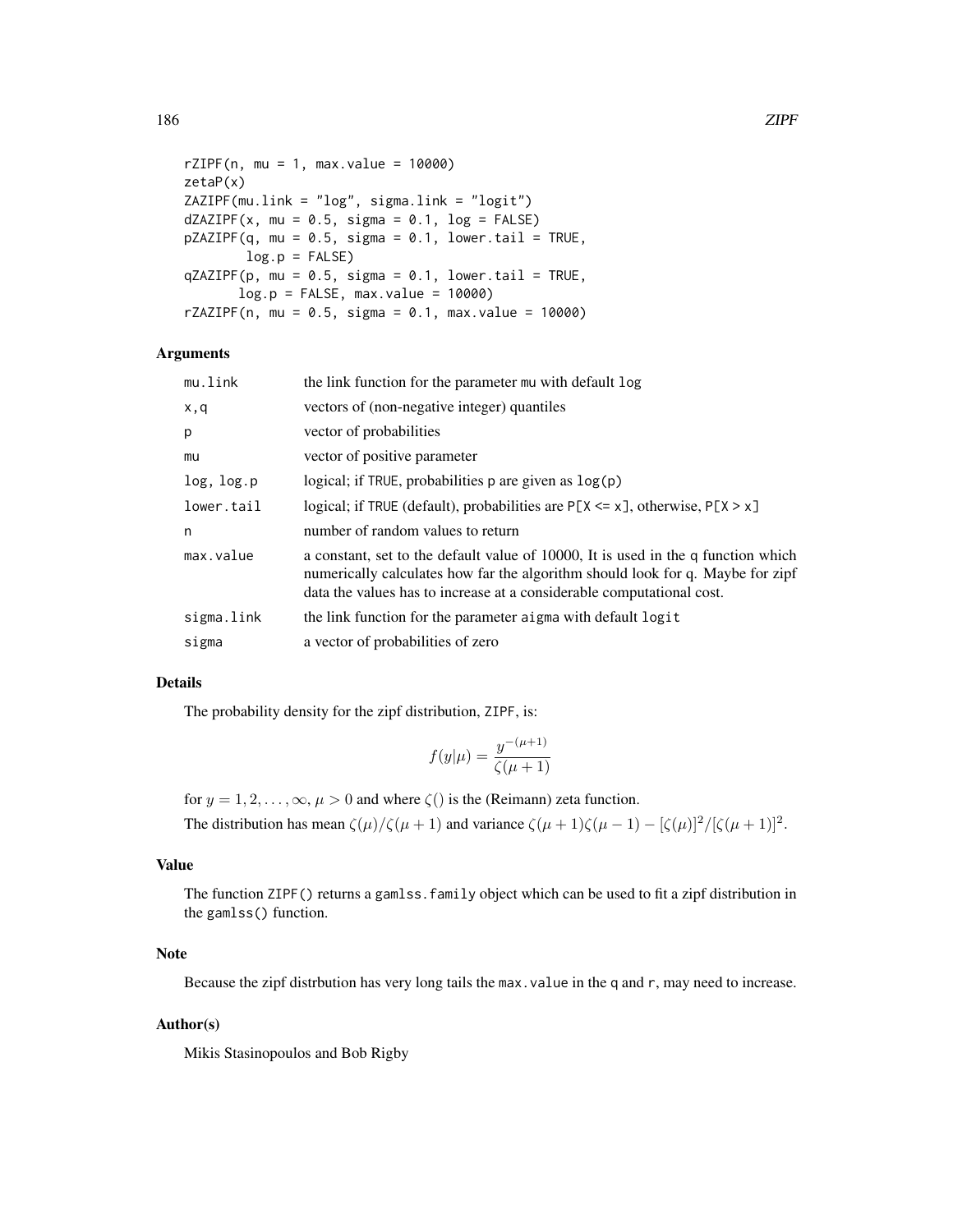#### <span id="page-186-0"></span>References

N. L. Johnson, A. W. Kemp, and S. Kotz. (2005) Univariate Discrete Distributions. Wiley, New York, 3rd edition.

Thomas W. Yee (2017). VGAM: Vector Generalized Linear and Additive Models. R package version 1.0-3. <https://CRAN.R-project.org/package=VGAM>

Rigby, R. A. and Stasinopoulos D. M. (2005). Generalized additive models for location, scale and shape,(with discussion), *Appl. Statist.*, 54, part 3, pp 507-554.

Stasinopoulos D. M. Rigby R.A. (2007) Generalized additive models for location scale and shape (GAMLSS) in R. *Journal of Statistical Software*, Vol. 23, Issue 7, Dec 2007, [http://www.jstatsof](http://www.jstatsoft.org/v23/i07)t. [org/v23/i07](http://www.jstatsoft.org/v23/i07).

Stasinopoulos D. M., Rigby R.A., Heller G., Voudouris V., and De Bastiani F., (2017) *Flexible Regression and Smoothing: Using GAMLSS in R*, Chapman and Hall/CRC.

# See Also

[PO](#page-129-0), [LG](#page-88-1), [GEOM](#page-67-0), [YULE](#page-167-0)

#### Examples

```
# ZIPF
par(mfrow=c(2,2))
y<-seq(1,20,1)
plot(y, dZIPF(y), type="h")
q \leq -\text{seq}(1, 20, 1)plot(q, pZIPF(q), type="h")
p<-seq(0.0001,0.999,0.05)
plot(p , qZIPF(p), type="s")
dat <- rZIPF(100)
hist(dat)
# ZAZIPF
y<-seq(0,20,1)
plot(y, dZAZIPF(y, mu=.9, sigma=.1), type="h")
q \leq -\text{seq}(1, 20, 1)plot(q, pZAZIPF(q, mu=.9, sigma=.1), type="h")
p<-seq(0.0001,0.999,0.05)
plot(p, qZAZIPF(p, mu=.9, sigma=.1), type="s")
dat <- rZAZIPF(100, mu=.9, sigma=.1)
hist(dat)
```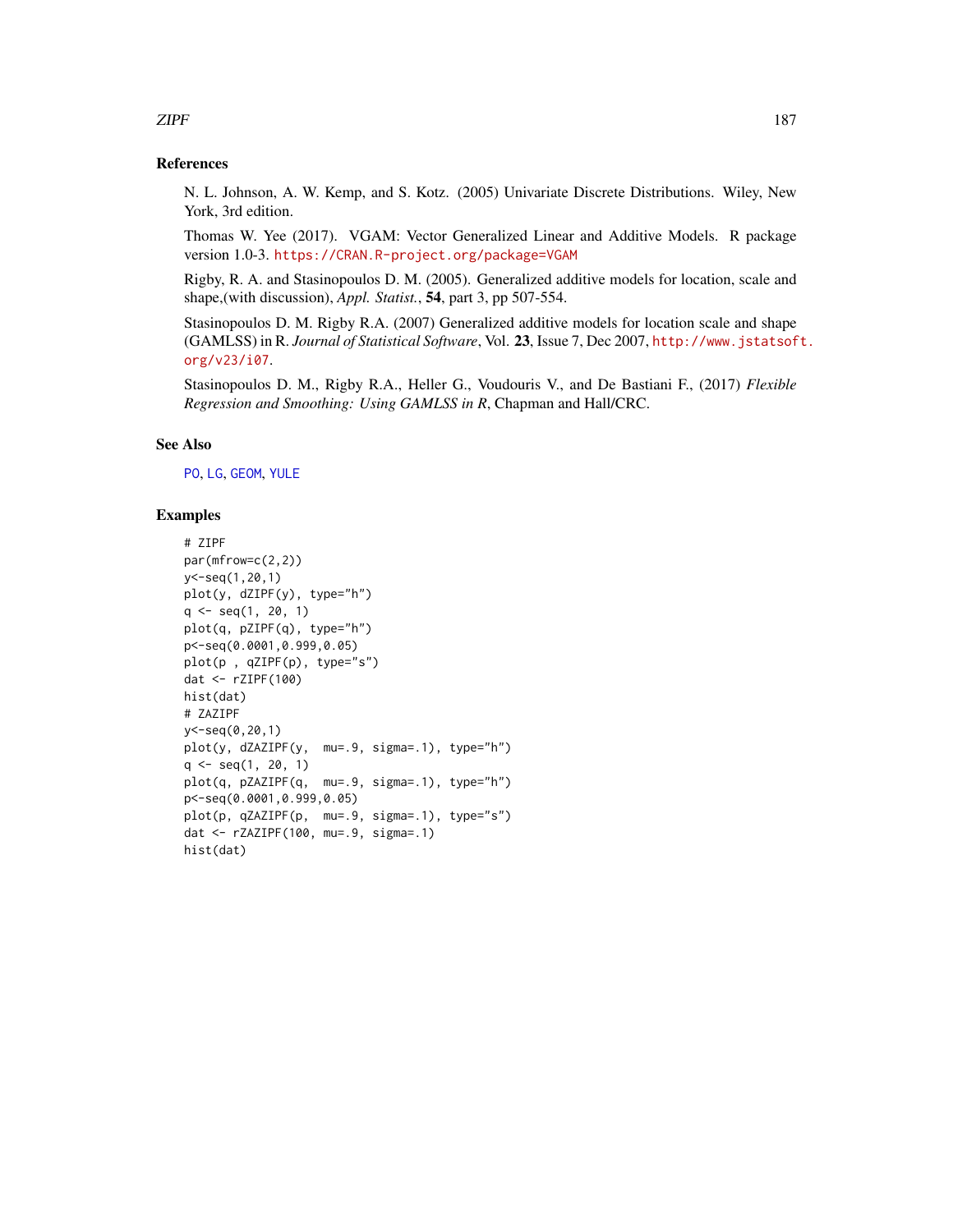# Index

∗ distribution BB , [8](#page-7-0) BCCG , [10](#page-9-0) BCPE , [13](#page-12-0) BCT, [16](#page-15-0) BE , [18](#page-17-0) BEINF, [20](#page-19-0) BEOI , [24](#page-23-0) BEZI , [27](#page-26-0) BI , [29](#page-28-0) BNB , [31](#page-30-0) count\_1\_31 , [35](#page-34-0) DBI , [39](#page-38-0) DBURR12, [40](#page-39-0) DEL , [42](#page-41-0) DPO, [45](#page-44-0) EGB2 , [47](#page-46-0) exGAUS, [49](#page-48-0) EXP, [51](#page-50-0) flexDist , [52](#page-51-0) GA , [54](#page-53-0) GAF, [56](#page-55-0) GB1 , [61](#page-60-0) GB2, [63](#page-62-0) gen.Family, [66](#page-65-0) GEOM , [68](#page-67-1) GG , [70](#page-69-0) GIG , [72](#page-71-0) GPO , [74](#page-73-0) GT , [76](#page-75-0) GU , [78](#page-77-0) hazardFun , [79](#page-78-0) IG , [81](#page-80-0) IGAMMA, [82](#page-81-0) JSU , [84](#page-83-0) JSUo , [87](#page-86-0) LG , [89](#page-88-2) LNO, [91](#page-90-0) LO , [94](#page-93-0)

LOGITNO, [96](#page-95-0) LQNO , [97](#page-96-0) MN3 , [103](#page-102-0) momentSK, [105](#page-104-0) NBF , [109](#page-108-0) NBI , [111](#page-110-0) NBII , [113](#page-112-0) NET , [115](#page-114-0) NO , [117](#page-116-0) NO2 , [119](#page-118-0) NOF , [121](#page-120-0) PARET02, [123](#page-122-0) PE , [125](#page-124-0) PIG, [128](#page-127-0) PO , [130](#page-129-1) RG , [132](#page-131-0) RGE , [134](#page-133-0) SEP , [136](#page-135-0) SEP1 , [139](#page-138-0) SHASH , [141](#page-140-0) SI , [145](#page-144-0) SICHEL, [147](#page-146-0) SIMPLEX, [150](#page-149-0) SN1 , [151](#page-150-0) SN2 , [153](#page-152-0) ST1 , [155](#page-154-0) TF , [158](#page-157-0) WARING , [160](#page-159-0) WEI , [162](#page-161-0) WEI2 , [163](#page-162-0) WEI3 , [165](#page-164-0) YULE , [168](#page-167-1) ZABB , [169](#page-168-0) ZABI , [171](#page-170-0) ZAGA , [173](#page-172-0) ZAIG, [175](#page-174-0) ZANBI , [178](#page-177-0) ZAP , [180](#page-179-0)

ZIP , [181](#page-180-1)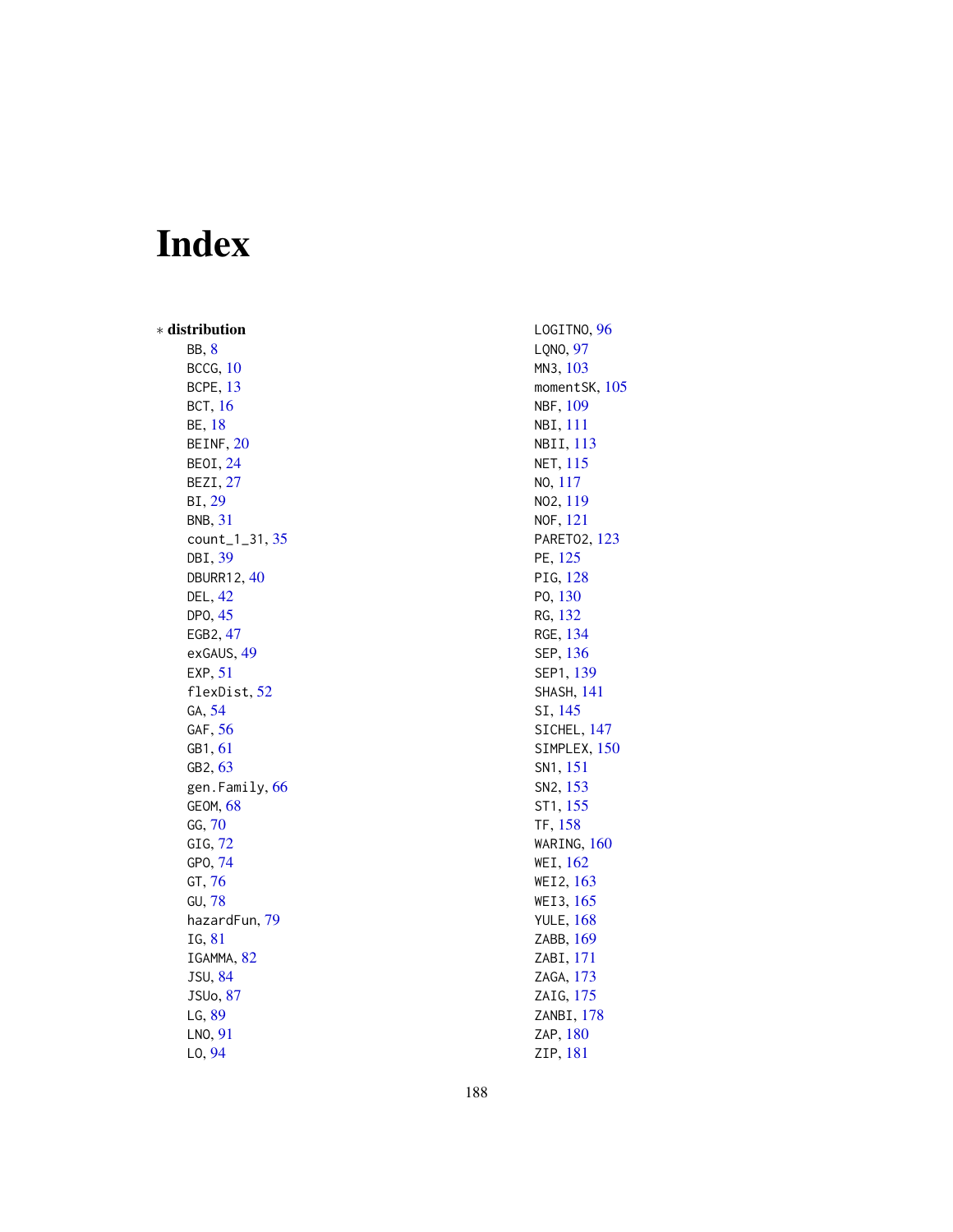ZIP2 , [183](#page-182-1) ZIPF , [185](#page-184-0) ∗ package gamlss.dist-package , [4](#page-3-0) ∗ regression BB , [8](#page-7-0) BCCG , [10](#page-9-0) BCPE , [13](#page-12-0) BCT , [16](#page-15-0) BE , [18](#page-17-0) BEINF, [20](#page-19-0) BEOI , [24](#page-23-0) BEZI , [27](#page-26-0) BI , [29](#page-28-0) BNB , [31](#page-30-0) checklink , [34](#page-33-0) count\_1\_31 , [35](#page-34-0) DBI , [39](#page-38-0) DBURR12, [40](#page-39-0) DEL , [42](#page-41-0) DP0, [45](#page-44-0) EGB2 , [47](#page-46-0) exGAUS, [49](#page-48-0) EXP, [51](#page-50-0) flexDist , [52](#page-51-0) GA , [54](#page-53-0) GAF, [56](#page-55-0) gamlss.family, [58](#page-57-1) GB1 , [61](#page-60-0) GB2, [63](#page-62-0) gen.Family, [66](#page-65-0) GEOM , [68](#page-67-1) GG , [70](#page-69-0) GIG , [72](#page-71-0) GPO , [74](#page-73-0) GT , [76](#page-75-0) GU , [78](#page-77-0) hazardFun , [79](#page-78-0) IG , [81](#page-80-0) IGAMMA, [82](#page-81-0) JSU , [84](#page-83-0) JSUo , [87](#page-86-0) LG, [89](#page-88-2) LNO , [91](#page-90-0) LO , [94](#page-93-0) LOGITNO, [96](#page-95-0) LQNO , [97](#page-96-0) make.link.gamlss , [99](#page-98-0)

MN3 , [103](#page-102-0) NBF , [109](#page-108-0) NBI , [111](#page-110-0) NBII , [113](#page-112-0) NET , [115](#page-114-0) NO , [117](#page-116-0) NO2 , [119](#page-118-0) NOF , [121](#page-120-0) PARET02, [123](#page-122-0) PE , [125](#page-124-0) PIG, [128](#page-127-0) PO , [130](#page-129-1) RG , [132](#page-131-0) RGE , [134](#page-133-0) SEP , [136](#page-135-0) SEP1 , [139](#page-138-0) SHASH , [141](#page-140-0) SI , [145](#page-144-0) SICHEL, [147](#page-146-0) SIMPLEX, [150](#page-149-0) SN1 , [151](#page-150-0) SN2, [153](#page-152-0) ST1 , [155](#page-154-0) TF , [158](#page-157-0) WARING , [160](#page-159-0) WEI , [162](#page-161-0) WEI2 , [163](#page-162-0) WEI3 , [165](#page-164-0) YULE , [168](#page-167-1) ZABB , [169](#page-168-0) ZABI , [171](#page-170-0) ZAGA , [173](#page-172-0) ZAIG, [175](#page-174-0) ZANBI , [178](#page-177-0) ZAP, [180](#page-179-0) ZIP , [181](#page-180-1) ZIP2 , [183](#page-182-1) ZIPF , [185](#page-184-0) as.family *(*gamlss.family *)* , [58](#page-57-1) as.gamlss.family *(*gamlss.family *)* , [58](#page-57-1) BB , [8](#page-7-0) , *[40](#page-39-0)* , *[58](#page-57-1)* , *[61](#page-60-0)* BCCG , [10](#page-9-0) , *[18](#page-17-0)* , *[50](#page-49-0)* , *[58](#page-57-1)* , *[61](#page-60-0)* , *[91](#page-90-0)* , *[93](#page-92-0)* BCCGo *(*BCCG *)* , [10](#page-9-0) BCCGuntr *(*BCCG *)* , [10](#page-9-0) BCPE , *[13](#page-12-0)* , [13](#page-12-0) , *[18](#page-17-0)* , *[59](#page-58-0)* , *[61](#page-60-0)* , *[117](#page-116-0)* , *[127](#page-126-0)* BCPEo *(*BCPE *)* , [13](#page-12-0)

BCPEuntr *(*BCPE *)* , [13](#page-12-0)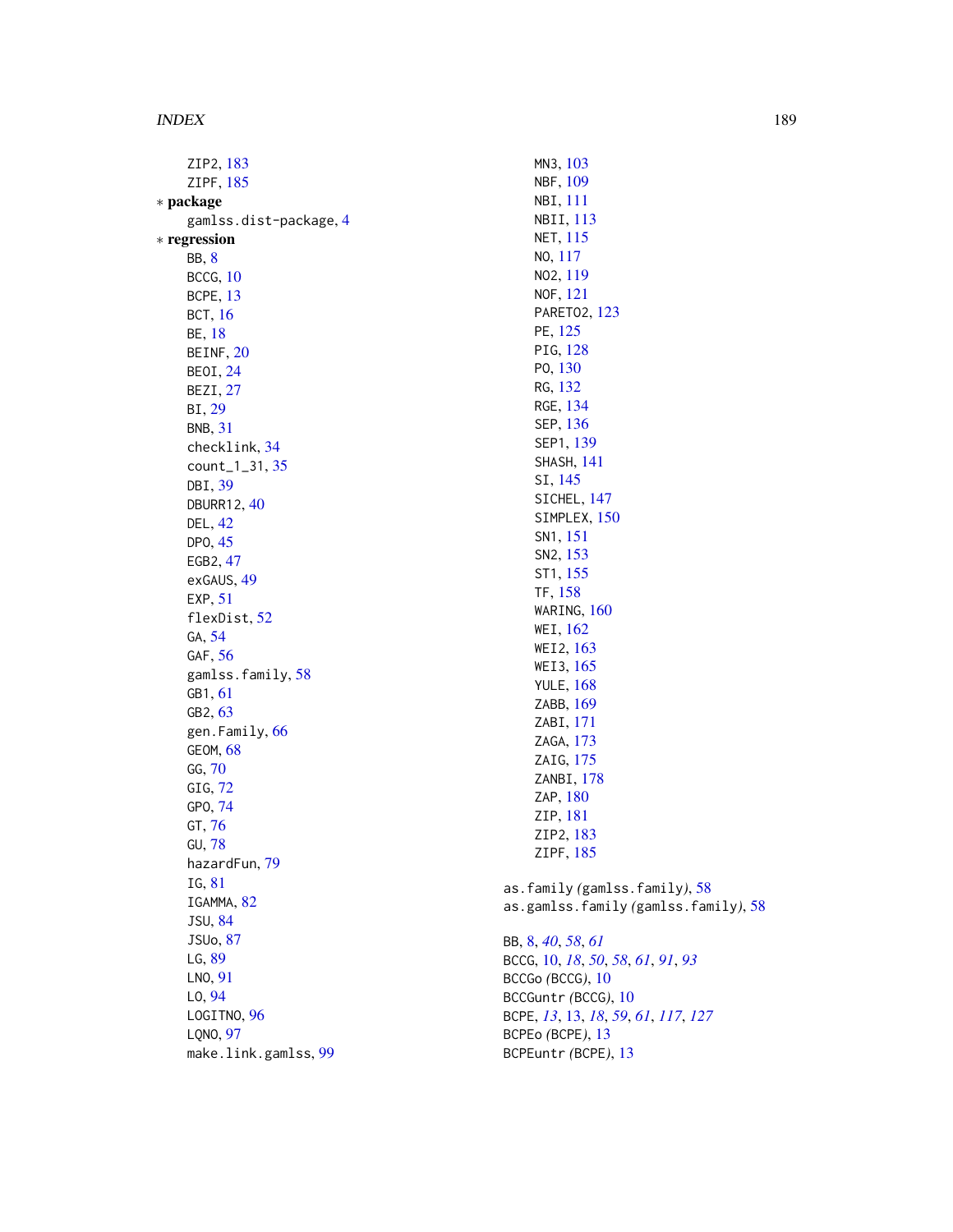BCT, [13](#page-12-0), [15](#page-14-0), [16](#page-15-0), [48](#page-47-0), [59](#page-58-0), [61](#page-60-0), [63](#page-62-0), [65](#page-64-0), [77](#page-76-0), [86](#page-85-0), [88](#page-87-0), *[138](#page-137-0)* , *[144](#page-143-0)* BCTo *(*BCT *)* , [16](#page-15-0) BCTuntr *(*BCT *)* , [16](#page-15-0) BE , [18](#page-17-0) , *[20](#page-19-0)* , *[23](#page-22-0)* , *[58](#page-57-1)* , *[61](#page-60-0)* BEINF , *[20](#page-19-0)* , [20](#page-19-0) , *[58](#page-57-1)* , *[61](#page-60-0)* BEINF0 *(*BEINF *)* , [20](#page-19-0) BEINF1 *(*BEINF *)* , [20](#page-19-0) BEo , *[23](#page-22-0)* BEo *(*BE *)* , [18](#page-17-0) BEOI , *[21](#page-20-0)* , *[23](#page-22-0)* , [24](#page-23-0) , *[26](#page-25-0)* , *[58](#page-57-1)* BEZI , *[21](#page-20-0)* , *[23](#page-22-0)* , [27](#page-26-0) , *[29](#page-28-0)* , *[58](#page-57-1)* BI , *[10](#page-9-0)* , [29](#page-28-0) , *[40](#page-39-0)* , *[58](#page-57-1)* , *[61](#page-60-0)* , *[105](#page-104-0)* , *[173](#page-172-0)* binom\_1\_31 *(*count\_1\_31 *)* , [35](#page-34-0) binom\_2\_33 *(*count\_1\_31 *)* , [35](#page-34-0) binom\_3\_33 *(*count\_1\_31 *)* , [35](#page-34-0) BNB , [31](#page-30-0) , *[58](#page-57-1)* boundary *(*momentSK *)* , [105](#page-104-0) cEGB2\_1 *(*momentSK *)* , [105](#page-104-0) cEGB2\_1Data *(*momentSK *)* , [105](#page-104-0) cEGB2\_2 *(*momentSK *)* , [105](#page-104-0) centileKurt *(*momentSK *)* , [105](#page-104-0) centileSK *(*momentSK *)* , [105](#page-104-0) centileSkew *(*momentSK *)* , [105](#page-104-0) checkBCPE *(*BCPE *)* , [13](#page-12-0) checkCentileSK *(*momentSK *)* , [105](#page-104-0) checklink , [34](#page-33-0) checkMomentSK *(*momentSK *)* , [105](#page-104-0) cJSU *(*momentSK *)* , [105](#page-104-0) contR01\_2\_13 *(*count\_1\_31 *)* , [35](#page-34-0) contR01\_4\_33 *(*count\_1\_31 *)* , [35](#page-34-0) contR\_2\_12 *(*count\_1\_31 *)* , [35](#page-34-0) contR\_3\_11 *(*count\_1\_31 *)* , [35](#page-34-0) contR\_4\_13 *(*count\_1\_31 *)* , [35](#page-34-0) contRplus\_2\_11 *(*count\_1\_31 *)* , [35](#page-34-0) contRplus\_3\_13 *(*count\_1\_31 *)* , [35](#page-34-0) contRplus\_4\_33 *(*count\_1\_31 *)* , [35](#page-34-0) count\_1\_22 *(*count\_1\_31 *)* , [35](#page-34-0) count\_1\_31 , [35](#page-34-0) count\_2\_32 *(*count\_1\_31 *)* , [35](#page-34-0) count\_2\_32R *(*count\_1\_31 *)* , [35](#page-34-0) count\_2\_33 *(*count\_1\_31 *)* , [35](#page-34-0) count\_3\_32 *(*count\_1\_31 *)* , [35](#page-34-0) count\_3\_33 *(*count\_1\_31 *)* , [35](#page-34-0) cSB *(*momentSK *)* , [105](#page-104-0) cSEP3 *(*momentSK *)* , [105](#page-104-0) cSHASH *(*momentSK *)* , [105](#page-104-0) cST3\_1 *(*momentSK *)* , [105](#page-104-0)

cST3\_2 *(*momentSK *)* , [105](#page-104-0) dBB *(*BB *)* , [8](#page-7-0) dBCCG *(*BCCG *)* , [10](#page-9-0) dBCCGo *(*BCCG *)* , [10](#page-9-0) dBCPE *(*BCPE *)* , [13](#page-12-0) dBCPEo *(*BCPE *)* , [13](#page-12-0) dBCT *(*BCT *)* , [16](#page-15-0) dBCTo *(*BCT *)* , [16](#page-15-0) dBE *(*BE *)* , [18](#page-17-0) dBEINF *(*BEINF *)* , [20](#page-19-0) dBEINF0 *(*BEINF *)* , [20](#page-19-0) dBEINF1 *(*BEINF *)* , [20](#page-19-0) dBEo *(*BE *)* , [18](#page-17-0) dBEOI *(*BEOI *)* , [24](#page-23-0) dBEZI *(*BEZI *)* , [27](#page-26-0) DBI , [39](#page-38-0) , *[59](#page-58-0)* dBI *(*BI *)* , [29](#page-28-0) dBNB *(*BNB *)* , [31](#page-30-0) DBURR12 , [40](#page-39-0) , *[59](#page-58-0)* dDBI *(*DBI *)* , [39](#page-38-0) dDBURR12 *(*DBURR12 *)* , [40](#page-39-0) dDEL *(*DEL *)* , [42](#page-41-0) dDPO *(*DPO *)* , [45](#page-44-0) dEGB2 *(*EGB2 *)* , [47](#page-46-0) DEL , [42](#page-41-0) , *[59](#page-58-0)* dexGAUS *(*exGAUS *)* , [49](#page-48-0) dEXP *(*EXP *)* , [51](#page-50-0) dGA *(*GA *)* , [54](#page-53-0) dGAF *(*GAF *)* , [56](#page-55-0) dGB1 *(*GB1 *)* , [61](#page-60-0) dGB2 *(*GB2 *)* , [63](#page-62-0) dGEOM *(*GEOM *)* , [68](#page-67-1) dGEOMo *(*GEOM *)* , [68](#page-67-1) dGG *(*GG *)* , [70](#page-69-0) dGIG *(*GIG *)* , [72](#page-71-0) dGP *(*GB2 *)* , [63](#page-62-0) dGPO *(*GPO *)* , [74](#page-73-0) dGT *(*GT *)* , [76](#page-75-0) dGU *(*GU *)* , [78](#page-77-0) dIG *(*IG *)* , [81](#page-80-0) dIGAMMA *(*IGAMMA *)* , [82](#page-81-0) dJSU *(*JSU *)* , [84](#page-83-0) dJSUo *(*JSUo *)* , [87](#page-86-0) dLG *(*LG *)* , [89](#page-88-2) dLNO *(*LNO *)* , [91](#page-90-0) dLO *(*LO *)* , [94](#page-93-0) dLOGITNO *(*LOGITNO *)* , [96](#page-95-0) dLOGNO *(*LNO *)* , [91](#page-90-0)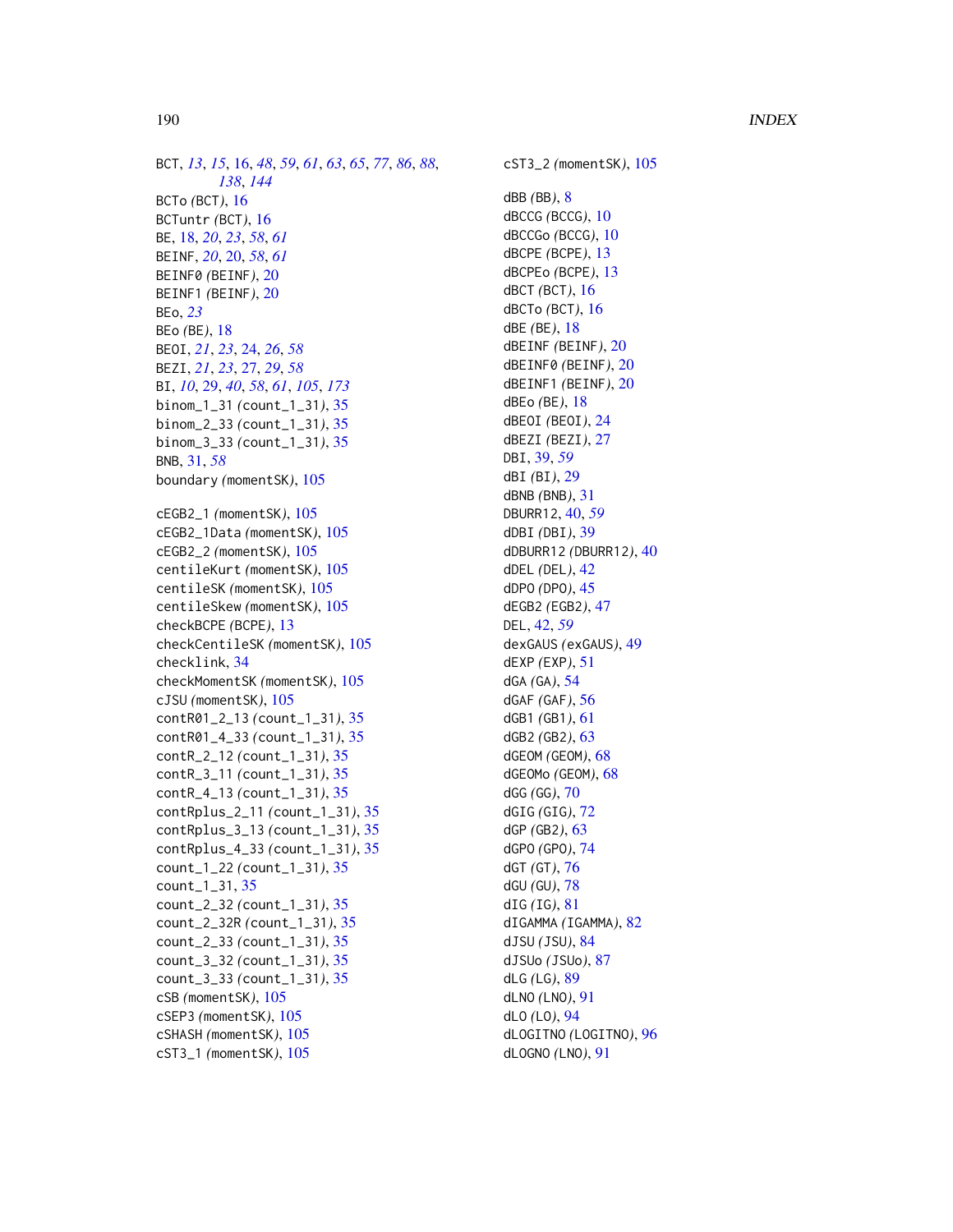dLOGNO2 *(*LNO *)* , [91](#page-90-0) dLQNO *(*LQNO *)* , [97](#page-96-0) dMN3 *(*MN3 *)* , [103](#page-102-0) dMN4 *(*MN3 *)* , [103](#page-102-0) dMN5 *(*MN3 *)* , [103](#page-102-0) dNBF *(*NBF *)* , [109](#page-108-0) dNBI *(*NBI *)* , [111](#page-110-0) dNBII *(*NBII *)* , [113](#page-112-0) dNET *(*NET *)* , [115](#page-114-0) dNO *(*NO *)* , [117](#page-116-0) dNO2 *(*NO2 *)* , [119](#page-118-0) dNOF *(*NOF *)* , [121](#page-120-0) dPARETO *(*PARETO2 *)* , [123](#page-122-0) dPARETO1 *(*PARETO2 *)* , [123](#page-122-0) dPARETO1o *(*PARETO2 *)* , [123](#page-122-0) dPARETO2 *(*PARETO2 *)* , [123](#page-122-0) dPARETO2o *(*PARETO2 *)* , [123](#page-122-0) dPE *(*PE *)* , [125](#page-124-0) dPE2 *(*PE *)* , [125](#page-124-0) dPIG *(*PIG *)* , [128](#page-127-0) dPIG2 *(*PIG *)* , [128](#page-127-0) DPO , *[42](#page-41-0)* , [45](#page-44-0) , *[59](#page-58-0)* , *[75](#page-74-0)* dPO *(*PO *)* , [130](#page-129-1) dRG *(*RG *)* , [132](#page-131-0) dRGE *(*RGE *)* , [134](#page-133-0) dSEP *(*SEP *)* , [136](#page-135-0) dSEP1 *(*SEP1 *)* , [139](#page-138-0) dSEP2 *(*SEP1 *)* , [139](#page-138-0) dSEP3 *(*SEP1 *)* , [139](#page-138-0) dSEP4 *(*SEP1 *)* , [139](#page-138-0) dSHASH *(*SHASH *)* , [141](#page-140-0) dSHASHo *(*SHASH *)* , [141](#page-140-0) dSHASHo2 *(*SHASH *)* , [141](#page-140-0) dSI *(*SI *)* , [145](#page-144-0) dSICHEL *(*SICHEL *)* , [147](#page-146-0) dSIMPLEX *(*SIMPLEX *)* , [150](#page-149-0) dSN1 *(*SN1 *)* , [151](#page-150-0) dSN2 *(*SN2 *)* , [153](#page-152-0) dSST *(*ST1 *)* , [155](#page-154-0) dST1 *(*ST1 *)* , [155](#page-154-0) dST2 *(*ST1 *)* , [155](#page-154-0) dST3 *(*ST1 *)* , [155](#page-154-0) dST3C *(*ST1 *)* , [155](#page-154-0) dST4 *(*ST1 *)* , [155](#page-154-0) dST5 *(*ST1 *)* , [155](#page-154-0) dTF *(*TF *)* , [158](#page-157-0) dTF2 *(*TF *)* , [158](#page-157-0) dWARING *(*WARING *)* , [160](#page-159-0)

dWEI *(*WEI *)* , [162](#page-161-0) dWEI2 *(*WEI2 *)* , [163](#page-162-0) dWEI3 *(*WEI3 *)* , [165](#page-164-0) dYULE *(*YULE *)* , [168](#page-167-1) dZABB *(*ZABB *)* , [169](#page-168-0) dZABI *(*ZABI *)* , [171](#page-170-0) dZABNB *(*BNB *)* , [31](#page-30-0) dZAGA *(*ZAGA *)* , [173](#page-172-0) dZAIG *(*ZAIG *)* , [175](#page-174-0) dZALG *(*LG *)* , [89](#page-88-2) dZANBI *(*ZANBI *)* , [178](#page-177-0) dZAP *(*ZAP *)* , [180](#page-179-0) dZAPIG *(*PIG *)* , [128](#page-127-0) dZASICHEL *(*SICHEL *)* , [147](#page-146-0) dZAZIPF *(*ZIPF *)* , [185](#page-184-0) dZIBB *(*ZABB *)* , [169](#page-168-0) dZIBI *(*ZABI *)* , [171](#page-170-0) dZIBNB *(*BNB *)* , [31](#page-30-0) dZINBF *(*NBF *)* , [109](#page-108-0) dZINBI *(*ZANBI *)* , [178](#page-177-0) dZIP *(*ZIP *)* , [181](#page-180-1) dZIP2 *(*ZIP2 *)* , [183](#page-182-1) dZIPF *(*ZIPF *)* , [185](#page-184-0) dZIPIG *(*PIG *)* , [128](#page-127-0) dZISICHEL *(*SICHEL *)* , [147](#page-146-0) EGB2 , [47](#page-46-0) , *[59](#page-58-0)* exGAUS , [49](#page-48-0) , *[59](#page-58-0)* EXP , [51](#page-50-0) , *[59](#page-58-0)* Family *(*gen.Family *)* , [66](#page-65-0) fEGB2\_1 *(*momentSK *)* , [105](#page-104-0) fEGB2\_2 *(*momentSK *)* , [105](#page-104-0) fittedMN *(*MN3 *)* , [103](#page-102-0) fJSU *(*momentSK *)* , [105](#page-104-0) flexDist , [52](#page-51-0) fSEP3 *(*momentSK *)* , [105](#page-104-0) fST3\_1 *(*momentSK *)* , [105](#page-104-0) fST3\_2 *(*momentSK *)* , [105](#page-104-0) GA , *[50](#page-49-0)* , [54](#page-53-0) , *[57](#page-56-0)* , *[59](#page-58-0)* , *[61](#page-60-0)* , *[72](#page-71-0)* , *[82](#page-81-0)* , *[84](#page-83-0)* , *[175](#page-174-0)* GAF,  $56$ gamlss.dist *(*gamlss.dist-package *)* , [4](#page-3-0)

gamlss.dist-package , [4](#page-3-0) gamlss.family, [8](#page-7-0), [10](#page-9-0), [13](#page-12-0), [15](#page-14-0), [18](#page-17-0), [20](#page-19-0), [23](#page-22-0), [26](#page-25-0), , *[31](#page-30-0)* , *[35](#page-34-0)* , *[38](#page-37-0)* , *[42](#page-41-0)* , *[44](#page-43-0)* , *[48](#page-47-0)* , *[50](#page-49-0)* , *[52](#page-51-0)* , *[55](#page-54-0)* , , [58](#page-57-1) , *[63](#page-62-0)* , *[65](#page-64-0)* , *[69](#page-68-0)* , *[72](#page-71-0)* , *[74](#page-73-0) , [75](#page-74-0)* , *[77](#page-76-0)* , *[79](#page-78-0) ,* , *[82](#page-81-0)* , *[84](#page-83-0)* , *[86](#page-85-0)* , *[88](#page-87-0)* , *[91](#page-90-0)* , *[93](#page-92-0)* , *[95](#page-94-0)* , *[97](#page-96-0)* , , *[105](#page-104-0)* , *[108](#page-107-0)* , *[113](#page-112-0)* , *[115](#page-114-0)* , *[117](#page-116-0)* , *[119](#page-118-0) ,*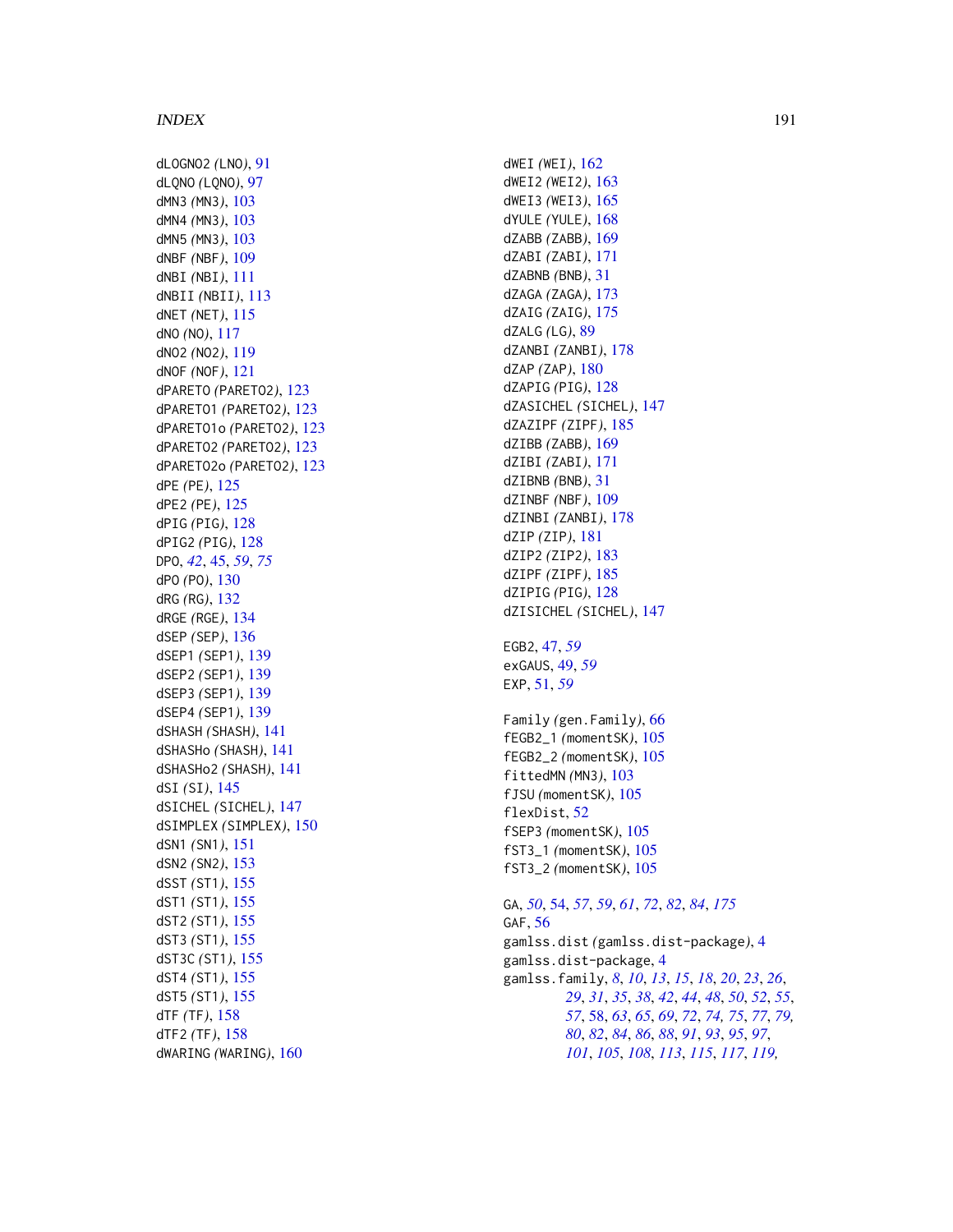*[120](#page-119-0)*, *[122](#page-121-0)*, *[125](#page-124-0)*, *[127](#page-126-0)*, *[130](#page-129-1)*, *[132](#page-131-0)*, *[134](#page-133-0)*, *[136](#page-135-0)*, *[138](#page-137-0)*, *[141](#page-140-0)*, *[144](#page-143-0)*, *[146](#page-145-0)*, *[149](#page-148-0)*, *[152](#page-151-0)*, *[154](#page-153-0)*, *[158](#page-157-0)*, *[160,](#page-159-0) [161](#page-160-0)*, *[163](#page-162-0)*, *[165–](#page-164-0)[167](#page-166-0)*, *[169](#page-168-0)*, *[171](#page-170-0)*, *[173](#page-172-0)*, *[175](#page-174-0)*, *[177](#page-176-0)*, *[179](#page-178-0)*, *[181](#page-180-1)*, *[183](#page-182-1)*, *[185](#page-184-0)* GB1, *[20](#page-19-0)*, *[59](#page-58-0)*, [61](#page-60-0) GB2, *[59](#page-58-0)*, [63](#page-62-0) gen.Family, [66](#page-65-0) gen.hazard *(*hazardFun*)*, [79](#page-78-0) GEOM, *[59](#page-58-0)*, [68,](#page-67-1) *[187](#page-186-0)* GEOMo, *[59](#page-58-0)* GEOMo *(*GEOM*)*, [68](#page-67-1) get\_C *(*DPO*)*, [45](#page-44-0) GetBI\_C *(*DBI*)*, [39](#page-38-0) GG, *[57](#page-56-0)*, *[59](#page-58-0)*, [70](#page-69-0) GIG, *[59](#page-58-0)*, [72,](#page-71-0) *[82](#page-81-0)* GP *(*GB2*)*, [63](#page-62-0) GPO, [74](#page-73-0) GT, *[59](#page-58-0)*, [76](#page-75-0) GU, *[59](#page-58-0)*, *[61](#page-60-0)*, [78](#page-77-0) hazardFun, [79](#page-78-0) histSmo, *[54](#page-53-0)* IG, *[50](#page-49-0)*, *[59](#page-58-0)*, *[61](#page-60-0)*, *[74](#page-73-0)*, [81,](#page-80-0) *[177](#page-176-0)* IGAMMA, *[59](#page-58-0)*, [82](#page-81-0) JSU, *[48](#page-47-0)*, *[59](#page-58-0)*, *[61](#page-60-0)*, *[63](#page-62-0)*, *[65](#page-64-0)*, *[77](#page-76-0)*, [84,](#page-83-0) *[88](#page-87-0)*, *[138](#page-137-0)*, *[144](#page-143-0)* JSUo, *[86](#page-85-0)*, [87](#page-86-0) LG, *[59](#page-58-0)*, [89,](#page-88-2) *[187](#page-186-0)* LNO, *[50](#page-49-0)*, *[59](#page-58-0)*, *[61](#page-60-0)*, [91](#page-90-0) LO, *[59](#page-58-0)*, *[61](#page-60-0)*, [94](#page-93-0) LOGITNO, *[20](#page-19-0)*, *[59](#page-58-0)*, [96](#page-95-0) LOGNO, *[59](#page-58-0)*, *[97](#page-96-0)* LOGNO *(*LNO*)*, [91](#page-90-0) LOGNO2 *(*LNO*)*, [91](#page-90-0) LQNO, *[59](#page-58-0)*, [97](#page-96-0) make.link.gamlss, [99](#page-98-0) meanBEINF *(*BEINF*)*, [20](#page-19-0) meanBEINF0 *(*BEINF*)*, [20](#page-19-0) meanBEINF1 *(*BEINF*)*, [20](#page-19-0) meanBEOI *(*BEOI*)*, [24](#page-23-0) meanBEZI *(*BEZI*)*, [27](#page-26-0) meanZAGA *(*ZAGA*)*, [173](#page-172-0) meanZAIG *(*ZAIG*)*, [175](#page-174-0) MN3, [103](#page-102-0) MN4 *(*MN3*)*, [103](#page-102-0)

momentSK, [105](#page-104-0) MULTIN *(*MN3*)*, [103](#page-102-0) NBF, *[59](#page-58-0)*, [109](#page-108-0) NBI, *[33](#page-32-0)*, *[59](#page-58-0)*, *[61](#page-60-0)*, *[111](#page-110-0)*, [111,](#page-110-0) *[115](#page-114-0)*, *[130](#page-129-1)*, *[132](#page-131-0)*, *[146](#page-145-0)*, *[171](#page-170-0)*, *[179](#page-178-0)* NBII, *[33](#page-32-0)*, *[59](#page-58-0)*, *[61](#page-60-0)*, *[111](#page-110-0)*, *[113](#page-112-0)*, [113,](#page-112-0) *[130](#page-129-1)*, *[132](#page-131-0)*, *[146](#page-145-0)*, *[171](#page-170-0)*, *[179](#page-178-0)* NET, *[59](#page-58-0)*, [115](#page-114-0) NO, *[59](#page-58-0)*, *[61](#page-60-0)*, *[95](#page-94-0)*, *[99](#page-98-0)*, [117,](#page-116-0) *[120](#page-119-0)*, *[122](#page-121-0)* NO2, *[99](#page-98-0)*, *[119](#page-118-0)*, [119,](#page-118-0) *[122](#page-121-0)* NOF, *[59](#page-58-0)*, *[99](#page-98-0)*, [121](#page-120-0) own.linkfun *(*make.link.gamlss*)*, [99](#page-98-0) own.linkinv *(*make.link.gamlss*)*, [99](#page-98-0) own.mu.eta *(*make.link.gamlss*)*, [99](#page-98-0) own.valideta *(*make.link.gamlss*)*, [99](#page-98-0) PARETO *(*PARETO2*)*, [123](#page-122-0) PARETO1 *(*PARETO2*)*, [123](#page-122-0) PARETO1o *(*PARETO2*)*, [123](#page-122-0) PARETO2, *[59](#page-58-0)*, [123](#page-122-0) PARETO2o, *[59](#page-58-0)* PARETO2o *(*PARETO2*)*, [123](#page-122-0) pBB *(*BB*)*, [8](#page-7-0) pBCCG *(*BCCG*)*, [10](#page-9-0) pBCCGo *(*BCCG*)*, [10](#page-9-0) pBCPE *(*BCPE*)*, [13](#page-12-0) pBCPEo *(*BCPE*)*, [13](#page-12-0) pBCT *(*BCT*)*, [16](#page-15-0) pBCTo *(*BCT*)*, [16](#page-15-0) pBE *(*BE*)*, [18](#page-17-0) pBEINF *(*BEINF*)*, [20](#page-19-0) pBEINF0 *(*BEINF*)*, [20](#page-19-0) pBEINF1 *(*BEINF*)*, [20](#page-19-0) pBEo *(*BE*)*, [18](#page-17-0) pBEOI *(*BEOI*)*, [24](#page-23-0) pBEZI *(*BEZI*)*, [27](#page-26-0) pBI *(*BI*)*, [29](#page-28-0) pBNB *(*BNB*)*, [31](#page-30-0) pDBI *(*DBI*)*, [39](#page-38-0) pDBURR12 *(*DBURR12*)*, [40](#page-39-0) pDEL *(*DEL*)*, [42](#page-41-0) pDPO *(*DPO*)*, [45](#page-44-0) PE, *[59](#page-58-0)*, *[61](#page-60-0)*, [125](#page-124-0) PE2, *[59](#page-58-0)* PE2 *(*PE*)*, [125](#page-124-0)

MN5 *(*MN3*)*, [103](#page-102-0)

pEGB2 *(*EGB2*)*, [47](#page-46-0)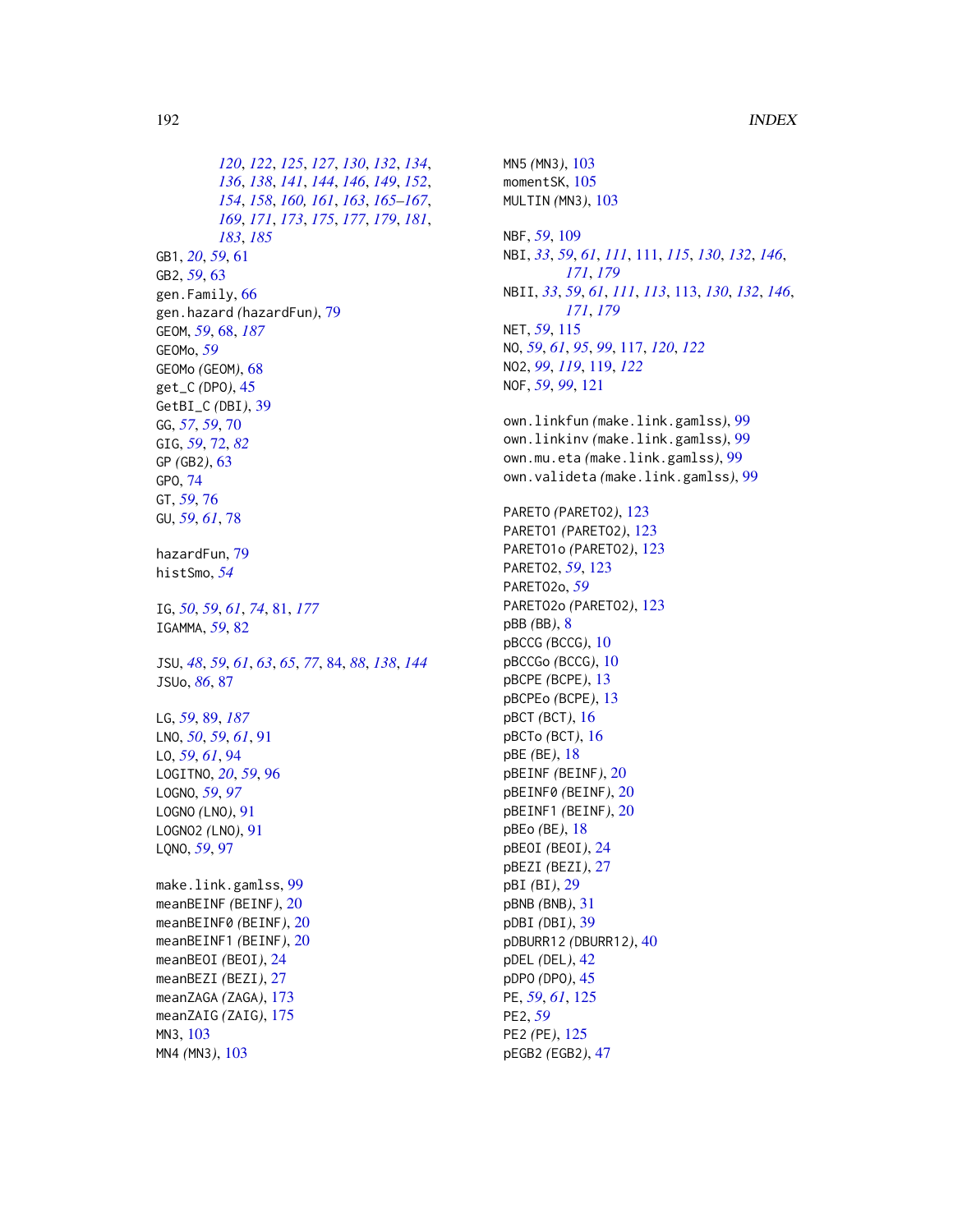pexGAUS *(*exGAUS*)*, [49](#page-48-0) pEXP *(*EXP*)*, [51](#page-50-0) pGA *(*GA*)*, [54](#page-53-0) pGAF *(*GAF*)*, [56](#page-55-0) pGB1 *(*GB1*)*, [61](#page-60-0) pGB2 *(*GB2*)*, [63](#page-62-0) pGEOM *(*GEOM*)*, [68](#page-67-1) pGEOMo *(*GEOM*)*, [68](#page-67-1) pGG *(*GG*)*, [70](#page-69-0) pGIG *(*GIG*)*, [72](#page-71-0) pGP *(*GB2*)*, [63](#page-62-0) pGPO *(*GPO*)*, [74](#page-73-0) pGT *(*GT*)*, [76](#page-75-0) pGU *(*GU*)*, [78](#page-77-0) PIG, *[59](#page-58-0)*, *[61](#page-60-0)*, *[113](#page-112-0)*, *[115](#page-114-0)*, [128,](#page-127-0) *[146](#page-145-0)*, *[149](#page-148-0)* pIG *(*IG*)*, [81](#page-80-0) PIG2 *(*PIG*)*, [128](#page-127-0) pIGAMMA *(*IGAMMA*)*, [82](#page-81-0) pJSU *(*JSU*)*, [84](#page-83-0) pJSUo *(*JSUo*)*, [87](#page-86-0) pLG *(*LG*)*, [89](#page-88-2) pLNO *(*LNO*)*, [91](#page-90-0) pLO *(*LO*)*, [94](#page-93-0) pLOGITNO *(*LOGITNO*)*, [96](#page-95-0) pLOGNO *(*LNO*)*, [91](#page-90-0) pLOGNO2 *(*LNO*)*, [91](#page-90-0) plotBEINF *(*BEINF*)*, [20](#page-19-0) plotBEINF0 *(*BEINF*)*, [20](#page-19-0) plotBEINF1 *(*BEINF*)*, [20](#page-19-0) plotBEOI *(*BEOI*)*, [24](#page-23-0) plotBEZI *(*BEZI*)*, [27](#page-26-0) plotCentileSK *(*momentSK*)*, [105](#page-104-0) plotZAGA *(*ZAGA*)*, [173](#page-172-0) plotZAIG *(*ZAIG*)*, [175](#page-174-0) pLQNO *(*LQNO*)*, [97](#page-96-0) pMN3 *(*MN3*)*, [103](#page-102-0) pMN4 *(*MN3*)*, [103](#page-102-0) pMN5 *(*MN3*)*, [103](#page-102-0) pNBF *(*NBF*)*, [109](#page-108-0) pNBI *(*NBI*)*, [111](#page-110-0) pNBII *(*NBII*)*, [113](#page-112-0) pNET *(*NET*)*, [115](#page-114-0) pNO *(*NO*)*, [117](#page-116-0) pNO2 *(*NO2*)*, [119](#page-118-0) pNOF *(*NOF*)*, [121](#page-120-0) PO, *[46](#page-45-0)*, *[59](#page-58-0)*, *[61](#page-60-0)*, *[75](#page-74-0)*, *[91](#page-90-0)*, [130,](#page-129-1) *[181](#page-180-1)*, *[183](#page-182-1)*, *[187](#page-186-0)* pPARETO *(*PARETO2*)*, [123](#page-122-0) pPARETO1 *(*PARETO2*)*, [123](#page-122-0)

pPARETO1o *(*PARETO2*)*, [123](#page-122-0) pPARETO2 *(*PARETO2*)*, [123](#page-122-0) pPARETO2o *(*PARETO2*)*, [123](#page-122-0) pPE *(*PE*)*, [125](#page-124-0) pPE2 *(*PE*)*, [125](#page-124-0) pPIG *(*PIG*)*, [128](#page-127-0) pPIG2 *(*PIG*)*, [128](#page-127-0) pPO *(*PO*)*, [130](#page-129-1) pRG *(*RG*)*, [132](#page-131-0) pRGE *(*RGE*)*, [134](#page-133-0) print.gamlss.family *(*gamlss.family*)*, [58](#page-57-1) pSEP *(*SEP*)*, [136](#page-135-0) pSEP1 *(*SEP1*)*, [139](#page-138-0) pSEP2 *(*SEP1*)*, [139](#page-138-0) pSEP3 *(*SEP1*)*, [139](#page-138-0) pSEP4 *(*SEP1*)*, [139](#page-138-0) pSHASH *(*SHASH*)*, [141](#page-140-0) pSHASHo *(*SHASH*)*, [141](#page-140-0) pSHASHo2 *(*SHASH*)*, [141](#page-140-0) pSI *(*SI*)*, [145](#page-144-0) pSICHEL *(*SICHEL*)*, [147](#page-146-0) pSIMPLEX *(*SIMPLEX*)*, [150](#page-149-0) pSN1 *(*SN1*)*, [151](#page-150-0) pSN2 *(*SN2*)*, [153](#page-152-0) pSST *(*ST1*)*, [155](#page-154-0) pST1 *(*ST1*)*, [155](#page-154-0) pST2 *(*ST1*)*, [155](#page-154-0) pST3 *(*ST1*)*, [155](#page-154-0) pST3C *(*ST1*)*, [155](#page-154-0) pST4 *(*ST1*)*, [155](#page-154-0) pST5 *(*ST1*)*, [155](#page-154-0) pTF *(*TF*)*, [158](#page-157-0) pTF2 *(*TF*)*, [158](#page-157-0) pWARING *(*WARING*)*, [160](#page-159-0) pWEI *(*WEI*)*, [162](#page-161-0) pWEI2 *(*WEI2*)*, [163](#page-162-0) pWEI3 *(*WEI3*)*, [165](#page-164-0) pYULE *(*YULE*)*, [168](#page-167-1) pZABB *(*ZABB*)*, [169](#page-168-0) pZABI *(*ZABI*)*, [171](#page-170-0) pZABNB *(*BNB*)*, [31](#page-30-0) pZAGA *(*ZAGA*)*, [173](#page-172-0) pZAIG *(*ZAIG*)*, [175](#page-174-0) pZALG *(*LG*)*, [89](#page-88-2) pZANBI *(*ZANBI*)*, [178](#page-177-0) pZAP *(*ZAP*)*, [180](#page-179-0) pZAPIG *(*PIG*)*, [128](#page-127-0) pZASICHEL *(*SICHEL*)*, [147](#page-146-0)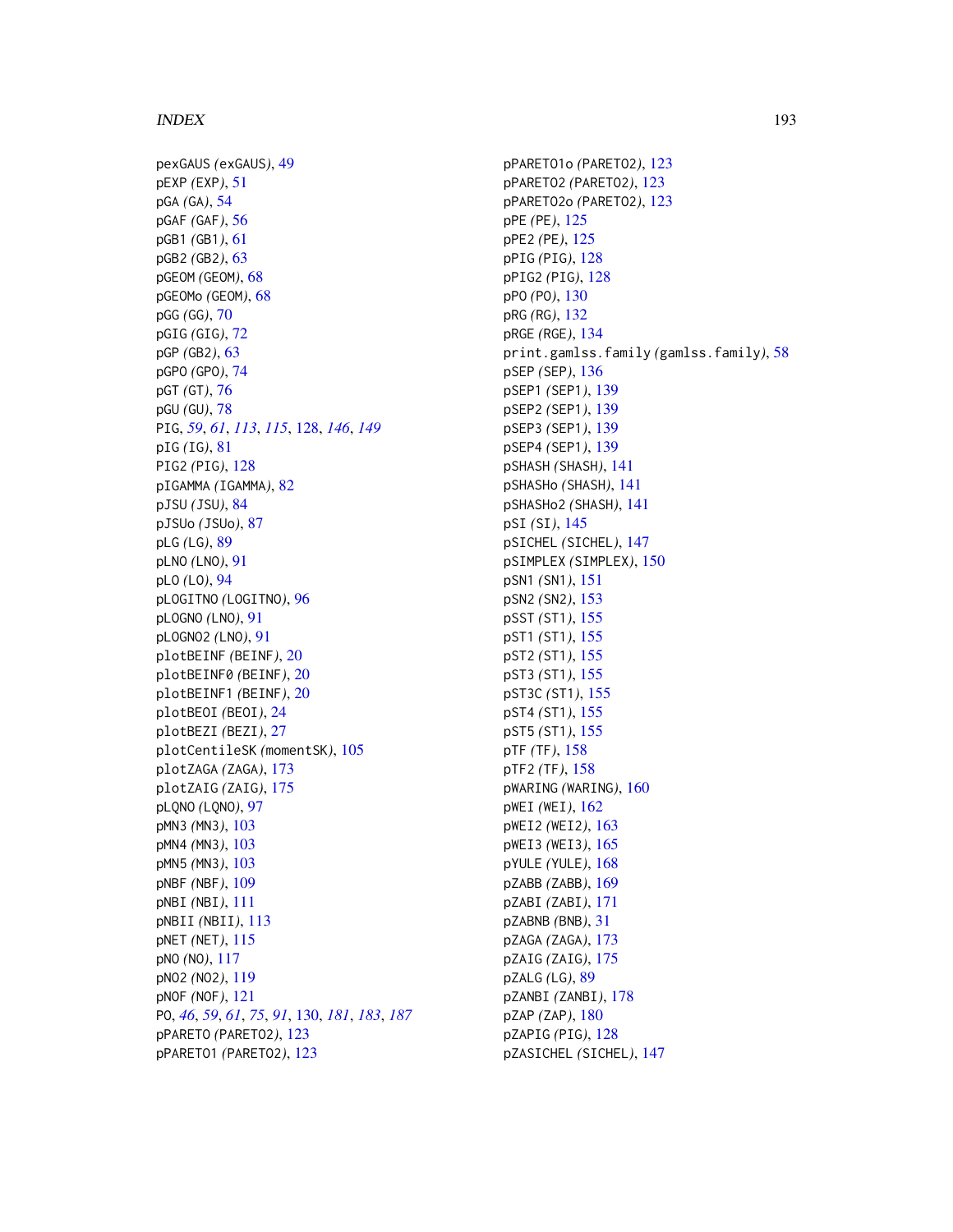pZAZIPF *(*ZIPF *)* , [185](#page-184-0) pZIBB *(*ZABB *)* , [169](#page-168-0) pZIBI *(*ZABI *)* , [171](#page-170-0) pZIBNB *(*BNB *)* , [31](#page-30-0) pZINBF *(*NBF *)* , [109](#page-108-0) pZINBI *(*ZANBI *)* , [178](#page-177-0) pZIP *(*ZIP *)* , [181](#page-180-1) pZIP2 *(*ZIP2 *)* , [183](#page-182-1) pZIPF *(*ZIPF *)* , [185](#page-184-0) pZIPIG *(*PIG *)* , [128](#page-127-0) pZISICHEL *(*SICHEL *)* , [147](#page-146-0) qBB *(*BB *)* , [8](#page-7-0) qBCCG *(*BCCG *)* , [10](#page-9-0) qBCCGo *(*BCCG *)* , [10](#page-9-0) qBCPE *(*BCPE *)* , [13](#page-12-0) qBCPEo *(*BCPE *)* , [13](#page-12-0) qBCT *(*BCT *)* , [16](#page-15-0) qBCTo *(*BCT *)* , [16](#page-15-0) qBE *(*BE *)* , [18](#page-17-0) qBEINF *(*BEINF *)* , [20](#page-19-0) qBEINF0 *(*BEINF *)* , [20](#page-19-0) qBEINF1 *(*BEINF *)* , [20](#page-19-0) qBEo *(*BE *)* , [18](#page-17-0) qBEOI *(*BEOI *)* , [24](#page-23-0) qBEZI *(*BEZI *)* , [27](#page-26-0) qBI *(*BI *)* , [29](#page-28-0) qBNB *(*BNB *)* , [31](#page-30-0) qDBI *(*DBI *)* , [39](#page-38-0) qDBURR12 *(*DBURR12 *)* , [40](#page-39-0) qDEL *(*DEL *)* , [42](#page-41-0) qDPO *(*DPO *)* , [45](#page-44-0) qEGB2 *(*EGB2 *)* , [47](#page-46-0) qexGAUS *(*exGAUS *)* , [49](#page-48-0) qEXP *(*EXP *)* , [51](#page-50-0) qGA *(*GA *)* , [54](#page-53-0) qGAF *(*GAF *)* , [56](#page-55-0) qGB1 *(*GB1 *)* , [61](#page-60-0) qGB2 *(*GB2 *)* , [63](#page-62-0) qGEOM *(*GEOM *)* , [68](#page-67-1) qGEOMo *(*GEOM *)* , [68](#page-67-1) qGG *(*GG *)* , [70](#page-69-0) qGIG *(*GIG *)* , [72](#page-71-0) qGP *(*GB2 *)* , [63](#page-62-0) qGPO *(*GPO *)* , [74](#page-73-0) qGT *(*GT *)* , [76](#page-75-0) qGU *(*GU *)* , [78](#page-77-0) qIG *(*IG *)* , [81](#page-80-0) qIGAMMA *(*IGAMMA *)* , [82](#page-81-0)

qJSU *(*JSU *)* , [84](#page-83-0) qJSUo *(*JSUo *)* , [87](#page-86-0) qLG *(*LG *)* , [89](#page-88-2) qLNO *(*LNO *)* , [91](#page-90-0) qLO *(*LO *)* , [94](#page-93-0) qLOGITNO *(*LOGITNO *)* , [96](#page-95-0) qLOGNO *(*LNO *)* , [91](#page-90-0) qLOGNO2 *(*LNO *)* , [91](#page-90-0) qLQNO *(*LQNO *)* , [97](#page-96-0) qMN3 *(*MN3 *)* , [103](#page-102-0) qMN4 *(*MN3 *)* , [103](#page-102-0) qMN5 *(*MN3 *)* , [103](#page-102-0) qNBF *(*NBF *)* , [109](#page-108-0) qNBI *(*NBI *)* , [111](#page-110-0) qNBII *(*NBII *)* , [113](#page-112-0) qNET *(*NET *)* , [115](#page-114-0) qNO *(*NO *)* , [117](#page-116-0) qNO2 *(*NO2 *)* , [119](#page-118-0) qNOF *(*NOF *)* , [121](#page-120-0) qPARETO *(*PARETO2 *)* , [123](#page-122-0) qPARETO1 *(*PARETO2 *)* , [123](#page-122-0) qPARETO1o *(*PARETO2 *)* , [123](#page-122-0) qPARETO2 *(*PARETO2 *)* , [123](#page-122-0) qPARETO2o *(*PARETO2 *)* , [123](#page-122-0) qPE *(*PE *)* , [125](#page-124-0) qPE2 *(*PE *)* , [125](#page-124-0) qPIG *(*PIG *)* , [128](#page-127-0) qPIG2 *(*PIG *)* , [128](#page-127-0) qPO *(*PO *)* , [130](#page-129-1) qRG *(*RG *)* , [132](#page-131-0) qRGE *(*RGE *)* , [134](#page-133-0) qSEP *(*SEP *)* , [136](#page-135-0) qSEP1 *(*SEP1 *)* , [139](#page-138-0) qSEP2 *(*SEP1 *)* , [139](#page-138-0) qSEP3 *(*SEP1 *)* , [139](#page-138-0) qSEP4 *(*SEP1 *)* , [139](#page-138-0) qSHASH *(*SHASH *)* , [141](#page-140-0) qSHASHo *(*SHASH *)* , [141](#page-140-0) qSHASHo2 *(*SHASH *)* , [141](#page-140-0) qSI *(*SI *)* , [145](#page-144-0) qSICHEL *(*SICHEL *)* , [147](#page-146-0) qSIMPLEX *(*SIMPLEX *)* , [150](#page-149-0) qSN1 *(*SN1 *)* , [151](#page-150-0) qSN2 *(*SN2 *)* , [153](#page-152-0) qSST *(*ST1 *)* , [155](#page-154-0) qST1 *(*ST1 *)* , [155](#page-154-0) qST2 *(*ST1 *)* , [155](#page-154-0) qST3 *(*ST1 *)* , [155](#page-154-0)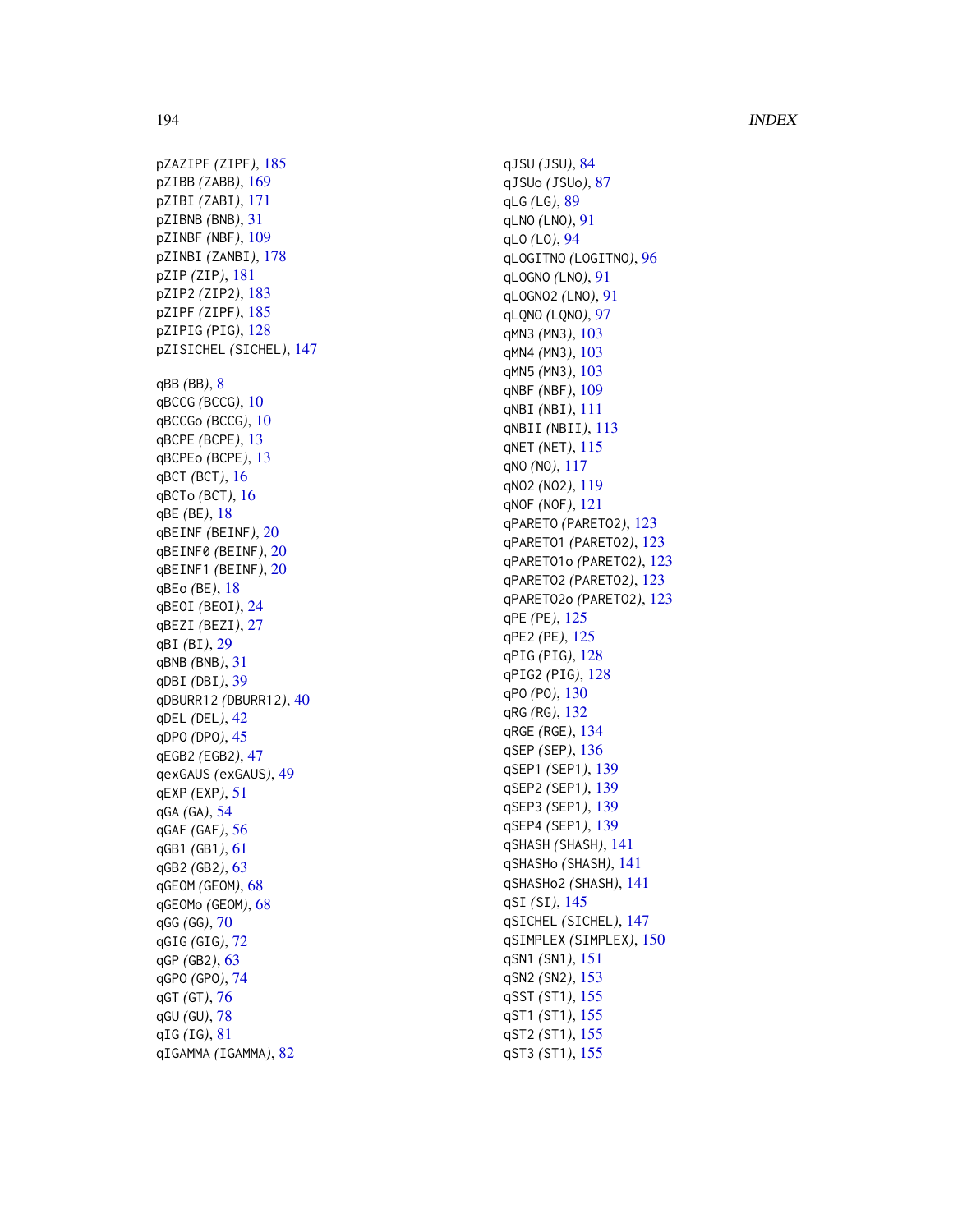qST3C *(*ST1 *)* , [155](#page-154-0) qST4 *(*ST1 *)* , [155](#page-154-0) qST5 *(*ST1 *)* , [155](#page-154-0) qTF *(*TF *)* , [158](#page-157-0) qTF2 *(*TF *)* , [158](#page-157-0) qWARING *(*WARING *)* , [160](#page-159-0) qWEI *(*WEI *)* , [162](#page-161-0) qWEI2 *(*WEI2 *)* , [163](#page-162-0) qWEI3 *(*WEI3 *)* , [165](#page-164-0) qYULE *(*YULE *)* , [168](#page-167-1) qZABB *(*ZABB *)* , [169](#page-168-0) qZABI *(*ZABI *)* , [171](#page-170-0) qZABNB *(*BNB *)* , [31](#page-30-0) qZAGA *(*ZAGA *)* , [173](#page-172-0) qZAIG *(*ZAIG *)* , [175](#page-174-0) qZALG *(*LG *)* , [89](#page-88-2) qZANBI *(*ZANBI *)* , [178](#page-177-0) qZAP *(*ZAP *)* , [180](#page-179-0) qZAPIG *(*PIG *)* , [128](#page-127-0) qZASICHEL *(*SICHEL *)* , [147](#page-146-0) qZAZIPF *(*ZIPF *)* , [185](#page-184-0) qZIBB *(*ZABB *)* , [169](#page-168-0) qZIBI *(*ZABI *)* , [171](#page-170-0) qZIBNB *(*BNB *)* , [31](#page-30-0) qZINBF *(*NBF *)* , [109](#page-108-0) qZINBI *(*ZANBI *)* , [178](#page-177-0) qZIP *(*ZIP *)* , [181](#page-180-1) qZIP2 *(*ZIP2 *)* , [183](#page-182-1) qZIPF *(*ZIPF *)* , [185](#page-184-0) qZIPIG *(*PIG *)* , [128](#page-127-0) qZISICHEL *(*SICHEL *)* , [147](#page-146-0) rBB *(*BB *)* , [8](#page-7-0) rBCCG *(*BCCG *)* , [10](#page-9-0) rBCCGo *(*BCCG *)* , [10](#page-9-0) rBCPE *(*BCPE *)* , [13](#page-12-0) rBCPEo *(*BCPE *)* , [13](#page-12-0) rBCT *(*BCT *)* , [16](#page-15-0) rBCTo *(*BCT *)* , [16](#page-15-0) rBE *(*BE *)* , [18](#page-17-0) rBEINF *(*BEINF *)* , [20](#page-19-0) rBEINF0 *(*BEINF *)* , [20](#page-19-0) rBEINF1 *(*BEINF *)* , [20](#page-19-0) rBEo *(*BE *)* , [18](#page-17-0) rBEOI *(*BEOI *)* , [24](#page-23-0) rBEZI *(*BEZI *)* , [27](#page-26-0) rBI *(*BI *)* , [29](#page-28-0) rBNB *(*BNB *)* , [31](#page-30-0) rDBI *(*DBI *)* , [39](#page-38-0)

rDBURR12 *(*DBURR12 *)* , [40](#page-39-0) rDEL *(*DEL *)* , [42](#page-41-0) rDPO *(*DPO *)* , [45](#page-44-0) rEGB2 *(*EGB2 *)* , [47](#page-46-0) rexGAUS *(*exGAUS *)* , [49](#page-48-0) rEXP *(*EXP *)* , [51](#page-50-0) RG , *[59](#page-58-0)* , *[61](#page-60-0)* , *[79](#page-78-0)* , [132](#page-131-0) rGA *(*GA *)* , [54](#page-53-0) rGAF *(*GAF *)* , [56](#page-55-0) rGB1 *(*GB1 *)* , [61](#page-60-0) rGB2 *(*GB2 *)* , [63](#page-62-0) RGE , *[59](#page-58-0)* , [134](#page-133-0) rGEOM *(*GEOM *)* , [68](#page-67-1) rGEOMo *(*GEOM *)* , [68](#page-67-1) rGG *(*GG *)* , [70](#page-69-0) rGIG *(*GIG *)* , [72](#page-71-0) rGP *(*GB2 *)* , [63](#page-62-0) rGPO *(*GPO *)* , [74](#page-73-0) rGT *(*GT *)* , [76](#page-75-0) rGU *(*GU *)* , [78](#page-77-0) rIG *(*IG *)* , [81](#page-80-0) rIGAMMA *(*IGAMMA *)* , [82](#page-81-0) rJSU *(*JSU *)* , [84](#page-83-0) rJSUo *(*JSUo *)* , [87](#page-86-0) rLG *(*LG *)* , [89](#page-88-2) rLNO *(*LNO *)* , [91](#page-90-0) rLO *(*LO *)* , [94](#page-93-0) rLOGITNO *(*LOGITNO *)* , [96](#page-95-0) rLOGNO *(*LNO *)* , [91](#page-90-0) rLOGNO2 *(*LNO *)* , [91](#page-90-0) rLQNO *(*LQNO *)* , [97](#page-96-0) rMN3 *(*MN3 *)* , [103](#page-102-0) rMN4 *(*MN3 *)* , [103](#page-102-0) rMN5 *(*MN3 *)* , [103](#page-102-0) rNBF *(*NBF *)* , [109](#page-108-0) rNBI *(*NBI *)* , [111](#page-110-0) rNBII *(*NBII *)* , [113](#page-112-0) rNET *(*NET *)* , [115](#page-114-0) rNO *(*NO *)* , [117](#page-116-0) rNO2 *(*NO2 *)* , [119](#page-118-0) rNOF *(*NOF *)* , [121](#page-120-0) rPARETO *(*PARETO2 *)* , [123](#page-122-0) rPARETO1 *(*PARETO2 *)* , [123](#page-122-0) rPARETO1o *(*PARETO2 *)* , [123](#page-122-0) rPARETO2 *(*PARETO2 *)* , [123](#page-122-0) rPARETO2o *(*PARETO2 *)* , [123](#page-122-0) rPE *(*PE *)* , [125](#page-124-0) rPE2 *(*PE *)* , [125](#page-124-0)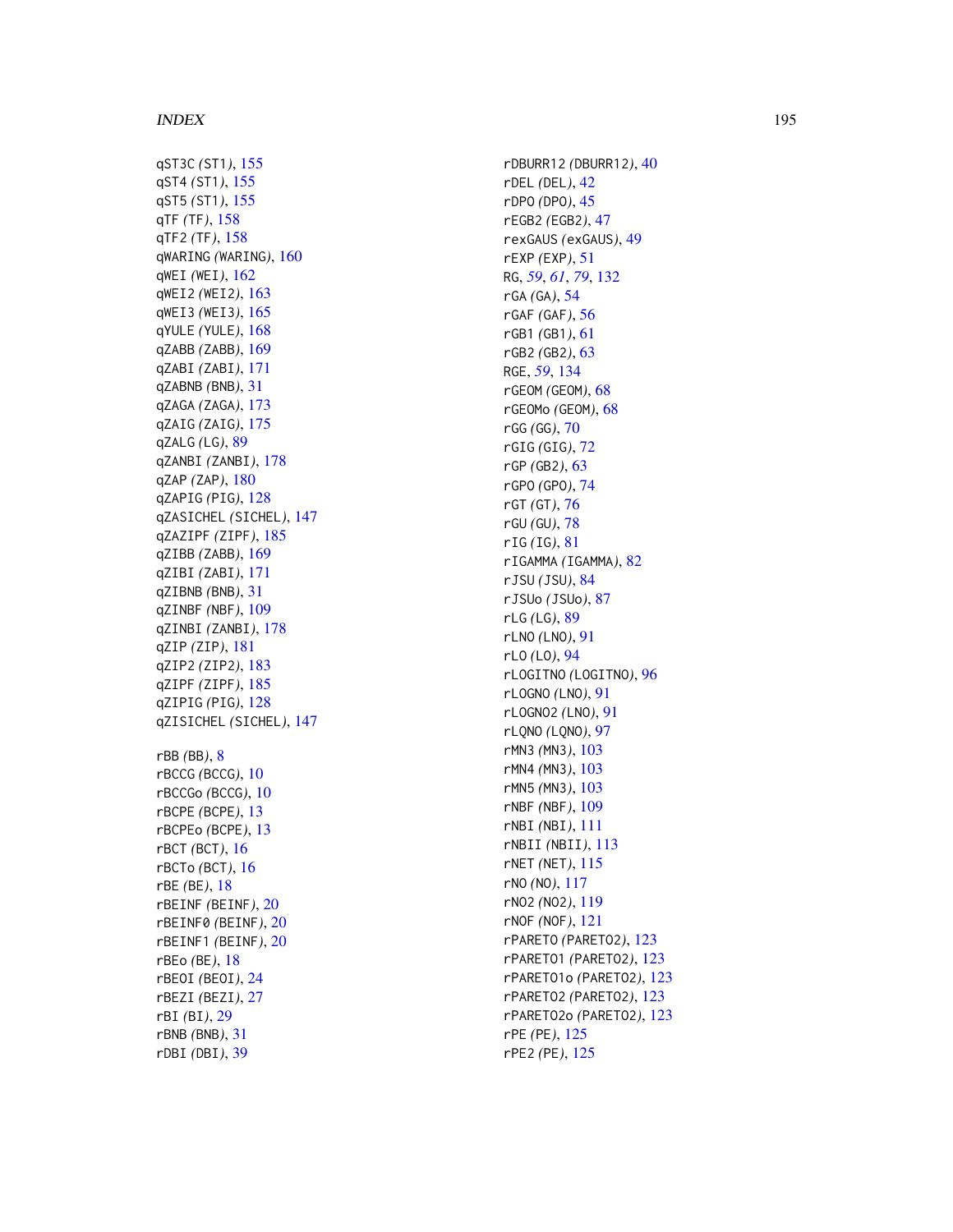rPIG *(*PIG *)* , [128](#page-127-0) rPIG2 *(*PIG *)* , [128](#page-127-0) rPO *(*PO *)* , [130](#page-129-1) rRG *(*RG *)* , [132](#page-131-0) rRGE *(*RGE *)* , [134](#page-133-0) rSEP *(*SEP *)* , [136](#page-135-0) rSEP1 *(*SEP1 *)* , [139](#page-138-0) rSEP2 *(*SEP1 *)* , [139](#page-138-0) rSEP3 *(*SEP1 *)* , [139](#page-138-0) rSEP4 *(*SEP1 *)* , [139](#page-138-0) rSHASH *(*SHASH *)* , [141](#page-140-0) rSHASHo *(*SHASH *)* , [141](#page-140-0) rSHASHo2 *(*SHASH *)* , [141](#page-140-0) rSI *(*SI *)* , [145](#page-144-0) rSICHEL *(*SICHEL *)* , [147](#page-146-0) rSIMPLEX *(*SIMPLEX *)* , [150](#page-149-0) rSN1 *(*SN1 *)* , [151](#page-150-0) rSN2 *(*SN2 *)* , [153](#page-152-0) rSST *(*ST1 *)* , [155](#page-154-0) rST1 *(*ST1 *)* , [155](#page-154-0) rST2 *(*ST1 *)* , [155](#page-154-0) rST3 *(*ST1 *)* , [155](#page-154-0) rST3C *(*ST1 *)* , [155](#page-154-0) rST4 *(*ST1 *)* , [155](#page-154-0) rST5 *(*ST1 *)* , [155](#page-154-0) rTF *(*TF *)* , [158](#page-157-0) rTF2 *(*TF *)* , [158](#page-157-0) rWARING *(*WARING *)* , [160](#page-159-0) rWEI *(*WEI *)* , [162](#page-161-0) rWEI2 *(*WEI2 *)* , [163](#page-162-0) rWEI3 *(*WEI3 *)* , [165](#page-164-0) rYULE *(*YULE *)* , [168](#page-167-1) rZABB *(*ZABB *)* , [169](#page-168-0) rZABI *(*ZABI *)* , [171](#page-170-0) rZABNB *(*BNB *)* , [31](#page-30-0) rZAGA *(*ZAGA *)* , [173](#page-172-0) rZAIG *(*ZAIG *)* , [175](#page-174-0) rZALG *(*LG *)* , [89](#page-88-2) rZANBI *(*ZANBI *)* , [178](#page-177-0) rZAP *(*ZAP *)* , [180](#page-179-0) rZAPIG *(*PIG *)* , [128](#page-127-0) rZASICHEL *(*SICHEL *)* , [147](#page-146-0) rZAZIPF *(*ZIPF *)* , [185](#page-184-0) rZIBB *(*ZABB *)* , [169](#page-168-0) rZIBI *(*ZABI *)* , [171](#page-170-0) rZIBNB *(*BNB *)* , [31](#page-30-0) rZINBF *(*NBF *)* , [109](#page-108-0) rZINBI *(*ZANBI *)* , [178](#page-177-0)

rZIP *(*ZIP *)* , [181](#page-180-1) rZIP2 *(*ZIP2 *)* , [183](#page-182-1) rZIPF *(*ZIPF *)* , [185](#page-184-0) rZIPIG *(*PIG *)* , [128](#page-127-0) rZISICHEL *(*SICHEL *)* , [147](#page-146-0) SEP , [136](#page-135-0) , *[141](#page-140-0)* SEP1 , *[59](#page-58-0)* , [139](#page-138-0) , *[158](#page-157-0)* SEP2 , *[59](#page-58-0)* SEP2 *(*SEP1 *)* , [139](#page-138-0) SEP3 , *[59](#page-58-0)* SEP3 *(*SEP1 *)* , [139](#page-138-0) SEP4 , *[59](#page-58-0)* SEP4 *(*SEP1 *)* , [139](#page-138-0) SHASH , *[59](#page-58-0)* , [141](#page-140-0) , *[158](#page-157-0)* SHASHo , *[59](#page-58-0)* SHASHo *(*SHASH *)* , [141](#page-140-0) SHASHo2 *(*SHASH *)* , [141](#page-140-0) show.link *(*make.link.gamlss *)* , [99](#page-98-0) SI , *[44](#page-43-0)* , *[60](#page-59-0)* , *[113](#page-112-0)* , *[115](#page-114-0)* , *[130](#page-129-1)* , *[132](#page-131-0)* , [145](#page-144-0) , *[149](#page-148-0)* SICHEL , *[44](#page-43-0)* , *[60](#page-59-0)* , *[130](#page-129-1)* , *[132](#page-131-0)* , [147](#page-146-0) SIMPLEX , *[60](#page-59-0)* , [150](#page-149-0) SKcentile\_col *(*momentSK *)* , [105](#page-104-0) SKcentile\_gray *(*momentSK *)* , [105](#page-104-0) SKcentileBoth *(*momentSK *)* , [105](#page-104-0) SKmoment\_col (momentSK), [105](#page-104-0) SKmoment\_gray (momentSK), [105](#page-104-0) SKmomentBoth *(*momentSK *)* , [105](#page-104-0) SN1 , [151](#page-150-0) SN2 , [153](#page-152-0) SST *(*ST1 *)* , [155](#page-154-0) ST1 , *[60](#page-59-0)* , [155](#page-154-0) ST2 , *[60](#page-59-0)* ST2 *(*ST1 *)* , [155](#page-154-0) ST3 , *[60](#page-59-0)* ST3 *(*ST1 *)* , [155](#page-154-0) ST3C *(*ST1 *)* , [155](#page-154-0) ST4 , *[60](#page-59-0)* ST4 *(*ST1 *)* , [155](#page-154-0) ST5 , *[60](#page-59-0)* ST5 *(*ST1 *)* , [155](#page-154-0) tEGB2\_1 *(*momentSK *)* , [105](#page-104-0) tEGB2\_2 *(*momentSK *)* , [105](#page-104-0) TF , *[60](#page-59-0) , [61](#page-60-0)* , *[95](#page-94-0)* , [158](#page-157-0) TF2 *(*TF *)* , [158](#page-157-0)

theoCentileSK *(*momentSK *)* , [105](#page-104-0) tJSU *(*momentSK *)* , [105](#page-104-0) tofyS *(*SI *)* , [145](#page-144-0)